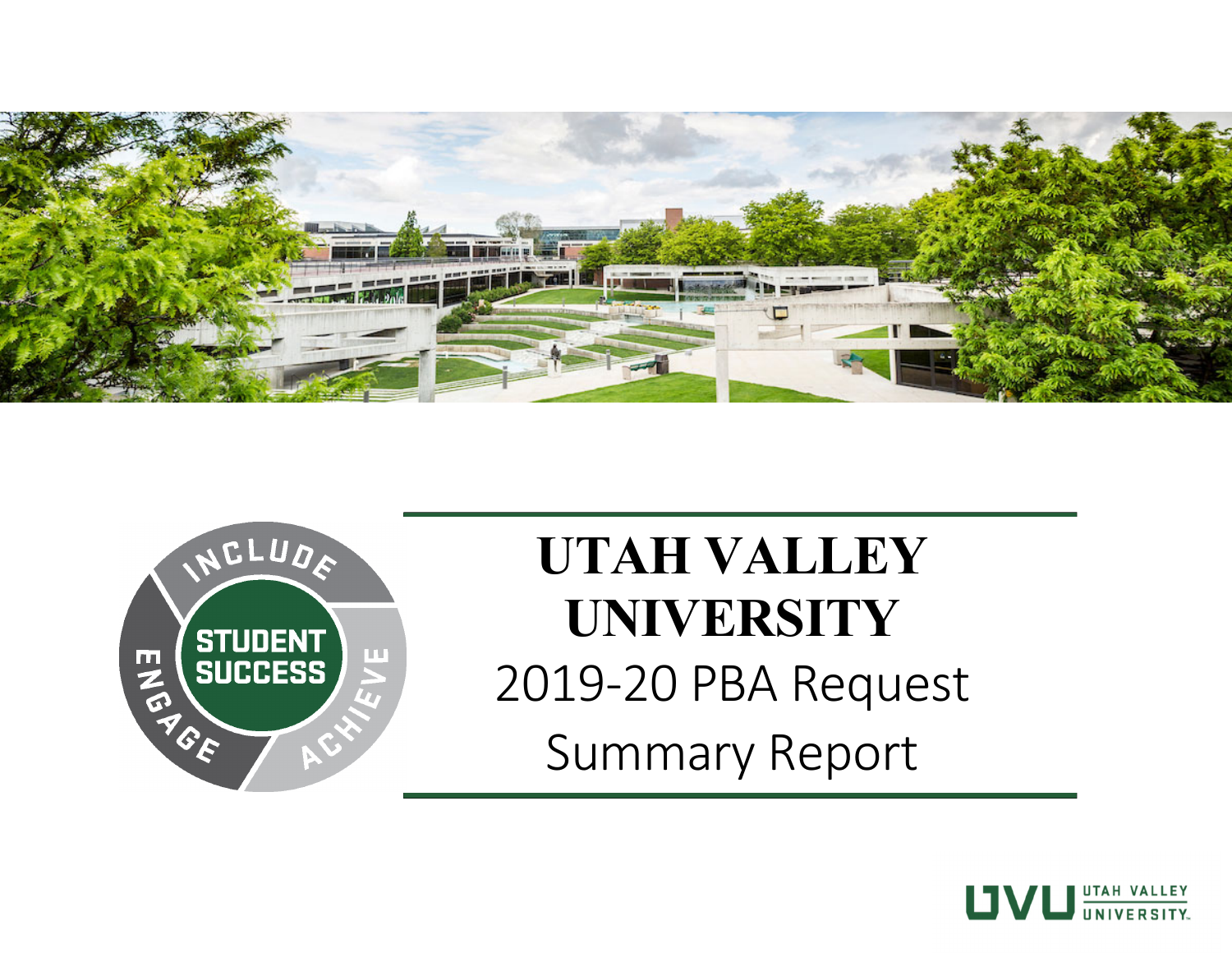# 2019 PBA DIVISIONAL CONVERSATIONS



| <b>OCTOBER 28</b>                                     | 9:00 AM - 11:45 AM                                          | SC 206 a,b,c          |
|-------------------------------------------------------|-------------------------------------------------------------|-----------------------|
|                                                       | Welcome (Astrid S. Tuminez)                                 | $9:00 - 9:05$ AM      |
| OFFICE OF THE PRESIDENT                               | Office of the President (Justin Jones)                      | $9:05 - 9:10$ AM      |
| $9:00$ AM $-9:25$ AM                                  | Inclusion (Belinda Otukolo Saltiban)                        | $9:10 - 9:17$ AM      |
|                                                       | <b>General Counsel (Karen Clemes)</b>                       | $9:17 - 9:25$ AM      |
|                                                       | Student Affairs Introduction (Kyle Reyes)                   | 9:30 - 9:45 AM        |
|                                                       | Grants & Outreach (Barney Nye)                              | 9:45 - 9:55 AM        |
| <b>STUDENT AFFAIRS</b>                                | Enrollment Management (Andrew Stone)                        | 9:55 - 10:05 AM       |
| $9:30$ AM $- 10:55$ AM                                | Student Life (Alexis Palmer)                                | 10:05 - 10:20 AM      |
|                                                       | Student Success & Retention (Michelle Kearns)               | 10:20 - 10:30 AM      |
|                                                       | Student Affairs Wrap-up (Kyle Reyes)                        | 10:30 - 10:55 AM      |
|                                                       | <b>BREAK</b>                                                | 10:55 - 11:00 AM      |
| <b>INSTITUTIONAL</b>                                  | Institutional Advancement Overview (Scott Cooksey)          | 11:00 - 11:25 AM      |
| <b>ADVANCEMENT</b>                                    | Major Gifts - Development and Programs (Jerry Henley)       | 11:25 - 11:35 AM      |
| 11:00 AM - 11:50 AM                                   | Central Advancement - UVU Foundation (Jefferson Moss)       | 11:35 - 11:45 AM      |
|                                                       | Institutional Advancement Wrap-up (Scott Cooksey)           | 11:45 - 11:50 AM      |
| <b>OCTOBER 30</b>                                     | 9:00 AM - 10:20 AM                                          | SC 206 a,b,c          |
|                                                       | Planning, Budget & HR Overview (Linda Makin)                | $9:00 - 9:10$ AM      |
| <b>PLANNING, BUDGET &amp; HR</b>                      | Human Resources (Marilyn Meyer)                             | $9:10 - 9:20$ AM      |
| $9:00$ AM $-9:35$ AM                                  | PACE (Nathan Gerber)                                        | 9:20 - 9:30 AM        |
|                                                       | Planning, Budget & HR Wrap up (Linda Makin)                 | $9:30 - 9:35$ AM      |
| <b>UNIVERSITY RELATIONS</b><br>$9:35$ AM $- 10:20$ AM | <b>University Relations (Cameron Martin)</b>                | $9:35 - 10:20$ AM     |
| <b>NOVEMBER 1</b>                                     | 9:00 AM - 11:00 AM & 1:00 PM - 4:00 PM                      | SC 206 a,b,c          |
|                                                       | Finance & Administration Overview (Val Peterson)            | $9:00 - 9:20$ AM      |
|                                                       | Facilities (Frank Young)                                    | 9:20 - 9:40 AM        |
| <b>FINANCE &amp; ADMINISTRATION</b>                   | <b>Athletics</b> (Jared Sumsion)                            | 9:40 - 10:00 AM       |
| $9:00$ AM $- 11:00$ AM                                | Information Technology (Ray Walker)                         | 10:00 - 10:20 AM      |
|                                                       | Finance (Jacob Atkin)                                       | 10:20 - 10:40 AM      |
|                                                       | Finance & Administration Wrap-up (Val Peterson)             | 10:40 - 10:45 AM      |
|                                                       | Academic Affairs Overview (Wayne Vaught)                    | 1:00 - 1:05 PM        |
|                                                       | School of the Arts (Stephen Pullen)                         | 1:05 - 1:35 PM        |
|                                                       | College of Health & Public Services (David McEntire)        | 1:35 - 2:05 PM        |
| <b>ACADEMIC AFFAIRS</b>                               | College of Humanities & Social Sciences (Steven Clark)      | 2:05 - 2:35 PM        |
| $1:00$ PM $-$ 4:00 PM                                 | <b>BREAK</b>                                                | 2:35 - 2:45 PM        |
|                                                       | Woodbury School of Business (Norm Wright)                   | 2:45 - 3:15 PM        |
|                                                       | School of Education (Vessela Ilieva)                        | $3:15 - 3:45$ PM      |
|                                                       | Academic Programs (David Connelly)                          | $3:45 - 4:00$ PM      |
|                                                       | Academic Affairs Wrap Up Day 1 (Wayne Vaught)               | 4:00 - 4:05 PM        |
| <b>NOVEMBER 6</b>                                     | 9:00 AM - 10:30 AM & 2:30 PM - 5:00 PM                      | FL 120                |
|                                                       | Academic Affairs Overview (Wayne Vaught)                    | 9:00 - 9:00 AM        |
|                                                       | College of Science (Danny Horns)                            | 9:00 - 9:30 AM        |
|                                                       | College of Engineering & Technology (Saeed Moaveni)         | 9:30 - 10:00 AM       |
|                                                       | <b>University College</b> (Forrest Williams)                | 10:00 - 10:30 AM      |
| <b>ACADEMIC AFFAIRS</b><br>$9:00$ AM $- 10:30$ AM     | <b>BREAK</b>                                                | 10:30 AM - 2:30 PM    |
| 2:30 PM - 5:00 PM                                     | Academic Administration (Kat Brown)                         | 2:30 - 2:50 PM        |
|                                                       | Office of Academic Affairs (Wayne Vaught)                   | 2:50 - 3:20 PM        |
|                                                       | Community Outreach & Economic Development (Jessica Gilmore) | 3:20 - 3:40 PM        |
|                                                       | Office of Engaged Learning (Cheryl Hanewicz)                | 3:40 - 4:00 PM        |
|                                                       | Academic Affairs Wrap Up Day 2 (Wayne Vaught)               | 4:00 - 4:15 PM        |
| <b>NOVEMBER 7</b>                                     | $9:00$ AM $-$ 10:00 AM                                      | SC 206 a,b,c          |
| <b>POST PBA CONVERSATION &amp;</b>                    |                                                             |                       |
| <b>OBSERVATIONS</b>                                   | <b>President Tuminez</b>                                    | $9:00$ AM $-10:00$ AM |
| $9:00$ AM $- 10:00$ AM                                |                                                             |                       |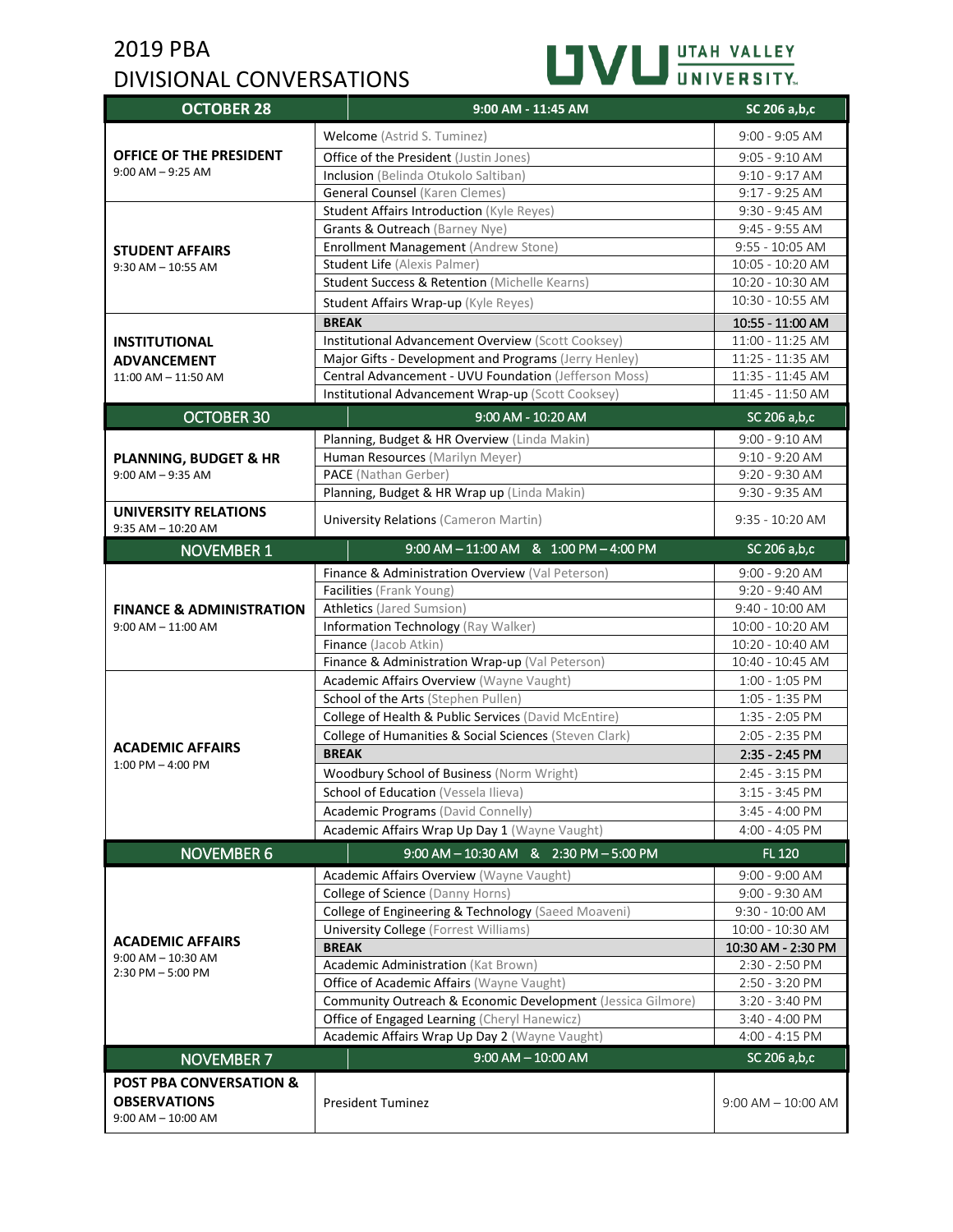# **2019‐20 Request Summary by Vice President**

|                                             |                     |                   |                     |                     | <b>Non</b>          | <b>Non</b>          |                      |                |              |
|---------------------------------------------|---------------------|-------------------|---------------------|---------------------|---------------------|---------------------|----------------------|----------------|--------------|
|                                             |                     | Appropriated      | <b>Appropriated</b> | <b>Appropriated</b> | <b>Appropriated</b> | <b>Appropriated</b> | <b>Non</b>           |                |              |
|                                             | <b>Appropriated</b> | One-time          | One-time            | <b>Base</b>         | One-time            | One-time            | <b>Appropriated</b>  |                |              |
| <b>VP Area</b>                              | <b>Base</b>         | <b>Current FY</b> | <b>New FY</b>       | <b>Existing</b>     | <b>Current FY</b>   | <b>New FY</b>       | <b>Base Existing</b> | <b>Faculty</b> | <b>Staff</b> |
| General                                     | \$5,603,601         | \$10,206,500      | \$25,714,000        | \$0                 | \$500,000           | \$0                 | \$0                  | 0              | 0            |
| Office of Academic Affairs                  | \$3,747,288         | \$1,830,040       | \$5,031,402         | \$200,088           | \$0                 | \$0                 | \$29,700             | 0              | 29           |
| <b>Office of Academic Affairs - Faculty</b> | \$2,963,442         | \$0               | \$0                 | \$181,120           | \$0                 | \$0                 | \$0                  | 24             | 0            |
| Office of Finance and Administration        | \$2,058,139         | \$583,200         | \$1,304,220         | \$15,000            | \$0                 | \$0                 | \$0                  | $\mathbf{0}$   | 19           |
| Office of Institutional Advancement         | \$846,749           | \$0               | \$219,000           | \$0                 | \$0                 | \$0                 | \$0                  | $\mathbf{0}$   | 8            |
| Office of Planning, Budget/Human Resource   | \$234,900           | \$34,949          | \$5,000             | \$15,600            | \$0                 | \$0                 | \$0                  | 0              | 2            |
| <b>Office of Student Affairs</b>            | \$919,139           | \$50,000          | \$785,000           | \$105,500           | \$0                 | \$0                 | \$0                  | 0              | 8            |
| Office of the President                     | \$143,413           | \$10,000          | \$70,800            | \$0                 | \$0                 | \$0                 | \$0                  | $\Omega$       |              |
| <b>Office of University Relations</b>       | \$398,123           | \$218,000         | \$0                 | \$0                 | \$0                 | \$0                 | \$0                  | 0              |              |
| <b>Grand Total</b>                          | \$16,914,794        | \$12,932,689      | \$33,129,422        | \$517,308           | \$500,000           | \$0                 | \$29,700             | 24             | 70           |

|                                      |              |                   |                     |                     | <b>Non</b>          | <b>Non</b>    |                              |             |              |
|--------------------------------------|--------------|-------------------|---------------------|---------------------|---------------------|---------------|------------------------------|-------------|--------------|
|                                      |              | Appropriated      | <b>Appropriated</b> | <b>Appropriated</b> | <b>Appropriated</b> | Appropriated  | <b>Non</b>                   |             |              |
|                                      | Appropriated | One-time          | One-time            | <b>Base</b>         | One-time            | One-time      | <b>Appropriated</b>          |             |              |
| General                              | Base         | <b>Current FY</b> | <b>New FY</b>       | <b>Existing</b>     | <b>Current FY</b>   | <b>New FY</b> | <b>Base Existing Faculty</b> |             | <b>Staff</b> |
| <b>Academic Administration</b>       | \$241,136    | \$0               | \$0                 | \$0                 | \$0                 | \$0           | \$0                          | 0           |              |
| Athletics                            | \$0          | \$1,000,000       | \$0                 | \$0                 | \$0                 | \$0           | \$0                          | 0           |              |
| Facilities/Planning                  | \$0          | \$8,000,000       | \$3,500,000         | \$0                 | \$0                 | \$0           | \$0                          | 0           |              |
| Finance/GRAMA                        | \$0          | \$1,000,000       | \$0                 | \$0                 | \$0                 | \$0           | \$0                          | 0           |              |
| <b>Human Resources</b>               | \$4,232,954  | \$0               | \$0                 | \$0                 | \$0                 | \$0           | \$0                          | 0           |              |
| Office of Finance and Administration | \$0          | \$0               | \$19,500,000        | \$0                 | \$0                 | \$0           | \$0                          | 0           |              |
| Office of General Counsel            | \$209,000    | \$0               | \$0                 | \$0                 | \$0                 | \$0           | \$0                          | 0           |              |
| Office of Information Technology     | \$870,511    | \$0               | \$214,000           | \$0                 | \$0                 | \$0           | \$0                          | 0           |              |
| <b>Student Success and Retention</b> | \$50,000     | \$0               | \$0                 | \$0                 | \$500,000           | \$0           | \$0                          | 0           |              |
| University Marketing/Communications  | \$0          | \$206,500         | \$0                 | \$0                 | \$0                 | \$0           | \$0                          | 0           |              |
| Woodbury School of Business          | \$0          | \$0               | \$2,500,000         | \$0                 | \$0                 | \$0           | \$0                          | 0           |              |
| <b>Grand Total</b>                   | \$5,603,601  | \$10,206,500      | \$25,714,000        | \$0                 | \$500,000           | \$0           | \$0                          | $\mathbf 0$ | 0            |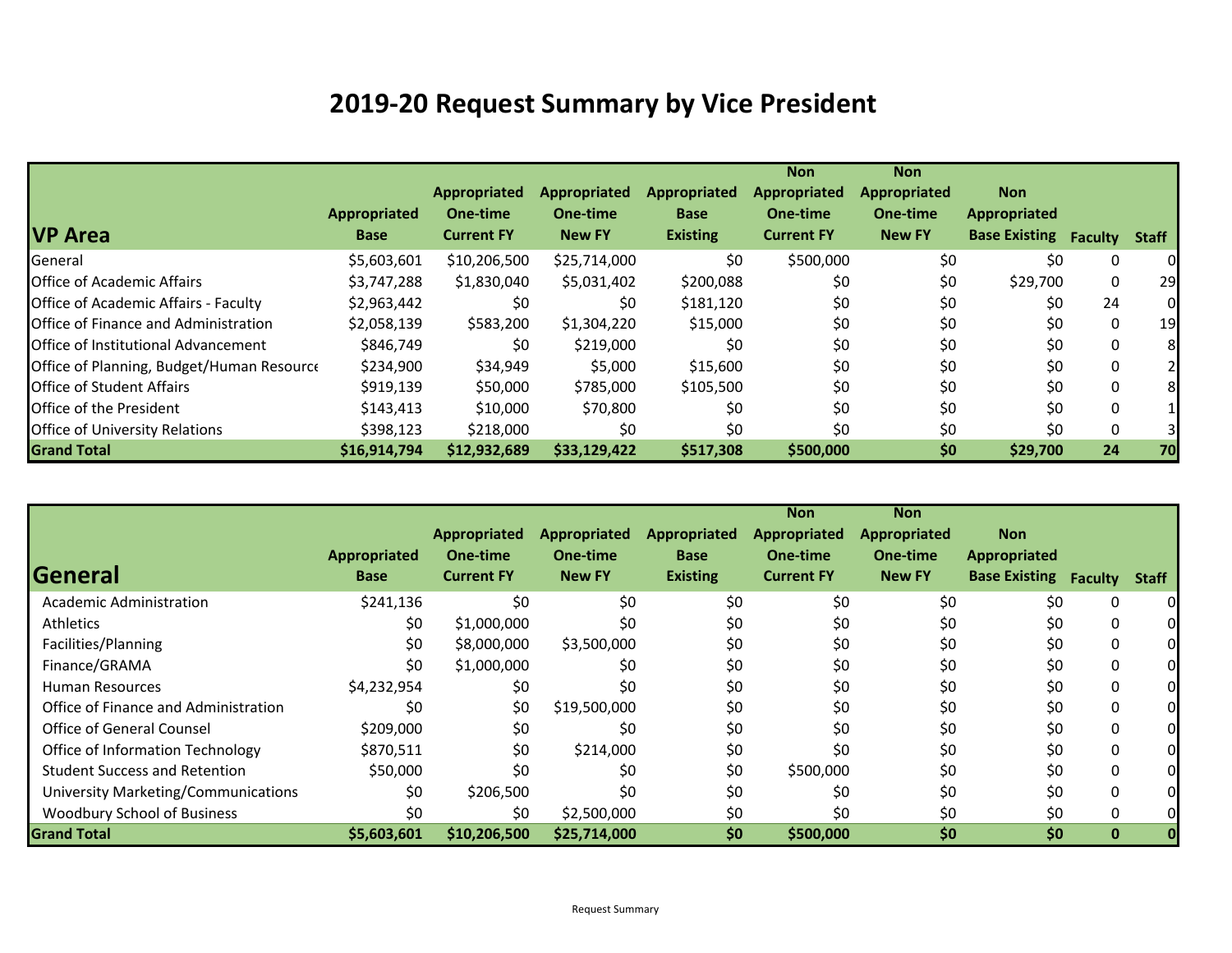## **2019‐20 Request Summary by Vice President Area**

| <b>Office of the President</b>      | Appropriated<br><b>Base</b> | Appropriated<br>One-time<br><b>Current FY</b> | Appropriated<br><b>One-time New</b><br><b>FY</b> | Appropriated<br><b>Base</b><br><b>Existing</b> | <b>Non</b><br>Appropriated<br><b>Base</b> | <b>Non Approp</b><br>One-time<br><b>Current FY</b> | <b>Non</b><br>Appropriated<br><b>One-time New</b><br><b>FY</b> | <b>Faculty Staff</b> |          |
|-------------------------------------|-----------------------------|-----------------------------------------------|--------------------------------------------------|------------------------------------------------|-------------------------------------------|----------------------------------------------------|----------------------------------------------------------------|----------------------|----------|
|                                     |                             |                                               |                                                  |                                                |                                           |                                                    |                                                                |                      |          |
| Chief of Staff                      | \$39,920                    | \$10,000                                      | \$0                                              | \$0                                            | \$0                                       | \$0                                                | \$0                                                            | 0                    | 0        |
| Chief Diversity & Inclusion Officer | \$96,927                    | \$0                                           | \$20,800                                         | \$0                                            | \$0                                       | \$0                                                | \$0                                                            | 0                    |          |
| <b>General Counsel</b>              | \$6,566                     | \$0                                           | \$50,000                                         | \$0                                            | \$0                                       | \$0                                                | \$0                                                            | 0                    | $\Omega$ |
| <b>Grand Total</b>                  | \$143,413                   | \$10,000                                      | \$70,800                                         | \$0\$                                          | \$0                                       | \$0                                                | \$0                                                            | 0                    |          |

|                                           |                     |                     |                     |                 |                     |                   | <b>Non</b>          |                      |                 |
|-------------------------------------------|---------------------|---------------------|---------------------|-----------------|---------------------|-------------------|---------------------|----------------------|-----------------|
|                                           |                     | <b>Appropriated</b> | <b>Appropriated</b> | Appropriated    | <b>Non</b>          | <b>Non Approp</b> | <b>Appropriated</b> |                      |                 |
|                                           | <b>Appropriated</b> | One-time            | <b>One-time New</b> | <b>Base</b>     | <b>Appropriated</b> | One-time          | <b>One-time New</b> |                      |                 |
| <b>Academic Affairs</b>                   | <b>Base</b>         | <b>Current FY</b>   | <b>FY</b>           | <b>Existing</b> | <b>Base</b>         | <b>Current FY</b> | <b>FY</b>           | <b>Faculty Staff</b> |                 |
| Academic Administration                   | \$586,094           | \$581,000           | \$0                 | \$0             | \$79,464            | \$0               | \$0                 | 0                    |                 |
| <b>Academic Affairs for Acad Programs</b> | \$997,035           | \$0                 | \$1,635,150         | \$0             | \$0                 | \$0               | \$0                 | 0                    | 12 <sub>l</sub> |
| CHPS College Health/Public Service        | \$603,375           | \$220,000           | \$889,000           | \$0             | \$0                 | \$0               | \$0                 | 0                    |                 |
| College of Engineering/Technology         | \$90,782            | \$304,040           | \$597,000           | \$0             | \$0                 | \$0               | \$0                 | 0                    |                 |
| College of Science                        | \$230,446           | \$0                 | \$448,252           | \$0             | \$0                 | \$0               | \$0                 | 0                    |                 |
| Community Outreach/Economic Development   | \$326,057           | \$475,000           | \$0                 | \$95,291        | \$0                 | \$0               | \$0                 | 0                    |                 |
| <b>Office of Academic Affairs</b>         | \$162,299           | \$0                 | \$15,000            | \$0             | \$0                 | \$0               | \$0                 | 0                    |                 |
| Office of Engaged Learning                | \$231,230           | \$0                 | \$350,000           | \$104,797       | \$0                 | \$0               | \$0                 | 0                    |                 |
| <b>School of Education</b>                | \$280,110           | \$0                 | \$150,000           | \$0             | \$0                 | \$0               | \$0                 | 0                    |                 |
| School of the Arts                        | \$239,860           | \$250,000           | \$947,000           | \$0             | \$0                 | \$0               | \$0                 | 0                    |                 |
| CHPS College Health/Public Service        | \$325,319           | \$0                 | \$0                 | \$0             | \$0                 | \$0               | \$0                 | 3                    |                 |
| College of Engineering/Technology         | \$1,087,796         | \$0                 | \$0                 | \$0             | \$0                 | \$0               | \$0                 | 9                    |                 |
| College of Humanities/Social Science      | \$648,359           | \$0                 | \$0                 | \$47,800        | \$0                 | \$0               | \$0                 | 6                    |                 |
| School of the Arts                        | \$180,419           | \$0                 | \$0                 | \$61,320        | \$0                 | \$0               | \$0                 | $\overline{2}$       |                 |
| Woodbury School of Business               | \$721,549           | \$0                 | \$0                 | \$72,000        | \$0                 | \$0               | \$0                 | 4                    |                 |
| <b>Grand Total</b>                        | \$6,710,730         | \$1,830,040         | \$5,031,402         | \$381,208       | \$79,464            | \$0               | \$0                 | 24                   | 29              |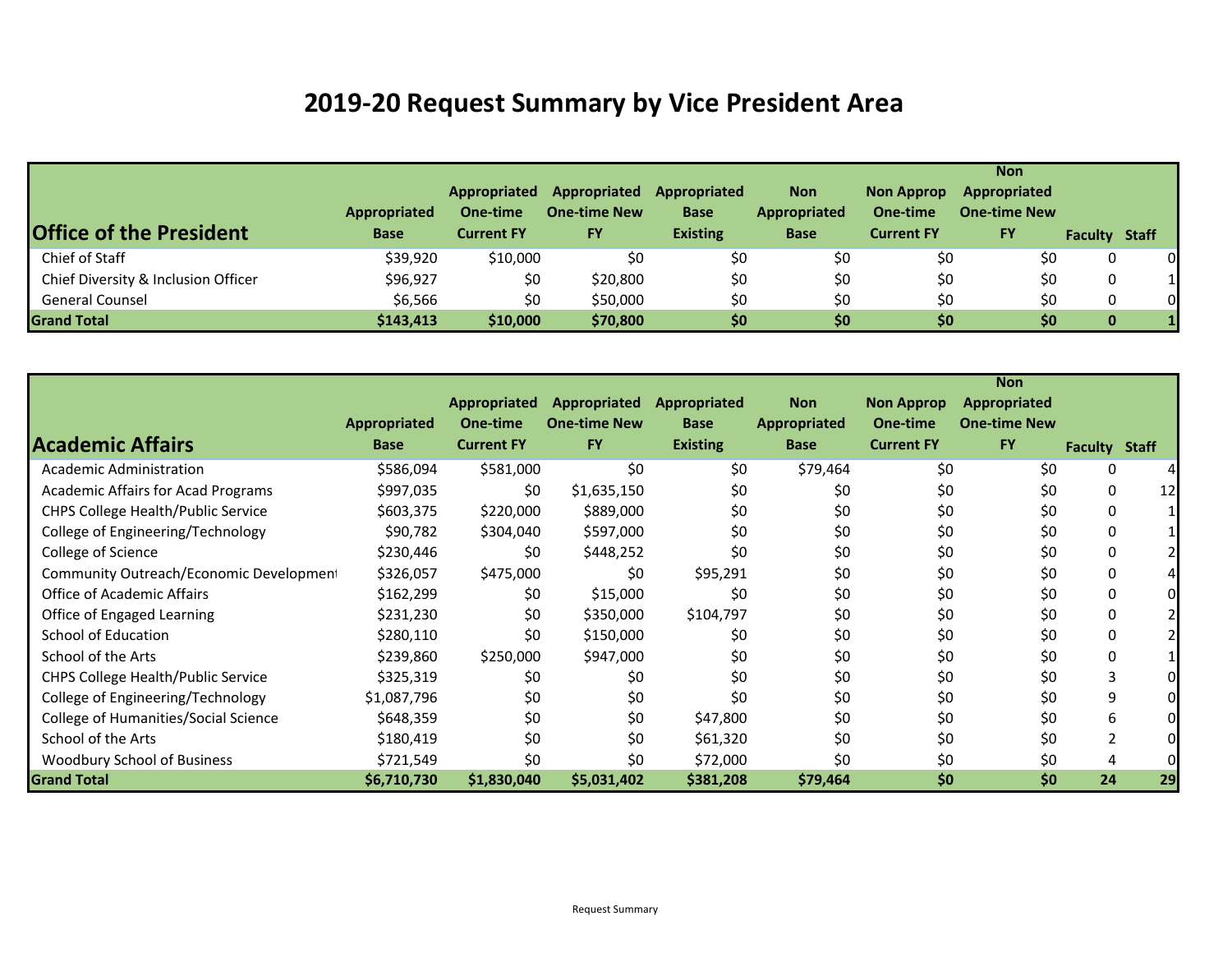## **2019‐20 Request Summary by Vice President Area**

| <b>Institutional Advancement</b>    | Appropriated<br><b>Base</b> | Appropriated<br>One-time<br><b>Current FY</b> | Appropriated<br><b>One-time New</b><br><b>FY</b> | Appropriated<br><b>Base</b><br><b>Existing</b> | <b>Non</b><br>Appropriated<br><b>Base</b> | <b>Non Approp</b><br>One-time<br><b>Current FY</b> | <b>Non</b><br>Appropriated<br><b>One-time New</b><br><b>FY</b> | <b>Faculty Staff</b> |   |
|-------------------------------------|-----------------------------|-----------------------------------------------|--------------------------------------------------|------------------------------------------------|-------------------------------------------|----------------------------------------------------|----------------------------------------------------------------|----------------------|---|
| <b>Central Advancement</b>          | \$99,034                    | \$0                                           | \$0                                              | \$0                                            | \$0                                       | \$0                                                | \$0                                                            |                      |   |
| Office of Institutional Advancement | \$747,715                   | \$0                                           | \$219,000                                        | \$0                                            | \$0                                       | \$0                                                | \$0                                                            |                      |   |
| <b>Grand Total</b>                  | \$846,749                   | \$0                                           | \$219,000                                        | \$0                                            | \$0                                       | \$0                                                | \$0                                                            | 0                    | 8 |

|                                      |                                    |                                               |                                                  |                                                |                                                  |                                                    | <b>Non</b>                                              |                      |    |
|--------------------------------------|------------------------------------|-----------------------------------------------|--------------------------------------------------|------------------------------------------------|--------------------------------------------------|----------------------------------------------------|---------------------------------------------------------|----------------------|----|
| <b>Finance and Administration</b>    | <b>Appropriated</b><br><b>Base</b> | Appropriated<br>One-time<br><b>Current FY</b> | Appropriated<br><b>One-time New</b><br><b>FY</b> | Appropriated<br><b>Base</b><br><b>Existing</b> | <b>Non</b><br><b>Appropriated</b><br><b>Base</b> | <b>Non Approp</b><br>One-time<br><b>Current FY</b> | <b>Appropriated</b><br><b>One-time New</b><br><b>FY</b> | <b>Faculty Staff</b> |    |
| Athletics                            | \$269,926                          | \$127,200                                     | \$0                                              | \$0                                            | \$0                                              | \$0                                                | \$0                                                     | 0                    |    |
| Facilities/Planning                  | \$779,637                          | \$86,000                                      | \$807,500                                        | \$0                                            | \$0                                              | \$0                                                | \$0                                                     | 0                    |    |
| Finance/GRAMA                        | \$114,637                          | \$0                                           | \$0                                              | \$15,000                                       | \$113,459                                        | \$0                                                | \$0                                                     | 0                    |    |
| Office of Finance and Administration | \$108,060                          | \$0                                           | \$2,200                                          | \$0                                            | \$0                                              | \$0                                                | \$0                                                     |                      |    |
| Office of Information Technology     | \$785,879                          | \$370,000                                     | \$494,520                                        | \$0                                            | \$0                                              | \$0                                                | \$0                                                     |                      | 61 |
| <b>Grand Total</b>                   | \$2,058,139                        | \$583,200                                     | \$1,304,220                                      | \$15,000                                       | \$113,459                                        | \$0                                                | \$0                                                     | $\bf{0}$             | 19 |

| Planning, Budget/Human<br><b>Resources</b> | <b>Appropriated</b><br><b>Base</b> | Appropriated<br>One-time<br><b>Current FY</b> | Appropriated<br><b>One-time New</b><br><b>FY</b> | Appropriated<br><b>Base</b><br><b>Existing</b> | <b>Non</b><br>Appropriated<br><b>Base</b> | <b>Non Approp</b><br>One-time<br><b>Current FY</b> | <b>Non</b><br>Appropriated<br><b>One-time New</b><br><b>FY</b> | <b>Faculty Staff</b> |    |
|--------------------------------------------|------------------------------------|-----------------------------------------------|--------------------------------------------------|------------------------------------------------|-------------------------------------------|----------------------------------------------------|----------------------------------------------------------------|----------------------|----|
| <b>Human Resources</b>                     | \$134.901                          | \$0                                           | \$0                                              | \$15,600                                       | \$0                                       | \$0                                                | \$0                                                            | 0                    |    |
| Institutional Research/Information         | \$0                                | \$34,949                                      | \$0                                              | \$0                                            | \$0                                       | \$0                                                | \$0                                                            | 0                    | 01 |
| Office of Planning, Budget/Human Resources | \$99,999                           | \$0                                           | \$5,000                                          | \$0                                            | \$0                                       | \$0                                                | \$0                                                            | 0                    | 11 |
| <b>Grand Total</b>                         | \$234,900                          | \$34,949                                      | \$5,000                                          | \$15,600                                       | \$0                                       | \$0                                                | \$0                                                            | $\mathbf 0$          |    |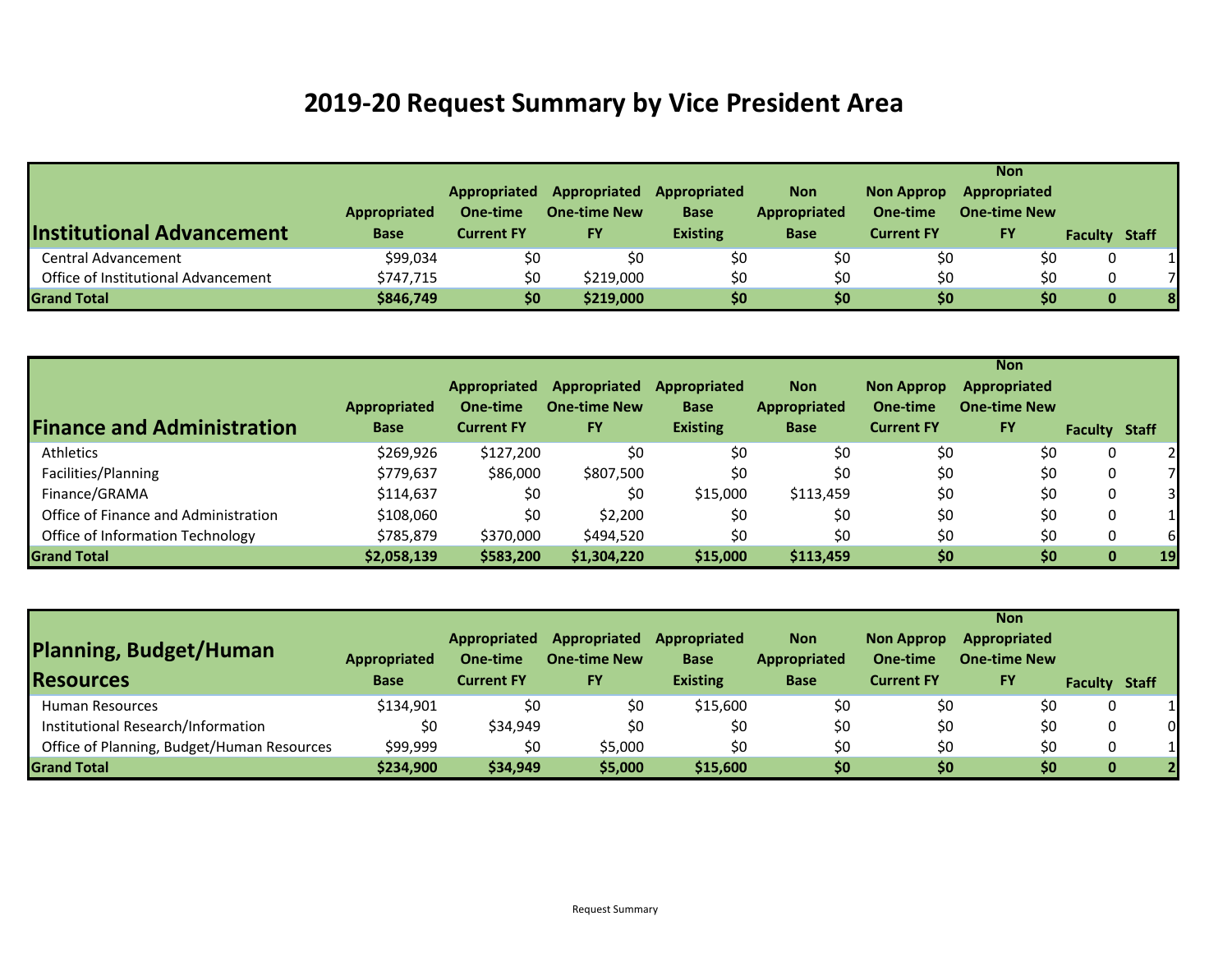## **2019‐20 Request Summary by Vice President Area**

|                                      |                     |                     |                     |                 |              |                   | <b>Non</b>          |                      |                |
|--------------------------------------|---------------------|---------------------|---------------------|-----------------|--------------|-------------------|---------------------|----------------------|----------------|
|                                      |                     | <b>Appropriated</b> | Appropriated        | Appropriated    | <b>Non</b>   | <b>Non Approp</b> | Appropriated        |                      |                |
|                                      | <b>Appropriated</b> | One-time            | <b>One-time New</b> | <b>Base</b>     | Appropriated | One-time          | <b>One-time New</b> |                      |                |
| <b>Student Affairs</b>               | <b>Base</b>         | <b>Current FY</b>   | <b>FY</b>           | <b>Existing</b> | <b>Base</b>  | <b>Current FY</b> | <b>FY</b>           | <b>Faculty Staff</b> |                |
| <b>Enrollment Management</b>         | \$363,411           | \$0                 | \$25,000            | \$83,500        | \$0          | \$0               | \$0                 | 0                    | $\overline{a}$ |
| Grants/Outreach                      | \$60,000            | \$0                 | \$0                 | \$0             | \$0          | \$0               | \$0                 | 0                    | $\Omega$       |
| Student Life/Dean of Students        | \$196,414           | \$0                 | \$60,000            | \$0             | \$0          | \$0               | \$0                 | 0                    |                |
| <b>Student Success and Retention</b> | \$299,314           | \$50,000            | \$700,000           | \$22,000        | \$0          | \$0               | \$0                 | 0                    | $\overline{3}$ |
| <b>Grand Total</b>                   | \$919,139           | \$50,000            | \$785,000           | \$105,500       | \$0          | \$0               | \$0                 | 0                    | 8              |

|                                     |              |                   |                     |                 |                     |                   | <b>Non</b>          |                      |  |
|-------------------------------------|--------------|-------------------|---------------------|-----------------|---------------------|-------------------|---------------------|----------------------|--|
|                                     |              | Appropriated      | Appropriated        | Appropriated    | <b>Non</b>          | <b>Non Approp</b> | Appropriated        |                      |  |
|                                     | Appropriated | One-time          | <b>One-time New</b> | <b>Base</b>     | <b>Appropriated</b> | One-time          | <b>One-time New</b> |                      |  |
| <b>University Relations</b>         | <b>Base</b>  | <b>Current FY</b> | <b>FY</b>           | <b>Existing</b> | <b>Base</b>         | <b>Current FY</b> | <b>FY</b>           | <b>Faculty Staff</b> |  |
| University Marketing/Communications | \$398,123    | \$218,000         | \$0                 | \$0             | \$0                 | \$0               | \$0                 | 0                    |  |
| <b>Grand Total</b>                  | \$398,123    | \$218,000         | \$0                 | \$0             | \$0                 | \$0               | \$0                 | 0                    |  |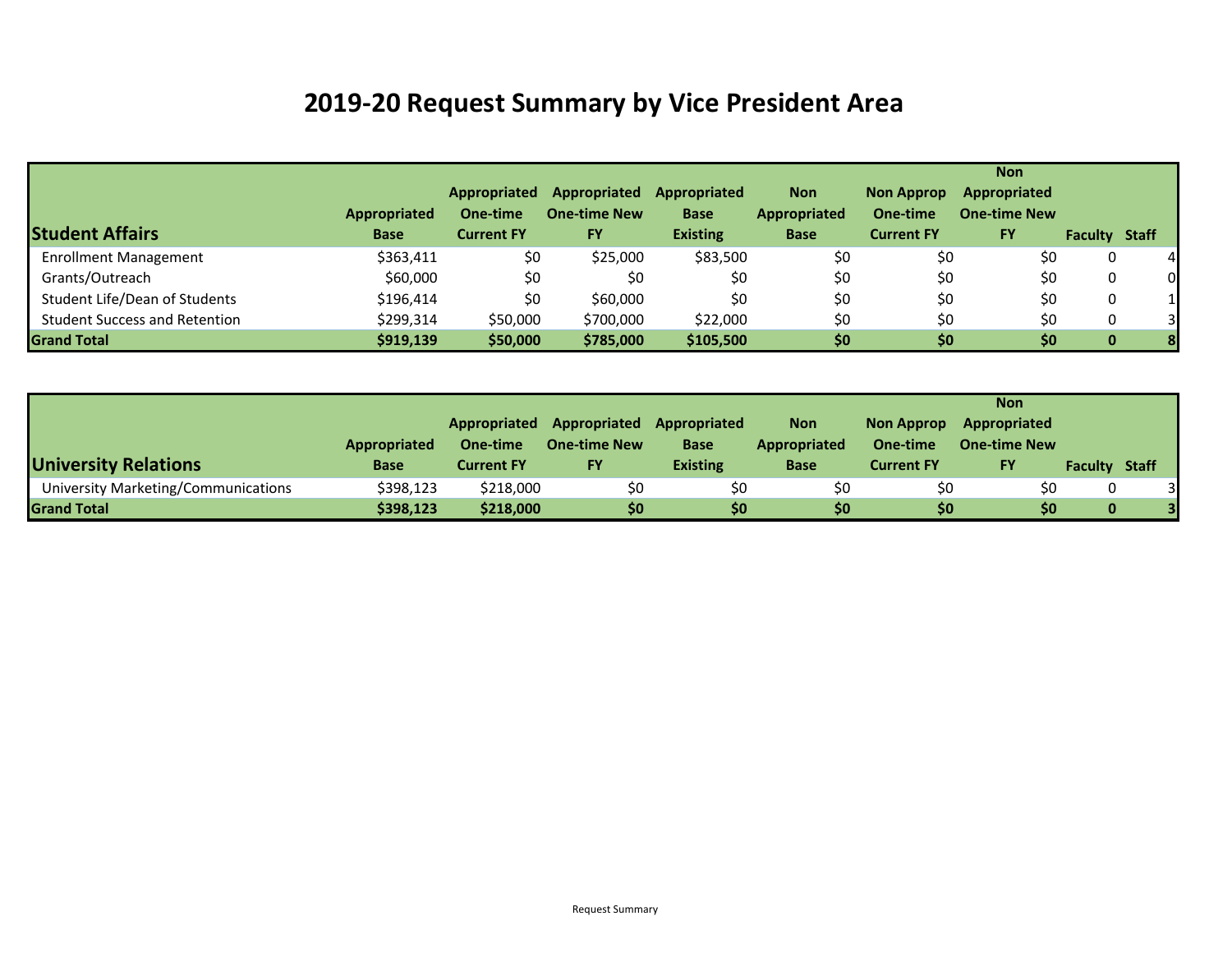## **Utah Valley University Action Commitments & Objectives**

#### **Include**

*Through open admission and other practices, UVU provides accessible and equitable education opportunities for every student who wants to receive a rewarding postsecondary education.* 

**Objective 1:** UVU integrates educational opportunities appropriate to both community colleges and universities.

**Objective 2:** UVU provides accessible, equitable, and culturally diverse learning experiences and resources for students of all backgrounds, including those historically underrepresented in higher education.

**Objective 3:** UVU fosters an inviting, safe, and supportive environment in which students, faculty, and staff can succeed.

#### **Engage**

*UVU deliver rigorous, meaningful, and experiential learning opportunities driven by a shared responsibility for student success.*

**Objective 1:** UVU faculty, staff, and students practice excellent, engaged teaching and learning activities as a community of scholars, creators, and practitioners.

**Objective 2:** UVU develops relationships and outreach opportunities with students, alumni, and community stakeholders.

**Objective 3:** UVU employees demonstrate a commitment to student success, professionalism, ethics, and accountability.

#### **Achieve**

*UVU champions a university experience that helps students realize their educational, professional, and personal aspirations.* 

**Objective 1:** UVU supports students in completing their educational goals.

**Objective 2:** UVU students master the learning outcomes of the university and their programs.

**Objective 3:** UVU prepares students for success in their subsequent learning, professional, and civic pursuits.

### **Organizational Sustainability**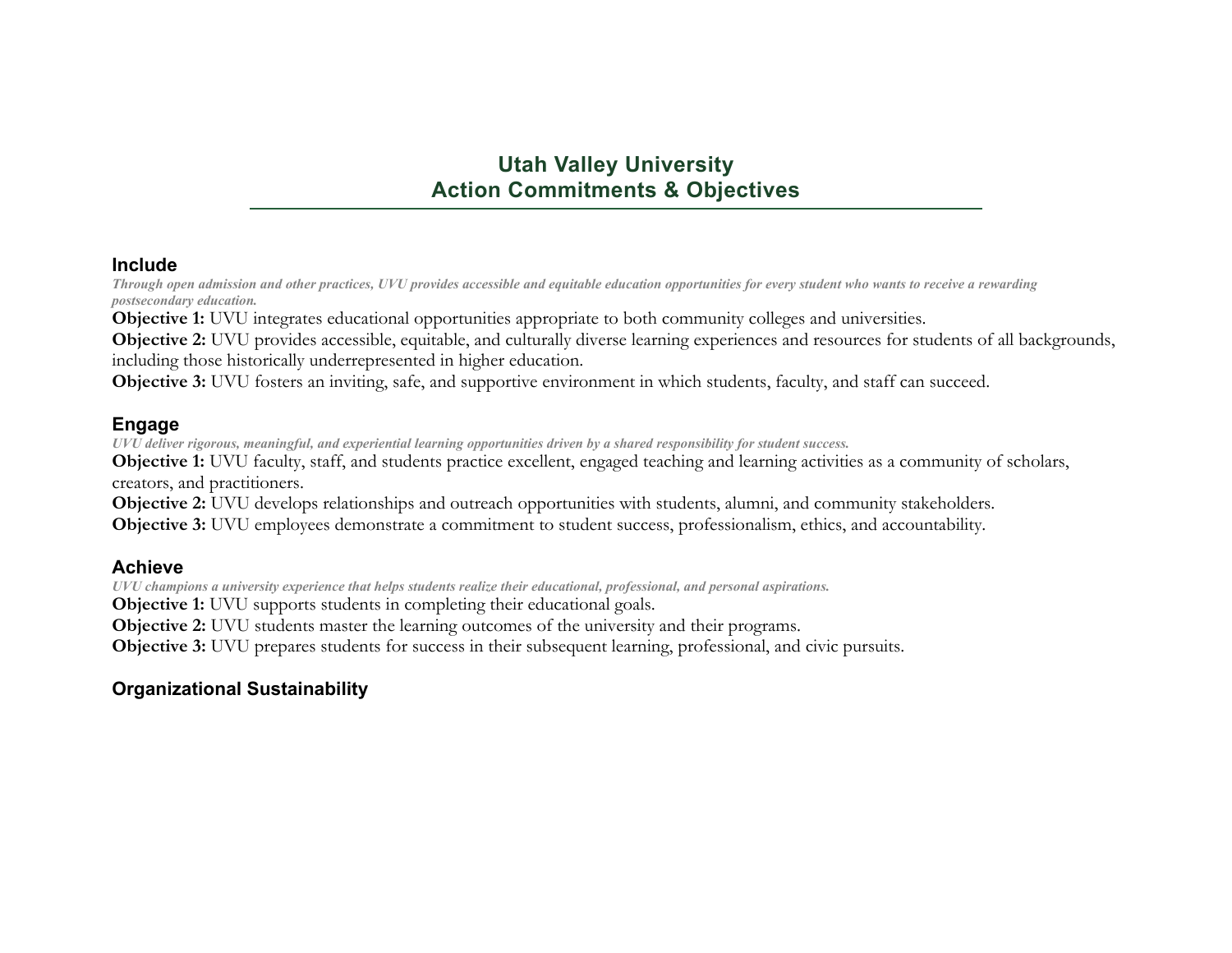## **Action Commitments Summary**

| <b>UVU</b>                    | <b>Appropriated Base</b> | <b>Appropriated One-time Current FY</b> | <b>Appropriated One-time New FY</b> | <b>Faculty</b>  | <b>Staff</b> |
|-------------------------------|--------------------------|-----------------------------------------|-------------------------------------|-----------------|--------------|
| Achieve                       | \$3,643,716              | \$333,040                               | \$1,347,250                         | 12              | 18           |
| Engage                        | \$2,650,370              | \$969,500                               | \$1,202,752                         |                 | 13           |
| Include                       | \$1,218,681              | \$1,567,000                             | \$1,299,400                         |                 | 10           |
| Organizational Sustainability | \$9,402,027              | \$10,063,149                            | \$29,280,020                        |                 | 29           |
| <b>Total UVU</b>              | \$16,914,794             | \$12,932,689                            | \$33,129,422                        | 24 <sub>1</sub> | 70           |

| <b>General</b>                | <b>Appropriated Base</b> | <b>Appropriated One-time Current FY</b> | <b>Appropriated One-time New FY</b> | <b>Faculty</b> | <b>Staff</b> |
|-------------------------------|--------------------------|-----------------------------------------|-------------------------------------|----------------|--------------|
| Achieve                       | \$241,136                | \$0                                     | \$0                                 |                |              |
| Engage                        | \$25,000                 | \$206,500                               | \$0                                 |                |              |
| Include                       | \$50,000                 | \$1,000,000                             | \$0                                 |                |              |
| Organizational Sustainability | \$5,287,465              | \$9,000,000                             | \$25,714,000                        |                |              |
| <b>Grand Total</b>            | \$5,603,601              | \$10,206,500                            | \$25,714,000                        | 0              |              |

| <b>Office of the President</b> | <b>Appropriated Base</b> | <b>Appropriated One-time Current FY</b> | <b>Appropriated One-time New FY</b> | <b>Faculty</b> | <b>Staff</b> |
|--------------------------------|--------------------------|-----------------------------------------|-------------------------------------|----------------|--------------|
| Achieve                        | \$0                      |                                         |                                     |                | 0            |
| Engage                         | \$46,486                 | \$10,000                                | \$50,000                            |                | 0            |
| Include                        | \$96,927                 |                                         | \$20,800                            |                |              |
| Organizational Sustainability  | \$0                      | \$0                                     | ŚС                                  |                | 0            |
| <b>Grand Total</b>             | \$143,413                | \$10,000                                | \$70,800                            |                |              |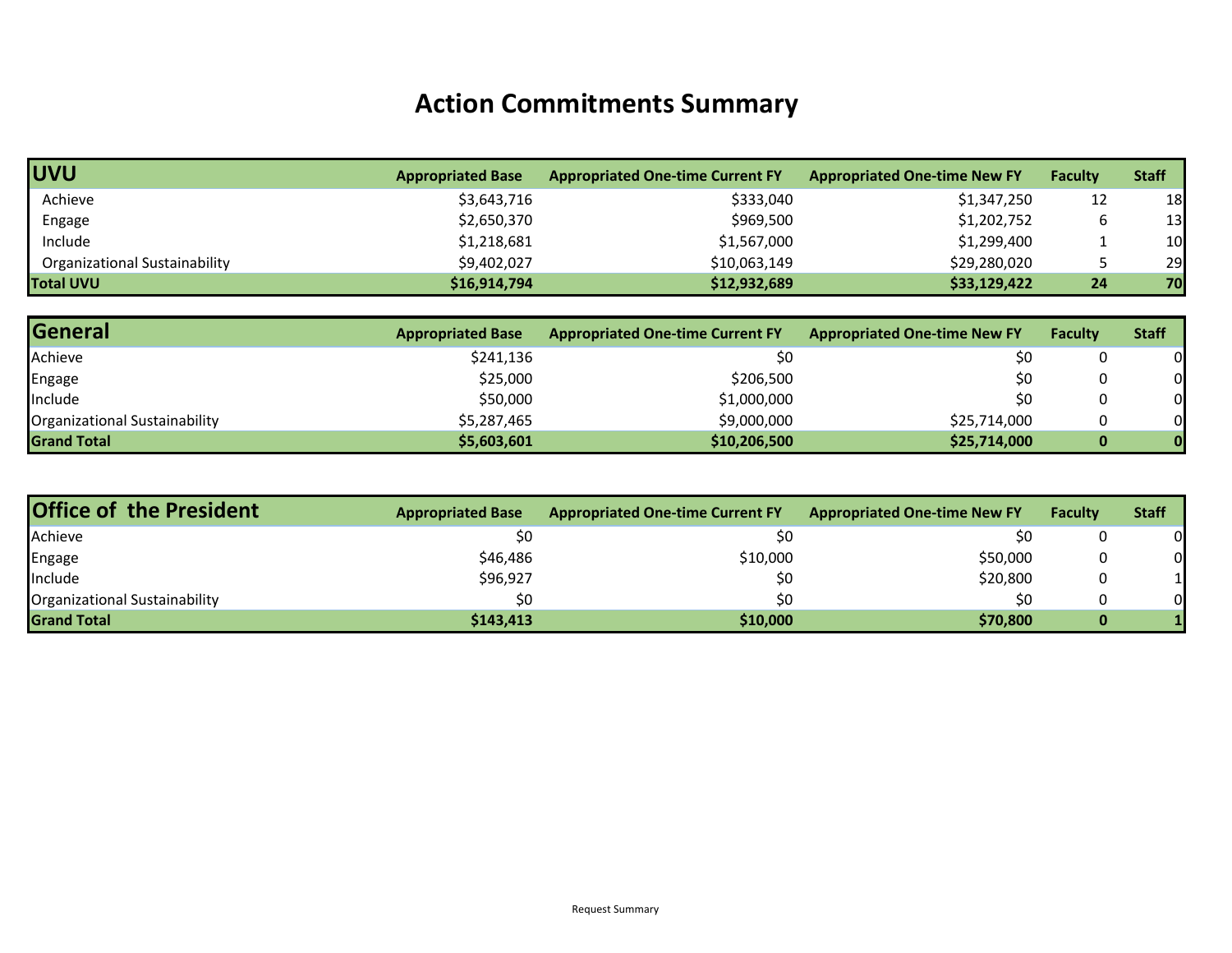## **Action Commitments Summary**

| <b>Academic Affairs</b>       | <b>Appropriated Base</b> | <b>Appropriated One-time Current FY</b> | <b>Appropriated One-time New FY</b> | <b>Faculty</b>  | <b>Staff</b> |
|-------------------------------|--------------------------|-----------------------------------------|-------------------------------------|-----------------|--------------|
| Achieve                       | \$1,572,240              | \$333,040                               | \$1,347,250                         | 12              | 15           |
| Engage                        | \$1,085,891              | \$640,000                               | \$958,752                           |                 |              |
| Include                       | \$474,339                | \$262,000                               | \$486,400                           |                 |              |
| Organizational Sustainability | \$614,818                | \$595,000                               | \$2,239,000                         |                 |              |
| <b>Grand Total</b>            | \$3,747,288              | \$1,830,040                             | \$5,031,402                         | 24 <sub>1</sub> | 29           |

| <b>Institutional Advancement</b> | <b>Appropriated Base</b> | <b>Appropriated One-time Current FY</b> | <b>Appropriated One-time New FY</b> | <b>Faculty</b> | <b>Staff</b> |
|----------------------------------|--------------------------|-----------------------------------------|-------------------------------------|----------------|--------------|
| Achieve                          | Ś0                       |                                         | \$0                                 |                |              |
| Engage                           | \$456,053                |                                         | \$194,000                           |                |              |
| <b>Include</b>                   | S0                       | S0                                      | \$0                                 |                | 01           |
| Organizational Sustainability    | \$390.696                | \$0                                     | \$25,000                            |                |              |
| <b>Grand Total</b>               | \$846,749                | \$0                                     | \$219,000                           |                |              |

| <b>Finance and Administration</b> | <b>Appropriated Base</b> | <b>Appropriated One-time Current FY</b> | <b>Appropriated One-time New FY</b> | <b>Faculty</b> | <b>Staff</b> |
|-----------------------------------|--------------------------|-----------------------------------------|-------------------------------------|----------------|--------------|
| Achieve                           | \$173,512                |                                         | \$0                                 |                |              |
| Engage                            | \$237,800                |                                         | \$0                                 |                | 31           |
| Include                           | \$93,060                 | \$255,000                               | \$2,200                             |                |              |
| Organizational Sustainability     | \$1,553,767              | \$328,200                               | \$1,302,020                         |                | 14           |
| <b>Grand Total</b>                | \$2,058,139              | \$583,200                               | \$1,304,220                         |                | 19           |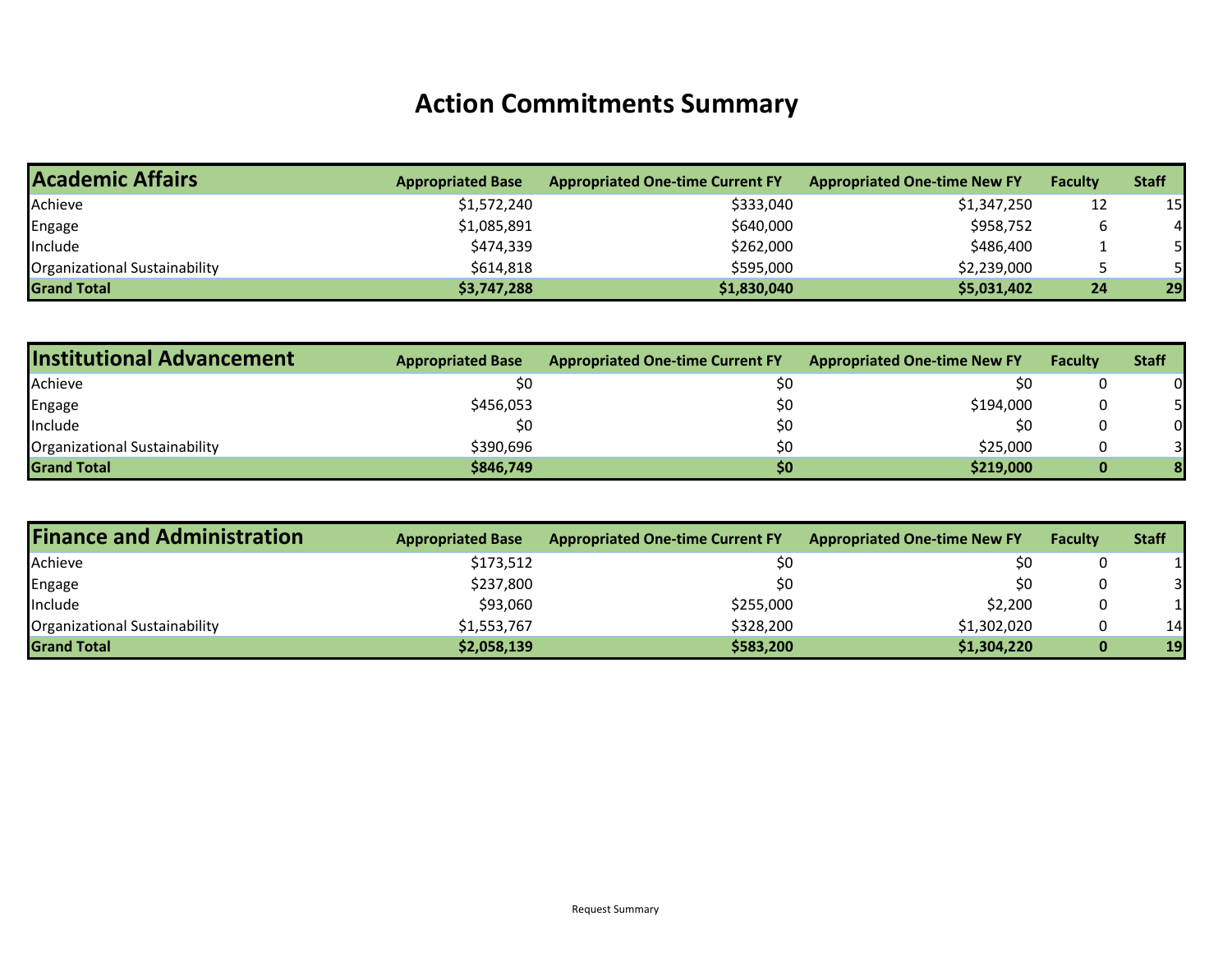## **Action Commitments Summary**

| <b>Planning, Budget/Human Resources</b> | <b>Appropriated Base</b> | <b>Appropriated One-time Current FY</b> | <b>Appropriated One-time New FY</b> | <b>Faculty</b> | <b>Staff</b> |
|-----------------------------------------|--------------------------|-----------------------------------------|-------------------------------------|----------------|--------------|
| Achieve                                 | \$0                      | \$0                                     | \$0                                 |                | 0            |
| Engage                                  | SO.                      | \$0                                     | \$0                                 |                | 0            |
| Include                                 | \$99,999                 | \$0                                     | \$5,000                             |                |              |
| <b>Organizational Sustainability</b>    | \$134,901                | \$34,949                                | \$C                                 |                |              |
| <b>Grand Total</b>                      | \$234,900                | \$34,949                                | \$5,000                             | 0              |              |

| <b>Student Affairs</b>        | <b>Appropriated Base</b> | <b>Appropriated One-time Current FY</b> | <b>Appropriated One-time New FY</b> | <b>Faculty</b> | <b>Staff</b> |
|-------------------------------|--------------------------|-----------------------------------------|-------------------------------------|----------------|--------------|
| Achieve                       | \$259,234                | \$0                                     |                                     | υ              |              |
| Engage                        | \$0                      | \$0                                     | \$0                                 |                | 0            |
| <b>Include</b>                | \$286,494                | \$50,000                                | \$785,000                           |                |              |
| Organizational Sustainability | \$373,411                | \$0                                     | \$C                                 | 0              |              |
| <b>Grand Total</b>            | \$919,139                | \$50,000                                | \$785,000                           |                |              |

| <b>University Relations</b>          | <b>Appropriated Base</b> | <b>Appropriated One-time Current FY</b> | <b>Appropriated One-time New FY</b> | <b>Faculty</b> | <b>Staff</b> |
|--------------------------------------|--------------------------|-----------------------------------------|-------------------------------------|----------------|--------------|
| Achieve                              | \$0                      | \$0                                     | \$0                                 |                | <sub>0</sub> |
| Engage                               | \$175,203                | \$113,000                               | \$0                                 |                |              |
| Include                              | \$0                      | \$0                                     | \$0                                 |                | 0            |
| <b>Organizational Sustainability</b> | \$222.920                | \$218,000                               | \$0                                 |                |              |
| <b>Grand Total</b>                   | \$398,123                | \$331,000                               | \$0                                 | 0              |              |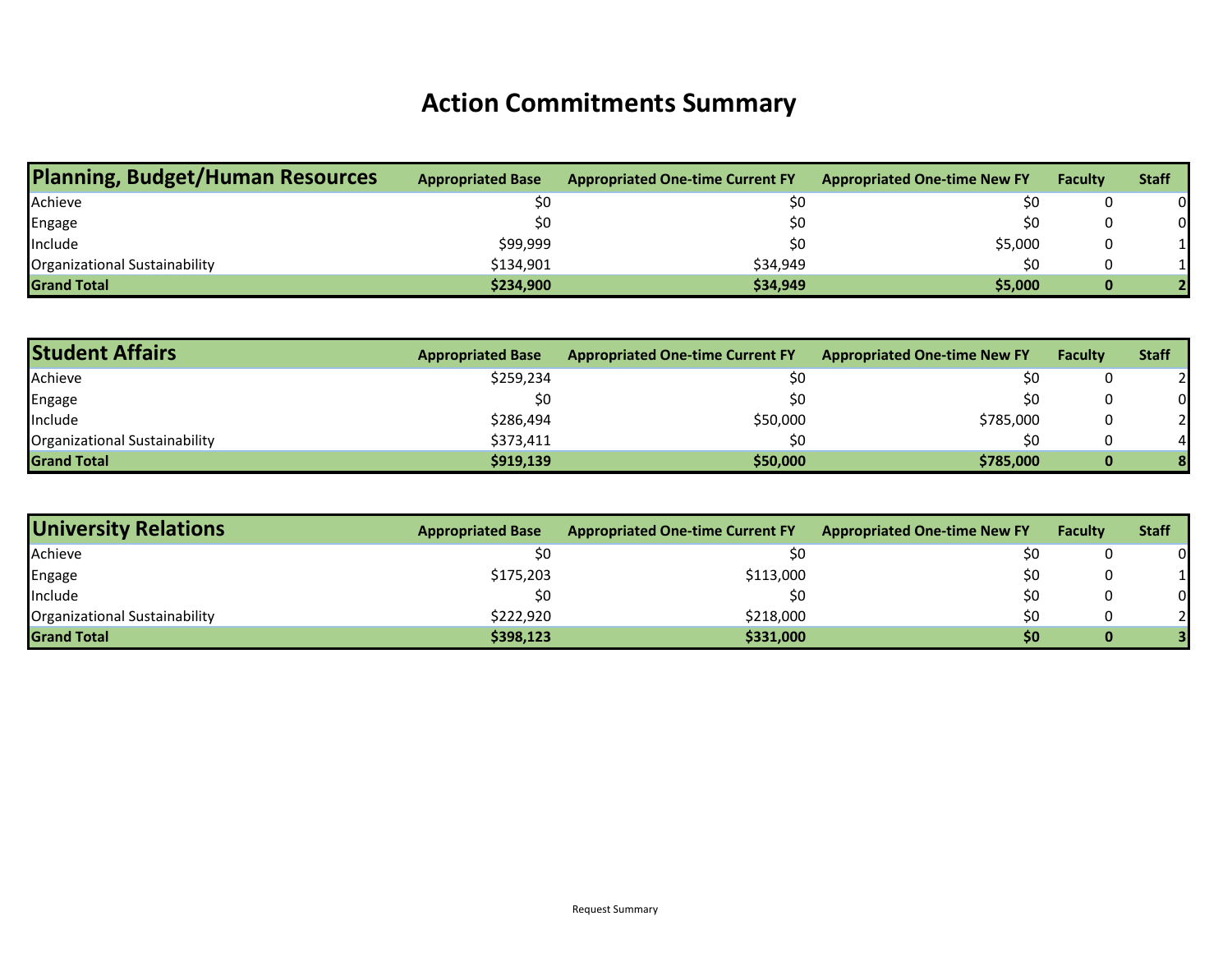|      | 2019-20 Request Summary Report |                                                  |                                                           |                                  |                                                 |                                                                                                                                                                                           |                                                                                                                                                                                                                                                                                                                                                                                                                                                                                                                                                                                                                                                                                                            |  |  |                           |                    |                   |               |                   |                   |                   |                   |                                 |                        |
|------|--------------------------------|--------------------------------------------------|-----------------------------------------------------------|----------------------------------|-------------------------------------------------|-------------------------------------------------------------------------------------------------------------------------------------------------------------------------------------------|------------------------------------------------------------------------------------------------------------------------------------------------------------------------------------------------------------------------------------------------------------------------------------------------------------------------------------------------------------------------------------------------------------------------------------------------------------------------------------------------------------------------------------------------------------------------------------------------------------------------------------------------------------------------------------------------------------|--|--|---------------------------|--------------------|-------------------|---------------|-------------------|-------------------|-------------------|-------------------|---------------------------------|------------------------|
|      | Div                            |                                                  |                                                           |                                  |                                                 |                                                                                                                                                                                           |                                                                                                                                                                                                                                                                                                                                                                                                                                                                                                                                                                                                                                                                                                            |  |  |                           | <b>Approp Base</b> | Approp 1x         | Approp 1x     | <b>Non Approp</b> | <b>Non Approp</b> | <b>Non Approp</b> |                   | <b>Total</b><br><b>Existing</b> |                        |
| $\#$ | Pri                            | <b>Division</b>                                  | <b>Department</b>                                         | <b>Action Commitments</b>        | <b>Request Title</b>                            | <b>Brief Description</b>                                                                                                                                                                  | Rationale                                                                                                                                                                                                                                                                                                                                                                                                                                                                                                                                                                                                                                                                                                  |  |  | # of Pos R401 Approp Base | <b>Existing</b>    | <b>Current FY</b> | <b>New FY</b> | <b>Base</b>       | 1x Current FY     | 1x New FY         | <b>Total Cost</b> | Funds                           | <b>Total Requested</b> |
| 111  | Gen                            | Office of<br>Finance and                         | Office of Finance<br>and<br>Administratio Administration  | Organizational<br>Sustainability | Saratoga<br>Springs<br>Property<br>Purchase     | in the Saratoga Springs<br>area to secure our<br>footing in Utah County.<br>There will be three<br>takedowns.                                                                             | The purchase of 30 acres The purchase of 30 acres in<br>the Saratoga Springs area to<br>secure our footing in Utah<br>County. There will be three<br>takedowns.                                                                                                                                                                                                                                                                                                                                                                                                                                                                                                                                            |  |  | \$0                       | SO                 | \$0               | \$10,500,000  | l\$0              | \$0               | \$0               | \$10,500,000      | \$0                             | \$10,500,000           |
| 112  | Gen                            | Office of<br>Finance and<br>Administratio        | Office of Finance Organizational<br>and<br>Administration | Sustainability                   | <b>Steel Property</b><br>Purchase               | The purchase of<br>University.                                                                                                                                                            | The purchase of property<br>property adjacent to the adjacent to the University.                                                                                                                                                                                                                                                                                                                                                                                                                                                                                                                                                                                                                           |  |  | \$0                       | SO.                | \$0               | \$9,000,000   | \$0               | \$0               | \$0               | \$9,000,000       | \$0                             | \$9,000,000            |
|      |                                | 142 Gen Woodbury<br>School of<br><b>Business</b> | Woodbury School Organizational<br>of Business             | Sustainability                   | <b>New Business</b><br><b>Building FF&amp;E</b> | We are requesting<br>\$2,500,000 for finish,<br>fixtures and equipment<br>in the new business<br>building.                                                                                | With our new business<br>building pending completion<br>toward the end of 2021 we<br>are requesting funding to<br>complete the building<br>project with full fixtures,<br>furnishings and equipment<br>in place. This will create a<br>better learning environment<br>for our students and create a<br>fully functional building on<br>the move-in date.                                                                                                                                                                                                                                                                                                                                                   |  |  | SO <sub>2</sub>           | SO.                | S <sub>0</sub>    | \$2,500,000   | lso               | \$0               | \$0               | \$2,500,000       | \$0                             | \$2,500,000            |
| 204  |                                | Gen Academic                                     | Academic                                                  | Achieve1                         | Funding for                                     |                                                                                                                                                                                           | Policy 632 requires UVU Per our divisional strategic                                                                                                                                                                                                                                                                                                                                                                                                                                                                                                                                                                                                                                                       |  |  | \$226,136                 | SO.                | \$0               | \$0           | \$0               | \$0               | \$0               | \$226,136         | \$0                             | \$226,136              |
|      |                                |                                                  | Administratio Administration                              |                                  | rank                                            | advancement in to award base salary<br>funds to faculty earning<br>rank advancement to<br>associate professor and<br>full professor, \$4,000<br>and \$6,000, respectively. Assignment and | plan and Academic Master<br>Plan, Academic<br>Administration helps UVU<br>retain high quality faculty<br>members. Policy 632,<br>Advancement in Rank,<br>requires the university to<br>reward faculty members<br>who have successfully<br>obtained rank advancement.<br>The promise of such funds<br>help motivate faculty<br>members to achieve<br>distinction that is rewarded<br>with tenure and helps retain<br>faculty by ensuring they<br>approach salaries near or at<br>market medians. The funds<br>will cover 16 faculty eligible<br>for advancement to<br>associate professor<br>(\$64,000) and 20 faculty<br>members anticipated to<br>apply for full professor<br>(\$120,000). With benefits, |  |  |                           |                    |                   |               |                   |                   |                   |                   |                                 |                        |

hl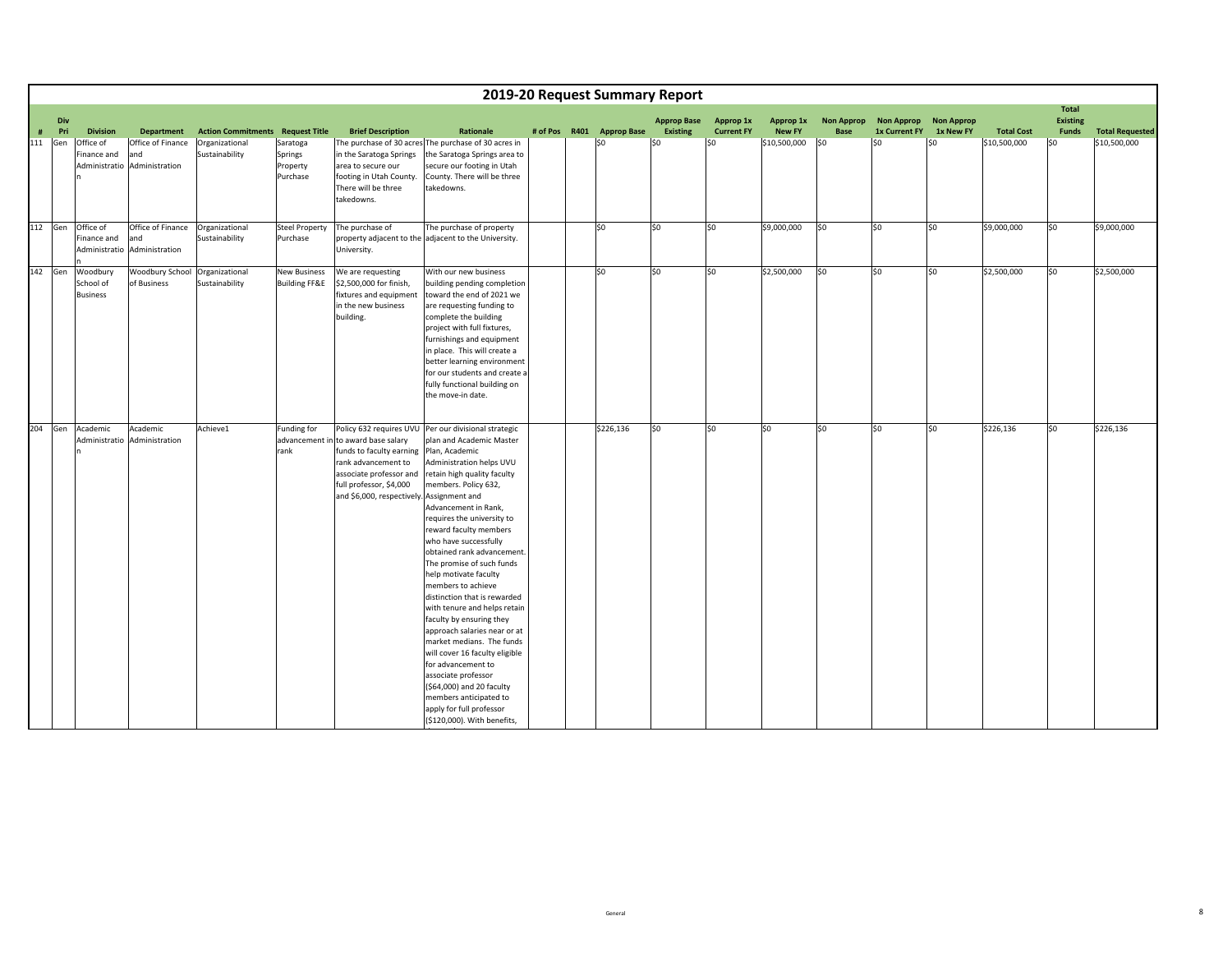|   | 2019-20 Request Summary Report |                                                            |                                |                                         |                                                                                |                                                                                                                                                                                                                                |                                                                                                                                                                                                                                                                                                                                                                                                                                                                                                                                                                                                                                                                                                                    |  |  |                           |                    |                   |               |                   |                       |           |                   |                                 |                        |
|---|--------------------------------|------------------------------------------------------------|--------------------------------|-----------------------------------------|--------------------------------------------------------------------------------|--------------------------------------------------------------------------------------------------------------------------------------------------------------------------------------------------------------------------------|--------------------------------------------------------------------------------------------------------------------------------------------------------------------------------------------------------------------------------------------------------------------------------------------------------------------------------------------------------------------------------------------------------------------------------------------------------------------------------------------------------------------------------------------------------------------------------------------------------------------------------------------------------------------------------------------------------------------|--|--|---------------------------|--------------------|-------------------|---------------|-------------------|-----------------------|-----------|-------------------|---------------------------------|------------------------|
|   |                                | Div                                                        |                                |                                         |                                                                                |                                                                                                                                                                                                                                |                                                                                                                                                                                                                                                                                                                                                                                                                                                                                                                                                                                                                                                                                                                    |  |  |                           | <b>Approp Base</b> | <b>Approp 1x</b>  | Approp 1x     | <b>Non Approp</b> | Non Approp Non Approp |           |                   | <b>Total</b><br><b>Existing</b> |                        |
| # | Pri                            | <b>Division</b>                                            | <b>Department</b>              | <b>Action Commitments Request Title</b> |                                                                                | <b>Brief Description</b>                                                                                                                                                                                                       | Rationale                                                                                                                                                                                                                                                                                                                                                                                                                                                                                                                                                                                                                                                                                                          |  |  | # of Pos R401 Approp Base | <b>Existing</b>    | <b>Current FY</b> | <b>New FY</b> | <b>Base</b>       | 1x Current FY         | 1x New FY | <b>Total Cost</b> | Funds                           | <b>Total Requested</b> |
|   | 218 Gen                        | Academic<br>Administratio                                  | Library                        | Achieve1                                | Database<br>Inflation                                                          | Vendors increase costs<br>annually for database<br>subscriptions. Funding<br>for inflation allows the<br>Fulton Library to<br>maintain the current<br>level of support for<br>subscriptions.                                   | Students need the right<br>esources to support their<br>academic study. The Fulton<br>Library supports all student<br>academic work using<br>traditional resources such as<br>books and articles and non-<br>traditional resources such as<br>software and equipment.<br>Ongoing support for<br>accessing resources requires<br>selecting the best resources<br>to support new and ongoing<br>programs, supporting the<br>infrastructure to access the<br>library's resources,<br>maintaining the necessary<br>resources to support the<br>curriculum at all levels, and<br>reviewing costly ongoing<br>resources on a regular basis<br>to ensure the best resources<br>are selected to meet the<br>current needs. |  |  | \$15,000                  | \$0                | SO                | \$0           | \$0               | \$0                   | \$0       | \$15,000          | \$0                             | \$15,000               |
|   | 219 Gen                        | Human<br>Resources                                         | Human Resources Organizational | Sustainability                          | 2020-2021<br>Salary and<br>Wages 2.5%<br>increase to<br>compensation<br>budget | Salary and wage<br>on current growth, VP<br>insight, and<br>recommendation.<br>Executive \$126,921;<br>Faculty \$1,457.202; FT<br>Staff \$1,765,873; Faculty maintaining market<br>hourly \$429,840; PT &<br>student \$453,118 | The aim of UVU's mission of<br>increases for FY21 based inclusion and diversity is to<br>provide a high-quality<br>workplace where faculty,<br>staff, and administrators feel<br>valued, respected, trusted,<br>and engaged, while<br>competitiveness. With<br>salaries and equity for<br>faculty, staff, and<br>administrators at market<br>competitiveness, there is<br>less turnover and more<br>stability to support student<br>retention, learning and<br>completion of degrees.<br>Executive \$126,921; Faculty<br>\$1,457.202; FT Staff<br>\$1,765,873; Faculty hourly<br>\$429,840; Part-time staff<br>\$247,800; Student Employee<br>\$205,318.                                                           |  |  | \$4,232,954               | \$0                | \$0               | \$0           | \$0               | \$0                   | \$0       | \$4,232,954       | \$0                             | \$4,232,954            |
|   | 235 Gen                        | Facilities/Plan Facilities/Planning Organizational<br>ning |                                | Sustainability                          | Woodbury<br><b>Building</b>                                                    | Remodel of the When the new Keller<br><b>Building is completed</b><br>and the Business School<br>moved out of the WB,<br>programming and<br>planning should be<br>complete so needed<br>completed.                             | The future use of the<br>Woodbury Building will have<br>a large impact on the<br>University. Planning for the<br>use and being prepared for<br>the needed remodel work<br>show the University<br>remodel projects can be community that we are good<br>stewards.                                                                                                                                                                                                                                                                                                                                                                                                                                                   |  |  | \$0                       | \$0                | \$0               | \$2,000,000   | \$0               | \$0                   | \$0       | \$2,000,000       | \$0                             | \$2,000,000            |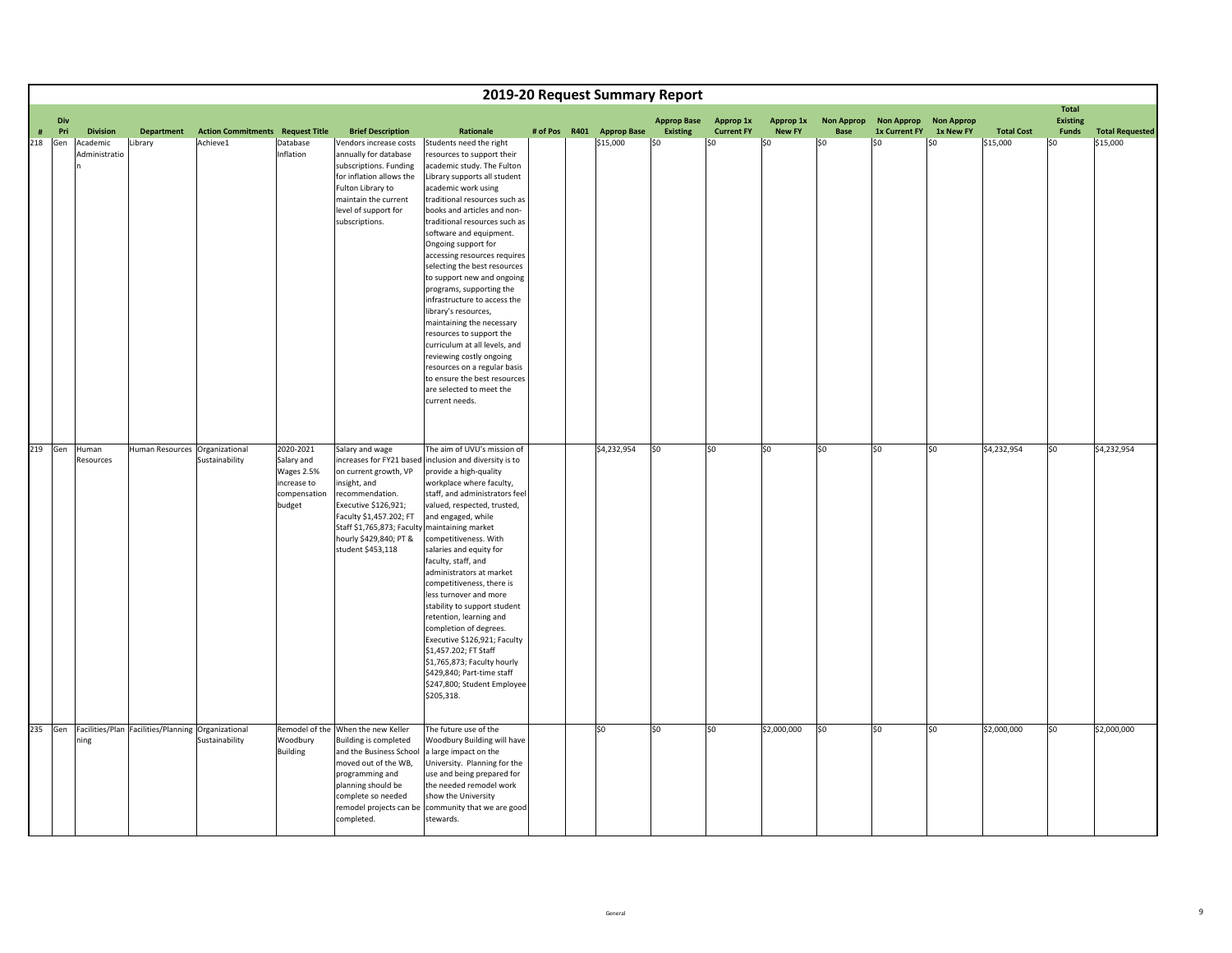|     | 2019-20 Request Summary Report |                                       |                                           |                                                     |                                                |                                                                                                                   |                                                                                                                                                                                                                                                                                                                                                                                                                                                                                                                                                                                                                                                                                                                                                                           |  |  |                                  |                                       |                                |                            |                           |                                    |                                |                   |                                          |                                       |
|-----|--------------------------------|---------------------------------------|-------------------------------------------|-----------------------------------------------------|------------------------------------------------|-------------------------------------------------------------------------------------------------------------------|---------------------------------------------------------------------------------------------------------------------------------------------------------------------------------------------------------------------------------------------------------------------------------------------------------------------------------------------------------------------------------------------------------------------------------------------------------------------------------------------------------------------------------------------------------------------------------------------------------------------------------------------------------------------------------------------------------------------------------------------------------------------------|--|--|----------------------------------|---------------------------------------|--------------------------------|----------------------------|---------------------------|------------------------------------|--------------------------------|-------------------|------------------------------------------|---------------------------------------|
| #   | Div<br>Pri                     | <b>Division</b>                       | <b>Department</b>                         |                                                     |                                                | <b>Brief Description</b>                                                                                          | Rationale                                                                                                                                                                                                                                                                                                                                                                                                                                                                                                                                                                                                                                                                                                                                                                 |  |  |                                  | <b>Approp Base</b><br><b>Existing</b> | Approp 1x<br><b>Current FY</b> | Approp 1x<br><b>New FY</b> | <b>Non Approp</b><br>Base | <b>Non Approp</b><br>1x Current FY | <b>Non Approp</b><br>1x New FY | <b>Total Cost</b> | <b>Total</b><br>Existing<br><b>Funds</b> |                                       |
| 268 | Gen                            | Athletics                             | Athletics                                 | <b>Action Commitments Request Title</b><br>Include3 | Clyde Field<br>Renovation                      | <b>Supporting Facilities'</b><br>also requesting to<br>include press box and<br>locker rooms per prior<br>design. | UVU Athletics is committed<br>request for new sod, but to student-athlete success in<br>the classroom and on the<br>playing field. One goal of<br>the athletic department is to<br>foster an environment of<br>athletic success by providing<br>a rewarding, healthy and<br>positive student-athlete<br>experience by providing a<br>consistent standard of<br>excellence in travel,<br>coaching, facilities, and<br>support services. Student-<br>athletes need adequate<br>resources and preparation to<br>excel in the classroom and<br>on the athletic field.<br>Clyde Field is in desperate<br>need of a new surface, as<br>has been requested by<br>Facilities. By including the<br>press box and locker rooms<br>that were previously<br>designed, UVU can elevate |  |  | # of Pos R401 Approp Base<br>\$0 | SO                                    | \$1,000,000                    | \$0                        | \$0                       | \$0                                | \$0                            | \$1,000,000       | SO                                       | <b>Total Requested</b><br>\$1,000,000 |
| 274 | Gen                            | University<br>mmunications unications | University<br>Marketing/Co Marketing/Comm | Engage2                                             | Board of<br>Regents and<br><b>State Events</b> |                                                                                                                   | the facility and provide a<br>Services and costs associaServices and costs associated<br>with hosting the Utah Board<br>of Regents; as well as, other<br>state events held at UVU. By<br>hosting these entities UVU<br>builds affinity with the Board<br>and the other state<br>constituents.                                                                                                                                                                                                                                                                                                                                                                                                                                                                             |  |  | lso                              | \$0                                   | \$6,500                        | lso                        | lso                       | \$0                                | \$0                            | \$6,500           | lso                                      | \$6,500                               |
| 279 | Gen                            | University<br>mmunications unications | University<br>Marketing/Co Marketing/Comm | Engage2                                             | <b>Dual Mission</b><br>Summit<br>Sponsorship   | Sponsorship costs for<br>Dual Mission Summit                                                                      | The Dual Mission Summit is<br>a yearly collaborative effort<br>by the Utah Higher<br>Education units to solidify<br>and assist in the joint effort<br>to educate the legislature<br>and communities on the<br>benefits of dual mission<br>institutions.                                                                                                                                                                                                                                                                                                                                                                                                                                                                                                                   |  |  | lso                              | \$0                                   | \$15,000                       | SO.                        | lso                       | \$0                                | lso                            | \$15,000          | so                                       | \$15,000                              |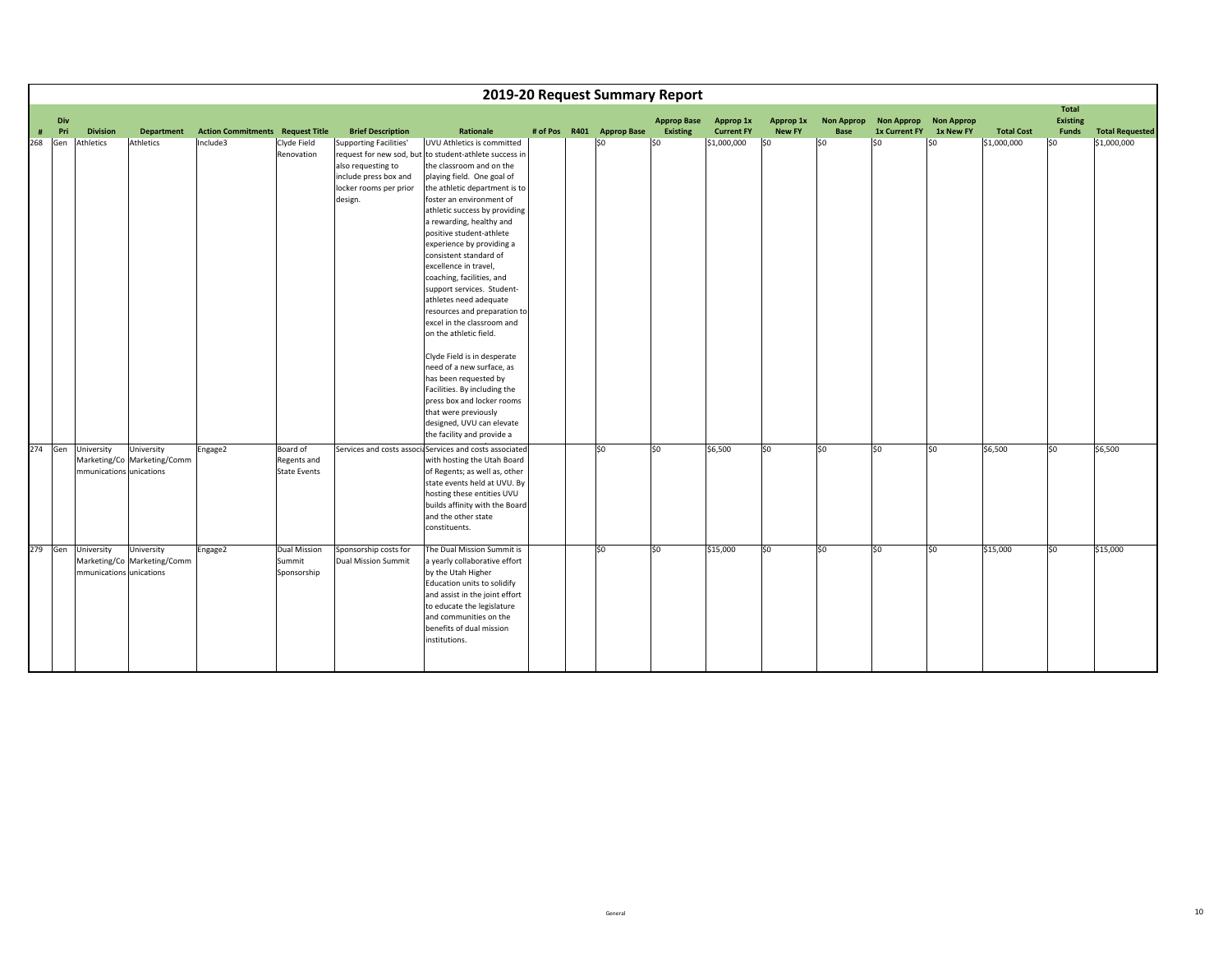|      | 2019-20 Request Summary Report |                                                                                       |                                         |                                                 |                                                                                                                                     |                                                                                                                                                                                                                                                                                                                                                                                                                                                                                                                                                                                                                                                                                                                                                                                                        |  |  |                           |                    |                   |               |                   |                   |                   |                   |                   |                        |
|------|--------------------------------|---------------------------------------------------------------------------------------|-----------------------------------------|-------------------------------------------------|-------------------------------------------------------------------------------------------------------------------------------------|--------------------------------------------------------------------------------------------------------------------------------------------------------------------------------------------------------------------------------------------------------------------------------------------------------------------------------------------------------------------------------------------------------------------------------------------------------------------------------------------------------------------------------------------------------------------------------------------------------------------------------------------------------------------------------------------------------------------------------------------------------------------------------------------------------|--|--|---------------------------|--------------------|-------------------|---------------|-------------------|-------------------|-------------------|-------------------|-------------------|------------------------|
|      | Div                            |                                                                                       |                                         |                                                 |                                                                                                                                     |                                                                                                                                                                                                                                                                                                                                                                                                                                                                                                                                                                                                                                                                                                                                                                                                        |  |  |                           | <b>Approp Base</b> | Approp 1x         | Approp 1x     | <b>Non Approp</b> | <b>Non Approp</b> | <b>Non Approp</b> |                   | Total<br>Existing |                        |
| $\#$ | Pri                            | <b>Division</b><br><b>Department</b>                                                  | <b>Action Commitments Request Title</b> |                                                 | <b>Brief Description</b>                                                                                                            | Rationale                                                                                                                                                                                                                                                                                                                                                                                                                                                                                                                                                                                                                                                                                                                                                                                              |  |  | # of Pos R401 Approp Base | <b>Existing</b>    | <b>Current FY</b> | <b>New FY</b> | Base              | 1x Current FY     | 1x New FY         | <b>Total Cost</b> | Funds             | <b>Total Requested</b> |
| 280  | Gen                            | University<br>University<br>Marketing/Co<br>Marketing/Comm<br>mmunications unications | Engage2                                 | Vision 2030<br>Plan Roll Out                    | Vision 2030 Roll Out                                                                                                                | UVU's goal is Utah's goal:<br>Provide the most cost-<br>effective, easily-accessible,<br>high-quality education that<br>meets the state's workforce<br>needs, strengthens the<br>economy, and helps people<br>to live productive, dignified<br>and meaningful lives. The<br>answer to accomplish this<br>goal is Utah's integrated dual-<br>mission. In an effort to<br>influence the Higher<br><b>Education Strategic Planning</b><br>Commission's<br>recommendations to the<br>legislature to support and<br>fund Utah's integrated dual-<br>mission model; UVU will roll<br>out the 2030 plan. All<br>aspects of this campaign will<br>directly target key audiences<br>to accomplish the objectives.<br>Outreach to these audiences<br>will be prioritized within the<br>determined timeframe. The |  |  | \$0                       | \$0                | \$185,000         | \$0           | \$0               | \$0               | \$0               | \$185,000         | \$0               | \$185,000              |
|      | 281 Gen                        | Office of<br>Office of General<br>General<br>Counsel<br>Counsel                       | Organizational<br>Sustainability        | State Risk<br>Management<br>rate increase       | <b>State Risk Management</b><br>has increased its UVU<br>insurance rates<br>significantly. This<br>request covers that<br>increase. | comprehensive marketing<br>Liability insurance is<br>necessary to protect UVU's<br>ability to continue to do<br>business and for its students<br>to achieve success -- and for<br>UVU to have a safe and<br>supportive environment.                                                                                                                                                                                                                                                                                                                                                                                                                                                                                                                                                                    |  |  | \$184,000                 | \$0                | \$0               | \$0           | so                | \$0               | \$0               | \$184,000         | lso               | \$184,000              |
|      | 286 Gen                        | Facilities/Plan Facilities/Planning Organizational<br>ning                            | Sustainability                          | Institutional<br>Advancement<br><b>Building</b> | New 20,000 SF building<br>for Institutional<br>Advancement                                                                          | The new building will allow<br>consolidation of<br>departments and provide<br>the space needed to advance<br>the capital campaigns<br>needed for institutional<br>growth.                                                                                                                                                                                                                                                                                                                                                                                                                                                                                                                                                                                                                              |  |  | SO <sub>2</sub>           | \$0                | \$8,000,000       | lso           | lso               | \$0               | \$0               | \$8,000,000       | so.               | \$8,000,000            |
|      | 300 Gen                        | Facilities/Plan Facilities/Planning Organizational<br>ning                            | Sustainability                          | Pope Science<br>Additional<br>Offices           | Create more offices on<br>the south patio of the<br>Pope Science Building.<br>Match funds held by<br>School of Science.             | Additional offices on the<br>South deck of the Pope<br>Science building can be<br>created, additional money is<br>needed to begin<br>construction.                                                                                                                                                                                                                                                                                                                                                                                                                                                                                                                                                                                                                                                     |  |  | \$0                       | \$0                | \$0               | \$1,500,000   | so                | \$0               | \$0               | \$1,500,000       | so                | \$1,500,000            |
|      | 303 Gen                        | Student<br><b>Student Success</b><br>Success and<br>and Retention<br>Retention        | Include2                                | First<br>Generation<br>Student<br>Scholarships  | Scholarships to increase<br>completion rates for<br><b>First Generation</b><br>students.                                            | Tuition scholarships to<br>increase the access and<br>completion of first<br>generation college students.                                                                                                                                                                                                                                                                                                                                                                                                                                                                                                                                                                                                                                                                                              |  |  | \$50,000                  | \$0                | \$0               | l\$0          | \$0               | \$0               | \$0               | \$50,000          | \$0               | \$50,000               |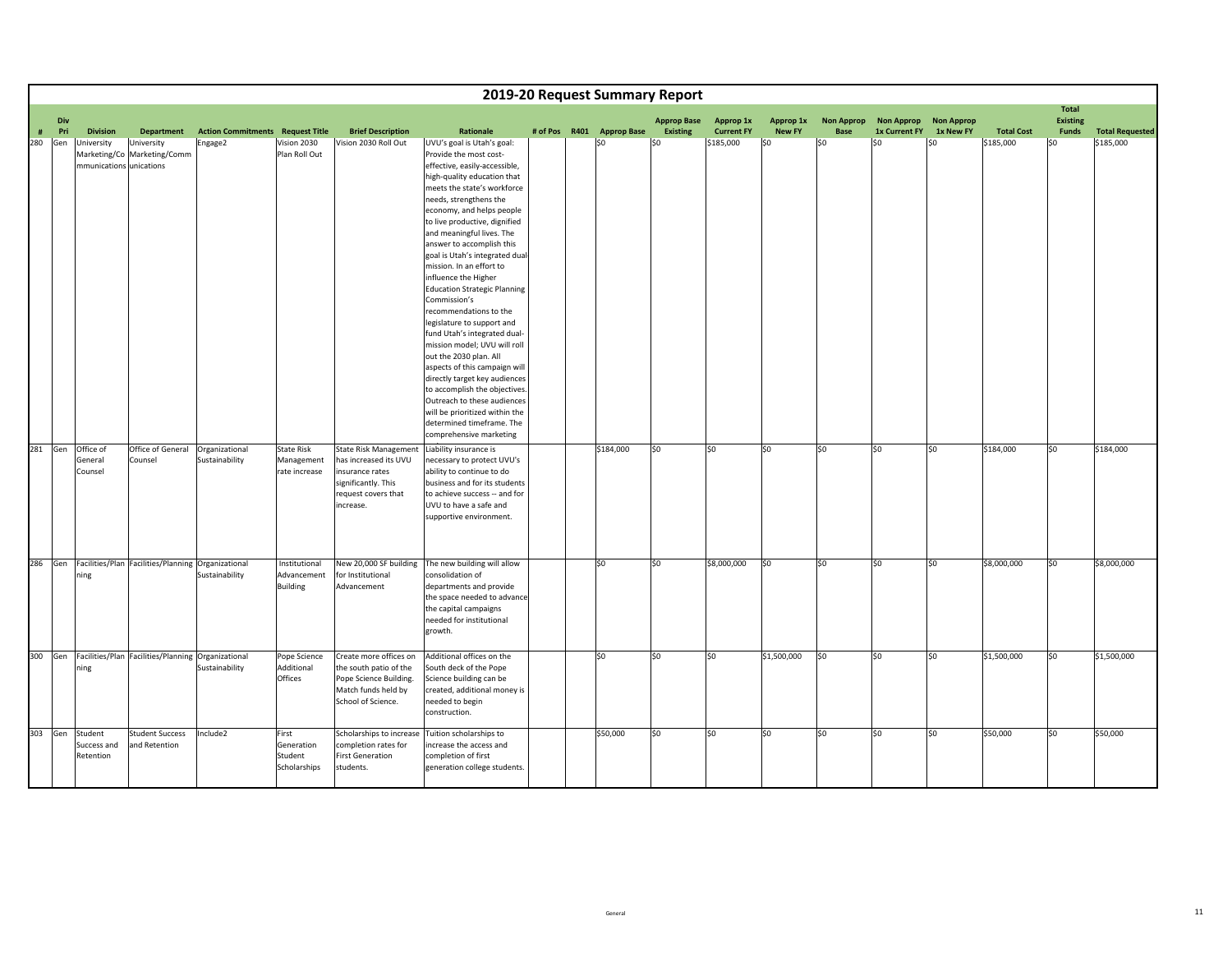|      | 2019-20 Request Summary Report<br><b>Total</b> |                                        |                                         |                                  |                                                                  |                                                                                                                                                                                                                                            |                                                                                                                                                                                                                                                                                                                                                                                                                                                                                                                                                                                                                                                                                                                    |  |  |                           |                    |                   |               |                   |                       |           |                   |                 |                        |
|------|------------------------------------------------|----------------------------------------|-----------------------------------------|----------------------------------|------------------------------------------------------------------|--------------------------------------------------------------------------------------------------------------------------------------------------------------------------------------------------------------------------------------------|--------------------------------------------------------------------------------------------------------------------------------------------------------------------------------------------------------------------------------------------------------------------------------------------------------------------------------------------------------------------------------------------------------------------------------------------------------------------------------------------------------------------------------------------------------------------------------------------------------------------------------------------------------------------------------------------------------------------|--|--|---------------------------|--------------------|-------------------|---------------|-------------------|-----------------------|-----------|-------------------|-----------------|------------------------|
|      | Div                                            |                                        |                                         |                                  |                                                                  |                                                                                                                                                                                                                                            |                                                                                                                                                                                                                                                                                                                                                                                                                                                                                                                                                                                                                                                                                                                    |  |  |                           | <b>Approp Base</b> | Approp 1x         | Approp 1x     | <b>Non Approp</b> | Non Approp Non Approp |           |                   | <b>Existing</b> |                        |
| $\#$ | Pri                                            | <b>Division</b>                        | <b>Department</b>                       | <b>Action Commitments</b>        | <b>Request Title</b>                                             | <b>Brief Description</b>                                                                                                                                                                                                                   | Rationale                                                                                                                                                                                                                                                                                                                                                                                                                                                                                                                                                                                                                                                                                                          |  |  | # of Pos R401 Approp Base | <b>Existing</b>    | <b>Current FY</b> | <b>New FY</b> | <b>Base</b>       | 1x Current FY         | 1x New FY | <b>Total Cost</b> | Funds           | <b>Total Requested</b> |
| 304  | Gen                                            | Student<br>Success and<br>Retention    | <b>Student Success</b><br>and Retention | Achieve1                         |                                                                  | Wee Care HVAC Replace defective Wee<br>Care Childcare Center<br>HVAC system.                                                                                                                                                               | Quality childcare supports<br>timely completion of UVU's<br>non-traditional students.                                                                                                                                                                                                                                                                                                                                                                                                                                                                                                                                                                                                                              |  |  | \$0                       | \$0                | \$0               | S0            | SO.               | \$500,000             | \$0       | \$500,000         | \$0             | \$500,000              |
| 331  | Gen                                            | Office of<br>Information<br>Technology | Office of<br>Information<br>Technology  | Organizational<br>Sustainability | Software and<br>Hardware<br>maintenance<br>increased<br>expenses | Software and Hardware<br>costs are increasing each software would not be<br>year. This request are<br>for funds to pay our<br>contractual agreements                                                                                       | Without these funds,<br>available to employees and<br>students                                                                                                                                                                                                                                                                                                                                                                                                                                                                                                                                                                                                                                                     |  |  | \$465,511                 | SO                 | lso               | \$34,000      | l\$0              | \$0                   | \$0       | \$499,511         | lso             | \$499,511              |
| 339  | Gen                                            | Office of<br>General<br>Counsel        | Office of General<br>Counsel            | Engage3                          | Increase to<br>Outside                                           | We need additional<br>outside counsel budget<br>Counsel budget to cover both outside<br>counsel and material<br>outside investigations<br>for departments across<br>campus, which have<br>been taken out of this<br>budget this past year. | We have had additional<br>requests for outside counsel,<br>including for entertainment<br>contracts for the Noorda<br>Center that require costly<br>outside counsel expertise.<br>On occasion, we need to<br>engage outside investigators<br>to conduct higher stakes<br>investigations. State Risk and<br>the AG Litigation Division<br>have commended us for<br>doing this in key cases,<br>leading to excellent legal<br>outcomes. We have funded<br>some of these investigations<br>out of this budget because<br>there are no other budgets<br>dedicated to this and<br>because it makes good legal<br>sense to have OGC retain<br>and manage such<br>investigations. We need<br>additional funds to do this. |  |  | \$25,000                  | \$0                | 50                | lso           | \$0               | \$0                   | \$0       | \$25,000          | lso             | \$25,000               |
| 341  | Gen                                            | Office of<br>Information<br>Technology | Office of<br>Information<br>Technology  | Organizational<br>Sustainability | Document<br>Management<br>Software/Syste<br>m.                   | software and System<br>to replace BMI                                                                                                                                                                                                      | Document Management Our current system is many<br>years old and the technology<br>including forms handling has not kept up with what is<br>currently wanted by the<br>users of this system.                                                                                                                                                                                                                                                                                                                                                                                                                                                                                                                        |  |  | \$35,000                  | \$0                | lso               | \$180,000     | \$0               | \$0                   | \$0       | \$215,000         | so              | \$215,000              |
| 346  | Gen                                            | Office of<br>Information<br>Technology | Office of<br>Information<br>Technology  | Organizational<br>Sustainability | Microsoft A5<br>licensing                                        | the next level up in<br>Microsoft Licensing<br>which would provide<br>enhanced features and<br>products for security,<br>automation and servers                                                                                            | Microsoft A5 licensing in Microsoft A5 licensing would<br>help consolidate some other<br>software from other vendors<br>such as SPAM filtering, cloud<br>security products, phone,<br>etc. using less vendors                                                                                                                                                                                                                                                                                                                                                                                                                                                                                                      |  |  | \$370,000                 | \$0                | 50                | lso           | lso               | \$0                   | \$0       | \$370,000         | 50              | \$370,000              |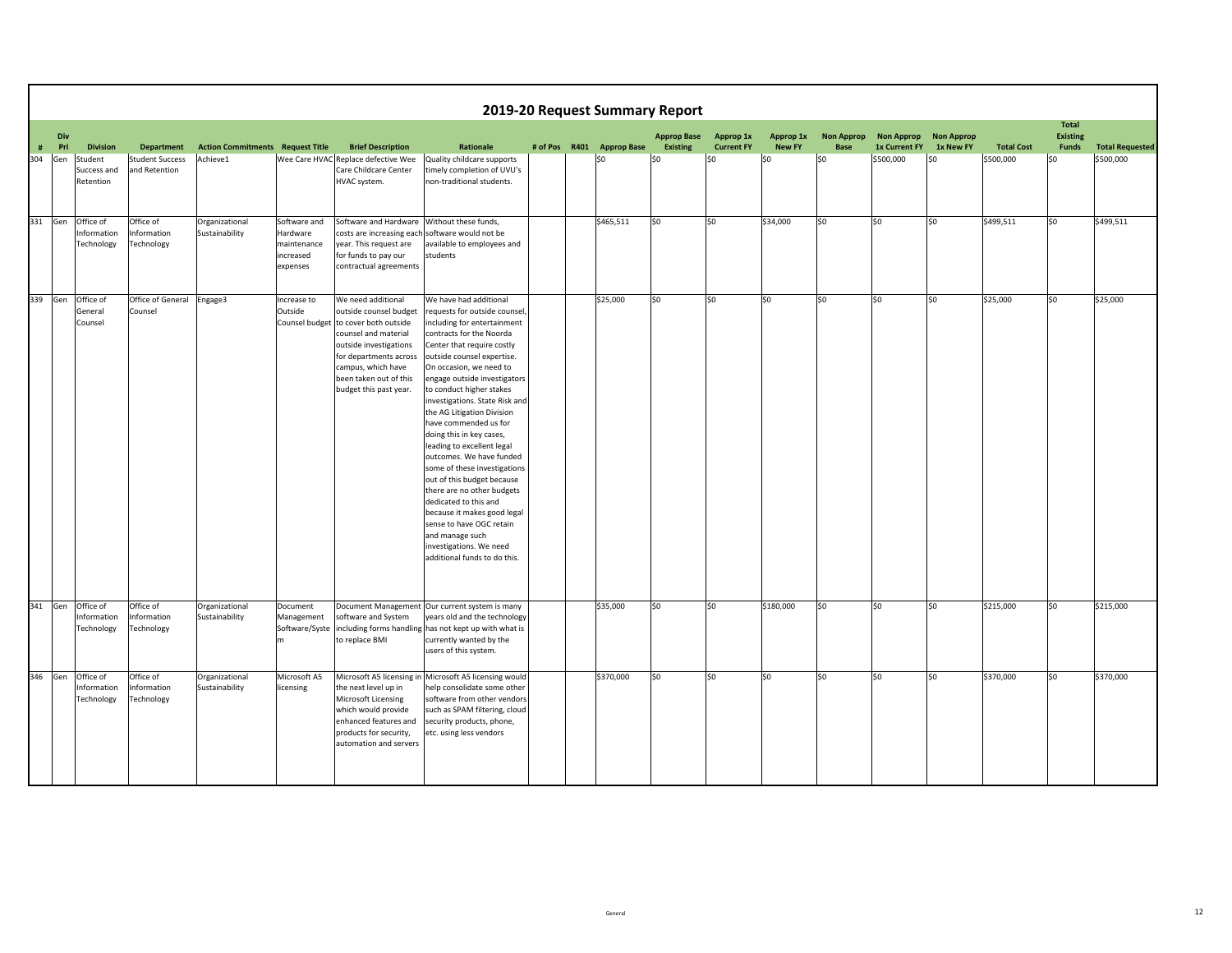|     |     |                 |                           |                                         |              |                                                                        |                                                                                                                                                                                                                                                                                                                                                                                                                                  |  | 2019-20 Request Summary Report |                                |                                |                            |                                  |                                    |                                |                   |                          |                        |
|-----|-----|-----------------|---------------------------|-----------------------------------------|--------------|------------------------------------------------------------------------|----------------------------------------------------------------------------------------------------------------------------------------------------------------------------------------------------------------------------------------------------------------------------------------------------------------------------------------------------------------------------------------------------------------------------------|--|--------------------------------|--------------------------------|--------------------------------|----------------------------|----------------------------------|------------------------------------|--------------------------------|-------------------|--------------------------|------------------------|
|     | Div |                 |                           |                                         |              |                                                                        |                                                                                                                                                                                                                                                                                                                                                                                                                                  |  |                                |                                |                                |                            |                                  |                                    |                                |                   | Total                    |                        |
|     | Pri | <b>Division</b> | Department                | <b>Action Commitments Request Title</b> |              | <b>Brief Description</b>                                               | Rationale                                                                                                                                                                                                                                                                                                                                                                                                                        |  | # of Pos R401 Approp Base      | <b>Approp Base</b><br>Existing | Approp 1x<br><b>Current FY</b> | Approp 1x<br><b>New FY</b> | <b>Non Approp</b><br><b>Base</b> | <b>Non Approp</b><br>1x Current FY | <b>Non Approp</b><br>1x New FY | <b>Total Cost</b> | <b>Existing</b><br>Funds | <b>Total Requested</b> |
| 352 | Gen | MA              | Finance/GRA Finance/GRAMA | Organizational<br>Sustainability        | Sound System | in UCCU Center UCCU Events Center<br>needs to be<br>replaced/upgraded. | The sound system in the The decline of the sound<br>system in the UCCU Center is<br>negatively impacting events<br>hosted at the Center. This<br>has a reputational impact on<br>both UVU hosted events,<br>such as the President's<br>Scholarship Ball, as well as<br>public events. The<br>replacement of the sound<br>system is critical to the<br>future success and<br>reputation of the UCCU<br>Center and the University. |  | l\$0                           | S <sub>0</sub>                 | \$1,000,000                    | 50                         | \$0                              | \$0                                | \$0                            | \$1,000,000       | lso                      | \$1,000,000            |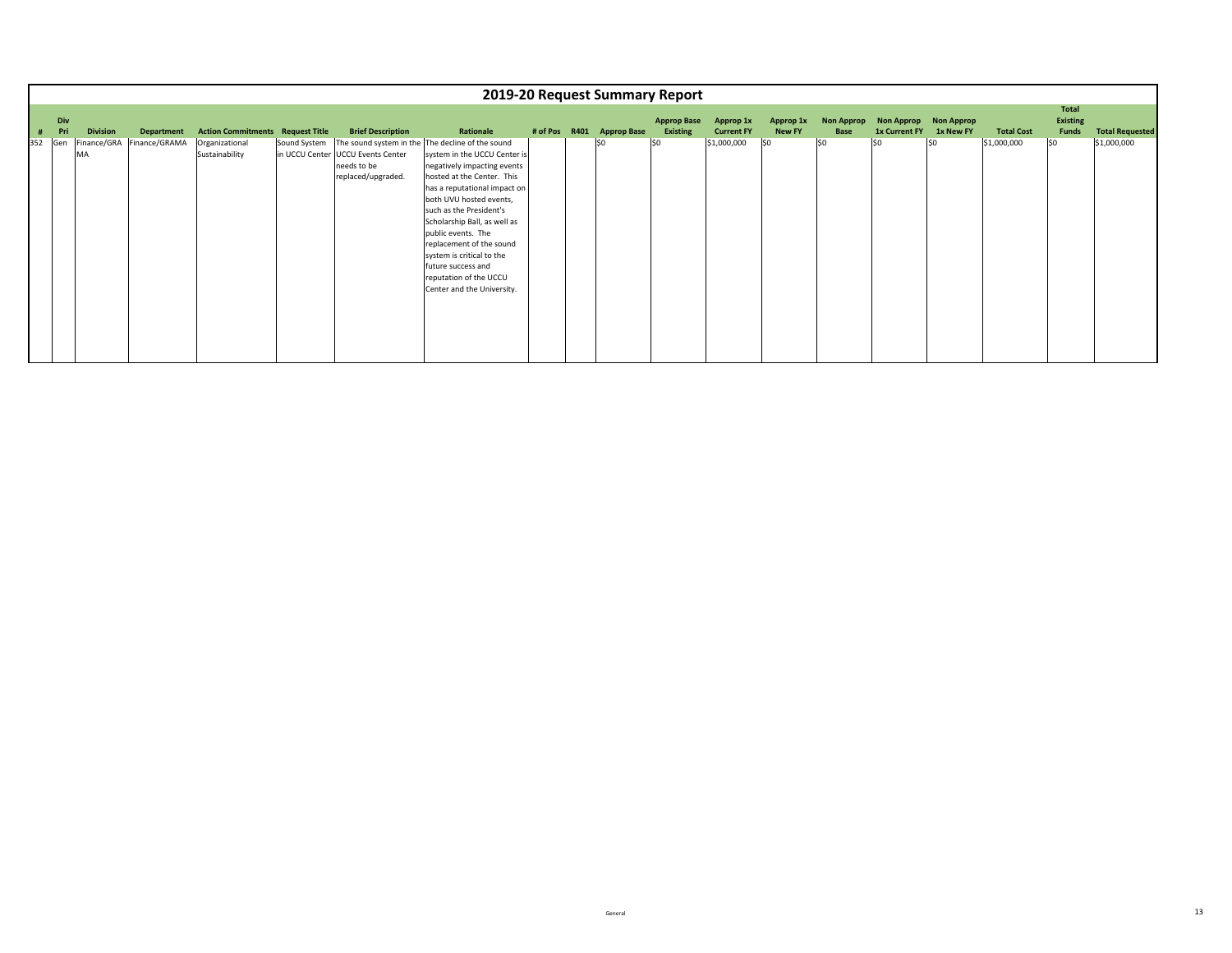|     |                |                                       |                              |                                     |                                         |                                                                                                                                                                                      |                                                                                                                                                                                                                                                                                                                                                                                                                                   |  | 2019-20 Request Summary Report |                                       |                                |                            |                                  |                                           |                                |                   |                                                 |                           |
|-----|----------------|---------------------------------------|------------------------------|-------------------------------------|-----------------------------------------|--------------------------------------------------------------------------------------------------------------------------------------------------------------------------------------|-----------------------------------------------------------------------------------------------------------------------------------------------------------------------------------------------------------------------------------------------------------------------------------------------------------------------------------------------------------------------------------------------------------------------------------|--|--------------------------------|---------------------------------------|--------------------------------|----------------------------|----------------------------------|-------------------------------------------|--------------------------------|-------------------|-------------------------------------------------|---------------------------|
| #   | <b>Div Pri</b> | <b>Division</b>                       | <b>Department</b>            | <b>Action</b><br><b>Commitments</b> | <b>Request Title</b>                    | <b>Brief Description</b>                                                                                                                                                             | Rationale                                                                                                                                                                                                                                                                                                                                                                                                                         |  | # of Pos R401 Approp Base      | <b>Approp Base</b><br><b>Existing</b> | Approp 1x<br><b>Current FY</b> | Approp 1x<br><b>New FY</b> | <b>Non Approp</b><br><b>Base</b> | <b>Non Approp</b><br><b>1x Current FY</b> | <b>Non Approp</b><br>1x New FY | <b>Total Cost</b> | <b>Total</b><br><b>Existing</b><br><b>Funds</b> | <b>Total</b><br>Requested |
| 298 |                | A01OT Office of<br>General<br>Counsel | Office of General<br>Counsel | Engage3                             | Office of<br>Technology<br>on seed fund | As our new Tech<br>Commercialization<br>Commercializati Office continues to<br>grow, we will continue<br>pay for patent and<br>outside counsel fees.                                 | This seed funding will assist<br>UVU with securing university<br>resources and engaging its<br>students and communities<br>to need seed funding to by effectively identifying,<br>protecting, and transferring<br>university innovation and<br>technology to industry<br>thereby generating financial<br>and reputational benefits for<br>the university and furthering<br>engaged learning<br>opportunities for its<br>students. |  | lso                            | \$0                                   | S <sub>0</sub>                 | \$50,000                   | lso                              | \$0                                       | \$0                            | \$50,000          | \$0                                             | \$50,000                  |
| 299 | A01B           | Office of<br>General<br>Counsel       | Office of General<br>Counsel | Engage3                             | Westlaw<br>license                      | OGC attorneys are no<br>longer permitted to use<br>the Library's Westlaw<br>license to conduct legal<br>research and must<br>for such use. We need<br>Westlaw for legal<br>research. | Legal research is essential to<br>OGC's ability to provide<br>timely and expert legal<br>services. Westlaw is the<br>system used by all Offices of<br>instead pay license fees General Counsel in the USHE<br>system and in many other<br>organizations.                                                                                                                                                                          |  | \$6,566                        | lso                                   | \$0                            | 50                         | \$0                              | \$0                                       | \$0                            | \$6,566           | 50                                              | \$6,566                   |
| 335 |                | A01B, AAssistant to<br>President      | Assistant to<br>President    | Engage2                             | Presidential<br>Interns                 | <b>Additional Presidential</b><br>Interns for the General<br>Counsel, VP Digital<br>General Counsel do not<br>pay the intern more<br>than a few weeks.                               | In each of the areas where<br>Presidential Interns are<br>used, their work assists UVU<br>Transformation/CIO and fulfill its mission. From the<br>President. The CIDO and work on UVU's inclusion plan<br>to assisting with policy<br>have additional hours to review and legal matters,<br>these interns provide valued<br>work product, while gaining<br>real-world experience.                                                 |  | \$39,920                       | lso                                   | \$10,000                       | SO                         | lso                              | lso                                       | \$0                            | \$49,920          | \$0                                             | \$49,920                  |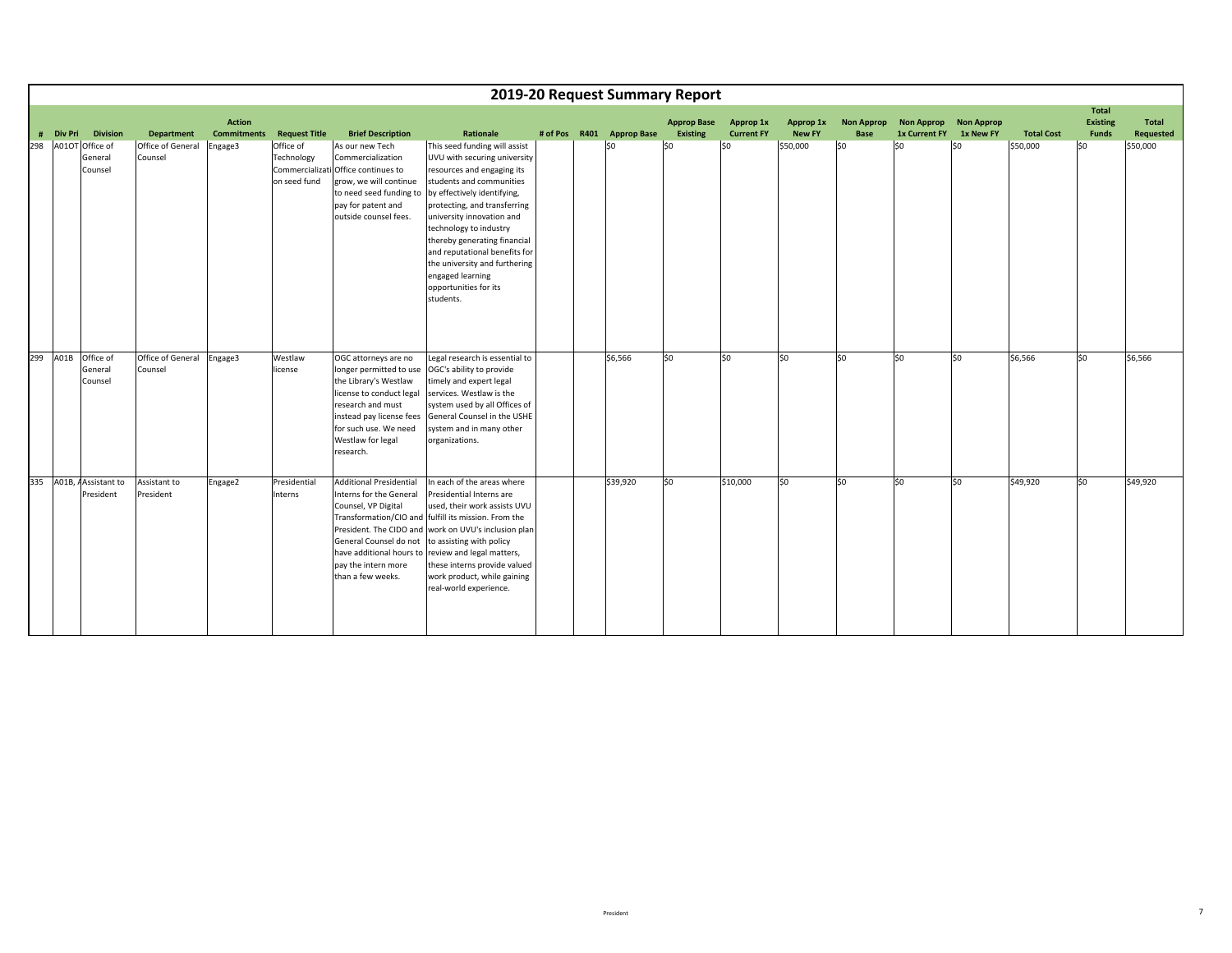|                                      |                                        |                   |                                            |                                                                                                                                                                                 |                                                                                                                                                                                                                                                                                                                                                                                                                                                                                                                                                                                                                                                                                                                     |           |      |                    | 2019-20 Request Summary Report |                   |               |                   |                      |                   |                   |                                 |                  |
|--------------------------------------|----------------------------------------|-------------------|--------------------------------------------|---------------------------------------------------------------------------------------------------------------------------------------------------------------------------------|---------------------------------------------------------------------------------------------------------------------------------------------------------------------------------------------------------------------------------------------------------------------------------------------------------------------------------------------------------------------------------------------------------------------------------------------------------------------------------------------------------------------------------------------------------------------------------------------------------------------------------------------------------------------------------------------------------------------|-----------|------|--------------------|--------------------------------|-------------------|---------------|-------------------|----------------------|-------------------|-------------------|---------------------------------|------------------|
|                                      |                                        |                   | <b>Action</b>                              |                                                                                                                                                                                 |                                                                                                                                                                                                                                                                                                                                                                                                                                                                                                                                                                                                                                                                                                                     |           |      |                    | <b>Approp Base</b>             | Approp 1x         | Approp 1x     | <b>Non Approp</b> | <b>Non Approp</b>    | <b>Non Approp</b> |                   | <b>Total</b><br><b>Existing</b> | <b>Total</b>     |
| # Div Pri<br><b>Division</b>         |                                        | <b>Department</b> | <b>Commitments</b><br><b>Request Title</b> | <b>Brief Description</b>                                                                                                                                                        | Rationale                                                                                                                                                                                                                                                                                                                                                                                                                                                                                                                                                                                                                                                                                                           | # of Pos  | R401 | <b>Approp Base</b> | <b>Existing</b>                | <b>Current FY</b> | <b>New FY</b> | <b>Base</b>       | <b>1x Current FY</b> | 1x New FY         | <b>Total Cost</b> | <b>Funds</b>                    | <b>Requested</b> |
| 338 A01B, AAssistant to<br>President | Chief Diversity &<br>Inclusion Officer | Include2          | Inclusion and<br>Diversity<br>Director     | This Director will assist   Director will assist in<br>equity, and inclusion in strategic inclusion and<br>higher education at Utah diversity objectives,<br>Valley University. | with advancing diversity, advancing the institution's<br>connecting with internal<br>members of the campus<br>community and provide<br>guidance and support to<br>executive leadership as well<br>as to faculty, staff, and<br>students as needed. The<br>Director will build on UVU's<br>nationally recognized<br>strategic Inclusion and<br>Diversity plan and efforts.<br>This position will develop,<br>refine and lead educational                                                                                                                                                                                                                                                                             | 1 - Staff |      | \$96,927           | SO.                            | l\$0              | \$10,000      | \$0               | \$0                  | \$0               | \$106,927         | <b>SO</b>                       | \$106,927        |
|                                      |                                        |                   |                                            |                                                                                                                                                                                 | workshops and professional<br>development on diversity,<br>equity and inclusion-related<br>education for University<br>employees through the<br>Foundations of Inclusion<br>Workshop Series. Plan,<br>partner, and work<br>collaboratively with<br>students, staff and faculty on                                                                                                                                                                                                                                                                                                                                                                                                                                   |           |      |                    |                                |                   |               |                   |                      |                   |                   |                                 |                  |
| 350 A02OT Assistant to<br>President  | Chief Diversity &<br>Inclusion Officer | Include3          | Inclusion<br>Workshop<br><b>Series</b>     | Foundations of Foundations of Inclusion UVU is committed to<br>Workshop Series -<br><b>Facilitators and</b><br>Workshop completion<br>awards.                                   | preparing all students and<br>employees for success in an<br>increasingly complex,<br>diverse,<br>and globalized society. We<br>promote civility and respect<br>for the dignity and potential<br>of each individual. We<br>seek to advance the<br>understanding of diverse<br>perspectives. We value and<br>promote collegial<br>relationships<br>and mutual respect among<br>students, faculty, and staff.<br>We acknowledge and seek<br>to address the needs of<br>populations who are<br>underrepresented and<br>students with varying levels<br>of academic preparation,<br>even as we<br>strive to provide access and<br>support for all students and<br>employees in ways that are<br>culturally relevant and |           |      | S <sub>0</sub>     | \$0                            | S <sub>0</sub>    | \$10,800      | \$0               | 50                   | \$0               | \$10,800          | lso                             | \$10,800         |

ibl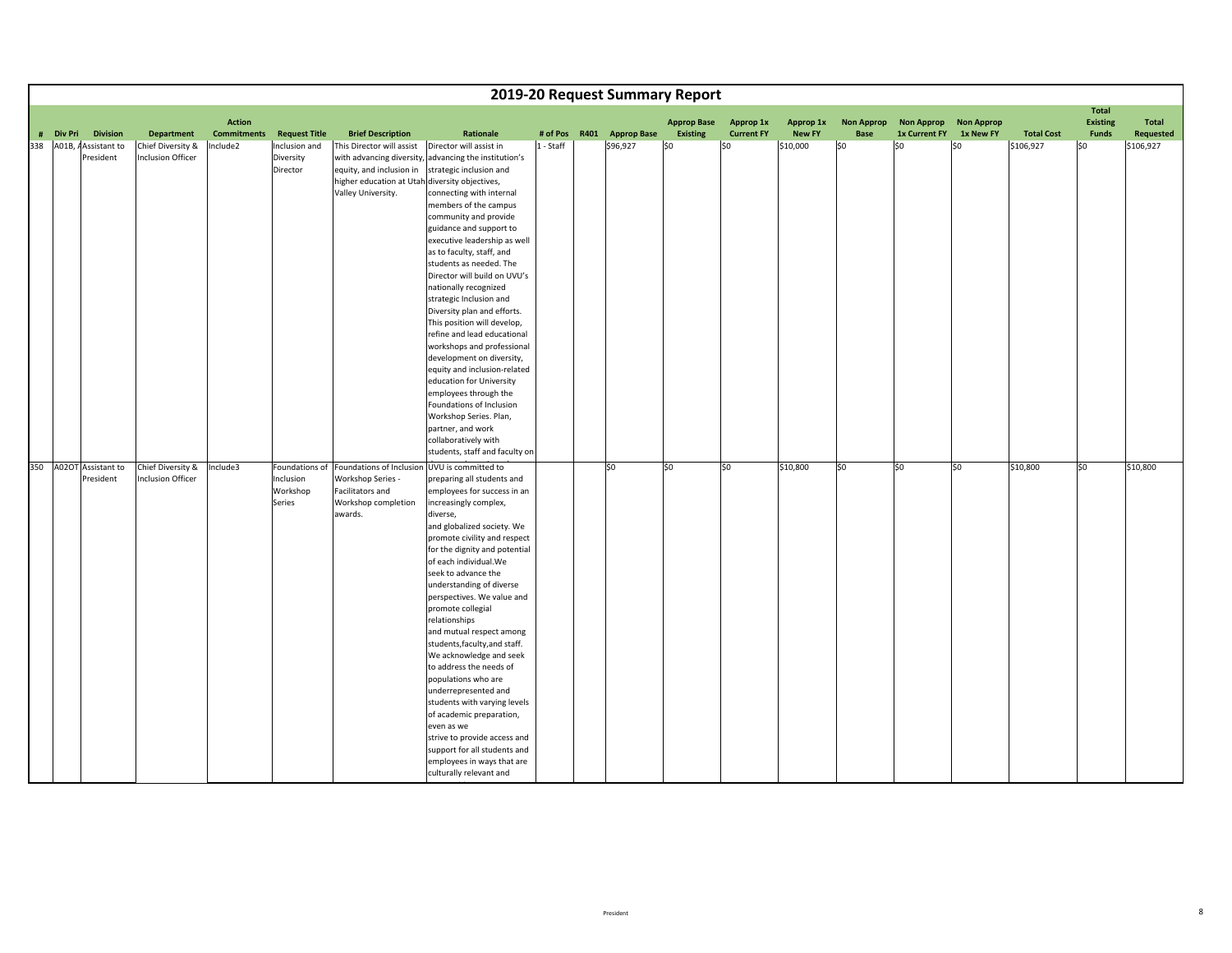|    |                                             |                                         |                                     |                                         |                                                                                                                                                                                    |                                                                                                                                                                                                                                                                                                                                                                                                                                                                                                                                                                                                                                                                                                                                   | 2019-20 Request Summary Report |                  |                                |                                |                            |                                  |                                    |                                |                   |                                                 |                                  |
|----|---------------------------------------------|-----------------------------------------|-------------------------------------|-----------------------------------------|------------------------------------------------------------------------------------------------------------------------------------------------------------------------------------|-----------------------------------------------------------------------------------------------------------------------------------------------------------------------------------------------------------------------------------------------------------------------------------------------------------------------------------------------------------------------------------------------------------------------------------------------------------------------------------------------------------------------------------------------------------------------------------------------------------------------------------------------------------------------------------------------------------------------------------|--------------------------------|------------------|--------------------------------|--------------------------------|----------------------------|----------------------------------|------------------------------------|--------------------------------|-------------------|-------------------------------------------------|----------------------------------|
| #  | <b>Div Pri</b><br><b>Division</b>           | <b>Department</b>                       | <b>Action</b><br><b>Commitments</b> | <b>Request Title</b>                    | <b>Brief Description</b>                                                                                                                                                           | Rationale                                                                                                                                                                                                                                                                                                                                                                                                                                                                                                                                                                                                                                                                                                                         | # of Pos                       | R401 Approp Base | <b>Approp Base</b><br>Existing | Approp 1x<br><b>Current FY</b> | Approp 1x<br><b>New FY</b> | <b>Non Approp</b><br><b>Base</b> | <b>Non Approp</b><br>1x Current FY | <b>Non Approp</b><br>1x New FY | <b>Total Cost</b> | <b>Total</b><br><b>Existing</b><br><b>Funds</b> | <b>Total</b><br><b>Requested</b> |
| 68 | A01B<br>Student<br>Success and<br>Retention | <b>Student Success</b><br>and Retention | Achieve1                            | Student<br>Persistence<br>s Coordinator | Manage and coordinate Proactive and timely<br>enrolled student<br>email, CRM, chat, text,<br>etc.                                                                                  | outreach to registered<br>Communication communication utilizing students will provide them<br>with the "just-in-time"<br>support needed as they<br>navigate their academic<br>career at UVU. As UVU<br>grows in size, so does our<br>communication platforms,<br>and oversight of this<br>outreach is necessary to<br>avoid over-communication<br>and ensure the messages<br>are timely and clear.                                                                                                                                                                                                                                                                                                                                | $1 - Staff$                    | \$72,820         | \$0                            | \$0                            | \$0                        | \$0                              | lso                                | \$0                            | \$72,820          | \$0                                             | \$72,820                         |
| 69 | A04B<br>Student<br>Success and<br>Retention | <b>Student Success</b><br>and Retention | Include2                            | First-Year<br>Programming               | Due to an increase in<br>first-year student<br>enrollment and an<br>of first-year events, a<br>funding increase is<br>requested to continue<br>providing a quality FYE<br>program. | Due to an increase in first-<br>year student enrollment and<br>increased costs associated<br>increase in participation with that growth, in addition<br>to an increase in<br>participation of first-year<br>events, a funding increase is<br>requested to continue<br>providing a quality program<br>that includes engagement<br>with fellow students, staff,<br>faculty and executives.<br>Funding allows for lectures,<br>discussions, freshman<br>convocation, personalized<br>communication, and<br>marketing materials<br>necessary for successful<br>engagement opportunities.<br>With funding, we are better<br>able to provide accessible<br>and equitable learning<br>experiences and resources<br>for all UVU students. |                                | \$60,000         | lso                            | \$0                            | \$0                        | \$0                              | \$0                                | \$0                            | \$60,000          | \$0                                             | \$60,000                         |
| 70 | A01OT Student<br>Success and<br>Retention   | <b>Student Success</b><br>and Retention | Include3                            | sion                                    | Remodel/Expan Space remodel and<br>expansion.                                                                                                                                      | Renovation will create space<br>where students, especially<br>female-identifying students<br>can have safe, supportive<br>environment to remove<br>barriers on their path to<br>graduation.                                                                                                                                                                                                                                                                                                                                                                                                                                                                                                                                       |                                | so               | S <sub>0</sub>                 | \$0                            | \$700,000                  | so                               | \$0                                | \$0                            | \$700,000         | \$0                                             | \$700,000                        |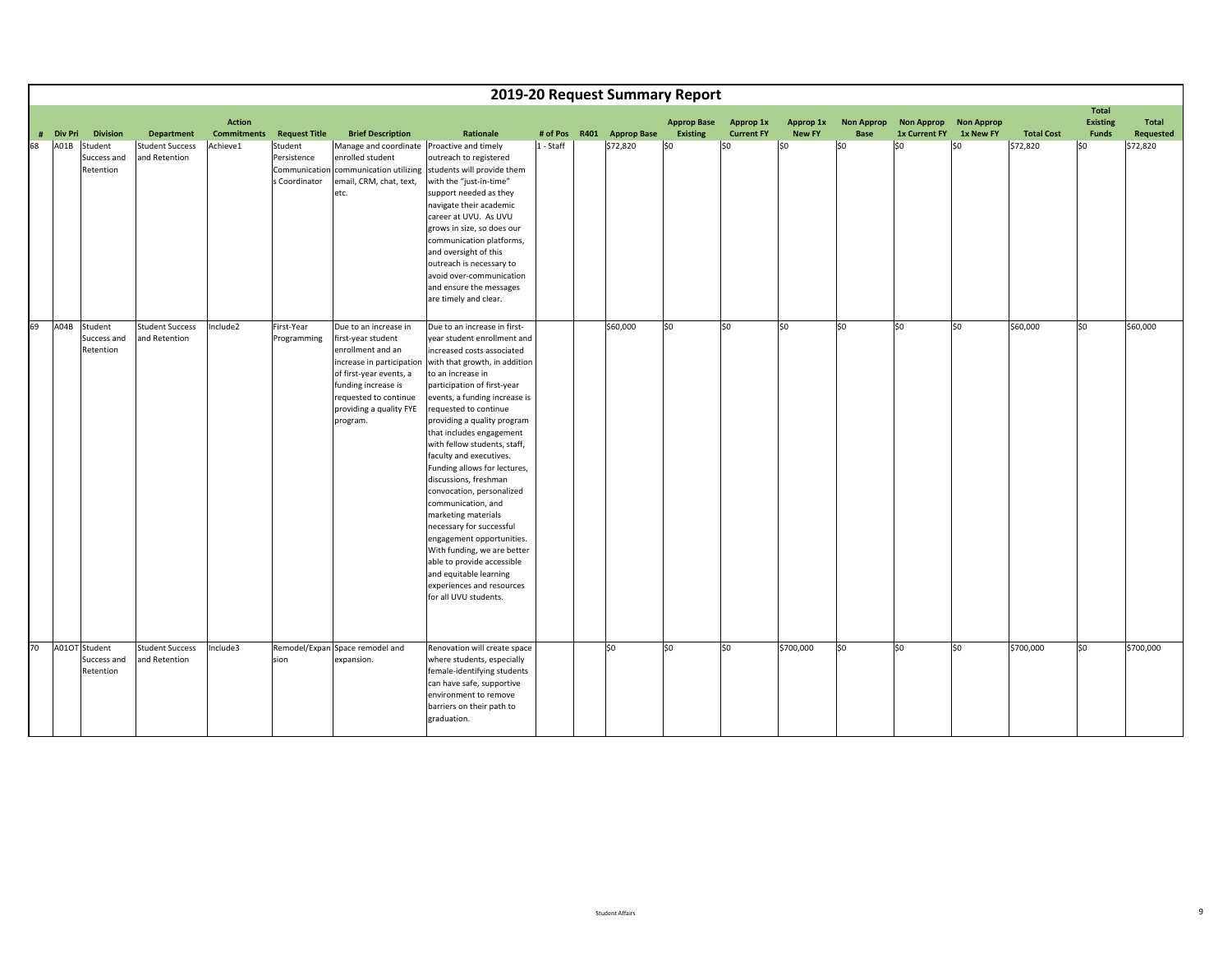|     |           |                                                 |                                                                   |                                     |                                                            |                                                                                                                                                                                                  |                                                                                                                                                                                                                                                                                                                                                                                                                                                                                                                                                                                                                                                              |           | 2019-20 Request Summary Report |                                       |                                |                            |                                  |                                               |           |                   |                                          |                           |
|-----|-----------|-------------------------------------------------|-------------------------------------------------------------------|-------------------------------------|------------------------------------------------------------|--------------------------------------------------------------------------------------------------------------------------------------------------------------------------------------------------|--------------------------------------------------------------------------------------------------------------------------------------------------------------------------------------------------------------------------------------------------------------------------------------------------------------------------------------------------------------------------------------------------------------------------------------------------------------------------------------------------------------------------------------------------------------------------------------------------------------------------------------------------------------|-----------|--------------------------------|---------------------------------------|--------------------------------|----------------------------|----------------------------------|-----------------------------------------------|-----------|-------------------|------------------------------------------|---------------------------|
|     | # Div Pri | <b>Division</b>                                 | <b>Department</b>                                                 | <b>Action</b><br><b>Commitments</b> | <b>Request Title</b>                                       | <b>Brief Description</b>                                                                                                                                                                         | Rationale                                                                                                                                                                                                                                                                                                                                                                                                                                                                                                                                                                                                                                                    |           | # of Pos R401 Approp Base      | <b>Approp Base</b><br><b>Existing</b> | Approp 1x<br><b>Current FY</b> | Approp 1x<br><b>New FY</b> | <b>Non Approp</b><br><b>Base</b> | Non Approp Non Approp<br><b>1x Current FY</b> | 1x New FY | <b>Total Cost</b> | Total<br><b>Existing</b><br><b>Funds</b> | <b>Total</b><br>Requested |
| 146 | A02B      | Student<br>Success and<br>Retention             | Multicultural<br><b>Student Services</b>                          | Include2                            | Program<br>Director -<br>African<br>Diaspora<br>Initiative | This request will fund a<br>full-time Program<br>Director position who<br>will be able to provide<br>intentional student and<br>programming support<br>under the African<br>Diaspora Initiative. | There are currently 350+<br>Black/African-<br>American/African identifying<br>students at UVU<br>(https://www.uvu.edu/iri/ad<br>ditionalresources/inclusive.h<br>tml), but a low percentage of<br>Black/African-<br>American/African staff,<br>faculty, and programming.<br>The African Diaspora<br>Initiative was launched in fall<br>of 2018 with the help of a<br>campus committee made of<br>staff, faculty, and students<br>but it has been shouldered<br>by student leaders and staff<br>who already have multiple<br>workloads and<br>responsibilities. To facilitate<br>and further the initiative, a<br>full-time position is needed<br>to do that. | 1 - Staff | \$93,060                       | SO.                                   | lso                            | lso                        | lso                              | lso                                           | \$0       | \$93,060          | lso                                      | \$93,060                  |
| 287 |           | A02B Student<br>Life/Dean of<br><b>Students</b> | Student Life/Dean Organizational Su Associate Dean<br>of Students |                                     | of Students                                                | Transfer 50% of the<br>Associate Dean of<br>Students salary and<br>benefits from the non-<br>appropriated student<br>programming student<br>fee to appropriated<br>funds.                        | In an effort to manage the<br>student programming<br>student fee and decrease<br>the possibility of having to<br>significantly raise student<br>fees related to the student<br>programming fee, the<br>Associate Dean of Students<br>position was selected as a<br>way to save money for<br>students by moving the<br>position to an appropriated<br>funding line.                                                                                                                                                                                                                                                                                           |           | lso.                           | \$0                                   | \$0                            | 50                         | lso                              | lso                                           | \$0       | \$0               | \$0                                      | \$0                       |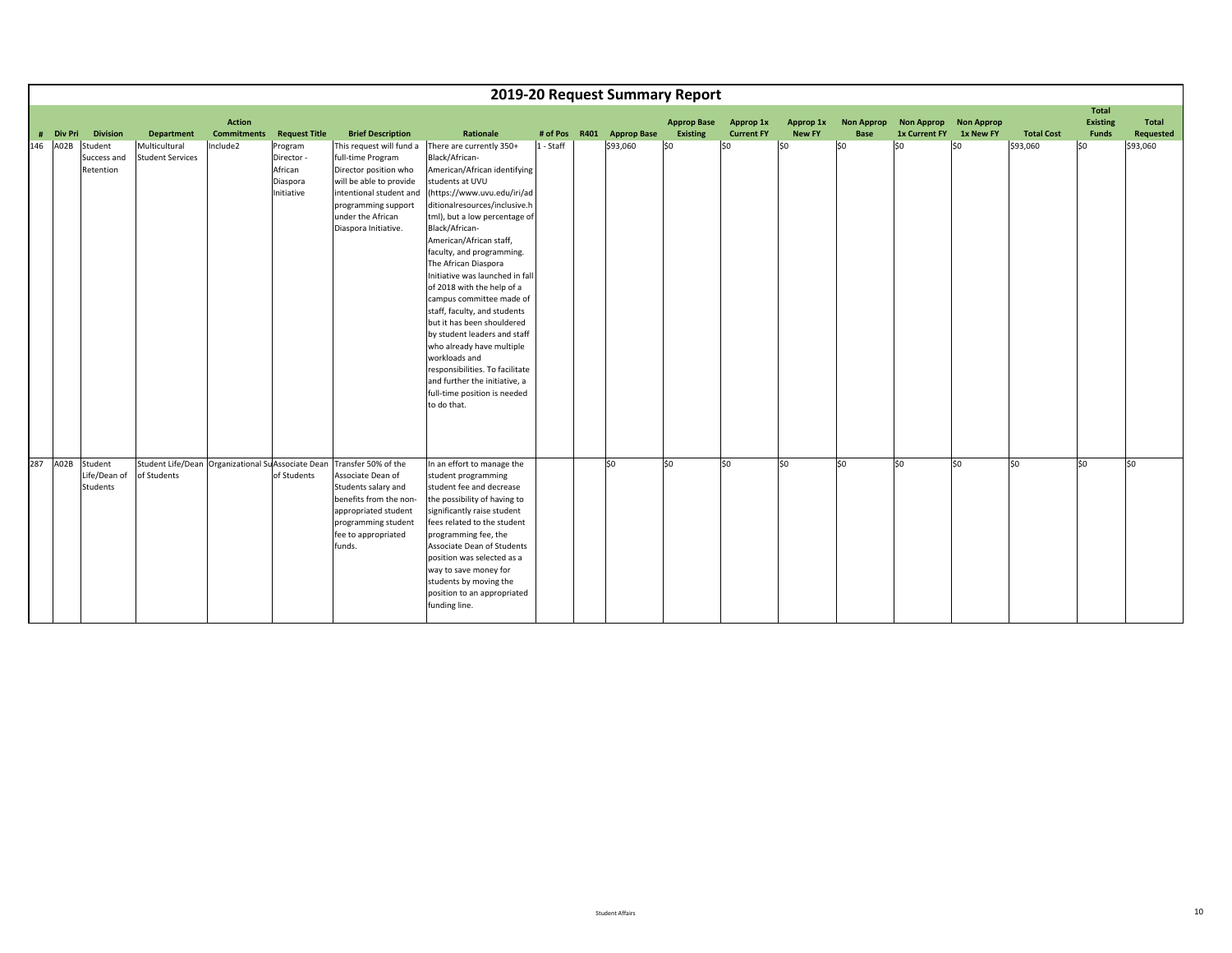|                   |                 |                            |                                     |                      |                              |                                                  |  |                           | 2019-20 Request Summary Report        |                                |                            |                                  |                                    |                                |                   |                          |                           |
|-------------------|-----------------|----------------------------|-------------------------------------|----------------------|------------------------------|--------------------------------------------------|--|---------------------------|---------------------------------------|--------------------------------|----------------------------|----------------------------------|------------------------------------|--------------------------------|-------------------|--------------------------|---------------------------|
|                   |                 |                            |                                     |                      |                              |                                                  |  |                           |                                       |                                |                            |                                  |                                    |                                |                   | <b>Total</b>             |                           |
| # Div Pri         | <b>Division</b> | <b>Department</b>          | <b>Action</b><br><b>Commitments</b> | <b>Request Title</b> | <b>Brief Description</b>     | Rationale                                        |  | # of Pos R401 Approp Base | <b>Approp Base</b><br><b>Existing</b> | Approp 1x<br><b>Current FY</b> | Approp 1x<br><b>New FY</b> | <b>Non Approp</b><br><b>Base</b> | <b>Non Approp</b><br>1x Current FY | <b>Non Approp</b><br>1x New FY | <b>Total Cost</b> | <b>Existing</b><br>Funds | Total<br><b>Requested</b> |
| 288 A02OT Student |                 | Student Life/Dean Include2 |                                     | <b>CARE Task</b>     | Operating budget for         | In spring 2019, the                              |  | SO.                       | l\$0                                  | \$0                            | \$30,000                   | l\$0                             | $ $ \$0                            | \$0                            | \$30,000          | \$0                      | \$30,000                  |
|                   | Life/Dean of    | of Students                |                                     | Force                | programs, resources,         | <b>Coordinating Access to</b>                    |  |                           |                                       |                                |                            |                                  |                                    |                                |                   |                          |                           |
|                   | Students        |                            |                                     |                      | and initiatives through      | Resources and Education                          |  |                           |                                       |                                |                            |                                  |                                    |                                |                   |                          |                           |
|                   |                 |                            |                                     |                      | the Coordinating Access      | (CARE) Task Force was                            |  |                           |                                       |                                |                            |                                  |                                    |                                |                   |                          |                           |
|                   |                 |                            |                                     |                      | to Resources and             | launched under the direction                     |  |                           |                                       |                                |                            |                                  |                                    |                                |                   |                          |                           |
|                   |                 |                            |                                     |                      | <b>Education Task Force.</b> | of the Vice President of                         |  |                           |                                       |                                |                            |                                  |                                    |                                |                   |                          |                           |
|                   |                 |                            |                                     |                      |                              | Student Affairs. The primary                     |  |                           |                                       |                                |                            |                                  |                                    |                                |                   |                          |                           |
|                   |                 |                            |                                     |                      |                              | focus areas for the CARE                         |  |                           |                                       |                                |                            |                                  |                                    |                                |                   |                          |                           |
|                   |                 |                            |                                     |                      |                              | Task Force are addressing                        |  |                           |                                       |                                |                            |                                  |                                    |                                |                   |                          |                           |
|                   |                 |                            |                                     |                      |                              | food and housing insecurity,                     |  |                           |                                       |                                |                            |                                  |                                    |                                |                   |                          |                           |
|                   |                 |                            |                                     |                      |                              | safety, and health. In order                     |  |                           |                                       |                                |                            |                                  |                                    |                                |                   |                          |                           |
|                   |                 |                            |                                     |                      |                              | to eliminate some of the                         |  |                           |                                       |                                |                            |                                  |                                    |                                |                   |                          |                           |
|                   |                 |                            |                                     |                      |                              | financial barriers facing                        |  |                           |                                       |                                |                            |                                  |                                    |                                |                   |                          |                           |
|                   |                 |                            |                                     |                      |                              | students regarding                               |  |                           |                                       |                                |                            |                                  |                                    |                                |                   |                          |                           |
|                   |                 |                            |                                     |                      |                              | completion, the CARE Task                        |  |                           |                                       |                                |                            |                                  |                                    |                                |                   |                          |                           |
|                   |                 |                            |                                     |                      |                              | Force determined that the                        |  |                           |                                       |                                |                            |                                  |                                    |                                |                   |                          |                           |
|                   |                 |                            |                                     |                      |                              | need to address food and                         |  |                           |                                       |                                |                            |                                  |                                    |                                |                   |                          |                           |
|                   |                 |                            |                                     |                      |                              | housing insecurity. In spring                    |  |                           |                                       |                                |                            |                                  |                                    |                                |                   |                          |                           |
|                   |                 |                            |                                     |                      |                              | 2018, 17% of the 1,000<br>students who responded |  |                           |                                       |                                |                            |                                  |                                    |                                |                   |                          |                           |
|                   |                 |                            |                                     |                      |                              | expressed that they had not                      |  |                           |                                       |                                |                            |                                  |                                    |                                |                   |                          |                           |
|                   |                 |                            |                                     |                      |                              | eaten for an entire day                          |  |                           |                                       |                                |                            |                                  |                                    |                                |                   |                          |                           |
|                   |                 |                            |                                     |                      |                              | because there was not                            |  |                           |                                       |                                |                            |                                  |                                    |                                |                   |                          |                           |
|                   |                 |                            |                                     |                      |                              | enough money for food.                           |  |                           |                                       |                                |                            |                                  |                                    |                                |                   |                          |                           |
|                   |                 |                            |                                     |                      |                              | Additionally, 12.5% of the                       |  |                           |                                       |                                |                            |                                  |                                    |                                |                   |                          |                           |
|                   |                 |                            |                                     |                      |                              | 1,000 students who                               |  |                           |                                       |                                |                            |                                  |                                    |                                |                   |                          |                           |
|                   |                 |                            |                                     |                      |                              | responded that they were at                      |  |                           |                                       |                                |                            |                                  |                                    |                                |                   |                          |                           |
| 289 A01OT Student |                 | Student Life/Dean Include3 |                                     | Mental Health        | Operating budget for         | The Mental Health Task                           |  | so                        | S <sub>0</sub>                        | \$0                            | \$30,000                   | \$0                              | lso                                | \$0                            | \$30,000          | \$0                      | \$30,000                  |
|                   | Life/Dean of    | of Students                |                                     | <b>Task Force</b>    | programs, resources,         | Force launched in May 2019.                      |  |                           |                                       |                                |                            |                                  |                                    |                                |                   |                          |                           |
|                   | Students        |                            |                                     |                      | and initiatives              | Based on the NCHEM survey                        |  |                           |                                       |                                |                            |                                  |                                    |                                |                   |                          |                           |
|                   |                 |                            |                                     |                      | developed through the        | results UVU determined the                       |  |                           |                                       |                                |                            |                                  |                                    |                                |                   |                          |                           |
|                   |                 |                            |                                     |                      | <b>Mental Health Task</b>    | top three mental health                          |  |                           |                                       |                                |                            |                                  |                                    |                                |                   |                          |                           |
|                   |                 |                            |                                     |                      | Force.                       | issues for students are                          |  |                           |                                       |                                |                            |                                  |                                    |                                |                   |                          |                           |
|                   |                 |                            |                                     |                      |                              | stress, anxiety, and                             |  |                           |                                       |                                |                            |                                  |                                    |                                |                   |                          |                           |
|                   |                 |                            |                                     |                      |                              | depression. Over the next                        |  |                           |                                       |                                |                            |                                  |                                    |                                |                   |                          |                           |
|                   |                 |                            |                                     |                      |                              | four years, UVU will partner                     |  |                           |                                       |                                |                            |                                  |                                    |                                |                   |                          |                           |
|                   |                 |                            |                                     |                      |                              | with the JED Foundation to                       |  |                           |                                       |                                |                            |                                  |                                    |                                |                   |                          |                           |
|                   |                 |                            |                                     |                      |                              | develop a comprehensive                          |  |                           |                                       |                                |                            |                                  |                                    |                                |                   |                          |                           |
|                   |                 |                            |                                     |                      |                              | strategic plan focused on                        |  |                           |                                       |                                |                            |                                  |                                    |                                |                   |                          |                           |
|                   |                 |                            |                                     |                      |                              | addressing the top three                         |  |                           |                                       |                                |                            |                                  |                                    |                                |                   |                          |                           |
|                   |                 |                            |                                     |                      |                              | mental health issues. The                        |  |                           |                                       |                                |                            |                                  |                                    |                                |                   |                          |                           |
|                   |                 |                            |                                     |                      |                              | plan is based on a                               |  |                           |                                       |                                |                            |                                  |                                    |                                |                   |                          |                           |
|                   |                 |                            |                                     |                      |                              | comprehensive peer-<br>reviewed framework backed |  |                           |                                       |                                |                            |                                  |                                    |                                |                   |                          |                           |
|                   |                 |                            |                                     |                      |                              | by scholarly research. During                    |  |                           |                                       |                                |                            |                                  |                                    |                                |                   |                          |                           |
|                   |                 |                            |                                     |                      |                              | year 1 the task force and JED                    |  |                           |                                       |                                |                            |                                  |                                    |                                |                   |                          |                           |
|                   |                 |                            |                                     |                      |                              | Foundation are assessing                         |  |                           |                                       |                                |                            |                                  |                                    |                                |                   |                          |                           |
|                   |                 |                            |                                     |                      |                              | mental health at UVU and                         |  |                           |                                       |                                |                            |                                  |                                    |                                |                   |                          |                           |
|                   |                 |                            |                                     |                      |                              | engaging with the research.                      |  |                           |                                       |                                |                            |                                  |                                    |                                |                   |                          |                           |
|                   |                 |                            |                                     |                      |                              | Year 2 and 3 are focused on                      |  |                           |                                       |                                |                            |                                  |                                    |                                |                   |                          |                           |
|                   |                 |                            |                                     |                      |                              | implementing the strategic                       |  |                           |                                       |                                |                            |                                  |                                    |                                |                   |                          |                           |
|                   |                 |                            |                                     |                      |                              | plan and year 4 is focused on                    |  |                           |                                       |                                |                            |                                  |                                    |                                |                   |                          |                           |
|                   |                 |                            |                                     |                      |                              | creating sustainability. As                      |  |                           |                                       |                                |                            |                                  |                                    |                                |                   |                          |                           |
|                   |                 |                            |                                     |                      |                              | UVU addresses the mental                         |  |                           |                                       |                                |                            |                                  |                                    |                                |                   |                          |                           |

h lth

id i h t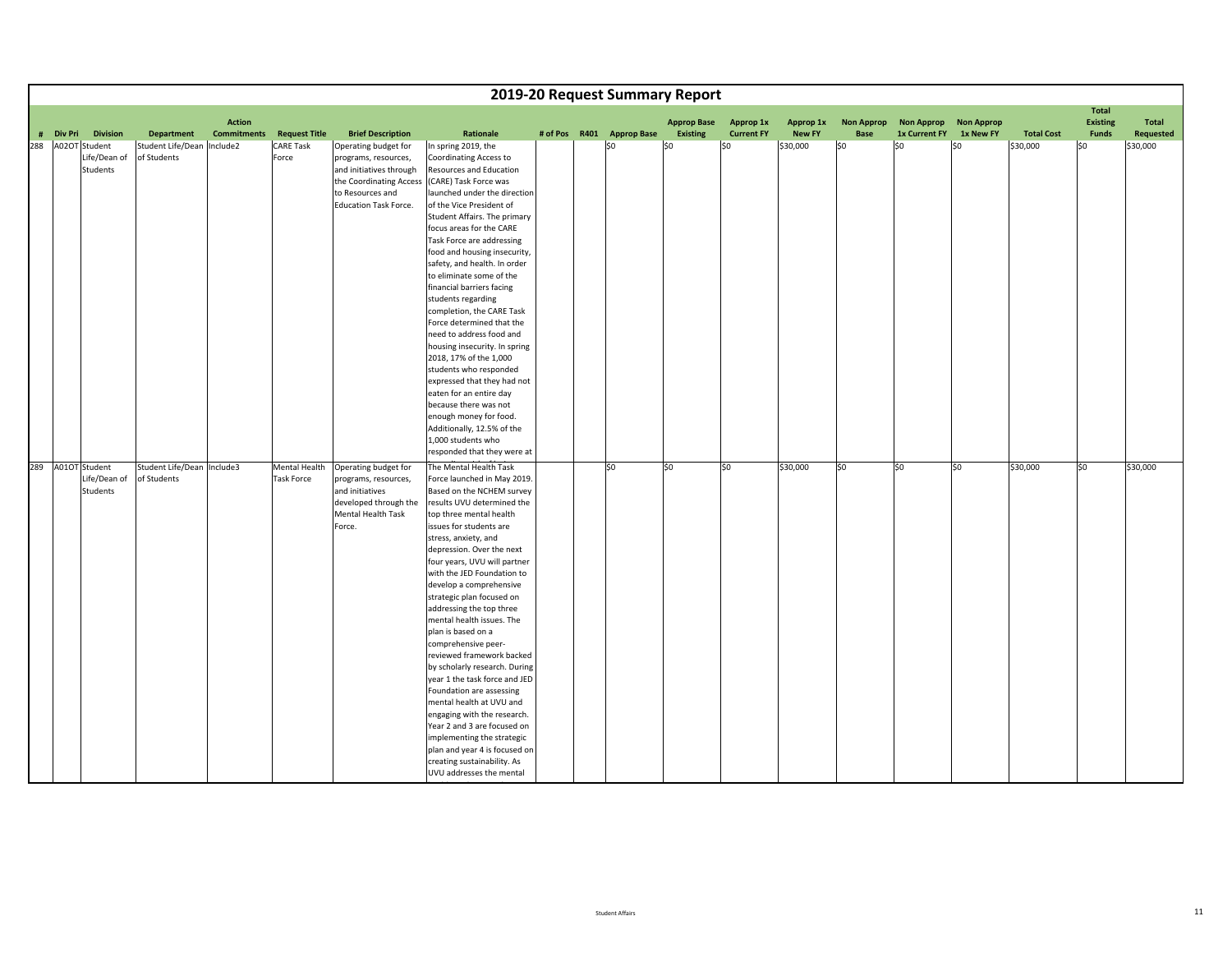|           |                  |                                                  |                                     |                      |                            |                                                           |               | 2019-20 Request Summary Report |                                |                                |                            |                           |                                        |           |                   |                          |                           |
|-----------|------------------|--------------------------------------------------|-------------------------------------|----------------------|----------------------------|-----------------------------------------------------------|---------------|--------------------------------|--------------------------------|--------------------------------|----------------------------|---------------------------|----------------------------------------|-----------|-------------------|--------------------------|---------------------------|
|           |                  |                                                  |                                     |                      |                            |                                                           |               |                                |                                |                                |                            |                           |                                        |           |                   | <b>Total</b>             |                           |
| # Div Pri | <b>Division</b>  | <b>Department</b>                                | <b>Action</b><br><b>Commitments</b> | <b>Request Title</b> | <b>Brief Description</b>   | Rationale                                                 | # of Pos R401 | <b>Approp Base</b>             | <b>Approp Base</b><br>Existing | Approp 1x<br><b>Current FY</b> | Approp 1x<br><b>New FY</b> | <b>Non Approp</b><br>Base | Non Approp Non Approp<br>1x Current FY | 1x New FY | <b>Total Cost</b> | <b>Existing</b><br>Funds | Total<br><b>Requested</b> |
| 290 A01B  | Student          | Student Life/Dean Organizational SuMental Health |                                     |                      | Benchmark the              | <b>Student Health Services</b>                            |               | \$100,000                      | l\$0                           | \$0                            | \$0                        | \$0                       | \$0                                    | \$0       | \$100,000         | \$0                      | \$100,000                 |
|           | Life/Dean of     | of Students                                      |                                     | Therapists           | Therapist III positions at | (SHS) received 3 full-time                                |               |                                |                                |                                |                            |                           |                                        |           |                   |                          |                           |
|           | Students         |                                                  |                                     | Salary               | a higher salary grade in   | mental health therapists                                  |               |                                |                                |                                |                            |                           |                                        |           |                   |                          |                           |
|           |                  |                                                  |                                     | Benchmark            | order to recruit and       | through the 2018 PBA                                      |               |                                |                                |                                |                            |                           |                                        |           |                   |                          |                           |
|           |                  |                                                  |                                     |                      | retain qualified mental    | process and the student fee                               |               |                                |                                |                                |                            |                           |                                        |           |                   |                          |                           |
|           |                  |                                                  |                                     |                      | health therapists.         | hearings. As of October 7,                                |               |                                |                                |                                |                            |                           |                                        |           |                   |                          |                           |
|           |                  |                                                  |                                     |                      |                            | 2019, the three positions are                             |               |                                |                                |                                |                            |                           |                                        |           |                   |                          |                           |
|           |                  |                                                  |                                     |                      |                            | still vacant because of a lack                            |               |                                |                                |                                |                            |                           |                                        |           |                   |                          |                           |
|           |                  |                                                  |                                     |                      |                            | of attracting qualified                                   |               |                                |                                |                                |                            |                           |                                        |           |                   |                          |                           |
|           |                  |                                                  |                                     |                      |                            | candidates. Over the past<br>two years, SHS has lost four |               |                                |                                |                                |                            |                           |                                        |           |                   |                          |                           |
|           |                  |                                                  |                                     |                      |                            | therapists due to higher pay                              |               |                                |                                |                                |                            |                           |                                        |           |                   |                          |                           |
|           |                  |                                                  |                                     |                      |                            | at other health centers. The                              |               |                                |                                |                                |                            |                           |                                        |           |                   |                          |                           |
|           |                  |                                                  |                                     |                      |                            | possibility of placing                                    |               |                                |                                |                                |                            |                           |                                        |           |                   |                          |                           |
|           |                  |                                                  |                                     |                      |                            | Therapist III at a higher                                 |               |                                |                                |                                |                            |                           |                                        |           |                   |                          |                           |
|           |                  |                                                  |                                     |                      |                            | benchmark will address both                               |               |                                |                                |                                |                            |                           |                                        |           |                   |                          |                           |
|           |                  |                                                  |                                     |                      |                            | attracting qualified                                      |               |                                |                                |                                |                            |                           |                                        |           |                   |                          |                           |
|           |                  |                                                  |                                     |                      |                            | candidates and retaining                                  |               |                                |                                |                                |                            |                           |                                        |           |                   |                          |                           |
|           |                  |                                                  |                                     |                      |                            | current therapists. Once the                              |               |                                |                                |                                |                            |                           |                                        |           |                   |                          |                           |
|           |                  |                                                  |                                     |                      |                            | market evaluation and                                     |               |                                |                                |                                |                            |                           |                                        |           |                   |                          |                           |
|           |                  |                                                  |                                     |                      |                            | benchmarking are addressed                                |               |                                |                                |                                |                            |                           |                                        |           |                   |                          |                           |
|           |                  |                                                  |                                     |                      |                            | there will be future mental                               |               |                                |                                |                                |                            |                           |                                        |           |                   |                          |                           |
|           |                  |                                                  |                                     |                      |                            | health therapists request as<br>UVU continues to work on  |               |                                |                                |                                |                            |                           |                                        |           |                   |                          |                           |
|           |                  |                                                  |                                     |                      |                            | meeting adequate staffing                                 |               |                                |                                |                                |                            |                           |                                        |           |                   |                          |                           |
|           |                  |                                                  |                                     |                      |                            | (current 1:2200 and goal is                               |               |                                |                                |                                |                            |                           |                                        |           |                   |                          |                           |
|           |                  |                                                  |                                     |                      |                            | $1:1500$ ).                                               |               |                                |                                |                                |                            |                           |                                        |           |                   |                          |                           |
|           | 301 A03B Student | <b>Student Success</b>                           | Include3                            | <b>VSC Student</b>   | Develops interventions     | This position will allow the                              | 1 - Staff     | \$73,434                       | \$22,000                       | \$0                            | lso                        | \$0                       | \$0                                    | \$0       | \$73,434          | \$22,000                 | \$51,434                  |
|           | Success and      | and Retention                                    |                                     | Success              | and events that support    | coordinator more                                          |               |                                |                                |                                |                            |                           |                                        |           |                   |                          |                           |
|           | Retention        |                                                  |                                     | Coordinator          | the engagement of          | opportunity to discover new                               |               |                                |                                |                                |                            |                           |                                        |           |                   |                          |                           |
|           |                  |                                                  |                                     |                      | veterans, service          | connections in the                                        |               |                                |                                |                                |                            |                           |                                        |           |                   |                          |                           |
|           |                  |                                                  |                                     |                      | members, and               | community that are looking                                |               |                                |                                |                                |                            |                           |                                        |           |                   |                          |                           |
|           |                  |                                                  |                                     |                      | dependents at Utah         | for veterans,                                             |               |                                |                                |                                |                            |                           |                                        |           |                   |                          |                           |
|           |                  |                                                  |                                     |                      |                            | Valley University in their servicemembers and military    |               |                                |                                |                                |                            |                           |                                        |           |                   |                          |                           |
|           |                  |                                                  |                                     |                      | pursuit of higher          | connected students and will                               |               |                                |                                |                                |                            |                           |                                        |           |                   |                          |                           |
|           |                  |                                                  |                                     |                      | education.                 | help these students with                                  |               |                                |                                |                                |                            |                           |                                        |           |                   |                          |                           |
|           |                  |                                                  |                                     |                      |                            | networking for engaged                                    |               |                                |                                |                                |                            |                           |                                        |           |                   |                          |                           |
|           |                  |                                                  |                                     |                      |                            | learning. The coordinator                                 |               |                                |                                |                                |                            |                           |                                        |           |                   |                          |                           |
|           |                  |                                                  |                                     |                      |                            | will also work to build a<br>community of veteran,        |               |                                |                                |                                |                            |                           |                                        |           |                   |                          |                           |
|           |                  |                                                  |                                     |                      |                            | servicemember and military-                               |               |                                |                                |                                |                            |                           |                                        |           |                   |                          |                           |
|           |                  |                                                  |                                     |                      |                            | connected students at UVU.                                |               |                                |                                |                                |                            |                           |                                        |           |                   |                          |                           |
|           |                  |                                                  |                                     |                      |                            | This will be done through                                 |               |                                |                                |                                |                            |                           |                                        |           |                   |                          |                           |
|           |                  |                                                  |                                     |                      |                            | coordinating with                                         |               |                                |                                |                                |                            |                           |                                        |           |                   |                          |                           |
|           |                  |                                                  |                                     |                      |                            | departments throughout                                    |               |                                |                                |                                |                            |                           |                                        |           |                   |                          |                           |
|           |                  |                                                  |                                     |                      |                            | UVU, community members                                    |               |                                |                                |                                |                            |                           |                                        |           |                   |                          |                           |
|           |                  |                                                  |                                     |                      |                            | and those community                                       |               |                                |                                |                                |                            |                           |                                        |           |                   |                          |                           |
|           |                  |                                                  |                                     |                      |                            | members located at Camp                                   |               |                                |                                |                                |                            |                           |                                        |           |                   |                          |                           |
|           |                  |                                                  |                                     |                      |                            | Williams to develop                                       |               |                                |                                |                                |                            |                           |                                        |           |                   |                          |                           |
|           |                  |                                                  |                                     |                      |                            | programs with these entities                              |               |                                |                                |                                |                            |                           |                                        |           |                   |                          |                           |
|           |                  |                                                  |                                     |                      |                            | that will bring the student                               |               |                                |                                |                                |                            |                           |                                        |           |                   |                          |                           |
|           |                  |                                                  |                                     |                      |                            | veterans and military-                                    |               |                                |                                |                                |                            |                           |                                        |           |                   |                          |                           |
|           |                  |                                                  |                                     |                      |                            | connected students together                               |               |                                |                                |                                |                            |                           |                                        |           |                   |                          |                           |
|           |                  |                                                  |                                     |                      |                            | to build comradery and                                    |               |                                |                                |                                |                            |                           |                                        |           |                   |                          |                           |

it $\overline{\phantom{a}}$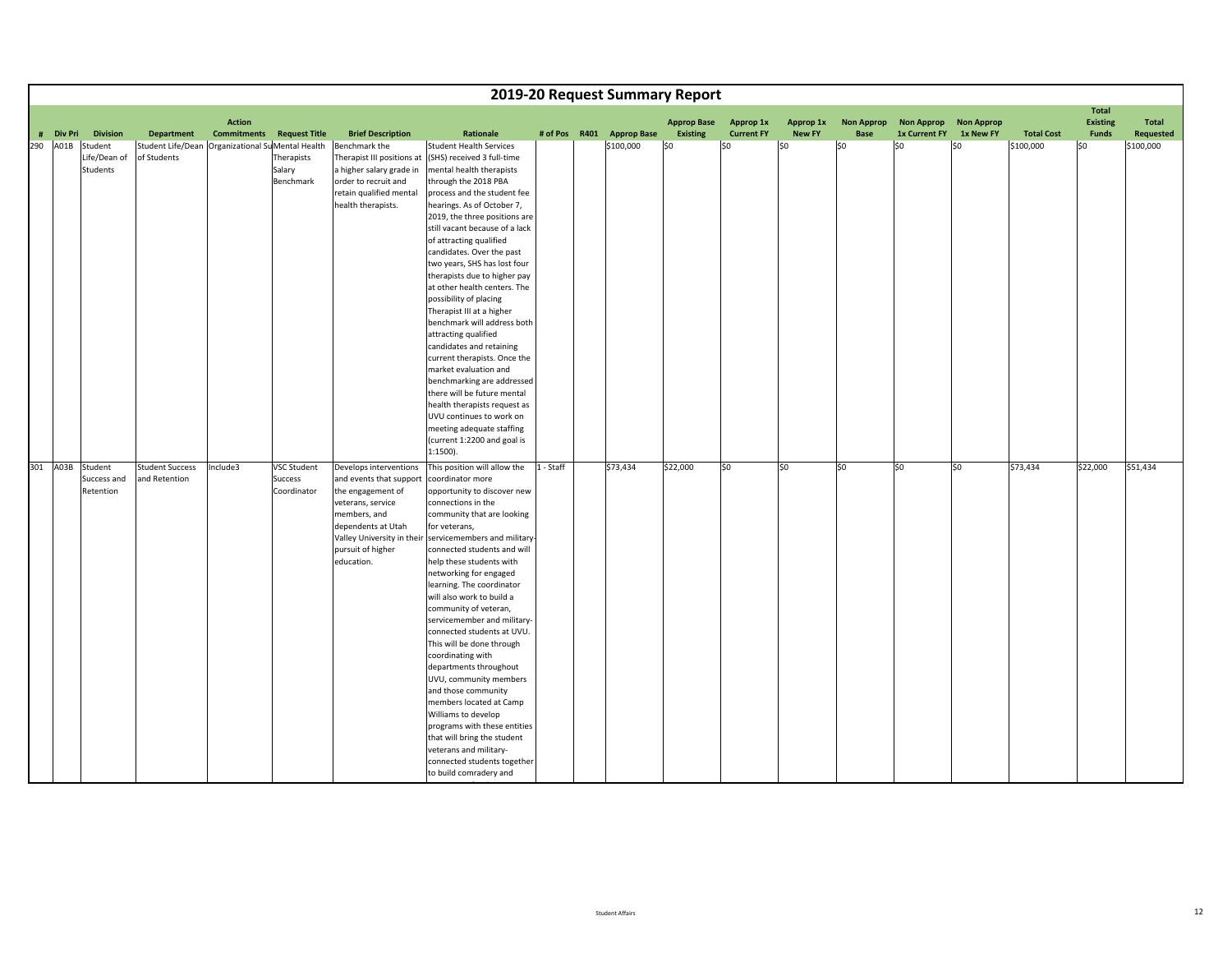|             |                         |                            |                                     |                      |                                       |                                                           |           | 2019-20 Request Summary Report |                                       |                                |                            |                                  |                                    |                                |                   |                          |                           |
|-------------|-------------------------|----------------------------|-------------------------------------|----------------------|---------------------------------------|-----------------------------------------------------------|-----------|--------------------------------|---------------------------------------|--------------------------------|----------------------------|----------------------------------|------------------------------------|--------------------------------|-------------------|--------------------------|---------------------------|
|             |                         |                            |                                     |                      |                                       |                                                           |           |                                |                                       |                                |                            |                                  |                                    |                                |                   | <b>Total</b>             |                           |
| # Div Pri   | <b>Division</b>         | <b>Department</b>          | <b>Action</b><br><b>Commitments</b> | <b>Request Title</b> | <b>Brief Description</b>              | Rationale                                                 | # of Pos  | R401 Approp Base               | <b>Approp Base</b><br><b>Existing</b> | Approp 1x<br><b>Current FY</b> | Approp 1x<br><b>New FY</b> | <b>Non Approp</b><br><b>Base</b> | <b>Non Approp</b><br>1x Current FY | <b>Non Approp</b><br>1x New FY | <b>Total Cost</b> | <b>Existing</b><br>Funds | Total<br><b>Requested</b> |
| A03B<br>308 | Student                 | Student Life/Dean Achieve1 |                                     |                      | Counselor/Inter Provide accessibility | An additional Office of                                   | 1 - Staff | \$96,414                       | SO.                                   | \$0                            | \$0                        | \$0                              | \$0                                | \$0                            | \$96,414          | \$0                      | \$96,414                  |
|             | Life/Dean of            | of Students                |                                     | vention              | counseling to students                | <b>Accessibility Services (OAS)</b>                       |           |                                |                                       |                                |                            |                                  |                                    |                                |                   |                          |                           |
|             | Students                |                            |                                     | Specialist           | requesting                            | Counselor has not been                                    |           |                                |                                       |                                |                            |                                  |                                    |                                |                   |                          |                           |
|             |                         |                            |                                     |                      | accommodations and                    | added in 8 years. The                                     |           |                                |                                       |                                |                            |                                  |                                    |                                |                   |                          |                           |
|             |                         |                            |                                     |                      | develop and implement                 | current caseload is 3275                                  |           |                                |                                       |                                |                            |                                  |                                    |                                |                   |                          |                           |
|             |                         |                            |                                     |                      | outreach and                          | students amongst 3 1/2                                    |           |                                |                                       |                                |                            |                                  |                                    |                                |                   |                          |                           |
|             |                         |                            |                                     |                      | intervention strategies.              | counselors. This equates to                               |           |                                |                                       |                                |                            |                                  |                                    |                                |                   |                          |                           |
|             |                         |                            |                                     |                      |                                       | about 935                                                 |           |                                |                                       |                                |                            |                                  |                                    |                                |                   |                          |                           |
|             |                         |                            |                                     |                      |                                       | students/counselor. Adding                                |           |                                |                                       |                                |                            |                                  |                                    |                                |                   |                          |                           |
|             |                         |                            |                                     |                      |                                       | an additional counselor                                   |           |                                |                                       |                                |                            |                                  |                                    |                                |                   |                          |                           |
|             |                         |                            |                                     |                      |                                       | moves the ratio to about 727                              |           |                                |                                       |                                |                            |                                  |                                    |                                |                   |                          |                           |
|             |                         |                            |                                     |                      |                                       | students/counselor. The                                   |           |                                |                                       |                                |                            |                                  |                                    |                                |                   |                          |                           |
|             |                         |                            |                                     |                      |                                       | position will create an                                   |           |                                |                                       |                                |                            |                                  |                                    |                                |                   |                          |                           |
|             |                         |                            |                                     |                      |                                       | opportunity for counselors                                |           |                                |                                       |                                |                            |                                  |                                    |                                |                   |                          |                           |
|             |                         |                            |                                     |                      |                                       | to be more proactive rather                               |           |                                |                                       |                                |                            |                                  |                                    |                                |                   |                          |                           |
|             |                         |                            |                                     |                      |                                       | than reactive. Additionally,<br>the position will provide |           |                                |                                       |                                |                            |                                  |                                    |                                |                   |                          |                           |
|             |                         |                            |                                     |                      |                                       | intervention strategies and                               |           |                                |                                       |                                |                            |                                  |                                    |                                |                   |                          |                           |
|             |                         |                            |                                     |                      |                                       | outreach to help mitigate                                 |           |                                |                                       |                                |                            |                                  |                                    |                                |                   |                          |                           |
|             |                         |                            |                                     |                      |                                       | the escalation of behavior                                |           |                                |                                       |                                |                            |                                  |                                    |                                |                   |                          |                           |
|             |                         |                            |                                     |                      |                                       | concerns of students with                                 |           |                                |                                       |                                |                            |                                  |                                    |                                |                   |                          |                           |
|             |                         |                            |                                     |                      |                                       | disabilities related to mental                            |           |                                |                                       |                                |                            |                                  |                                    |                                |                   |                          |                           |
|             |                         |                            |                                     |                      |                                       | health. Finally, the position                             |           |                                |                                       |                                |                            |                                  |                                    |                                |                   |                          |                           |
|             |                         |                            |                                     |                      |                                       | will assist with advising                                 |           |                                |                                       |                                |                            |                                  |                                    |                                |                   |                          |                           |
|             |                         |                            |                                     |                      |                                       | students not just once a                                  |           |                                |                                       |                                |                            |                                  |                                    |                                |                   |                          |                           |
|             |                         |                            |                                     |                      |                                       | semester but rather                                       |           |                                |                                       |                                |                            |                                  |                                    |                                |                   |                          |                           |
|             |                         |                            |                                     |                      |                                       | ongoing. The more                                         |           |                                |                                       |                                |                            |                                  |                                    |                                |                   |                          |                           |
| 309         | A01B Enrollment         | Admissions and             | Organizational Su Financial Aid     |                      | As UVU enrollment                     | This position is important to  1 - Staff                  |           | \$73,576                       | \$0                                   | SO.                            | \$0                        | \$0                              | lso                                | \$0                            | \$73,576          | \$0                      | \$73,576                  |
|             | Management Registration |                            |                                     | Accountant           | increases, with more                  | ensure compliance and                                     |           |                                |                                       |                                |                            |                                  |                                    |                                |                   |                          |                           |
|             |                         |                            |                                     |                      | Federal, state, and                   | accountability with                                       |           |                                |                                       |                                |                            |                                  |                                    |                                |                   |                          |                           |
|             |                         |                            |                                     |                      | institutional funding,                | increased scholarship and                                 |           |                                |                                       |                                |                            |                                  |                                    |                                |                   |                          |                           |
|             |                         |                            |                                     |                      | Fin. Aid needs dedicated              | Federal funding. As we look                               |           |                                |                                       |                                |                            |                                  |                                    |                                |                   |                          |                           |
|             |                         |                            |                                     |                      | accounting to balance                 | to maximize resources and                                 |           |                                |                                       |                                |                            |                                  |                                    |                                |                   |                          |                           |
|             |                         |                            |                                     |                      | and reconcile all these               | operate efficiently, this                                 |           |                                |                                       |                                |                            |                                  |                                    |                                |                   |                          |                           |
|             |                         |                            |                                     |                      | accounts.                             | position will support student                             |           |                                |                                       |                                |                            |                                  |                                    |                                |                   |                          |                           |
|             |                         |                            |                                     |                      |                                       | success by ensuring the                                   |           |                                |                                       |                                |                            |                                  |                                    |                                |                   |                          |                           |
|             |                         |                            |                                     |                      |                                       | office remain compliant with<br>different funding         |           |                                |                                       |                                |                            |                                  |                                    |                                |                   |                          |                           |
|             |                         |                            |                                     |                      |                                       | requirements. For example,                                |           |                                |                                       |                                |                            |                                  |                                    |                                |                   |                          |                           |
|             |                         |                            |                                     |                      |                                       | additional state funding                                  |           |                                |                                       |                                |                            |                                  |                                    |                                |                   |                          |                           |
|             |                         |                            |                                     |                      |                                       | programs will give UVU                                    |           |                                |                                       |                                |                            |                                  |                                    |                                |                   |                          |                           |
|             |                         |                            |                                     |                      |                                       | hundreds of thousands of                                  |           |                                |                                       |                                |                            |                                  |                                    |                                |                   |                          |                           |
|             |                         |                            |                                     |                      |                                       | dollars over the coming                                   |           |                                |                                       |                                |                            |                                  |                                    |                                |                   |                          |                           |
|             |                         |                            |                                     |                      |                                       | years to award to students.                               |           |                                |                                       |                                |                            |                                  |                                    |                                |                   |                          |                           |
|             |                         |                            |                                     |                      |                                       | Currently those funds are                                 |           |                                |                                       |                                |                            |                                  |                                    |                                |                   |                          |                           |
|             |                         |                            |                                     |                      |                                       | overseen by an institutional                              |           |                                |                                       |                                |                            |                                  |                                    |                                |                   |                          |                           |
|             |                         |                            |                                     |                      |                                       | accountant, who also has                                  |           |                                |                                       |                                |                            |                                  |                                    |                                |                   |                          |                           |
|             |                         |                            |                                     |                      |                                       | responsibility for other                                  |           |                                |                                       |                                |                            |                                  |                                    |                                |                   |                          |                           |
|             |                         |                            |                                     |                      |                                       | areas. This position will                                 |           |                                |                                       |                                |                            |                                  |                                    |                                |                   |                          |                           |
|             |                         |                            |                                     |                      |                                       | improve our accountability                                |           |                                |                                       |                                |                            |                                  |                                    |                                |                   |                          |                           |
|             |                         |                            |                                     |                      |                                       | and awarding processing by                                |           |                                |                                       |                                |                            |                                  |                                    |                                |                   |                          |                           |
|             |                         |                            |                                     |                      |                                       | giving us a dedicate                                      |           |                                |                                       |                                |                            |                                  |                                    |                                |                   |                          |                           |
|             |                         |                            |                                     |                      |                                       | accountant to oversee the                                 |           |                                |                                       |                                |                            |                                  |                                    |                                |                   |                          |                           |
|             |                         |                            |                                     |                      |                                       | increasing resources coming                               |           |                                |                                       |                                |                            |                                  |                                    |                                |                   |                          |                           |

t<u>UVU</u>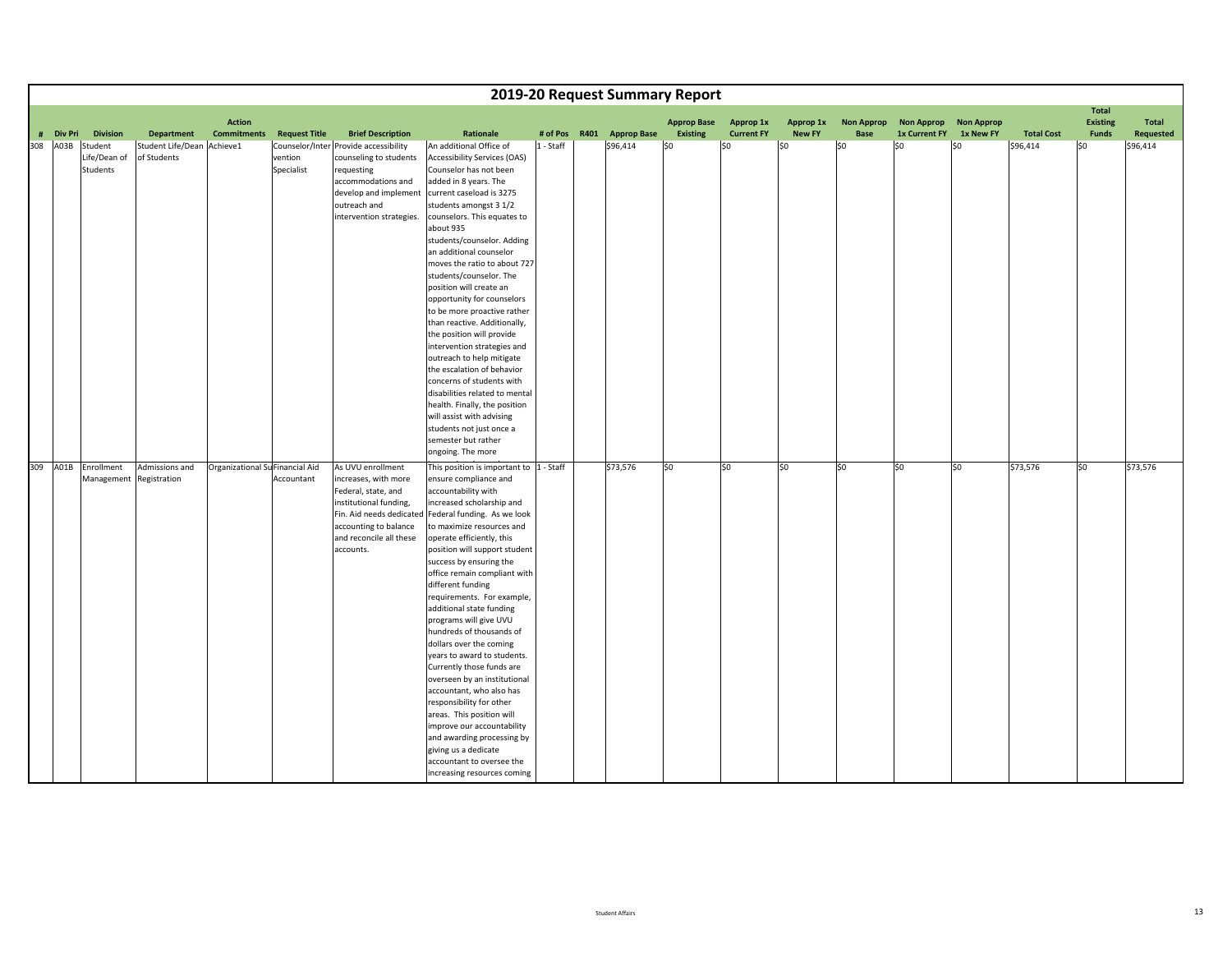|     |           |                                                               |                                     |                                |                                                             |                                                                                                                                                                                                    |                                                                                                                                                                                                                                                                                                                                                                                                                                                                                                                                                                                                                                                                                        |           | 2019-20 Request Summary Report        |                        |                          |                      |                    |                       |                  |                               |                          |                       |
|-----|-----------|---------------------------------------------------------------|-------------------------------------|--------------------------------|-------------------------------------------------------------|----------------------------------------------------------------------------------------------------------------------------------------------------------------------------------------------------|----------------------------------------------------------------------------------------------------------------------------------------------------------------------------------------------------------------------------------------------------------------------------------------------------------------------------------------------------------------------------------------------------------------------------------------------------------------------------------------------------------------------------------------------------------------------------------------------------------------------------------------------------------------------------------------|-----------|---------------------------------------|------------------------|--------------------------|----------------------|--------------------|-----------------------|------------------|-------------------------------|--------------------------|-----------------------|
|     |           |                                                               |                                     | <b>Action</b>                  |                                                             |                                                                                                                                                                                                    |                                                                                                                                                                                                                                                                                                                                                                                                                                                                                                                                                                                                                                                                                        |           |                                       | <b>Approp Base</b>     | Approp 1x                | Approp 1x            | <b>Non Approp</b>  | Non Approp Non Approp |                  |                               | Total<br><b>Existing</b> | <b>Total</b>          |
| 310 | # Div Pri | <b>Division</b><br>A06B Enrollment<br>Management Registration | <b>Department</b><br>Admissions and | <b>Commitments</b><br>Achieve1 | <b>Request Title</b><br>Chatbot<br>Institutional<br>License | <b>Brief Description</b><br>will provide software<br>and support for an<br>institutional license for a<br>chatbot. This provides<br>general information<br>24/7/365 to our<br>students and staff.  | <b>Rationale</b><br>Purchase of this product The chatbot has already<br>provided students with<br>access to important<br>information when they need<br>the information. Early<br>numbers show most<br>students access the chatbot<br>after UVU offices have<br>closed. An institutional<br>license will allow all<br>departments to develop a<br>database of FAQs and<br>student support information<br>to help students access<br>information. In addition, as<br>students find the<br>information they need, it is<br>anticipated we will see<br>fewer lines and incoming<br>phone calls.                                                                                            |           | # of Pos R401 Approp Base<br>\$65,000 | <b>Existing</b><br>\$0 | <b>Current FY</b><br>\$0 | <b>New FY</b><br>\$0 | <b>Base</b><br> 50 | 1x Current FY<br>\$0  | 1x New FY<br>\$0 | <b>Total Cost</b><br>\$65,000 | Funds<br>\$0             | Requested<br>\$65,000 |
| 311 |           | A05B Enrollment<br>Management Registration                    | Admissions and                      | Achieve1                       | CampusLogic                                                 | Continued contract for<br>assisting students and<br>families complete the<br>verification process for<br>Federal Aid. Due to<br>increased enrollment<br>the cost of the contract<br>has increased. | The verification process can<br>be very complicated. This<br>software has helped UVU to<br>digitally transform the<br>process. Students are<br>experiencing a more<br>streamlined Federal<br>verification process. Before<br>this software, verification<br>would take multiple days,<br>with this software<br>verification can be<br>completed in a day or two.                                                                                                                                                                                                                                                                                                                       |           | \$25,000                              | \$0                    | \$0                      | \$0                  | \$0                | \$0                   | \$0              | \$25,000                      | \$0                      | \$25,000              |
| 312 |           | A02B Enrollment<br>Management Registration                    | Admissions and                      | Organizational Su Campus Visit | to FT)                                                      | he Campus Visit<br>Coordinator (PT Coordinator will be a PT<br>to FT conversion to<br>support to the campus<br>provide programming<br>support for major<br>recruitment events.                     | Currently, the campus tour<br>program sees approximately<br>15,000 people each year.<br>provide more consistent This positions oversees the<br>execution of over 500 annual<br>tour experience and also daily tours and 150 annual<br>group tours, as well as the<br>training and scheduling of 70<br>tour guides, per year. A full-<br>time position provides a<br>tremendous opportunity to<br>expand the tour program<br>through additional<br>marketing efforts, new and<br>improved experiences for<br>guests to increase the yield<br>rate of tours, more<br>advanced training for tour<br>guides, and additional<br>preparation and planning for<br>a new campus tour facility. | 1 - Staff | \$69,889                              | \$35,000               | SO.                      | \$0                  | $ 50\rangle$       | \$0                   | \$0              | \$69,889                      | \$35,000                 | \$34,889              |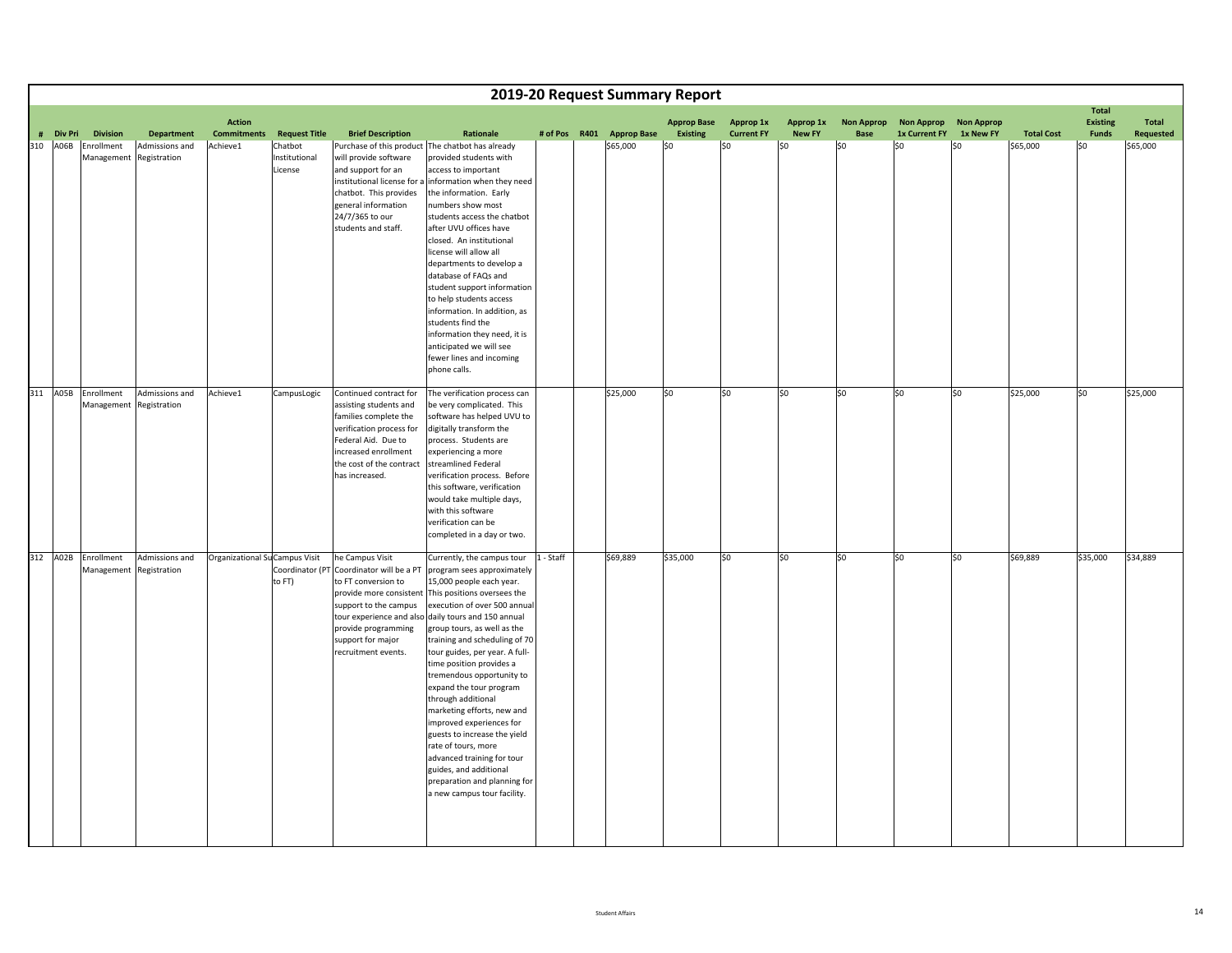|           |                          |                                       |                                                             |                                                                                                                                                                                                         |                                                                                                                                                                                                                                                                                                                                                                                                                                                                                                                                                                                                                                                                                                                                                                                                             |           |      |                    | 2019-20 Request Summary Report |                                |                            |                                  |                                    |                                |                   |                                                 |                                  |
|-----------|--------------------------|---------------------------------------|-------------------------------------------------------------|---------------------------------------------------------------------------------------------------------------------------------------------------------------------------------------------------------|-------------------------------------------------------------------------------------------------------------------------------------------------------------------------------------------------------------------------------------------------------------------------------------------------------------------------------------------------------------------------------------------------------------------------------------------------------------------------------------------------------------------------------------------------------------------------------------------------------------------------------------------------------------------------------------------------------------------------------------------------------------------------------------------------------------|-----------|------|--------------------|--------------------------------|--------------------------------|----------------------------|----------------------------------|------------------------------------|--------------------------------|-------------------|-------------------------------------------------|----------------------------------|
| # Div Pri | <b>Division</b>          | <b>Department</b>                     | <b>Action</b><br><b>Commitments</b><br><b>Request Title</b> | <b>Brief Description</b>                                                                                                                                                                                | Rationale                                                                                                                                                                                                                                                                                                                                                                                                                                                                                                                                                                                                                                                                                                                                                                                                   | # of Pos  | R401 | <b>Approp Base</b> | <b>Approp Base</b><br>Existing | Approp 1x<br><b>Current FY</b> | Approp 1x<br><b>New FY</b> | <b>Non Approp</b><br><b>Base</b> | <b>Non Approp</b><br>1x Current FY | <b>Non Approp</b><br>1x New FY | <b>Total Cost</b> | <b>Total</b><br><b>Existing</b><br><b>Funds</b> | <b>Total</b><br><b>Requested</b> |
| 313 A04B  | Enrollment<br>Management | Admissions and<br>Registration        | Organizational SuAdmissions<br>Coordinator                  | The Admission<br>conversion to provide<br>employees at our front<br>desk are PT, which<br>creates coverage gap                                                                                          | Last year the admissions<br>Coordinator is a PT to FT office received 12,001 in-<br>person visits to our lobby,<br>more consistent support answered 9,398 phone calls<br>to the Admissions Office and responded to 24,287<br>front desk. Currently all emails. This has been done<br>primarily with part-time<br>staff. These employees often<br>leave for full-time<br>opportunities in other<br>departments on campus or<br>other places of employment.<br>A full-time position for our<br>customer service team will<br>be an excellent start in<br>retaining team members for<br>longer periods of time and<br>help us increase the<br>consistency and care with<br>which we provide service to<br>students.                                                                                            | 1 - Staff |      | \$66,202           | \$20,000                       | \$0                            | \$0                        | \$0                              | \$0                                | \$0                            | \$66,202          | \$20,000                                        | \$46,202                         |
|           | ach                      | 315 A01B Grants/Outre Grants/Outreach | Include1<br><b>PREP Program</b><br>Funding                  | Programming funds to<br>support successful<br>middle school STEM<br>preparation summer<br>program designed to<br>provide students in our<br>engagement with math<br>to encourage future<br>STEM majors. | This request supports the<br>development of a STEM<br>pipeline within UVU's service<br>region that meaningfully and<br>deliberately prepares youth<br>during their middle school<br>service region with deep years to successfully enroll<br>in and complete STEM-<br>related courses in high<br>school to facilitate a<br>seamless transition to STEM<br>majors. This program<br>deliberately reaches out to<br>traditionally<br>underrepresented<br>communities in STEM majors<br>and STEM fields and<br>provides opportunities for<br>youth to deeply engage in a<br>curriculum that is innovative,<br>engaging and hands-on to<br>spur creative and critical<br>thinking. By beginning the<br>conversation about STEM<br>possibilities with youth<br>during their middle school<br>years we are able to |           |      | \$60,000           | 50                             | \$0                            | \$0                        | \$0                              | \$0                                | \$0                            | \$60,000          | \$0                                             | \$60,000                         |

ita ta 1980 a tsa

i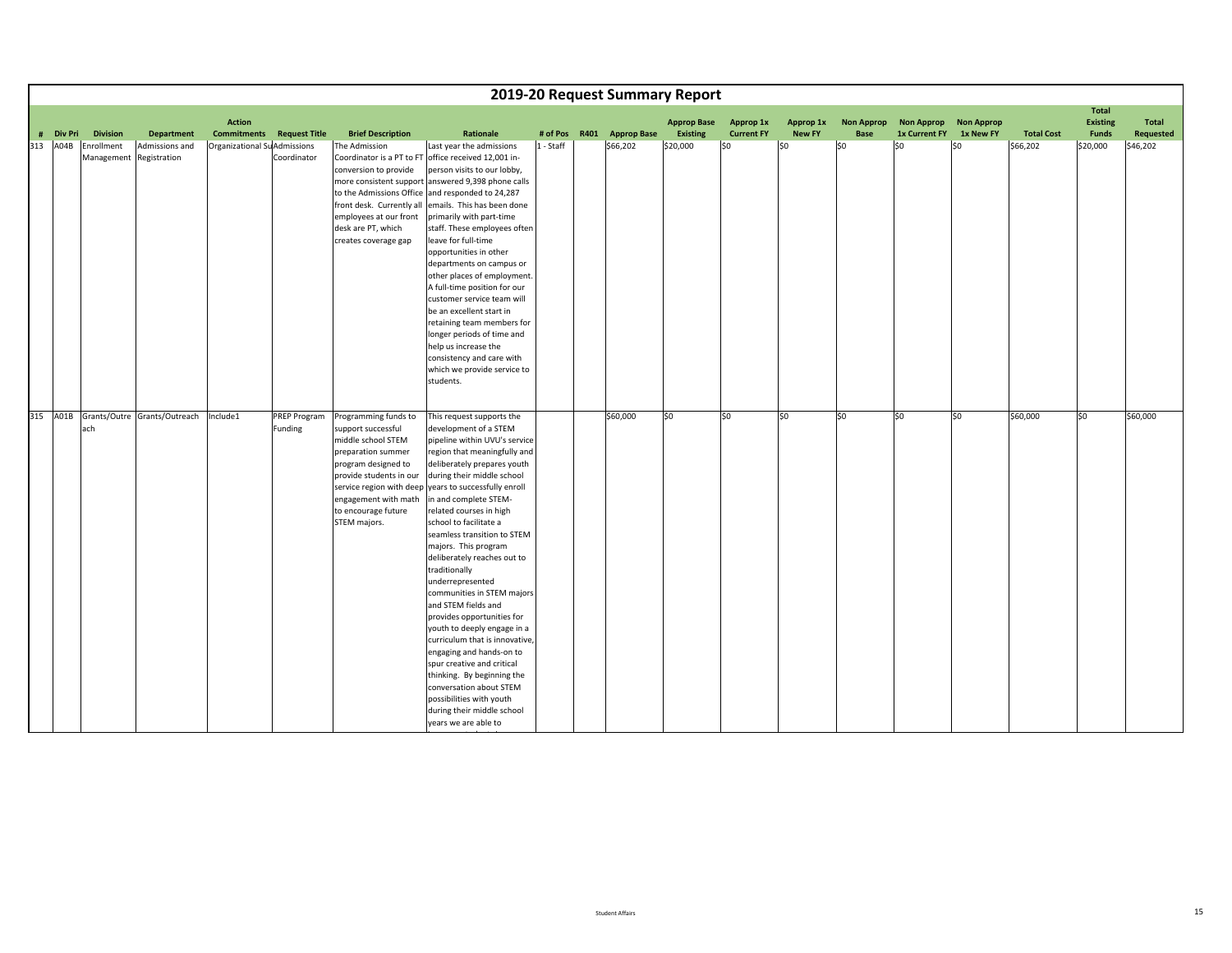|           |                                             |                                         |                    |                               |                                                                                                                                                                                          |                                                                                                                                                                                                                                                                                                                                                                                                                                                                                                                                                                                                                                                                        |           | 2019-20 Request Summary Report |                    |                   |               |                   |                       |           |                   |                          |              |
|-----------|---------------------------------------------|-----------------------------------------|--------------------|-------------------------------|------------------------------------------------------------------------------------------------------------------------------------------------------------------------------------------|------------------------------------------------------------------------------------------------------------------------------------------------------------------------------------------------------------------------------------------------------------------------------------------------------------------------------------------------------------------------------------------------------------------------------------------------------------------------------------------------------------------------------------------------------------------------------------------------------------------------------------------------------------------------|-----------|--------------------------------|--------------------|-------------------|---------------|-------------------|-----------------------|-----------|-------------------|--------------------------|--------------|
|           |                                             |                                         | <b>Action</b>      |                               |                                                                                                                                                                                          |                                                                                                                                                                                                                                                                                                                                                                                                                                                                                                                                                                                                                                                                        |           |                                | <b>Approp Base</b> | Approp 1x         | Approp 1x     | <b>Non Approp</b> | Non Approp Non Approp |           |                   | Total<br><b>Existing</b> | <b>Total</b> |
| # Div Pri | <b>Division</b>                             | <b>Department</b>                       | <b>Commitments</b> | <b>Request Title</b>          | <b>Brief Description</b>                                                                                                                                                                 | Rationale                                                                                                                                                                                                                                                                                                                                                                                                                                                                                                                                                                                                                                                              |           | # of Pos R401 Approp Base      | Existing           | <b>Current FY</b> | <b>New FY</b> | <b>Base</b>       | 1x Current FY         | 1x New FY | <b>Total Cost</b> | <b>Funds</b>             | Requested    |
| 316       | A01OT Enrollment<br>Management Registration | Admissions and                          | Include3           | Recruitment<br>Outreach Calls | effort to assist students phone calls to newly<br>through the admissions<br>funnel by providing "just-2018 and saw positive<br>in-time" support by<br>answering student<br>are admitted. | These phone calls are an In 2018, we made over 6,000<br>admitted students for Fall<br>results for enrolled students<br>after receiving a phone call.<br>questions after students 58% of student contacted<br>and had a question about<br>admission enrolled in Fall<br>2018. We want to continue<br>making calls to newly<br>admitted students to<br>increase our yield for<br>admitted-to-enrolled<br>students. These calls help us<br>to provide exceptional care<br>from the very start of their<br>student life cycle,<br>immediately after they are<br>admitted. Through these<br>calls we answer questions<br>for students and point them<br>to their next step. |           | ISO                            | \$0                | \$0               | \$25,000      | \$0               | SO.                   | \$0       | \$25,000          | \$0                      | \$25,000     |
| 317       | A03B Enrollment<br>Management Registration  | Admissions and                          |                    | (PT to FT)                    | Organizational Su Transfer Credit To increase efficiency<br>and stability in the<br>the conversion of 2 part which then needs to be<br>time employee.                                    | The Registrar's Office<br>Transfer Credit team handles<br>office, we are requesting all incoming transfer work<br>time employees to 1 full reviewed and added to UVU<br>transcripts. Most of the<br>employees in transfer credit<br>are part time and we see<br>large amounts of employee<br>turnover. This position<br>change to full-time will help<br>us have a more stable team<br>to provide more consistent<br>service to students and<br>reduce the time it takes to<br>process transfer credits.                                                                                                                                                               | 1 - Staff | \$63,744                       | \$28,500           | \$0               | \$0           | \$0               | \$0                   | \$0       | \$63,744          | \$28,500                 | \$35,244     |
| 319       | A02OT Student<br>Success and<br>Retention   | <b>Student Success</b><br>and Retention | Include3           | Branding                      | encourage student<br>affinity, pride, and<br>student success.                                                                                                                            | Losee 4th Floor Brand Losee 4th floor to Utilize existing space, walls,<br>windows, etc. on the Losee<br>4th floor to create a space to<br>welcome and onboard new<br>students creating affinity,<br>pride, collaboration, and<br>overall student success.<br>Collaborative project with all<br>floor stakeholders including<br>Student Affairs, Academic<br>Affairs, and University<br>College.                                                                                                                                                                                                                                                                       |           | \$0                            | \$0                | \$50,000          | \$0           | \$0               | \$0                   | \$0       | \$50,000          | \$0                      | \$50,000     |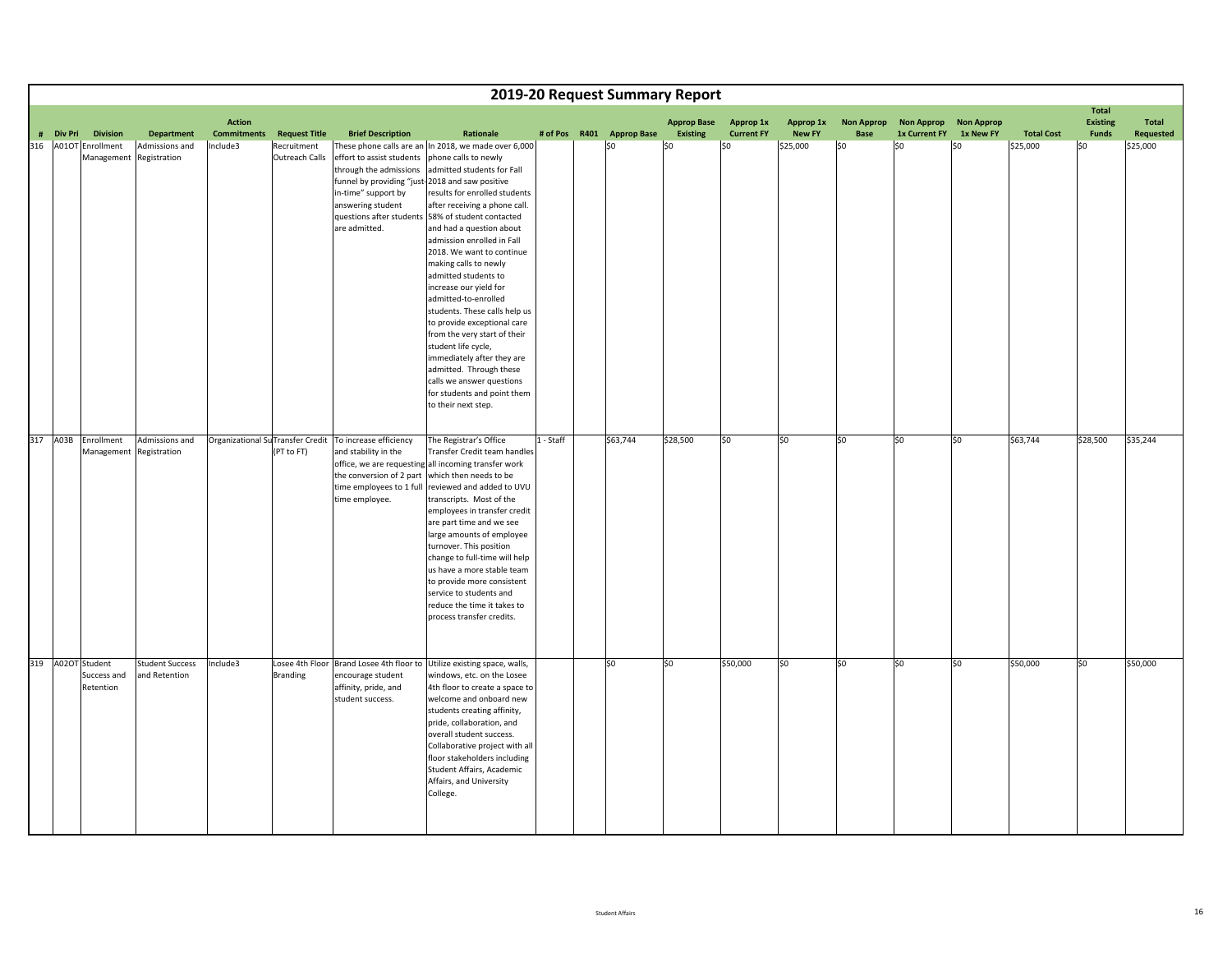|    |           |                                                |                                           |                                     |                                    |                                                                                                                                                                                                                                             |                                                                                                                                                                                                                                                                                                                                    |             |      |                    | 2019-20 Request Summary Report |                                |                            |                                  |                                                  |     |                   |                                                 |                           |
|----|-----------|------------------------------------------------|-------------------------------------------|-------------------------------------|------------------------------------|---------------------------------------------------------------------------------------------------------------------------------------------------------------------------------------------------------------------------------------------|------------------------------------------------------------------------------------------------------------------------------------------------------------------------------------------------------------------------------------------------------------------------------------------------------------------------------------|-------------|------|--------------------|--------------------------------|--------------------------------|----------------------------|----------------------------------|--------------------------------------------------|-----|-------------------|-------------------------------------------------|---------------------------|
|    | # Div Pri | <b>Division</b>                                | <b>Department</b>                         | <b>Action</b><br><b>Commitments</b> | Request<br>Title                   | <b>Brief Description</b>                                                                                                                                                                                                                    | Rationale                                                                                                                                                                                                                                                                                                                          | # of Pos    | R401 | <b>Approp Base</b> | <b>Approp Base</b><br>Existing | Approp 1x<br><b>Current FY</b> | Approp 1x<br><b>New FY</b> | <b>Non Approp</b><br><b>Base</b> | Non Approp Non Approp<br>1x Current FY 1x New FY |     | <b>Total Cost</b> | <b>Total</b><br><b>Existing</b><br><b>Funds</b> | <b>Total</b><br>Requested |
| 28 | A01B      | Central<br>Advancement                         | Central<br>Advancement                    | Organizational<br>Sustainability    | Gift<br>Processing<br>Manager      | <b>Funding for Gift</b><br><b>Processing Manager</b><br>which manages the gift<br>processing team<br>assuring timeliness and<br>accuracy of donor and<br>gift data input and gift                                                           | Efficiently and effectively<br>utilize data analysis and<br>technology and have proper<br>procedures in place to<br>maximize effectiveness.                                                                                                                                                                                        | $1 - Staff$ |      | \$76,034           | \$0                            | lso                            | \$0                        | 50                               | \$0                                              | \$0 | \$76,034          | \$0                                             | \$76,034                  |
| 29 | A02B      | Central<br>Advancement                         | Central<br>Advancement                    | Organizational<br>Sustainability    | Part Time<br>Research<br>Assistant | The part time research<br>assistant would research utilize data analysis and<br>data, validate data,<br>update records in<br>database, and assist the maximize effectiveness.<br>Research team in<br>projects.                              | Efficiently and effectively<br>technology; and have proper<br>procedures in place to                                                                                                                                                                                                                                               |             |      | \$23,000           | \$0                            | lso                            | \$0                        | lso                              | \$0                                              | lso | \$23,000          | lso                                             | \$23,000                  |
| 31 |           | A02B Office of<br>Institutional<br>Advancement | Office of<br>Institutional<br>Advancement | Organizational<br>Sustainability    | Senior<br>Director of              | The Senior Director of<br>Major Gifts will have all<br>Major Gifts the major gift directors<br>report to them and<br>assume a portion of the support of current gift<br>duties currently<br>executed by the<br>Associate Vice<br>President. | This position will support the 1 - Staff<br>quality improvement<br>initiative In two ways, first<br>allow better monitoring and<br>directors, and secondly,<br>would allow the associate<br>vice president the<br>functionality to participate<br>more directly in securing<br>large gifts with donors of<br>significant capacity. |             |      | \$145,831          | \$0                            | lso                            | \$0                        | lso                              | 50                                               | lso | \$145,831         | lso                                             | \$145,831                 |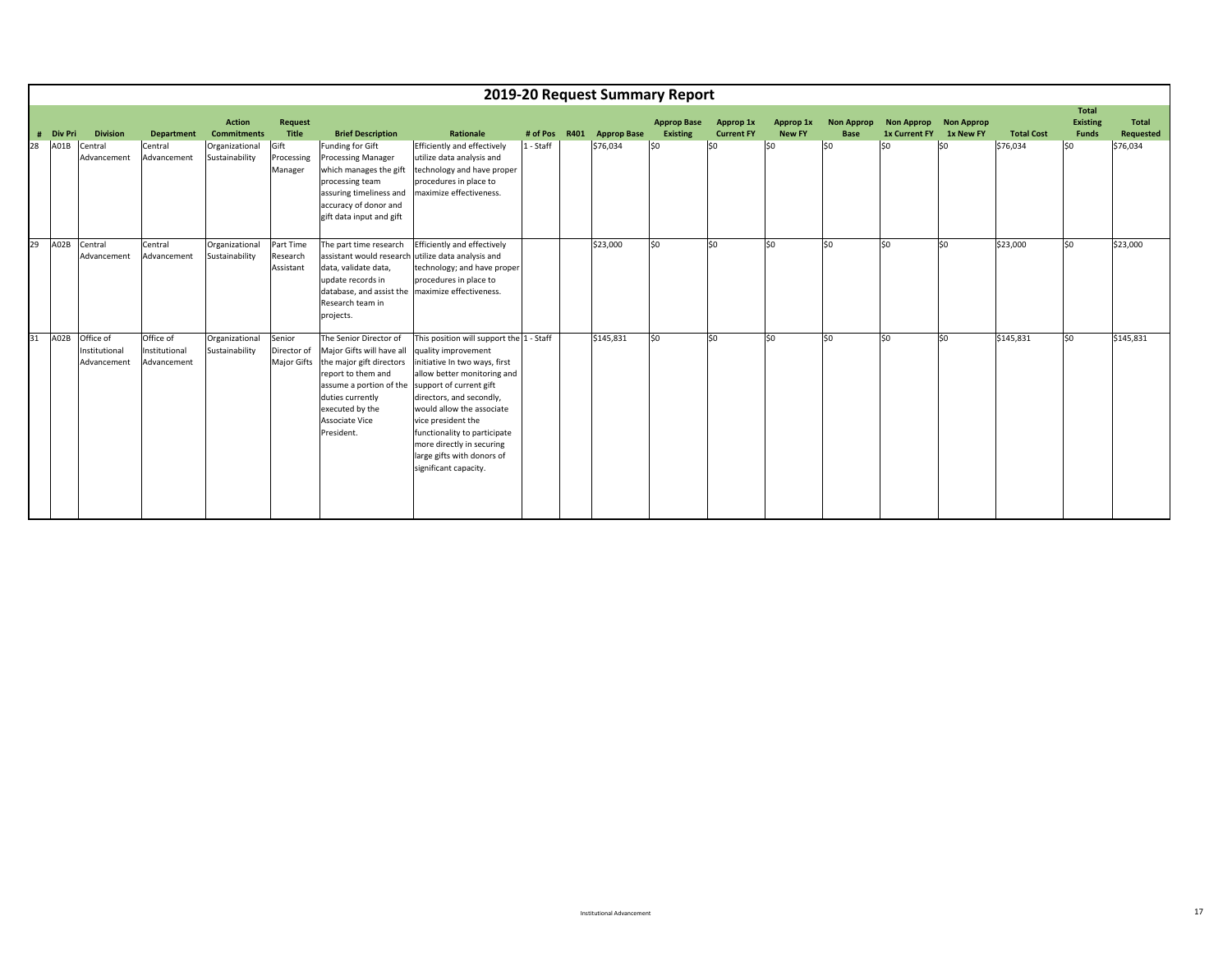|    |                     |                                           |                                           |                                     |                                                |                                                                                                                                                                                                                         |                                                                                                                                                                                                                                                                                                                                                                                                                                     |           |      |                    | 2019-20 Request Summary Report        |                                |                            |                                  |                                           |                                |                   |                                                 |                                  |
|----|---------------------|-------------------------------------------|-------------------------------------------|-------------------------------------|------------------------------------------------|-------------------------------------------------------------------------------------------------------------------------------------------------------------------------------------------------------------------------|-------------------------------------------------------------------------------------------------------------------------------------------------------------------------------------------------------------------------------------------------------------------------------------------------------------------------------------------------------------------------------------------------------------------------------------|-----------|------|--------------------|---------------------------------------|--------------------------------|----------------------------|----------------------------------|-------------------------------------------|--------------------------------|-------------------|-------------------------------------------------|----------------------------------|
|    | <b>Div Pri</b><br># | <b>Division</b>                           | <b>Department</b>                         | <b>Action</b><br><b>Commitments</b> | <b>Request</b><br>Title                        | <b>Brief Description</b>                                                                                                                                                                                                | <b>Rationale</b>                                                                                                                                                                                                                                                                                                                                                                                                                    | # of Pos  | R401 | <b>Approp Base</b> | <b>Approp Base</b><br><b>Existing</b> | Approp 1x<br><b>Current FY</b> | Approp 1x<br><b>New FY</b> | <b>Non Approp</b><br><b>Base</b> | <b>Non Approp</b><br><b>1x Current FY</b> | <b>Non Approp</b><br>1x New FY | <b>Total Cost</b> | <b>Total</b><br><b>Existing</b><br><b>Funds</b> | <b>Total</b><br><b>Requested</b> |
| 32 | A01B                | Office of<br>Institutional<br>Advancement | Office of<br>Institutional<br>Advancement | Organizational<br>Sustainability    | Senior<br>Director of<br>Major Gifts           | Administratively run<br>Annual Giving, Donor<br>Relations and Planned<br>Giving. Will also develop<br>and strengthen Alumni<br>Relationship with Annual coordinate filling the<br>Giving.                               | This position will support the 1 - Staff<br>capital campaign by<br>expanding the annual giving<br>and donor relations<br>programs to better<br>pipeline with donors that<br>may have capacity and for<br>those that want to give on<br>an annual basis. Also<br>establish effective<br>procedures for capturing<br>potential donors that will<br>evolve into major gift<br>donors. This coordination<br>needs to take place between |           |      | \$145,831          | 50                                    | \$0                            | \$0                        | \$0                              | \$0                                       | \$0                            | \$145,831         | \$0                                             | \$145,831                        |
| 33 | A07B                | Office of<br>Institutional<br>Advancement | Office of<br>Institutional<br>Advancement | Engage2                             | Parent<br>Coordinator<br>Digital<br>Outreach   | Working under the<br>director of Annual<br>Giving this position will<br>develop web based<br>giving initiatives and<br>parent outreach. Will<br>structure a digital<br>outreach campaign and<br>parent giving campaign. | Will identify individuals and<br>parents through digital<br>campaigns and other<br>resources that will enable<br>UVU to fill our donor<br>pipeline and identify major<br>gifting donors with greater<br>capacity.                                                                                                                                                                                                                   | 1 - Staff |      | \$75,499           | lso                                   | \$0                            | S <sub>0</sub>             | \$0                              | \$0                                       | lso                            | \$75,499          | \$0                                             | \$75,499                         |
| 34 | A04B                | Office of<br>Institutional<br>Advancement | Office of<br>Institutional<br>Advancement | Engage2                             | Assistant<br>Director of<br>Donor<br>Relations | Will lead the donor<br>relations team in<br>assisting the MGO Team<br>donors with significant<br>capacity in order to<br>individual donor giving.                                                                       | This position will work<br>closely with the MGO Team<br>to identify their top donors<br>to cultivate and steward and ensure engagement,<br>and satisfaction through<br>protocols that will be<br>increase total donor and established by the AVP and<br>the Assistant Director of<br>Donor Relations                                                                                                                                | 1 - Staff |      | \$89,860           | lso                                   | so                             | \$0                        | \$0                              | \$0                                       | lso                            | \$89,860          | \$0                                             | \$89.860                         |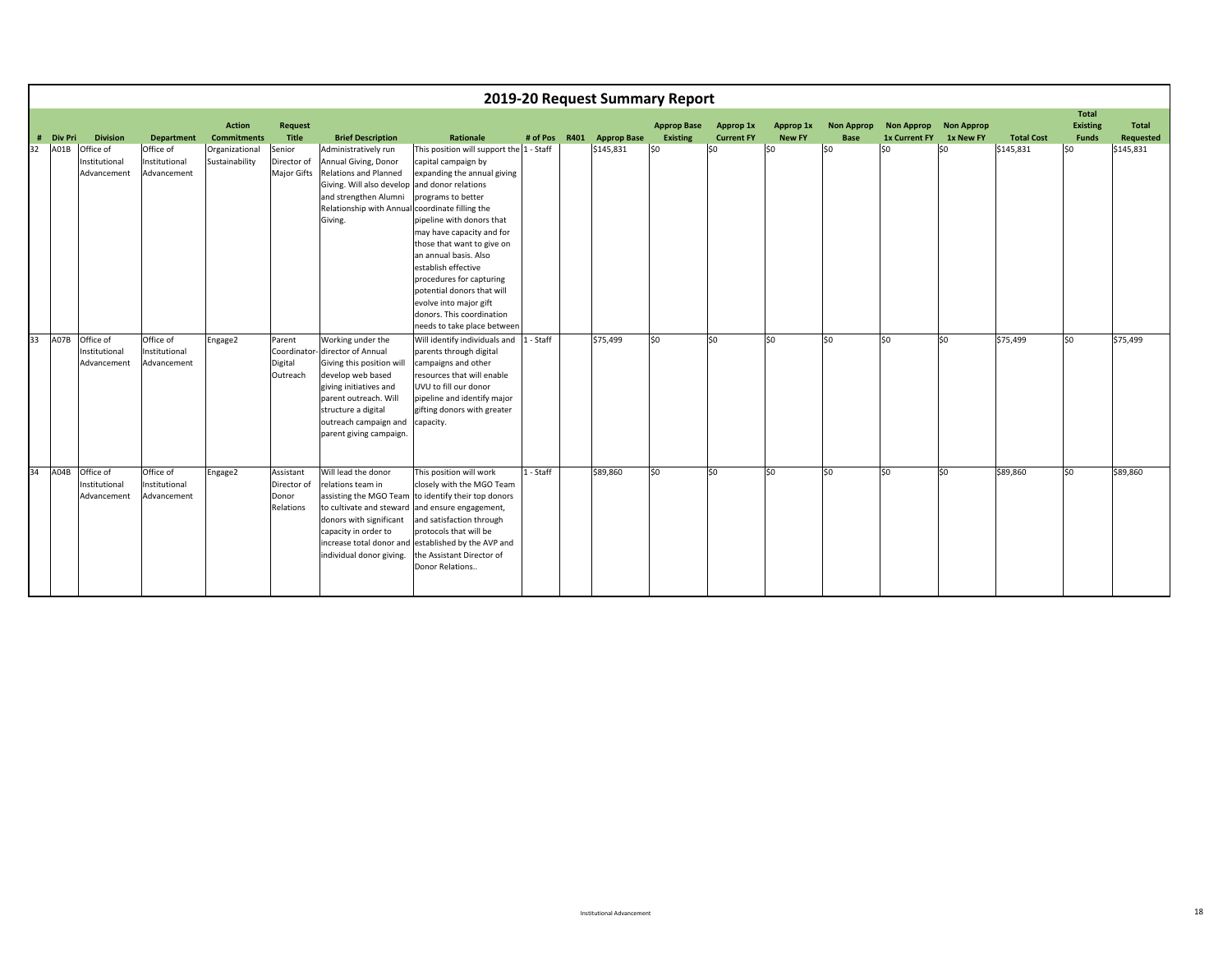|    |           |                                           |                                           |                                     |                                                          |                                                                                                                                                                                                  |                                                                                                                                                                                                                                                                                                                                                                                                                                                                                                                                                                                                                            |           |                  | 2019-20 Request Summary Report        |                                |                            |                                  |                                        |           |                   |                                          |                    |
|----|-----------|-------------------------------------------|-------------------------------------------|-------------------------------------|----------------------------------------------------------|--------------------------------------------------------------------------------------------------------------------------------------------------------------------------------------------------|----------------------------------------------------------------------------------------------------------------------------------------------------------------------------------------------------------------------------------------------------------------------------------------------------------------------------------------------------------------------------------------------------------------------------------------------------------------------------------------------------------------------------------------------------------------------------------------------------------------------------|-----------|------------------|---------------------------------------|--------------------------------|----------------------------|----------------------------------|----------------------------------------|-----------|-------------------|------------------------------------------|--------------------|
|    | # Div Pri | <b>Division</b>                           | <b>Department</b>                         | <b>Action</b><br><b>Commitments</b> | <b>Request</b><br>Title                                  | <b>Brief Description</b>                                                                                                                                                                         | Rationale                                                                                                                                                                                                                                                                                                                                                                                                                                                                                                                                                                                                                  | # of Pos  | R401 Approp Base | <b>Approp Base</b><br><b>Existing</b> | Approp 1x<br><b>Current FY</b> | Approp 1x<br><b>New FY</b> | <b>Non Approp</b><br><b>Base</b> | Non Approp Non Approp<br>1x Current FY | 1x New FY | <b>Total Cost</b> | <b>Total</b><br><b>Existing</b><br>Funds | Total<br>Requested |
| 36 | A05B      | Office of<br>Institutional<br>Advancement | Office of<br>Institutional<br>Advancement | Engage2                             | Assistant<br>Director,<br>Leadership<br>Annual<br>Giving | Under the direction of<br>the Annual Giving LAG<br>Officer will be an<br>outfacing relationship<br>builder. They will<br>interact with annual gift<br>donors that approach<br>maximum threshold. | Under the direction of the<br>Director of Annual Giving,<br>the LAG officer will identify<br>current annual giving donors<br>that have higher capacity.<br>After identification the LAG<br>officer will develop and<br>reaching Annual Giving's utilize outreach programs<br>that will include digital<br>connection as well as face to<br>face interactions, Will<br>facilitate the pipeline of<br>Annual Gift donors in<br>reaching major gift levels,<br>Support engagement events,<br>manage a portfolio of<br>donors, and communicate<br>with major gift officers when<br>capacity for major gifts is<br>established. | 1 - Staff | \$96,414         | 50                                    | lso                            | S <sub>0</sub>             | SO                               | \$0                                    | \$0       | \$96,414          | \$0                                      | \$96,414           |
|    | 137 A06B  | Office of<br>Institutional<br>Advancement | Donor<br>Engagement/Sch<br>olarships      | Engage2                             |                                                          | Videographe Under the direction of<br>the Sr. Director of<br>Communications this<br>position will create<br>of social media<br>officers to promote<br>fundraising efforts.                       | By creating videos that<br>support Institutional<br>Advancement initiatives, the<br>videographer will support<br>videos for a broad range major giving by engaging<br>donors in emotional and<br>platforms and major gift   meaningful ways to connect<br>them to UVU giving<br>opportunities that are UVU<br>priorities.                                                                                                                                                                                                                                                                                                  | 1 - Staff | \$86,806         | \$0                                   | lso                            | \$0                        | lso                              | \$0                                    | \$0       | \$86,806          | \$0                                      | \$86,806           |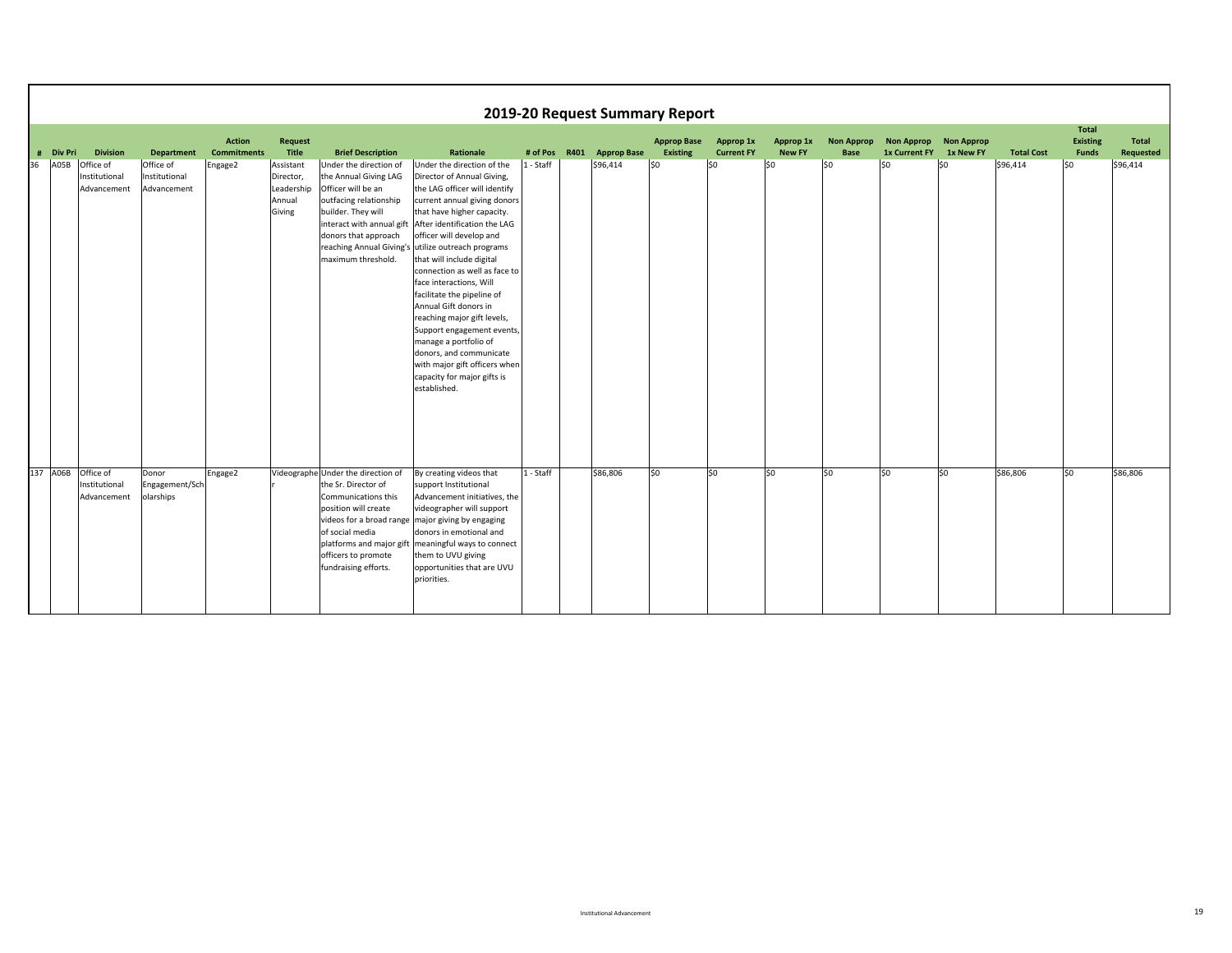|           |                                                     |                                           |                                     |                                          |                                                                                                                                                                                                                                      |                                                                                                                                                                                                                                                                                                                                                                                                                                                                                                                                                                                                                                 | 2019-20 Request Summary Report |                  |                                       |                                |                            |                                  |                                           |                                |                   |                                                 |                           |
|-----------|-----------------------------------------------------|-------------------------------------------|-------------------------------------|------------------------------------------|--------------------------------------------------------------------------------------------------------------------------------------------------------------------------------------------------------------------------------------|---------------------------------------------------------------------------------------------------------------------------------------------------------------------------------------------------------------------------------------------------------------------------------------------------------------------------------------------------------------------------------------------------------------------------------------------------------------------------------------------------------------------------------------------------------------------------------------------------------------------------------|--------------------------------|------------------|---------------------------------------|--------------------------------|----------------------------|----------------------------------|-------------------------------------------|--------------------------------|-------------------|-------------------------------------------------|---------------------------|
| # Div Pri | <b>Division</b>                                     | <b>Department</b>                         | <b>Action</b><br><b>Commitments</b> | <b>Request</b><br>Title                  | <b>Brief Description</b>                                                                                                                                                                                                             | Rationale                                                                                                                                                                                                                                                                                                                                                                                                                                                                                                                                                                                                                       | # of Pos                       | R401 Approp Base | <b>Approp Base</b><br><b>Existing</b> | Approp 1x<br><b>Current FY</b> | Approp 1x<br><b>New FY</b> | <b>Non Approp</b><br><b>Base</b> | <b>Non Approp</b><br><b>1x Current FY</b> | <b>Non Approp</b><br>1x New FY | <b>Total Cost</b> | <b>Total</b><br><b>Existing</b><br><b>Funds</b> | <b>Total</b><br>Requested |
| 196 A03OT | Office of<br>nstitutional<br>Advancement            | Office of<br>Institutional<br>Advancement | Organizational<br>Sustainability    | Division<br>echnology                    | to replace obsolete<br>computers per policy;<br>and for new positions                                                                                                                                                                | Technology replacement Update computers per UVU<br>policy and provide<br>computers and technology<br>equipment for new<br>positions.                                                                                                                                                                                                                                                                                                                                                                                                                                                                                            |                                | lso              | \$0                                   | \$0                            | \$25,000                   | \$0                              | \$0                                       | \$0                            | \$25,000          | \$0                                             | \$25,000                  |
|           | 197 A01OT Office of<br>Institutional<br>Advancement | Office of<br>Institutional<br>Advancement | Engage2                             | Campaign<br>Planning                     | preparation for<br>comprehensive<br>campaign.                                                                                                                                                                                        | Continued planning and Continued planning and<br>preparation for<br>comprehensive campaign.<br>Funding is needed for<br>development of necessary<br>data tools and dashboards,<br>ongoing engagement<br>campaign consultant, and<br>other related costs                                                                                                                                                                                                                                                                                                                                                                         |                                | lso              | \$0                                   | SO.                            | \$150,000                  | \$0                              | \$0                                       | 50                             | \$150,000         | \$0                                             | \$150,000                 |
|           | 202 A02OT Office of<br>Institutional<br>Advancement | Office of<br>Institutional<br>Advancement | Engage2                             | Database<br>Hygiene                      | information in Raiser's<br>Edge database                                                                                                                                                                                             | Funds to update contact accurate contact information<br>on alumni, donors and<br>constitutents is critical to our<br>ability to engage, involved,<br>and cultivate prospective<br>donors                                                                                                                                                                                                                                                                                                                                                                                                                                        |                                | lso.             | \$0                                   | \$0                            | \$44,000                   | S <sub>0</sub>                   | 50 <sub>2</sub>                           | S <sub>0</sub>                 | \$44,000          | \$0                                             | \$44,000                  |
| 232 A03B  | Office of<br>Institutional<br>Advancement           | Office of<br>Institutional<br>Advancement | Engage2                             | Director of<br>Alumni<br>and<br>Chapters | Position dedicated to<br>creating and facilitating<br>Engagement alumni chapter events,<br>and chapter<br>engagement; and the<br>engagement of<br>individual alumni in<br>initiatives both on<br>campus and at chapter<br>locations. | This position will work to<br>create alumni chapters in<br>targeted areas of alumni<br>concentration and to<br>enhance existing chapters.<br>Engaging alumni in this<br>manner will create<br>enthusiasm among alumni<br>and facilitate their<br>engagement on campus with<br>academic units, student<br>programs, advisory boards,<br>annual giving and ultimately<br>the major gift program.<br>Having engaged alumni in<br>both Utah County, through<br>the state of Utah, and out of<br>state will positively impact<br>the reputation and<br>credibility of UVU, and<br>directly and indirectly impact<br>our fundraising. | 1 - Staff                      | \$107,474        | \$0                                   | S <sub>0</sub>                 | \$0                        | \$0                              | \$0                                       | \$0                            | \$107,474         | \$0                                             | \$107,474                 |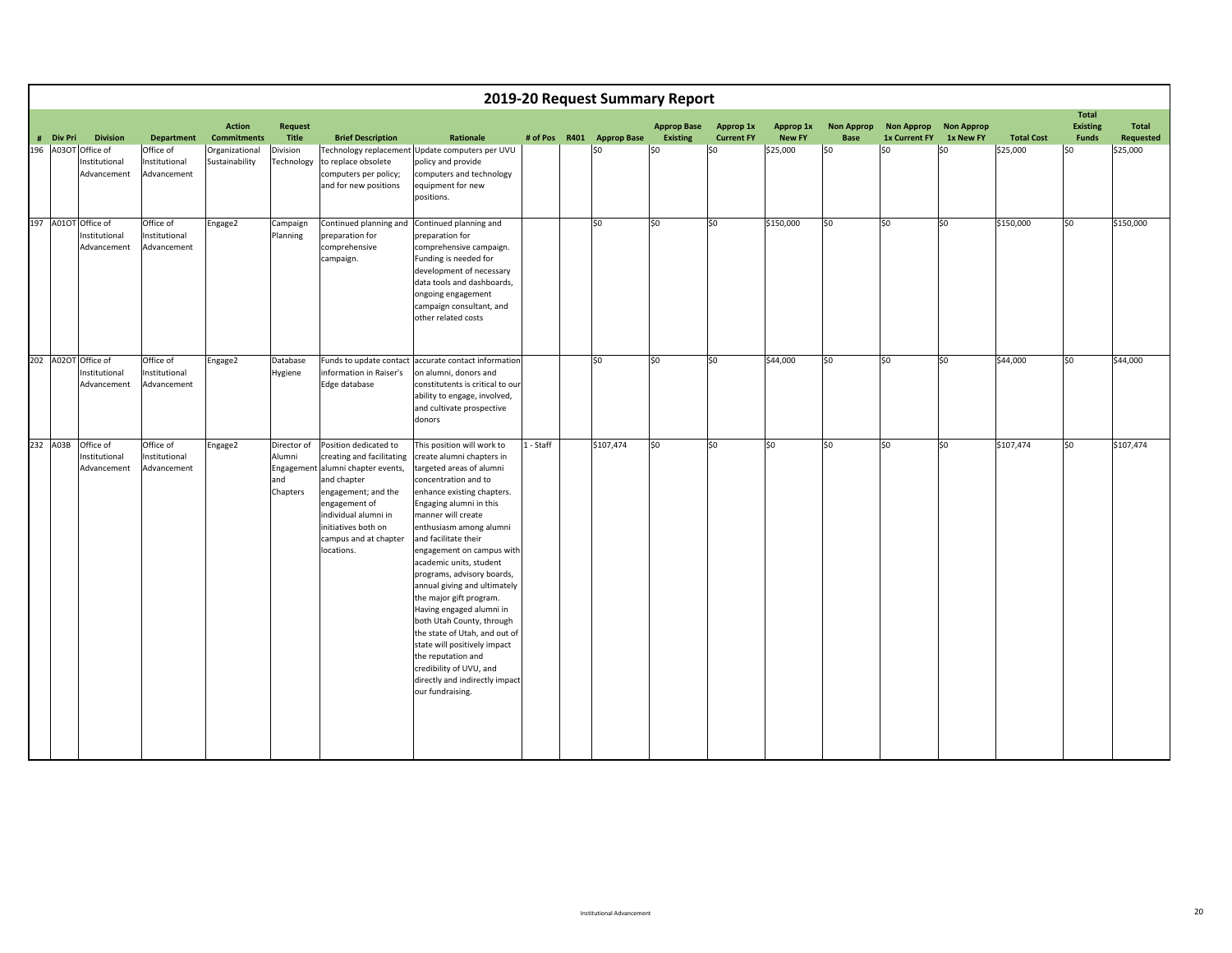|           |                                                      |                         |                                     |                                                  |                                                                                                                                                                                                |                                                                                                                                                                                                                                                                                                                                                                                                                                                                                                                                                                                                                                                                                                 |             | 2019-20 Request Summary Report |                                       |                                |                            |                           |                                        |           |                   |                                 |                           |
|-----------|------------------------------------------------------|-------------------------|-------------------------------------|--------------------------------------------------|------------------------------------------------------------------------------------------------------------------------------------------------------------------------------------------------|-------------------------------------------------------------------------------------------------------------------------------------------------------------------------------------------------------------------------------------------------------------------------------------------------------------------------------------------------------------------------------------------------------------------------------------------------------------------------------------------------------------------------------------------------------------------------------------------------------------------------------------------------------------------------------------------------|-------------|--------------------------------|---------------------------------------|--------------------------------|----------------------------|---------------------------|----------------------------------------|-----------|-------------------|---------------------------------|---------------------------|
|           |                                                      |                         |                                     |                                                  |                                                                                                                                                                                                |                                                                                                                                                                                                                                                                                                                                                                                                                                                                                                                                                                                                                                                                                                 |             |                                |                                       |                                |                            |                           |                                        |           |                   | <b>Total</b>                    |                           |
| # Div Pri | <b>Division</b>                                      | <b>Department</b>       | <b>Action</b><br><b>Commitments</b> | <b>Request Title</b>                             | <b>Brief Description</b>                                                                                                                                                                       | Rationale                                                                                                                                                                                                                                                                                                                                                                                                                                                                                                                                                                                                                                                                                       | # of<br>Pos | R401 Approp Base               | <b>Approp Base</b><br><b>Existing</b> | Approp 1x<br><b>Current FY</b> | Approp 1x<br><b>New FY</b> | <b>Non Approp</b><br>Base | Non Approp Non Approp<br>1x Current FY | 1x New FY | <b>Total Cost</b> | <b>Existing</b><br><b>Funds</b> | <b>Total</b><br>Requested |
|           |                                                      |                         |                                     |                                                  |                                                                                                                                                                                                |                                                                                                                                                                                                                                                                                                                                                                                                                                                                                                                                                                                                                                                                                                 |             |                                |                                       |                                |                            |                           |                                        |           |                   |                                 |                           |
| 109 A02B  | Office of Finance Emergency<br>and<br>Administration | Services/Safety         | Organizational<br>Sustainability    | AED<br>Maintenance                               | My office now has<br>responsibility for<br>all AED's on campus. I<br>am requesting funds to<br>accomplish this task.                                                                           | Provide safety to the campus<br>community by providing<br>maintaining or replacing emergency medical care for<br>those that go into cardiac<br>arrest. In past years we have<br>increased AEDs (Automated<br><b>External Defibrillators)</b><br>across campus, making them<br>more available to the staff,<br>faculty, and students. By so<br>doing we increase the<br>chance of providing life<br>saving actions to those who<br>may succumb to a heart<br>altering condition. To<br>enhance the proper use of<br>this equipment we have a<br>trained EMS unit on campus,<br>police are trained, and many<br>other groups have been<br>trained on how to utilize the<br>equipment properly. By |             | \$15,000                       | lso                                   | \$0                            | \$0                        | \$0                       | \$0                                    | \$0       | \$15,000          | \$0                             | \$15,000                  |
|           | 227 A01B, AOffice of Finance Internal Audit          |                         | Include3                            | Internal Auditor -                               | This will enable the                                                                                                                                                                           | increasing the number of<br>AED's on campus we have<br>the potential of providing<br>life saving care for those on<br>campus. By bringing all AED<br>This position helps to ensure 1 - Staff                                                                                                                                                                                                                                                                                                                                                                                                                                                                                                    |             | \$93,060                       | lso.                                  | SO.                            | \$2,200                    | \$0                       | \$0                                    | \$0       | \$95,260          | SO.                             | \$95,260                  |
|           | and<br>Administration                                |                         |                                     | add one new<br>auditor position                  | completion of additiona<br>internal audits -- to<br>support the growth of<br>the university, the<br>growing number of<br>entities subject to audit,<br>and needs of the 10 year<br>audit plan. | effective and efficient use of<br>financial resources, including<br>safeguarding assets.                                                                                                                                                                                                                                                                                                                                                                                                                                                                                                                                                                                                        |             |                                |                                       |                                |                            |                           |                                        |           |                   |                                 |                           |
|           | 236 A05B Facilities/<br>Planning                     | Facilities/<br>Planning | Organizational<br>Sustainability    | Electronic<br><b>Access Control</b><br>Locksmith | assist with installation<br>and daily maintenance<br>of electronic access<br>control system.                                                                                                   | New position needed to Access control is one of the<br>fastest growing needs on<br>campus. The addition of this<br>skilled employee will help us<br>maintain campus security.                                                                                                                                                                                                                                                                                                                                                                                                                                                                                                                   | 1 - Staff   | \$107,319                      | S <sub>0</sub>                        | SO.                            | \$0                        | \$0                       | \$0                                    | \$0       | \$107,319         | \$0                             | \$107,319                 |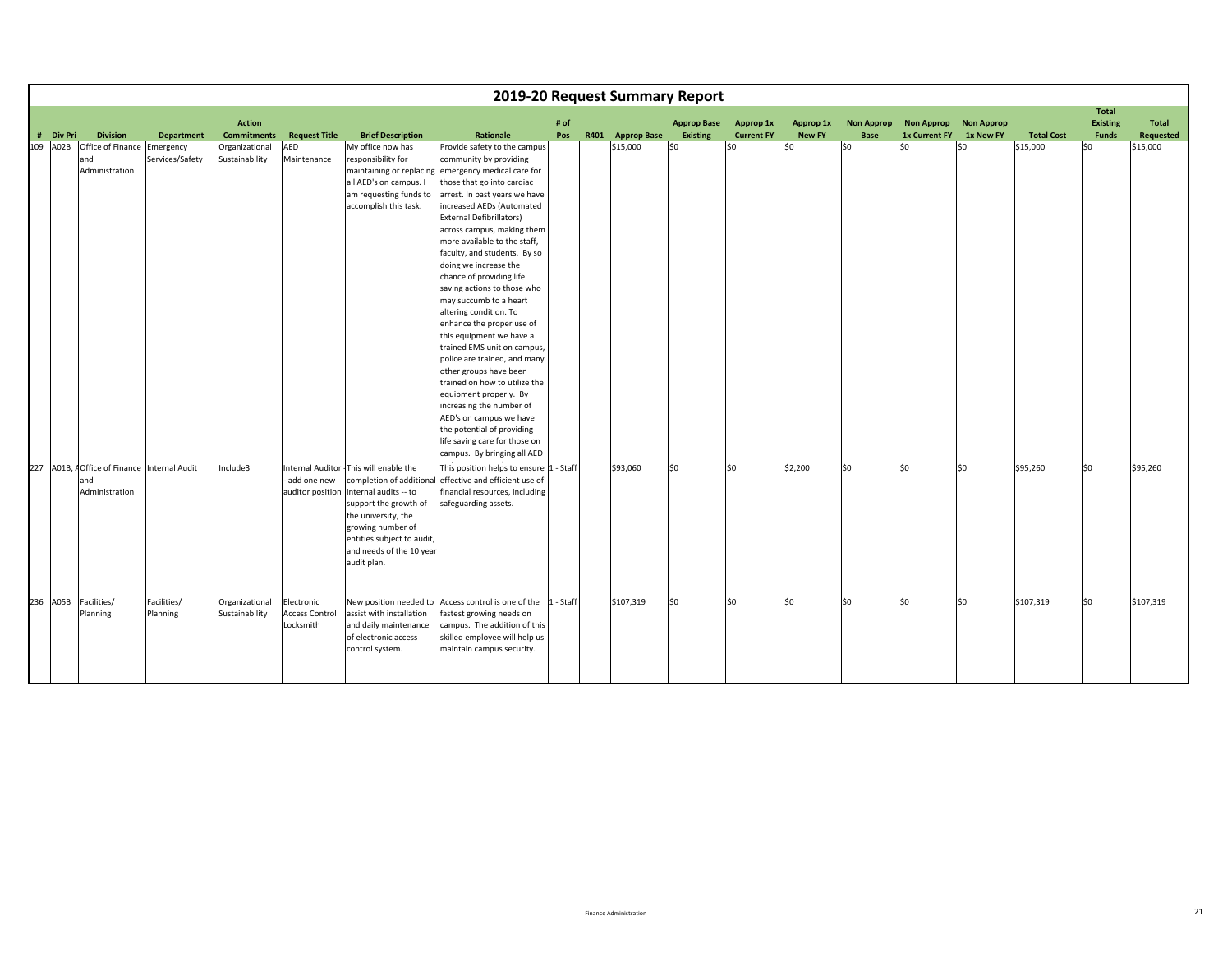|           |                                  |                         |                                     |                                    |                                                                                                          |                                                                                                                                                                                                                                                                                                                                             |             |      |                    | 2019-20 Request Summary Report |                                |                            |                           |                                           |                                |                   |                                   |                                  |
|-----------|----------------------------------|-------------------------|-------------------------------------|------------------------------------|----------------------------------------------------------------------------------------------------------|---------------------------------------------------------------------------------------------------------------------------------------------------------------------------------------------------------------------------------------------------------------------------------------------------------------------------------------------|-------------|------|--------------------|--------------------------------|--------------------------------|----------------------------|---------------------------|-------------------------------------------|--------------------------------|-------------------|-----------------------------------|----------------------------------|
| # Div Pri | <b>Division</b>                  | <b>Department</b>       | <b>Action</b><br><b>Commitments</b> | <b>Request Title</b>               | <b>Brief Description</b>                                                                                 | Rationale                                                                                                                                                                                                                                                                                                                                   | # of<br>Pos | R401 | <b>Approp Base</b> | <b>Approp Base</b><br>Existing | Approp 1x<br><b>Current FY</b> | Approp 1x<br><b>New FY</b> | <b>Non Approp</b><br>Base | <b>Non Approp</b><br><b>1x Current FY</b> | <b>Non Approp</b><br>1x New FY | <b>Total Cost</b> | Total<br><b>Existing</b><br>Funds | <b>Total</b><br><b>Requested</b> |
| 238 A08B  | Facilities/<br>Planning          | Facilities/<br>Planning | Organizational<br>Sustainability    | Electrician -<br>Maintenance II    | demand on campus.                                                                                        | Electrical work is in high The growth of campus and<br>demand for work orders<br>This employee will allow increases each year. This<br>better response time for employee will allow us to<br>work order completion. serve the campus better.                                                                                                | 1 - Staff   |      | \$101,541          | 50                             | S <sub>0</sub>                 | lso                        | lso                       | lso                                       | \$0                            | \$101,541         | \$0                               | \$101,541                        |
| 239 A01B  | Facilities/<br>Planning          | Facilities/<br>Planning | Organizational<br>Sustainability    | Full Time<br>Surplus<br>Technician | We are requesting<br>changing a part-time<br>time and having them<br>better oversee the<br>surplus area. | A full-time employee will<br>allow Surplus to better<br>position in Surplus to full-manage the disposal of our<br>surplus assets. It would<br>provide better pick-up and<br>delivery, increasing<br>customer service for campus<br>departments. It would also<br>allow better oversight of the<br>sale and disposal of surplus<br>property. | 1 - Staff   |      | \$60.057           | \$15,000                       | S <sub>0</sub>                 | S <sub>0</sub>             | \$0                       | lso                                       | \$0                            | \$60,057          | \$15,000                          | \$45,057                         |
|           | 240 A07B Facilities/<br>Planning | Facilities/<br>Planning | Organizational<br>Sustainability    | Custodial<br>Supervisor            | <b>Additional Supervisor</b><br>level employees are<br>needed in Custodial<br>Services.                  | Additional staff is needed to  1 - Staff<br>manage the various shifts<br>and crews of custodial<br>services. This position will<br>help to improve campus<br>appearance.                                                                                                                                                                    |             |      | \$96,340           | lso                            | S <sub>0</sub>                 | S <sub>0</sub>             | 50                        | lso                                       | \$0                            | \$96,340          | 50                                | \$96,340                         |
| 241 A10B  | Facilities/<br>Planning          | Facilities/<br>Planning | Organizational<br>Sustainability    | Custodian                          | Addition of a custodial<br>F/T staff Member                                                              | As additional services have<br>been requested for Custodial<br>staff the amount of man<br>hours needed has increased<br>Additional staff members<br>are needed to complete<br>requested tasks.                                                                                                                                              | 1 - Staff   |      | \$89,505           | lso                            | S <sub>0</sub>                 | lso.                       | \$0                       | lso                                       | \$0                            | \$89,505          | \$0                               | \$89,505                         |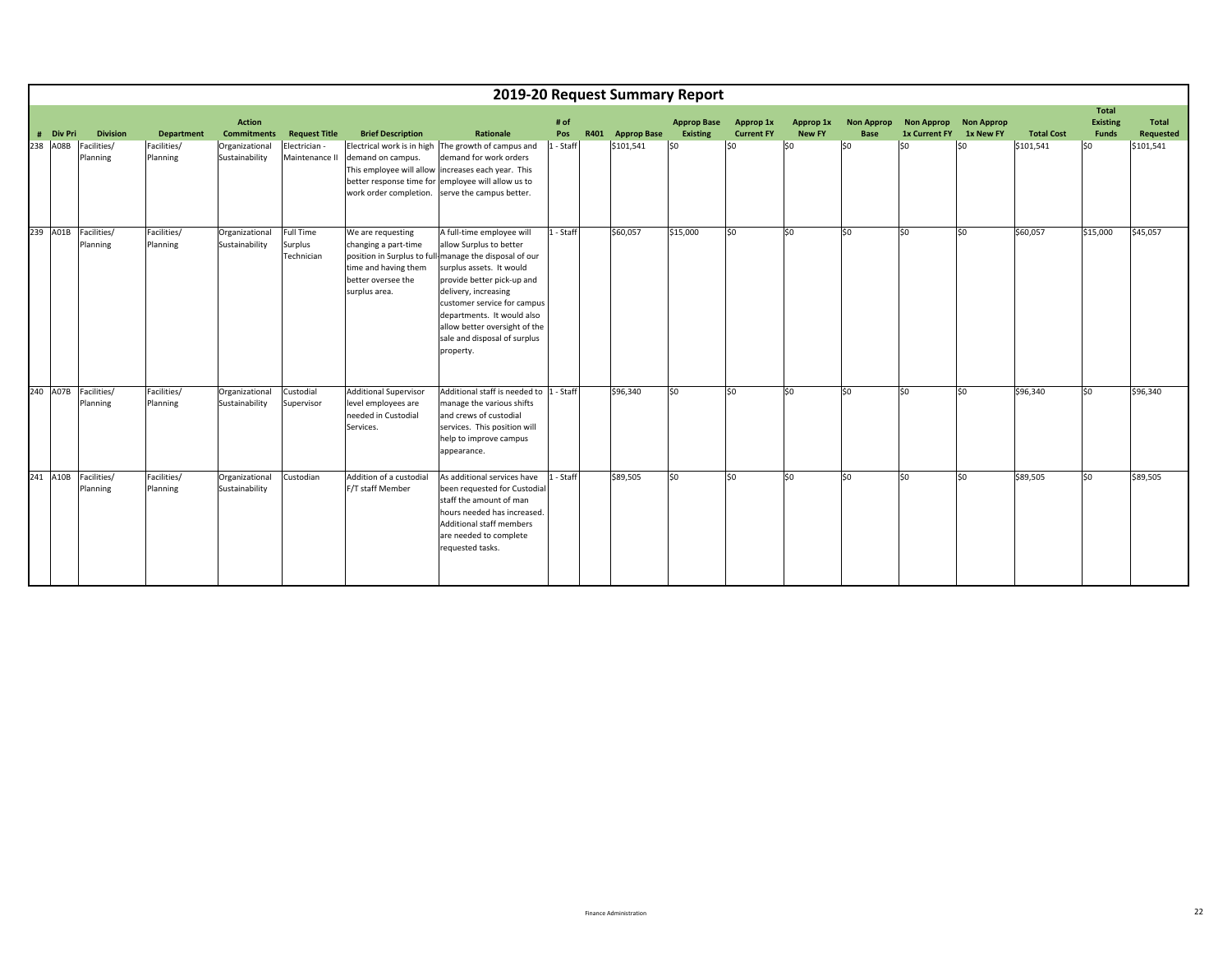|           |                                   |                         |                                     |                                               |                                                                                                                                                                                                                 |                                                                                                                                                                                                                                                                                         |             |      | 2019-20 Request Summary Report |                                |                                |                            |                                  |                                               |           |                   |                                          |                           |
|-----------|-----------------------------------|-------------------------|-------------------------------------|-----------------------------------------------|-----------------------------------------------------------------------------------------------------------------------------------------------------------------------------------------------------------------|-----------------------------------------------------------------------------------------------------------------------------------------------------------------------------------------------------------------------------------------------------------------------------------------|-------------|------|--------------------------------|--------------------------------|--------------------------------|----------------------------|----------------------------------|-----------------------------------------------|-----------|-------------------|------------------------------------------|---------------------------|
| # Div Pri | <b>Division</b>                   | <b>Department</b>       | <b>Action</b><br><b>Commitments</b> | <b>Request Title</b>                          | <b>Brief Description</b>                                                                                                                                                                                        | Rationale                                                                                                                                                                                                                                                                               | # of<br>Pos | R401 | <b>Approp Base</b>             | <b>Approp Base</b><br>Existing | Approp 1x<br><b>Current FY</b> | Approp 1x<br><b>New FY</b> | <b>Non Approp</b><br><b>Base</b> | Non Approp Non Approp<br><b>1x Current FY</b> | 1x New FY | <b>Total Cost</b> | <b>Total</b><br><b>Existing</b><br>Funds | <b>Total</b><br>Requested |
| 243 A04B  | Facilities/<br>Planning           | Facilities/<br>Planning | Organizational<br>Sustainability    | Annual Service<br><b>Contracts True</b><br>Up | Additional operational<br>funds are needed to<br>keep our many annual<br>service contracts<br>awarded.                                                                                                          | The elevator service<br>contract, electronic access<br>control licencing, and budget<br>true up for new office spaces<br>across campus.                                                                                                                                                 |             |      | \$97,300                       | SO.                            | lso                            | \$0                        | lso                              | lso                                           | SO.       | \$97,300          | lso                                      | \$97,300                  |
|           | 244 A03OT Facilities/<br>Planning | Facilities/<br>Planning | Organizational<br>Sustainability    | <b>Building L</b>                             | New Ceilings for Building L has had a<br>leaky roof for several<br>years. A new roof has<br>been funded. New<br>ceilings will make the<br>building look better.<br>New lighting will reduce<br>operating costs. | The ceiling in Building L has<br>not been replaced since the<br>university purchased the<br>building. Recent leaks have<br>left the ceiling tile stained<br>and shabby. New lighting<br>will reduce the electrical<br>costs at the building.                                            |             |      | lso                            | 50                             | lso                            | \$200,000                  | lso.                             | lso                                           | lso       | \$200,000         | lso                                      | \$200,000                 |
| 245 A01B  | Facilities/<br>Planning           | Facilities/<br>Planning | Organizational<br>Sustainability    | <b>Retirement Plan</b><br>Change - Chief      | Change retirement plan<br>for police chief.                                                                                                                                                                     | Police retirement needs to<br>match that of local agencies<br>to promote the hiring and<br>retention of qualified police<br>officers. The current plan<br>does not make employment<br>at UVU attractive for the<br>trained and qualified officers<br>we want to serve our<br>community. |             |      | \$12,000                       | 50                             | lso                            | \$0                        | lso.                             | $\overline{\text{SO}}$                        | lso       | \$12,000          | lso                                      | \$12,000                  |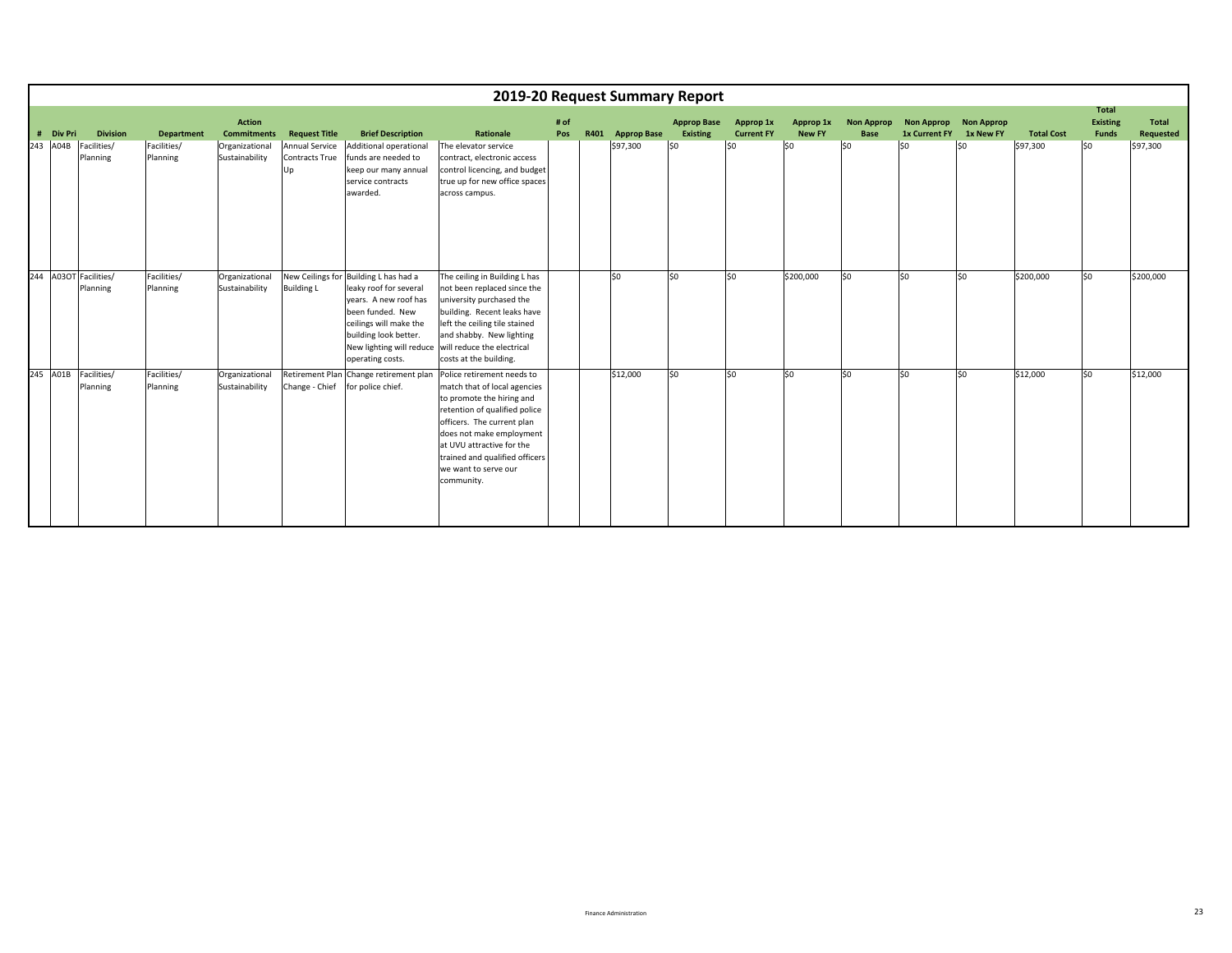|     |           |                                   |                         |                                     |                                        |                                                                                                                                                                  |                                                                                                                                                                                                                                                                                                        |             |                  | 2019-20 Request Summary Report        |                                |                            |                                  |                                           |                                |                   |                                          |                           |
|-----|-----------|-----------------------------------|-------------------------|-------------------------------------|----------------------------------------|------------------------------------------------------------------------------------------------------------------------------------------------------------------|--------------------------------------------------------------------------------------------------------------------------------------------------------------------------------------------------------------------------------------------------------------------------------------------------------|-------------|------------------|---------------------------------------|--------------------------------|----------------------------|----------------------------------|-------------------------------------------|--------------------------------|-------------------|------------------------------------------|---------------------------|
|     | # Div Pri | <b>Division</b>                   | <b>Department</b>       | <b>Action</b><br><b>Commitments</b> | <b>Request Title</b>                   | <b>Brief Description</b>                                                                                                                                         | Rationale                                                                                                                                                                                                                                                                                              | # of<br>Pos | R401 Approp Base | <b>Approp Base</b><br><b>Existing</b> | Approp 1x<br><b>Current FY</b> | Approp 1x<br><b>New FY</b> | <b>Non Approp</b><br><b>Base</b> | <b>Non Approp</b><br><b>1x Current FY</b> | <b>Non Approp</b><br>1x New FY | <b>Total Cost</b> | <b>Total</b><br><b>Existing</b><br>Funds | <b>Total</b><br>Requested |
|     |           | 246 A01OT Facilities/<br>Planning | Facilities/<br>Planning | Organizational<br>Sustainability    | Retirement Plan<br>Chief True up       |                                                                                                                                                                  | Keeping commitments to<br>employees is essential for<br>trust and exceptional care.                                                                                                                                                                                                                    |             | $ $ \$0          | \$0                                   | \$36,000                       | \$0                        | \$0                              | \$0                                       | SO.                            | \$36,000          | lso                                      | \$36,000                  |
|     | 247 A02B  | Facilities/<br>Planning           | Facilities/<br>Planning | Organizational<br>Sustainability    | to 25 year plan                        | Existing Officers Four existing officers<br>25 year plan.                                                                                                        | Current police officers in<br>need to be moved to the adjacent jurisdictions enter<br>service in a State retirement<br>plan that fully funds after 25<br>years of police service. To<br>attract and retain the<br>qualified and experienced<br>officers we want at UVU this<br>change needs to occur.  |             | \$15,650         | \$0                                   | S <sub>0</sub>                 | lso                        | lso.                             | lso                                       | lso                            | \$15,650          | lso.                                     | \$15,650                  |
| 248 | A03B      | Facilities/<br>Planning           | Facilities/<br>Planning | Organizational<br>Sustainability    | Clery Report<br>Officer/<br>Specialist | The amount of time<br>needed to train officers,<br>collect data, and plan<br>events related to the<br>Clery Report requires<br>the addition of a new<br>officer. | Clery reporting continues to  1 - Staff<br>grow in scope and reach. A<br>new officer is needed to<br>perform the numerous<br>ongoing tasks related to the<br>report.                                                                                                                                   |             | \$93,504         | lso                                   | S <sub>0</sub>                 | lso                        | \$0                              | lso                                       | lso                            | \$93,504          | lso                                      | \$93,504                  |
|     | 249 A09B  | Facilities/<br>Planning           | Facilities/<br>Planning | Organizational<br>Sustainability    | Officer                                | New police officer to<br>cover student growth.                                                                                                                   | Having the right number of<br>police officers on staff is<br>necessary for the safety of<br>all of our students and<br>campus community<br>members. Campus life is<br>increasing and the number<br>of people on campus during<br>the weekends has increased<br>Campus is becoming a 24/7<br>operation. | 1 - Staff   | \$83,239         | \$0                                   | lso                            | lso                        | lso                              | S <sub>0</sub>                            | lso                            | \$83,239          | SO.                                      | \$83,239                  |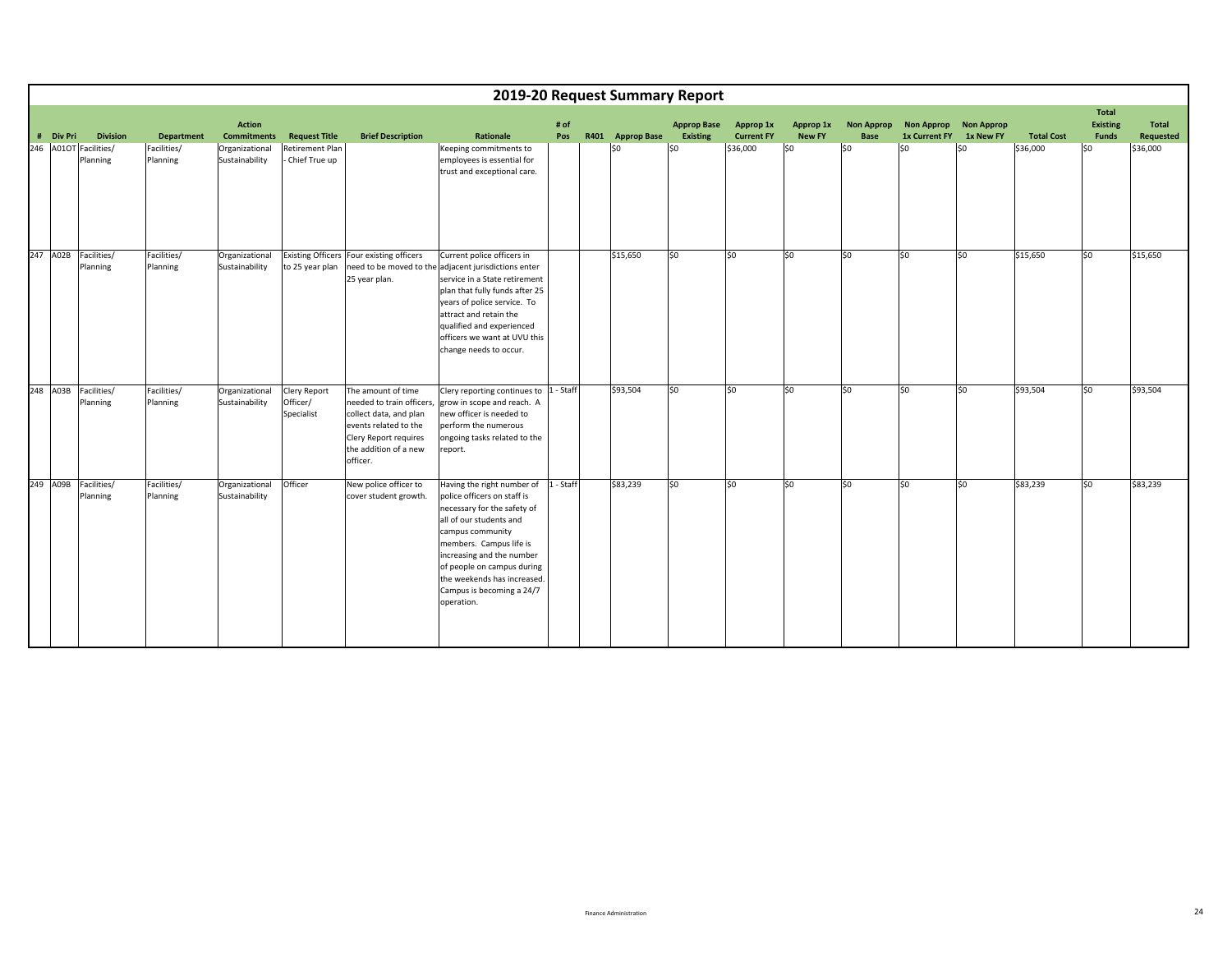|     |                       |                                     |                         |                                     |                                      |                                                                                                                                                                                                                                  |                                                                                                                                                                                                                                                                                                                                                                                                                                                                                                                                                                                                                                      |             |                  | 2019-20 Request Summary Report        |                                |                            |                           |                                    |                                |                   |                                          |                                  |
|-----|-----------------------|-------------------------------------|-------------------------|-------------------------------------|--------------------------------------|----------------------------------------------------------------------------------------------------------------------------------------------------------------------------------------------------------------------------------|--------------------------------------------------------------------------------------------------------------------------------------------------------------------------------------------------------------------------------------------------------------------------------------------------------------------------------------------------------------------------------------------------------------------------------------------------------------------------------------------------------------------------------------------------------------------------------------------------------------------------------------|-------------|------------------|---------------------------------------|--------------------------------|----------------------------|---------------------------|------------------------------------|--------------------------------|-------------------|------------------------------------------|----------------------------------|
|     | # Div Pri<br>250 A06B | <b>Division</b>                     | <b>Department</b>       | <b>Action</b><br><b>Commitments</b> | <b>Request Title</b>                 | <b>Brief Description</b>                                                                                                                                                                                                         | Rationale                                                                                                                                                                                                                                                                                                                                                                                                                                                                                                                                                                                                                            | # of<br>Pos | R401 Approp Base | <b>Approp Base</b><br><b>Existing</b> | Approp 1x<br><b>Current FY</b> | Approp 1x<br><b>New FY</b> | <b>Non Approp</b><br>Base | <b>Non Approp</b><br>1x Current FY | <b>Non Approp</b><br>1x New FY | <b>Total Cost</b> | Total<br><b>Existing</b><br><b>Funds</b> | <b>Total</b><br><b>Requested</b> |
|     |                       | Facilities/<br>Planning             | Facilities/<br>Planning | Organizational<br>Sustainability    | Police Officer                       | Due to campus growth<br>and extended hours of<br>operation more police<br>are needed to keep<br>everyone safe while<br>enjoying campus.                                                                                          | Additional police officers are 1 - Staff<br>needed to keep the growing<br>number of campus users<br>safe. The addition of nearby<br>student housing will require<br>additional police presence<br>on campus during evening<br>and night hours. Weekend<br>use of campus continues to<br>increase.                                                                                                                                                                                                                                                                                                                                    |             | \$83,239         | \$0                                   | lso                            | $ 50\rangle$               | lso                       | \$0                                | \$0                            | \$83,239          | SO.                                      | \$83,239                         |
| 251 |                       | A02OT Facilities/<br>Planning       | Facilities/<br>Planning | Organizational<br>Sustainability    | Time                                 | Equipment One- Purchase of new and<br>replacement equipment<br>to keep our grounds and provide new services.<br>buildings looking great.                                                                                         | New equipment reduces<br>down time and allows us to                                                                                                                                                                                                                                                                                                                                                                                                                                                                                                                                                                                  |             | lso              | \$0                                   | lso                            | \$307,500                  | \$0                       | \$0                                | \$0                            | \$307,500         | \$0                                      | \$307,500                        |
|     |                       | 264 A02B, NFinance/<br><b>GRAMA</b> | UCCU Center             | Engage2                             | Lead - Event<br>Center<br>Operations | This position will help<br>with set up and<br>operations related to<br>events like Freshman<br>Convocation,<br>Scholarship Ball, UVU<br>Graduation and UVU<br>Athletic sporting in the<br>Lockhart Arena and the<br>UCCU Center. | Currently the UCCU Center<br>uses multiple internal<br>departments to assist with<br>event operations. This<br>results in excessive overtime<br>hours which increases<br>employee fatigue. This<br>position will help alleviate<br>the stress and cost of<br>covering event operational<br>shortfalls. This position will<br>greatly enhance our<br>response to customer needs<br>and improve customer<br>satisfaction. The UCCU<br>Center frequently hosts<br>multiple events which occur<br>simultaneously across<br>spaces and facilities. This<br>position will insure that we<br>are effective throughout the<br>event process. | 1 - Staff   | \$54,580         | \$0                                   | lso                            | \$0                        | \$37,960                  | \$0                                | \$0                            | \$92,540          | \$0                                      | \$92,540                         |
| 275 |                       | <b>A03OT</b> Athletics              | Athletics               | Organizational<br>Sustainability    | Equipment                            | Radio Broadcast UVU Athletics radio<br>broadcasting equipment<br>is extremely outdated<br>and needs to be<br>replaced with quality<br>digital equipment.                                                                         | Radio broadcast is an<br>important component of an<br>athletics department's<br>media presence and<br>community outreach. UVU<br>Athletics currently uses a                                                                                                                                                                                                                                                                                                                                                                                                                                                                          |             | lso              | \$0                                   | \$7,200                        | \$0                        | \$0                       | \$0                                | \$0                            | \$7,200           | \$0                                      | \$7,200                          |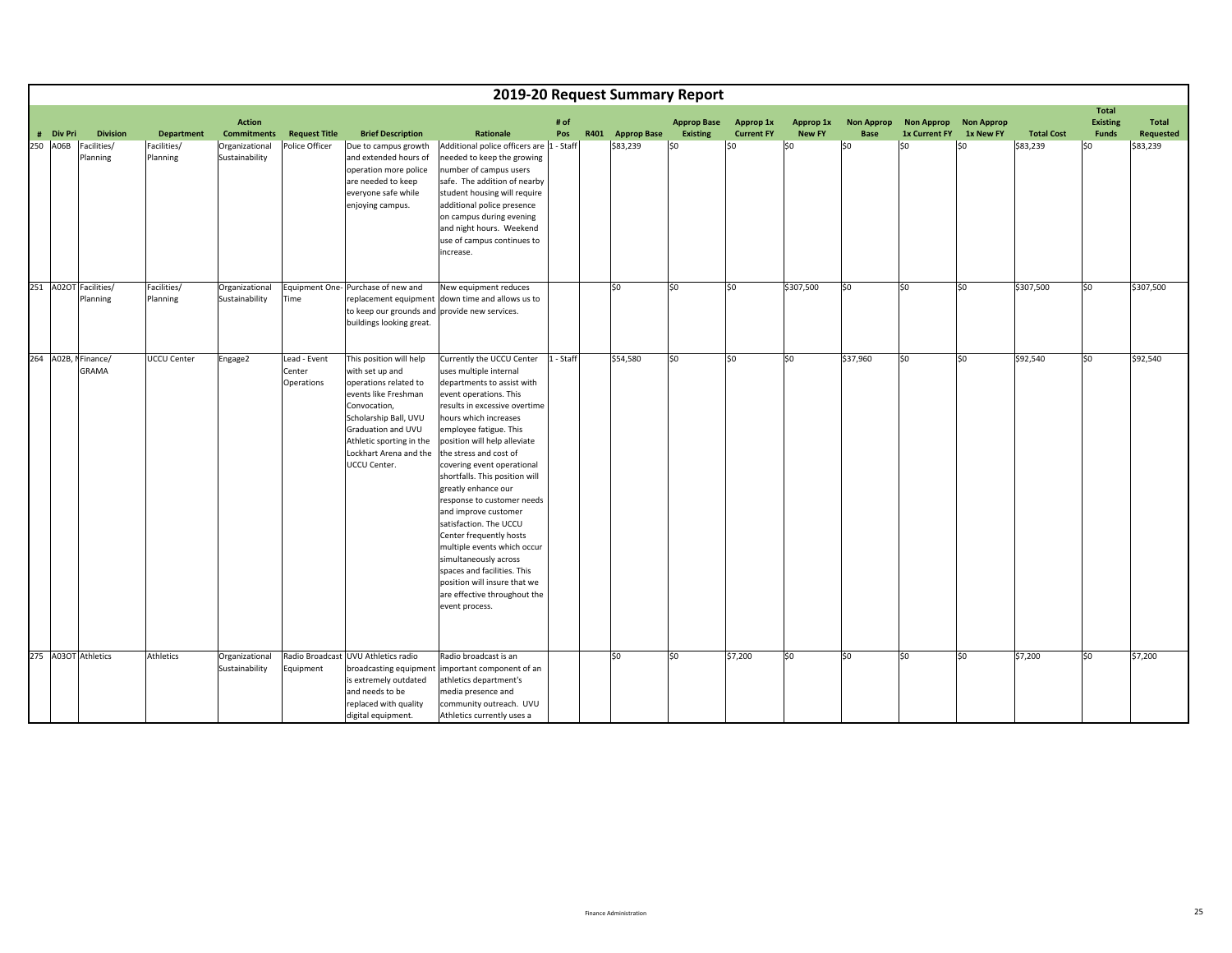|                    |                  |                   |                                     |                            |                                                                                                                                                  | 2019-20 Request Summary Report                                                                                                                                                                                                                                                                                                                                                                                                                                                                                                                                                                                                                                                                                                                                                                                             |             |                  |                                |                                |                            |                           |                                    |                                |                   |                                          |                    |
|--------------------|------------------|-------------------|-------------------------------------|----------------------------|--------------------------------------------------------------------------------------------------------------------------------------------------|----------------------------------------------------------------------------------------------------------------------------------------------------------------------------------------------------------------------------------------------------------------------------------------------------------------------------------------------------------------------------------------------------------------------------------------------------------------------------------------------------------------------------------------------------------------------------------------------------------------------------------------------------------------------------------------------------------------------------------------------------------------------------------------------------------------------------|-------------|------------------|--------------------------------|--------------------------------|----------------------------|---------------------------|------------------------------------|--------------------------------|-------------------|------------------------------------------|--------------------|
| # Div Pri          | <b>Division</b>  | <b>Department</b> | <b>Action</b><br><b>Commitments</b> | <b>Request Title</b>       | <b>Brief Description</b>                                                                                                                         | Rationale                                                                                                                                                                                                                                                                                                                                                                                                                                                                                                                                                                                                                                                                                                                                                                                                                  | # of<br>Pos | R401 Approp Base | <b>Approp Base</b><br>Existing | Approp 1x<br><b>Current FY</b> | Approp 1x<br><b>New FY</b> | <b>Non Approp</b><br>Base | <b>Non Approp</b><br>1x Current FY | <b>Non Approp</b><br>1x New FY | <b>Total Cost</b> | <b>Total</b><br><b>Existing</b><br>Funds | Total<br>Requested |
| 277 A03B           | <b>Athletics</b> | Athletics         | Achieve1                            |                            | Athletic Waivers Increase in Athletic<br>Waivers to cover rising<br>resident student<br>athletes.                                                | As UVU Athletics becomes<br>increasingly competitive,<br>scholarship costs for non-students are being recruited<br>from national and<br>international locations. Non-<br>resident tuition costs have<br>increased significantly over<br>the past years and Athletics'<br>waiver allocation is no<br>longer sufficient to meet the<br>needs of the student-athlete<br>population.<br>For the 2019-20 year,                                                                                                                                                                                                                                                                                                                                                                                                                  |             | \$100,000        | 50                             | \$0                            | SO.                        | SO.                       | $ $ \$0                            | SO.                            | \$100,000         | SO.                                      | \$100,000          |
| 282 A02B Athletics |                  | Athletics         | Achieve2                            | Volleyball                 | a second full-time<br>assistant coach, which<br>has been afforded to all<br>other comparable<br>at a significant<br>competitive<br>disadvantage. | student-athlete tuition<br>Assistant Coach, Volleyball does not have An assistant volleyball coach 1 - Staff<br>will help our volleyball<br>student-athletes master<br>their program by providing<br>them with more coaching<br>programs and puts them opportunities. It also puts<br>them on a level field with<br>other comparable sports at<br>UVU.                                                                                                                                                                                                                                                                                                                                                                                                                                                                     |             | \$73,512         | lso                            | so                             | \$0                        | lso                       | \$0                                | \$0                            | \$73,512          | lso                                      | \$73,512           |
| 284 A01B Athletics |                  | Athletics         | Engage2                             | Assistant AD,<br>Marketing | <b>Athletic Marketing</b><br>requires an additional<br>full-time position to<br>adequately promote all<br>16 sports at UVU.                      | Women's Volleyball lacks a<br>The Assistant Athletic<br>Director - Marketing will<br>support and promote<br>program growth through<br>leadership, community<br>engagement, sponsorship,<br>and partnerships. It will<br>assist in the increase of<br>donations and development<br>of donor and alumni<br>relationships. This position<br>will also take on a much-<br>needed role of Ticket Office<br>Liaison to the UCCU Event<br>Center, creating an avenue<br>for outbound ticket sales,<br>which will increase revenue<br>as well as build awareness<br>and branding in the<br>community. With the<br>creation of this position,<br>UVU Athletics will be able to<br>more evenly distribute the<br>duties assigned to the full-<br>time marketing staff. By<br>doing this, UVU Athletics will<br>be able to engage the | 1 - Staff   | \$96,414         | lso                            | \$0                            | so                         | lso                       | 50                                 | $\overline{50}$                | \$96,414          | lso                                      | \$96,414           |

ii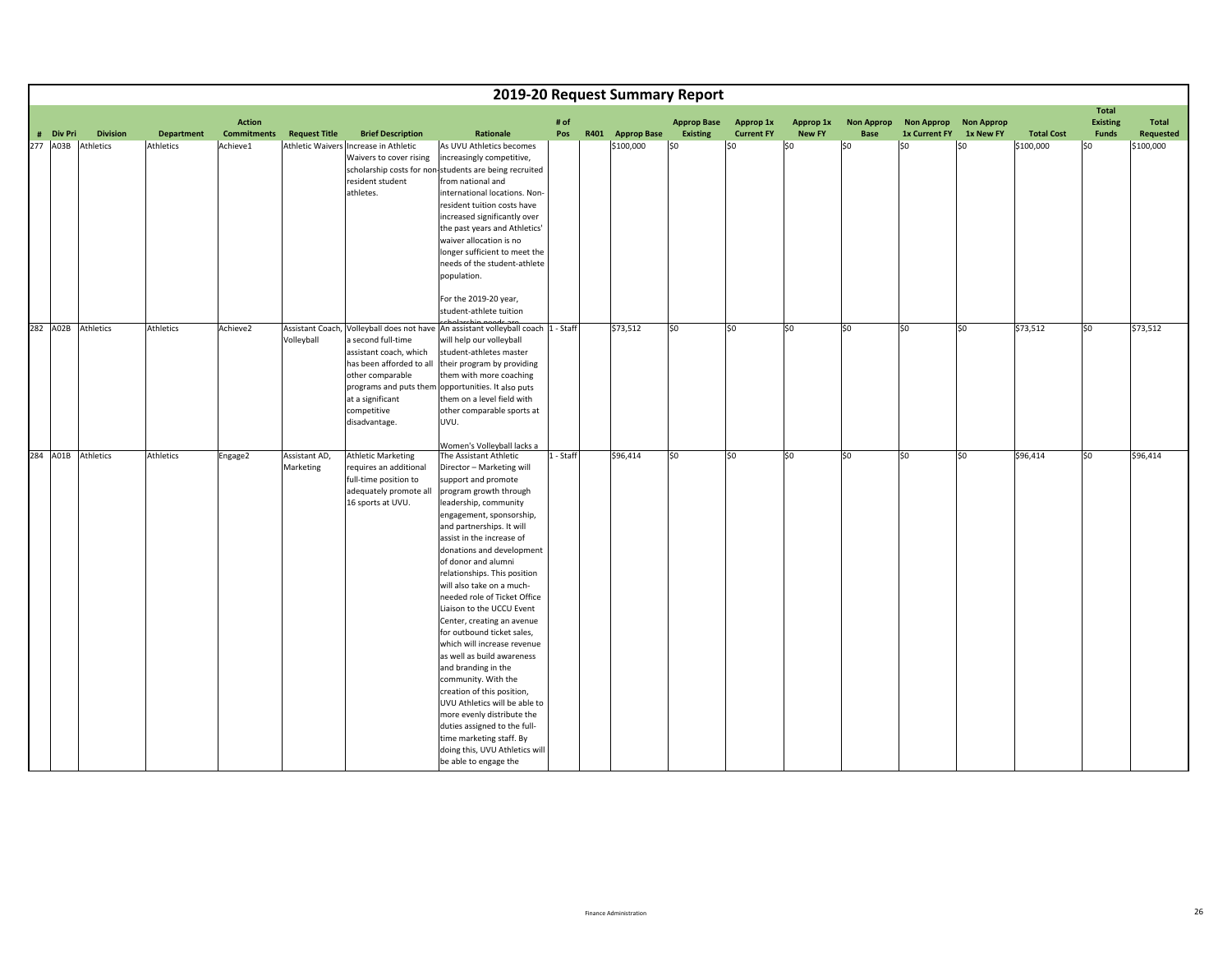|           |                            |                          |                                     |                                                          |                                                                                                                                                                                                                                    | 2019-20 Request Summary Report                                                                                                                                                                                                                                                                                                                                                                                                                                                                                                                                                                                                                                                                                                                                                                              |             |                  |                                       |                                |                            |                                  |                                    |                                |                   |                                          |                    |
|-----------|----------------------------|--------------------------|-------------------------------------|----------------------------------------------------------|------------------------------------------------------------------------------------------------------------------------------------------------------------------------------------------------------------------------------------|-------------------------------------------------------------------------------------------------------------------------------------------------------------------------------------------------------------------------------------------------------------------------------------------------------------------------------------------------------------------------------------------------------------------------------------------------------------------------------------------------------------------------------------------------------------------------------------------------------------------------------------------------------------------------------------------------------------------------------------------------------------------------------------------------------------|-------------|------------------|---------------------------------------|--------------------------------|----------------------------|----------------------------------|------------------------------------|--------------------------------|-------------------|------------------------------------------|--------------------|
| # Div Pri | <b>Division</b>            | <b>Department</b>        | <b>Action</b><br><b>Commitments</b> | <b>Request Title</b>                                     | <b>Brief Description</b>                                                                                                                                                                                                           | Rationale                                                                                                                                                                                                                                                                                                                                                                                                                                                                                                                                                                                                                                                                                                                                                                                                   | # of<br>Pos | R401 Approp Base | <b>Approp Base</b><br><b>Existing</b> | Approp 1x<br><b>Current FY</b> | Approp 1x<br><b>New FY</b> | <b>Non Approp</b><br><b>Base</b> | <b>Non Approp</b><br>1x Current FY | <b>Non Approp</b><br>1x New FY | <b>Total Cost</b> | <b>Total</b><br><b>Existing</b><br>Funds | Total<br>Requested |
|           | 285 A02OT Athletics        | Athletics                | Organizational<br>Sustainability    | <b>Golf Practice</b><br>Room<br>Renovation               | Men's and Women's<br>Golf practice room was<br>re-purposed to<br>Track staff offices and<br>team meeting space.<br>Previous track office<br>needs to be converted<br>to golf practice room.                                        | Men's and Women's Golf<br>have had a dedicated<br>practice room for years, and<br>accommodate the larger we need to replace the<br>space that was taken from<br>them with another<br>acceptable practice location<br>that is as accessible as their<br>previous location. Student-<br>athletes need adequate<br>resources to be successful,<br>and UVU Athletics is<br>committed to providing a<br>consistent standard of<br>excellence in all aspects of<br>student-athlete experience,<br>including practice facilities.<br>Golf room remodel will<br>include new paint, removal<br>of partial ceiling and<br>installing a golf net from the<br>ceiling, removal of existing<br>carpet and rubber base and<br>preparing and installing new<br>astro turf with floor holes for<br>golf ball cups.          |             | \$0              | \$0                                   | \$20,000                       | \$0                        | \$0                              | \$O                                | \$0                            | \$20,000          | \$0                                      | \$20,000           |
|           | 294 NO2B Finance/<br>GRAMA | <b>Printing Services</b> | Organizational<br>Sustainability    | New Position:<br>"Customer<br>Service<br>Representative' | Request ongoing<br>funding for a Customer<br>Service Representative.<br>This new position will<br>serve as a direct<br>interface between<br>campus entities &<br>Printing Services,<br>improving customer<br>service & efficiency. | We have two major<br>objectives with this request.<br>First, a better experience for<br>our customers. Scond, a<br>more efficient way of<br>receiving and processing<br>projects internally. Adding a<br>CSR to our staff will enable<br>Printing Services to provide<br>its customers with a quicker,<br>easier, and more efficient<br>process for submitting<br>custom printing requests. It<br>will provide customers<br>continual access to a printing<br>expert they can plan and<br>consult with. Rather than<br>communicating with<br>multiple Printing Services<br>Staff throughout the process<br>of completing a project,<br>customers will be able to<br>interact with one individual<br>with whom they can consult<br>with, submit work to,<br>communicate changes to,<br>navigate the proofing | 1 - Staff   | \$0              | \$0                                   | lso                            | 50                         | \$75,499                         | lso                                | \$0                            | \$75,499          | so                                       | \$75,499           |

i hin the control of the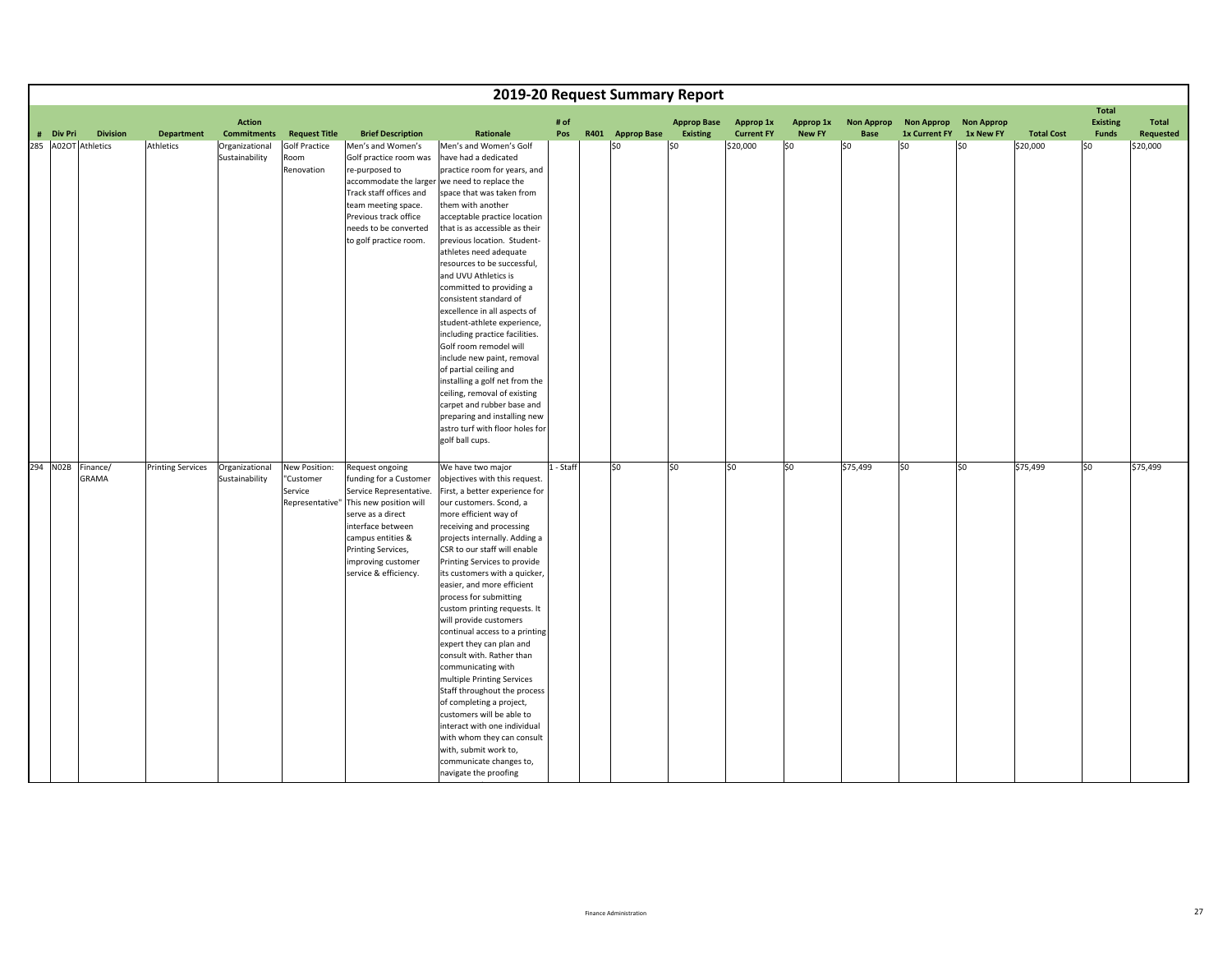|                       |                                        |                                        |                                     |                                                                           |                                                                                                                                                                                         |                                                                                                                                                                                                                                                 |             |      |                    | 2019-20 Request Summary Report        |                                |                            |                                  |                                           |                                |                   |                                          |                    |
|-----------------------|----------------------------------------|----------------------------------------|-------------------------------------|---------------------------------------------------------------------------|-----------------------------------------------------------------------------------------------------------------------------------------------------------------------------------------|-------------------------------------------------------------------------------------------------------------------------------------------------------------------------------------------------------------------------------------------------|-------------|------|--------------------|---------------------------------------|--------------------------------|----------------------------|----------------------------------|-------------------------------------------|--------------------------------|-------------------|------------------------------------------|--------------------|
| # Div Pri             | <b>Division</b>                        | <b>Department</b>                      | <b>Action</b><br><b>Commitments</b> | <b>Request Title</b>                                                      | <b>Brief Description</b>                                                                                                                                                                | <b>Rationale</b>                                                                                                                                                                                                                                | # of<br>Pos | R401 | <b>Approp Base</b> | <b>Approp Base</b><br><b>Existing</b> | Approp 1x<br><b>Current FY</b> | Approp 1x<br><b>New FY</b> | <b>Non Approp</b><br><b>Base</b> | <b>Non Approp</b><br><b>1x Current FY</b> | <b>Non Approp</b><br>1x New FY | <b>Total Cost</b> | <b>Total</b><br><b>Existing</b><br>Funds | Total<br>Requested |
| 296 A05OT Facilities/ | Planning                               | Facilities/Planning Organizational     | Sustainability                      | New sod and<br>drainage for<br>Clyde Field                                | The sod at Clyde Field is<br>contaminated with weed<br>grasses, the under-field<br>drain is not complete.<br>New sod and drainage<br>would be provided with<br>this project.            | Providing playing fields that<br>are attractive to fans and<br>playable and safe for the<br>athletes is the function of<br>Facilities and Grounds. We<br>request these funds to make<br>the Clyde Field a better field<br>for our soccer teams. |             |      | \$0                | lso                                   | \$0                            | \$300,000                  | \$0                              | \$0                                       | \$0                            | \$300,000         | lso                                      | \$300,000          |
| 305 A04B              | Office of<br>Information<br>Technology | Office of<br>Information<br>Technology | Organizational<br>Sustainability    | Programming<br>Resource                                                   | Programming Resource<br>to support demand to<br>the programming group                                                                                                                   | Growth of demands placed<br>on the programming group<br>for increased customized<br>systems and integrations<br>such as performance<br>management, BOTs, etc.                                                                                   | 1 - Staff   |      | \$111,520          | 50                                    | \$0                            | \$0                        | \$0                              | \$0                                       | \$0                            | \$111,520         | lso                                      | \$111,520          |
| 306 A03B              | Office of<br>Information<br>Technology | Office of<br>Information<br>Technology | Engage2                             | IT<br>Communication<br>s Specialist                                       | Communications<br>specialist to help with IT<br>and campus<br>communications,<br>marketing, training, etc                                                                               | Help to improve<br>communications of IT to<br>support students, faculty<br>and staff                                                                                                                                                            | 1 - Staff   |      | \$86,806           | lso                                   | \$0                            | \$0                        | \$0                              | \$0                                       | \$0                            | \$86,806          | S <sub>0</sub>                           | \$86,806           |
| 320 A06B              | Office of<br>Information<br>Technology | Office of<br>Information<br>Technology | Organizational<br>Sustainability    | School of<br>Education<br>Desktop<br>Support<br>Technician                | <b>School of Education</b><br>Desktop Support<br>Technician to support<br>them and also free up<br>desktop support<br>resource for athletics                                            | Addresses overloaded<br>workload of technician<br>supporting both Athletics<br>and Education                                                                                                                                                    | 1 - Staff   |      | \$84,440           | l\$0                                  | \$0                            | \$0                        | \$0                              | \$0                                       | \$0                            | \$84,440          | \$0                                      | \$84,440           |
| 322 A05B              | Office of<br>Information<br>Technology | Office of<br>Information<br>Technology | Organizational<br>Sustainability    | Application<br>Administrator<br>for Web<br>Development<br><b>Services</b> | Application<br>administrator for Web<br>development service to<br>help with the increasing<br>number of systems that<br>they are supporting such<br>as docusign, faculty<br>pages, etc. | Tools for the websites<br>including forms are<br>mportant for employee and<br>student success and must be<br>supported adequately                                                                                                               | 1 - Staff   |      | \$107,474          | lso                                   | \$0                            | \$0                        | so                               | lso                                       | lso                            | \$107,474         | lso                                      | \$107,474          |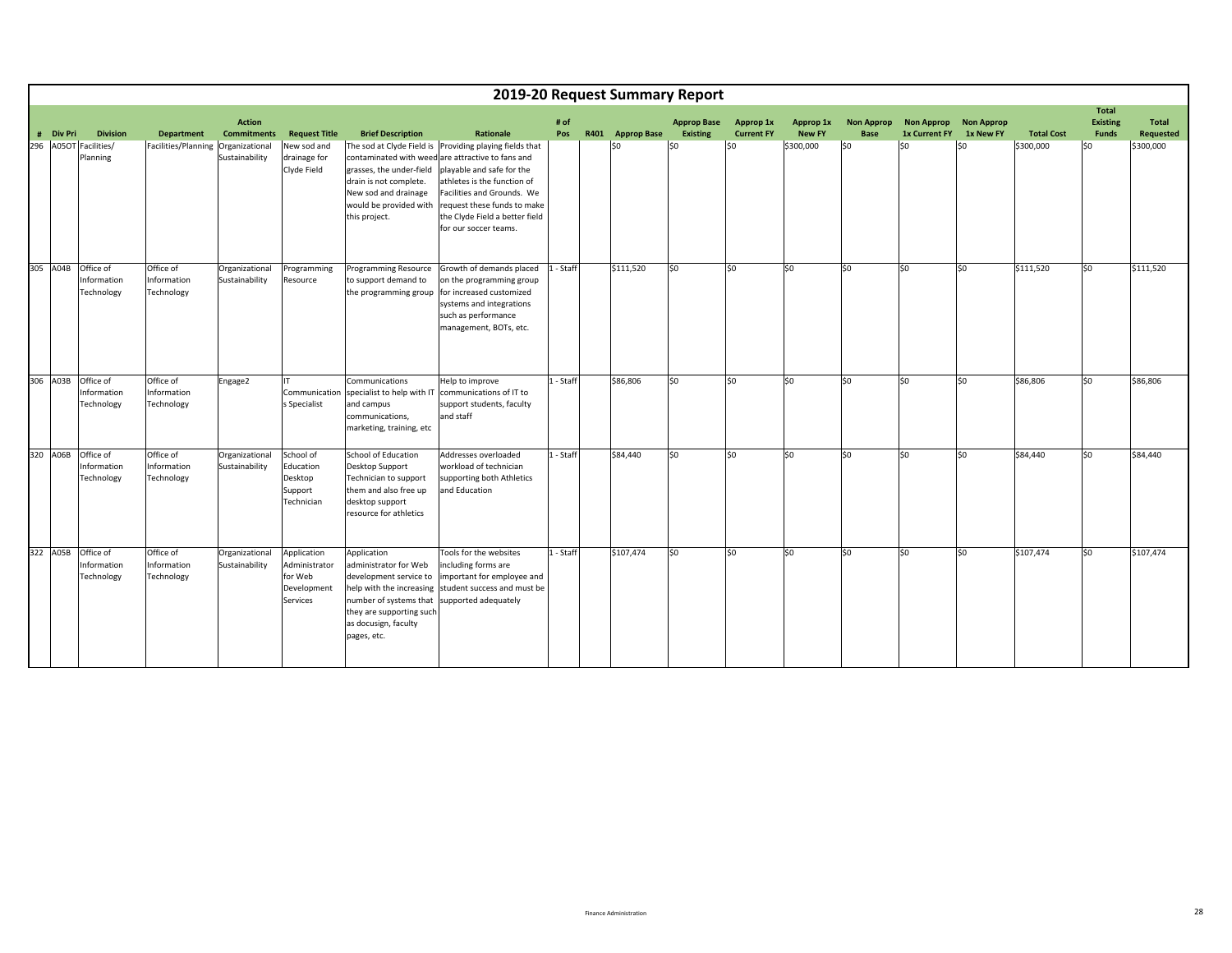|                     |                                        |                                        |                                     |                                                  |                                                                                                                                                  |                                                                                                                                                                                                    |             |      |                    | 2019-20 Request Summary Report        |                                |                            |                                  |                                           |                                |                   |                                          |                           |
|---------------------|----------------------------------------|----------------------------------------|-------------------------------------|--------------------------------------------------|--------------------------------------------------------------------------------------------------------------------------------------------------|----------------------------------------------------------------------------------------------------------------------------------------------------------------------------------------------------|-------------|------|--------------------|---------------------------------------|--------------------------------|----------------------------|----------------------------------|-------------------------------------------|--------------------------------|-------------------|------------------------------------------|---------------------------|
| # Div Pri           | <b>Division</b>                        | <b>Department</b>                      | <b>Action</b><br><b>Commitments</b> | <b>Request Title</b>                             | <b>Brief Description</b>                                                                                                                         | <b>Rationale</b>                                                                                                                                                                                   | # of<br>Pos | R401 | <b>Approp Base</b> | <b>Approp Base</b><br><b>Existing</b> | Approp 1x<br><b>Current FY</b> | Approp 1x<br><b>New FY</b> | <b>Non Approp</b><br><b>Base</b> | <b>Non Approp</b><br><b>1x Current FY</b> | <b>Non Approp</b><br>1x New FY | <b>Total Cost</b> | <b>Total</b><br><b>Existing</b><br>Funds | Total<br><b>Requested</b> |
| 323 A02B            | Office of<br>Information<br>Technology | Office of<br>Information<br>Technology | Organizational<br>Sustainability    | <b>Business</b><br>Intelligence<br>Developer     | <b>Business Intelligence</b><br>Developer to work with<br>BI team to create final<br>products available for<br>consumption                       | Business Intelligence is part<br>of the Digital Transformation<br>and must be supported in<br>order to move forward. The<br>department does not have a<br>resource to produce end<br>products yet. | 1 - Staff   |      | \$111,520          | 50                                    | S <sub>0</sub>                 | S <sub>0</sub>             | \$0                              | lso                                       | \$0                            | \$111,520         | lso                                      | \$111,520                 |
| 324 A01B            | Office of<br>Information<br>Technology | Office of<br>Information<br>Technology | Organizational<br>Sustainability    | soft/Cloud<br>Engineer                           | Windows/Micro Systems administration<br><b>Engineer for Microsoft</b><br>and Microsoft Azure<br>environment                                      | Will support our increasing<br>Microsoft environment both<br>on premise and in the Azure<br>cloud                                                                                                  | 1 - Staff   |      | \$129,740          | lso                                   | SO.                            | \$0                        | \$0                              | \$0                                       | \$0                            | \$129,740         | lso                                      | \$129,740                 |
| 325 A02OT Office of | Information<br>Technology              | Office of<br>Information<br>Technology | Organizational<br>Sustainability    | <b>Active Data</b><br>Guard for<br>Oracle/Banner | Active Data Guard will<br>be used for Disaster<br>Recovery for the Banner<br>environment and will<br>help with a cloud and<br>hybrid environment | Needed to adequately<br>manage and protect the<br><b>Banner Administrative</b><br>system and Oracle<br>databases. A best practice                                                                  |             |      | \$60,000           | lso                                   | \$0                            | \$320,000                  | S <sub>0</sub>                   | \$0                                       | \$0                            | \$380,000         | \$0                                      | \$380,000                 |
| 326 A01OT Office of | Information<br>Technology              | Office of<br>Information<br>Technology | Organizational<br>Sustainability    | <b>VPN Hardware</b><br>Replacement               | Replacement of VPN<br>hardware that is end of<br>life for Data center,<br>campus, Student Health<br>and other secured areas.                     | This aging hardware is a<br>critical piece of technology<br>for protecting the sensitive<br>data of the university.                                                                                |             |      | \$6,000            | lso                                   | \$0                            | \$60,000                   | lso.                             | \$0                                       | lso                            | \$66,000          | 50                                       | \$66,000                  |
| 327 A04OT Office of | Information<br>Technology              | Office of<br>Information<br>Technology | Organizational<br>Sustainability    | ITSM software                                    | <b>IT Service Management</b><br>Software for managing<br>IT Service Desk, projects<br>workflows,<br>configurations, etc.                         | An ITSM system will increase<br>the efficiency of doing all IT<br>work and can also be used<br>for university business and<br>automation.                                                          |             |      | \$50,000           | lso                                   | \$50,000                       | \$0                        | S <sub>0</sub>                   | \$0                                       | \$0                            | \$100,000         | lso                                      | \$100,000                 |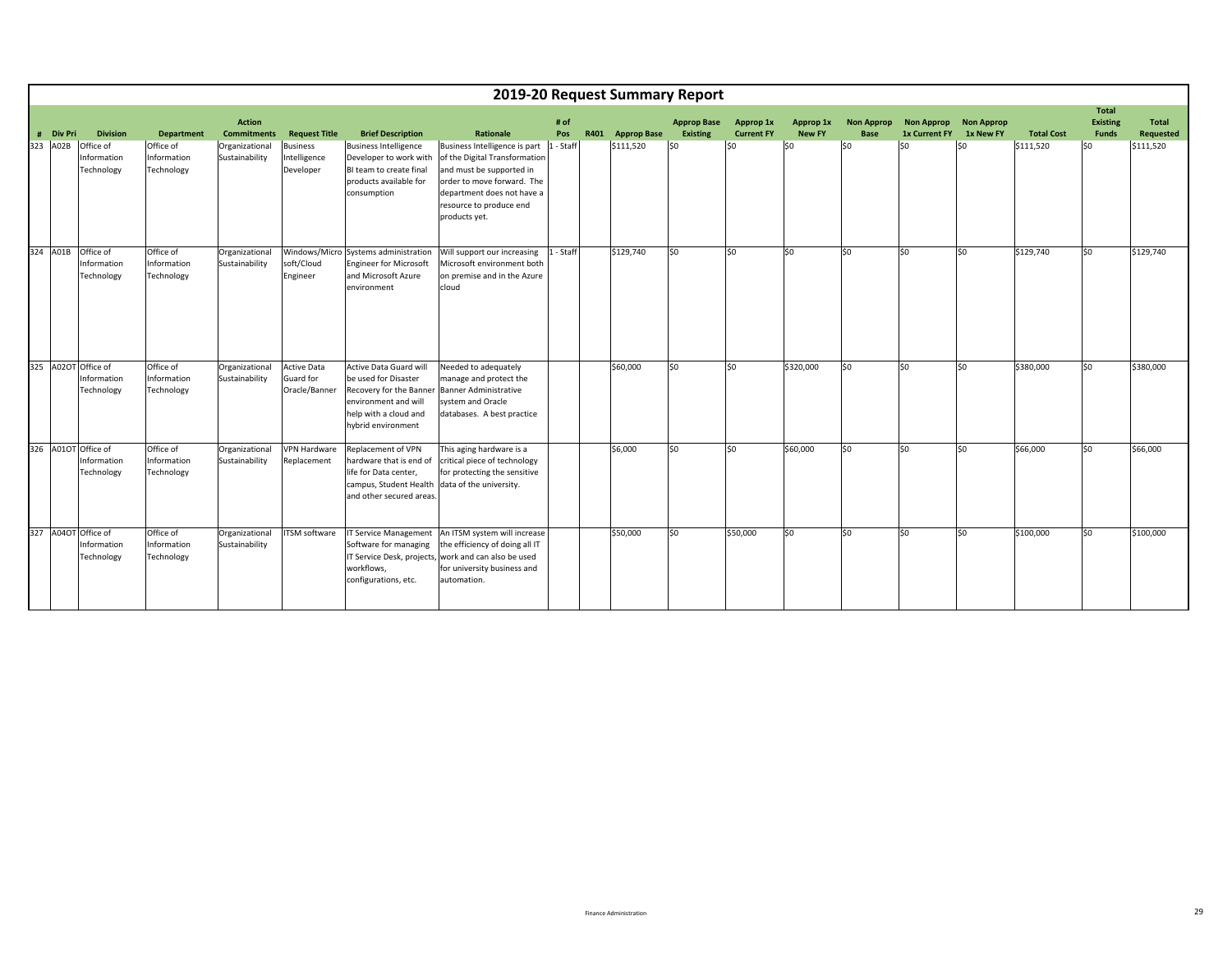|       |                |                                              |                                        |                                     |                                                                                |                                                                                                                                                                                                                                                                                                | 2019-20 Request Summary Report                                                                                                         |             |                  |                                       |                                |                     |                                  |                                               |           |                   |                                          |                    |
|-------|----------------|----------------------------------------------|----------------------------------------|-------------------------------------|--------------------------------------------------------------------------------|------------------------------------------------------------------------------------------------------------------------------------------------------------------------------------------------------------------------------------------------------------------------------------------------|----------------------------------------------------------------------------------------------------------------------------------------|-------------|------------------|---------------------------------------|--------------------------------|---------------------|----------------------------------|-----------------------------------------------|-----------|-------------------|------------------------------------------|--------------------|
| $\pm$ | <b>Div Pri</b> | <b>Division</b>                              | <b>Department</b>                      | <b>Action</b><br><b>Commitments</b> | <b>Request Title</b>                                                           | <b>Brief Description</b>                                                                                                                                                                                                                                                                       | Rationale                                                                                                                              | # of<br>Pos | R401 Approp Base | <b>Approp Base</b><br><b>Existing</b> | Approp 1x<br><b>Current FY</b> | Approp 1x<br>New FY | <b>Non Approp</b><br><b>Base</b> | Non Approp Non Approp<br><b>1x Current FY</b> | 1x New FY | <b>Total Cost</b> | Total<br><b>Existing</b><br><b>Funds</b> | Total<br>Requested |
| 328   |                | A03OT Office of<br>Information<br>Technology | Office of<br>Information<br>Technology | Include2                            | Wireless<br>Density for<br><b>UCCU Center</b><br>and Ballroom                  | Implement high density High density wireless for<br>wireless for coverage of large events can provide<br>UCCU center and the<br>Ballroom to handle the<br>large number of devices experiences and provide<br>and people so that<br>events may provide<br>reliable wireless in those<br>venues. | access to digital resources<br>for culturally diverse<br>resource for students and<br>the public                                       |             | \$0              | SO.                                   | \$155,000                      | 50                  | \$0                              | 50                                            | \$0       | \$155,000         | \$0                                      | \$155,000          |
| 329   |                | A05OT Office of<br>Information<br>Technology | Office of<br>Information<br>Technology | Organizational<br>Sustainability    | Additional<br>Repair and<br>Replacement<br>funds                               | Additional Repair and<br>Replacement Funds are<br>needed to replace<br>critical infrastructure<br>beyond the funding<br>available to replace<br>equipment that is past<br>end of life, especially<br>network edge switches                                                                     | Need to replace<br>infrastructure that is beyond<br>end of life that is critical for<br>operation. Especially for<br>Network Switches. |             | \$38,379         | S <sub>0</sub>                        | \$0                            | \$114,520           | \$0                              | \$0                                           | \$0       | \$152,899         | \$0                                      | \$152,899          |
| 330   |                | A06OT Office of<br>Information<br>Technology | Office of<br>Information<br>Technology | Organizational<br>Sustainability    | Move to the<br>cloud of<br>endpoint<br>solution and<br>other critical<br>secur | To move to the cloud<br>endpoint security<br>solution as well as some soon putting the data,<br>other critical security<br>systems that are<br>currently on hardware<br>that is end of life                                                                                                    | Without moving this to the<br>cloud, the hardware will fail<br>systems and technology of<br>UVU at risk.                               |             | \$0              | S <sub>0</sub>                        | \$165,000                      | lso                 | \$0                              | \$0                                           | \$0       | \$165,000         | \$0                                      | \$165,000          |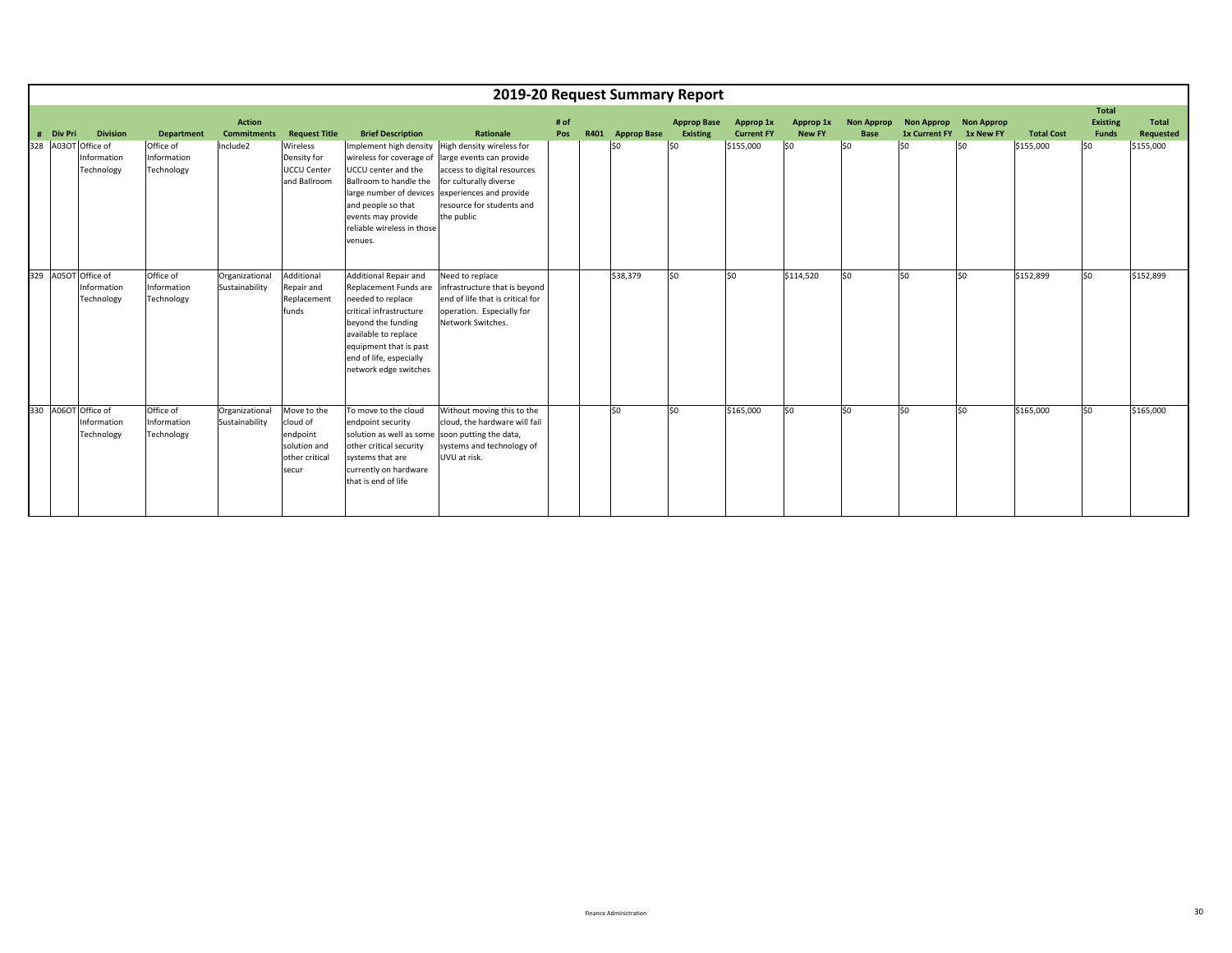|           |                                   |                                    |                    |                                       |                                                                                                                                                                                                                                | 2019-20 Request Summary Report                                                                                                                                                                                                                                                                                                                                                                                                                                                                                                                                                                                                                                                                                                                   |      |                  |                    |                   |               |                   |                         |     |                   |                          |                  |
|-----------|-----------------------------------|------------------------------------|--------------------|---------------------------------------|--------------------------------------------------------------------------------------------------------------------------------------------------------------------------------------------------------------------------------|--------------------------------------------------------------------------------------------------------------------------------------------------------------------------------------------------------------------------------------------------------------------------------------------------------------------------------------------------------------------------------------------------------------------------------------------------------------------------------------------------------------------------------------------------------------------------------------------------------------------------------------------------------------------------------------------------------------------------------------------------|------|------------------|--------------------|-------------------|---------------|-------------------|-------------------------|-----|-------------------|--------------------------|------------------|
|           |                                   |                                    | <b>Action</b>      |                                       |                                                                                                                                                                                                                                |                                                                                                                                                                                                                                                                                                                                                                                                                                                                                                                                                                                                                                                                                                                                                  | # of |                  | <b>Approp Base</b> | Approp 1x         | Approp 1x     | <b>Non Approp</b> | Non Approp Non Approp   |     |                   | Total<br><b>Existing</b> | Total            |
| # Div Pri | <b>Division</b>                   | <b>Department</b>                  | <b>Commitments</b> | <b>Request Title</b>                  | <b>Brief Description</b>                                                                                                                                                                                                       | Rationale                                                                                                                                                                                                                                                                                                                                                                                                                                                                                                                                                                                                                                                                                                                                        | Pos  | R401 Approp Base | Existing           | <b>Current FY</b> | <b>New FY</b> | <b>Base</b>       | 1x Current FY 1x New FY |     | <b>Total Cost</b> | <b>Funds</b>             | <b>Requested</b> |
|           | 340 A01OT Athletics               | Athletics                          | Include3           | Ballpark<br>Upgrades &<br>Renovations | <b>UCCU Ballpark field</b><br>being renovated with<br>doTERRA donation, but<br>additional upgrades are<br>needed including<br>moving of the bullpens,<br>adding storage, outdoor<br>batting cages, press box<br>upgrades, etc. | UVU Athletics is committed<br>to student-athlete success in<br>the classroom and on the<br>field. One goal of the<br>athletic department is to<br>foster an environment of<br>athletic success by providing<br>a rewarding, healthy and<br>positive student-athlete<br>experience by providing a<br>consistent standard of<br>excellence in travel,<br>coaching, facilities, and<br>support services. Student-<br>athletes need adequate<br>resources and preparation to<br>excel in the classroom and<br>on the athletic field.<br>The Baseball field will be<br>receiving turf in the coming<br>months, however additional<br>upgrades are needed and<br>the Director of Grounds has<br>already provided several<br>scenarios for how we could |      | lso              | \$0                | \$100,000         | \$0           | $\mathsf{S}$      | lso                     | lso | \$100,000         | lso                      | \$100,000        |
|           |                                   |                                    |                    |                                       |                                                                                                                                                                                                                                | more effectively use the                                                                                                                                                                                                                                                                                                                                                                                                                                                                                                                                                                                                                                                                                                                         |      |                  |                    |                   |               |                   |                         |     |                   |                          |                  |
|           | 351 A04OT Facilities/<br>Planning | Facilities/Planning Organizational | Sustainability     | Schematic                             | Programming & After 18 years it is time<br>to take a look at the<br>Design Wasatch building and possible<br>Campus Refresh future uses of space.                                                                               | Reexamining the building<br>and possible reuse or<br>reorganization of the space<br>is something that should be<br>done after several years of<br>use. This initiative supports<br>the growth and needs of<br>campus.                                                                                                                                                                                                                                                                                                                                                                                                                                                                                                                            |      | lso              | \$0                | \$50,000          | \$0           | lso.              | lso                     | lso | \$50,000          | lso.                     | \$50,000         |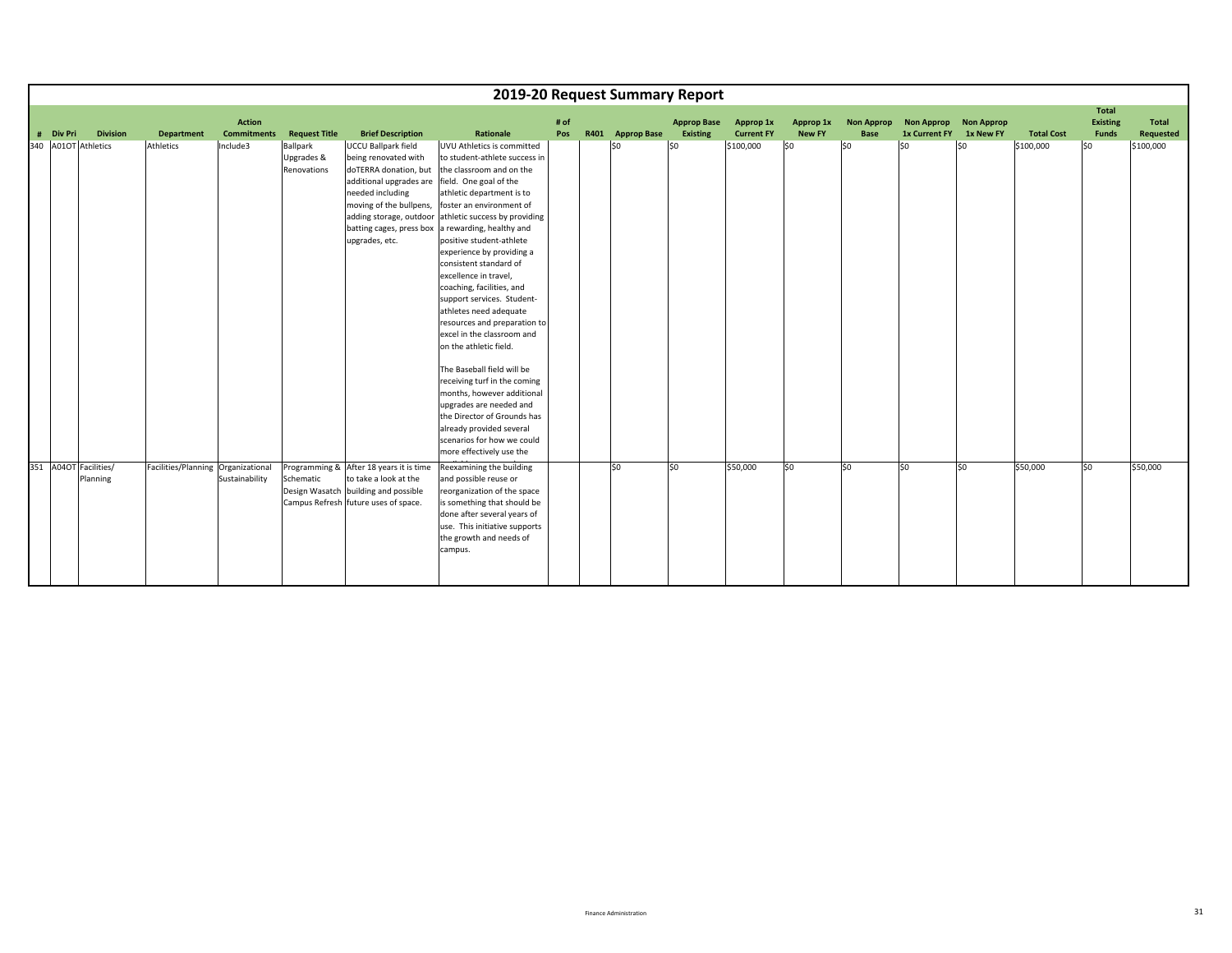|    |           |                    |                                |                                     |                      |                                                                                                                                                           |                                                                                                                                                                                                                                                                                                                                                                                                                                                                                                                                                                                                                                                                                                                           |             | 2019-20 Request Summary Report |                                |                                |                            |                           |                                           |                                |                   |                                                 |                    |
|----|-----------|--------------------|--------------------------------|-------------------------------------|----------------------|-----------------------------------------------------------------------------------------------------------------------------------------------------------|---------------------------------------------------------------------------------------------------------------------------------------------------------------------------------------------------------------------------------------------------------------------------------------------------------------------------------------------------------------------------------------------------------------------------------------------------------------------------------------------------------------------------------------------------------------------------------------------------------------------------------------------------------------------------------------------------------------------------|-------------|--------------------------------|--------------------------------|--------------------------------|----------------------------|---------------------------|-------------------------------------------|--------------------------------|-------------------|-------------------------------------------------|--------------------|
|    | # Div Pri | <b>Division</b>    | <b>Department</b>              | <b>Action</b><br><b>Commitments</b> | <b>Request Title</b> | <b>Brief Description</b>                                                                                                                                  | Rationale                                                                                                                                                                                                                                                                                                                                                                                                                                                                                                                                                                                                                                                                                                                 | # of<br>Pos | R401 Approp Base               | <b>Approp Base</b><br>Existing | Approp 1x<br><b>Current FY</b> | Approp 1x<br><b>New FY</b> | <b>Non Approp</b><br>Base | <b>Non Approp</b><br><b>1x Current FY</b> | <b>Non Approp</b><br>1x New FY | <b>Total Cost</b> | <b>Total</b><br><b>Existing</b><br><b>Funds</b> | Total<br>Requested |
| 14 | A01B      | Human<br>Resources | Human Resources                | Organizational<br>Sustainability    |                      | Full-time Service Full-time Service Center<br>Center Employee employee to help with<br>consistency of the HR<br>Front Desk.                               | The HR Service Center is<br>asking for a full-time<br>employee at the HR front<br>desk and really the face of<br>the Hall of Flags building.<br>We currently have 4 part-<br>time employees that serve<br>employees and applicants<br>over the phone and in<br>person. We would like to<br>turn one of the part-time<br>positions into a full-time<br>position to help add<br>continuity and consistency.<br>This person would also help<br>with paperwork audits,<br>student employment<br>postings and hiring, and the<br>temporary service that HR<br>provides UVU departments.                                                                                                                                        | 1 - Staff   | \$61,342                       | \$15,600                       | \$0                            | \$0                        | lso                       | SO.                                       | l\$0                           | \$61,342          | \$15,600                                        | \$45,742           |
| 15 | A02B      | Human<br>Resources | Human Resources Organizational | Sustainability                      | Digitalization       | Reference checking and<br>chatbot software to<br>streamline and assist in<br>hiring and assist<br>employees to find<br>answers to common HR<br>questions. | Reference checking service<br>(SkillSurvey, \$10,000)<br>provides results that are<br>anonymized which increases<br>response rate and<br>truthfulness when reference<br>checking potential hires.<br>SkillSurvey provides<br>analytics on each applicant<br>that is reference checked to<br>help leaders make hiring<br>decisions based on data and<br>predictive analytics. Chatbot<br>software (Ocelot, \$5,000)<br>will assist potential and<br>current employees to find<br>answers to common HR<br>questions and locate<br>processes and procedures<br>on the forward facing and<br>internal facing HR websites.<br>Ocelot is currently being<br>used on financial aid,<br>admissions, and registration<br>websites. |             | \$15,000                       | $\overline{50}$                | $\overline{\text{so}}$         | \$0                        | 50                        | 50                                        | 50                             | \$15,000          | 50                                              | \$15,000           |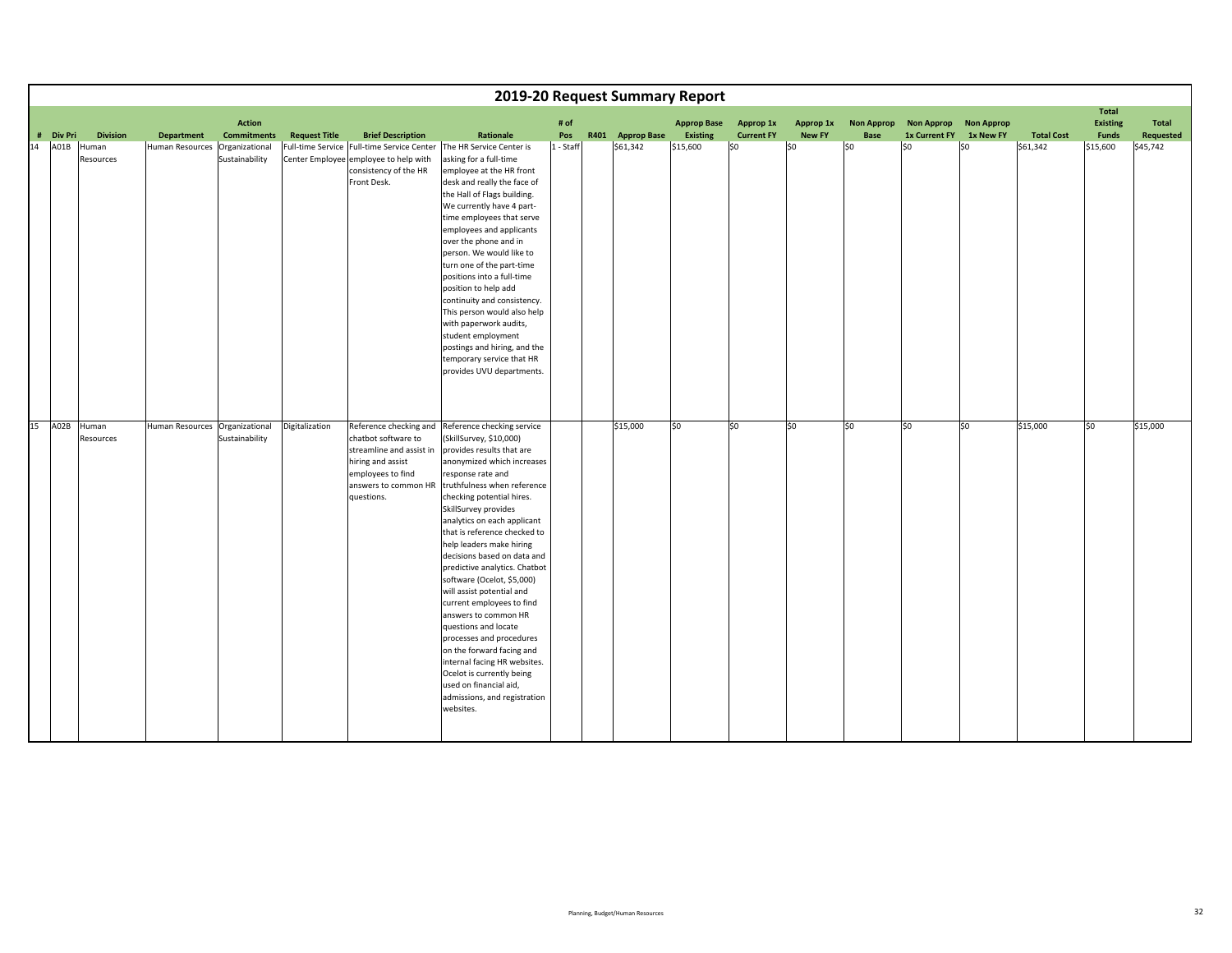|           |                 |                   |                    |                      |                              | 2019-20 Request Summary Report                           |      |                  |                    |                   |               |                   |                   |                   |                   |                                 |              |
|-----------|-----------------|-------------------|--------------------|----------------------|------------------------------|----------------------------------------------------------|------|------------------|--------------------|-------------------|---------------|-------------------|-------------------|-------------------|-------------------|---------------------------------|--------------|
|           |                 |                   | <b>Action</b>      |                      |                              |                                                          | # of |                  | <b>Approp Base</b> | Approp 1x         | Approp 1x     | <b>Non Approp</b> | <b>Non Approp</b> | <b>Non Approp</b> |                   | <b>Total</b><br><b>Existing</b> | <b>Total</b> |
| # Div Pri | <b>Division</b> | <b>Department</b> | <b>Commitments</b> | <b>Request Title</b> | <b>Brief Description</b>     | Rationale                                                | Pos  | R401 Approp Base | Existing           | <b>Current FY</b> | <b>New FY</b> | Base              | 1x Current FY     | 1x New FY         | <b>Total Cost</b> | Funds                           | Requested    |
| 181 A04B  | Human           | Human Resources   | Organizational     | Leadership           | <b>Funding for People</b>    | Pres Tuminez requested                                   |      | \$28,559         | lso                | lso               | lso           | SO.               | lso               | lso               | \$28,559          | lso                             | \$28,559     |
|           | Resources       |                   | Sustainability     | Development          | Management                   | training for all managers                                |      |                  |                    |                   |               |                   |                   |                   |                   |                                 |              |
|           |                 |                   |                    |                      | Excellence, UVSELF, and      | across campus which led to                               |      |                  |                    |                   |               |                   |                   |                   |                   |                                 |              |
|           |                 |                   |                    |                      | other development            | creating People                                          |      |                  |                    |                   |               |                   |                   |                   |                   |                                 |              |
|           |                 |                   |                    |                      | programs.                    | Management Excellence<br>training in 2019. Some of       |      |                  |                    |                   |               |                   |                   |                   |                   |                                 |              |
|           |                 |                   |                    |                      |                              | that training is being                                   |      |                  |                    |                   |               |                   |                   |                   |                   |                                 |              |
|           |                 |                   |                    |                      |                              | facilitated through LinkedIn                             |      |                  |                    |                   |               |                   |                   |                   |                   |                                 |              |
|           |                 |                   |                    |                      |                              | Learning, but funding is                                 |      |                  |                    |                   |               |                   |                   |                   |                   |                                 |              |
|           |                 |                   |                    |                      |                              | needed to bring in speakers                              |      |                  |                    |                   |               |                   |                   |                   |                   |                                 |              |
|           |                 |                   |                    |                      |                              | and provide meals to                                     |      |                  |                    |                   |               |                   |                   |                   |                   |                                 |              |
|           |                 |                   |                    |                      |                              | employees during live                                    |      |                  |                    |                   |               |                   |                   |                   |                   |                                 |              |
|           |                 |                   |                    |                      |                              | trainings (\$25,000). With the                           |      |                  |                    |                   |               |                   |                   |                   |                   |                                 |              |
|           |                 |                   |                    |                      |                              | increase of Cabinet and                                  |      |                  |                    |                   |               |                   |                   |                   |                   |                                 |              |
|           |                 |                   |                    |                      |                              | additional cohort members,                               |      |                  |                    |                   |               |                   |                   |                   |                   |                                 |              |
|           |                 |                   |                    |                      |                              | UVSELF needs additional                                  |      |                  |                    |                   |               |                   |                   |                   |                   |                                 |              |
|           |                 |                   |                    |                      |                              | funding (\$5,000). Crucial<br>Conversations continues to |      |                  |                    |                   |               |                   |                   |                   |                   |                                 |              |
|           |                 |                   |                    |                      |                              | be HR's most requested                                   |      |                  |                    |                   |               |                   |                   |                   |                   |                                 |              |
|           |                 |                   |                    |                      |                              | training. Training in house is                           |      |                  |                    |                   |               |                   |                   |                   |                   |                                 |              |
|           |                 |                   |                    |                      |                              | \$500 per person vs training                             |      |                  |                    |                   |               |                   |                   |                   |                   |                                 |              |
|           |                 |                   |                    |                      |                              | by VitalSmarts at \$1,600 per                            |      |                  |                    |                   |               |                   |                   |                   |                   |                                 |              |
|           |                 |                   |                    |                      |                              | person plus travel costs.                                |      |                  |                    |                   |               |                   |                   |                   |                   |                                 |              |
|           |                 |                   |                    |                      |                              | Funding is needed to expand                              |      |                  |                    |                   |               |                   |                   |                   |                   |                                 |              |
|           |                 |                   |                    |                      |                              | and offer this training to                               |      |                  |                    |                   |               |                   |                   |                   |                   |                                 |              |
|           |                 |                   |                    |                      |                              | more employees (\$13,000).                               |      |                  |                    |                   |               |                   |                   |                   |                   |                                 |              |
| 252 A03B  | Human           | Human Resources   | Organizational     | Employee             | Additional funding for       | In the past five years we                                |      | \$30,000         | lso                | \$0               | lso           | S <sub>0</sub>    | S <sub>0</sub>    | S <sub>0</sub>    | \$30,000          | S <sub>0</sub>                  | \$30,000     |
|           | Resources       |                   | Sustainability     | Recognition          | employee recognition         | have added 300 additional                                |      |                  |                    |                   |               |                   |                   |                   |                   |                                 |              |
|           |                 |                   |                    |                      | events like Food Truck       | full-time employees and 280                              |      |                  |                    |                   |               |                   |                   |                   |                   |                                 |              |
|           |                 |                   |                    |                      | Friday, Employee             | additional part-time                                     |      |                  |                    |                   |               |                   |                   |                   |                   |                                 |              |
|           |                 |                   |                    |                      | <b>Appreciation Sporting</b> | employees at UVU. With the                               |      |                  |                    |                   |               |                   |                   |                   |                   |                                 |              |
|           |                 |                   |                    |                      | Events, Years of Service,    | higher headcount along with                              |      |                  |                    |                   |               |                   |                   |                   |                   |                                 |              |
|           |                 |                   |                    |                      | New Employee Packets,        | UVU's Great University to                                |      |                  |                    |                   |               |                   |                   |                   |                   |                                 |              |
|           |                 |                   |                    |                      | and New Employee             | Work for Initiative the cost                             |      |                  |                    |                   |               |                   |                   |                   |                   |                                 |              |
|           |                 |                   |                    |                      | Orientation.                 | of employee appreciation                                 |      |                  |                    |                   |               |                   |                   |                   |                   |                                 |              |
|           |                 |                   |                    |                      |                              | events has increased by                                  |      |                  |                    |                   |               |                   |                   |                   |                   |                                 |              |
|           |                 |                   |                    |                      |                              | 47%. Additional funding is<br>needed to sustain the      |      |                  |                    |                   |               |                   |                   |                   |                   |                                 |              |
|           |                 |                   |                    |                      |                              | growth of these events at                                |      |                  |                    |                   |               |                   |                   |                   |                   |                                 |              |
|           |                 |                   |                    |                      |                              | the university.                                          |      |                  |                    |                   |               |                   |                   |                   |                   |                                 |              |
|           |                 |                   |                    |                      |                              |                                                          |      |                  |                    |                   |               |                   |                   |                   |                   |                                 |              |
|           |                 |                   |                    |                      |                              |                                                          |      |                  |                    |                   |               |                   |                   |                   |                   |                                 |              |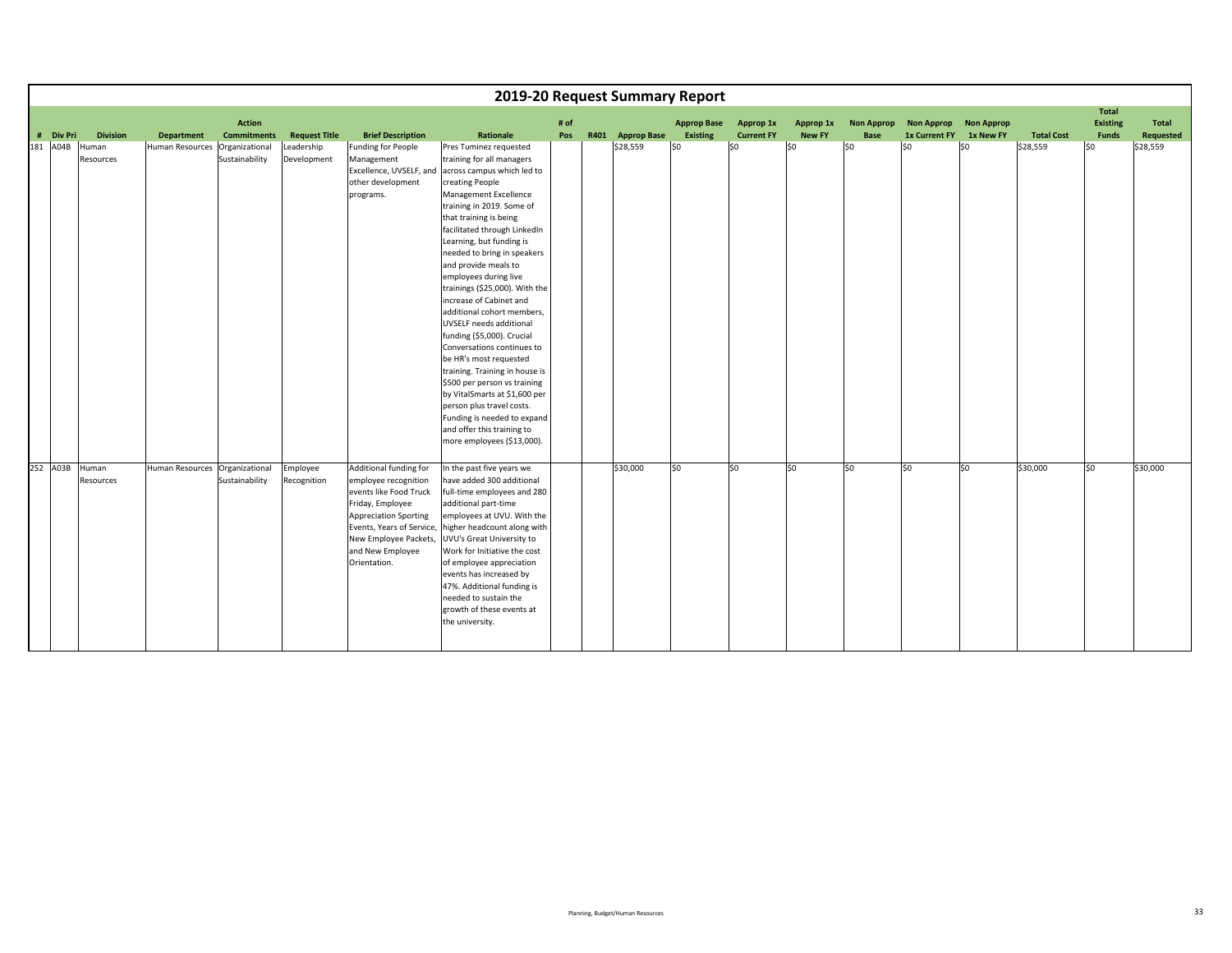|           |                                                                |                                                          |                                     |                                              |                                                                                                                                                                                                                                 |                                                                                                                                                                                                                                                                                                                                                                                                                                                                                                                                                                                                                                                                                                                                                                                 |             | 2019-20 Request Summary Report |                                       |                                |                            |                           |                                    |                                |                   |                                                 |                           |
|-----------|----------------------------------------------------------------|----------------------------------------------------------|-------------------------------------|----------------------------------------------|---------------------------------------------------------------------------------------------------------------------------------------------------------------------------------------------------------------------------------|---------------------------------------------------------------------------------------------------------------------------------------------------------------------------------------------------------------------------------------------------------------------------------------------------------------------------------------------------------------------------------------------------------------------------------------------------------------------------------------------------------------------------------------------------------------------------------------------------------------------------------------------------------------------------------------------------------------------------------------------------------------------------------|-------------|--------------------------------|---------------------------------------|--------------------------------|----------------------------|---------------------------|------------------------------------|--------------------------------|-------------------|-------------------------------------------------|---------------------------|
| # Div Pri | <b>Division</b>                                                | <b>Department</b>                                        | <b>Action</b><br><b>Commitments</b> | <b>Request Title</b>                         | <b>Brief Description</b>                                                                                                                                                                                                        | Rationale                                                                                                                                                                                                                                                                                                                                                                                                                                                                                                                                                                                                                                                                                                                                                                       | # of<br>Pos | R401 Approp Base               | <b>Approp Base</b><br><b>Existing</b> | Approp 1x<br><b>Current FY</b> | Approp 1x<br><b>New FY</b> | <b>Non Approp</b><br>Base | <b>Non Approp</b><br>1x Current FY | <b>Non Approp</b><br>1x New FY | <b>Total Cost</b> | <b>Total</b><br><b>Existing</b><br><b>Funds</b> | <b>Total</b><br>Requested |
|           | 276 A01B, AOffice of<br>Planning,<br>Budget/Human<br>Resources | Equal Opportunity Include3<br>Affirmative Actio          |                                     | FTE EO/Title IX<br>Investigator &<br>Trainer | A full-time EO/Title IX<br>Investigator & Trainer is<br>needed to address the<br>growth of the<br>University, changing<br>regulatory<br>requirements, and<br>provide student-focused<br>prevention education<br>on/off campus.  | To support a safe and<br>equitable campus<br>environment, the EOAA/Title<br>IX office is seeking a FT<br>Investigator/Trainer to<br>confidentially and quickly<br>address, as well as to<br>prevent, issues alleging<br>sexual misconduct,<br>discrimination, and<br>harassment involving<br>students, employees, and<br>visitors. In addition to<br>investigations, this position<br>will provide student-focused<br>prevention education<br>training, outreach, and<br>support for both on and off<br>campus. This position will<br>enable the EOAA/Title IX<br>office the ability to better<br>meet the current and future<br>demands of the office, plus<br>expand our efforts to<br>provide more collaboratively<br>with off-campus student<br>housing, external partners, | 1 - Staff   | \$99,999                       | \$0                                   | \$0                            | \$5,000                    | SO.                       | S <sub>0</sub>                     | S <sub>0</sub>                 | \$104,999         | lso                                             | \$104,999                 |
|           | 342 A02OT Institutional<br>Research/Inform<br>ation            | Institutional<br>Research/Informat Sustainability<br>ion | Organizational                      | Argos Report<br>Developer                    | time funding to<br>automate various<br>reports for UVU decision regular reports, ad hoc<br>makers. This will reduce<br>ongoing ad hoc demand, studies.<br>while permanent staff<br>develop skills to<br>maintain these reports. | This is a request for one- Central to IR's mission is its<br>ability to provide support to<br>decision makers through<br>requests, and in-depth                                                                                                                                                                                                                                                                                                                                                                                                                                                                                                                                                                                                                                 |             | lso                            | \$0                                   | \$31,449                       | \$0                        | SO.                       | S <sub>0</sub>                     | S <sub>0</sub>                 | \$31,449          | S <sub>0</sub>                                  | \$31,449                  |
|           | 348 A03OT Institutional<br>Research/Inform<br>ation            | Institutional<br>Research/Informat Sustainability<br>ion | Organizational                      | Support for web<br>development               | This request is for<br>development. Priorities<br>include: (1) Revamping<br>our website into the<br>new structure, (2)<br>Building new interfaces<br>for dashboards, (3)<br>Developing a search<br>tool.                        | IR's website is a key tool for<br>dedicated funds for web decision makers inside and<br>outside the institution to<br>connect with data. It is<br>critical that decision makers<br>find the information they are<br>looking for easily, and that it<br>is intuitive to use.                                                                                                                                                                                                                                                                                                                                                                                                                                                                                                     |             | lso                            | \$0                                   | \$3,500                        | so                         | \$0                       | S <sub>0</sub>                     | S <sub>0</sub>                 | \$3,500           | S <sub>0</sub>                                  | \$3,500                   |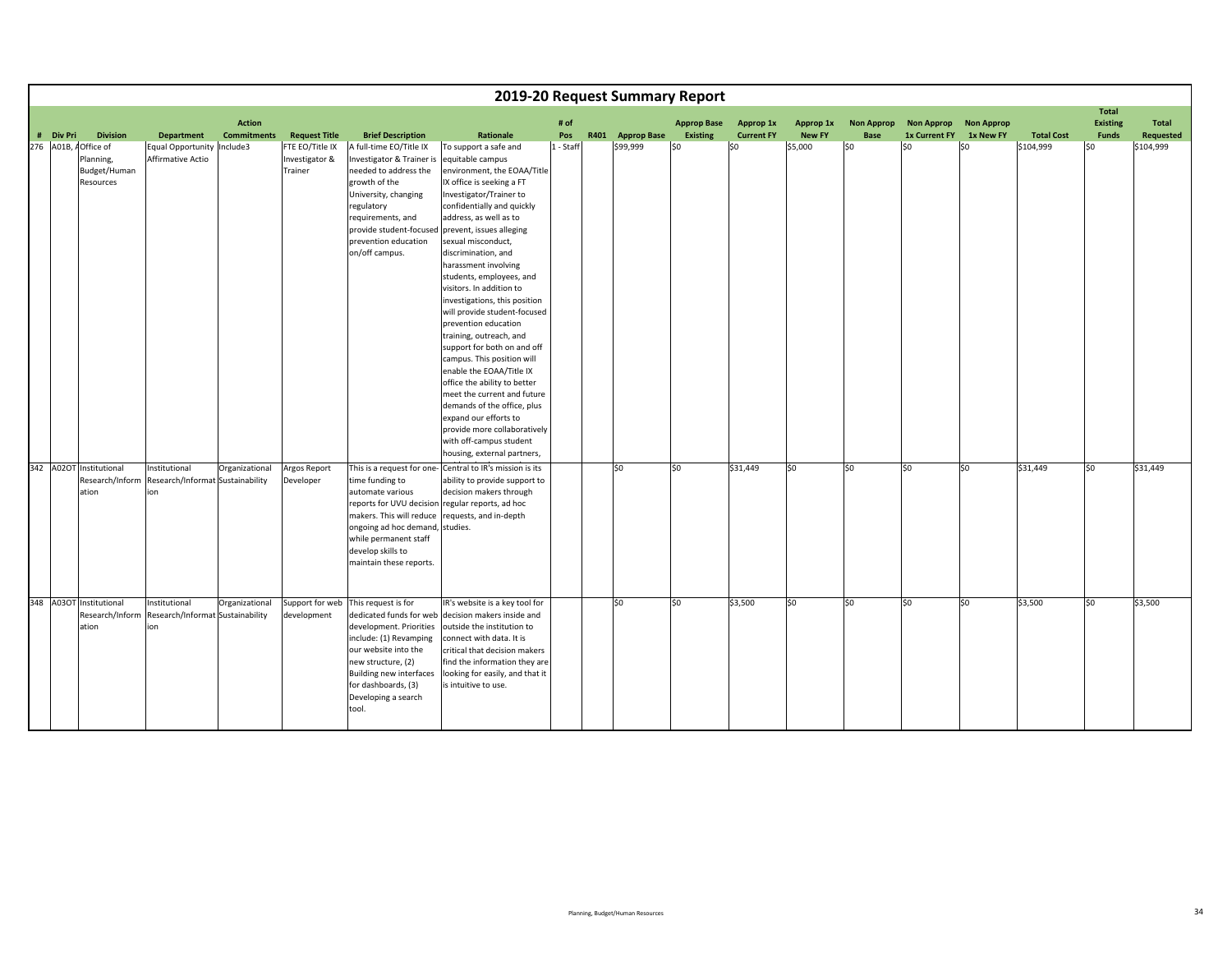|           |                                                      |                                            |                                     |                                   |                                                                                                                                                                                                       |                                                                                                                                                                                                                                                                                                                                                                                                                                                                                                                                                                                                                                                                                                                                         |             | 2019-20 Request Summary Report |                                |                                |                            |                           |                                    |                                |                   |                                          |                    |
|-----------|------------------------------------------------------|--------------------------------------------|-------------------------------------|-----------------------------------|-------------------------------------------------------------------------------------------------------------------------------------------------------------------------------------------------------|-----------------------------------------------------------------------------------------------------------------------------------------------------------------------------------------------------------------------------------------------------------------------------------------------------------------------------------------------------------------------------------------------------------------------------------------------------------------------------------------------------------------------------------------------------------------------------------------------------------------------------------------------------------------------------------------------------------------------------------------|-------------|--------------------------------|--------------------------------|--------------------------------|----------------------------|---------------------------|------------------------------------|--------------------------------|-------------------|------------------------------------------|--------------------|
| # Div Pri | <b>Division</b>                                      | <b>Department</b>                          | <b>Action</b><br><b>Commitments</b> | <b>Request Title</b>              | <b>Brief Description</b>                                                                                                                                                                              | Rationale                                                                                                                                                                                                                                                                                                                                                                                                                                                                                                                                                                                                                                                                                                                               | # of<br>Pos | R401 Approp Base               | <b>Approp Base</b><br>Existing | Approp 1x<br><b>Current FY</b> | Approp 1x<br><b>New FY</b> | <b>Non Approp</b><br>Base | <b>Non Approp</b><br>1x Current FY | <b>Non Approp</b><br>1x New FY | <b>Total Cost</b> | <b>Total</b><br><b>Existing</b><br>Funds | Total<br>Requested |
| 256 A03B  | University<br>Marketing/Com<br>munications           | University<br>Marketing/Comm<br>unications | Organizational<br>Sustainability    | Content<br>Copywriter/Man<br>ager | Create, edit, post,<br>update, & occasionally<br>clean up outdated<br>content online & print<br>material. Develop &<br>content strategy to<br>create, write, & manage<br>content to achieve<br>goals. | Currently there is not a<br>copywriter dedicated to<br>creative services. All content<br>is submitted by the client or<br>department and comes in<br>deploy a comprehensive incomplete, inaccurate, off<br>brand, unoptimized for web,<br>or filled with grammatical<br>errors. Copywriting for web,<br>marketing, and advertising<br>requires a skill set that can<br>be found in a content<br>manager role. While this role<br>will be primarily focused on<br>creating content for UVU<br>Marketing and creative<br>services, this role will also<br>oversee the content<br>presented through UVU<br>Marketing, advertising and<br>online platforms to ensure<br>the voice and tone of the<br>university is properly<br>represented. | 1 - Staff   | \$93,060                       | \$0                            | \$0                            | S <sub>0</sub>             | \$0                       | \$0                                | \$0                            | \$93,060          | \$0                                      | \$93,060           |
|           | 257 A01OT University<br>Marketing/Com<br>munications | University<br>Marketing/Comm<br>unications | Engage2                             | Libris Photo<br>Archive Account   | Cloud based online<br>photo archive and<br>content delivery portal<br>we use to host images<br>and deliver them to<br>various clients on and<br>off campus.                                           | Libris is used to deliver<br>images for marketing and<br>recruitment campaigns, in<br>real time for social media<br>and to various shareholders<br>at UVU as well as outside of<br>campus who help tell the<br>UVU story in compelling and<br>important ways. Campus<br>clients downloaded over<br>141,921 images last year for<br>use in UVU projects. Also<br>implemented FileFlow (a<br>Libris workflow app) for<br>placement of images directly<br>into social media. Campus<br>clients each have a unique<br>folder containing images for<br>their respective areas/needs<br>and access to download<br>images they desire.                                                                                                         |             | \$0                            | \$0                            | \$15,000                       | \$0                        | \$0                       | lso                                | \$0                            | \$15,000          | \$0                                      | \$15,000           |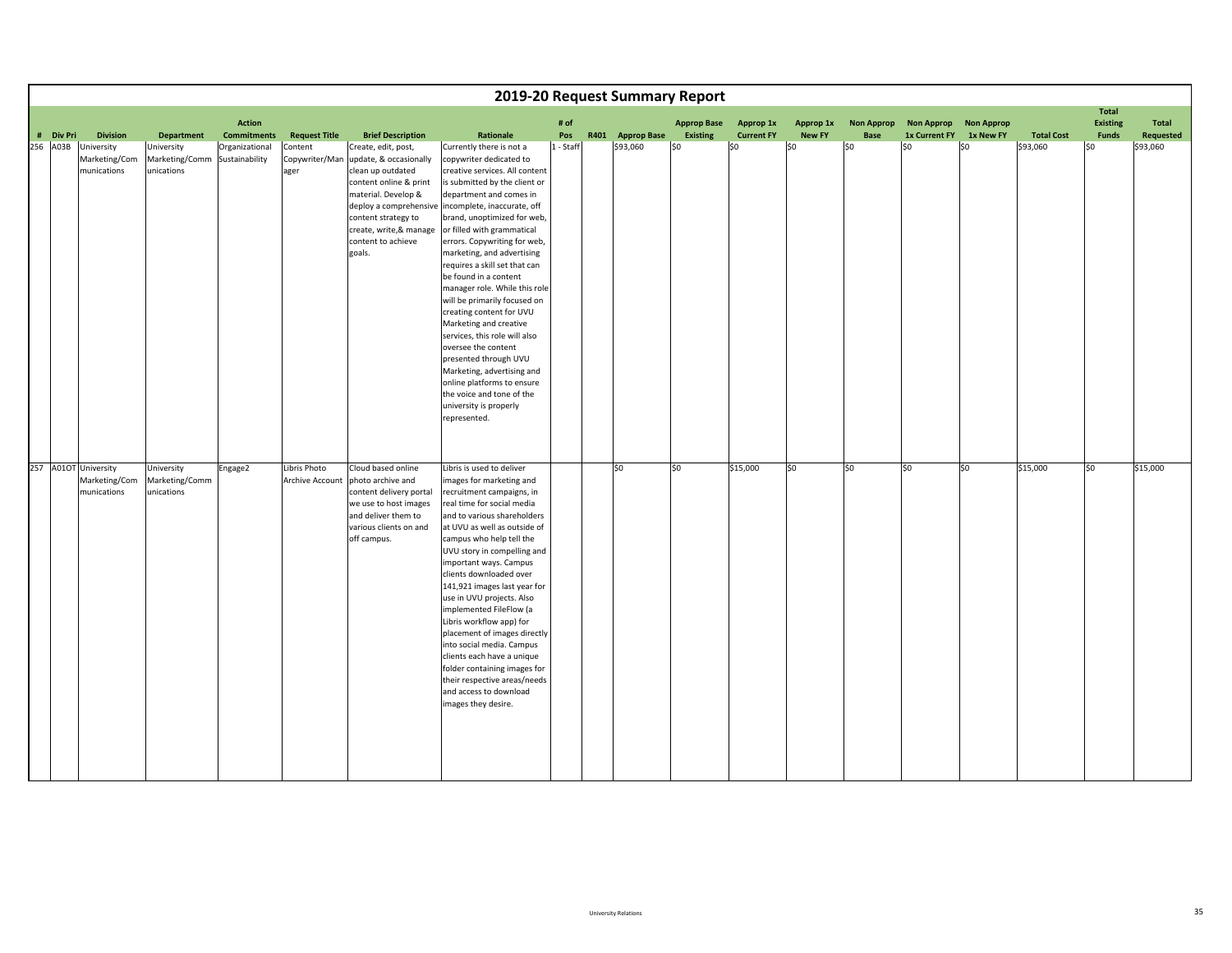|          |           |                                                                         |                                                                                |                                                       |                                                                                 |                                                                                                                                                            | 2019-20 Request Summary Report                                                                                                                                                                                                                                                                                                                                                                                                                                                                                                                                                                                                                                                                                                                                                                                                                                              |             |                         |                                       |                                            |                                   |                                         |                                                                 |                  |                               |                                                  |                                       |
|----------|-----------|-------------------------------------------------------------------------|--------------------------------------------------------------------------------|-------------------------------------------------------|---------------------------------------------------------------------------------|------------------------------------------------------------------------------------------------------------------------------------------------------------|-----------------------------------------------------------------------------------------------------------------------------------------------------------------------------------------------------------------------------------------------------------------------------------------------------------------------------------------------------------------------------------------------------------------------------------------------------------------------------------------------------------------------------------------------------------------------------------------------------------------------------------------------------------------------------------------------------------------------------------------------------------------------------------------------------------------------------------------------------------------------------|-------------|-------------------------|---------------------------------------|--------------------------------------------|-----------------------------------|-----------------------------------------|-----------------------------------------------------------------|------------------|-------------------------------|--------------------------------------------------|---------------------------------------|
|          | # Div Pri | <b>Division</b><br>259 A05OT University<br>Marketing/Com<br>munications | <b>Department</b><br>University<br>Marketing/Comm Sustainability<br>unications | <b>Action</b><br><b>Commitments</b><br>Organizational | <b>Request Title</b><br>Power Pack                                              | <b>Brief Description</b><br>Profoto Pro-10 2400<br>AirTTL Power Pack (two<br>of them)<br>These are power packs                                             | Rationale<br>These studio power packs<br>are to replace the current<br>power pack which is over 20<br>years old and has passed its                                                                                                                                                                                                                                                                                                                                                                                                                                                                                                                                                                                                                                                                                                                                          | # of<br>Pos | R401 Approp Base<br>\$0 | <b>Approp Base</b><br>Existing<br>SO. | Approp 1x<br><b>Current FY</b><br>\$30,000 | Approp 1x<br><b>New FY</b><br> 50 | <b>Non Approp</b><br><b>Base</b><br>lso | Non Approp Non Approp<br><b>1x Current FY</b><br>S <sub>0</sub> | 1x New FY<br>\$0 | <b>Total Cost</b><br>\$30,000 | Total<br><b>Existing</b><br><b>Funds</b><br>l\$0 | Total<br><b>Requested</b><br>\$30,000 |
|          |           |                                                                         |                                                                                |                                                       |                                                                                 | for use in studio lighting                                                                                                                                 | service life and which<br>doesn't work properly. The<br>current model we have is no<br>longer being manufactured<br>and replacement & repair<br>parts are no longer available.                                                                                                                                                                                                                                                                                                                                                                                                                                                                                                                                                                                                                                                                                              |             |                         |                                       |                                            |                                   |                                         |                                                                 |                  |                               |                                                  |                                       |
| 262 A04B |           | University<br>Marketing/Com<br>munications                              | University<br>Marketing/Comm Sustainability<br>unications                      | Organizational                                        | <b>Base Budget</b><br><b>Increase Studios</b><br>& Broadcast<br><b>Services</b> | to cover the costs of<br>producing additional<br>events on campus,<br>paying for the closed<br>captioning fees that are<br>associated with those<br>events | These funds will allow us Last year our department<br>spent approximately<br>\$556,000 on all our expenses<br>minus full-time pay. The<br>university provided \$121,360<br>in budget funding. Our<br>department billed \$317,000<br>to our campus clients to<br>cover the cost of their video<br>projects. The difference of<br>\$117,640 was covered by<br>what we carried over from<br>FY 2017. As the university<br>has grown, the expectations<br>of our department have also<br>increased but funding to<br>support the institutions need<br>for video have not. These<br>increases will help bridge the<br>funding gap & provide more<br>opportunity to produce<br>content for the university.<br><b>Studios &amp; Broadcast Services</b><br>has not received operational<br>budget increases since about<br>2005. These funds will allow<br>us to cover the costs of |             | \$40,000                | lso.                                  | \$0                                        | \$0                               | lso                                     | lso                                                             | \$0              | \$40,000                      | lso.                                             | \$40,000                              |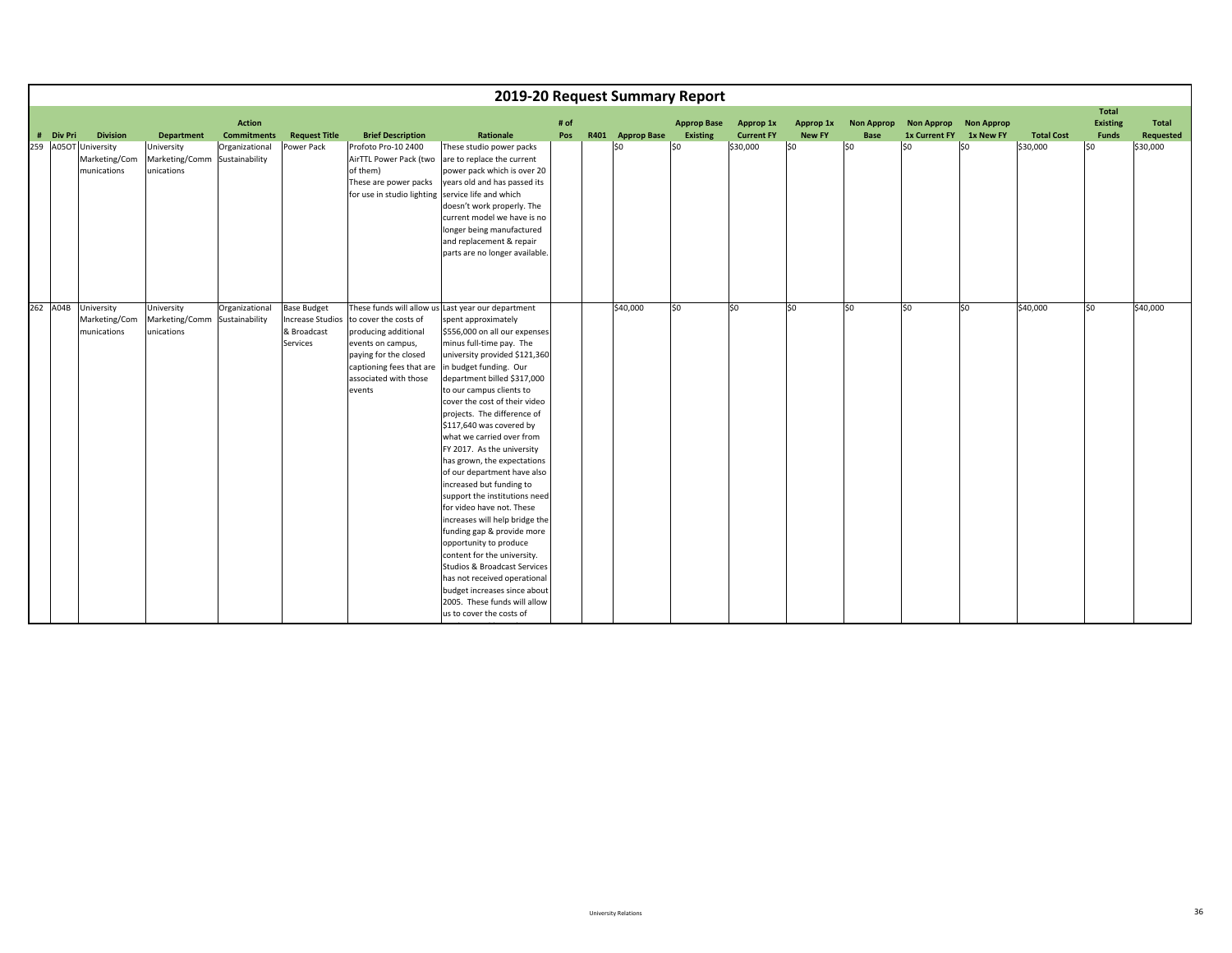|           |                                                                         |                                                                 |                                                        |                                     |                                                                                                                                                                                                                                             |                                                                                                                                                                                                                                                                                                                                                                                                                                                                                                                                                                                                                                                                                                                                                                                                                                     |           | 2019-20 Request Summary Report |                        |                               |                      |                   |                             |                   |                               |                                 |                       |
|-----------|-------------------------------------------------------------------------|-----------------------------------------------------------------|--------------------------------------------------------|-------------------------------------|---------------------------------------------------------------------------------------------------------------------------------------------------------------------------------------------------------------------------------------------|-------------------------------------------------------------------------------------------------------------------------------------------------------------------------------------------------------------------------------------------------------------------------------------------------------------------------------------------------------------------------------------------------------------------------------------------------------------------------------------------------------------------------------------------------------------------------------------------------------------------------------------------------------------------------------------------------------------------------------------------------------------------------------------------------------------------------------------|-----------|--------------------------------|------------------------|-------------------------------|----------------------|-------------------|-----------------------------|-------------------|-------------------------------|---------------------------------|-----------------------|
|           |                                                                         |                                                                 | <b>Action</b>                                          |                                     |                                                                                                                                                                                                                                             |                                                                                                                                                                                                                                                                                                                                                                                                                                                                                                                                                                                                                                                                                                                                                                                                                                     | # of      |                                | <b>Approp Base</b>     | Approp 1x                     | Approp 1x            | <b>Non Approp</b> | <b>Non Approp</b>           | <b>Non Approp</b> |                               | <b>Total</b><br><b>Existing</b> | Total                 |
| # Div Pri | <b>Division</b><br>263 A02OT University<br>Marketing/Com<br>munications | <b>Department</b><br>University<br>Marketing/Comm<br>unications | <b>Commitments</b><br>Organizational<br>Sustainability | <b>Request Title</b><br>LTO Upgrade | <b>Brief Description</b><br>Data Storage and This is a request for 2<br>data related upgrades.<br>Video server upgrade of that our editors work<br>128TB (our current<br>capacity is 55TB) & LTO<br>archival tape system<br>tape appliance. | Rationale<br>Our current server holds<br>55TB and is designed such<br>directly from the server. The<br>combination of today's large<br>video files and the quantity<br>upgrade to LTO 8 with a of projects we work on<br>12TB/tape capacity & 40 consistently puts us at the<br>end of server capacity which<br>halts the system while we<br>shuffle projects and storage.<br>This upgrade will allow us to<br>avoid the capacity<br>bottleneck that hinders our<br>post production workflow.<br>Our video data archive is<br>approaching 1 petabyte<br>(1000 terabytes). Our<br>current system is 8 years old<br>and is no longer supported.<br>The LTO upgrade will allow<br>us to migrate data from<br>LTO5, simultaneously create<br>a redundant backup and                                                                     | Pos       | R401 Approp Base<br>\$0        | <b>Existing</b><br>SO. | <b>Current FY</b><br>\$60,000 | <b>New FY</b><br> 50 | Base<br>SO        | <b>1x Current FY</b><br>lso | 1x New FY<br>l\$0 | <b>Total Cost</b><br>\$60,000 | <b>Funds</b><br>l\$0            | Requested<br>\$60,000 |
|           | 265 A01B University<br>Marketing/Com<br>munications                     | University<br>Marketing/Comm Sustainability<br>unications       | Organizational                                         | Video Script<br>Writer/Writer       | Write scripts/copy for<br>video projects (news<br>stories, promotional<br>pieces, documentaries,<br>information/education<br>programs, & creative<br>storytelling), TV/radio<br>ad/spots, & events (e.g.,<br>scholarship ball).             | take advantage of current<br>software. As we increase the<br>Writer would conduct<br>research with campus clients<br>to effectively convey their<br>message in video while<br>ensuring the university's<br>brand voice is maintained<br>across all video content,<br>serve as a quality assurance<br>supervisor to ensure<br>accuracy in spelling &<br>grammar for on screen text.<br>This role will allow us to<br>further enhance UVU's<br>position in the education<br>landscape. Currently we rely<br>on departments (as the<br>content experts) to write<br>their own script or we lean<br>on the communications<br>staff, placing additional<br>burden on employees to<br>complete a task that falls<br>outside their skillset. UVU<br>needs a professional<br>resource that will allow us to<br>create better video content. | 1 - Staff | \$89,860                       | \$0                    | lso                           | S <sub>0</sub>       | so                | so                          | S <sub>0</sub>    | \$89,860                      | so                              | \$89,860              |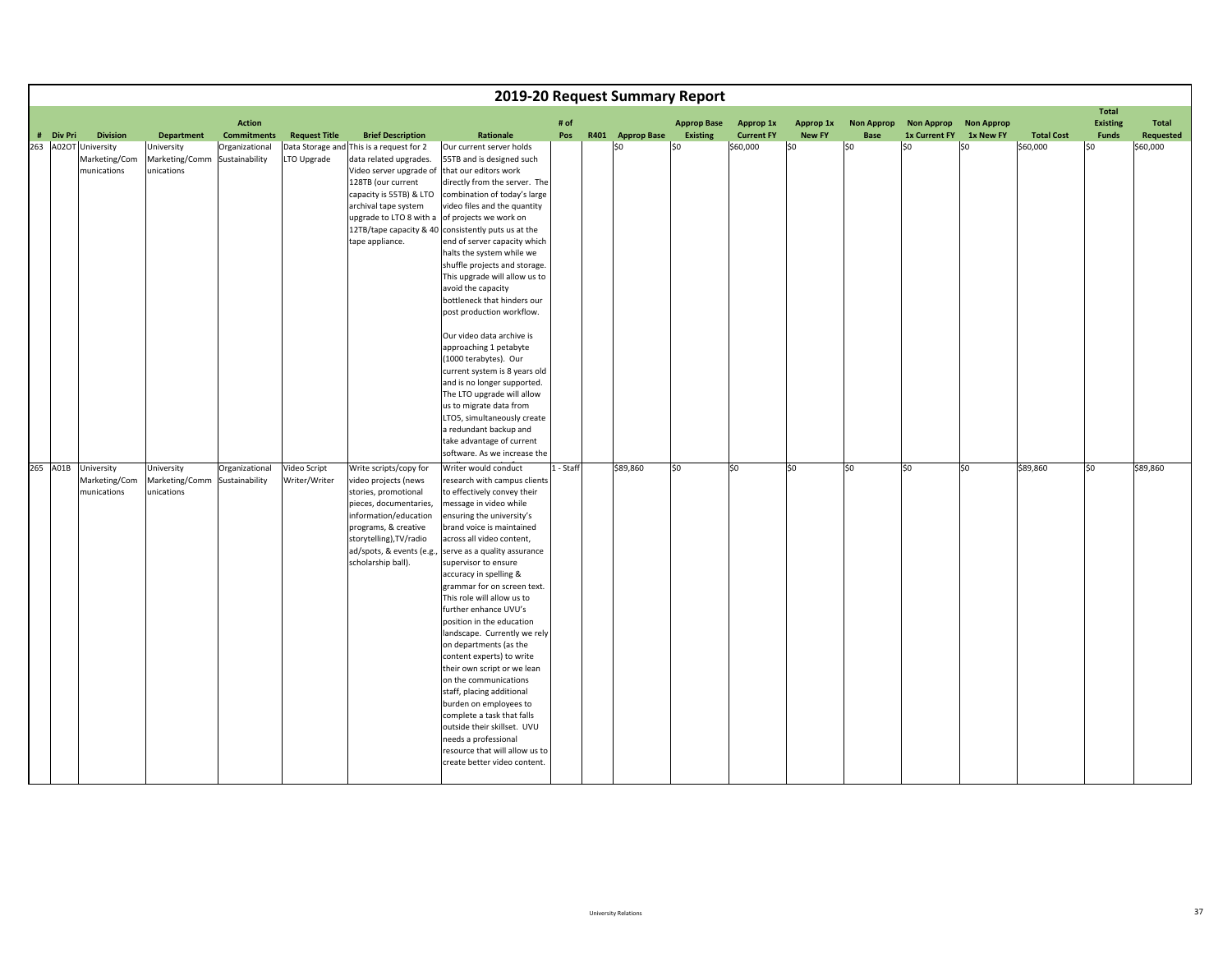|                       |                                                               |                                                                 |                               |                                                                  |                                                                                                                                                                                                                                                                                |                                                                                                                                                                                                                                                                                                                                                                                                                                                                                                                                                                                                                                                                                                                                                                   |                  | 2019-20 Request Summary Report |                     |                          |                      |                   |                             |                   |                                |                                 |                        |
|-----------------------|---------------------------------------------------------------|-----------------------------------------------------------------|-------------------------------|------------------------------------------------------------------|--------------------------------------------------------------------------------------------------------------------------------------------------------------------------------------------------------------------------------------------------------------------------------|-------------------------------------------------------------------------------------------------------------------------------------------------------------------------------------------------------------------------------------------------------------------------------------------------------------------------------------------------------------------------------------------------------------------------------------------------------------------------------------------------------------------------------------------------------------------------------------------------------------------------------------------------------------------------------------------------------------------------------------------------------------------|------------------|--------------------------------|---------------------|--------------------------|----------------------|-------------------|-----------------------------|-------------------|--------------------------------|---------------------------------|------------------------|
|                       |                                                               |                                                                 | <b>Action</b>                 |                                                                  |                                                                                                                                                                                                                                                                                |                                                                                                                                                                                                                                                                                                                                                                                                                                                                                                                                                                                                                                                                                                                                                                   | # of             |                                | <b>Approp Base</b>  | <b>Approp 1x</b>         | Approp 1x            | <b>Non Approp</b> | <b>Non Approp</b>           | <b>Non Approp</b> |                                | <b>Total</b><br><b>Existing</b> | <b>Total</b>           |
| # Div Pri<br>266 A02B | <b>Division</b><br>University<br>Marketing/Com<br>munications | <b>Department</b><br>University<br>Marketing/Comm<br>unications | <b>Commitments</b><br>Engage2 | <b>Request Title</b><br>Director,<br>Integrated<br>Communication | <b>Brief Description</b><br>The university has over<br>66 core audiences, over<br>Digital Marketing 877 micro audiences,<br>10,476 data points, and<br>across ten platforms. At<br>any given time, more<br>than 100 campaigns can<br>be running; all managed<br>by one person. | Rationale<br>Increase recruitment of<br>Latino, Pacific Islander,<br>African American, Native<br>American, first generation, &<br>non-traditional students.<br>Nurture existing donor base<br>to participate in capital<br>campaigns due to greater<br>visibility of institutional<br>successes.Foster alumni<br>relations that result in<br>greater participation in<br>campus activities &<br>university initiatives while<br>fostering pride & their<br>ambassadorship. Prospect &<br>cultivate new donor<br>relationships into university<br>initiatives. Create new<br>community, industry, &<br>professional partnerships<br>that lead to new<br>opportunities & resources<br>for students. Improve                                                         | Pos<br>1 - Staff | R401 Approp Base<br>\$120,203  | Existing<br>$ $ \$0 | <b>Current FY</b><br>\$0 | <b>New FY</b><br>\$0 | Base<br>\$0       | <b>1x Current FY</b><br>lso | 1x New FY<br>lso  | <b>Total Cost</b><br>\$120,203 | <b>Funds</b><br>SO.             | Requested<br>\$120,203 |
|                       |                                                               |                                                                 |                               |                                                                  |                                                                                                                                                                                                                                                                                | graduation by better<br>messaging student success<br>resources. Showcase SLWC                                                                                                                                                                                                                                                                                                                                                                                                                                                                                                                                                                                                                                                                                     |                  |                                |                     |                          |                      |                   |                             |                   |                                |                                 |                        |
| 267 A05B              | University<br>Marketing/Com<br>munications                    | University<br>Marketing/Comm<br>unications                      | Engage2                       | University<br><b>Relations Base</b><br><b>Budget Increase</b>    | Base budget increase to<br>accommodate the new<br><b>AVP University Relations</b><br>duties; including<br>community outreach,<br>government relations,<br>executive<br>communication, guest<br>services & IAB support.                                                         | Base budget increase<br>request to accommodate the<br>additional Associate Vice<br><b>President University</b><br>Relations. This AVPUR and<br>support staff will focus<br>directly on Community<br>Outreach programs to<br>include: community and<br>government relation<br>initiatives, executive<br>communications, guest<br>services, and International<br>Advisory Board support.<br>Community and Government<br>relations include<br>participation in chambers of<br>commerce, visits and<br>meetings at the capitol,<br>follow up and travel to<br>Washington D.C. and other<br>social community<br>engagement initiatives. The<br>executive communications<br>aspect of funding will be<br>focused on the work directly<br>related to President's office; |                  | \$55,000                       | \$0                 | lso                      | so                   | \$0               | lso                         | \$0               | \$55,000                       | SO.                             | \$55,000               |

ti <del>la ser</del> PRdi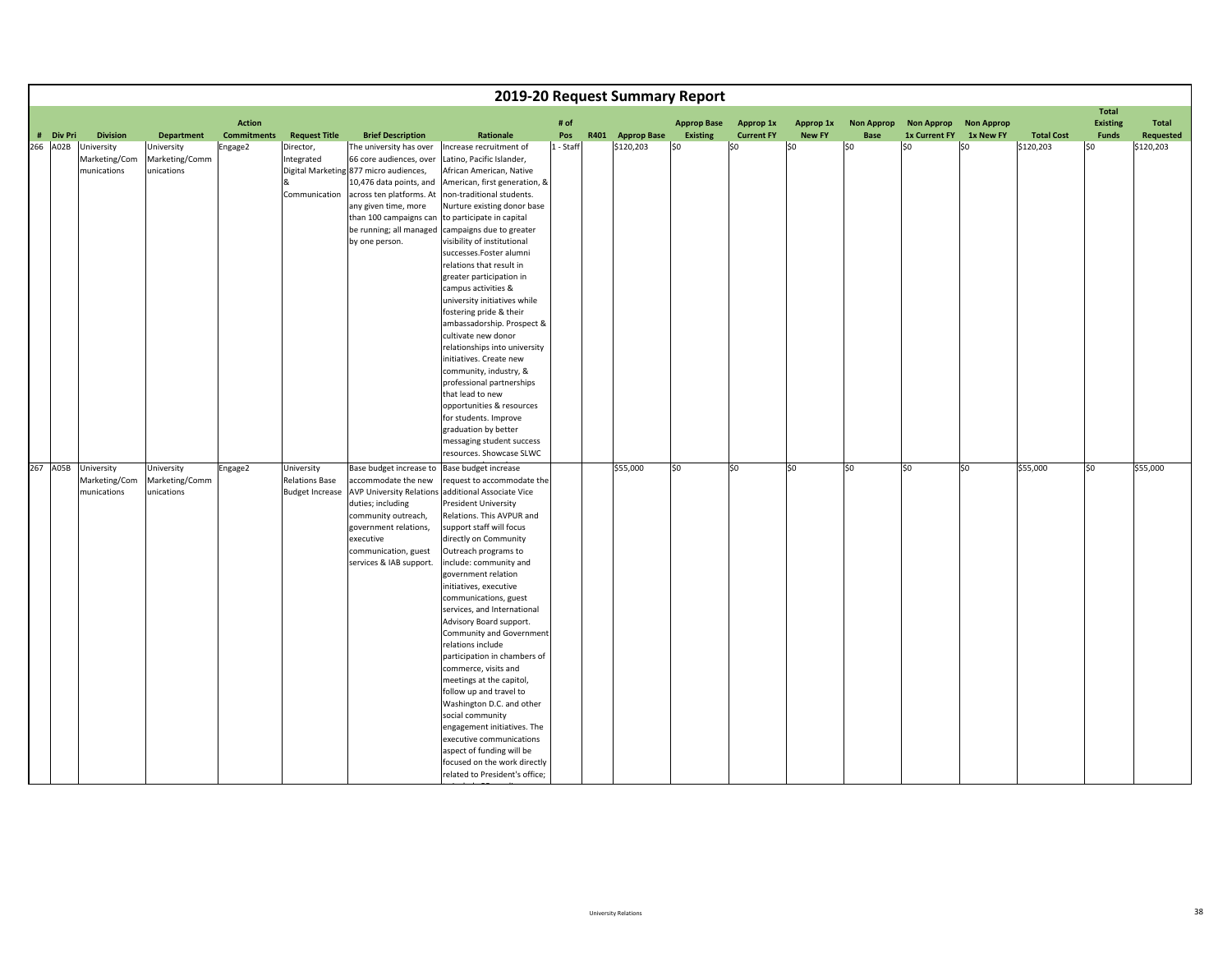|                                   |                                                 |                                                           |                               |                                                                                         |                                                                                                                                                                                                               | 2019-20 Request Summary Report                                                                                                                                                                                                                                                                                                                                                                                                                                                                                                                                                                                                                                                                                                                                   |      |                         |                    |                               |                      |                        |                      |                       |                               |                                 |                              |
|-----------------------------------|-------------------------------------------------|-----------------------------------------------------------|-------------------------------|-----------------------------------------------------------------------------------------|---------------------------------------------------------------------------------------------------------------------------------------------------------------------------------------------------------------|------------------------------------------------------------------------------------------------------------------------------------------------------------------------------------------------------------------------------------------------------------------------------------------------------------------------------------------------------------------------------------------------------------------------------------------------------------------------------------------------------------------------------------------------------------------------------------------------------------------------------------------------------------------------------------------------------------------------------------------------------------------|------|-------------------------|--------------------|-------------------------------|----------------------|------------------------|----------------------|-----------------------|-------------------------------|---------------------------------|------------------------------|
|                                   |                                                 |                                                           | <b>Action</b>                 |                                                                                         |                                                                                                                                                                                                               |                                                                                                                                                                                                                                                                                                                                                                                                                                                                                                                                                                                                                                                                                                                                                                  | # of |                         | <b>Approp Base</b> | Approp 1x                     | Approp 1x            | <b>Non Approp</b>      |                      | Non Approp Non Approp |                               | <b>Total</b><br><b>Existing</b> | <b>Total</b>                 |
| # Div Pri<br>270 A07OT University | <b>Division</b><br>Marketing/Com<br>munications | Department<br>University<br>Marketing/Comm<br>unications  | <b>Commitments</b><br>Engage2 | <b>Request Title</b><br>Social Media<br>Command<br>Center<br>Programming &<br>Equipment | <b>Brief Description</b><br>Continued funding for<br>the final year of the<br>NUVI social media<br>monitoring contract.                                                                                       | Rationale<br>The NUVI Social Media<br>platform is used to monitor<br>and analyze UVU's presence<br>on all social media<br>platforms. This service is<br>used to track and analyze<br>trends and look for<br>opportunities to engage<br>audiences across a variety of<br>platforms. This funding will<br>finish out the current NUVI<br>contract.                                                                                                                                                                                                                                                                                                                                                                                                                 | Pos  | R401 Approp Base<br>l≮∩ | Existing<br>\$0    | <b>Current FY</b><br>\$35,000 | <b>New FY</b><br>\$0 | Base<br>S <sub>0</sub> | 1x Current FY<br>\$0 | 1x New FY<br>\$0      | <b>Total Cost</b><br>\$35,000 | <b>Funds</b><br>\$0             | <b>Requested</b><br>\$35,000 |
| 271 A04OT University              | Marketing/Com<br>munications                    | University<br>Marketing/Comm<br>unications                | Engage2                       | Licensing/<br><b>Branding</b><br>Optimization and<br>Resource<br>Allocation             | Funding for the yearly<br>contract obligations,<br>allocated resources for<br>licensing ventures and<br>merchandizing research                                                                                | Yearly contractural service<br>charges for the licensing and<br>trademark services. As well<br>as, funding to monitor and<br>analyze licensing &<br>trademark revenue, usage,<br>violators and vendors.                                                                                                                                                                                                                                                                                                                                                                                                                                                                                                                                                          |      | \$0                     | \$0                | \$15,000                      | \$0                  | lso                    | \$0                  | \$0                   | \$15,000                      | S <sub>0</sub>                  | \$15,000                     |
| 272 A06OT University              | Marketing/Com<br>munications                    | University<br>Marketing/Comm Sustainability<br>unications | Organizational                | <b>Guest Services</b><br>Golf Cart                                                      | Funding to purchase a<br>golf cart for use<br>transporting VIP's from<br>photography to other<br>campus locations.                                                                                            | To be of better service to<br>UVU constituents, donors,<br>and other VIPS's the golf cart<br>would be used to transport<br>individuals from various<br>locations across campus to<br>photography, studios,<br>president's office and other<br>areas.                                                                                                                                                                                                                                                                                                                                                                                                                                                                                                             |      | \$0                     | \$0                | \$15,000                      | \$0                  | so                     | \$0                  | \$0                   | \$15,000                      | \$0                             | \$15,000                     |
| 318 A03OT University              | Marketing/Com<br>munications                    | University<br>Marketing/Comm<br>unications                | Engage2                       | Community &<br>Government<br><b>Relations Guest</b><br>Outreach<br>Services             | \$40K to augment the<br>requested AVP UR<br>budget to enhance the<br>UVU experience and<br>build affinity with<br>constituents,<br>government officials,<br>national and<br>international thought<br>leaders. | Base budget increase<br>equest to accommodate the<br>additional Associate Vice<br><b>President University</b><br>Relations. This AVPUR and<br>support staff will focus<br>directly on Community<br>Outreach programs to<br>include: community and<br>government relation<br>initiatives, executive<br>communications, guest<br>services, and International<br>Advisory Board support.<br>Community and Government<br>relations include<br>participation in chambers of<br>commerce, visits and<br>meetings at the capitol,<br>follow up and travel to<br>Washington D.C. and other<br>social community<br>engagement initiatives. The<br>executive communications<br>aspect of funding will be<br>focused on the work directly<br>related to President's office; |      | \$0                     | \$0                | \$48,000                      | \$0                  | \$0                    | \$0                  | \$0                   | \$48,000                      | \$0                             | \$48,000                     |

i <del>la ser</del> PRdi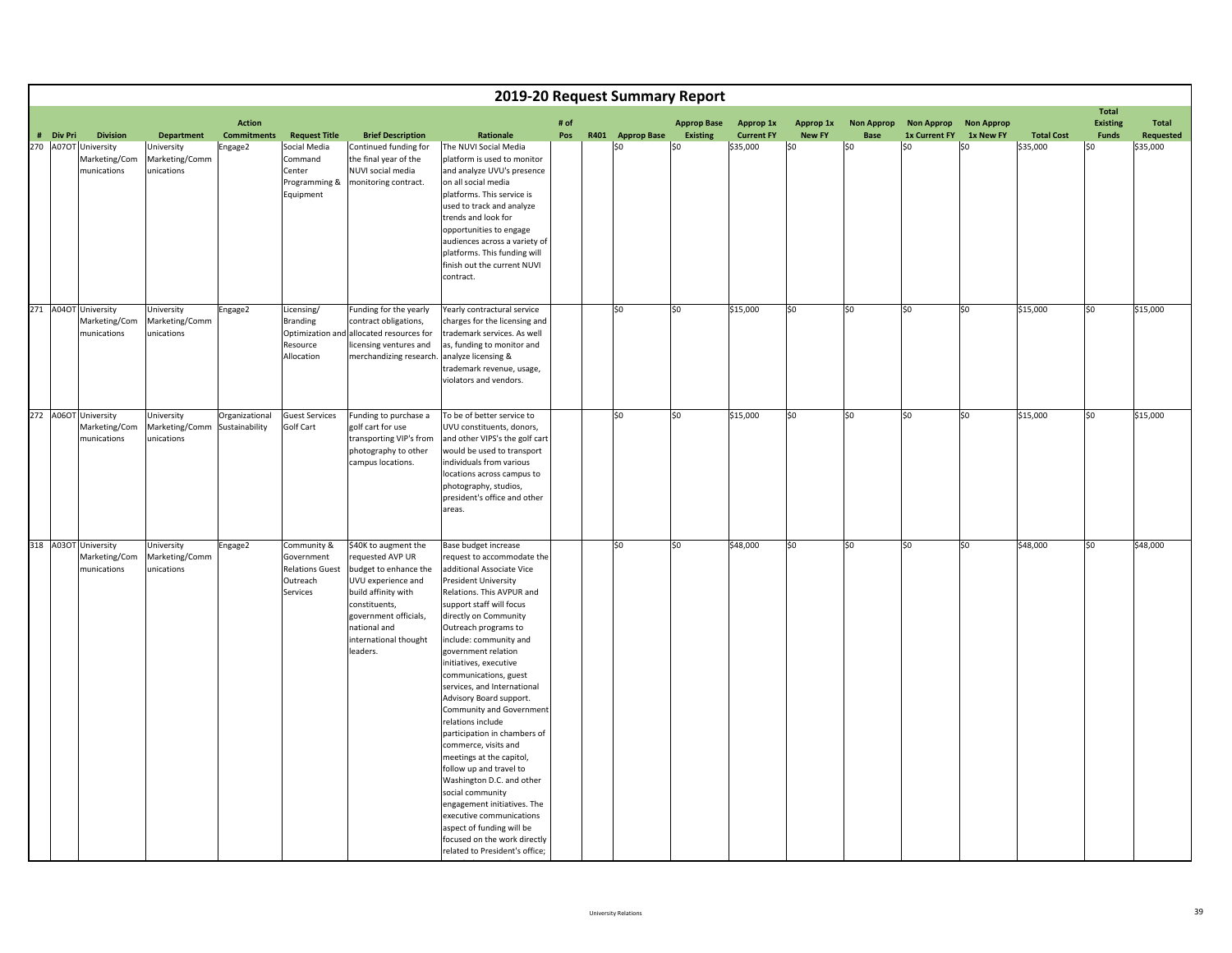|                   |                                                                    |                                                                   |                                |                                                      |                                                                                                                                                                                              |                                                                                                                                                                                                                                                                                                                                                                                                                                                                                                                                                                                                                                                                                                                                                                                                                                |      | 2019-20 Request Summary Report |                     |                          |                      |                   |                      |                   |                               |                                 |                       |
|-------------------|--------------------------------------------------------------------|-------------------------------------------------------------------|--------------------------------|------------------------------------------------------|----------------------------------------------------------------------------------------------------------------------------------------------------------------------------------------------|--------------------------------------------------------------------------------------------------------------------------------------------------------------------------------------------------------------------------------------------------------------------------------------------------------------------------------------------------------------------------------------------------------------------------------------------------------------------------------------------------------------------------------------------------------------------------------------------------------------------------------------------------------------------------------------------------------------------------------------------------------------------------------------------------------------------------------|------|--------------------------------|---------------------|--------------------------|----------------------|-------------------|----------------------|-------------------|-------------------------------|---------------------------------|-----------------------|
|                   |                                                                    |                                                                   | <b>Action</b>                  |                                                      |                                                                                                                                                                                              |                                                                                                                                                                                                                                                                                                                                                                                                                                                                                                                                                                                                                                                                                                                                                                                                                                | # of |                                | <b>Approp Base</b>  | <b>Approp 1x</b>         | Approp 1x            | <b>Non Approp</b> | <b>Non Approp</b>    | <b>Non Approp</b> |                               | <b>Total</b><br><b>Existing</b> | <b>Total</b>          |
| # Div Pri<br>A02B | <b>Division</b><br><b>Academic Affairs</b><br>for Acad<br>Programs | <b>Department</b><br><b>Academic Affairs</b><br>for Acad Programs | <b>Commitments</b><br>Include2 | <b>Request Title</b><br>Instructional<br>Designer II | <b>Brief Description</b><br>flexible offerings, an<br>additional Instructional<br>Designer II is requested<br>to partner with faculty<br>developers in the<br>creation of online<br>courses. | Rationale<br>To support expansion of In AY 2018, UVU offered 13% 1 - Staff<br>of its course sections online,<br>whereas the USHE average<br>was 20% and national<br>average was 30%. UVU<br>students demand more<br>online courses to provide<br>the flexibility to balance<br>work/family/school. Our<br>Civitas analytics system<br>reveals higher persistence<br>and full credit load for<br>students who mix modalities<br>(take a combination of face-<br>to-face and online). Mixed<br>modality students typically<br>show 10% higher persistence<br>and nearly double likelihood<br>of full load schedules, which<br>supports increased<br>completion rates. In a large<br>study across 30 community<br>colleges, the SUNY system<br>has determined the optimal                                                         | Pos  | R401 Approp Base<br>\$96,927   | Existing<br>$ $ \$0 | <b>Current FY</b><br>\$0 | <b>New FY</b><br>\$0 | Base<br>\$0       | 1x Current FY<br>\$0 | 1x New FY<br>\$0  | <b>Total Cost</b><br>\$96,927 | <b>Funds</b><br>SO.             | Requested<br>\$96,927 |
|                   |                                                                    |                                                                   |                                |                                                      |                                                                                                                                                                                              | mix is 3 face-to-face with 2<br>online courses. For UVU to<br>promote 3-2 scheduling with                                                                                                                                                                                                                                                                                                                                                                                                                                                                                                                                                                                                                                                                                                                                      |      |                                |                     |                          |                      |                   |                      |                   |                               |                                 |                       |
| A03B              | for Acad<br>Programs                                               | Academic Affairs Academic Affairs<br>for Acad Programs            | Include2                       | Instructional<br>Designer II                         | To support expansion of<br>flexible offerings, an<br>additional Instructional<br>Designer II is requested<br>to partner with faculty<br>developers in the<br>creation of online<br>courses.  | In AY 2018, UVU offered 13% 1 - Staff<br>of its course sections online,<br>whereas the USHE average<br>was 20% and national<br>average was 30%. UVU<br>students demand more<br>online courses to provide<br>the flexibility to balance<br>work/family/school. Our<br>Civitas analytics system<br>reveals higher persistence<br>and full credit load for<br>students who mix modalities<br>(take a combination of face-<br>to-face and online). Mixed<br>modality students typically<br>show 10% higher persistence<br>and nearly double likelihood<br>of full load schedules, which<br>supports increased<br>completion rates. In a large<br>study across 30 community<br>colleges, the SUNY system<br>has determined the optimal<br>mix is 3 face-to-face with 2<br>online courses. For UVU to<br>promote 3-2 scheduling with |      | \$96,927                       | \$0                 | \$0                      | \$0                  | \$0               | \$0                  | \$0               | \$96,927                      | \$0                             | \$96,927              |

id

line and the control of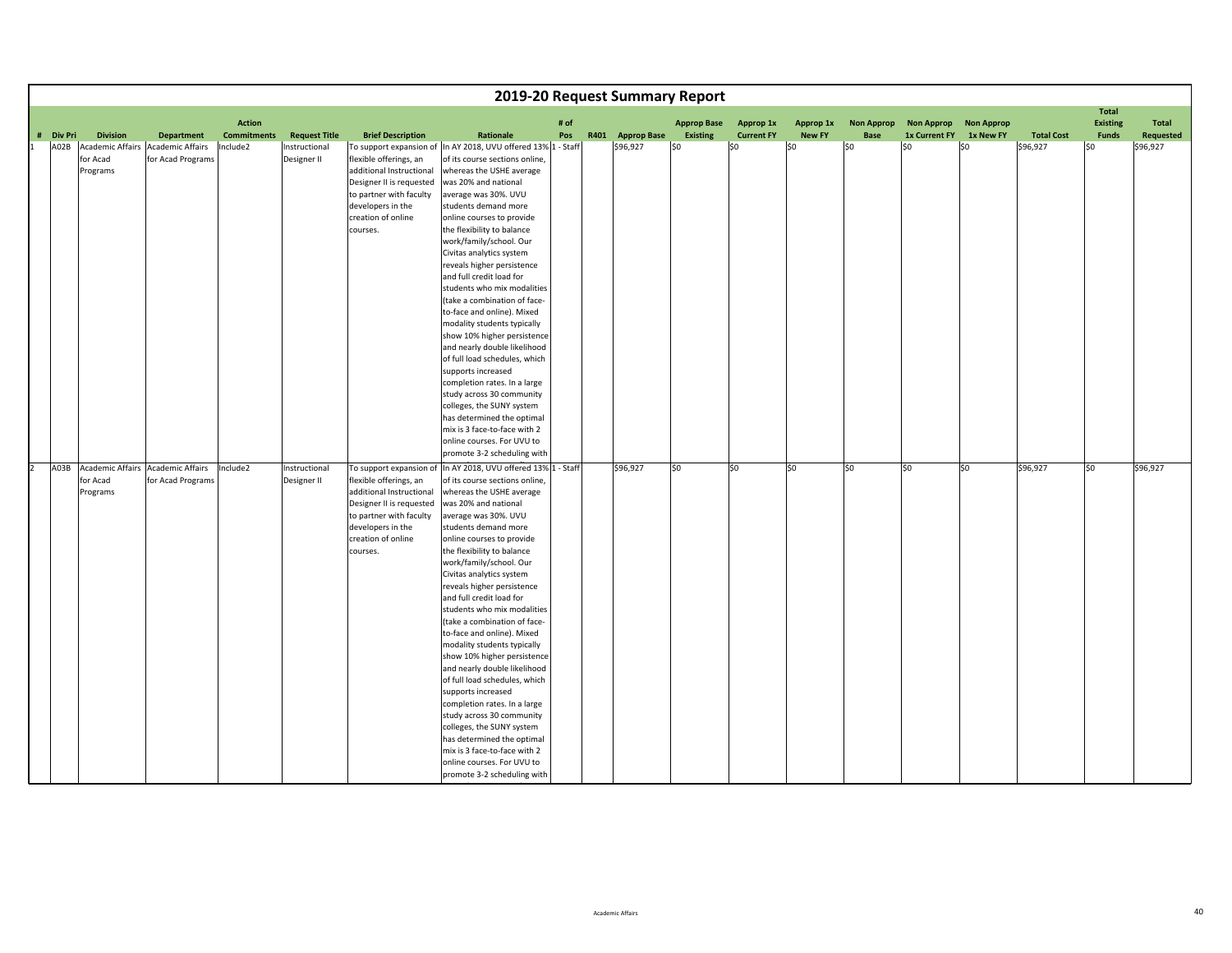|                              |                                                   |                                     |                                                                                |                                                                                                 | 2019-20 Request Summary Report                                                                                                                                                                                                                                                                                                                                                                                                                                                                                                                                                                                                                                                                                                                                                                           |                                     |      |                  |                                       |                                       |                            |                           |                                    |                                |                   |                                                 |                                  |
|------------------------------|---------------------------------------------------|-------------------------------------|--------------------------------------------------------------------------------|-------------------------------------------------------------------------------------------------|----------------------------------------------------------------------------------------------------------------------------------------------------------------------------------------------------------------------------------------------------------------------------------------------------------------------------------------------------------------------------------------------------------------------------------------------------------------------------------------------------------------------------------------------------------------------------------------------------------------------------------------------------------------------------------------------------------------------------------------------------------------------------------------------------------|-------------------------------------|------|------------------|---------------------------------------|---------------------------------------|----------------------------|---------------------------|------------------------------------|--------------------------------|-------------------|-------------------------------------------------|----------------------------------|
| # Div Pri<br><b>Division</b> | <b>Department</b>                                 | <b>Action</b><br><b>Commitments</b> | <b>Request Title</b>                                                           | <b>Brief Description</b>                                                                        | Rationale                                                                                                                                                                                                                                                                                                                                                                                                                                                                                                                                                                                                                                                                                                                                                                                                | # of<br>Pos                         |      | R401 Approp Base | <b>Approp Base</b><br><b>Existing</b> | <b>Approp 1x</b><br><b>Current FY</b> | Approp 1x<br><b>New FY</b> | <b>Non Approp</b><br>Base | <b>Non Approp</b><br>1x Current FY | <b>Non Approp</b><br>1x New FY | <b>Total Cost</b> | <b>Total</b><br><b>Existing</b><br><b>Funds</b> | <b>Total</b><br><b>Requested</b> |
| A02OT College of<br>nology   | Engineering<br>Engineering/Tech Design Technology | Engage1                             | 3D Prototyping<br>Lab - New<br>Equipment                                       | Funding to purchase<br>new equipment for the<br>3D Prototyping Lab.                             | The 3D Prototyping Lab<br>equipment is becoming<br>outdated and costly to<br>repair. By purchasing new<br>equipment we can save<br>money on repair costs and<br>be able to introduce newer<br>technology to the students.                                                                                                                                                                                                                                                                                                                                                                                                                                                                                                                                                                                |                                     |      | \$0              | \$0                                   | \$90,000                              | \$0                        | S <sub>0</sub>            | S <sub>0</sub>                     | lso                            | \$90,000          | \$0                                             | \$90,000                         |
| A01OT College of<br>nology   | Engineering<br>Engineering/Tech Design Technology | Include1                            | Engineering<br>Design<br>Technology -<br>Surveying<br>Equipment and<br>Remodel | Funding to purchase six<br>additional sets of<br>surveying equipment.                           | Enrollment in the EGDT 1400<br>course has increased 82%<br>since the Fall 2017 semester.<br><b>Students from Architecture</b><br>& Engineering Design,<br>Construction Management,<br>and Civil Engineering are<br>required to take this field<br>course as part of their<br>degree programs. The<br>course teaches field<br>techniques that require the<br>use of surveying equipment<br>for students to complete<br>their projects. We have<br>reached the stage where the<br>six sets of equipment are not<br>enough to go around. We<br>are requesting funding to<br>purchase six additional sets<br>of surveying equipment and<br>remodel the existing<br>equipment room, current<br>plotter room, as well as<br>enclose CS 705 with glass<br>curtain walls and door to<br>move plot room equipment |                                     |      | \$0              | \$0                                   | \$112,000                             | \$0                        | SO.                       | \$0                                | \$0                            | \$112,000         | \$0                                             | \$112,000                        |
| FAC01 College of<br>nology   | Engineering<br>Engineering/Tech Design Technology | Include1                            | Assistant<br>Professor -<br>Architecture                                       | Requesting an additional<br>faculty member for the<br>new Architecture<br>program per the R401. | The Architecture and<br><b>Engineering Design</b><br>Department has added a<br>number of new certificates<br>and degrees, including the<br>new five-year Architecture<br>Program. As part of the R401<br>a number of new faculty<br>were requested to support<br>these new programs.                                                                                                                                                                                                                                                                                                                                                                                                                                                                                                                     | $1 -$<br>Faculty<br>Tenure<br>Track | R401 | \$117,862        | \$0                                   | lso                                   | \$0                        | lso.                      | lso                                | SO.                            | \$117,862         | \$0                                             | \$117,862                        |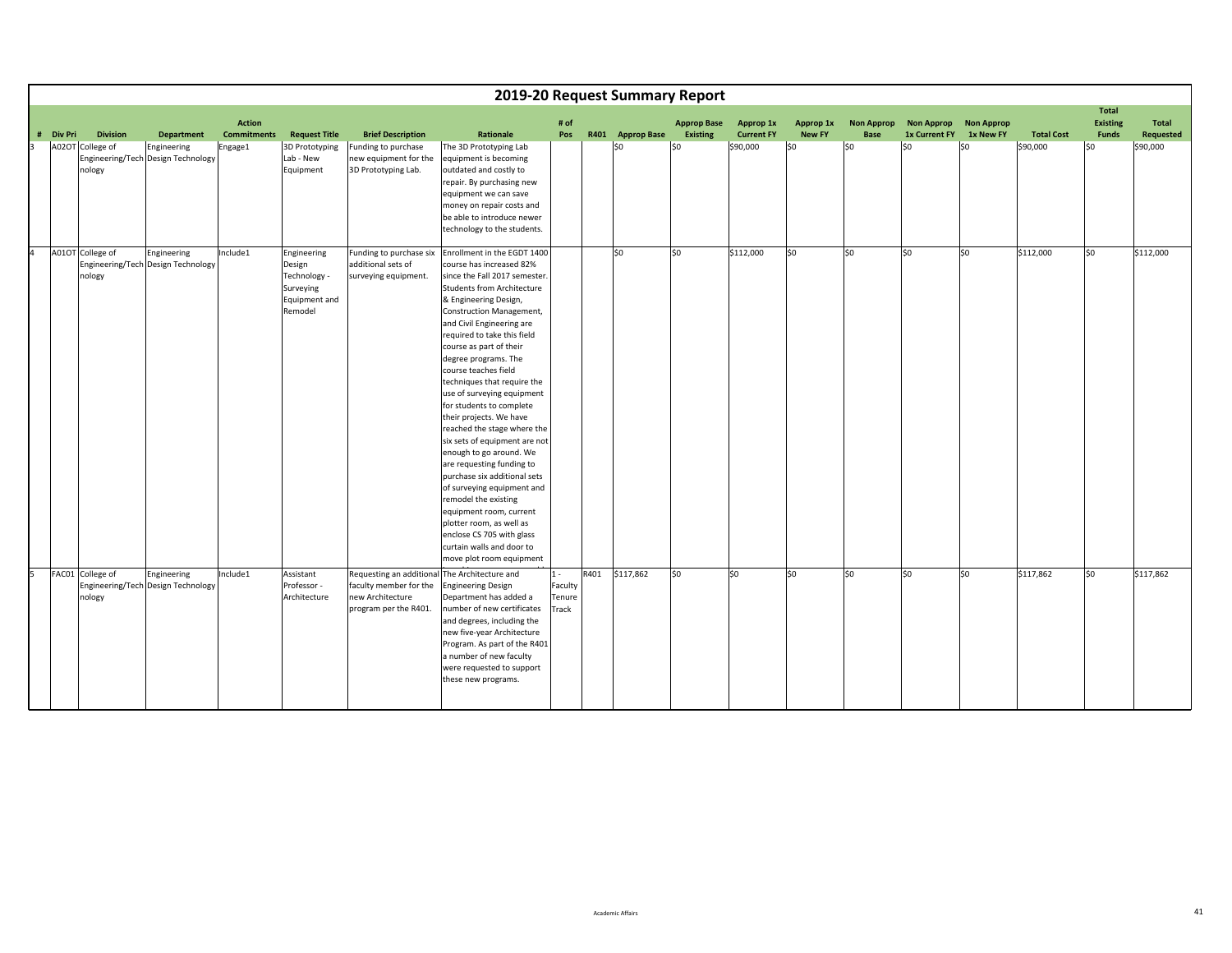|                     |                                                            |                                                                           |                                     |                                                                |                                                                                                                                                                                                                               |                                                                                                                                                                                                                                                                                                                                                                                                                                                                                                                                                                                                                                                                                                                                                                                                                                    |                                     | 2019-20 Request Summary Report |                                |                                |                            |                           |                                    |                                |                   |                                                 |                    |
|---------------------|------------------------------------------------------------|---------------------------------------------------------------------------|-------------------------------------|----------------------------------------------------------------|-------------------------------------------------------------------------------------------------------------------------------------------------------------------------------------------------------------------------------|------------------------------------------------------------------------------------------------------------------------------------------------------------------------------------------------------------------------------------------------------------------------------------------------------------------------------------------------------------------------------------------------------------------------------------------------------------------------------------------------------------------------------------------------------------------------------------------------------------------------------------------------------------------------------------------------------------------------------------------------------------------------------------------------------------------------------------|-------------------------------------|--------------------------------|--------------------------------|--------------------------------|----------------------------|---------------------------|------------------------------------|--------------------------------|-------------------|-------------------------------------------------|--------------------|
| <b>Div Pri</b><br># | <b>Division</b>                                            | <b>Department</b>                                                         | <b>Action</b><br><b>Commitments</b> | <b>Request Title</b>                                           | <b>Brief Description</b>                                                                                                                                                                                                      | Rationale                                                                                                                                                                                                                                                                                                                                                                                                                                                                                                                                                                                                                                                                                                                                                                                                                          | # of<br>Pos                         | R401 Approp Base               | <b>Approp Base</b><br>Existing | Approp 1x<br><b>Current FY</b> | Approp 1x<br><b>New FY</b> | <b>Non Approp</b><br>Base | <b>Non Approp</b><br>1x Current FY | <b>Non Approp</b><br>1x New FY | <b>Total Cost</b> | <b>Total</b><br><b>Existing</b><br><b>Funds</b> | Total<br>Requested |
| 6                   | FAC03 College of<br>nology                                 | CNS-<br>Engineering/Tech Computing/Netwo Sustainability<br>rking Sciences | Organizational                      | Faculty<br>Computer<br>Science,<br>Al/Cloud/Full<br>Stack (#1) | position to meet<br>demands in artificial<br>intelligence, machine<br>learning, cloud<br>computing, and full<br>stack web                                                                                                     | One tenure-track faculty Advances in software are<br>advancing information<br>through data science;<br>artificial intelligence is<br>transforming everything<br>from transportation to<br>medicine; and web<br>capabilities and cloud<br>computing are bringing new<br>products and services to the<br>world. These drive a robust<br>job market in Utah: current<br>openings in AI are 135; cloud<br>computing, 113; full stack,<br>204. Faculty trained in the<br>latest technologies in these<br>areas are critical.<br>Additional faculty will also<br>decrease load: in Fall 2019,<br>32% of CS classes are taught<br>by adjuncts. This is very high<br>compared to typical CS<br>programs. Two faculty can<br>reduce it to 18%.<br><b>Upper division CS classes</b><br>should be small, but we<br>average 15 UD classes over | $1 -$<br>Faculty<br>Tenure<br>Track | \$148,587                      | SO.                            | \$0                            | \$0                        | \$0                       | lso                                | \$0                            | \$148,587         | l\$0                                            | \$148,587          |
|                     | FAC02 College of<br>Engineering/Tech Systems and<br>nology | Information<br>Technology                                                 | Achieve1                            | Assistant<br>Professor - Data<br>Engineering                   | Assistant Professor to<br>develop and teach<br>courses in the IS&T<br>Department related to<br>Data Engineering at<br>introductory and<br>advanced levels.<br>Planned to support<br>students from many<br>departments at UVU. | This will support the<br>development and delivery of Faculty<br>data engineering topics and Tenure<br>courses drawn from<br>constructs found in<br>information technology,<br>information systems, data<br>analytics, database modeling<br>and administration, data<br>architecture, business<br>intelligence, management,<br>cybersecurity and computer<br>science. The skills of a data<br>engineer that will be taught<br>are mainly concerned with<br>the tools and processes<br>needed to make<br>organizational data readily<br>available to all members of<br>the organization. All fields<br>that use data-driven analysis<br>and decision-making need<br>professionals with these<br>skills. The courses<br>developed and supported by<br>this position will be useful as<br>a way for many departments                   | $1 -$<br>Track                      | \$154,732                      | so                             | \$0                            | \$0                        | \$0                       | \$0                                | so                             | \$154,732         | so                                              | \$154,732          |

hh i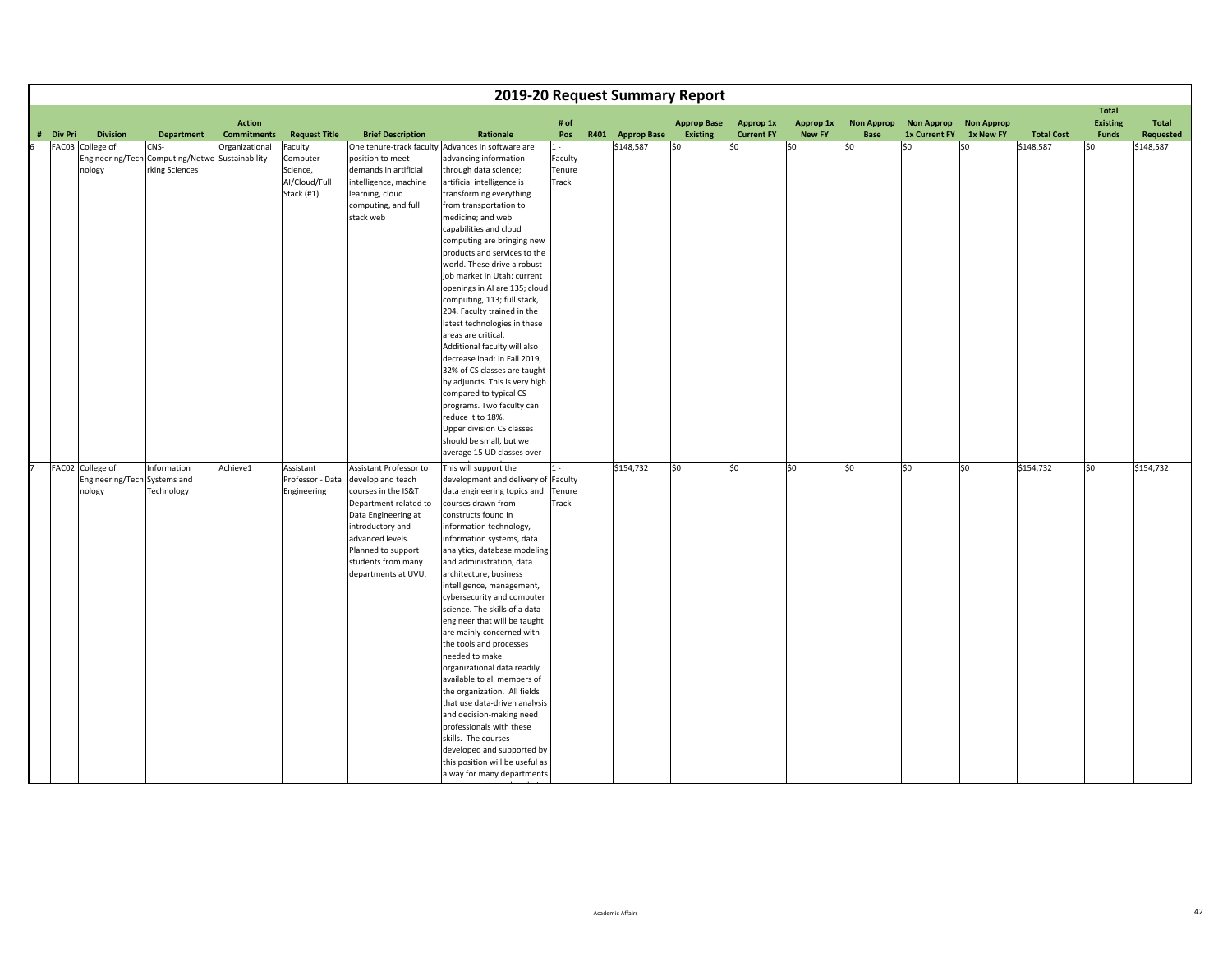|    |           |                                                                              |                                                           |                               |                                                            |                                                                                                                                                                                                  |                                                                                                                                                                                                                                                                                                                                                                                                                                                                                                                                                                                                             |                                            | 2019-20 Request Summary Report |                    |                          |                      |                    |                                           |                   |                                |                                 |                        |
|----|-----------|------------------------------------------------------------------------------|-----------------------------------------------------------|-------------------------------|------------------------------------------------------------|--------------------------------------------------------------------------------------------------------------------------------------------------------------------------------------------------|-------------------------------------------------------------------------------------------------------------------------------------------------------------------------------------------------------------------------------------------------------------------------------------------------------------------------------------------------------------------------------------------------------------------------------------------------------------------------------------------------------------------------------------------------------------------------------------------------------------|--------------------------------------------|--------------------------------|--------------------|--------------------------|----------------------|--------------------|-------------------------------------------|-------------------|--------------------------------|---------------------------------|------------------------|
|    |           |                                                                              |                                                           | <b>Action</b>                 |                                                            |                                                                                                                                                                                                  |                                                                                                                                                                                                                                                                                                                                                                                                                                                                                                                                                                                                             | # of                                       |                                | <b>Approp Base</b> | Approp 1x                | Approp 1x            | <b>Non Approp</b>  | <b>Non Approp</b>                         | <b>Non Approp</b> |                                | <b>Total</b><br><b>Existing</b> | Total                  |
| 8  | # Div Pri | <b>Division</b><br>FAC06 College of<br>Engineering/Tech Technology<br>nology | <b>Department</b><br>Engineering                          | <b>Commitments</b><br>Engage3 | <b>Request Title</b><br>Assistant<br>Professor<br>requests | <b>Brief Description</b><br>time Tenure Track<br><b>Assistant Professors</b><br>with specialty in<br><b>Industrial Automation</b><br>Design                                                      | Rationale<br>We are requesting a full  Industry continues to desire<br>technically experienced and<br>devoted faculty teaching<br>technology students.<br>Faculty not only need to<br>have the required academic<br>and professional industrial<br>background to teach in our<br>department, but they need<br>to continuously commit to<br>professional development,<br>staying current with<br>changing technology,<br>maintaining high standards,<br>and devotion to student<br>success. Industry<br>continuously comments on<br>the importance exceptional<br>faculty and staff in the ET<br>department. | Pos<br>$1 -$<br>Faculty<br>Tenure<br>Track | R401 Approp Base<br>\$111,717  | Existing<br>lso    | <b>Current FY</b><br>lso | <b>New FY</b><br>\$0 | <b>Base</b><br>lso | 1x Current FY 1x New FY<br>S <sub>0</sub> | lso               | <b>Total Cost</b><br>\$111,717 | <b>Funds</b><br>\$0             | Requested<br>\$111,717 |
| q  |           | A01B College of<br>nology                                                    | College of<br>Engineering/Tech Engineering/Techn<br>ology | Achieve3                      |                                                            | College recruiter Hiring a STEM K-12<br><b>Outreach Coordinator</b><br>who will also help with<br>all recruiting activities.                                                                     | STEM K-12 Outreach<br>Coordinator will work with<br>the pertinent departments<br>at UVU and will help attract<br>students.                                                                                                                                                                                                                                                                                                                                                                                                                                                                                  | 1 - Staff                                  | \$90,782                       | lso                | lso                      | \$0                  | lso                | \$0                                       | lso               | \$90,782                       | \$0                             | \$90,782               |
| 10 |           | A03OT College of<br>Engineering/Tech Technology<br>nology                    | Engineering                                               | Achieve2                      | Additional<br>Equipment<br>Money                           | We are starting a new<br>instrumentation class as<br>well as new weekend/<br>night classes. With this<br>growth and expanding<br>our class options we will<br>need new/ additional<br>equipment. | We are starting a new<br>instrumentation class as well<br>as new weekend/night<br>classes. With both of these<br>additions to the program we<br>will need additional funding<br>to make the purchases for<br>the new equipment for the<br>instrumentation class. As<br>well as adding equipment for<br>the additional amount of<br>students that we will have<br>from the weekend and night<br>options.                                                                                                                                                                                                     |                                            | \$0                            | \$0                | \$0                      | \$200,000            | l\$0               | \$0                                       | lso               | \$200,000                      | \$0                             | \$200,000              |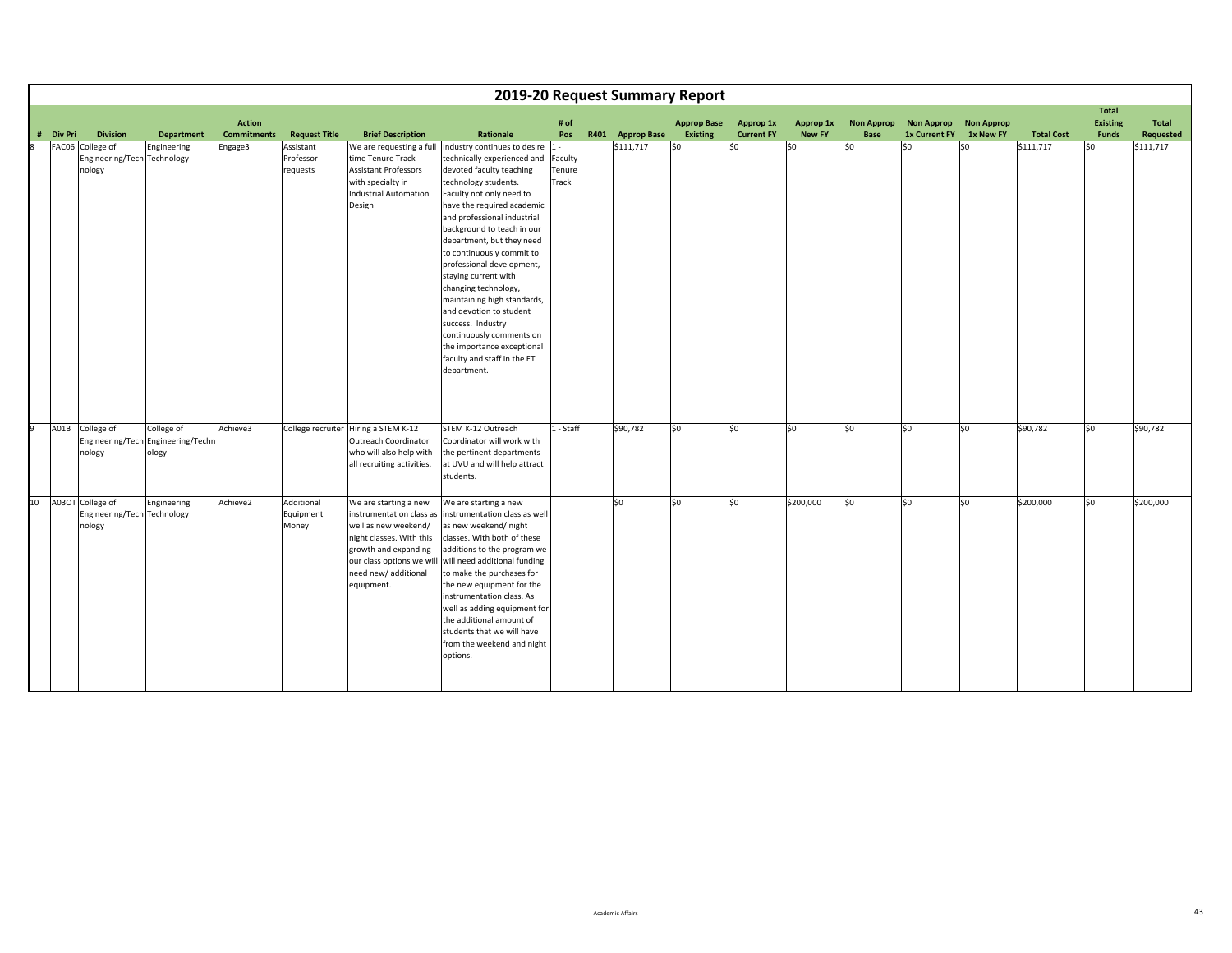|    |           |                             |                                                 |                    |                      |                            |                                                             |         | 2019-20 Request Summary Report |                    |                   |               |                   |                         |                   |                   |                                 |           |
|----|-----------|-----------------------------|-------------------------------------------------|--------------------|----------------------|----------------------------|-------------------------------------------------------------|---------|--------------------------------|--------------------|-------------------|---------------|-------------------|-------------------------|-------------------|-------------------|---------------------------------|-----------|
|    |           |                             |                                                 | <b>Action</b>      |                      |                            |                                                             | # of    |                                | <b>Approp Base</b> | Approp 1x         | Approp 1x     | <b>Non Approp</b> | <b>Non Approp</b>       | <b>Non Approp</b> |                   | <b>Total</b><br><b>Existing</b> | Total     |
|    | # Div Pri | <b>Division</b>             | <b>Department</b>                               | <b>Commitments</b> | <b>Request Title</b> | <b>Brief Description</b>   | Rationale                                                   | Pos     | R401 Approp Base               | Existing           | <b>Current FY</b> | <b>New FY</b> | <b>Base</b>       | 1x Current FY 1x New FY |                   | <b>Total Cost</b> | Funds                           | Requested |
| 11 |           | FAC04 College of            | CNS-                                            | Organizational     | Faculty              |                            | One tenure-track faculty Advances in software are           | $1 -$   | \$148,587                      | \$0                | \$0               | \$0           | lso               | SO.                     | S <sub>0</sub>    | \$148,587         | lso                             | \$148,587 |
|    |           |                             | Engineering/Tech Computing/Netwo Sustainability |                    | Computer             | position to meet           | advancing information                                       | Faculty |                                |                    |                   |               |                   |                         |                   |                   |                                 |           |
|    |           | nology                      | rking Sciences                                  |                    | Science,             | demands in artificial      | through data science;                                       | Tenure  |                                |                    |                   |               |                   |                         |                   |                   |                                 |           |
|    |           |                             |                                                 |                    | Al/Cloud/Full        | intelligence, machine      | artificial intelligence is                                  | Track   |                                |                    |                   |               |                   |                         |                   |                   |                                 |           |
|    |           |                             |                                                 |                    | Stack (#2)           | learning, could            | transforming everything                                     |         |                                |                    |                   |               |                   |                         |                   |                   |                                 |           |
|    |           |                             |                                                 |                    |                      | computing, and full        | from transportation to                                      |         |                                |                    |                   |               |                   |                         |                   |                   |                                 |           |
|    |           |                             |                                                 |                    |                      | stack web                  | medicine; and web                                           |         |                                |                    |                   |               |                   |                         |                   |                   |                                 |           |
|    |           |                             |                                                 |                    |                      |                            | capabilities and cloud                                      |         |                                |                    |                   |               |                   |                         |                   |                   |                                 |           |
|    |           |                             |                                                 |                    |                      |                            | computing are bringing new                                  |         |                                |                    |                   |               |                   |                         |                   |                   |                                 |           |
|    |           |                             |                                                 |                    |                      |                            | products and services to the                                |         |                                |                    |                   |               |                   |                         |                   |                   |                                 |           |
|    |           |                             |                                                 |                    |                      |                            | world. These drive a robust                                 |         |                                |                    |                   |               |                   |                         |                   |                   |                                 |           |
|    |           |                             |                                                 |                    |                      |                            | job market in Utah: current                                 |         |                                |                    |                   |               |                   |                         |                   |                   |                                 |           |
|    |           |                             |                                                 |                    |                      |                            | openings in AI are 135; cloud                               |         |                                |                    |                   |               |                   |                         |                   |                   |                                 |           |
|    |           |                             |                                                 |                    |                      |                            | computing, 113; full stack,                                 |         |                                |                    |                   |               |                   |                         |                   |                   |                                 |           |
|    |           |                             |                                                 |                    |                      |                            | 204. Faculty trained in the<br>latest technologies in these |         |                                |                    |                   |               |                   |                         |                   |                   |                                 |           |
|    |           |                             |                                                 |                    |                      |                            | areas are critical.                                         |         |                                |                    |                   |               |                   |                         |                   |                   |                                 |           |
|    |           |                             |                                                 |                    |                      |                            | Additional faculty will also                                |         |                                |                    |                   |               |                   |                         |                   |                   |                                 |           |
|    |           |                             |                                                 |                    |                      |                            | decrease load: in Fall 2019,                                |         |                                |                    |                   |               |                   |                         |                   |                   |                                 |           |
|    |           |                             |                                                 |                    |                      |                            | 32% of CS classes are taught                                |         |                                |                    |                   |               |                   |                         |                   |                   |                                 |           |
|    |           |                             |                                                 |                    |                      |                            | by adjuncts. This is very high                              |         |                                |                    |                   |               |                   |                         |                   |                   |                                 |           |
|    |           |                             |                                                 |                    |                      |                            | compared to typical CS                                      |         |                                |                    |                   |               |                   |                         |                   |                   |                                 |           |
|    |           |                             |                                                 |                    |                      |                            | programs. Two faculty can                                   |         |                                |                    |                   |               |                   |                         |                   |                   |                                 |           |
|    |           |                             |                                                 |                    |                      |                            | reduce it to 18%.                                           |         |                                |                    |                   |               |                   |                         |                   |                   |                                 |           |
|    |           |                             |                                                 |                    |                      |                            | <b>Upper division CS classes</b>                            |         |                                |                    |                   |               |                   |                         |                   |                   |                                 |           |
|    |           |                             |                                                 |                    |                      |                            | should be small, but we                                     |         |                                |                    |                   |               |                   |                         |                   |                   |                                 |           |
|    |           |                             |                                                 |                    |                      |                            | average 15 UD classes over                                  |         |                                |                    |                   |               |                   |                         |                   |                   |                                 |           |
| 16 |           | A05OT College of            | Construction                                    | Engage1            | New Dust             | GT 625 dust collector is:  | Current dust collector                                      |         | \$0                            | lso                | lso               | \$200,000     | lso               | lso.                    | so                | \$200,000         | lso                             | \$200,000 |
|    |           | Engineering/Tech Management |                                                 |                    | Collector for        | a safety hazard/liability, | capacity is inadequate for                                  |         |                                |                    |                   |               |                   |                         |                   |                   |                                 |           |
|    |           | nology                      |                                                 |                    | Woodworking          | out of code compliance,    | current student and                                         |         |                                |                    |                   |               |                   |                         |                   |                   |                                 |           |
|    |           |                             |                                                 |                    | Shop                 | a nuisance to new Arts     | equipment loads. It is out of                               |         |                                |                    |                   |               |                   |                         |                   |                   |                                 |           |
|    |           |                             |                                                 |                    |                      | Building (loud,            | building code and fire code                                 |         |                                |                    |                   |               |                   |                         |                   |                   |                                 |           |
|    |           |                             |                                                 |                    |                      | unsightly), unsuitable     | compliance, and will not                                    |         |                                |                    |                   |               |                   |                         |                   |                   |                                 |           |
|    |           |                             |                                                 |                    |                      | for current load.          | allow for future program                                    |         |                                |                    |                   |               |                   |                         |                   |                   |                                 |           |
|    |           |                             |                                                 |                    |                      |                            | expansion. A new dust<br>collector is needed to             |         |                                |                    |                   |               |                   |                         |                   |                   |                                 |           |
|    |           |                             |                                                 |                    |                      |                            | continue the CAW program                                    |         |                                |                    |                   |               |                   |                         |                   |                   |                                 |           |
|    |           |                             |                                                 |                    |                      |                            | and reduce student                                          |         |                                |                    |                   |               |                   |                         |                   |                   |                                 |           |
|    |           |                             |                                                 |                    |                      |                            | exposure and to risk to the                                 |         |                                |                    |                   |               |                   |                         |                   |                   |                                 |           |
|    |           |                             |                                                 |                    |                      |                            | university. A new unit will                                 |         |                                |                    |                   |               |                   |                         |                   |                   |                                 |           |
|    |           |                             |                                                 |                    |                      |                            | enhance the student and                                     |         |                                |                    |                   |               |                   |                         |                   |                   |                                 |           |
|    |           |                             |                                                 |                    |                      |                            | program engagement of the                                   |         |                                |                    |                   |               |                   |                         |                   |                   |                                 |           |
|    |           |                             |                                                 |                    |                      |                            | CAW program.                                                |         |                                |                    |                   |               |                   |                         |                   |                   |                                 |           |
|    |           |                             |                                                 |                    |                      |                            |                                                             |         |                                |                    |                   |               |                   |                         |                   |                   |                                 |           |
|    |           |                             |                                                 |                    |                      |                            |                                                             |         |                                |                    |                   |               |                   |                         |                   |                   |                                 |           |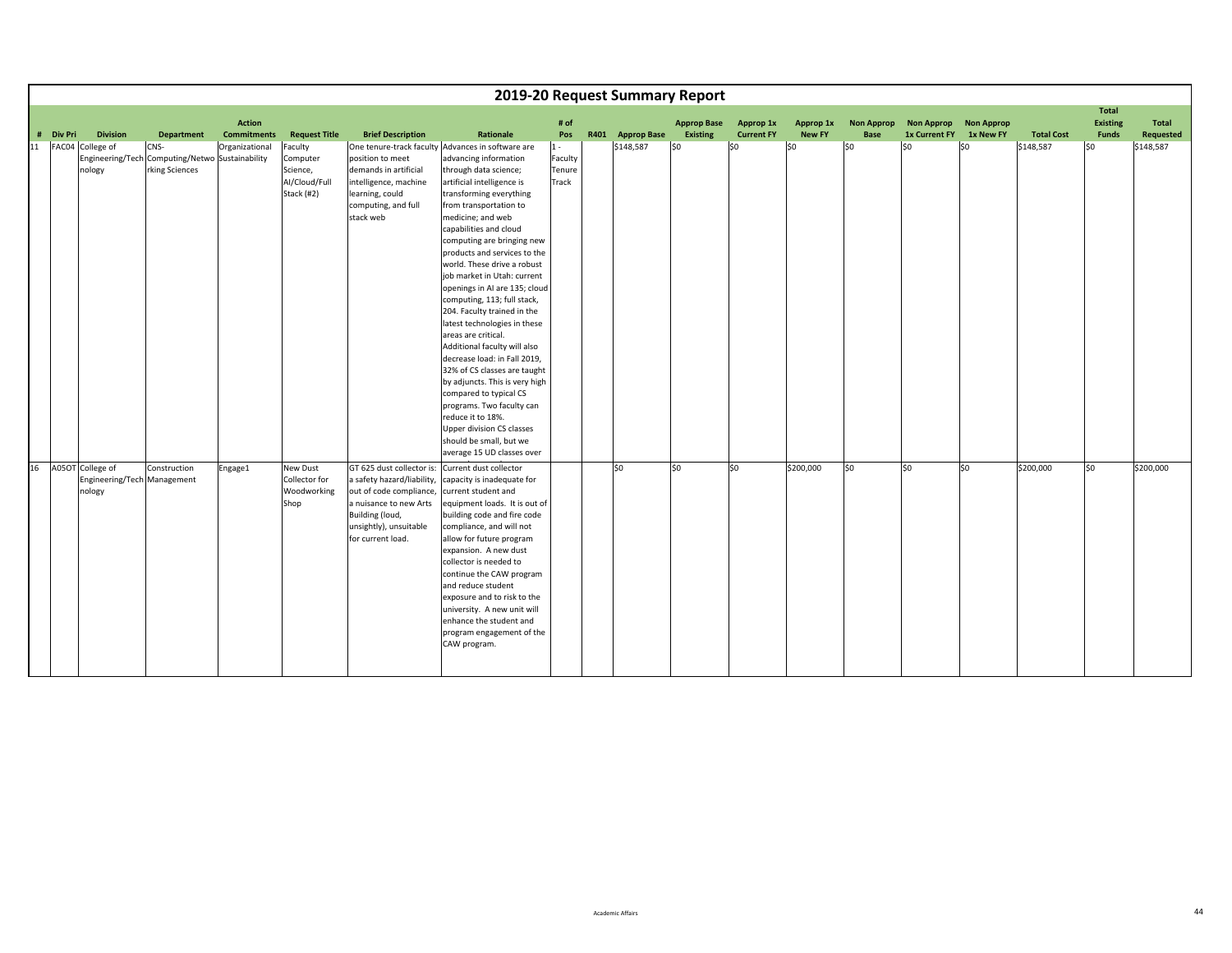|    |           |                                                           |                   |                                     |                                             |                                                                                                                                                                                                       |                                                                                                                                                                                                                                                                                                                                                                                                                                                                                                                                                                                                                                                                                                                                                                             |                                     | 2019-20 Request Summary Report |                                       |                                       |                            |                           |                                           |                                |                   |                                                 |                    |
|----|-----------|-----------------------------------------------------------|-------------------|-------------------------------------|---------------------------------------------|-------------------------------------------------------------------------------------------------------------------------------------------------------------------------------------------------------|-----------------------------------------------------------------------------------------------------------------------------------------------------------------------------------------------------------------------------------------------------------------------------------------------------------------------------------------------------------------------------------------------------------------------------------------------------------------------------------------------------------------------------------------------------------------------------------------------------------------------------------------------------------------------------------------------------------------------------------------------------------------------------|-------------------------------------|--------------------------------|---------------------------------------|---------------------------------------|----------------------------|---------------------------|-------------------------------------------|--------------------------------|-------------------|-------------------------------------------------|--------------------|
|    | # Div Pri | <b>Division</b>                                           | <b>Department</b> | <b>Action</b><br><b>Commitments</b> | <b>Request Title</b>                        | <b>Brief Description</b>                                                                                                                                                                              | Rationale                                                                                                                                                                                                                                                                                                                                                                                                                                                                                                                                                                                                                                                                                                                                                                   | # of<br>Pos                         | R401 Approp Base               | <b>Approp Base</b><br><b>Existing</b> | <b>Approp 1x</b><br><b>Current FY</b> | Approp 1x<br><b>New FY</b> | <b>Non Approp</b><br>Base | <b>Non Approp</b><br><b>1x Current FY</b> | <b>Non Approp</b><br>1x New FY | <b>Total Cost</b> | <b>Total</b><br><b>Existing</b><br><b>Funds</b> | Total<br>Requested |
| 17 |           | FAC09 College of<br>Engineering/Tech Management<br>nology | Construction      | Achieve2                            | <b>CMGT Tenure-</b><br><b>Track Faculty</b> | Enrollments in the<br>CMGT program have<br>grown 77% in the past<br>five years. Student and<br>industry/economic<br>demand necessitate a<br>new faculty member to<br>keep up.                         | Virtual design and<br>construction (3D plan<br>modeling) is a growing<br>construction industry trend.<br>The CMGT program needs a<br>faculty expert in that area to<br>round out their<br>competencies and better<br>instruct students internally.<br>Enrollments in the CMGT<br>program have grown 77% in<br>the past five years.<br>Graduates have increased<br>108% in five years. Student<br>engagement will improve in<br>CMGT as will cross-<br>disciplined courses with<br>Architecture and<br>Engineering programs.                                                                                                                                                                                                                                                 | $1 -$<br>Faculty<br>Tenure<br>Track | \$115,404                      | lso                                   | \$0                                   | \$0                        | S <sub>0</sub>            | S <sub>0</sub>                            | \$0                            | \$115,404         | l\$0                                            | \$115,404          |
| 18 |           | A04OT College of<br>Engineering/Tech<br>nology            | Digital Media     | Achieve3                            | Technology<br>Expansion                     | With the expansion of<br>our program to include<br>client-based projects<br>from other industries<br>outside of<br>entertainment, we are<br>needing additional<br>hardware and software<br>resources. | Our goal is to prepare our<br>students to use their skills in<br>all industries, not just<br>entertainment (simulations<br>in medical, engineering,<br>aviation, automotive and<br>advertising industries thus<br>far) using technical and<br>aesthetics tools and<br>processes. We have made<br>professional connections<br>and are working (in all of<br>junior year) on the 3D<br>simulations listed above. In<br>working with "real world<br>clients", the students can<br>learn how businesses work<br>and how to help the<br>companies achieve their<br>goals. We have researched<br>the skills needed to create<br>professional projects and<br>have a better chance at<br>employment upon<br>graduation. We teach<br>innovative hardware<br>technologies (Virtual & |                                     | \$0                            | \$0                                   | \$12,040                              | \$0                        | SO.                       | \$0                                       | \$0                            | \$12,040          | \$0                                             | \$12,040           |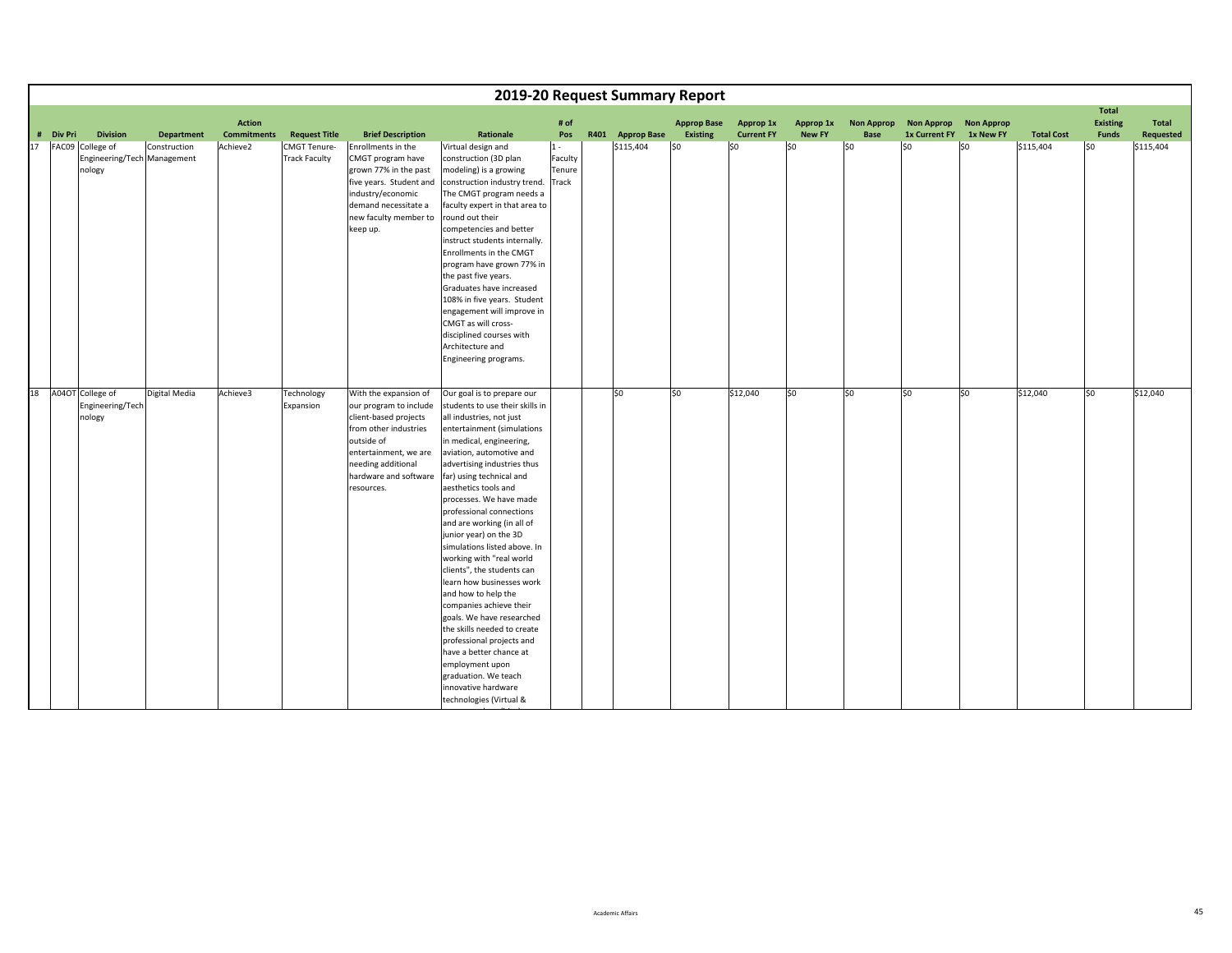|    |           |                                                                |                   |                                     |                                             |                                                                                                                                                                                              | 2019-20 Request Summary Report                                                                                                                                                                                                                                                                                                                                                                                                                                                                                                                                                                                                                                                                                                                                                                                                   |             |                  |                                |                                |                            |                           |                                           |                                |                   |                                                 |                    |
|----|-----------|----------------------------------------------------------------|-------------------|-------------------------------------|---------------------------------------------|----------------------------------------------------------------------------------------------------------------------------------------------------------------------------------------------|----------------------------------------------------------------------------------------------------------------------------------------------------------------------------------------------------------------------------------------------------------------------------------------------------------------------------------------------------------------------------------------------------------------------------------------------------------------------------------------------------------------------------------------------------------------------------------------------------------------------------------------------------------------------------------------------------------------------------------------------------------------------------------------------------------------------------------|-------------|------------------|--------------------------------|--------------------------------|----------------------------|---------------------------|-------------------------------------------|--------------------------------|-------------------|-------------------------------------------------|--------------------|
|    | # Div Pri | <b>Division</b>                                                | <b>Department</b> | <b>Action</b><br><b>Commitments</b> | <b>Request Title</b>                        | <b>Brief Description</b>                                                                                                                                                                     | Rationale                                                                                                                                                                                                                                                                                                                                                                                                                                                                                                                                                                                                                                                                                                                                                                                                                        | # of<br>Pos | R401 Approp Base | <b>Approp Base</b><br>Existing | Approp 1x<br><b>Current FY</b> | Approp 1x<br><b>New FY</b> | <b>Non Approp</b><br>Base | <b>Non Approp</b><br><b>1x Current FY</b> | <b>Non Approp</b><br>1x New FY | <b>Total Cost</b> | <b>Total</b><br><b>Existing</b><br><b>Funds</b> | Total<br>Requested |
| 20 |           | A06OT College of<br>Engineering/Tech<br>nology                 | Digital Media     | Engage1                             | Audio Studio<br>Expansion and<br>Renovation | Digital Audio plans to<br>311 a-c space and<br>modify it into a modern<br>recording facility,<br>including main studio,<br>control and iso rooms,<br>Foley-ADR stage, and<br>teaching areas. | Acquisition and remodeling<br>occupy the additional LC of the LC 311a-c space which<br>adjoins Digital Audio's<br>current LC 310 facility is to<br>meets the needs of the<br>growing population of<br>students. This expansion and<br>renovation will provide the<br>program with a modern<br>recording facility with<br>multiple rooms, each used in<br>multiple ways, together with<br>permanent and semi-<br>permanent fixtures and<br>equipment needed for<br>effective education of<br>students, preparing them<br>amply for industry. Existing<br>facilities are inadequate, and<br>this PBA request addresses<br>the deficit.<br>Our Program Mission states:<br>'The BS in Digital Audio<br>allows students to study,<br>without distraction, the<br>physics and mathematics of                                           |             | \$0              | \$0                            | \$0                            | \$197,000                  | lso                       | \$0                                       | \$0                            | \$197,000         | l\$0                                            | \$197,000          |
| 21 |           | A06B Academic Affairs Testing Services<br>for Acad<br>Programs |                   | Organizational<br>Sustainability    | TS 30% Increase<br><b>Current Exp</b>       | <b>Testing Services is</b><br>requesting a 30%<br>increase (\$38,925) in<br>offset the decrease in<br>revenue generated from<br>assessment testing.                                          | Testing Services has always<br>supplemented current<br>expenses from Assessment<br>ongoing current funds to revenue (Accuplacer, ACT-R,<br>ALEKS). Over the past few<br>years, assessment demand<br>has changed, but has not<br>been eliminated from the<br>center. We have seen an<br>active decline in revenue,<br>which greatly affects<br>covering costs of the CTC.<br>The Students complain<br>heavily of out-of-pocket<br>costs. Two common<br>complaints are testing fees<br>and parking permits, which<br>cannot be paid from<br>financial aid/scholarships A<br>student taking a course that<br>uses the CTC, can pay \$0-<br>\$20 for up to 5 assessments<br>in the course, with a fee of<br>\$4 per exam if taken during<br>the fee window of that test.<br>Compare that to Proctorio,<br>(UVU pays the membership), |             | \$38,925         | \$0                            | \$0                            | lso                        | SO.                       | \$0                                       | \$0                            | \$38,925          | \$0                                             | \$38,925           |

dd in the second control of the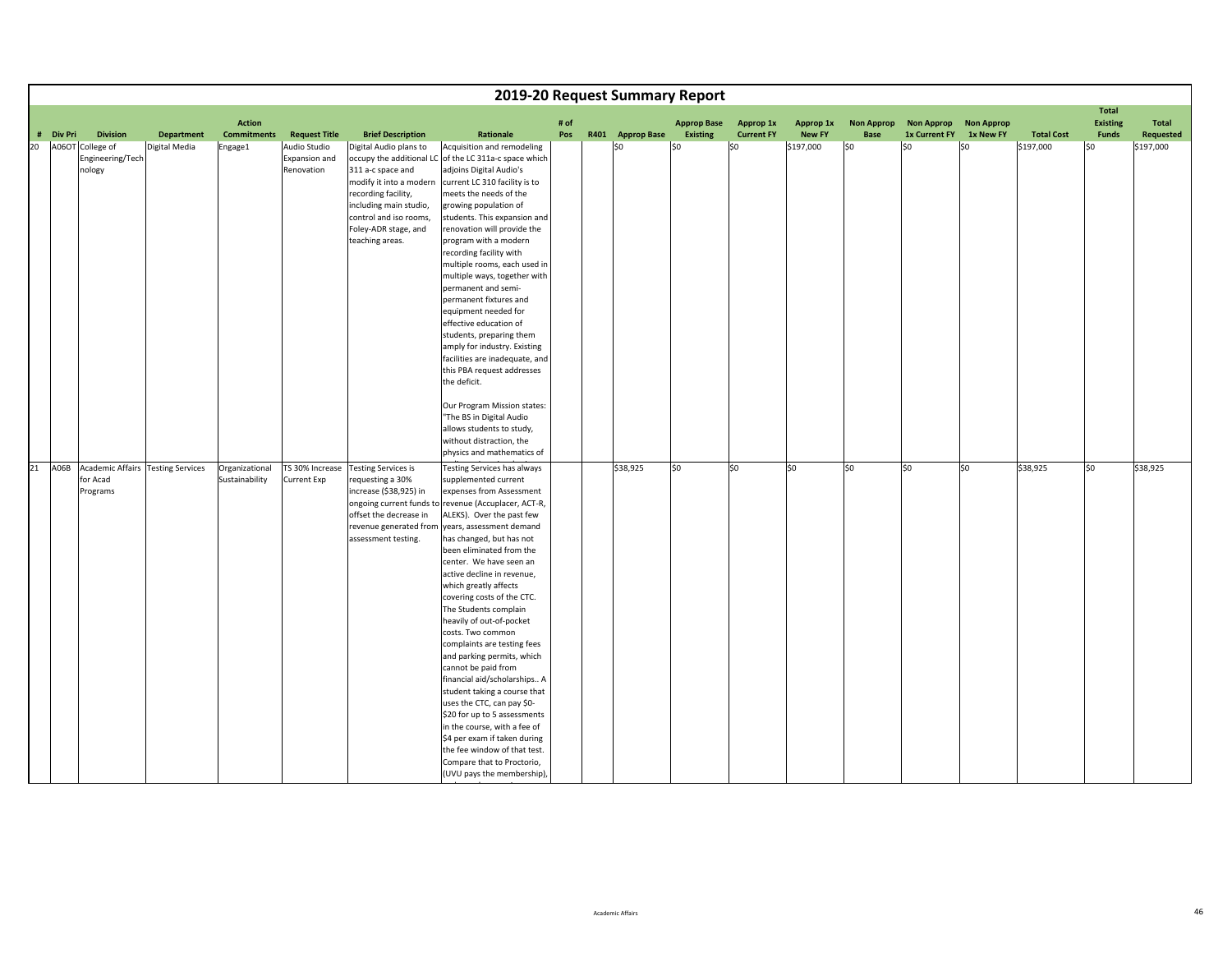|        |                   |                                                                              |                   |                                                        |                                                            |                                                                                                                                                                                                                                                         |                                                                                                                                                                                                                                                                                                                                                                                                                                                                                                                                                                                                                                                                                                                                                                                                                                                     |      | 2019-20 Request Summary Report |                        |                          |                      |                   |                             |                   |                               |                                 |                       |
|--------|-------------------|------------------------------------------------------------------------------|-------------------|--------------------------------------------------------|------------------------------------------------------------|---------------------------------------------------------------------------------------------------------------------------------------------------------------------------------------------------------------------------------------------------------|-----------------------------------------------------------------------------------------------------------------------------------------------------------------------------------------------------------------------------------------------------------------------------------------------------------------------------------------------------------------------------------------------------------------------------------------------------------------------------------------------------------------------------------------------------------------------------------------------------------------------------------------------------------------------------------------------------------------------------------------------------------------------------------------------------------------------------------------------------|------|--------------------------------|------------------------|--------------------------|----------------------|-------------------|-----------------------------|-------------------|-------------------------------|---------------------------------|-----------------------|
|        |                   |                                                                              |                   | <b>Action</b>                                          |                                                            |                                                                                                                                                                                                                                                         |                                                                                                                                                                                                                                                                                                                                                                                                                                                                                                                                                                                                                                                                                                                                                                                                                                                     | # of |                                | <b>Approp Base</b>     | Approp 1x                | Approp 1x            | <b>Non Approp</b> | <b>Non Approp</b>           | <b>Non Approp</b> |                               | <b>Total</b><br><b>Existing</b> | Total                 |
| 22     | # Div Pri<br>A04B | <b>Division</b><br>Academic Affairs Testing Services<br>for Acad<br>Programs | <b>Department</b> | <b>Commitments</b><br>Organizational<br>Sustainability | <b>Request Title</b><br>TS 33% Increase<br>in hourly wages | <b>Brief Description</b><br><b>Testing Services is</b><br>requesting a 33%<br>increase to raise our<br>starting hourly wage<br>from \$9 to \$12 per hour<br>to compete with local<br>industry and retain<br>students throughout<br>their UVU experience | Rationale<br><b>Testing Services current</b><br>funding model relies on fees<br>collected from students to<br>cover payroll costs for 8<br>months of each fiscal year,<br>with starting wages that are<br>the lowest across campus<br>(\$9/hour). Our student<br>employees deal work in a<br>highly secured & often<br>stressful environment. We<br>expect them to follow<br>explicit instructions per each<br>instructor, communicate<br>clearly to a large variety of<br>clients, confront individuals<br>exhibiting cheating behavior,<br>trouble shoot computer and<br>other technical issues, work<br>extra hours during finals<br>weeks on top of their own<br>exam schedule. We teach<br>and train this staff in conflict<br>resolution, giving and<br>receiving feedback, how to<br>work effectively in teams,<br>manage their time wisely, | Pos  | R401 Approp Base<br>\$46,251   | <b>Existing</b><br>SO. | <b>Current FY</b><br>\$0 | <b>New FY</b><br>\$0 | Base<br>SO        | <b>1x Current FY</b><br>\$0 | 1x New FY<br>l\$0 | <b>Total Cost</b><br>\$46,251 | <b>Funds</b><br>l\$0            | Requested<br>\$46,251 |
| $23 -$ |                   | A07B Academic Affairs Testing Services<br>for Acad<br>Programs               |                   | Organizational<br>Sustainability                       | TS PT Program<br>Manager<br>Position                       | <b>Testing Services is</b><br>requesting ongoing<br>a part-time program<br>manager to oversee our<br>high-stakes testing<br>branch (GED, Pearson-<br>VUE, MCAT, Prometric,<br>Medical Doctors, and<br>more).                                            | This branch of the Testing<br>Center services mainly our<br>appropriated funding for own students (and some<br>community) by offering<br>computer certification and<br>other types of exams such as<br>COMP TIA, DELL EMC, GED<br>(needed for financial aid at<br>UVU), Cisco Systems,<br>Evaluation Systems, National<br>Restaurant Association,<br>National Strength &<br>Conditioning Association.<br>Oracle Certification,<br>Pharmacy Tech Certification,<br>and many more. The<br>partnerships with these<br>national testing companies<br>do not allow us to set pricing<br>for services rendered. Our<br>profit base is small, but we<br>offer them at the request of<br>sooooo many UVU students<br>wanting to take these<br>certification exams at a<br>center they are familiar with<br>for optimal success. We                          |      | \$26,754                       | \$0                    | \$0                      | lso                  | S <sub>0</sub>    | lso                         | \$0               | \$26,754                      | so                              | \$26,754              |

h

b i de la constantina de la constantina de la constantina de la constantina de la constantina de la constantin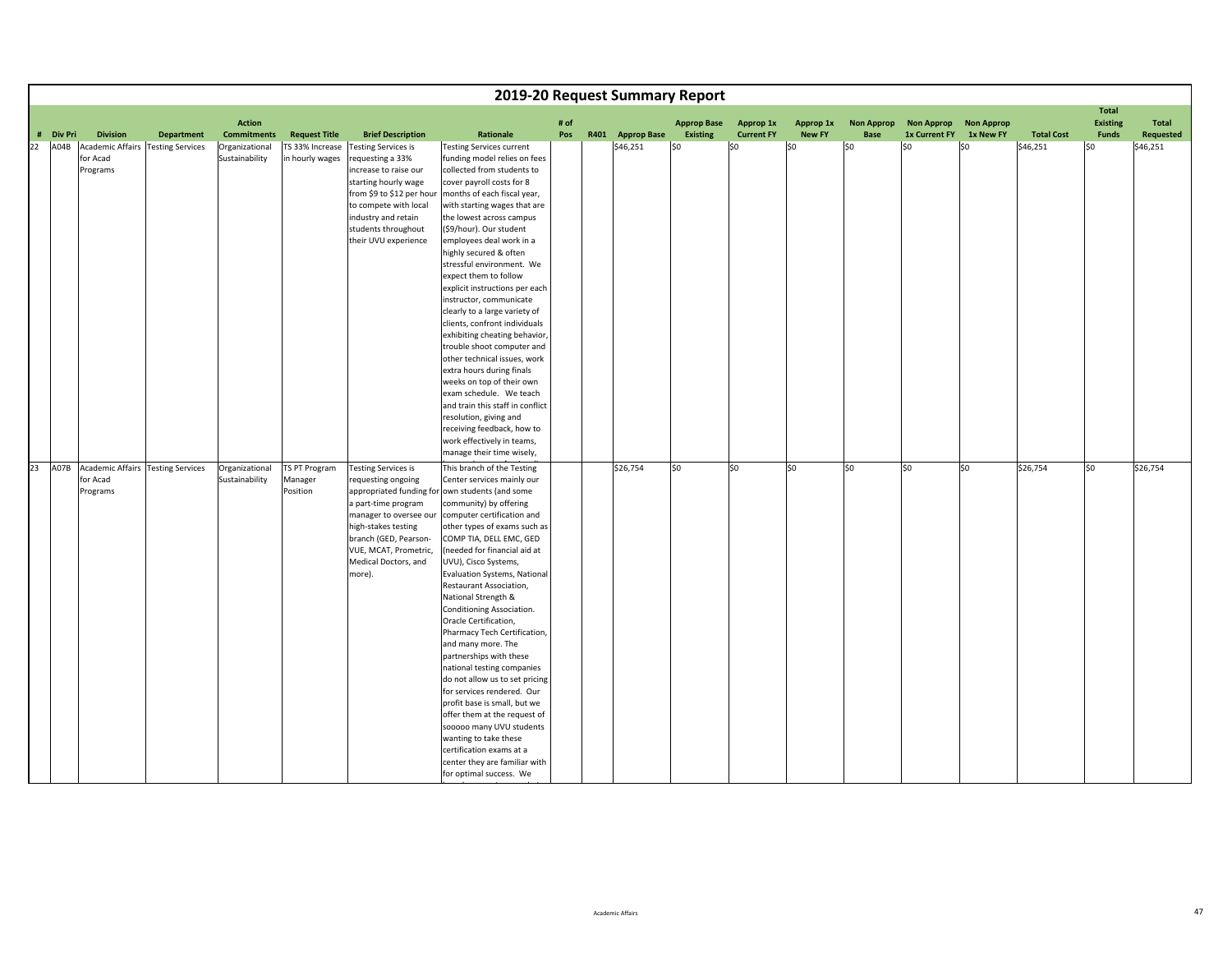|    |           |                      |                                                              |                    |                                                                             |                                                                                                                                                                                                                                    |                                                                                                                                                                                                                                                                                                                                                                                                                                                                                                                                                                                                                                                                                                                                                                                                                                               |           | 2019-20 Request Summary Report |                    |                   |               |                   |                      |                   |                   |                                 |           |
|----|-----------|----------------------|--------------------------------------------------------------|--------------------|-----------------------------------------------------------------------------|------------------------------------------------------------------------------------------------------------------------------------------------------------------------------------------------------------------------------------|-----------------------------------------------------------------------------------------------------------------------------------------------------------------------------------------------------------------------------------------------------------------------------------------------------------------------------------------------------------------------------------------------------------------------------------------------------------------------------------------------------------------------------------------------------------------------------------------------------------------------------------------------------------------------------------------------------------------------------------------------------------------------------------------------------------------------------------------------|-----------|--------------------------------|--------------------|-------------------|---------------|-------------------|----------------------|-------------------|-------------------|---------------------------------|-----------|
|    |           |                      |                                                              | <b>Action</b>      |                                                                             |                                                                                                                                                                                                                                    |                                                                                                                                                                                                                                                                                                                                                                                                                                                                                                                                                                                                                                                                                                                                                                                                                                               | # of      |                                | <b>Approp Base</b> | Approp 1x         | Approp 1x     | <b>Non Approp</b> | <b>Non Approp</b>    | <b>Non Approp</b> |                   | <b>Total</b><br><b>Existing</b> | Total     |
|    | # Div Pri | <b>Division</b>      | <b>Department</b>                                            | <b>Commitments</b> | <b>Request Title</b>                                                        | <b>Brief Description</b>                                                                                                                                                                                                           | Rationale                                                                                                                                                                                                                                                                                                                                                                                                                                                                                                                                                                                                                                                                                                                                                                                                                                     | Pos       | R401 Approp Base               | Existing           | <b>Current FY</b> | <b>New FY</b> | Base              | <b>1x Current FY</b> | 1x New FY         | <b>Total Cost</b> | <b>Funds</b>                    | Requested |
| 39 | A01B      | for Acad<br>Programs | Academic Affairs Academic Affairs<br>for Acad Programs       | Achieve1           | Additional<br>Councilors for<br>First-year Center<br>per original<br>creati | The FYC was proposed<br>with 25 Councilors- we<br>are currently at 17- the<br>8 can be achieved thru<br>new PBA funding or<br>"taxing" the colleges.<br>This tax will result in<br>them requesting<br>additional advisors.         | The FYC was established<br>with the idea of having<br>lower advisor ratios- 1-325.<br>These 8 councilors will bring<br>the FYC up to full<br>operational status for Fall<br>2020. The original proposal<br>said the 25 would either<br>come thru PBA allocations or<br>"taxes" on the existing<br>advisors. So this is really a<br>question of where the 8 will<br>come from and what issues<br>that will raise? We propose<br>they come from new lines<br>and that the colleges be left<br>with their original advisor<br>numbers but reduced ratios<br>since the FYC now handles<br>many of their students. UC<br>has expressed a concern that<br>they provided the bulk of<br>the initial FYC operations-<br>that is true and they should<br>be commended. However,<br>the proposal all along said                                         | 1 - Staff | \$534,451                      | \$0                | \$0               | \$0           | \$0               | lso                  | \$0               | \$534,451         | l\$0                            | \$534,451 |
|    |           |                      |                                                              |                    |                                                                             |                                                                                                                                                                                                                                    | the least disruptive and best                                                                                                                                                                                                                                                                                                                                                                                                                                                                                                                                                                                                                                                                                                                                                                                                                 |           |                                |                    |                   |               |                   |                      |                   |                   |                                 |           |
| 40 |           | for Acad<br>Programs | A03OT Academic Affairs Academic Affairs<br>for Acad Programs | Achieve1           | Peer<br>Pilots and<br>Expansion                                             | UVU has not taken full<br>Advising/Mentor advantage of peer<br>mentor programs.<br>Student Affairs has done<br>much more. This is an<br>effort to expand those<br>efforts thru the FYC and<br>the UVU Online<br>expansion efforts. | The peer mentor funds<br>provided last year allowed<br>for a pilot project in CHPS<br>with their online call center<br>and online expansion.<br>Limited funds will also be<br>used in Spring 2020 with the<br>FYC. The one-time funds<br>requested here will allow us<br>to start building peer<br>advising to scale for the FYC<br>and greatly expanded online<br>offerings. We seek one-time<br>because this is still "new"<br>space for much of this effort<br>and we would rather figure<br>out what is really needed<br>moving forward rather than<br>come back each year trying<br>to "right size" our efforts.<br>The request is large but we<br>anticipate hiring dozens of<br>students. One residual<br>effect of this spending is that<br>the retention and graduation<br>rates of peer employees is<br>substantially higher- it is |           | \$0                            | lso                | \$0               | \$324,000     | \$0               | S <sub>0</sub>       | so                | \$324,000         | so                              | \$324,000 |

id dhe

b i i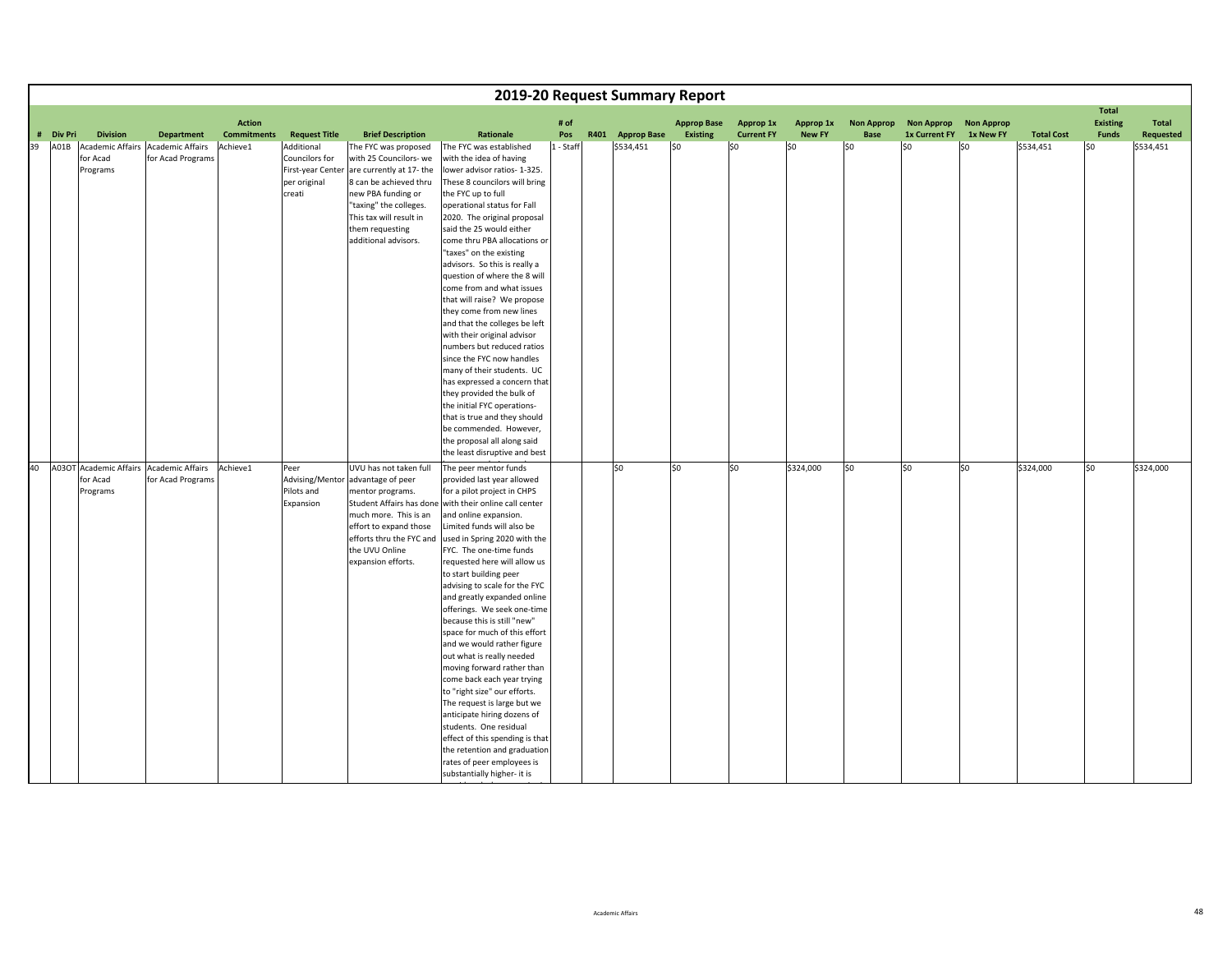|    |           |                                                           |                            |                                     |                                                                                |                                                                                                                                                                                                    |                                                                                                                                                                                                                                                                                                                                                                                                                                                                                                                                                                                                                                                                                                                                                                                                                                       |                                     | 2019-20 Request Summary Report |                                |                                |                            |                                  |                                              |                   |                   |                                                 |                    |
|----|-----------|-----------------------------------------------------------|----------------------------|-------------------------------------|--------------------------------------------------------------------------------|----------------------------------------------------------------------------------------------------------------------------------------------------------------------------------------------------|---------------------------------------------------------------------------------------------------------------------------------------------------------------------------------------------------------------------------------------------------------------------------------------------------------------------------------------------------------------------------------------------------------------------------------------------------------------------------------------------------------------------------------------------------------------------------------------------------------------------------------------------------------------------------------------------------------------------------------------------------------------------------------------------------------------------------------------|-------------------------------------|--------------------------------|--------------------------------|--------------------------------|----------------------------|----------------------------------|----------------------------------------------|-------------------|-------------------|-------------------------------------------------|--------------------|
|    | # Div Pri | <b>Division</b>                                           | <b>Department</b>          | <b>Action</b><br><b>Commitments</b> | <b>Request Title</b>                                                           | <b>Brief Description</b>                                                                                                                                                                           | Rationale                                                                                                                                                                                                                                                                                                                                                                                                                                                                                                                                                                                                                                                                                                                                                                                                                             | # of<br>Pos                         | R401 Approp Base               | <b>Approp Base</b><br>Existing | Approp 1x<br><b>Current FY</b> | Approp 1x<br><b>New FY</b> | <b>Non Approp</b><br><b>Base</b> | <b>Non Approp</b><br>1x Current FY 1x New FY | <b>Non Approp</b> | <b>Total Cost</b> | <b>Total</b><br><b>Existing</b><br><b>Funds</b> | Total<br>Requested |
| 47 |           | FAC05 College of<br>Engineering/Tech Technology<br>nology | Engineering                | Engage3                             | Assistant<br>Professor<br>Requests                                             | time Tenure Track<br><b>Assistant Professors</b><br>with a specialty in<br>Automation and Power.                                                                                                   | We are requesting a full Industry continues to desire<br>technically experienced and<br>devoted faculty teaching<br>technology students.<br>Faculty not only need to<br>have the required academic<br>and professional industrial<br>background to teach in our<br>department, but they need<br>to continuously commit to<br>professional development,<br>staying current with<br>changing technology,<br>maintaining high standards,<br>and devotion to student<br>success. Industry<br>continuously comments on<br>the importance exceptional<br>faculty and staff in the ET<br>department.                                                                                                                                                                                                                                         | $1 -$<br>Faculty<br>Tenure<br>Track | \$111,717                      | \$0                            | \$0                            | \$0                        | \$0                              | lso                                          | \$0               | \$111,717         | \$0                                             | \$111,717          |
|    |           | 60 A01B Office of<br><b>Academic Affairs Affairs</b>      | Office of Academic Engage3 |                                     | Develop the<br>financial<br>resources<br>through<br>sponsored<br>program acqui | annual funds from Title<br>III grant to help w/<br>operating costs and<br>faculty involvement in<br>grant proposal<br>development. Request<br>continued commitment<br>to providing these<br>funds. | Past 4 yrs, OSP received Funding would be used<br>approximately as follows:<br>New grant tracking software<br>annual licensing fee<br>(\$15,000); Faculty training<br>and incentives to promote<br>grant acquisitions to include:<br><b>Summer Faculty Training</b><br>Program with stipends for<br>submitted proposals, annual<br>faculty trip to Washington,<br>D.C., faculty to faculty<br>mentor program to train<br>novice grant writers, faculty<br>peer review program to<br>internally critique proposals<br>before submission, and<br>seminars and lectures by<br>guest faculty and presentors<br>with successful grant and<br>research proposal<br>development experience<br>(\$40,000). Operating,<br>ongoing training, and travel<br>costs for an office that has<br>grown by five full-time<br>employees in the past few |                                     | \$70,000                       | \$0                            | \$0                            | \$0                        | \$0                              | lso                                          | \$0               | \$70,000          | SO.                                             | \$70,000           |

hi da filma da film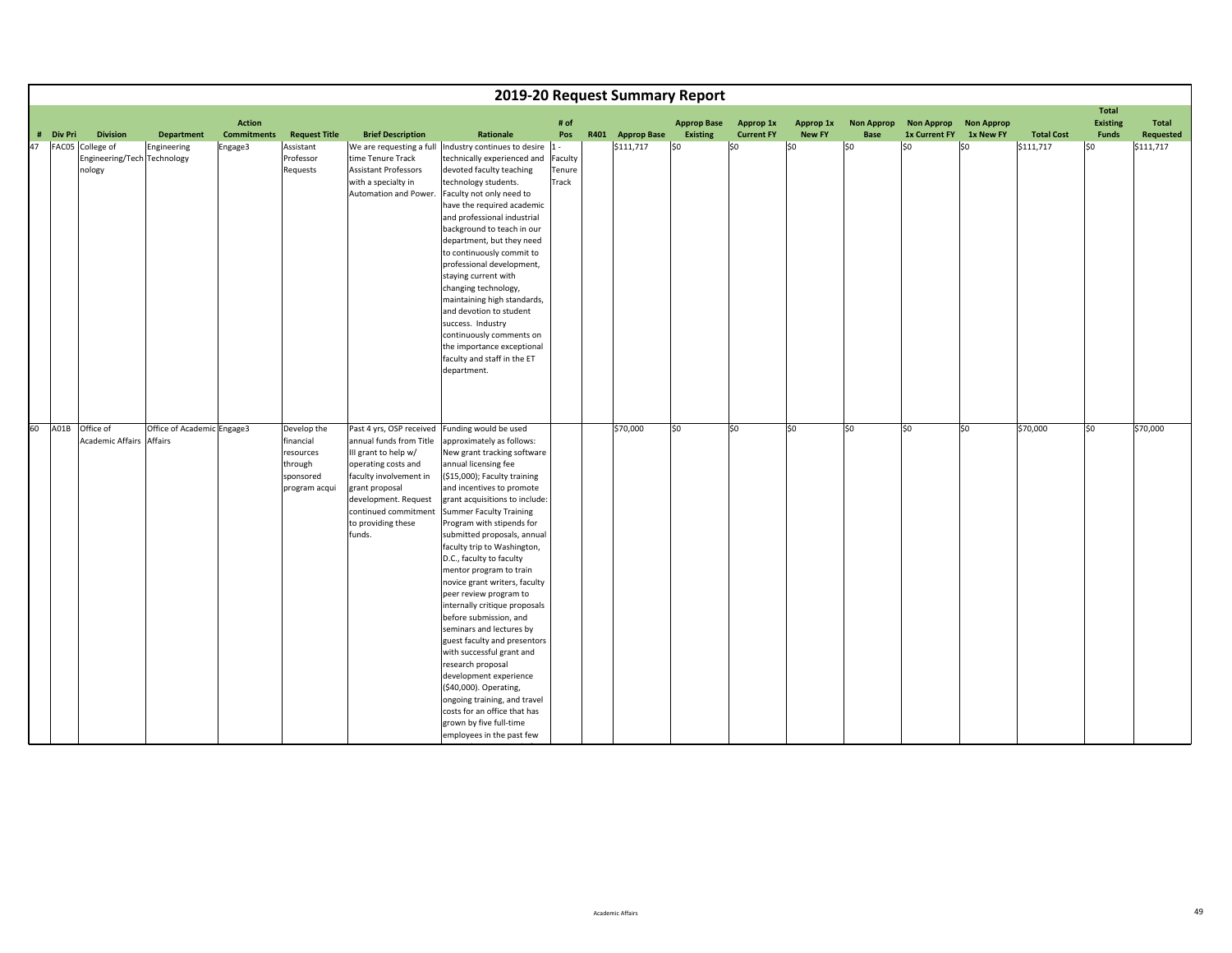|    |           |                                                   |                                   |                                     |                                                               |                                                                                                                                                                                                           | 2019-20 Request Summary Report                                                                                                                                                                                                                                                                                                                                                                                                                                                                                                                                                                                                                                                                                                                                                                                                               |             |                  |                                       |                                |                            |                           |                                    |                                |                   |                                                 |                           |
|----|-----------|---------------------------------------------------|-----------------------------------|-------------------------------------|---------------------------------------------------------------|-----------------------------------------------------------------------------------------------------------------------------------------------------------------------------------------------------------|----------------------------------------------------------------------------------------------------------------------------------------------------------------------------------------------------------------------------------------------------------------------------------------------------------------------------------------------------------------------------------------------------------------------------------------------------------------------------------------------------------------------------------------------------------------------------------------------------------------------------------------------------------------------------------------------------------------------------------------------------------------------------------------------------------------------------------------------|-------------|------------------|---------------------------------------|--------------------------------|----------------------------|---------------------------|------------------------------------|--------------------------------|-------------------|-------------------------------------------------|---------------------------|
|    | # Div Pri | <b>Division</b>                                   | <b>Department</b>                 | <b>Action</b><br><b>Commitments</b> | <b>Request Title</b>                                          | <b>Brief Description</b>                                                                                                                                                                                  | Rationale                                                                                                                                                                                                                                                                                                                                                                                                                                                                                                                                                                                                                                                                                                                                                                                                                                    | # of<br>Pos | R401 Approp Base | <b>Approp Base</b><br><b>Existing</b> | Approp 1x<br><b>Current FY</b> | Approp 1x<br><b>New FY</b> | <b>Non Approp</b><br>Base | <b>Non Approp</b><br>1x Current FY | <b>Non Approp</b><br>1x New FY | <b>Total Cost</b> | <b>Total</b><br><b>Existing</b><br><b>Funds</b> | <b>Total</b><br>Requested |
| 61 | A02B      | Office of<br><b>Academic Affairs Affairs</b>      | Office of Academic Engage1        |                                     | Essential<br>operational<br>aspects of the<br>Research Office | Manage essential<br>operational aspects of<br>the Research Office<br>including OSP, IRB,<br>IACUC, Biosafety, IP and<br>Tech Commercialization,<br>Research Ethics and<br>Compliance, and other<br>areas. | Funding will be allocated as<br>follows: Director Annual<br>Stipend - \$16,555 plus<br>\$3,732 benefits. Director<br>Summer Stipend - \$5,518<br>plus \$1,220 benefits. 3-<br>course buyout - \$18,758 plus<br>\$1,988 benefits. Hourly Staff<br>\$10,732 plus \$859 benefits.<br>Operating budget (supplies,<br>operating funds, travel) -<br>\$12,000.                                                                                                                                                                                                                                                                                                                                                                                                                                                                                     |             | \$12,000         | \$0                                   | S0                             | \$0                        | \$0                       | lso                                | \$0                            | \$12,000          | \$0                                             | \$12,000                  |
| 62 | A05B      | Office of<br><b>Academic Affairs Affairs</b>      | Office of Academic Engage1        |                                     | <b>Faculty Senate</b><br>Professional<br>Development          | Professional<br>development and travel<br>funds for the senate<br>president and/or visit<br>president.                                                                                                    | To attend events such as the<br>National Council of Faculty<br>Senates Meeting, October<br>19, 2019 in Austin, Texas for<br>which we currently do not<br>have funds to attend. Or<br>even to do a driving tour to<br>meet with other faculty<br>senate executive committee<br>leadership across Utah.                                                                                                                                                                                                                                                                                                                                                                                                                                                                                                                                        |             | \$5,000          | \$0                                   | lso                            | \$0                        | lso                       | lso.                               | \$0                            | \$5,000           | SO.                                             | \$5,000                   |
| 63 |           | A03B Office of<br><b>Academic Affairs Affairs</b> | Office of Academic Organizational | Sustainability                      | Ombudsman for<br>Faculty                                      | overall due process<br>procedure.                                                                                                                                                                         | Individual who can assist UVU needs a person who<br>as an ombudsman in the can assist if one feels their<br>due process is in question or<br>don't know how to navigate<br>the process, from the<br>moment a investigation<br>starts at "information<br>gathering" and onward (i.e.,<br>from the very beginning),<br>whether the inquiry is from<br>general counsel or the title<br>IX office or similar. This<br>positon should not report to<br>General Counsel although<br>they would have legal<br>experience. This is different<br>than the role we had<br>historically of "Manager -<br>Academic Policy/Faculty<br>Relations" that was held by<br>Pilar Hays, instead it would<br>be more akin to the positon<br>of Maureen Condic from the<br>U of U (https://academic-<br>affairs.utah.edu/office-for-<br>faculty/facultyombudsman/) |             | \$33,180         | 50                                    | $\sqrt{50}$                    | \$0                        | $\overline{50}$           | 50                                 | 50                             | \$33,180          | $\overline{\text{so}}$                          | \$33,180                  |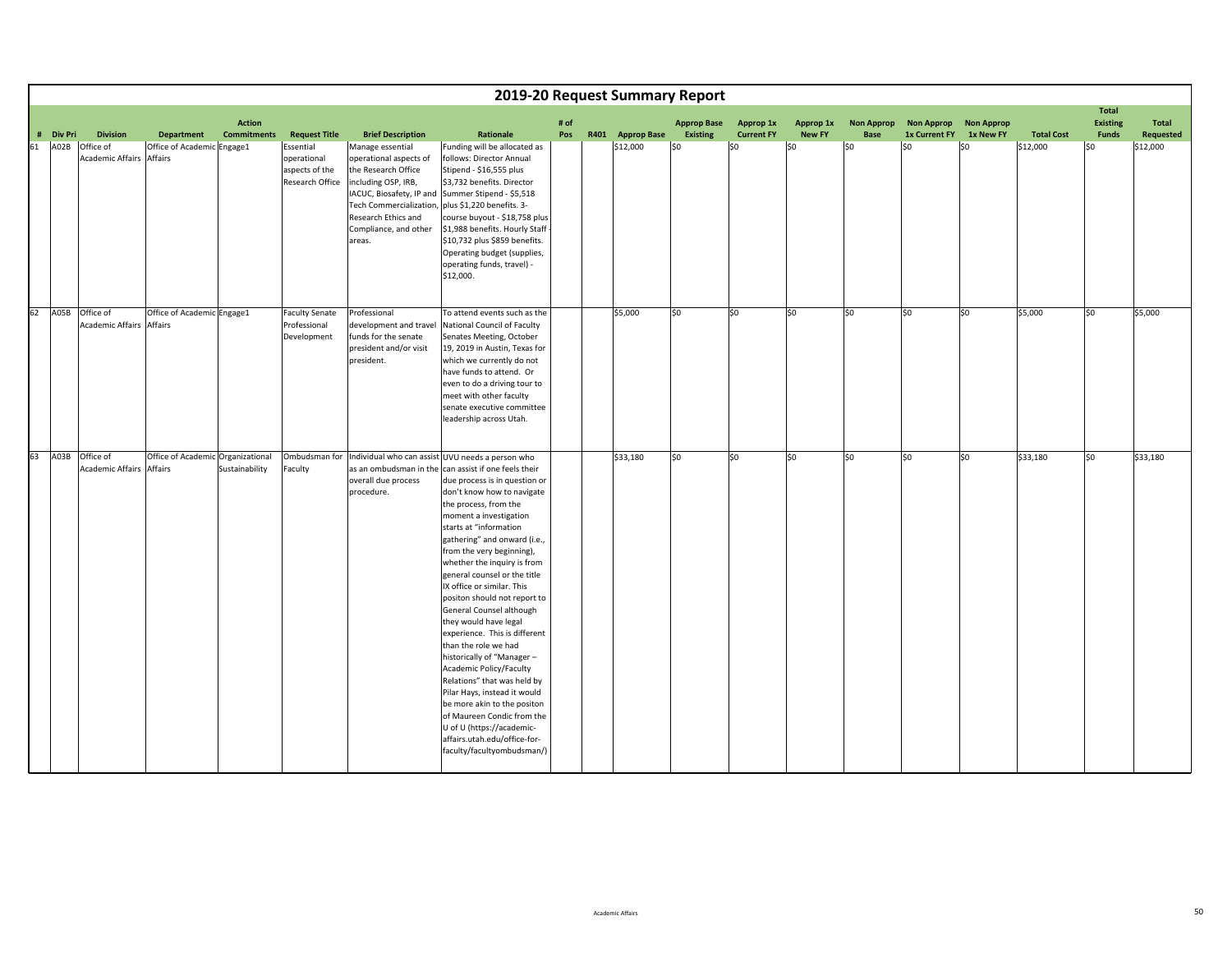|            |                                                                    |                                              |                                     |                                                                            |                                                                                                                                                         |                                                                                                                                                                                                                                                                                                                                                                                                                                                                                                                                                                                                                                                                       |             | 2019-20 Request Summary Report |                                       |                                |                            |                           |                                           |                                |                   |                                                 |                    |
|------------|--------------------------------------------------------------------|----------------------------------------------|-------------------------------------|----------------------------------------------------------------------------|---------------------------------------------------------------------------------------------------------------------------------------------------------|-----------------------------------------------------------------------------------------------------------------------------------------------------------------------------------------------------------------------------------------------------------------------------------------------------------------------------------------------------------------------------------------------------------------------------------------------------------------------------------------------------------------------------------------------------------------------------------------------------------------------------------------------------------------------|-------------|--------------------------------|---------------------------------------|--------------------------------|----------------------------|---------------------------|-------------------------------------------|--------------------------------|-------------------|-------------------------------------------------|--------------------|
| # Div Pri  | <b>Division</b>                                                    | <b>Department</b>                            | <b>Action</b><br><b>Commitments</b> | <b>Request Title</b>                                                       | <b>Brief Description</b>                                                                                                                                | Rationale                                                                                                                                                                                                                                                                                                                                                                                                                                                                                                                                                                                                                                                             | # of<br>Pos | R401 Approp Base               | <b>Approp Base</b><br><b>Existing</b> | Approp 1x<br><b>Current FY</b> | Approp 1x<br><b>New FY</b> | <b>Non Approp</b><br>Base | <b>Non Approp</b><br><b>1x Current FY</b> | <b>Non Approp</b><br>1x New FY | <b>Total Cost</b> | <b>Total</b><br><b>Existing</b><br><b>Funds</b> | Total<br>Requested |
| A04B<br>64 | Office of<br><b>Academic Affairs</b>                               | Office of Academic Organizational<br>Affairs | Sustainability                      | Resources for<br><b>Faculty Senate</b><br>Executive<br>Committee<br>Chairs | for ExCo chairs for<br>release time.                                                                                                                    | Provide additional funds Ensure equity among faculty<br>senate executive committee<br>members in the work being<br>done and compensation<br>given for the added<br>workload.                                                                                                                                                                                                                                                                                                                                                                                                                                                                                          |             | \$27,119                       | \$0                                   | \$0                            | \$0                        | lso                       | l\$0                                      | lso                            | \$27,119          | l\$0                                            | \$27,119           |
|            |                                                                    |                                              |                                     |                                                                            |                                                                                                                                                         | .Chair of Curriculum<br>Committee - two courses<br>per term<br>Increase from one per term<br>(added cost \$6,130)<br>.Chair of Retention, Tenure,<br>Promotion & Appeals<br>Committee - one course per<br>term<br>Increase from spring only<br>(added cost \$3,065)<br>. Policy Liaison - one course<br>per term<br>Increase from no release<br>time (cost \$6,130)<br>. Council on Academic<br>Standards (CAS) - one<br>course per term<br>Increase from no release                                                                                                                                                                                                  |             |                                |                                       |                                |                            |                           |                                           |                                |                   |                                                 |                    |
|            | 65 A07OT Academic Affairs Academic Affairs<br>for Acad<br>Programs | for Acad Programs                            | Include2                            | Contract<br>Instructional<br>Design Support                                | In pursuit of UVU's<br>strategy to expand<br>flexible offerings,                                                                                        | time (cost \$6,130)<br>UVU students are<br>demanding access to online<br>courses and the institution is                                                                                                                                                                                                                                                                                                                                                                                                                                                                                                                                                               |             | 50                             | lso                                   | $\overline{\text{so}}$         | \$86,400                   | 50                        | $\overline{\mathsf{S}}$                   | S <sub>0</sub>                 | \$86,400          | \$0                                             | \$86,400           |
|            |                                                                    |                                              |                                     |                                                                            | contract instructional<br>designers will provide<br>additional capacity in<br>the scaling of online<br>course developments by<br>supporting senior IDs. | lagging in offering online. In<br>2018, only 13% of UVU's<br>course sections were online<br>versus 20% for USHE and<br>30% nationally. Online<br>courses provide flexibility<br>that UVU students need as<br>they seek to balance<br>work/school/family<br>commitments. In addition,<br>we can see in Civitas certain<br>persistence and credit load<br>benefits when students mix<br>online and campus courses<br>within a term. In the SUNY<br>system, it was determined<br>that the optimal mix for<br>timely completion was 3 face-<br>to-face and 2 online courses<br>for community college<br>students.<br>Therefore, UVU needs more<br>online courses to allow |             |                                |                                       |                                |                            |                           |                                           |                                |                   |                                                 |                    |

d

i di li indiana della contratta della contratta della contratta della contratta della contratta della contratt<br>Il indiana di li indiana di li indiana di li indiana di li indiana di li indiana di li indiana di li indiana d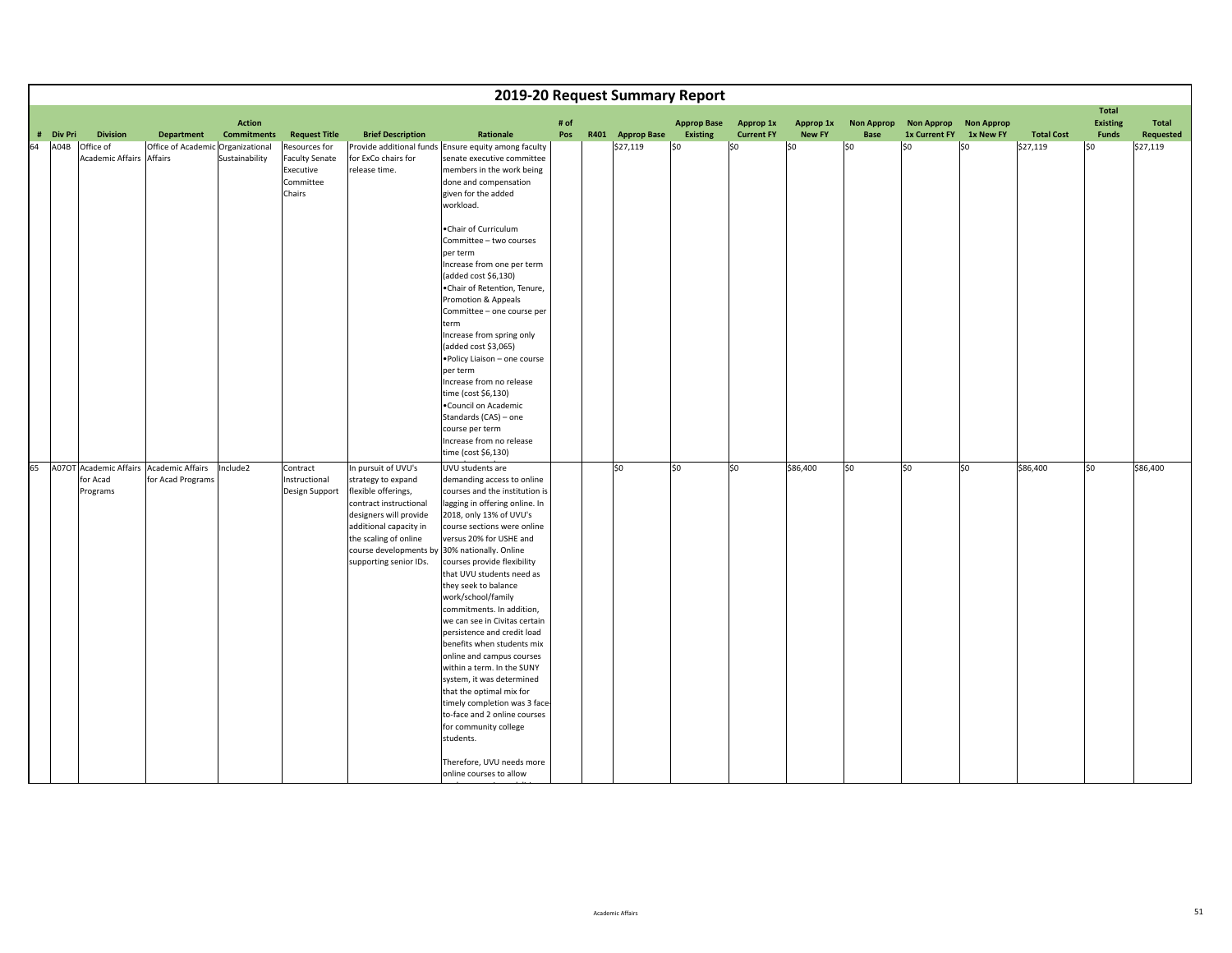|    |                |                  |                                    |                                     |                      |                                                     |                                                                                    |             | 2019-20 Request Summary Report |                                |                                       |                            |                                  |                                    |                                |                   |                                 |                           |
|----|----------------|------------------|------------------------------------|-------------------------------------|----------------------|-----------------------------------------------------|------------------------------------------------------------------------------------|-------------|--------------------------------|--------------------------------|---------------------------------------|----------------------------|----------------------------------|------------------------------------|--------------------------------|-------------------|---------------------------------|---------------------------|
|    |                |                  |                                    |                                     |                      |                                                     |                                                                                    |             |                                |                                |                                       |                            |                                  |                                    |                                |                   | <b>Total</b>                    |                           |
| #  | <b>Div Pri</b> | <b>Division</b>  | <b>Department</b>                  | <b>Action</b><br><b>Commitments</b> | <b>Request Title</b> | <b>Brief Description</b>                            | Rationale                                                                          | # of<br>Pos | R401 Approp Base               | <b>Approp Base</b><br>Existing | <b>Approp 1x</b><br><b>Current FY</b> | Approp 1x<br><b>New FY</b> | <b>Non Approp</b><br><b>Base</b> | <b>Non Approp</b><br>1x Current FY | <b>Non Approp</b><br>1x New FY | <b>Total Cost</b> | <b>Existing</b><br><b>Funds</b> | <b>Total</b><br>Requested |
| 67 | A05B           |                  | Academic Affairs Academic Affairs  | Include3                            | Instructional        | Improve the academic                                | The Instructional Support                                                          | 1 - Staff   | \$81,301                       | \$0                            | \$0                                   | \$0                        | lso                              | S <sub>0</sub>                     | \$0                            | \$81,301          | l\$0                            | \$81,301                  |
|    |                | for Acad         | for Acad Programs                  |                                     | Support              | department load of the                              | Technologist II functions as                                                       |             |                                |                                |                                       |                            |                                  |                                    |                                |                   |                                 |                           |
|    |                | Programs         |                                    |                                     | Technologist II      | Instructional Support                               | Tier 2 Canvas support for                                                          |             |                                |                                |                                       |                            |                                  |                                    |                                |                   |                                 |                           |
|    |                |                  |                                    |                                     |                      | Technologist II from 9 to                           | students and faculty. In                                                           |             |                                |                                |                                       |                            |                                  |                                    |                                |                   |                                 |                           |
|    |                |                  |                                    |                                     |                      | 7 through the addition                              | addition, the IST II plays a                                                       |             |                                |                                |                                       |                            |                                  |                                    |                                |                   |                                 |                           |
|    |                |                  |                                    |                                     |                      | of one more IST II.                                 | vital role in ensuring                                                             |             |                                |                                |                                       |                            |                                  |                                    |                                |                   |                                 |                           |
|    |                |                  |                                    |                                     |                      |                                                     | accessibility and consistency                                                      |             |                                |                                |                                       |                            |                                  |                                    |                                |                   |                                 |                           |
|    |                |                  |                                    |                                     |                      |                                                     | of Canvas courses. Currently<br>the academic department                            |             |                                |                                |                                       |                            |                                  |                                    |                                |                   |                                 |                           |
|    |                |                  |                                    |                                     |                      |                                                     | load per IST II is 9 and we                                                        |             |                                |                                |                                       |                            |                                  |                                    |                                |                   |                                 |                           |
|    |                |                  |                                    |                                     |                      |                                                     | request the addition of                                                            |             |                                |                                |                                       |                            |                                  |                                    |                                |                   |                                 |                           |
|    |                |                  |                                    |                                     |                      |                                                     | another IST II to reduce the                                                       |             |                                |                                |                                       |                            |                                  |                                    |                                |                   |                                 |                           |
|    |                |                  |                                    |                                     |                      |                                                     | department load to 7. This                                                         |             |                                |                                |                                       |                            |                                  |                                    |                                |                   |                                 |                           |
|    |                |                  |                                    |                                     |                      |                                                     | will allow the IST II to better                                                    |             |                                |                                |                                       |                            |                                  |                                    |                                |                   |                                 |                           |
|    |                |                  |                                    |                                     |                      |                                                     | service the faculty in                                                             |             |                                |                                |                                       |                            |                                  |                                    |                                |                   |                                 |                           |
|    |                |                  |                                    |                                     |                      |                                                     | accessibility remediation and                                                      |             |                                |                                |                                       |                            |                                  |                                    |                                |                   |                                 |                           |
|    |                |                  |                                    |                                     |                      |                                                     | installation of common                                                             |             |                                |                                |                                       |                            |                                  |                                    |                                |                   |                                 |                           |
|    |                |                  |                                    |                                     |                      |                                                     | navigation in addition to                                                          |             |                                |                                |                                       |                            |                                  |                                    |                                |                   |                                 |                           |
|    |                |                  |                                    |                                     |                      |                                                     | daily Canvas support.                                                              |             |                                |                                |                                       |                            |                                  |                                    |                                |                   |                                 |                           |
|    |                |                  |                                    |                                     |                      |                                                     |                                                                                    |             |                                |                                |                                       |                            |                                  |                                    |                                |                   |                                 |                           |
|    |                |                  |                                    |                                     |                      |                                                     |                                                                                    |             |                                |                                |                                       |                            |                                  |                                    |                                |                   |                                 |                           |
| 71 |                | FAC05 College of | College of                         | Engage1                             | Communication        | The Department of                                   | Currently, the Department                                                          | $1 -$       | \$102,222                      | \$47,800                       | \$0                                   | \$0                        | lso                              | lso                                | \$0                            | \$102,222         | \$47,800                        | \$54,422                  |
|    |                |                  | Humanities/Socia Humanities/Social |                                     | Lecturer to          | Communication would                                 | of Communication does not                                                          | Faculty     |                                |                                |                                       |                            |                                  |                                    |                                |                   |                                 |                           |
|    |                | Scienc           | Scienc                             |                                     |                      |                                                     | Tenure-track line like to convert a lecturer have a permanent faculty              | Tenure      |                                |                                |                                       |                            |                                  |                                    |                                |                   |                                 |                           |
|    |                |                  |                                    |                                     |                      | line currently held by<br>James Fisher to a Digital | member who has experience Track                                                    |             |                                |                                |                                       |                            |                                  |                                    |                                |                   |                                 |                           |
|    |                |                  |                                    |                                     |                      |                                                     | in digital and convergence<br>Journalism tenure-track journalism. Graduates in the |             |                                |                                |                                       |                            |                                  |                                    |                                |                   |                                 |                           |
|    |                |                  |                                    |                                     |                      | line.                                               | Journalism and Mass                                                                |             |                                |                                |                                       |                            |                                  |                                    |                                |                   |                                 |                           |
|    |                |                  |                                    |                                     |                      |                                                     | Communication emphasis                                                             |             |                                |                                |                                       |                            |                                  |                                    |                                |                   |                                 |                           |
|    |                |                  |                                    |                                     |                      |                                                     | need 21st century skills to                                                        |             |                                |                                |                                       |                            |                                  |                                    |                                |                   |                                 |                           |
|    |                |                  |                                    |                                     |                      |                                                     | navigate an ever-changing                                                          |             |                                |                                |                                       |                            |                                  |                                    |                                |                   |                                 |                           |
|    |                |                  |                                    |                                     |                      |                                                     | journalism landscape. This                                                         |             |                                |                                |                                       |                            |                                  |                                    |                                |                   |                                 |                           |
|    |                |                  |                                    |                                     |                      |                                                     | has caused problems. For                                                           |             |                                |                                |                                       |                            |                                  |                                    |                                |                   |                                 |                           |
|    |                |                  |                                    |                                     |                      |                                                     | example, the department                                                            |             |                                |                                |                                       |                            |                                  |                                    |                                |                   |                                 |                           |
|    |                |                  |                                    |                                     |                      |                                                     | has received student<br>feedback expressing concern                                |             |                                |                                |                                       |                            |                                  |                                    |                                |                   |                                 |                           |
|    |                |                  |                                    |                                     |                      |                                                     | about the weakness of this                                                         |             |                                |                                |                                       |                            |                                  |                                    |                                |                   |                                 |                           |
|    |                |                  |                                    |                                     |                      |                                                     | particular aspect of the                                                           |             |                                |                                |                                       |                            |                                  |                                    |                                |                   |                                 |                           |
|    |                |                  |                                    |                                     |                      |                                                     | emphasis. Converting the                                                           |             |                                |                                |                                       |                            |                                  |                                    |                                |                   |                                 |                           |
|    |                |                  |                                    |                                     |                      |                                                     | current lecturer line into TT                                                      |             |                                |                                |                                       |                            |                                  |                                    |                                |                   |                                 |                           |
|    |                |                  |                                    |                                     |                      |                                                     | would allow the emphasis to                                                        |             |                                |                                |                                       |                            |                                  |                                    |                                |                   |                                 |                           |
|    |                |                  |                                    |                                     |                      |                                                     | rebuild the program and                                                            |             |                                |                                |                                       |                            |                                  |                                    |                                |                   |                                 |                           |
|    |                |                  |                                    |                                     |                      |                                                     | assist in student retention                                                        |             |                                |                                |                                       |                            |                                  |                                    |                                |                   |                                 |                           |
|    |                |                  |                                    |                                     |                      |                                                     | and completion. Students                                                           |             |                                |                                |                                       |                            |                                  |                                    |                                |                   |                                 |                           |
|    |                |                  |                                    |                                     |                      |                                                     | deserve to have as many of                                                         |             |                                |                                |                                       |                            |                                  |                                    |                                |                   |                                 |                           |
|    |                |                  |                                    |                                     |                      |                                                     | their courses as possible                                                          |             |                                |                                |                                       |                            |                                  |                                    |                                |                   |                                 |                           |
|    |                |                  |                                    |                                     |                      |                                                     | taught by full-time faculty.<br>This position will also                            |             |                                |                                |                                       |                            |                                  |                                    |                                |                   |                                 |                           |
|    |                |                  |                                    |                                     |                      |                                                     |                                                                                    |             |                                |                                |                                       |                            |                                  |                                    |                                |                   |                                 |                           |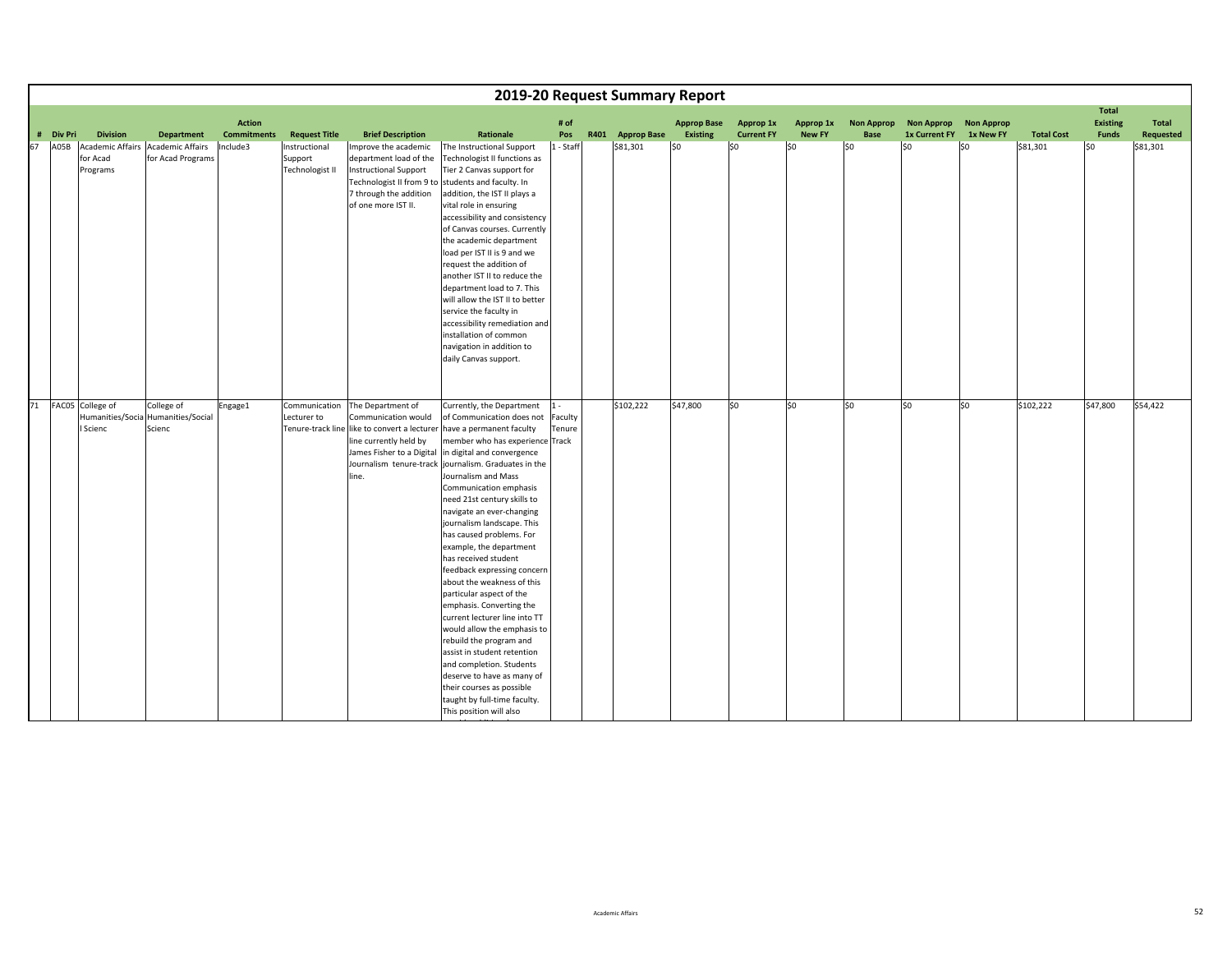|    |           |                                                                   |                                                                      |                                  |                                                  |                                                                                                                                                                                    |                                                                                                                                                                                                                                                                                                                                                                                                                                                                                                                                                                                                                                                                                                                                                                                                                  |      | 2019-20 Request Summary Report |                        |                                |                      |                    |                             |                   |                                |                                 |                        |
|----|-----------|-------------------------------------------------------------------|----------------------------------------------------------------------|----------------------------------|--------------------------------------------------|------------------------------------------------------------------------------------------------------------------------------------------------------------------------------------|------------------------------------------------------------------------------------------------------------------------------------------------------------------------------------------------------------------------------------------------------------------------------------------------------------------------------------------------------------------------------------------------------------------------------------------------------------------------------------------------------------------------------------------------------------------------------------------------------------------------------------------------------------------------------------------------------------------------------------------------------------------------------------------------------------------|------|--------------------------------|------------------------|--------------------------------|----------------------|--------------------|-----------------------------|-------------------|--------------------------------|---------------------------------|------------------------|
|    |           |                                                                   |                                                                      | <b>Action</b>                    |                                                  |                                                                                                                                                                                    |                                                                                                                                                                                                                                                                                                                                                                                                                                                                                                                                                                                                                                                                                                                                                                                                                  | # of |                                | <b>Approp Base</b>     | Approp 1x                      | Approp 1x            | <b>Non Approp</b>  | <b>Non Approp</b>           | <b>Non Approp</b> |                                | <b>Total</b><br><b>Existing</b> | Total                  |
| 72 | # Div Pri | <b>Division</b><br>A01OT CHPS College<br>Health/Public<br>Service | <b>Department</b><br><b>CHPS College</b><br>Health/Public<br>Service | <b>Commitments</b><br>Engage1    | <b>Request Title</b>                             | <b>Brief Description</b><br>H Building Space Forensic Science is in<br>need of additional lab<br>space for their<br>Investigative Track. We<br>are working with Mario<br>H7 or H9. | Rationale<br>Our Forensic Science<br>program needs additional<br>lab space to accommodate<br>the growth in enrollments.<br>Enrollments have increased<br>to secure space in either in the past 5 years and we<br>expect the growth to<br>continue due to demand,<br>new tracks, additional<br>courses, and improved<br>marketing. Without<br>acquiring additional space,<br>forensics students will see a<br>delay in their graduation<br>because we cannot<br>accommodate them in the<br>existing lab - even at night.<br>Funds will be used for tables<br>and chairs, computers,<br>countertop workspace, a<br>storage closet,<br>copier/printer, file cabinets,<br>book cases, a<br>conference/break room, a<br>bloodstain room, a practical<br>exercise space, etc. CJ has<br>set aside 10k from last year's | Pos  | R401 Approp Base<br>SO.        | <b>Existing</b><br>\$0 | <b>Current FY</b><br>\$110,000 | <b>New FY</b><br> 50 | <b>Base</b><br>lso | <b>1x Current FY</b><br>\$0 | 1x New FY<br>lso  | <b>Total Cost</b><br>\$110,000 | <b>Funds</b><br>l\$0            | Requested<br>\$110,000 |
|    |           | 73 A02OT CHPS College<br>Health/Public<br>Service                 | <b>CHPS College</b><br>Health/Public<br>Service                      | Organizational<br>Sustainability | Renovation for<br>former<br>Woodbury<br>building | <b>CHPS requests</b><br>order to centralize the<br>Dean's office with all<br>departments with the<br>School of Public Service.                                                     | CHPS offices, labs, clinics,<br>renovation of old WSB in faculty, and staff are located<br>in 9 different across multiple<br>campus locations and even<br>different cities. This results<br>in 125 to 175 trips per<br>month, wasted time, and<br>extra expenses due to<br>mileage reimbursement. In<br>addition, decentralization<br>limits oversight,<br>communication, and<br>collaboration.<br>Decentralization also<br>impacts Department Chairs,<br>Advisors, and students. Since<br>2016 full-time semester<br>credit hours have increased<br>by 4000, so additional room<br>for growth will be needed.<br>Funds will be used to create<br>the Dean's office, a<br>centralized advising suite,<br>and a multi-purpose<br>workroom. Funds will also<br>be used to move the<br>Forensic Science Lab. This   |      | $\boldsymbol{\mathsf{S}}$      | \$0                    | \$0                            | \$189,000            | \$0                | \$0                         | \$0               | \$189,000                      | \$0                             | \$189,000              |

fh

ill b fill b fill b fill b fill b fill b fill b fill b fill b fill b fill b fill b fill b fill b fill b fill b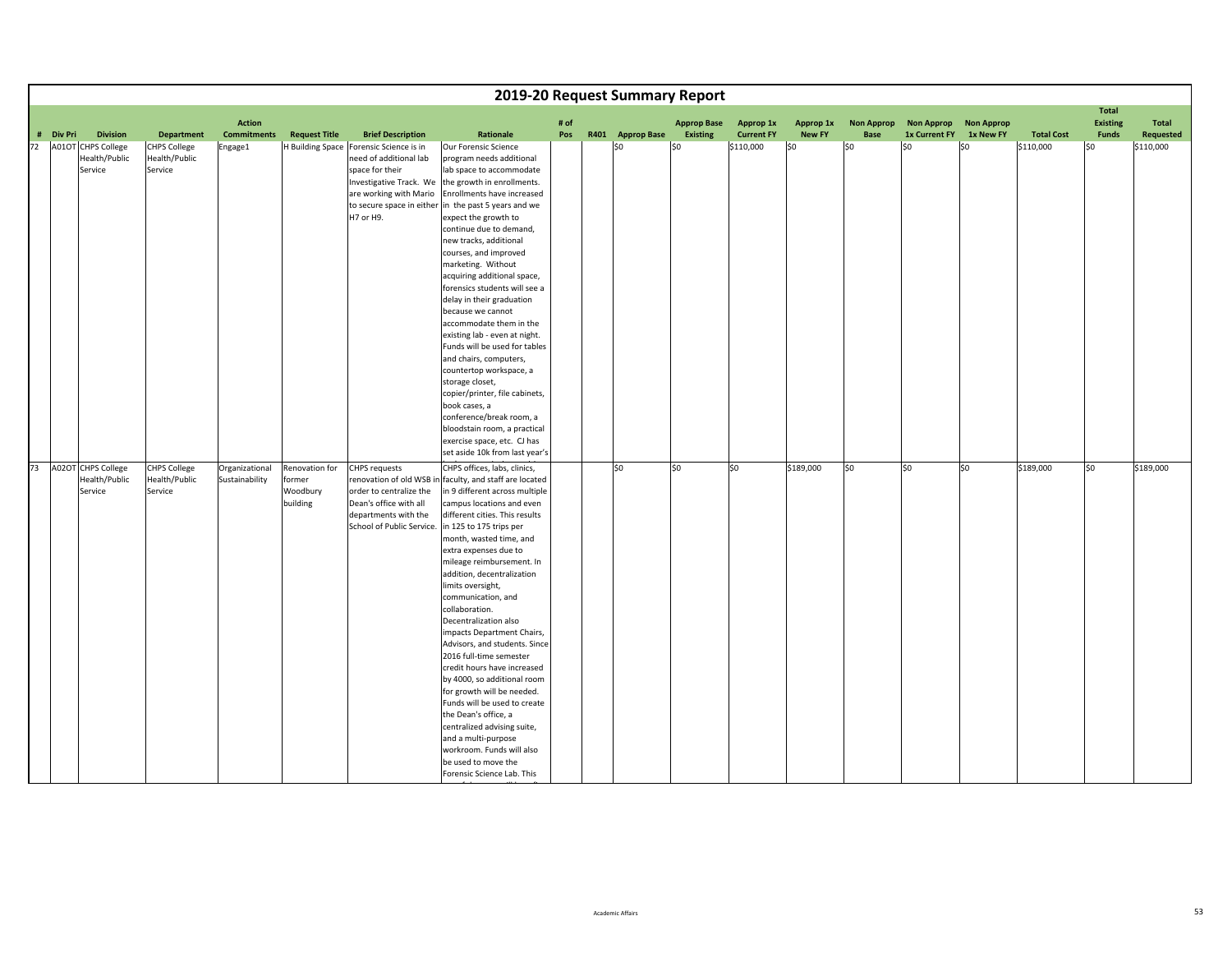|    |           |                                                       |                                                 |                                     |                                       |                                                                                                                                      | 2019-20 Request Summary Report                                                                                                                                                                                                                                                                                                                                                                                                                                                                                                                                                                                                                                                                                                             |             |                  |                                |                                |                            |                                  |                         |                       |                   |                                          |                    |
|----|-----------|-------------------------------------------------------|-------------------------------------------------|-------------------------------------|---------------------------------------|--------------------------------------------------------------------------------------------------------------------------------------|--------------------------------------------------------------------------------------------------------------------------------------------------------------------------------------------------------------------------------------------------------------------------------------------------------------------------------------------------------------------------------------------------------------------------------------------------------------------------------------------------------------------------------------------------------------------------------------------------------------------------------------------------------------------------------------------------------------------------------------------|-------------|------------------|--------------------------------|--------------------------------|----------------------------|----------------------------------|-------------------------|-----------------------|-------------------|------------------------------------------|--------------------|
|    | # Div Pri | <b>Division</b>                                       | <b>Department</b>                               | <b>Action</b><br><b>Commitments</b> | <b>Request Title</b>                  | <b>Brief Description</b>                                                                                                             | Rationale                                                                                                                                                                                                                                                                                                                                                                                                                                                                                                                                                                                                                                                                                                                                  | # of<br>Pos | R401 Approp Base | <b>Approp Base</b><br>Existing | Approp 1x<br><b>Current FY</b> | Approp 1x<br><b>New FY</b> | <b>Non Approp</b><br><b>Base</b> | 1x Current FY 1x New FY | Non Approp Non Approp | <b>Total Cost</b> | <b>Total</b><br>Existing<br><b>Funds</b> | Total<br>Requested |
| 74 |           | A03OT CHPS College<br>Health/Public<br>Service        | <b>CHPS College</b><br>Health/Public<br>Service | Organizational<br>Sustainability    | Carpet for HP<br>203 Nursing<br>Suite | Replace old, worn out<br>Suite while 5 offices are<br>being constructed.                                                             | Five offices are being added<br>carpet in HP 203 Nursing to the nursing suite (HP 203)<br>where cubicles are currently<br>located. Replacing old, worn<br>out carpet while this<br>renovation takes place<br>makes sense and will limit a<br>return by facilities to<br>address this issue in<br>upcoming years.                                                                                                                                                                                                                                                                                                                                                                                                                           |             | l\$0             | SO                             | \$20,000                       | lso                        | lso                              | S <sub>0</sub>          | lso                   | \$20,000          | SO.                                      | \$20,000           |
| 76 |           | <b>A05OT CHPS College</b><br>Health/Public<br>Service | <b>CHPS College</b><br>Health/Public<br>Service | Organizational<br>Sustainability    | <b>HP Expansion</b><br>Optimization   | Funding for an<br>additional classroom at<br>the Health Professions<br>\$1.6 million donation for program. The existing<br>new wing. | A \$1.6 million donation is<br>allowing the construction of<br>a new wing for the<br>Building to complement Anatomage tables for the PA<br>donation will cover 3<br>classrooms. By adding 1<br>more classroom and related<br>furniture, we will be able to<br>meet recent growth in all<br>existing health care<br>programs. The project<br>measures out at 4,800 sq ft,<br>and will connect the HP and<br>NG Buildings with interior,<br>climate controlled access.<br>The preference is for a 10'<br>deep running the entire span<br>of 120'. However, an 18' by<br>10' deep cantilever awning<br>could be added to cut costs.<br>Depending on landscaping<br>and utility line relocation,<br>the cost could rise \$50,000<br>\$300,000. |             | lso              | lso                            | \$0                            | \$700,000                  | lso                              | \$0                     | \$0                   | \$700,000         | \$0                                      | \$700,000          |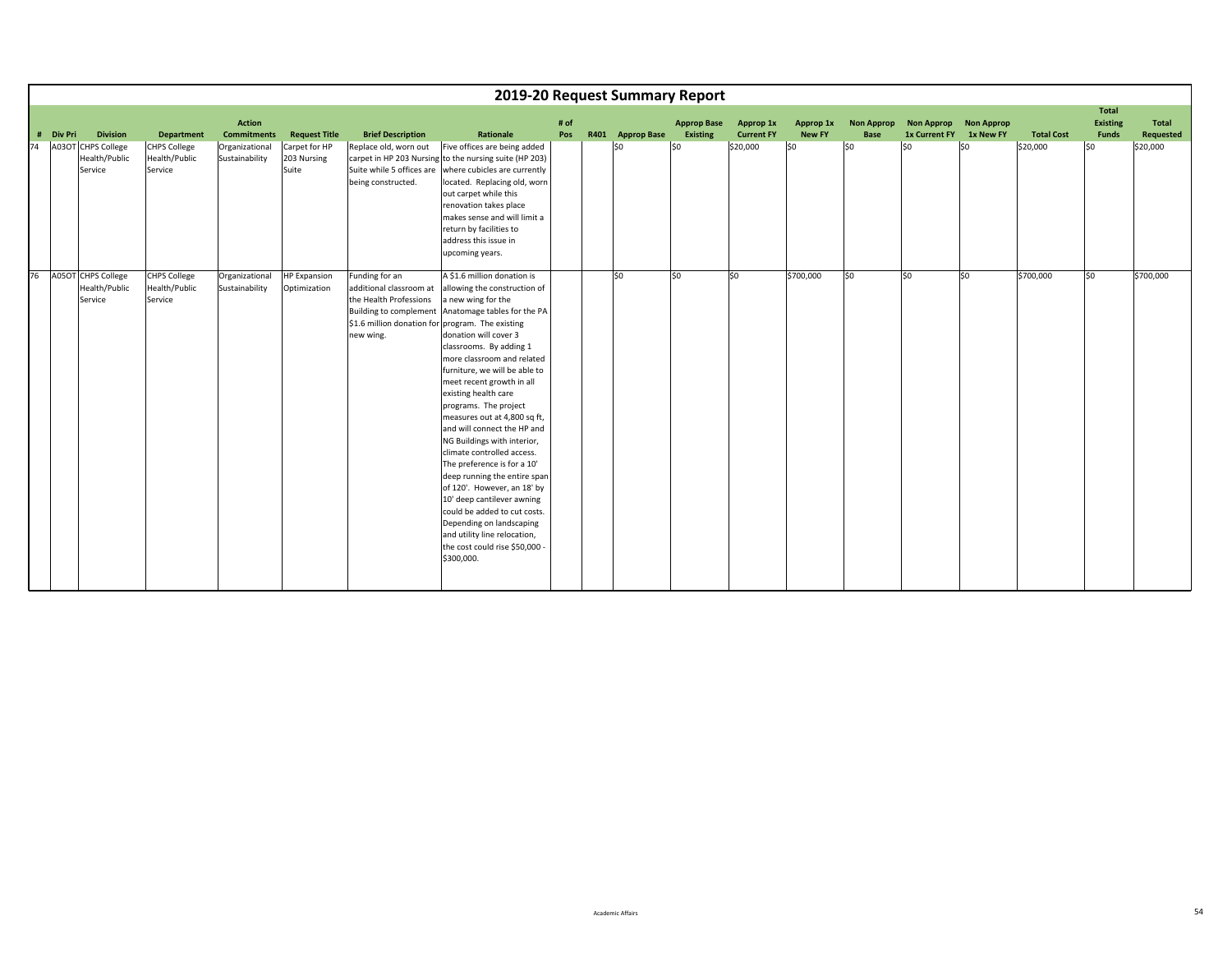|    |           |                                      |                                      |                                     |                                   |                                                   |                                                                                                            |                           | 2019-20 Request Summary Report |                                       |                                |                            |                                  |                                           |                                |                   |                                                 |                    |
|----|-----------|--------------------------------------|--------------------------------------|-------------------------------------|-----------------------------------|---------------------------------------------------|------------------------------------------------------------------------------------------------------------|---------------------------|--------------------------------|---------------------------------------|--------------------------------|----------------------------|----------------------------------|-------------------------------------------|--------------------------------|-------------------|-------------------------------------------------|--------------------|
|    | # Div Pri | <b>Division</b>                      | <b>Department</b>                    | <b>Action</b><br><b>Commitments</b> | <b>Request Title</b>              | <b>Brief Description</b>                          | Rationale                                                                                                  | # of<br>Pos               | R401 Approp Base               | <b>Approp Base</b><br><b>Existing</b> | Approp 1x<br><b>Current FY</b> | Approp 1x<br><b>New FY</b> | <b>Non Approp</b><br><b>Base</b> | <b>Non Approp</b><br><b>1x Current FY</b> | <b>Non Approp</b><br>1x New FY | <b>Total Cost</b> | <b>Total</b><br><b>Existing</b><br><b>Funds</b> | Total<br>Requested |
| 77 |           | FAC01 CHPS College                   | <b>CHPS College</b>                  | Achieve1                            | Hire 1 FT                         | The Dept. of Public &                             | As part of the department's                                                                                | $ 1 -$                    | \$101,885                      | \$0                                   | \$0                            | SO.                        | \$0                              | lso                                       | \$0                            | \$101,885         | l\$0                                            | \$101,885          |
|    |           | Health/Public<br>Service             | Health/Public<br>Service             |                                     | Lecturer in PCH                   | Community Health is<br>lecturer in an effort to   | commitment to ensure<br>seeking funding to hire a quality online courses, the<br>HLTH 1100 Personal Health | Faculty<br>Non-<br>Tenure |                                |                                       |                                |                            |                                  |                                           |                                |                   |                                                 |                    |
|    |           |                                      |                                      |                                     |                                   | reduce the class sizes of<br>the online HLTH 1100 | & Wellness course has been<br>redesigned to accommodate                                                    | Track                     |                                |                                       |                                |                            |                                  |                                           |                                |                   |                                                 |                    |
|    |           |                                      |                                      |                                     |                                   | and NUTR 1020 courses                             | a cafeteria style learning                                                                                 |                           |                                |                                       |                                |                            |                                  |                                           |                                |                   |                                                 |                    |
|    |           |                                      |                                      |                                     |                                   |                                                   | from 100 to 50 students. approach. Students submit                                                         |                           |                                |                                       |                                |                            |                                  |                                           |                                |                   |                                                 |                    |
|    |           |                                      |                                      |                                     |                                   |                                                   | approximately 30                                                                                           |                           |                                |                                       |                                |                            |                                  |                                           |                                |                   |                                                 |                    |
|    |           |                                      |                                      |                                     |                                   |                                                   | assignments, few of which<br>are automatically graded.                                                     |                           |                                |                                       |                                |                            |                                  |                                           |                                |                   |                                                 |                    |
|    |           |                                      |                                      |                                     |                                   |                                                   | With a class size of 100, this                                                                             |                           |                                |                                       |                                |                            |                                  |                                           |                                |                   |                                                 |                    |
|    |           |                                      |                                      |                                     |                                   |                                                   | means that an instructor will                                                                              |                           |                                |                                       |                                |                            |                                  |                                           |                                |                   |                                                 |                    |
|    |           |                                      |                                      |                                     |                                   |                                                   | likely grade/assess 2000-                                                                                  |                           |                                |                                       |                                |                            |                                  |                                           |                                |                   |                                                 |                    |
|    |           |                                      |                                      |                                     |                                   |                                                   | 3000 assignments in a                                                                                      |                           |                                |                                       |                                |                            |                                  |                                           |                                |                   |                                                 |                    |
|    |           |                                      |                                      |                                     |                                   |                                                   | semester (depending on the                                                                                 |                           |                                |                                       |                                |                            |                                  |                                           |                                |                   |                                                 |                    |
|    |           |                                      |                                      |                                     |                                   |                                                   | assignments students                                                                                       |                           |                                |                                       |                                |                            |                                  |                                           |                                |                   |                                                 |                    |
|    |           |                                      |                                      |                                     |                                   |                                                   | choose to complete). In an                                                                                 |                           |                                |                                       |                                |                            |                                  |                                           |                                |                   |                                                 |                    |
|    |           |                                      |                                      |                                     |                                   |                                                   | effort to provide quality<br>instruction with                                                              |                           |                                |                                       |                                |                            |                                  |                                           |                                |                   |                                                 |                    |
|    |           |                                      |                                      |                                     |                                   |                                                   | faculty/student interaction,                                                                               |                           |                                |                                       |                                |                            |                                  |                                           |                                |                   |                                                 |                    |
|    |           |                                      |                                      |                                     |                                   |                                                   | we recommend that the                                                                                      |                           |                                |                                       |                                |                            |                                  |                                           |                                |                   |                                                 |                    |
|    |           |                                      |                                      |                                     |                                   |                                                   | class size be reduced from                                                                                 |                           |                                |                                       |                                |                            |                                  |                                           |                                |                   |                                                 |                    |
|    |           |                                      |                                      |                                     |                                   |                                                   | 100 students to 50 students                                                                                |                           |                                |                                       |                                |                            |                                  |                                           |                                |                   |                                                 |                    |
|    |           |                                      |                                      |                                     |                                   |                                                   | per section. This will allow                                                                               |                           |                                |                                       |                                |                            |                                  |                                           |                                |                   |                                                 |                    |
|    |           |                                      |                                      |                                     |                                   |                                                   | for more meaningful                                                                                        |                           |                                |                                       |                                |                            |                                  |                                           |                                |                   |                                                 |                    |
|    |           |                                      |                                      |                                     |                                   |                                                   | feedback.                                                                                                  |                           |                                |                                       |                                |                            |                                  |                                           |                                |                   |                                                 |                    |
|    | 78 A03B   | <b>CHPS College</b><br>Health/Public | <b>CHPS College</b><br>Health/Public | Achieve1                            | Hire 14 Adjunct<br>Instructors in | The Dept. of Public &<br>Community Health is      | As part of the department's<br>commitment to ensure                                                        |                           | \$38,710                       | \$0                                   | \$0                            | S <sub>0</sub>             | S <sub>0</sub>                   | lso                                       | \$0                            | \$38,710          | \$0                                             | \$38,710           |
|    |           | Service                              | Service                              |                                     | PCH to Facilitate                 | seeking funding to hire                           | quality online courses, the                                                                                |                           |                                |                                       |                                |                            |                                  |                                           |                                |                   |                                                 |                    |
|    |           |                                      |                                      |                                     | Retention                         | several adjuncts in an                            | HLTH 1100 Personal Health                                                                                  |                           |                                |                                       |                                |                            |                                  |                                           |                                |                   |                                                 |                    |
|    |           |                                      |                                      |                                     |                                   | effort to reduce the                              | & Wellness course has been                                                                                 |                           |                                |                                       |                                |                            |                                  |                                           |                                |                   |                                                 |                    |
|    |           |                                      |                                      |                                     |                                   | class sizes of the online                         | redesigned to accommodate                                                                                  |                           |                                |                                       |                                |                            |                                  |                                           |                                |                   |                                                 |                    |
|    |           |                                      |                                      |                                     |                                   | HLTH 1100 and NUTR                                | a cafeteria style learning                                                                                 |                           |                                |                                       |                                |                            |                                  |                                           |                                |                   |                                                 |                    |
|    |           |                                      |                                      |                                     |                                   | 1020 courses from 100                             | approach. Students submit                                                                                  |                           |                                |                                       |                                |                            |                                  |                                           |                                |                   |                                                 |                    |
|    |           |                                      |                                      |                                     |                                   | to 50 students.                                   | approximately 30                                                                                           |                           |                                |                                       |                                |                            |                                  |                                           |                                |                   |                                                 |                    |
|    |           |                                      |                                      |                                     |                                   |                                                   | assignments, few of which<br>are automatically graded.                                                     |                           |                                |                                       |                                |                            |                                  |                                           |                                |                   |                                                 |                    |
|    |           |                                      |                                      |                                     |                                   |                                                   | With a class size of 100, this                                                                             |                           |                                |                                       |                                |                            |                                  |                                           |                                |                   |                                                 |                    |
|    |           |                                      |                                      |                                     |                                   |                                                   | means that an instructor will                                                                              |                           |                                |                                       |                                |                            |                                  |                                           |                                |                   |                                                 |                    |
|    |           |                                      |                                      |                                     |                                   |                                                   | likely grade/assess 2000-                                                                                  |                           |                                |                                       |                                |                            |                                  |                                           |                                |                   |                                                 |                    |
|    |           |                                      |                                      |                                     |                                   |                                                   | 3000 assignments in a                                                                                      |                           |                                |                                       |                                |                            |                                  |                                           |                                |                   |                                                 |                    |
|    |           |                                      |                                      |                                     |                                   |                                                   | semester (depending on the                                                                                 |                           |                                |                                       |                                |                            |                                  |                                           |                                |                   |                                                 |                    |
|    |           |                                      |                                      |                                     |                                   |                                                   | assignments students                                                                                       |                           |                                |                                       |                                |                            |                                  |                                           |                                |                   |                                                 |                    |
|    |           |                                      |                                      |                                     |                                   |                                                   | choose to complete). In an                                                                                 |                           |                                |                                       |                                |                            |                                  |                                           |                                |                   |                                                 |                    |
|    |           |                                      |                                      |                                     |                                   |                                                   | effort to provide quality<br>instruction with                                                              |                           |                                |                                       |                                |                            |                                  |                                           |                                |                   |                                                 |                    |
|    |           |                                      |                                      |                                     |                                   |                                                   | faculty/student interaction,                                                                               |                           |                                |                                       |                                |                            |                                  |                                           |                                |                   |                                                 |                    |
|    |           |                                      |                                      |                                     |                                   |                                                   | we recommend that the                                                                                      |                           |                                |                                       |                                |                            |                                  |                                           |                                |                   |                                                 |                    |
|    |           |                                      |                                      |                                     |                                   |                                                   | class size be reduced from                                                                                 |                           |                                |                                       |                                |                            |                                  |                                           |                                |                   |                                                 |                    |
|    |           |                                      |                                      |                                     |                                   |                                                   | 100 students to 50 students                                                                                |                           |                                |                                       |                                |                            |                                  |                                           |                                |                   |                                                 |                    |
|    |           |                                      |                                      |                                     |                                   |                                                   | per section. This will allow                                                                               |                           |                                |                                       |                                |                            |                                  |                                           |                                |                   |                                                 |                    |
|    |           |                                      |                                      |                                     |                                   |                                                   | for more meaningful                                                                                        |                           |                                |                                       |                                |                            |                                  |                                           |                                |                   |                                                 |                    |
|    |           |                                      |                                      |                                     |                                   |                                                   | feedback.                                                                                                  |                           |                                |                                       |                                |                            |                                  |                                           |                                |                   |                                                 |                    |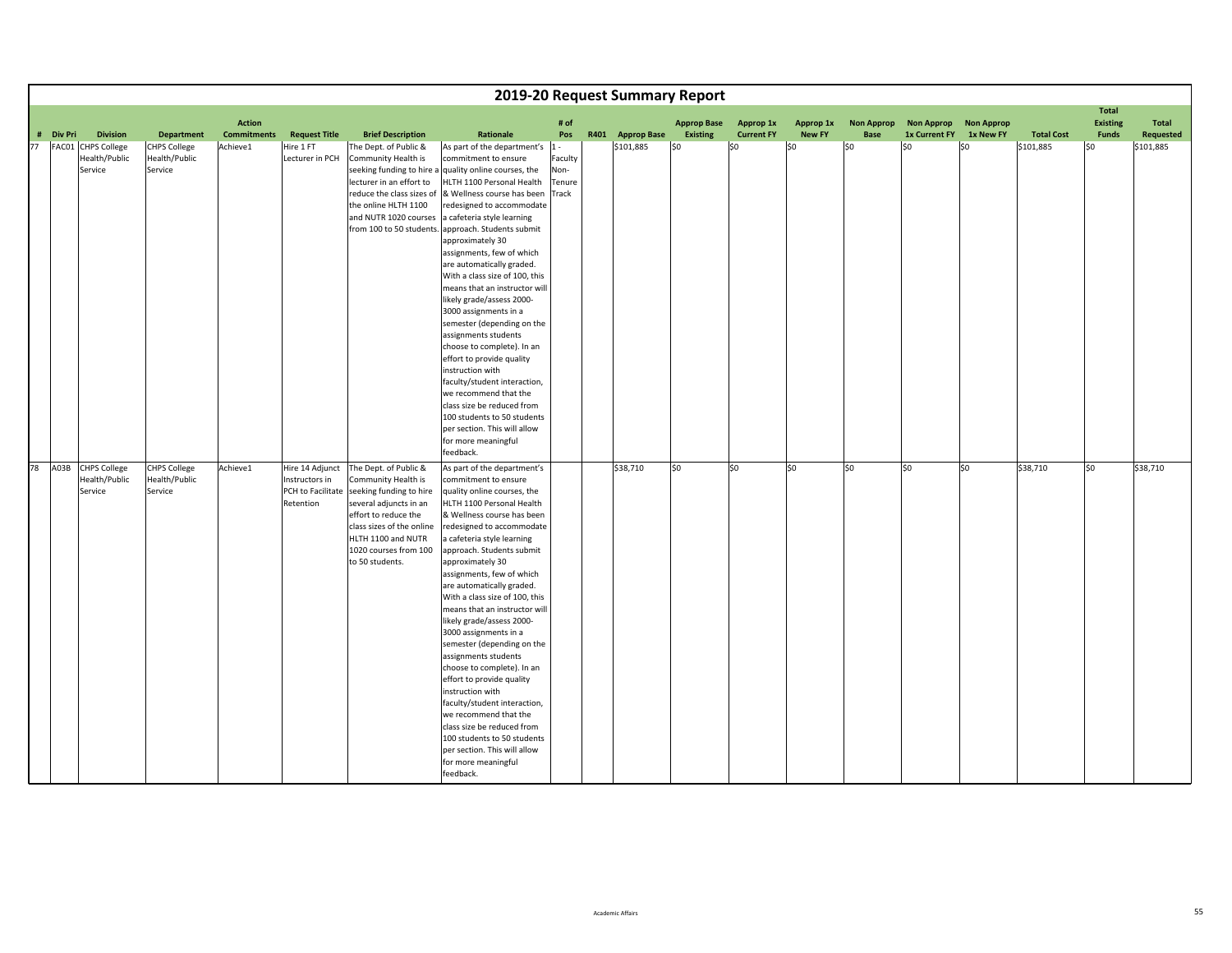|    |           |                                                |                                                 |                                     |                                                      |                                                                                                                                                                                                     |                                                                                                                                                                                                                                                                                                                                                                                                                                                                                                                                                                                                                                                                                                                                                   |                            | 2019-20 Request Summary Report |                                |                                |                            |                                  |                                           |                                |                   |                                                 |                    |
|----|-----------|------------------------------------------------|-------------------------------------------------|-------------------------------------|------------------------------------------------------|-----------------------------------------------------------------------------------------------------------------------------------------------------------------------------------------------------|---------------------------------------------------------------------------------------------------------------------------------------------------------------------------------------------------------------------------------------------------------------------------------------------------------------------------------------------------------------------------------------------------------------------------------------------------------------------------------------------------------------------------------------------------------------------------------------------------------------------------------------------------------------------------------------------------------------------------------------------------|----------------------------|--------------------------------|--------------------------------|--------------------------------|----------------------------|----------------------------------|-------------------------------------------|--------------------------------|-------------------|-------------------------------------------------|--------------------|
|    | # Div Pri | <b>Division</b>                                | <b>Department</b>                               | <b>Action</b><br><b>Commitments</b> | <b>Request Title</b>                                 | <b>Brief Description</b>                                                                                                                                                                            | Rationale                                                                                                                                                                                                                                                                                                                                                                                                                                                                                                                                                                                                                                                                                                                                         | # of<br>Pos                | R401 Approp Base               | <b>Approp Base</b><br>Existing | Approp 1x<br><b>Current FY</b> | Approp 1x<br><b>New FY</b> | <b>Non Approp</b><br><b>Base</b> | <b>Non Approp</b><br><b>1x Current FY</b> | <b>Non Approp</b><br>1x New FY | <b>Total Cost</b> | <b>Total</b><br><b>Existing</b><br><b>Funds</b> | Total<br>Requested |
| 79 |           |                                                |                                                 |                                     |                                                      |                                                                                                                                                                                                     |                                                                                                                                                                                                                                                                                                                                                                                                                                                                                                                                                                                                                                                                                                                                                   | $1 -$                      |                                | $ $ \$0                        | \$0                            |                            | \$0                              | lso                                       | \$0                            |                   | l\$0                                            |                    |
|    |           | FAC03 CHPS College<br>Health/Public<br>Service | <b>CHPS College</b><br>Health/Public<br>Service | Engage3                             | 1 FT, TT NSS<br>Faculty<br>(Intelligence<br>Studies) | NSS is in need of a new<br>full-time faculty<br>member. One new<br>faculty member is<br>needed to support the<br>growth in NSS. Faculty<br>member will assist with<br>online course<br>development. | UVU is the only school in<br>the state and intermountain<br>region; one of only a few in<br>the country that provides a<br>National Security Studies<br>program. NSS is currently<br>developing a Minor and a<br>Certificate in Intelligence.<br>Also NSS has plans to take<br>their program fully online.<br>Ryan Vogel has developed 6<br>programs in the last three<br>years: BA-NSS; BS-NSS;<br>Emphasis, Integrated Studies<br>BS-NSS; CP3-NSS; Minor-<br>NSS; AS-Intelligence Studies.<br>NSS currently has 1 full time<br>faculty member; 10 adjunct<br>faculty members; and is<br>currently borrowing 2 CJ<br>faculty members and 1<br>Integrated Studies faculty                                                                         | Faculty<br>Tenure<br>Track | \$119,091                      |                                |                                | \$0                        |                                  |                                           |                                | \$119,091         |                                                 | \$119,091          |
|    |           |                                                |                                                 |                                     |                                                      |                                                                                                                                                                                                     | member each semester to<br>teach NSS courses as part of                                                                                                                                                                                                                                                                                                                                                                                                                                                                                                                                                                                                                                                                                           |                            |                                |                                |                                |                            |                                  |                                           |                                |                   |                                                 |                    |
|    |           |                                                |                                                 |                                     |                                                      |                                                                                                                                                                                                     | their teaching load. NSS                                                                                                                                                                                                                                                                                                                                                                                                                                                                                                                                                                                                                                                                                                                          |                            |                                |                                |                                |                            |                                  |                                           |                                |                   |                                                 |                    |
|    |           |                                                |                                                 |                                     |                                                      |                                                                                                                                                                                                     | enrollments have increased<br>over 200% in past two years                                                                                                                                                                                                                                                                                                                                                                                                                                                                                                                                                                                                                                                                                         |                            |                                |                                |                                |                            |                                  |                                           |                                |                   |                                                 |                    |
|    |           | 80 FAC02 CHPS College                          | <b>CHPS College</b>                             | Achieve1                            |                                                      | 1 FT, TT Forensic Forensic Science is in                                                                                                                                                            | UVU is the only university in 1 -                                                                                                                                                                                                                                                                                                                                                                                                                                                                                                                                                                                                                                                                                                                 |                            | \$104,343                      | \$0                            | lso                            | $\overline{\text{S}}$      | lso.                             | S <sub>0</sub>                            | S <sub>0</sub>                 | \$104,343         | so                                              | \$104,343          |
|    |           | Health/Public<br>Service                       | Health/Public<br>Service                        |                                     | Science Faculty<br>(investigative<br>track)          | need of one new full-<br>time faculty member to<br>teach in the<br>Investigative Track.                                                                                                             | the state that offers a<br>Bachelor's Degree in<br>Forensic Science. With<br>increase in crime rates and<br>advancing techniques in<br>forensic science, we<br>anticipate steady growth in<br>this area of study. We<br>currently have 1 full-time<br>faculty teaching in our<br>Investigative Track, along<br>with 4-6 adjuncts each<br>semester. Forensic<br>enrollment numbers have<br>increased over the past few<br>years: 2014-2015: 167; 2015-<br>2016: 198; 2016-2017: 228;<br>2017-2018: 213; 2018-2019:<br>248. We have also<br>developed new courses for<br>this Track. Graduates obtain<br>employment with any<br>department that has a Crime<br>Scene Unit, Evidence Tech,<br>Crime lab (positions such as<br>latent print examiner, | Faculty<br>Tenure<br>Track |                                |                                |                                |                            |                                  |                                           |                                |                   |                                                 |                    |

fi

i d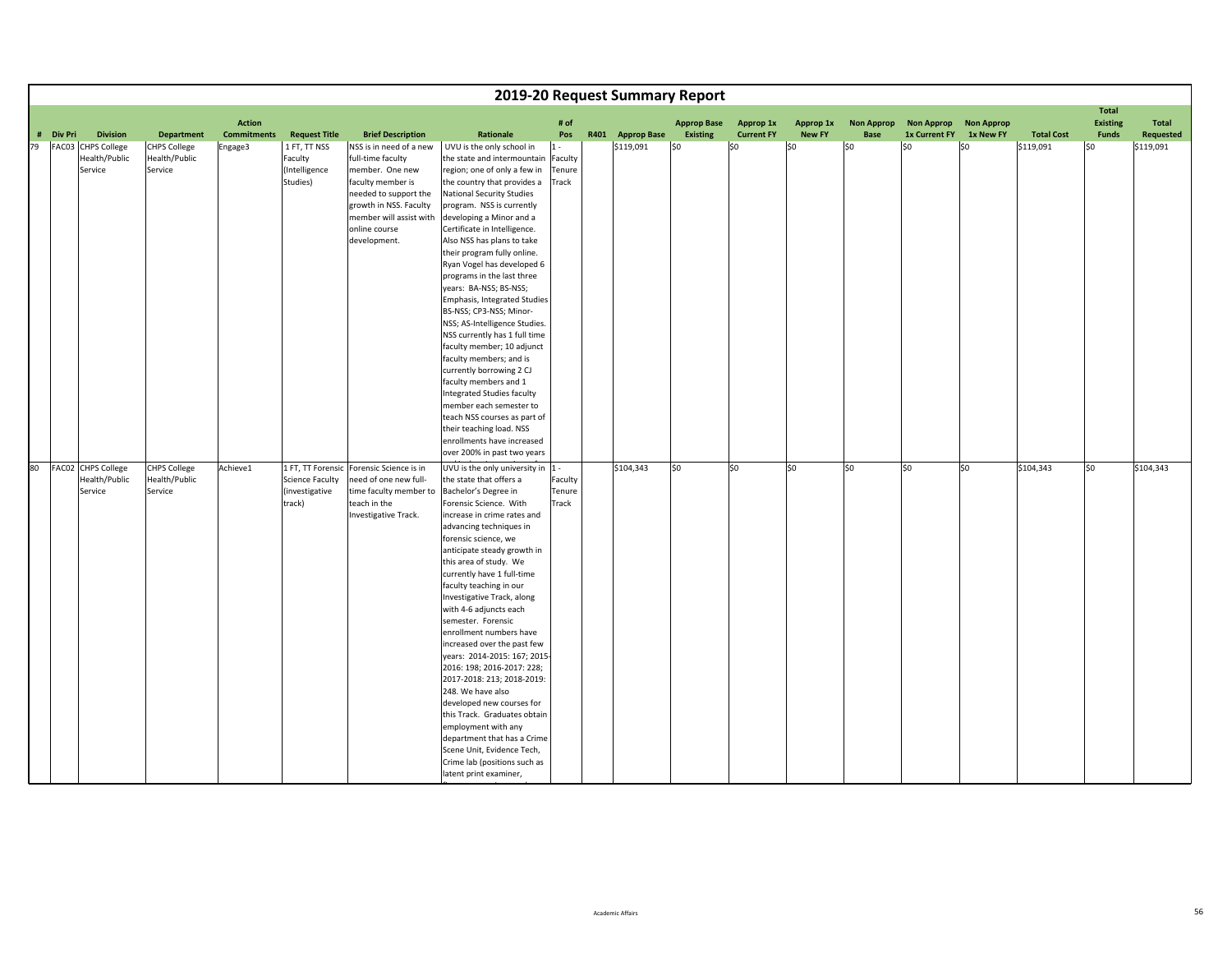|    |                   |                                                                    |                                                                      |                                  |                                                         |                                                                                                                                              |                                                                                                                                                                                                                                                                                                                                                                                                                                                                                                                                                                                                                                                                                                                                                                                                                                                                                                                                       |                  | 2019-20 Request Summary Report |                        |                          |                      |                   |                      |                   |                               |                                 |                       |
|----|-------------------|--------------------------------------------------------------------|----------------------------------------------------------------------|----------------------------------|---------------------------------------------------------|----------------------------------------------------------------------------------------------------------------------------------------------|---------------------------------------------------------------------------------------------------------------------------------------------------------------------------------------------------------------------------------------------------------------------------------------------------------------------------------------------------------------------------------------------------------------------------------------------------------------------------------------------------------------------------------------------------------------------------------------------------------------------------------------------------------------------------------------------------------------------------------------------------------------------------------------------------------------------------------------------------------------------------------------------------------------------------------------|------------------|--------------------------------|------------------------|--------------------------|----------------------|-------------------|----------------------|-------------------|-------------------------------|---------------------------------|-----------------------|
|    |                   |                                                                    |                                                                      | <b>Action</b>                    |                                                         |                                                                                                                                              |                                                                                                                                                                                                                                                                                                                                                                                                                                                                                                                                                                                                                                                                                                                                                                                                                                                                                                                                       | # of             |                                | <b>Approp Base</b>     | Approp 1x                | Approp 1x            | <b>Non Approp</b> | <b>Non Approp</b>    | <b>Non Approp</b> |                               | <b>Total</b><br><b>Existing</b> | Total                 |
| 81 | # Div Pri<br>A05B | <b>Division</b><br><b>CHPS College</b><br>Health/Public<br>Service | <b>Department</b><br><b>CHPS College</b><br>Health/Public<br>Service | <b>Commitments</b><br>Engage1    | <b>Request Title</b><br>Hire 1 FT Sim<br>Tech (Nursing) | <b>Brief Description</b><br>Expertise in simulation<br>technology needed to<br>free up faculty to<br>effectively teach, using<br>simulation. | Rationale<br>A very important aspect of<br>educating nurses is utilizing<br>simulation in lab settings.<br>Using simulation (both low<br>and high fidelity) provides<br>opportunities for students to<br>learn as well as make<br>mistakes in a monitored,<br>safe environment, well<br>before performing skills on<br>real patients in the clinical<br>setting. Effective simulation<br>is accomplished with small<br>groups of students, led by<br>qualified faculty during the<br>simulations and following<br>the simulations in<br>appropriately conducted<br>debriefing sessions.<br>Simulation technicians play a<br>key role in the simulations as<br>they prepare the physical<br>simulation rooms and<br>operate the high fidelity<br>manikins, which frees the                                                                                                                                                             | Pos<br>1 - Staff | R401 Approp Base<br>\$84,440   | <b>Existing</b><br>\$0 | <b>Current FY</b><br>\$0 | <b>New FY</b><br> 50 | Base<br>SO        | 1x Current FY<br>\$0 | 1x New FY<br>l\$0 | <b>Total Cost</b><br>\$84,440 | <b>Funds</b><br>l\$0            | Requested<br>\$84,440 |
| 82 |                   | A04B CHPS College<br>Health/Public<br>Service                      | <b>CHPS College</b><br>Health/Public<br>Service                      | Organizational<br>Sustainability | Operating funds<br>for Strategic<br>Initiatives         | university strategic<br>initiatives.                                                                                                         | faculty member to conduct<br>the critical teaching/learning<br>CHPS requests operating CHPS has identified several<br>funds to fulfill important strategic goals which align<br>completely with the 2030<br>plan (e.g., enrollment, first<br>generation retention, fund<br>raising, etc.). The breadth of<br>our disciplines, the<br>decentralization of our<br>college, the nature of our<br>instruction with equipment<br>and supplies, and the<br>importance of development<br>all add to our need to hire<br>part time help in several<br>areas: storytelling, web<br>development, advising, data<br>analytics, inventory control,<br>etc.). Having someone to<br>tell stories will allow us to<br>attract and retain first<br>generation students and<br>increase our development<br>efforts. Having a part-time<br>web administrator will<br>enable us to update our 24+<br>program websites on a<br>rotating basis and improve |                  | \$125,000                      | \$0                    | \$0                      | S <sub>0</sub>       | S <sub>0</sub>    | so                   | \$0               | \$125,000                     | \$0                             | \$125,000             |

k i

in the control of the control of the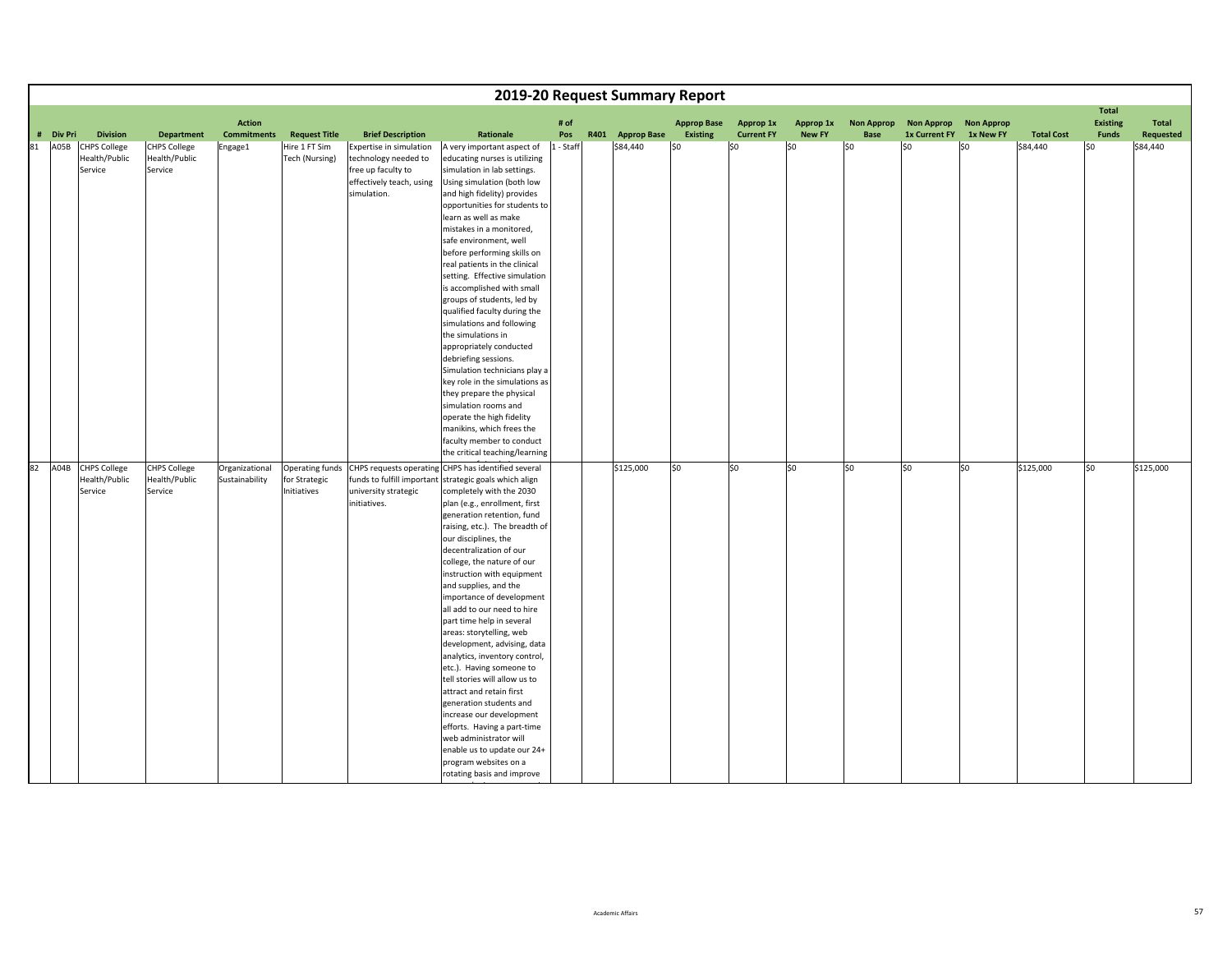|    |           |                                      |                                                 |                                     |                      |                                                                                                                                                    |                                                                                                                                                                                                                                                                                                                                                                                                                                                                                                                                                                                                                                                                                                                                                            |             | 2019-20 Request Summary Report |                                       |                                       |                            |                           |                                           |                                |                   |                                                 |                    |
|----|-----------|--------------------------------------|-------------------------------------------------|-------------------------------------|----------------------|----------------------------------------------------------------------------------------------------------------------------------------------------|------------------------------------------------------------------------------------------------------------------------------------------------------------------------------------------------------------------------------------------------------------------------------------------------------------------------------------------------------------------------------------------------------------------------------------------------------------------------------------------------------------------------------------------------------------------------------------------------------------------------------------------------------------------------------------------------------------------------------------------------------------|-------------|--------------------------------|---------------------------------------|---------------------------------------|----------------------------|---------------------------|-------------------------------------------|--------------------------------|-------------------|-------------------------------------------------|--------------------|
|    | # Div Pri | <b>Division</b>                      | <b>Department</b>                               | <b>Action</b><br><b>Commitments</b> | <b>Request Title</b> | <b>Brief Description</b>                                                                                                                           | Rationale                                                                                                                                                                                                                                                                                                                                                                                                                                                                                                                                                                                                                                                                                                                                                  | # of<br>Pos | R401 Approp Base               | <b>Approp Base</b><br><b>Existing</b> | <b>Approp 1x</b><br><b>Current FY</b> | Approp 1x<br><b>New FY</b> | <b>Non Approp</b><br>Base | <b>Non Approp</b><br><b>1x Current FY</b> | <b>Non Approp</b><br>1x New FY | <b>Total Cost</b> | <b>Total</b><br><b>Existing</b><br><b>Funds</b> | Total<br>Requested |
| 87 |           | A04OT CHPS College                   |                                                 |                                     | CHPS R&R             |                                                                                                                                                    |                                                                                                                                                                                                                                                                                                                                                                                                                                                                                                                                                                                                                                                                                                                                                            |             | \$0                            | \$0                                   |                                       | SO.                        | \$0                       | \$0                                       | \$0                            |                   | l\$0                                            |                    |
|    |           | Health/Public<br>Service             | <b>CHPS College</b><br>Health/Public<br>Service | Engage1                             | Funding              | R&R funds will provide<br>engaged learning<br>conducive for<br>professional certification<br>and keep costs low for<br>students.                   | CHPS has some of the most<br>expensive equipment at<br>UVU. In fact, an extensive<br>inventory of all hard-funded<br>capital assets was<br>undertaken in Summer 2018<br>and this revealed a value at<br>\$3,194,398. CHPS equipment<br>includes fire engines in<br>Emergency Services, an<br>optical spectrometer in<br>Forensic Science, manikins in<br>Nursing, and other<br>equipment for Respiratory<br>Therapy, etc. Unfortunately,<br>CHPS does not have an R&R<br>fund like other colleges and<br>prior requests have not been<br>funded over the past four<br>years due to limited funding.<br>Having an R&R fund will<br>allow CHPS to replace<br>equipment on a rotating                                                                         |             |                                |                                       | \$90,000                              |                            |                           |                                           |                                | \$90,000          |                                                 | \$90,000           |
|    |           |                                      |                                                 |                                     |                      |                                                                                                                                                    | basis without having to                                                                                                                                                                                                                                                                                                                                                                                                                                                                                                                                                                                                                                                                                                                                    |             |                                |                                       |                                       |                            |                           |                                           |                                |                   |                                                 |                    |
|    |           |                                      |                                                 |                                     |                      |                                                                                                                                                    | come back to PBA each year.                                                                                                                                                                                                                                                                                                                                                                                                                                                                                                                                                                                                                                                                                                                                |             |                                |                                       |                                       |                            |                           |                                           |                                |                   |                                                 |                    |
|    |           |                                      |                                                 |                                     |                      |                                                                                                                                                    | CHPS will request a portion<br>of funding this year. Future                                                                                                                                                                                                                                                                                                                                                                                                                                                                                                                                                                                                                                                                                                |             |                                |                                       |                                       |                            |                           |                                           |                                |                   |                                                 |                    |
|    |           | 90 A07OT College of                  | <b>Culinary Arts</b>                            | Achieve3                            | Canyon Park          | Old and outdated Pink                                                                                                                              | This project will enhance our                                                                                                                                                                                                                                                                                                                                                                                                                                                                                                                                                                                                                                                                                                                              |             | \$0                            | \$0                                   | \$90,000                              | so                         | \$0                       | S <sub>0</sub>                            | \$0                            | \$90,000          | SO.                                             | \$90,000           |
|    |           | Engineering/Tech Institute<br>nology |                                                 |                                     | Update               | tile needs to be covered<br>or replaced. There are<br>multiple areas in the<br>building where to floor<br>needs to be repaired<br>and or replaced. | facility. Canyon Park Building<br>L has recently gone through<br>a major build out and<br>renovation downstairs. This<br>has provided our<br>department with 3 new state<br>of the art kitchens to teach<br>from. It has also made<br>community classes possible<br>due to previous space<br>restraints. The upstairs of<br>the facility is in need of<br>some updating. We are<br>striving to be a full service<br>facility benefiting most<br>importantly our students,<br>but also other UVU<br>departments, our Canyon<br>Park neighbors and partners,<br>and of course the<br>community. Of the things<br>that we believe to make a<br>substantial noticeable<br>difference to everyone is<br>Updating the floor. A large<br>percentage of the public |             |                                |                                       |                                       |                            |                           |                                           |                                |                   |                                                 |                    |

i k<u>.</u>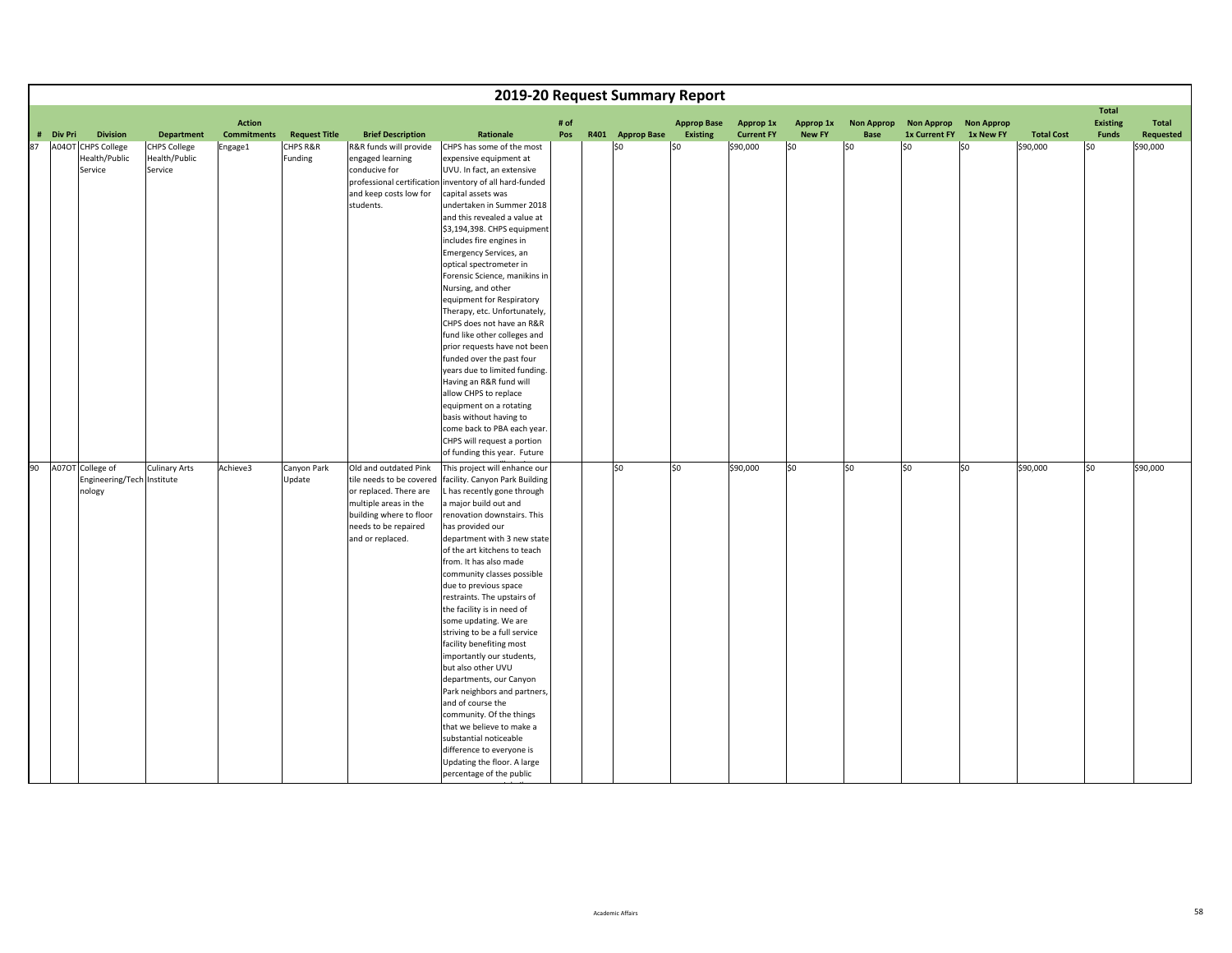|    |                                                |                              |                                     |                                                   |                                                                                                                                                                                                                        |                                                                                                                                                                                                                                                                                                                                                                                                                                                                                                                                                                                                                                                                                                                         |                                     |                  | 2019-20 Request Summary Report |                                |                            |                           |                                           |                                |                   |                                                 |                           |
|----|------------------------------------------------|------------------------------|-------------------------------------|---------------------------------------------------|------------------------------------------------------------------------------------------------------------------------------------------------------------------------------------------------------------------------|-------------------------------------------------------------------------------------------------------------------------------------------------------------------------------------------------------------------------------------------------------------------------------------------------------------------------------------------------------------------------------------------------------------------------------------------------------------------------------------------------------------------------------------------------------------------------------------------------------------------------------------------------------------------------------------------------------------------------|-------------------------------------|------------------|--------------------------------|--------------------------------|----------------------------|---------------------------|-------------------------------------------|--------------------------------|-------------------|-------------------------------------------------|---------------------------|
|    | # Div Pri<br><b>Division</b>                   | <b>Department</b>            | <b>Action</b><br><b>Commitments</b> | <b>Request Title</b>                              | <b>Brief Description</b>                                                                                                                                                                                               | Rationale                                                                                                                                                                                                                                                                                                                                                                                                                                                                                                                                                                                                                                                                                                               | # of<br>Pos                         | R401 Approp Base | <b>Approp Base</b><br>Existing | Approp 1x<br><b>Current FY</b> | Approp 1x<br><b>New FY</b> | <b>Non Approp</b><br>Base | <b>Non Approp</b><br><b>1x Current FY</b> | <b>Non Approp</b><br>1x New FY | <b>Total Cost</b> | <b>Total</b><br><b>Existing</b><br><b>Funds</b> | Total<br><b>Requested</b> |
| 91 | FAC01 Woodbury<br>School of<br><b>Business</b> | Organizational<br>Leadership | Organizational<br>Sustainability    | Tenure Track<br>Faculty - Ethics                  | Tenure Track Faculty to<br>oversee and teach the<br>Individual Accountability<br>and Social Corporate<br>Responsibility courses<br>that are required.                                                                  | We no longer have a faculty<br>member to oversee this<br>course that is used in<br>multiple majors. It is<br>currently being overseen by<br>an adjunct. Importantly, this<br>will help us meet AACSB<br>requirements that 75% of all<br>courses be taught by full-<br>time, participating faculty.<br>Currently, the department<br>teaches only 64% of courses<br>using full-time, participating<br>faculty.                                                                                                                                                                                                                                                                                                            | $1 -$<br>Faculty<br>Tenure<br>Track | \$154,732        | \$18,000                       | \$0                            | \$0                        | lso                       | lso                                       | \$0                            | \$154,732         | \$18,000                                        | \$136,732                 |
| 93 | A01B School of<br>Education                    | School of<br>Education       | Achieve1                            | Education<br>Academic<br>Advisor I                | Hire a highly qualified<br>academic advisor to<br>ensure support for our<br>students throughout<br>their academic<br>experience leading to<br>their timely and<br>successful completion.                               | Understanding data and<br>patterns available through<br>advising, and additional<br>analyses will inform our<br>strategy for systematic<br>increase in student timely<br>completion and graduation.                                                                                                                                                                                                                                                                                                                                                                                                                                                                                                                     | 1 - Staff                           | \$75,928         | \$0                            | \$0                            | \$0                        | \$0                       | \$0                                       | \$0                            | \$75,928          | \$0                                             | \$75,928                  |
| 94 | A06B Office of<br><b>Academic Affairs</b>      | Honors Program               | Include1                            | <b>Honors Direct</b><br>Mail to AP<br>Instructors | \$5000 in new, ongoing<br>funding to send direct<br>mail to Advanced<br>Placement teachers<br>and/or students in<br>Alpine, Provo, Nebo,<br>Summit, South Summit,<br>Jordan, Granite,<br>Canyons, and SLC<br>districts | The UVU Honors Program<br>has a total student<br>enrollment of 709 active<br>students in Fall 2019, which<br>is about 2% of the total<br>undergraduate population.<br>Many motivated students<br>applying to or already<br>attending UVU do not know<br>about or understand the<br>goals or opportunities of the<br>Honors Program. Over the<br>next 4-7 years, we should<br>grow the program to enroll<br>5% of the undergraduate<br>students at UVU.<br>Some goals include:<br>outreach to high school<br>counselors and AP<br>instructors<br>more outreach to and<br>training of UVU advisors<br>more intensive advertising<br>of the program and its<br>benefits on campus through<br>digital signage, open houses, |                                     | \$5,000          | \$0                            | \$0                            | \$0                        | \$0                       | \$0                                       | \$0                            | \$5,000           | so                                              | \$5,000                   |

dd de la construction de la construction de la construction de la construction de la construction de la construction de la construction de la construction de la construction de la construction de la construction de la const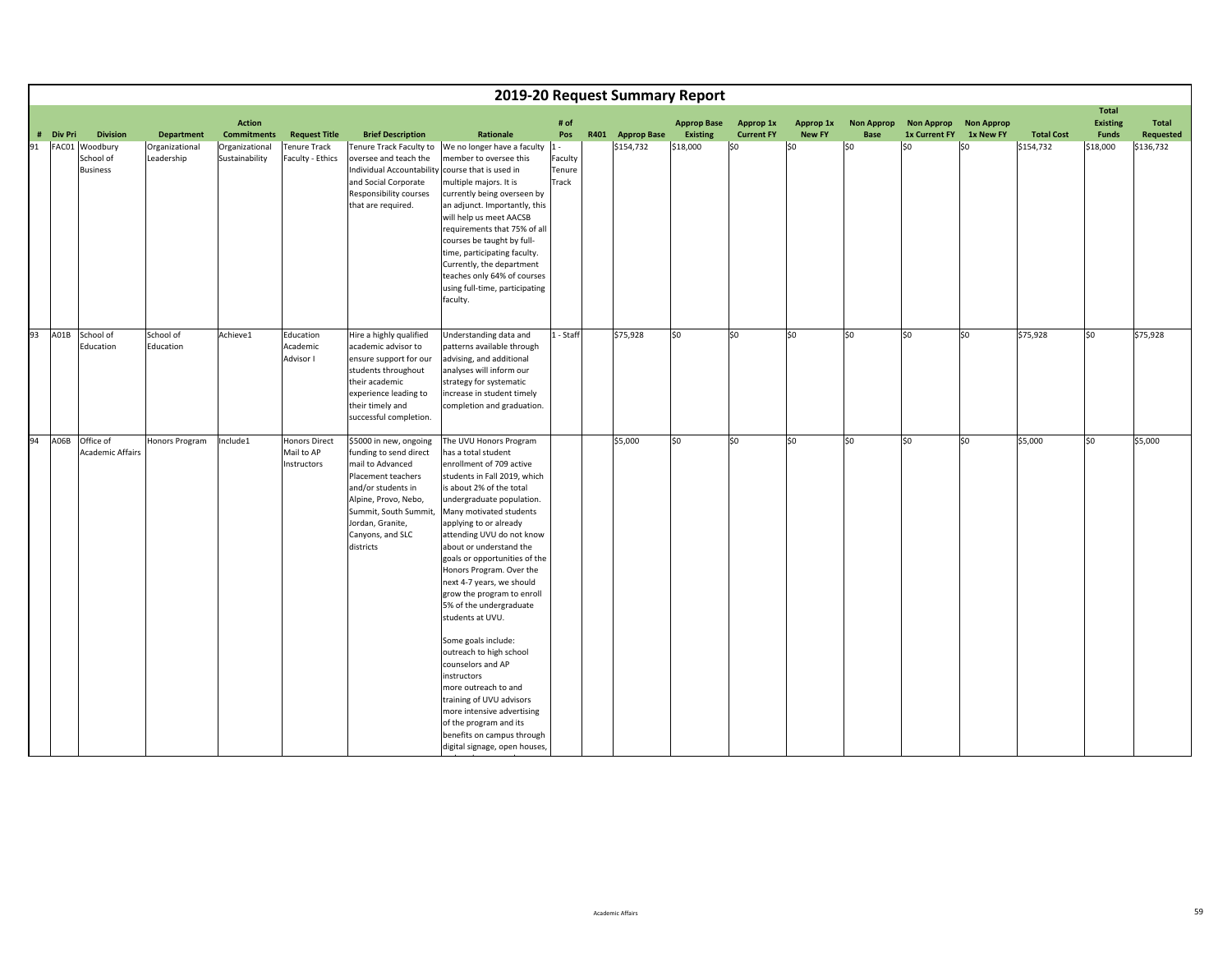|    |                     |                                      |                        |                    |                                                                                           |                                                                                                                                                                                                          | 2019-20 Request Summary Report                                                                                                                                                                                                                                                                                                                                                                                                                                                                                                                                                                                                                                                                                                                                                                        |      |      |                  |                    |                   |               |                   |                       |           |                   |                   |                  |
|----|---------------------|--------------------------------------|------------------------|--------------------|-------------------------------------------------------------------------------------------|----------------------------------------------------------------------------------------------------------------------------------------------------------------------------------------------------------|-------------------------------------------------------------------------------------------------------------------------------------------------------------------------------------------------------------------------------------------------------------------------------------------------------------------------------------------------------------------------------------------------------------------------------------------------------------------------------------------------------------------------------------------------------------------------------------------------------------------------------------------------------------------------------------------------------------------------------------------------------------------------------------------------------|------|------|------------------|--------------------|-------------------|---------------|-------------------|-----------------------|-----------|-------------------|-------------------|------------------|
|    |                     |                                      |                        | <b>Action</b>      |                                                                                           |                                                                                                                                                                                                          |                                                                                                                                                                                                                                                                                                                                                                                                                                                                                                                                                                                                                                                                                                                                                                                                       | # of |      |                  | <b>Approp Base</b> | Approp 1x         | Approp 1x     | <b>Non Approp</b> | Non Approp Non Approp |           |                   | Total<br>Existing | Total            |
|    | <b>Div Pri</b><br># | <b>Division</b>                      | <b>Department</b>      | <b>Commitments</b> | <b>Request Title</b>                                                                      | <b>Brief Description</b>                                                                                                                                                                                 | Rationale                                                                                                                                                                                                                                                                                                                                                                                                                                                                                                                                                                                                                                                                                                                                                                                             | Pos  |      | R401 Approp Base | Existing           | <b>Current FY</b> | <b>New FY</b> | <b>Base</b>       | <b>1x Current FY</b>  | 1x New FY | <b>Total Cost</b> | <b>Funds</b>      | <b>Requested</b> |
| 96 | A07B                | Office of<br><b>Academic Affairs</b> | Honors Program         | Achieve1           | <b>Honors Student</b><br>Conference<br><b>Travel Support</b>                              | With increasing<br>graduates, new funding<br>of \$10,000 will support<br>students' research<br>experiences, creative<br>products, and<br>conference attendance,<br><b>Regional Honors</b><br>Conference. | The Honors Program exists<br>to enhance and support the<br>collegiate experiences of<br>motivated students through<br>a combination of academic<br>courses, access co-curricular<br>opportunities that engage<br>including at the Western their interests and broaden<br>their horizons, and multiple<br>scholarships and grants for<br>which students may apply to<br>support their studies and<br>their research or creative<br>work.<br>In 2018, Honors spent more<br>than \$15,000 on 24 students<br>to support student research,<br>conference attendance, or<br>study abroad programs. We<br>would like to be able to take<br>Honors seniors to present at<br>the Western Regional<br>Honors Conference, which is<br>hosted by a different<br>institution across the<br>Western US each spring. |      |      | \$10,000         | \$0                | l\$0              | 50            | S <sub>0</sub>    | S <sub>0</sub>        | \$0       | \$10,000          | SO.               | \$10,000         |
|    |                     |                                      |                        |                    |                                                                                           |                                                                                                                                                                                                          |                                                                                                                                                                                                                                                                                                                                                                                                                                                                                                                                                                                                                                                                                                                                                                                                       |      |      |                  |                    |                   |               |                   |                       |           |                   |                   |                  |
|    |                     | 100 A02B School of<br>Education      | School of<br>Education | Engage1            | New education<br>graduate<br>programs -<br>Higher Ed<br>Leadership and K-additional<br>12 | for K-12 Ed Leadership,<br>supervision, and<br>current/travel. We will<br>also need 3 summer<br>ICHE for Higher Ed<br>Leadership and<br>current/travel.                                                  | We need 9 summer ICHE An additional nine summer<br>ICHE hours, hourly faculty<br>hourly faculty for clinical for clinical supervision, and<br>additional current/travel for<br>K-12 Education Leadership.<br>We will also need three<br>summer ICHE hours for<br>Higher Ed Leadership and<br>current/travel.                                                                                                                                                                                                                                                                                                                                                                                                                                                                                          |      | R401 | \$68,607         | lso                | \$0               | lso           | S <sub>0</sub>    | S <sub>0</sub>        | lso       | \$68,607          | SO.               | \$68,607         |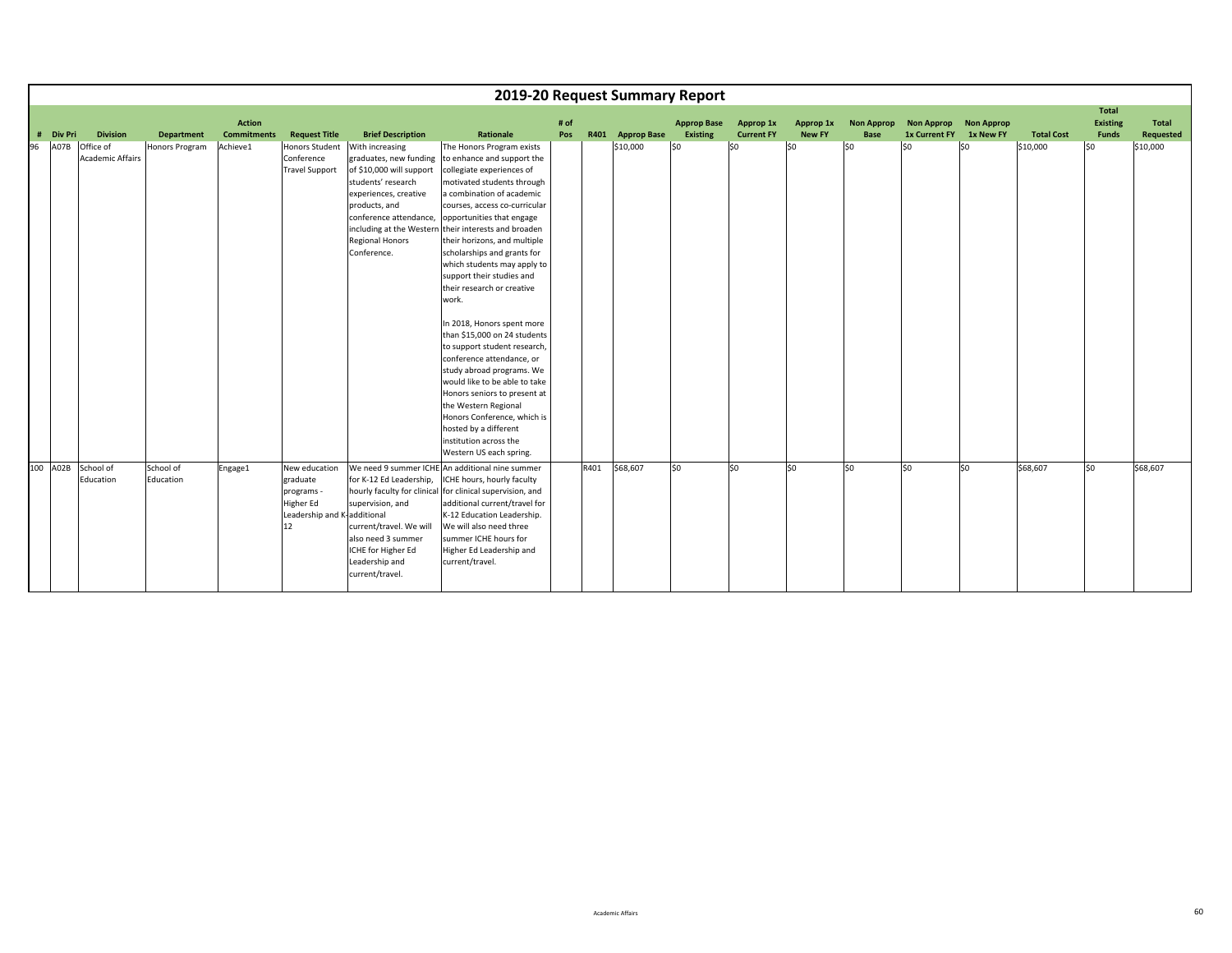|           |                                 |                 |                                                                 |                                                |                                                 |                                                                                                                                                                               |                                                                                                                                                                                                                                                                                                                                                                                                                                                                                                                                                                                                                                               |                                                   | 2019-20 Request Summary Report |                                       |                                       |                                   |                                  |                                           |                                       |                               |                                                 |                                |
|-----------|---------------------------------|-----------------|-----------------------------------------------------------------|------------------------------------------------|-------------------------------------------------|-------------------------------------------------------------------------------------------------------------------------------------------------------------------------------|-----------------------------------------------------------------------------------------------------------------------------------------------------------------------------------------------------------------------------------------------------------------------------------------------------------------------------------------------------------------------------------------------------------------------------------------------------------------------------------------------------------------------------------------------------------------------------------------------------------------------------------------------|---------------------------------------------------|--------------------------------|---------------------------------------|---------------------------------------|-----------------------------------|----------------------------------|-------------------------------------------|---------------------------------------|-------------------------------|-------------------------------------------------|--------------------------------|
| # Div Pri | 102 FAC07 College of<br>nology  | <b>Division</b> | <b>Department</b><br>Engineering<br>Engineering/Tech Technology | <b>Action</b><br><b>Commitments</b><br>Engage3 | <b>Request Title</b>                            | <b>Brief Description</b><br>time lecturer position<br>for our additional<br>classes.                                                                                          | Rationale<br>Lecturer Position We are requesting a full Industry continues to desire 1 -<br>technically experienced and<br>devoted faculty teaching<br>technology students.<br>Faculty not only need to<br>have the required academic<br>and professional industrial<br>background to teach in our<br>department, but they need<br>to continuously commit to<br>professional development,<br>staying current with<br>changing technology,<br>maintaining high standards,<br>and devotion to student<br>success. Industry<br>continuously comments on<br>the importance exceptional<br>faculty and staff in the ET<br>department.              | # of<br>Pos<br>Faculty<br>Non-<br>Tenure<br>Track | R401 Approp Base<br>\$89,595   | <b>Approp Base</b><br>Existing<br>\$0 | Approp 1x<br><b>Current FY</b><br>\$0 | Approp 1x<br><b>New FY</b><br> 50 | <b>Non Approp</b><br>Base<br>lso | <b>Non Approp</b><br>1x Current FY<br>lso | <b>Non Approp</b><br>1x New FY<br>SO. | <b>Total Cost</b><br>\$89,595 | <b>Total</b><br><b>Existing</b><br>Funds<br>\$0 | Total<br>Requested<br>\$89,595 |
|           | 103 FAC08 College of<br>nology  |                 | Engineering<br>Engineering/Tech Technology                      | Engage3                                        |                                                 | time lecturer for the<br>adding to our program.                                                                                                                               | Lecturer Position We are requesting a full Industry continues to desire 1 -<br>technically experienced and<br>additional classes we are devoted faculty teaching<br>technology students.<br>Faculty not only need to<br>have the required academic<br>and professional industrial<br>background to teach in our<br>department, but they need<br>to continuously commit to<br>professional development,<br>staying current with<br>changing technology,<br>maintaining high standards,<br>and devotion to student<br>success. Industry<br>continuously comments on<br>the importance exceptional<br>faculty and staff in the ET<br>department. | Faculty<br>Non-<br>Tenure<br>Track                | \$89,595                       | \$0                                   | l\$0                                  | \$0                               | SO.                              | 50                                        | \$0                                   | \$89,595                      | 50                                              | \$89,595                       |
|           | 105 A03B School of<br>Education |                 | School of<br>Education                                          | Achieve3                                       | Teacher<br>Performance<br>Assessment<br>support | With the new USBE<br>preparation and<br>licensure, our programs<br>are requiring more<br>travel funds to stay<br>current with the<br>assessments and their<br>implementation. | Research in teacher<br>requirements on teacher professional preparation<br>provides evidence that a<br>substantial, purposefully<br>developed, and adequate<br>TPA support system is a<br>necessary condition for<br>students' success in<br>completing the assessment.                                                                                                                                                                                                                                                                                                                                                                       |                                                   | \$20,000                       | \$0                                   | \$0                                   | \$0                               | \$0                              | \$0                                       | \$0                                   | \$20,000                      | \$0                                             | \$20,000                       |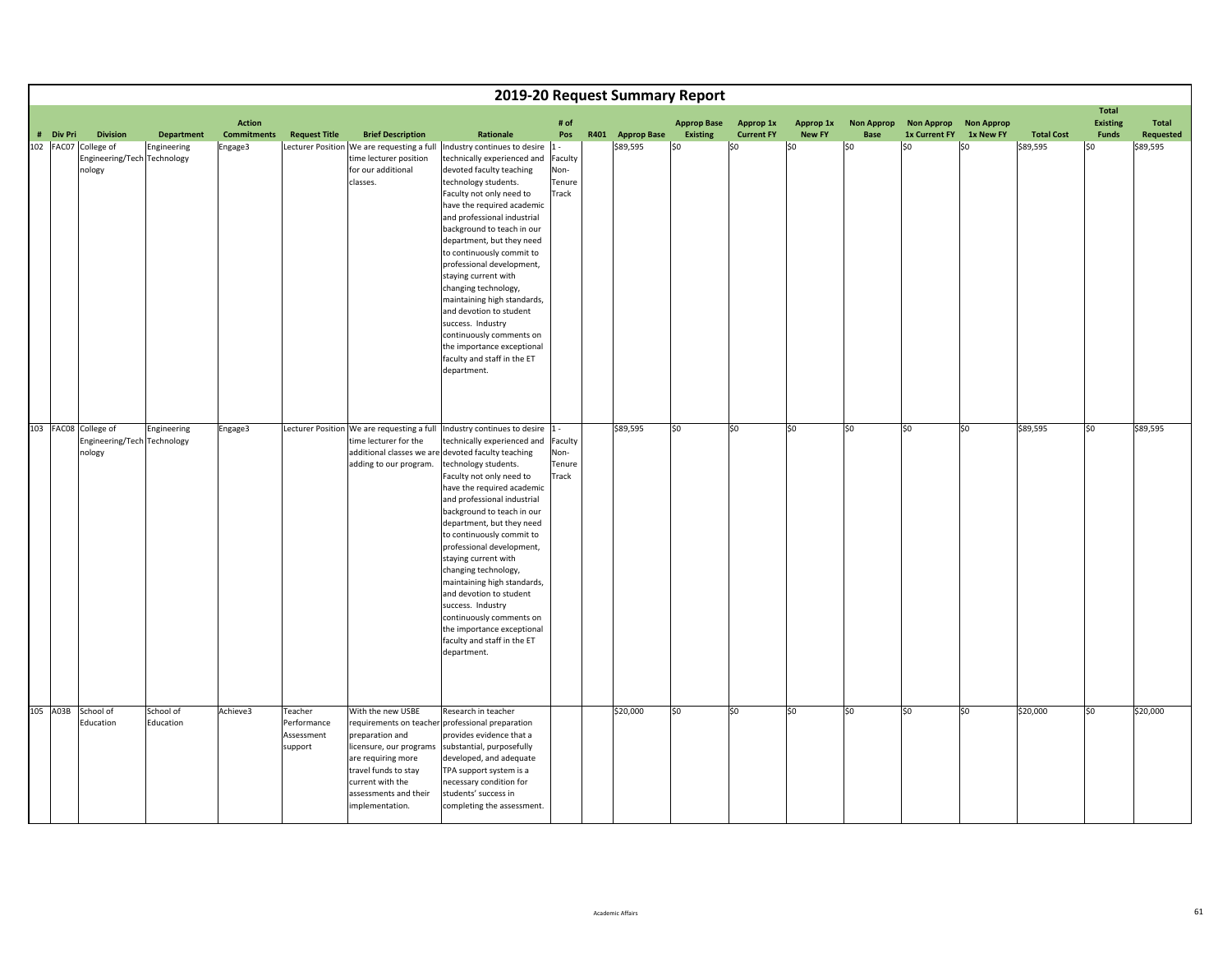|           |                      |                                                                  |                                     |                                                         |                                                                                                                                                                                                                      |                                                                                                                                                                                                                                                                                                                                                                                                                                                                                                                                                                                                                                                                                                                                                                                                                                |             | 2019-20 Request Summary Report |                                |                                       |                            |                                  |                                           |                                |                   |                                                 |                    |
|-----------|----------------------|------------------------------------------------------------------|-------------------------------------|---------------------------------------------------------|----------------------------------------------------------------------------------------------------------------------------------------------------------------------------------------------------------------------|--------------------------------------------------------------------------------------------------------------------------------------------------------------------------------------------------------------------------------------------------------------------------------------------------------------------------------------------------------------------------------------------------------------------------------------------------------------------------------------------------------------------------------------------------------------------------------------------------------------------------------------------------------------------------------------------------------------------------------------------------------------------------------------------------------------------------------|-------------|--------------------------------|--------------------------------|---------------------------------------|----------------------------|----------------------------------|-------------------------------------------|--------------------------------|-------------------|-------------------------------------------------|--------------------|
| # Div Pri | <b>Division</b>      | <b>Department</b>                                                | <b>Action</b><br><b>Commitments</b> | <b>Request Title</b>                                    | <b>Brief Description</b>                                                                                                                                                                                             | Rationale                                                                                                                                                                                                                                                                                                                                                                                                                                                                                                                                                                                                                                                                                                                                                                                                                      | # of<br>Pos | R401 Approp Base               | <b>Approp Base</b><br>Existing | <b>Approp 1x</b><br><b>Current FY</b> | Approp 1x<br><b>New FY</b> | <b>Non Approp</b><br><b>Base</b> | <b>Non Approp</b><br><b>1x Current FY</b> | <b>Non Approp</b><br>1x New FY | <b>Total Cost</b> | <b>Total</b><br><b>Existing</b><br><b>Funds</b> | Total<br>Requested |
|           | for Acad<br>Programs | 106 A01OT Academic Affairs Academic Affairs<br>for Acad Programs | Achieve2                            | Re-envisioning<br>The<br>Undergraduate<br>Experience    | The committee is ready<br>to explore some ideas<br>with Pilot projects in<br>relationship to the First<br>Year Seminar, General<br>Education training, and<br>Pathways                                               | The RUEC has been meeting<br>since early 2018 and thru<br>much effort and<br>considerable discussion has<br>arrived at a Pilot project<br>moment for a First Year<br>Seminar (FYS). An FYS is a<br>best practice and HIP in the<br>literature regarding<br>retention/completion<br>efforts. Given our current<br>GE structure arriving at a<br>point where a serious<br>campus wide Pilot can be<br>pursued is no small<br>accomplishment. The results<br>of the Pilot will of course<br>inform the remainder of the<br>discussion concerning just<br>where a FYS will fit into the<br>GE offerings at UVU. This<br>work is closely aligned with<br>the Pathways initiative as<br>well from RUEC as all<br>Pathways would include an<br>FYS and how that is<br>accomplished helps shape                                        |             | \$0                            | SO                             | \$0                                   | \$145,000                  | \$0                              | lso                                       | l\$0                           | \$145,000         | l\$0                                            | \$145,000          |
|           | for Acad<br>Programs | 107 A08OT Academic Affairs Academic Affairs<br>for Acad Programs | Achieve1                            | Grants-Student<br>Success and<br>Completion<br>Committe | Completion Seed Completion Grants fund<br>proposals with the aim<br>of increasing degree<br>completion. UVU<br>faculty, staff and<br>students are eligible to<br>submit proposals for up<br>to \$25K. The total one- | UVU continues to promote<br>student success and<br>completion. The Student<br>Success & Completion<br>Committee is charged to<br>identify institutional<br>barriers, create proactive<br>data-informed interventions,<br>time award will be \$75K. promote success initiatives<br>to faculty, staff and<br>students, coordinate efforts<br>to improve retention,<br>persistence, and track data<br>to ensure progress is being<br>made. The committee seeks<br>\$75K in one-time funding for<br>the purpose of establishing<br>grants (up to \$25K) for<br>entrepreneurial completion<br>efforts. All UVU divisions<br>may seek these funds as the<br>committee has maintained<br>all along the completion is<br>everyone business at UVU.<br>Such funding will allow for<br>pilot activities that if<br>successful could then |             | lso                            | \$0                            | lso                                   | \$75,000                   | SO.                              | S <sub>0</sub>                            | S <sub>0</sub>                 | \$75,000          | so                                              | \$75,000           |

idid i film i film i film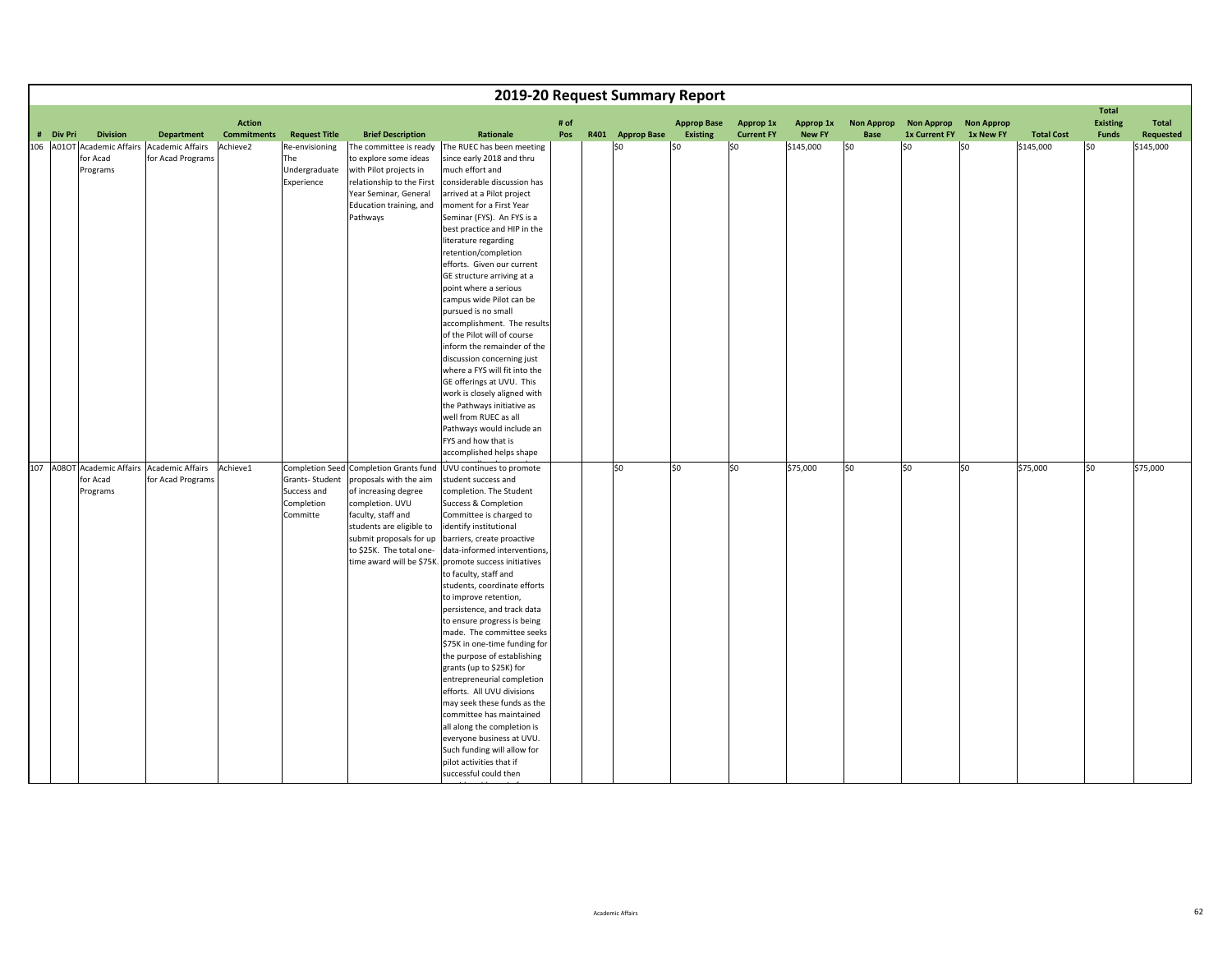|           |                    |                   |                                     |                      |                                            | 2019-20 Request Summary Report                                |             |      |                    |                                |                                |                            |                                  |                                           |                                |                   |                                 |                           |
|-----------|--------------------|-------------------|-------------------------------------|----------------------|--------------------------------------------|---------------------------------------------------------------|-------------|------|--------------------|--------------------------------|--------------------------------|----------------------------|----------------------------------|-------------------------------------------|--------------------------------|-------------------|---------------------------------|---------------------------|
|           |                    |                   |                                     |                      |                                            |                                                               |             |      |                    |                                |                                |                            |                                  |                                           |                                |                   | <b>Total</b>                    |                           |
| # Div Pri | <b>Division</b>    | <b>Department</b> | <b>Action</b><br><b>Commitments</b> | <b>Request Title</b> | <b>Brief Description</b>                   | Rationale                                                     | # of<br>Pos | R401 | <b>Approp Base</b> | <b>Approp Base</b><br>Existing | Approp 1x<br><b>Current FY</b> | Approp 1x<br><b>New FY</b> | <b>Non Approp</b><br><b>Base</b> | <b>Non Approp</b><br><b>1x Current FY</b> | <b>Non Approp</b><br>1x New FY | <b>Total Cost</b> | <b>Existing</b><br><b>Funds</b> | <b>Total</b><br>Requested |
|           | 108 FAC03 Woodbury | Finance and       | Organizational                      | Finance              | There has been                             | All business students are                                     | $1 -$       |      | \$196,518          | \$18,000                       | \$0                            | 50                         | lso                              | lso                                       | l\$0                           | \$196,518         | \$18,000                        | \$178,518                 |
|           | School of          | Economics         | Sustainability                      | Tenure/Track         | considerable growth in                     | required to take basic                                        | Faculty     |      |                    |                                |                                |                            |                                  |                                           |                                |                   |                                 |                           |
|           | <b>Business</b>    |                   |                                     | Position             | the finance program                        | finance courses and the                                       | Tenure      |      |                    |                                |                                |                            |                                  |                                           |                                |                   |                                 |                           |
|           |                    |                   |                                     |                      | resulting in inadequate                    | classes are growing rapidly.                                  | Track       |      |                    |                                |                                |                            |                                  |                                           |                                |                   |                                 |                           |
|           |                    |                   |                                     |                      | faculty resources to                       | AACSB requires 75% of                                         |             |      |                    |                                |                                |                            |                                  |                                           |                                |                   |                                 |                           |
|           |                    |                   |                                     |                      | meet AACSB                                 | AACSB monitored classes be                                    |             |      |                    |                                |                                |                            |                                  |                                           |                                |                   |                                 |                           |
|           |                    |                   |                                     |                      | requirements.                              | taught by participating, full-<br>time faculty. Currently the |             |      |                    |                                |                                |                            |                                  |                                           |                                |                   |                                 |                           |
|           |                    |                   |                                     |                      |                                            | department teaches 74% of                                     |             |      |                    |                                |                                |                            |                                  |                                           |                                |                   |                                 |                           |
|           |                    |                   |                                     |                      |                                            | these courses with full-time,                                 |             |      |                    |                                |                                |                            |                                  |                                           |                                |                   |                                 |                           |
|           |                    |                   |                                     |                      |                                            | participating faculty. The                                    |             |      |                    |                                |                                |                            |                                  |                                           |                                |                   |                                 |                           |
|           |                    |                   |                                     |                      |                                            | additional faculty member                                     |             |      |                    |                                |                                |                            |                                  |                                           |                                |                   |                                 |                           |
|           |                    |                   |                                     |                      |                                            | will ensure that we meet                                      |             |      |                    |                                |                                |                            |                                  |                                           |                                |                   |                                 |                           |
|           |                    |                   |                                     |                      |                                            | AACSB requirements now                                        |             |      |                    |                                |                                |                            |                                  |                                           |                                |                   |                                 |                           |
|           |                    |                   |                                     |                      |                                            | and can accommodate a<br>small amount of growth               |             |      |                    |                                |                                |                            |                                  |                                           |                                |                   |                                 |                           |
|           |                    |                   |                                     |                      |                                            | going forward.                                                |             |      |                    |                                |                                |                            |                                  |                                           |                                |                   |                                 |                           |
|           |                    |                   |                                     |                      |                                            |                                                               |             |      |                    |                                |                                |                            |                                  |                                           |                                |                   |                                 |                           |
|           |                    |                   |                                     |                      |                                            |                                                               |             |      |                    |                                |                                |                            |                                  |                                           |                                |                   |                                 |                           |
|           |                    |                   |                                     |                      |                                            |                                                               |             |      |                    |                                |                                |                            |                                  |                                           |                                |                   |                                 |                           |
|           | 110 FAC02 Woodbury | Marketing         | Organizational                      | Marketing            | 20% annual growth has                      | 4-year growth in the                                          | $1 -$       |      | \$175,625          | \$18,000                       | \$0                            | lso                        | S <sub>0</sub>                   | lso                                       | \$0                            | \$175,625         | \$18,000                        | \$157,625                 |
|           | School of          |                   | Sustainability                      | Assistant/Associ     | created an imbalance                       | marketing department in                                       | Faculty     |      |                    |                                |                                |                            |                                  |                                           |                                |                   |                                 |                           |
|           | <b>Business</b>    |                   |                                     | ate Professor        | between full-time and                      | sections and enrollments is                                   | Tenure      |      |                    |                                |                                |                            |                                  |                                           |                                |                   |                                 |                           |
|           |                    |                   |                                     |                      | part-time faculty as<br>required by AACSB. | about 20% annually. We<br>need this faculty line to stay      | Track       |      |                    |                                |                                |                            |                                  |                                           |                                |                   |                                 |                           |
|           |                    |                   |                                     |                      |                                            | above the AACSB 75% full-                                     |             |      |                    |                                |                                |                            |                                  |                                           |                                |                   |                                 |                           |
|           |                    |                   |                                     |                      |                                            | time threshold. Beyond this,                                  |             |      |                    |                                |                                |                            |                                  |                                           |                                |                   |                                 |                           |
|           |                    |                   |                                     |                      |                                            | we specifically need a                                        |             |      |                    |                                |                                |                            |                                  |                                           |                                |                   |                                 |                           |
|           |                    |                   |                                     |                      |                                            | general marketing professor                                   |             |      |                    |                                |                                |                            |                                  |                                           |                                |                   |                                 |                           |
|           |                    |                   |                                     |                      |                                            | (with either quant or digital                                 |             |      |                    |                                |                                |                            |                                  |                                           |                                |                   |                                 |                           |
|           |                    |                   |                                     |                      |                                            | abilities) to teach MKTG                                      |             |      |                    |                                |                                |                            |                                  |                                           |                                |                   |                                 |                           |
|           |                    |                   |                                     |                      |                                            | 3600, our business core<br>course. More than 50% of           |             |      |                    |                                |                                |                            |                                  |                                           |                                |                   |                                 |                           |
|           |                    |                   |                                     |                      |                                            | the sections in that course                                   |             |      |                    |                                |                                |                            |                                  |                                           |                                |                   |                                 |                           |
|           |                    |                   |                                     |                      |                                            | are currently taught by                                       |             |      |                    |                                |                                |                            |                                  |                                           |                                |                   |                                 |                           |
|           |                    |                   |                                     |                      |                                            | adjuncts, and we haven't                                      |             |      |                    |                                |                                |                            |                                  |                                           |                                |                   |                                 |                           |
|           |                    |                   |                                     |                      |                                            | had a strong lead instructor                                  |             |      |                    |                                |                                |                            |                                  |                                           |                                |                   |                                 |                           |
|           |                    |                   |                                     |                      |                                            | for the course in a couple of                                 |             |      |                    |                                |                                |                            |                                  |                                           |                                |                   |                                 |                           |
|           |                    |                   |                                     |                      |                                            | years.                                                        |             |      |                    |                                |                                |                            |                                  |                                           |                                |                   |                                 |                           |
|           |                    |                   |                                     |                      |                                            | In addition to general skills,                                |             |      |                    |                                |                                |                            |                                  |                                           |                                |                   |                                 |                           |
|           |                    |                   |                                     |                      |                                            | we have increasing need for                                   |             |      |                    |                                |                                |                            |                                  |                                           |                                |                   |                                 |                           |
|           |                    |                   |                                     |                      |                                            | faculty who are strong                                        |             |      |                    |                                |                                |                            |                                  |                                           |                                |                   |                                 |                           |
|           |                    |                   |                                     |                      |                                            | quantitatively and in digital                                 |             |      |                    |                                |                                |                            |                                  |                                           |                                |                   |                                 |                           |
|           |                    |                   |                                     |                      |                                            | marketing, so we also                                         |             |      |                    |                                |                                |                            |                                  |                                           |                                |                   |                                 |                           |
|           |                    |                   |                                     |                      |                                            | looking for a generalist who                                  |             |      |                    |                                |                                |                            |                                  |                                           |                                |                   |                                 |                           |
|           |                    |                   |                                     |                      |                                            | has a strength in one of                                      |             |      |                    |                                |                                |                            |                                  |                                           |                                |                   |                                 |                           |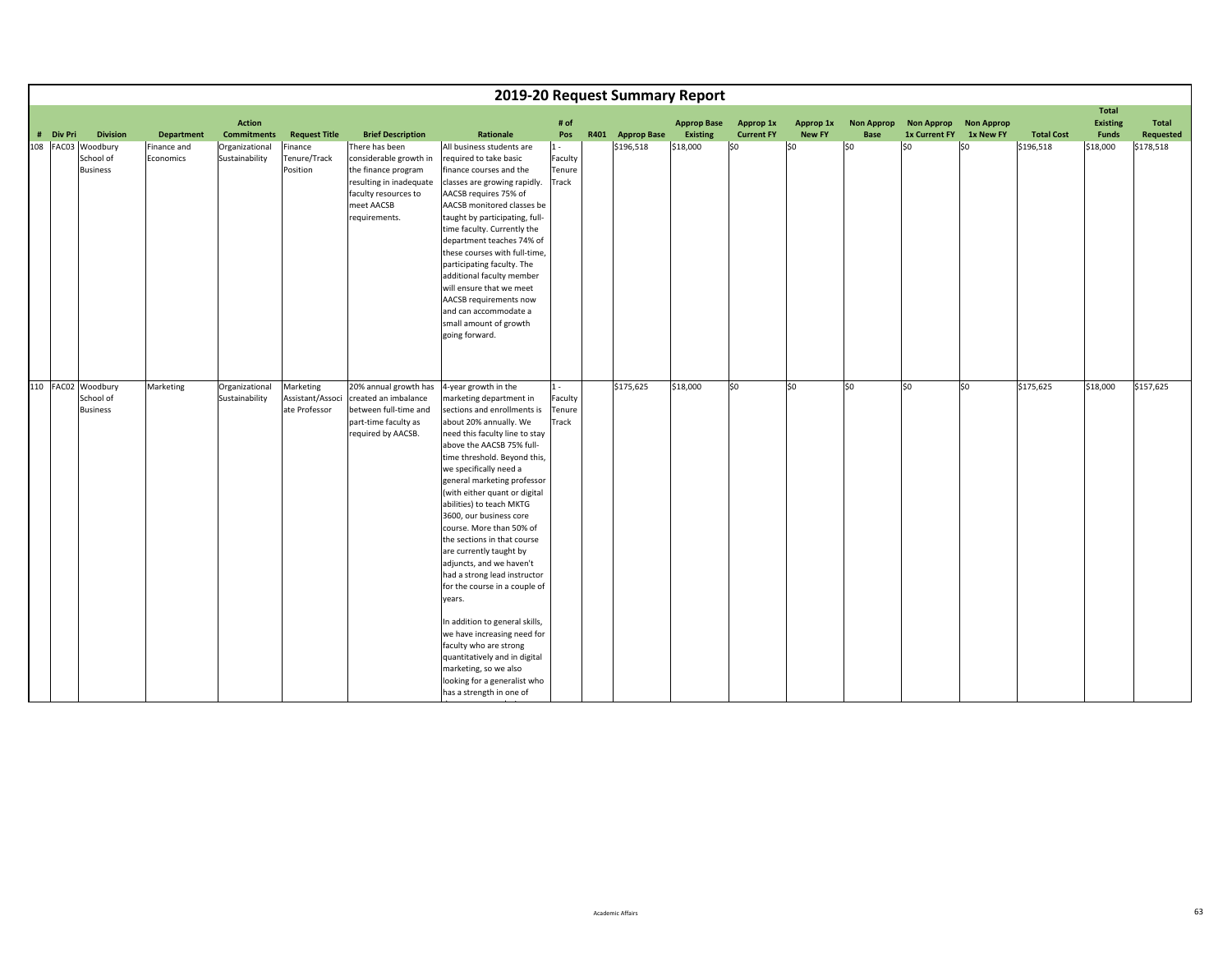|  |                                                            |                                                                  |                                     |                                                       |                                                                                                                                                                                                                   | 2019-20 Request Summary Report                                                                                                                                                                                                                                                                                                                                                                                                                                                                                                                                                                                                                                                                                                                                                                                                          |             |                  |                                       |                                |                            |                           |                                    |                                |                   |                                                 |                    |
|--|------------------------------------------------------------|------------------------------------------------------------------|-------------------------------------|-------------------------------------------------------|-------------------------------------------------------------------------------------------------------------------------------------------------------------------------------------------------------------------|-----------------------------------------------------------------------------------------------------------------------------------------------------------------------------------------------------------------------------------------------------------------------------------------------------------------------------------------------------------------------------------------------------------------------------------------------------------------------------------------------------------------------------------------------------------------------------------------------------------------------------------------------------------------------------------------------------------------------------------------------------------------------------------------------------------------------------------------|-------------|------------------|---------------------------------------|--------------------------------|----------------------------|---------------------------|------------------------------------|--------------------------------|-------------------|-------------------------------------------------|--------------------|
|  | <b>Division</b><br># Div Pri Divisi<br>114 A010T School of | <b>Department</b>                                                | <b>Action</b><br><b>Commitments</b> | <b>Request Title</b>                                  | <b>Brief Description</b>                                                                                                                                                                                          | Rationale                                                                                                                                                                                                                                                                                                                                                                                                                                                                                                                                                                                                                                                                                                                                                                                                                               | # of<br>Pos | R401 Approp Base | <b>Approp Base</b><br><b>Existing</b> | Approp 1x<br><b>Current FY</b> | Approp 1x<br><b>New FY</b> | <b>Non Approp</b><br>Base | <b>Non Approp</b><br>1x Current FY | <b>Non Approp</b><br>1x New FY | <b>Total Cost</b> | <b>Total</b><br><b>Existing</b><br><b>Funds</b> | Total<br>Requested |
|  | Education                                                  | School of<br>Education                                           | Include3                            | remodel                                               | McKay Education Remodel certain ME<br>building spaces to create<br>conditions for students'<br>improved access to<br>faculty and other<br>services that support<br>student success.                               | Students enrolled in our<br>professional programs spend<br>significant time - the<br>majority of their junior and<br>senior years of preparation -<br>exclusively in the ME<br>building. The layout and<br>accessibility of offices are of<br>importance to students'<br>experiences and<br>engagement with faculty in-<br>and outside of the<br>classroom.                                                                                                                                                                                                                                                                                                                                                                                                                                                                             |             | \$0              | \$0                                   | SO.                            | \$150,000                  | S <sub>0</sub>            | lso                                | \$0                            | \$150,000         | l\$0                                            | \$150,000          |
|  | 115 A03B College of<br>Science                             | College of Science  Include3                                     |                                     | Technicians                                           | COS Part-Time IT As our support base<br>grows, and campus<br>incorporates more<br>specialized IT<br>management tools, we<br>need additional<br>personnel to meet<br>growing tech support<br>needs in the college. | Will provide support for<br>faculty and students in the<br>classroom and in the labs.<br>This will assist faculty to be<br>more effective in and out of<br>the classroom.                                                                                                                                                                                                                                                                                                                                                                                                                                                                                                                                                                                                                                                               |             | \$33,760         | \$0                                   | \$0                            | lso                        | \$0                       | so                                 | \$0                            | \$33,760          | so                                              | \$33,760           |
|  | for Acad<br>Programs                                       | 122 A02OT Academic Affairs Academic Affairs<br>for Acad Programs | Engage1                             | <b>Stipend Funds</b><br>for required OTL<br>trainings | trainings and<br>certifications for online<br>courses, adjuncts, and a<br>costs of these trainings-<br>approved by senate-<br>were never built into the been charged with<br>OTL budget.                          | OTL now offers required In the past 2 years UVU has<br>ramped up its faculty<br>development activities thru<br>a series of approved and<br>pilot for GE courses. The required trainings. These<br>trainings, as approved, have<br>come with stipends. OTL has<br>developing and delivering<br>the trainings in partnership<br>with faculty. The stipends<br>were never funded so they<br>have come from OTL funds.<br>Early on this could be<br>absorbed with "other" funds<br>but this past year the<br>amounts have risen well<br>above what could be<br>absorbed. OTL already<br>received a \$300K infusion of<br>one-time funds to cover this<br>and this one-time request<br>will cover the needs moving<br>into the next year. Thus far<br>over 300 faculty have been<br>certified in online teaching<br>(20+ hours) and over 300 |             | \$0              | 50                                    | S <sub>0</sub>                 | \$414,750                  | $\overline{50}$           | 50                                 | \$0                            | \$414,750         | 50                                              | \$414,750          |

die die 19de eeu n.C. Soos ander het die 19de eeu n.C. In die 19de eeu n.C. In die 19de eeu n.C. In die 19de e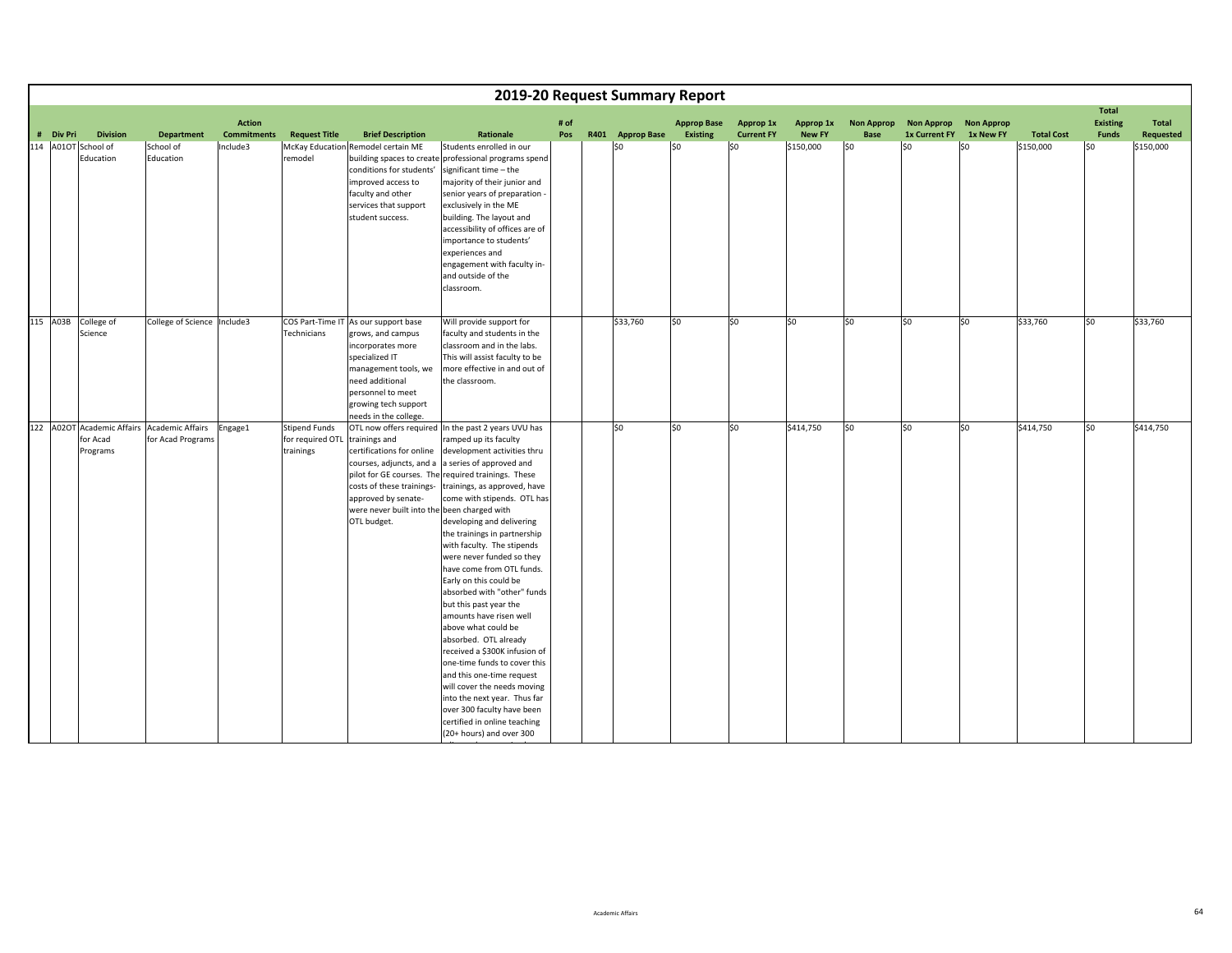|           |                                                    |                        |                                     |                                                         |                                                                                                                                                                                                                                   |                                                                                                                                                                                                                                                                                                                                                                                                                                                                                                                                                                                                                                                                                                                                                                        |                                     | 2019-20 Request Summary Report |                                       |                                |                            |                                  |                                           |                                |                   |                                                 |                           |
|-----------|----------------------------------------------------|------------------------|-------------------------------------|---------------------------------------------------------|-----------------------------------------------------------------------------------------------------------------------------------------------------------------------------------------------------------------------------------|------------------------------------------------------------------------------------------------------------------------------------------------------------------------------------------------------------------------------------------------------------------------------------------------------------------------------------------------------------------------------------------------------------------------------------------------------------------------------------------------------------------------------------------------------------------------------------------------------------------------------------------------------------------------------------------------------------------------------------------------------------------------|-------------------------------------|--------------------------------|---------------------------------------|--------------------------------|----------------------------|----------------------------------|-------------------------------------------|--------------------------------|-------------------|-------------------------------------------------|---------------------------|
| # Div Pri | <b>Division</b>                                    | <b>Department</b>      | <b>Action</b><br><b>Commitments</b> | <b>Request Title</b>                                    | <b>Brief Description</b>                                                                                                                                                                                                          | Rationale                                                                                                                                                                                                                                                                                                                                                                                                                                                                                                                                                                                                                                                                                                                                                              | # of<br>Pos                         | R401 Approp Base               | <b>Approp Base</b><br><b>Existing</b> | Approp 1x<br><b>Current FY</b> | Approp 1x<br><b>New FY</b> | <b>Non Approp</b><br><b>Base</b> | <b>Non Approp</b><br><b>1x Current FY</b> | <b>Non Approp</b><br>1x New FY | <b>Total Cost</b> | <b>Total</b><br><b>Existing</b><br><b>Funds</b> | Total<br><b>Requested</b> |
| 123 A05B  | School of<br>Education                             | School of<br>Education | Engage3                             | Assessment<br>Information<br>Management<br>(AIM) system | We are implementing a<br>new system for data<br>tracking and analyses of<br>our students and<br>programs for our<br>accreditation. Funds are<br>needed for the annual<br>support contract,<br>maintenance, and<br>updates.        | Our existing tools for data<br>collection and analyses are<br>thorough and informative,<br>but they are in multiple<br>formats and on occasion,<br>these formats are not<br>compatible with each other<br>for instant and timely<br>comparison and<br>examination. We will be able<br>to better respond to<br>program needs for change<br>and to streamline our<br>accountability and<br>assessment by having a<br>system of compatible data<br>tools and processes.                                                                                                                                                                                                                                                                                                   |                                     | \$20,000                       | \$0                                   | S0                             | \$0                        | 50                               | \$0                                       | \$0                            | \$20,000          | \$0                                             | \$20,000                  |
|           | 124 A04B School of<br>Education                    | School of<br>Education | Achieve1                            | Admin Support<br>III and Student<br>Engagement          | Admin Assistant III and<br>operational support of<br>the engagement<br>opportunities available<br>to SOE students, to<br>include STEM, global<br>engagement, clinical<br>preparation, &<br>intercultural<br>experiences.          | Engagement opportunities<br>will attract and help retain<br>students to the professional<br>preparation programs in the<br>School of Education and<br>keep them engaged and<br>committed until graduation<br>and beyond as community<br>contributors.                                                                                                                                                                                                                                                                                                                                                                                                                                                                                                                  | 1 - Staff                           | \$95,575                       | \$0                                   | lso                            | \$0                        | lso                              | SO.                                       | \$0                            | \$95,575          | S <sub>0</sub>                                  | \$95,575                  |
|           | 125 FAC04 Woodbury<br>School of<br><b>Business</b> | Accounting             | Achieve1                            | Accounting<br><b>Tenure Track</b>                       | To meet the dramatic<br>increase in the<br>enrollments of students<br>in undergraduate<br>accounting courses (up<br>almost 48% since<br>2013/2014) and be able<br>to meet AACSB ratios,<br>we request 1 new<br>tenure track line. | During the 2013/2014<br>academic year, the<br>Accounting/Business Law<br>department had 12 tenure-<br>track accounting faculty and<br>1 full-time accounting<br>lecturer. Since that time,<br>enrollments in<br>undergraduate accounting<br>courses have increased from<br>3,347 (headcount per<br>academic year) to 4,949, an<br>increase of 1,602 or 47.9%.<br>As of the beginning of the<br>2019/2020 academic year,<br>the accounting faculty has<br>been strengthened by the<br>addition of another full-time<br>lecturer and two<br>professionals-in-residence<br>(one of which is funded by<br>the Masters of<br>Accountancy). While this is<br>helpful, to meet the increase<br>in enrollment, we have<br>increased the annual<br>sections taught by adjuncts. | $1 -$<br>Faculty<br>Tenure<br>Track | \$194,674                      | \$18,000                              | $\sqrt{50}$                    | \$0                        | \$0                              | 50                                        | 50                             | \$194,674         | \$18,000                                        | \$176,674                 |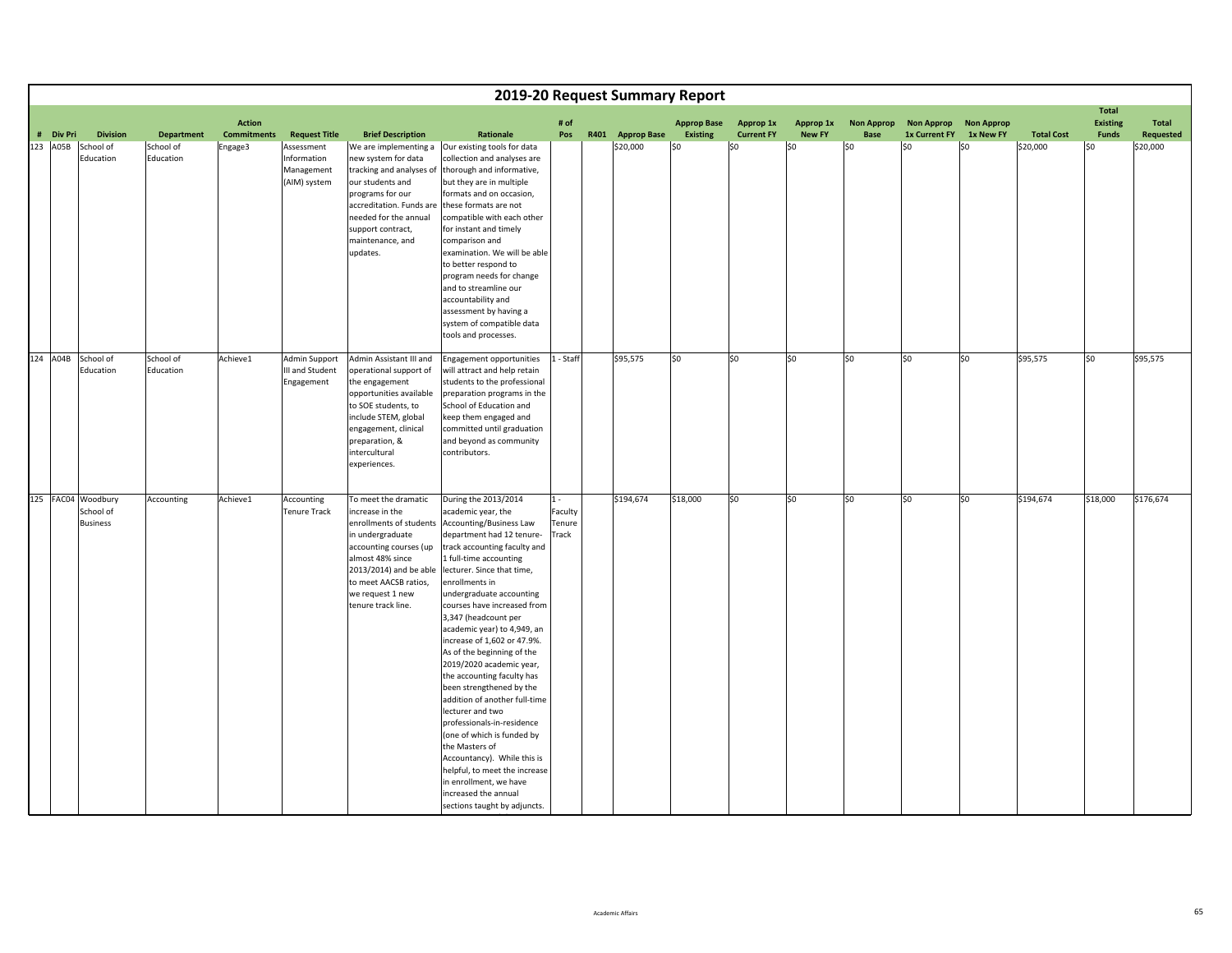|           |                                                 |                                                             |                                     |                                         |                                                                                                                                                                                                              |                                                                                                                                                                                                                                                                                                                                                                                                                                                                                                                                                                                                                                                                                                                                                                                |             | 2019-20 Request Summary Report |                                       |                                |                            |                           |                                    |                                |                   |                                                 |                    |
|-----------|-------------------------------------------------|-------------------------------------------------------------|-------------------------------------|-----------------------------------------|--------------------------------------------------------------------------------------------------------------------------------------------------------------------------------------------------------------|--------------------------------------------------------------------------------------------------------------------------------------------------------------------------------------------------------------------------------------------------------------------------------------------------------------------------------------------------------------------------------------------------------------------------------------------------------------------------------------------------------------------------------------------------------------------------------------------------------------------------------------------------------------------------------------------------------------------------------------------------------------------------------|-------------|--------------------------------|---------------------------------------|--------------------------------|----------------------------|---------------------------|------------------------------------|--------------------------------|-------------------|-------------------------------------------------|--------------------|
| # Div Pri | <b>Division</b>                                 | Department                                                  | <b>Action</b><br><b>Commitments</b> | <b>Request Title</b>                    | <b>Brief Description</b>                                                                                                                                                                                     | Rationale                                                                                                                                                                                                                                                                                                                                                                                                                                                                                                                                                                                                                                                                                                                                                                      | # of<br>Pos | R401 Approp Base               | <b>Approp Base</b><br><b>Existing</b> | Approp 1x<br><b>Current FY</b> | Approp 1x<br><b>New FY</b> | <b>Non Approp</b><br>Base | <b>Non Approp</b><br>1x Current FY | <b>Non Approp</b><br>1x New FY | <b>Total Cost</b> | <b>Total</b><br><b>Existing</b><br><b>Funds</b> | Total<br>Requested |
| 136 A08B  | <b>Academic Affairs</b><br>for Acad<br>Programs | <b>Academic Affairs</b><br>for Acad Programs Sustainability | Organizational                      | Web and<br>Marketing<br>Coordinator     | With the launch of the<br>Communications associated marketing<br>campaigns, in addition<br>to oversight of OTL's<br>existing website and<br>biweekly newsletter,<br>OTL requests an<br>embedded coordinator. | University websites are vital  1 - Staff<br>UVU Online website and to effective internal and<br>external communication.<br>OTL has two websites to<br>manage: OTL and UVU<br>Online. UVU Online is a<br>complex website that<br>branches to every area of<br>Academic Affairs and<br>Student Affairs. The<br>responsibilities of managing<br>these two websites in<br>addition to the biweekly OTL<br>newsletter and marketing<br>campaigns warrant a full-<br>time coordinator. The<br>coordinator can create<br>content as well as maintain<br>currency of overall websites,<br>facilitate the biweekly<br>creation of the OTL<br>newsletter, collaborate with<br>University Marketing and<br>stakeholders in marketing<br>campaigns, and manage<br>communications projects. |             | \$75,499                       | \$0                                   | \$0                            | 50                         | \$0                       | \$0                                | l\$0                           | \$75,499          | l\$0                                            | \$75,499           |
|           | 140 A04OT College of<br>Science                 | College of Science Achieve1                                 |                                     | IT Workroom<br>remodel and<br>furniture | Equip room PS 009h<br>with storage cabinets,<br>desks, and chairs<br>appropriate for its<br>current use as an IT<br>work space.                                                                              | <b>Executing COS Quality</b><br>Improvement Initiative #1<br>(Increase and improve<br>course offerings) requires<br>that we have adequate IT<br>support for our classes.<br>Room PS 009h was originally<br>built as a Chemistry lab and<br>fitted with lab furniture. PS<br>009h, however, is now used<br>an IT work room. The lab<br>cabinets are not designed<br>for storing IT equipment,<br>and the lab chairs and desks<br>do not work well as IT<br>workstations. Remodeling<br>this space will provide better<br>storage areas and will allow<br>space for several projects to<br>be worked on at the same<br>time. The remodel will<br>facilitate growth in our IT<br>support needs and will<br>increase the efficiency of our<br>IT team.                             |             | \$0                            | \$0                                   | \$0                            | \$42,653                   | \$0                       | \$0                                | \$0                            | \$42,653          | \$0                                             | \$42,653           |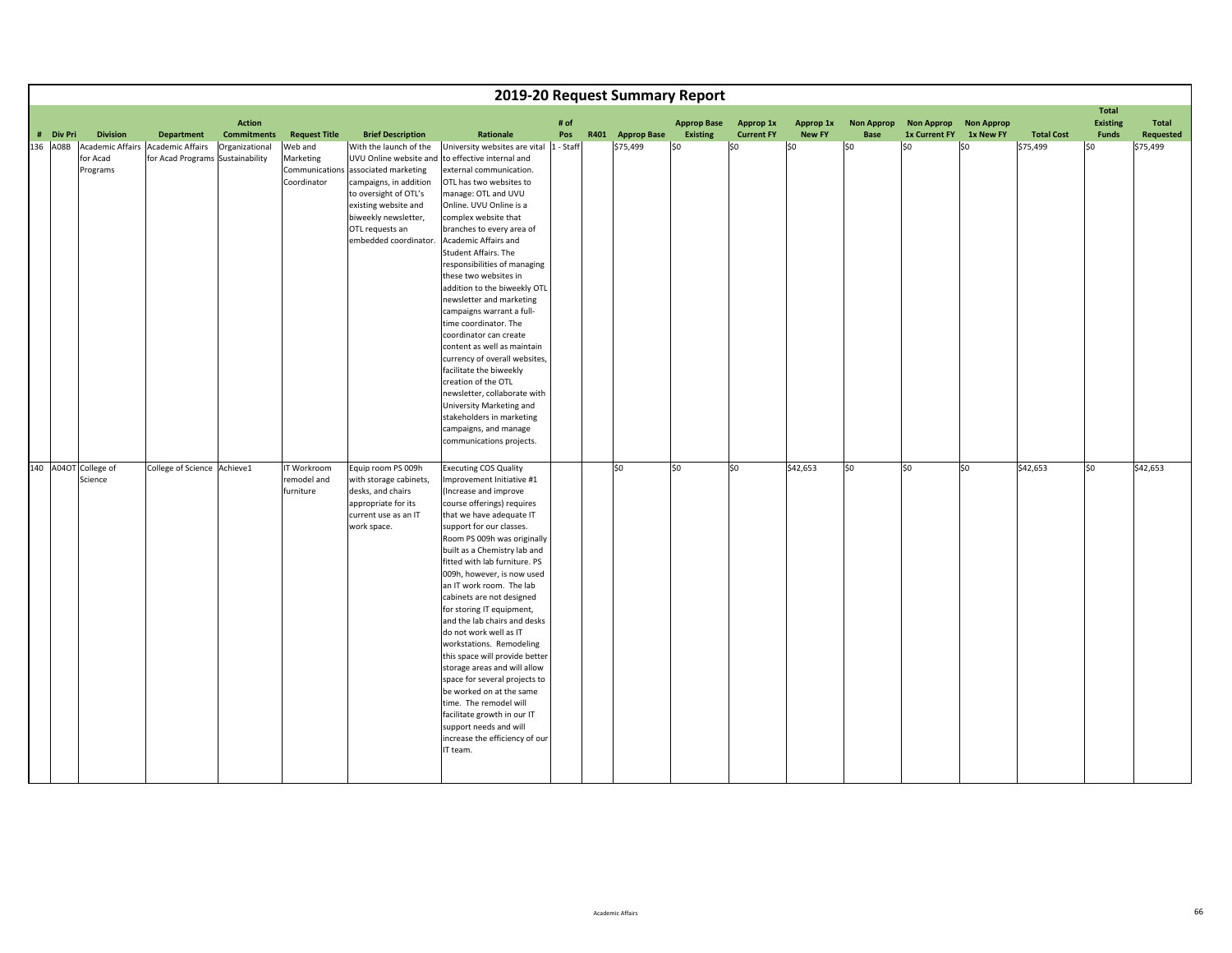|                       |                                          |                                                  |                    |                                                                                                     |                                                                                                                                                                                                                                              |                                                                                                                                                                                                                                                                                                                                                                                                                                                                                                                                                                                                                                                                                                                                                                                                                |      | 2019-20 Request Summary Report |                    |                          |                      |                    |                                        |                   |                               |                                 |                       |
|-----------------------|------------------------------------------|--------------------------------------------------|--------------------|-----------------------------------------------------------------------------------------------------|----------------------------------------------------------------------------------------------------------------------------------------------------------------------------------------------------------------------------------------------|----------------------------------------------------------------------------------------------------------------------------------------------------------------------------------------------------------------------------------------------------------------------------------------------------------------------------------------------------------------------------------------------------------------------------------------------------------------------------------------------------------------------------------------------------------------------------------------------------------------------------------------------------------------------------------------------------------------------------------------------------------------------------------------------------------------|------|--------------------------------|--------------------|--------------------------|----------------------|--------------------|----------------------------------------|-------------------|-------------------------------|---------------------------------|-----------------------|
|                       |                                          |                                                  | <b>Action</b>      |                                                                                                     |                                                                                                                                                                                                                                              |                                                                                                                                                                                                                                                                                                                                                                                                                                                                                                                                                                                                                                                                                                                                                                                                                | # of |                                | <b>Approp Base</b> | Approp 1x                | Approp 1x            | <b>Non Approp</b>  | <b>Non Approp</b>                      | <b>Non Approp</b> |                               | <b>Total</b><br><b>Existing</b> | Total                 |
| # Div Pri<br>143 A01B | <b>Division</b><br>College of<br>Science | <b>Department</b><br>College of Science Achieve2 | <b>Commitments</b> | <b>Request Title</b><br>Resources to<br>support the<br>Institutional<br>Animal Care and<br>Use Comm | <b>Brief Description</b><br>Federal law requires<br>IACUC's at institution<br>conducting research<br>with vertebrate animals.<br>Some UVU faculty<br>members have recently<br>initiated research<br>programs using<br>vertebrate animals.    | Rationale<br>COS Quality Improvement<br>Initiative #3 seeks to<br>improve student retention<br>and professional preparation<br>through engaged learning. In<br>the sciences, conducting<br>research is the most<br>valuable form of engaged<br>learning. For students<br>interested in health sciences,<br>conducting research with<br>vertebrate animals is<br>especially applicable to their<br>future careers. Drs. Eric<br>Domyan and Sebastian<br>Tauzin have recently<br>initiated research programs<br>involving vertebrate animals<br>(pigeons and zebra fish,<br>respectively). These projects<br>have direct implications for<br>human health, so will<br>provide great benefit for<br>students planning to pursue<br>medical careers. Faculty<br>members in departments<br>outside of COS have also | Pos  | R401 Approp Base<br>\$47,312   | Existing<br>\$0    | <b>Current FY</b><br>\$0 | <b>New FY</b><br>\$0 | <b>Base</b><br>lso | <b>1x Current FY</b><br>S <sub>0</sub> | 1x New FY<br>\$0  | <b>Total Cost</b><br>\$47,312 | Funds<br>\$0                    | Requested<br>\$47,312 |
|                       | 144 A02OT College of<br>Science          | College of Science Achieve3                      |                    | Equipment for                                                                                       | Slide Storage for<br>Biology Teaching teaching Slides \$5,460;<br>Microscopes & Balances<br>for Plant Tissue Culture<br>\$12,745;<br>Greenhouse/horticultur<br>e items \$4,544; hominid<br>skulls models to teach<br>human evolution \$7,175 | COS Quality Improvement<br>Initiative #3 seeks to<br>improve student retention,<br>degree completion, and<br>professional preparation<br>through engaged learning.<br>The requested supplies will<br>enhance engaged learning in<br>many biology classrooms, as<br>be used in faculty-mentored<br>student research projects.                                                                                                                                                                                                                                                                                                                                                                                                                                                                                   |      | \$0                            | \$0                | \$0                      | \$30,000             | \$0                | \$0                                    | \$0               | \$30,000                      | \$0                             | \$30,000              |
|                       | 150 A09OT College of<br>Science          | College of Science Achieve2                      |                    | Refractometers                                                                                      | Students in chemistry<br>labs use refractometers<br>to analyze samples for<br>specific molecules and<br>to measure their<br>concentrations. Growin<br>numbers of students<br>require additional<br>refractometers.                           | COS Quality Improvement<br>Initiative #3 seeks to<br>improve student retention<br>and professional preparation<br>through engaged learning.<br>Student retention and<br>professional preparation are<br>both enhanced by providing<br>our students with<br>experience using<br>professional-quality<br>equipment in classes. The<br>refractometers will supply<br>such experience.                                                                                                                                                                                                                                                                                                                                                                                                                             |      | \$0                            | \$0                | \$0                      | \$11,965             | \$0                | \$0                                    | \$0               | \$11,965                      | \$0                             | \$11,965              |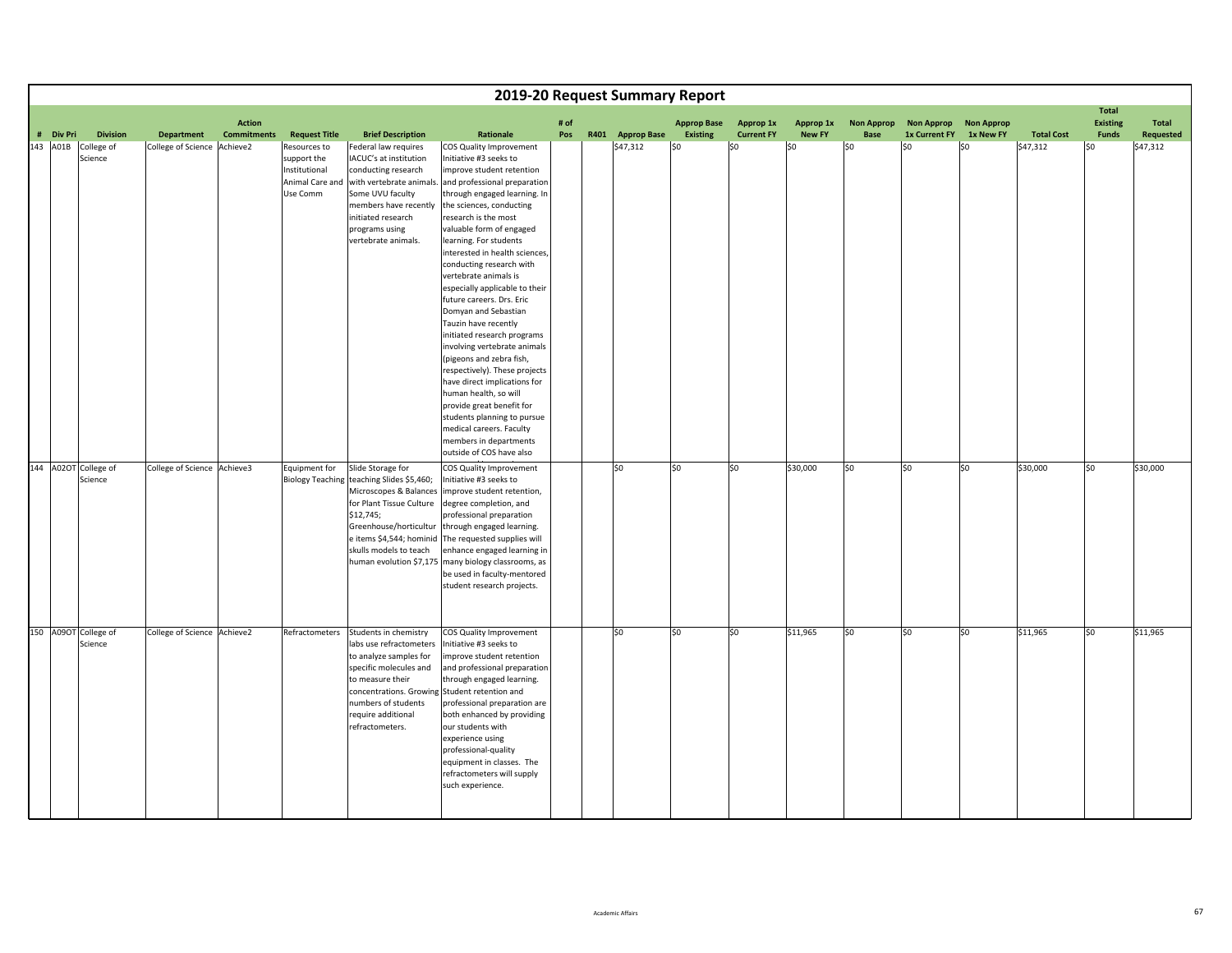|                                                                          |                            |                                     |                                            |                                                                                                                                                                                                      |                                                                                                                                                                                                                                                                                                                                                                                                                                                                                                                                                                                                                                                                                                                                                                                                                                     |             | 2019-20 Request Summary Report |                                       |                                |                            |                                  |                                        |           |                   |                                          |                           |
|--------------------------------------------------------------------------|----------------------------|-------------------------------------|--------------------------------------------|------------------------------------------------------------------------------------------------------------------------------------------------------------------------------------------------------|-------------------------------------------------------------------------------------------------------------------------------------------------------------------------------------------------------------------------------------------------------------------------------------------------------------------------------------------------------------------------------------------------------------------------------------------------------------------------------------------------------------------------------------------------------------------------------------------------------------------------------------------------------------------------------------------------------------------------------------------------------------------------------------------------------------------------------------|-------------|--------------------------------|---------------------------------------|--------------------------------|----------------------------|----------------------------------|----------------------------------------|-----------|-------------------|------------------------------------------|---------------------------|
| # Div Pri<br><b>Division</b>                                             | <b>Department</b>          | <b>Action</b><br><b>Commitments</b> | <b>Request Title</b>                       | <b>Brief Description</b>                                                                                                                                                                             | Rationale                                                                                                                                                                                                                                                                                                                                                                                                                                                                                                                                                                                                                                                                                                                                                                                                                           | # of<br>Pos | R401 Approp Base               | <b>Approp Base</b><br><b>Existing</b> | Approp 1x<br><b>Current FY</b> | Approp 1x<br><b>New FY</b> | <b>Non Approp</b><br><b>Base</b> | Non Approp Non Approp<br>1x Current FY | 1x New FY | <b>Total Cost</b> | <b>Total</b><br><b>Existing</b><br>Funds | <b>Total</b><br>Requested |
| 151 A06OT College of<br>Science                                          | College of Science         | Achieve3                            | Plate Reader                               | Microplate readers<br>measure concentrations<br>and reaction dynamics.<br>Currently, one reader is<br>shared between two<br>departments, but<br>student demand<br>requires a second<br>reader.       | COS Quality Improvement<br>Initiative #3 seeks to<br>improve student retention<br>and professional preparation<br>through engaged learning.<br>Student retention and<br>professional preparation are<br>both enhanced by providing<br>our students with<br>experience using<br>professional-quality<br>equipment in classes and in<br>research projects. The plate<br>reader will supply such<br>experience.                                                                                                                                                                                                                                                                                                                                                                                                                        |             | \$0                            | \$0                                   | \$0                            | \$60,000                   | \$0                              | \$0                                    | \$0       | \$60,000          | \$0                                      | \$60,000                  |
| 152 A01OT Office of Engaged Office of Engaged Organizational<br>Learning | Learning                   | Sustainability                      | <b>CRFS Site</b><br>Manager's<br>Residence | New residence is<br>needed for on-site<br>manager. Site manager<br>is required to stay<br>overnight and be<br>present during the day<br>when occupied. Current<br>serves as both home<br>and office. | The inadequacy of the living<br>quarters is an ongoing<br>challenge for on-site<br>managers at CRFS. It makes<br>it difficult to retain high-<br>quality staff and was<br>identified as a substantial<br>facility is inadequate and problem by previous site<br>managers and CRFS advisory<br>board. When occupied, the<br>site manager is required to<br>stay overnight and be<br>present during the day.<br>Additionally, the manager<br>oversees the off-grid water<br>treatment plant and solar<br>electrical system 24-7 when<br>the station is occupied. Site<br>manager resides in a small<br>apartment sharing a wall<br>with the kitchen used by<br>students and contains a<br>bedroom, bathroom,<br>hallway, and office, but no<br>kitchen or other living space.<br>Building a new on-site<br>residence for site manager |             | \$0                            | \$0                                   | \$0                            | \$350,000                  | \$0                              | \$0                                    | \$0       | \$350,000         | \$0                                      | \$350,000                 |
| 153 A07OT College of<br>Science                                          | College of Science Engage1 |                                     | Oxygen Free<br>Glove Box                   | For many analyses,<br>samples must be<br>prepared in an<br>environment free of<br>oxygen and water.<br>Therefore an oxygen<br>and water-free glovebox<br>is needed.                                  | COS Quality Improvement<br>Initiative #3 seeks to<br>improve student retention<br>and professional preparation<br>through engaged learning.<br>Student retention and<br>professional preparation are<br>both enhanced by providing<br>our students with<br>experience using<br>professional-quality<br>equipment in classes and in<br>research projects. The glove<br>box will supply such<br>experience.                                                                                                                                                                                                                                                                                                                                                                                                                           |             | \$0                            | \$0                                   | S <sub>0</sub>                 | \$35,000                   | \$0                              | \$0                                    | \$0       | \$35,000          | \$0                                      | \$35,000                  |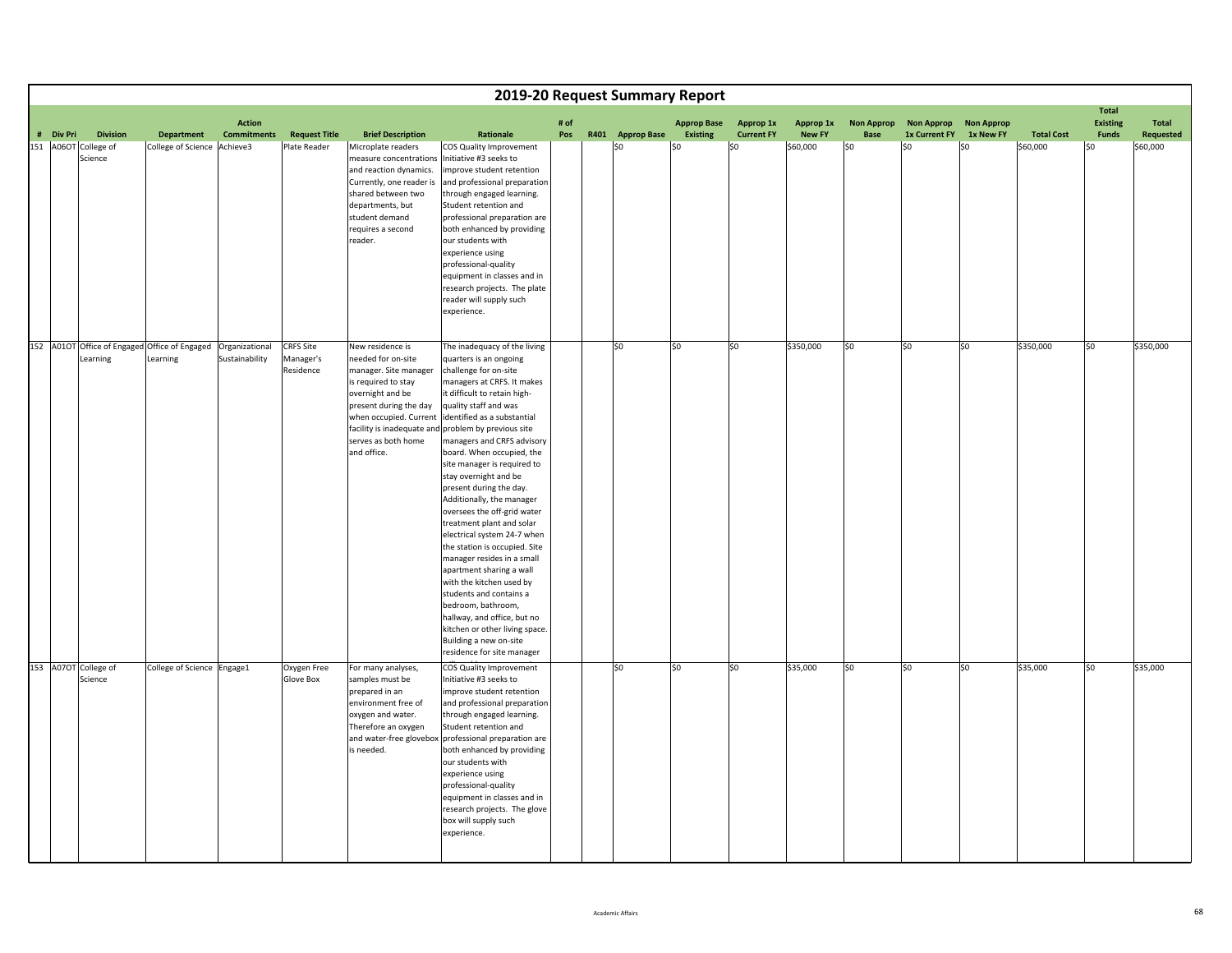|           |                                 |                            |                    |                            |                                                                                                                                                                                                                                 |                                                                                                                                                                                                                                                                                                                                                                                                                                                                                                                                                                                                                                                                                                                                                                                             |      | 2019-20 Request Summary Report |                    |                   |               |                   |                   |                   |                   |                                 |           |
|-----------|---------------------------------|----------------------------|--------------------|----------------------------|---------------------------------------------------------------------------------------------------------------------------------------------------------------------------------------------------------------------------------|---------------------------------------------------------------------------------------------------------------------------------------------------------------------------------------------------------------------------------------------------------------------------------------------------------------------------------------------------------------------------------------------------------------------------------------------------------------------------------------------------------------------------------------------------------------------------------------------------------------------------------------------------------------------------------------------------------------------------------------------------------------------------------------------|------|--------------------------------|--------------------|-------------------|---------------|-------------------|-------------------|-------------------|-------------------|---------------------------------|-----------|
|           |                                 |                            | <b>Action</b>      |                            |                                                                                                                                                                                                                                 |                                                                                                                                                                                                                                                                                                                                                                                                                                                                                                                                                                                                                                                                                                                                                                                             | # of |                                | <b>Approp Base</b> | Approp 1x         | Approp 1x     | <b>Non Approp</b> | <b>Non Approp</b> | <b>Non Approp</b> |                   | <b>Total</b><br><b>Existing</b> | Total     |
| # Div Pri | <b>Division</b>                 | <b>Department</b>          | <b>Commitments</b> | <b>Request Title</b>       | <b>Brief Description</b>                                                                                                                                                                                                        | Rationale                                                                                                                                                                                                                                                                                                                                                                                                                                                                                                                                                                                                                                                                                                                                                                                   | Pos  | R401 Approp Base               | <b>Existing</b>    | <b>Current FY</b> | <b>New FY</b> | Base              | 1x Current FY     | 1x New FY         | <b>Total Cost</b> | <b>Funds</b>                    | Requested |
|           | 154 A01OT College of<br>Science | College of Science         | Achieve3           | Geospatial Lab<br>Upgrades | Funds to enhance<br>geospatial equipment,<br>replacement of<br>computers in the GIS lab<br>and purchase additional<br>field equipment, to<br>comply with the<br>encryption mandate and<br>to improve education<br>and outreach. | COS Quality Improvement<br>Initiative #3 seeks to<br>improve student retention,<br>degree completion, and<br>professional preparation<br>through engaged learning.<br>Our geospatial supplies<br>include GIS-enabled<br>computers and various types<br>of field equipment for<br>measuring distances and<br>locations and for collecting<br>and analyzing ground-based<br>and aerial photographs.<br>These supplies support<br>engaged in-class learning<br>and varied student research<br>projects. The computers in                                                                                                                                                                                                                                                                       |      | \$0                            | \$0                | \$0               | \$115,632     | lso               | l\$0              | \$0               | \$115,632         | l\$0                            | \$115,632 |
|           |                                 |                            |                    |                            |                                                                                                                                                                                                                                 | the GIS lab (SB 175) are<br>older than 2013, so are<br>incompatible with some GIS<br>software and with the UVU<br>encryption mandate. In<br>addition to upgrading GIS<br>computers we request funds<br>enable tablet-based field<br>mapping for our geospatial                                                                                                                                                                                                                                                                                                                                                                                                                                                                                                                              |      |                                |                    |                   |               |                   |                   |                   |                   |                                 |           |
|           | 155 A11OT College of<br>Science | College of Science Engage2 |                    | Trackman Golf<br>Simulator | The TrackMan Simulator<br>analyzes many aspects<br>of a golfer's swing and<br>calculates the impact<br>the flight of the ball,<br>providing opportunities<br>for engaged in-class<br>learning and public<br>outreach.           | The Trackman Golf Simulator<br>will benefit COS Quality<br>Improvement Initiative #3<br>(Retention and professional<br>preparation through<br>engaged learning) and COS<br>Objective #5 (Develop<br>relationships and outreach<br>opportunities). The<br>simulator will be used in<br>faculty-mentored student<br>research of the<br>biomechanics of golf,<br>providing those students<br>with professional-level<br>research experience. The<br>simulator will also be used in<br>community outreach events.<br>A similar, but less<br>sophisticated, simulator<br>proved to be very popular at<br>past outreach events, where<br>members of our community<br>were able to analyze their<br>golf swing while also having<br>interaction with our Exercise<br>Science faculty and students. |      | \$0                            | SO.                | S <sub>0</sub>    | \$35,002      | SO                | \$0               | \$0               | \$35,002          | \$0                             | \$35,002  |

Thii <del>la controllata de la con</del>

h latin dan bagai dan bagi dan bagi dan bagi dan bagi dan bagi dan bagi dan bagi dan bagi dan bagi dan bagi da<br>Dan bagai dan bagi dan bagi dan bagi dan bagi dan bagi dan bagi dan bagi dan bagi dan bagi dan bagi dan bagi d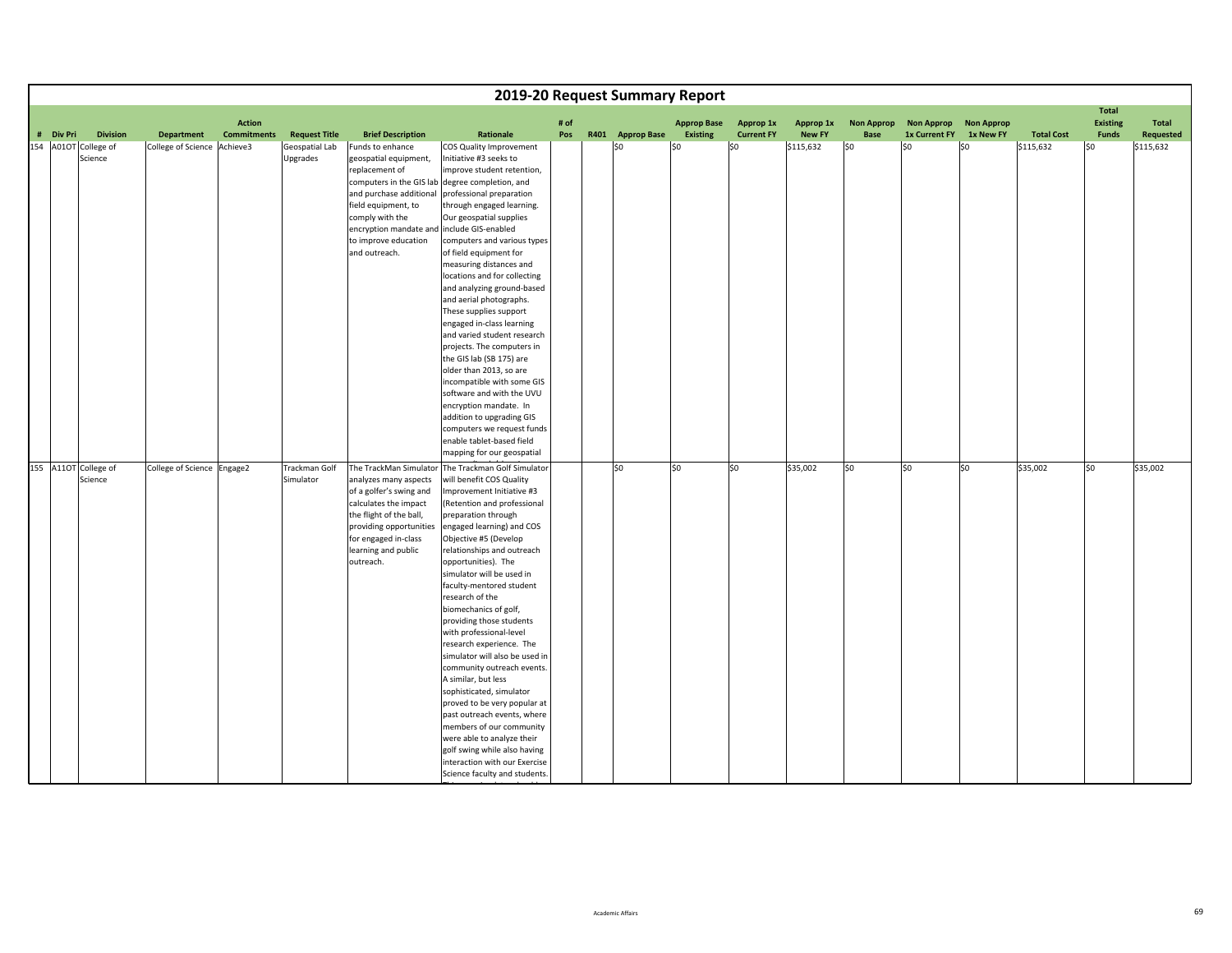|                      |                 |                                             |                                     |                        |                                         | 2019-20 Request Summary Report                               |             |                  |                                       |                                |                            |                           |                                    |                                |                   |                          |                    |
|----------------------|-----------------|---------------------------------------------|-------------------------------------|------------------------|-----------------------------------------|--------------------------------------------------------------|-------------|------------------|---------------------------------------|--------------------------------|----------------------------|---------------------------|------------------------------------|--------------------------------|-------------------|--------------------------|--------------------|
|                      |                 |                                             |                                     |                        |                                         |                                                              |             |                  |                                       |                                |                            |                           |                                    |                                |                   | <b>Total</b>             |                    |
| # Div Pri            | <b>Division</b> | <b>Department</b>                           | <b>Action</b><br><b>Commitments</b> | <b>Request Title</b>   | <b>Brief Description</b>                | Rationale                                                    | # of<br>Pos | R401 Approp Base | <b>Approp Base</b><br><b>Existing</b> | Approp 1x<br><b>Current FY</b> | Approp 1x<br><b>New FY</b> | <b>Non Approp</b><br>Base | <b>Non Approp</b><br>1x Current FY | <b>Non Approp</b><br>1x New FY | <b>Total Cost</b> | <b>Existing</b><br>Funds | Total<br>Requested |
| 156 A03OT College of |                 | College of Science Achieve3                 |                                     | <b>Bertec Portable</b> | Bertec force plates                     | COS Quality Improvement                                      |             | \$0              | \$0                                   | \$0                            | \$26,000                   | \$0                       | so                                 | \$0                            | \$26,000          | SO.                      | \$26,000           |
|                      | Science         |                                             |                                     | <b>Force Plates</b>    | quickly collect reliable                | Initiative #3 seeks to                                       |             |                  |                                       |                                |                            |                           |                                    |                                |                   |                          |                    |
|                      |                 |                                             |                                     |                        | data for analysis of                    | improve student retention                                    |             |                  |                                       |                                |                            |                           |                                    |                                |                   |                          |                    |
|                      |                 |                                             |                                     |                        | human gait, balance,                    | and professional preparation                                 |             |                  |                                       |                                |                            |                           |                                    |                                |                   |                          |                    |
|                      |                 |                                             |                                     |                        | and performance. The                    | through engaged learning.                                    |             |                  |                                       |                                |                            |                           |                                    |                                |                   |                          |                    |
|                      |                 |                                             |                                     |                        | portable force plates ar                | The requested force plates                                   |             |                  |                                       |                                |                            |                           |                                    |                                |                   |                          |                    |
|                      |                 |                                             |                                     |                        | designed to operate                     | will be incorporated into                                    |             |                  |                                       |                                |                            |                           |                                    |                                |                   |                          |                    |
|                      |                 |                                             |                                     |                        | both in the lab and in                  | <b>Exercise Science laboratory</b>                           |             |                  |                                       |                                |                            |                           |                                    |                                |                   |                          |                    |
|                      |                 |                                             |                                     |                        | more natural settings.                  | courses, providing students<br>with applied, engaged         |             |                  |                                       |                                |                            |                           |                                    |                                |                   |                          |                    |
|                      |                 |                                             |                                     |                        |                                         | learning experiences. The                                    |             |                  |                                       |                                |                            |                           |                                    |                                |                   |                          |                    |
|                      |                 |                                             |                                     |                        |                                         | force plates will also be used                               |             |                  |                                       |                                |                            |                           |                                    |                                |                   |                          |                    |
|                      |                 |                                             |                                     |                        |                                         | in faculty-mentored student                                  |             |                  |                                       |                                |                            |                           |                                    |                                |                   |                          |                    |
|                      |                 |                                             |                                     |                        |                                         | research projects. These                                     |             |                  |                                       |                                |                            |                           |                                    |                                |                   |                          |                    |
|                      |                 |                                             |                                     |                        |                                         | types of in-class engaged                                    |             |                  |                                       |                                |                            |                           |                                    |                                |                   |                          |                    |
|                      |                 |                                             |                                     |                        |                                         | learning and original                                        |             |                  |                                       |                                |                            |                           |                                    |                                |                   |                          |                    |
|                      |                 |                                             |                                     |                        |                                         | research activities have been                                |             |                  |                                       |                                |                            |                           |                                    |                                |                   |                          |                    |
|                      |                 |                                             |                                     |                        |                                         | shown to increase student                                    |             |                  |                                       |                                |                            |                           |                                    |                                |                   |                          |                    |
|                      |                 |                                             |                                     |                        |                                         | retention and improve                                        |             |                  |                                       |                                |                            |                           |                                    |                                |                   |                          |                    |
|                      |                 |                                             |                                     |                        |                                         | degree completion.                                           |             |                  |                                       |                                |                            |                           |                                    |                                |                   |                          |                    |
|                      |                 |                                             |                                     |                        |                                         |                                                              |             |                  |                                       |                                |                            |                           |                                    |                                |                   |                          |                    |
|                      |                 |                                             |                                     |                        |                                         |                                                              |             |                  |                                       |                                |                            |                           |                                    |                                |                   |                          |                    |
|                      |                 |                                             |                                     |                        |                                         |                                                              |             |                  |                                       |                                |                            |                           |                                    |                                |                   |                          |                    |
|                      |                 |                                             |                                     |                        |                                         |                                                              |             |                  |                                       |                                |                            |                           |                                    |                                |                   |                          |                    |
|                      |                 | 160 A06OT Academic Affairs Academic Affairs | Engage1                             | Undergraduate          | Student completion                      | Undergraduate research and                                   |             | \$0              | \$0                                   | \$0                            | \$40,000                   | \$0                       | \$0                                | \$0                            | \$40,000          | S <sub>0</sub>           | \$40,000           |
|                      | for Acad        | for Acad Programs                           |                                     | Research as High       | initiative: expansion of                | scholarly work has been                                      |             |                  |                                       |                                |                            |                           |                                    |                                |                   |                          |                    |
|                      | Programs        |                                             |                                     | <b>Impact Practice</b> | first-gen and                           | demonstrated repeatedly to                                   |             |                  |                                       |                                |                            |                           |                                    |                                |                   |                          |                    |
|                      |                 |                                             |                                     |                        | underrepresented                        | serve as a high impact                                       |             |                  |                                       |                                |                            |                           |                                    |                                |                   |                          |                    |
|                      |                 |                                             |                                     |                        | students in                             | practice that promotes                                       |             |                  |                                       |                                |                            |                           |                                    |                                |                   |                          |                    |
|                      |                 |                                             |                                     |                        | scholarly/creative work                 | student retention and                                        |             |                  |                                       |                                |                            |                           |                                    |                                |                   |                          |                    |
|                      |                 |                                             |                                     |                        | including student                       | persistence to graduation.                                   |             |                  |                                       |                                |                            |                           |                                    |                                |                   |                          |                    |
|                      |                 |                                             |                                     |                        | recognition via HIP                     | This happens because<br>students develop skills that         |             |                  |                                       |                                |                            |                           |                                    |                                |                   |                          |                    |
|                      |                 |                                             |                                     |                        | curricular engagement<br>(undergraduate | lead to academic success,                                    |             |                  |                                       |                                |                            |                           |                                    |                                |                   |                          |                    |
|                      |                 |                                             |                                     |                        | research)                               | establish supportive                                         |             |                  |                                       |                                |                            |                           |                                    |                                |                   |                          |                    |
|                      |                 |                                             |                                     |                        |                                         | networks, and become more                                    |             |                  |                                       |                                |                            |                           |                                    |                                |                   |                          |                    |
|                      |                 |                                             |                                     |                        |                                         | intrinsically engaged in their                               |             |                  |                                       |                                |                            |                           |                                    |                                |                   |                          |                    |
|                      |                 |                                             |                                     |                        |                                         | courses and subjects. To                                     |             |                  |                                       |                                |                            |                           |                                    |                                |                   |                          |                    |
|                      |                 |                                             |                                     |                        |                                         | achieve this HIP, SCULPT                                     |             |                  |                                       |                                |                            |                           |                                    |                                |                   |                          |                    |
|                      |                 |                                             |                                     |                        |                                         | aims to provide support to                                   |             |                  |                                       |                                |                            |                           |                                    |                                |                   |                          |                    |
|                      |                 |                                             |                                     |                        |                                         | encourage exceptional care                                   |             |                  |                                       |                                |                            |                           |                                    |                                |                   |                          |                    |
|                      |                 |                                             |                                     |                        |                                         | via training of mentors to                                   |             |                  |                                       |                                |                            |                           |                                    |                                |                   |                          |                    |
|                      |                 |                                             |                                     |                        |                                         | help students succeed as                                     |             |                  |                                       |                                |                            |                           |                                    |                                |                   |                          |                    |
|                      |                 |                                             |                                     |                        |                                         | well as produce more                                         |             |                  |                                       |                                |                            |                           |                                    |                                |                   |                          |                    |
|                      |                 |                                             |                                     |                        |                                         | engaged teaching strategies<br>and curricular integration of |             |                  |                                       |                                |                            |                           |                                    |                                |                   |                          |                    |
|                      |                 |                                             |                                     |                        |                                         | HIP principles into every                                    |             |                  |                                       |                                |                            |                           |                                    |                                |                   |                          |                    |
|                      |                 |                                             |                                     |                        |                                         | class. In addition, SCULPT                                   |             |                  |                                       |                                |                            |                           |                                    |                                |                   |                          |                    |
|                      |                 |                                             |                                     |                        |                                         | aims to increase student                                     |             |                  |                                       |                                |                            |                           |                                    |                                |                   |                          |                    |
|                      |                 |                                             |                                     |                        |                                         | participation in Showcase                                    |             |                  |                                       |                                |                            |                           |                                    |                                |                   |                          |                    |
|                      |                 |                                             |                                     |                        |                                         | and research and creative                                    |             |                  |                                       |                                |                            |                           |                                    |                                |                   |                          |                    |

h h

han a shekara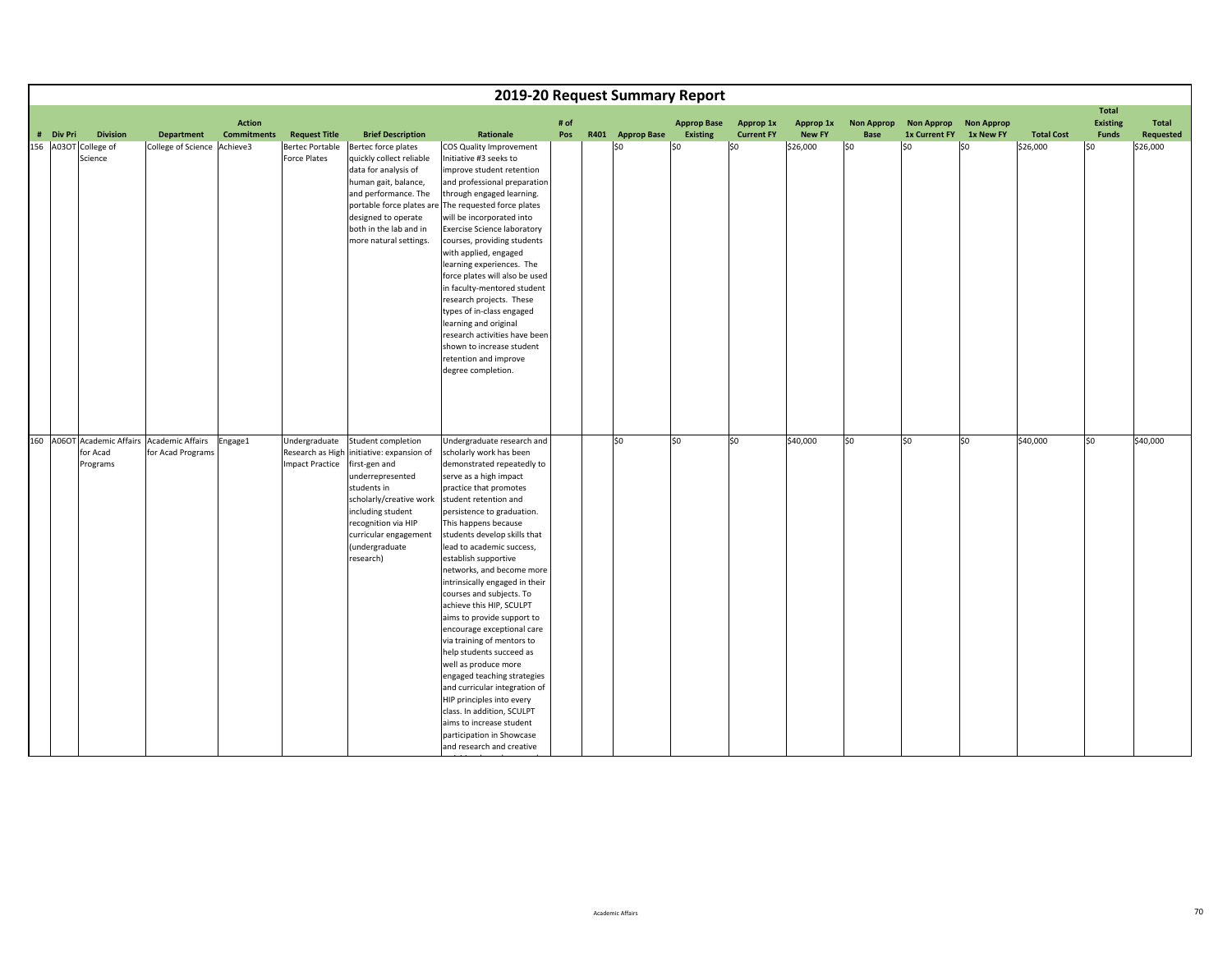|                      |                 |                             |                                     |                                                                             |                                                                                                                                                                                                                              |                                                                                                                                                                                                                                                                                                                                                                                                                                                                                                                                                                                                                                                                                                                                                                      |      | 2019-20 Request Summary Report |                                       |                                |               |                           |                      |                                |                   |                                                 |                    |
|----------------------|-----------------|-----------------------------|-------------------------------------|-----------------------------------------------------------------------------|------------------------------------------------------------------------------------------------------------------------------------------------------------------------------------------------------------------------------|----------------------------------------------------------------------------------------------------------------------------------------------------------------------------------------------------------------------------------------------------------------------------------------------------------------------------------------------------------------------------------------------------------------------------------------------------------------------------------------------------------------------------------------------------------------------------------------------------------------------------------------------------------------------------------------------------------------------------------------------------------------------|------|--------------------------------|---------------------------------------|--------------------------------|---------------|---------------------------|----------------------|--------------------------------|-------------------|-------------------------------------------------|--------------------|
| # Div Pri            | <b>Division</b> |                             | <b>Action</b><br><b>Commitments</b> |                                                                             | <b>Brief Description</b>                                                                                                                                                                                                     | Rationale                                                                                                                                                                                                                                                                                                                                                                                                                                                                                                                                                                                                                                                                                                                                                            | # of |                                | <b>Approp Base</b><br><b>Existing</b> | Approp 1x<br><b>Current FY</b> | Approp 1x     | <b>Non Approp</b><br>Base | <b>Non Approp</b>    | <b>Non Approp</b><br>1x New FY |                   | <b>Total</b><br><b>Existing</b><br><b>Funds</b> | Total<br>Requested |
|                      |                 | <b>Department</b>           |                                     | <b>Request Title</b>                                                        |                                                                                                                                                                                                                              |                                                                                                                                                                                                                                                                                                                                                                                                                                                                                                                                                                                                                                                                                                                                                                      | Pos  | R401 Approp Base               |                                       |                                | <b>New FY</b> |                           | <b>1x Current FY</b> |                                | <b>Total Cost</b> |                                                 |                    |
| 161 A08OT College of | Science         | College of Science Achieve3 |                                     | UVEXOPhysics:<br><b>Excellence</b> in<br>Optics for<br>Physics              | Requesting funds for<br>several devices toward<br>the establishment of a<br>center of excellence in<br>optics in Physics.                                                                                                    | COS Quality Improvement<br>Initiative #3 seeks to<br>improve student retention,<br>degree completion, and<br>professional preparation<br>through engaged learning.<br>Much of modern technology<br>is driven by optical science,<br>and knowledge of optical<br>science is necessary for<br>nearly all branches of<br>physics and engineering. An<br>infrared optical spectrum<br>analyzer is an immensely<br>powerful optics tool used in<br>industry and research to<br>analyze a light signal before<br>and after it interacts with<br>matter. In classes and in<br>research projects, students<br>will use the spectrum<br>analyzer to gain skills and<br>experience required for a                                                                              |      | \$0                            | \$0                                   | \$0                            | \$35,000      | lso                       | l\$0                 | \$0                            | \$35,000          | l\$0                                            | \$35,000           |
|                      |                 |                             |                                     |                                                                             |                                                                                                                                                                                                                              | multitude of applications<br>related to light sources                                                                                                                                                                                                                                                                                                                                                                                                                                                                                                                                                                                                                                                                                                                |      |                                |                                       |                                |               |                           |                      |                                |                   |                                                 |                    |
|                      |                 |                             |                                     |                                                                             |                                                                                                                                                                                                                              | (LED's, Lasers, etc.), sensors<br>(PMT, photo-diodes, micro-                                                                                                                                                                                                                                                                                                                                                                                                                                                                                                                                                                                                                                                                                                         |      |                                |                                       |                                |               |                           |                      |                                |                   |                                                 |                    |
| 162 A10OT College of | Science         | College of Science Achieve3 |                                     | UVEXOPhysics:<br>Excellence in<br>Optics for<br>Physics. X-Ray<br>Tomograph | Tomographic equipment<br>to be added to existing<br>Ray diffractometer. An<br>instructional tool for<br>teaching methods of<br>tomography, which is<br>widely used in medical<br>imaging such as MRI,<br>and other scanning. | COS Quality Improvement<br>Initiative #3 seeks to<br>improve student retention,<br>degree completion, and<br>professional preparation<br>through engaged learning.<br>The equipment requested<br>here will be used in classes<br>and research projects to<br>train students in the theory<br>and practice of tomographic<br>analysis. Tomograpy<br>methods are used to<br>reconstruct 3-D information<br>of objects based on<br>attenuation of signals<br>passing through those<br>objects. Medical imaging<br>methods such as CAT scans<br>and MRI are well-known<br>examples. Tomography also<br>plays a huge role in geologic,<br>atmospheric, and space<br>sciences. UVU teaches a<br>course in tomography<br>methods, and through the<br>CIBEAM cancer research |      | lso                            | \$0                                   | \$0                            | \$35,000      | \$0                       | so                   | \$0                            | \$35,000          | SO.                                             | \$35,000           |

l hh d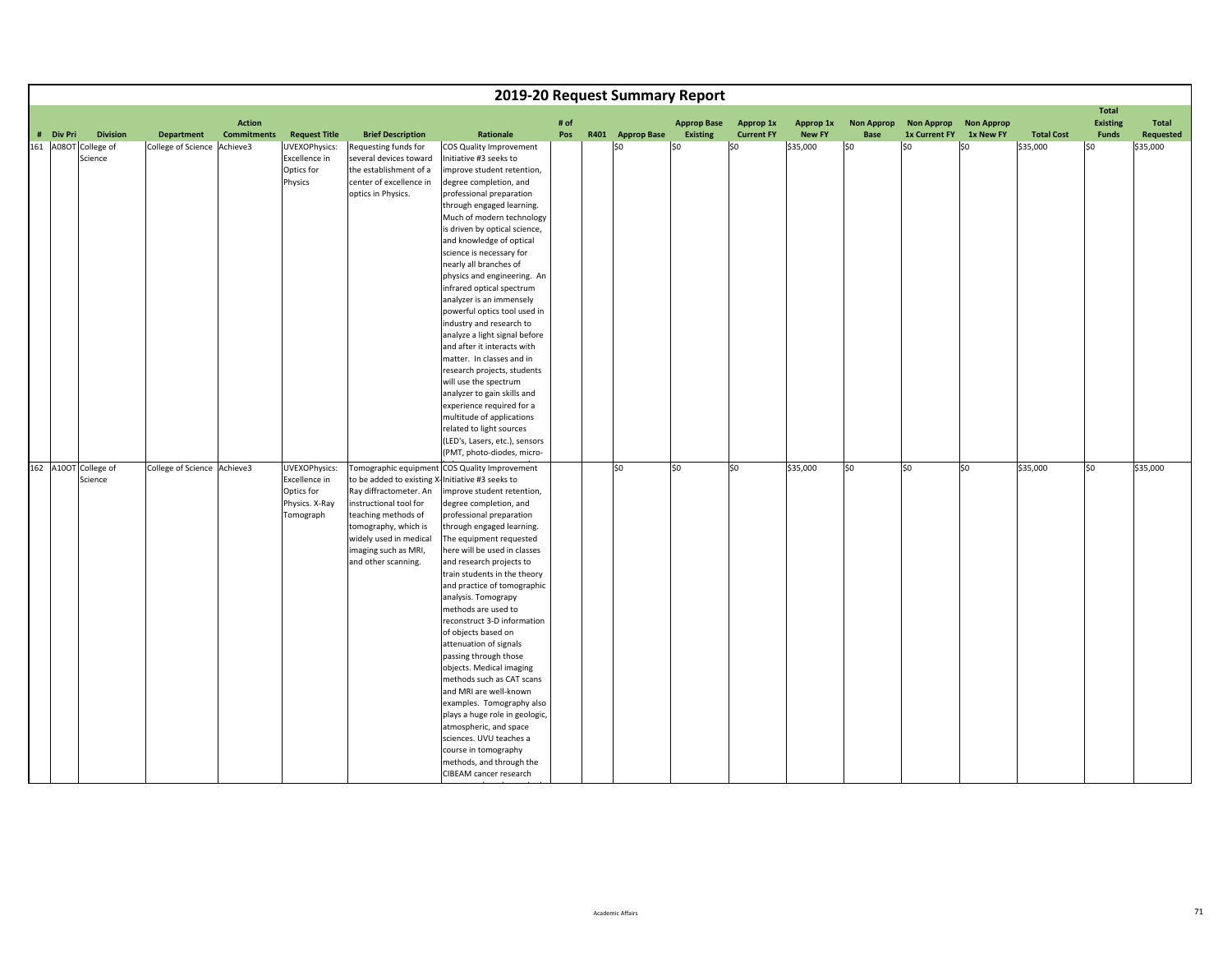|           |                                 |                             |                    |                                                  |                                                                                                                                                                                                          |                                                                                                                                                                                                                                                                                                                                                                                                                                                                                                                                                                                                                                                                                                                                                                   |         | 2019-20 Request Summary Report |                    |                   |               |                   |                      |                   |                   |                                 |           |
|-----------|---------------------------------|-----------------------------|--------------------|--------------------------------------------------|----------------------------------------------------------------------------------------------------------------------------------------------------------------------------------------------------------|-------------------------------------------------------------------------------------------------------------------------------------------------------------------------------------------------------------------------------------------------------------------------------------------------------------------------------------------------------------------------------------------------------------------------------------------------------------------------------------------------------------------------------------------------------------------------------------------------------------------------------------------------------------------------------------------------------------------------------------------------------------------|---------|--------------------------------|--------------------|-------------------|---------------|-------------------|----------------------|-------------------|-------------------|---------------------------------|-----------|
|           |                                 |                             | <b>Action</b>      |                                                  |                                                                                                                                                                                                          |                                                                                                                                                                                                                                                                                                                                                                                                                                                                                                                                                                                                                                                                                                                                                                   | # of    |                                | <b>Approp Base</b> | Approp 1x         | Approp 1x     | <b>Non Approp</b> | <b>Non Approp</b>    | <b>Non Approp</b> |                   | <b>Total</b><br><b>Existing</b> | Total     |
| # Div Pri | <b>Division</b>                 | <b>Department</b>           | <b>Commitments</b> | <b>Request Title</b>                             | <b>Brief Description</b>                                                                                                                                                                                 | Rationale                                                                                                                                                                                                                                                                                                                                                                                                                                                                                                                                                                                                                                                                                                                                                         | Pos     | R401 Approp Base               | <b>Existing</b>    | <b>Current FY</b> | <b>New FY</b> | Base              | <b>1x Current FY</b> | 1x New FY         | <b>Total Cost</b> | <b>Funds</b>                    | Requested |
|           | 163 A05OT College of<br>Science | College of Science          | Engage2            | UVEXOPhysics:<br>Solar Spectrum<br>Exploratorium | Funding for a heliostat<br>and other components<br>to create a live, bright,<br>high-resolution display<br>of the solar spectrum as<br>part of a planned<br>exploratorium in the<br>Pope Science Atrium. | COS Strategic Plan Objective<br>#5 seeks to develop<br>relationships with UVU's<br>community and recruit<br>students through outreach<br>activities. Public<br>Exploratorium exhibits, such<br>as the one proposed, are<br>very effective tools for<br>public STEM outreach. This<br>apparatus will reflect<br>sunlight into the Pope<br>Science Atrium and spread<br>that sunlight into a broad,<br>bright, high-resolution<br>spectrum containing all the<br>colors of the Sun's light, and<br>displaying the hydrogen and<br>helium absorption spectra<br>used to determine the<br>composition of the Sun's<br>outer layers. Prof.<br>Wasserbaech and his                                                                                                      |         | \$0                            | \$0                | \$0               | \$22,000      | lso               | l\$0                 | \$0               | \$22,000          | l\$0                            | \$22,000  |
|           |                                 |                             |                    |                                                  |                                                                                                                                                                                                          | students have designed and                                                                                                                                                                                                                                                                                                                                                                                                                                                                                                                                                                                                                                                                                                                                        |         |                                |                    |                   |               |                   |                      |                   |                   |                                 |           |
|           |                                 |                             |                    |                                                  |                                                                                                                                                                                                          | conducted a proof-of-<br>principle test to confirm that                                                                                                                                                                                                                                                                                                                                                                                                                                                                                                                                                                                                                                                                                                           |         |                                |                    |                   |               |                   |                      |                   |                   |                                 |           |
|           |                                 |                             |                    |                                                  |                                                                                                                                                                                                          | this apparatus will work in                                                                                                                                                                                                                                                                                                                                                                                                                                                                                                                                                                                                                                                                                                                                       |         |                                |                    |                   |               |                   |                      |                   |                   |                                 |           |
|           | 165 A05B College of<br>Science  | College of Science Achieve1 |                    | Administrative<br>Support II                     | Additional<br>administrative support is<br>needed for the<br>Department of<br>Mathematics. The<br>department currently<br>has just one<br>administrative assistant<br>to serve 30 full-time<br>faculty.  | COS Quality Improvement<br>Initiative #1 (Increase and<br>improve course offerings)<br>aims to ensure that COS<br>offers the courses required<br>for student success, at the<br>times and in the modes that<br>work for our students. An<br>additional full-time<br>administrative assistant is<br>needed to assist with many<br>aspects of department<br>operations, including course<br>scheduling. Course<br>scheduling is currently<br>conducted by a faculty<br>member, which is an<br>inefficient use of that<br>person's time. A second<br>administrative assistant<br>would have more time to<br>analyze student demand and<br>construct course schedules<br>that are varied enough to<br>meet student demand while<br>avoiding low-enrolled<br>sections. | - Staff | \$59,388                       | \$0                | \$0               | \$0           | \$0               | \$0                  | \$0               | \$59,388          | \$0                             | \$59,388  |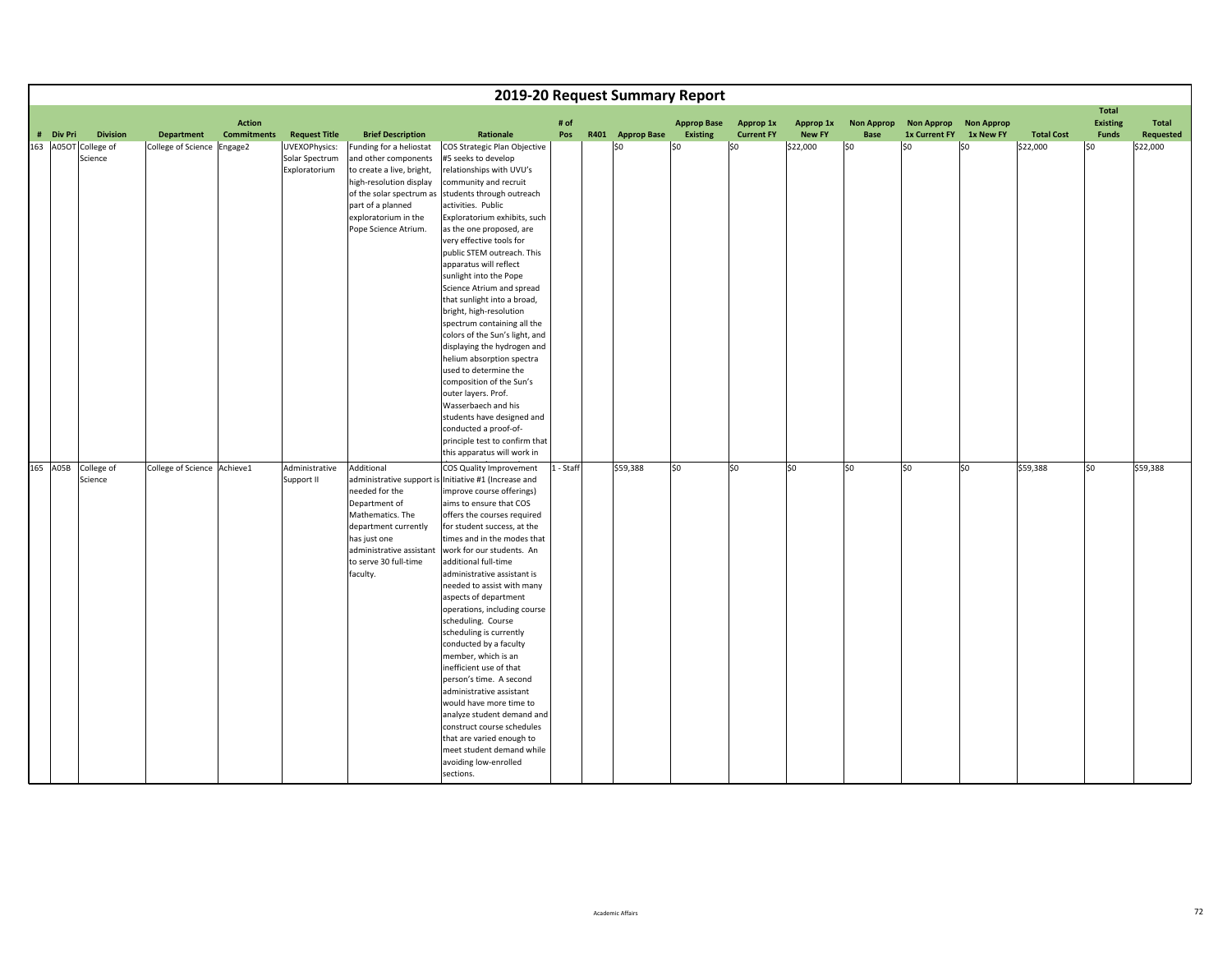|           |         |                 |                                             |                    |                                |                                                                                |                                                                                         |           | 2019-20 Request Summary Report |                    |                   |               |                   |                      |                   |                   |                                 |           |
|-----------|---------|-----------------|---------------------------------------------|--------------------|--------------------------------|--------------------------------------------------------------------------------|-----------------------------------------------------------------------------------------|-----------|--------------------------------|--------------------|-------------------|---------------|-------------------|----------------------|-------------------|-------------------|---------------------------------|-----------|
|           |         |                 |                                             | <b>Action</b>      |                                |                                                                                |                                                                                         | # of      |                                | <b>Approp Base</b> | Approp 1x         | Approp 1x     | <b>Non Approp</b> | <b>Non Approp</b>    | <b>Non Approp</b> |                   | <b>Total</b><br><b>Existing</b> | Total     |
| # Div Pri |         | <b>Division</b> | <b>Department</b>                           | <b>Commitments</b> | <b>Request Title</b>           | <b>Brief Description</b>                                                       | Rationale                                                                               | Pos       | R401 Approp Base               | <b>Existing</b>    | <b>Current FY</b> | <b>New FY</b> | Base              | <b>1x Current FY</b> | 1x New FY         | <b>Total Cost</b> | <b>Funds</b>                    | Requested |
| 168 A02B  | Science | College of      | College of Science Engage1                  |                    | Instrumentation<br>Lab Manager | The Departments of<br>Earth Science and<br>Chemistry request a full-           | COS Quality Improvement<br>Initiative #3 seeks to<br>improve student retention          | 1 - Staff | \$89,986                       | \$0                | \$0               | \$0           | lso               | l\$0                 | lso               | \$89,986          | l\$0                            | \$89,986  |
|           |         |                 |                                             |                    |                                | time laboratory support<br>person with expertise in<br>analytical and computer | and professional preparation<br>through engaged learning.<br>Student retention and      |           |                                |                    |                   |               |                   |                      |                   |                   |                                 |           |
|           |         |                 |                                             |                    |                                | equipment who will<br>source, maintain, and<br>construct equipment.            | professional preparation are<br>both enhanced by providing<br>our students with         |           |                                |                    |                   |               |                   |                      |                   |                   |                                 |           |
|           |         |                 |                                             |                    |                                |                                                                                | experience using<br>professional-quality<br>equipment in classes and                    |           |                                |                    |                   |               |                   |                      |                   |                   |                                 |           |
|           |         |                 |                                             |                    |                                |                                                                                | research projects. In order<br>to benefit our students, the<br>departments of Chemistry |           |                                |                    |                   |               |                   |                      |                   |                   |                                 |           |
|           |         |                 |                                             |                    |                                |                                                                                | and Earth Science have<br>assembled a collection of<br>more than 20 pieces of           |           |                                |                    |                   |               |                   |                      |                   |                   |                                 |           |
|           |         |                 |                                             |                    |                                |                                                                                | analytical equipment used in<br>the professions pursued by<br>the graduates of those    |           |                                |                    |                   |               |                   |                      |                   |                   |                                 |           |
|           |         |                 |                                             |                    |                                |                                                                                | programs. In order to<br>maximize student benefit<br>from this equipment, we            |           |                                |                    |                   |               |                   |                      |                   |                   |                                 |           |
|           |         |                 |                                             |                    |                                |                                                                                | would like to hire a<br>technician to efficiently and<br>safely store, distribute,      |           |                                |                    |                   |               |                   |                      |                   |                   |                                 |           |
| 169 A05B  |         |                 | Office of Engaged Office of Engaged Engage1 |                    | SIMLab &                       | SIMLab is a faculty-                                                           | The SIMLab (Social Impact                                                               |           | \$30,000                       | lso                | \$0               | \$0           | lso               | so                   | \$0               | \$30,000          | SO.                             | \$30,000  |
|           |         | Learning        | Learning                                    |                    | Incubators                     | mentored, community-                                                           | Metrics Lab) and the new                                                                |           |                                |                    |                   |               |                   |                      |                   |                   |                                 |           |
|           |         |                 |                                             |                    |                                | based research lab                                                             | Social Impact Incubator are                                                             |           |                                |                    |                   |               |                   |                      |                   |                   |                                 |           |
|           |         |                 |                                             |                    |                                | where students conduct                                                         | designed to leverage the                                                                |           |                                |                    |                   |               |                   |                      |                   |                   |                                 |           |
|           |         |                 |                                             |                    |                                | SI assessment. The new                                                         | cumulative impact of service-                                                           |           |                                |                    |                   |               |                   |                      |                   |                   |                                 |           |
|           |         |                 |                                             |                    |                                | Incubator will provide                                                         | learning and undergraduate                                                              |           |                                |                    |                   |               |                   |                      |                   |                   |                                 |           |
|           |         |                 |                                             |                    |                                | mentorships, funding,                                                          | research HIPs, to increase                                                              |           |                                |                    |                   |               |                   |                      |                   |                   |                                 |           |
|           |         |                 |                                             |                    |                                | and space for students'                                                        | student persistence through                                                             |           |                                |                    |                   |               |                   |                      |                   |                   |                                 |           |
|           |         |                 |                                             |                    |                                | innovative impact ideas.                                                       | combining these best-                                                                   |           |                                |                    |                   |               |                   |                      |                   |                   |                                 |           |
|           |         |                 |                                             |                    |                                |                                                                                | practice student<br>experiences. The SIMLab is a                                        |           |                                |                    |                   |               |                   |                      |                   |                   |                                 |           |
|           |         |                 |                                             |                    |                                |                                                                                | faculty-mentored,                                                                       |           |                                |                    |                   |               |                   |                      |                   |                   |                                 |           |
|           |         |                 |                                             |                    |                                |                                                                                | interdisciplinary program                                                               |           |                                |                    |                   |               |                   |                      |                   |                   |                                 |           |
|           |         |                 |                                             |                    |                                |                                                                                | where students conduct                                                                  |           |                                |                    |                   |               |                   |                      |                   |                   |                                 |           |
|           |         |                 |                                             |                    |                                |                                                                                | community-based social                                                                  |           |                                |                    |                   |               |                   |                      |                   |                   |                                 |           |
|           |         |                 |                                             |                    |                                |                                                                                | impact assessment research.                                                             |           |                                |                    |                   |               |                   |                      |                   |                   |                                 |           |
|           |         |                 |                                             |                    |                                |                                                                                | The Social Impact Incubator                                                             |           |                                |                    |                   |               |                   |                      |                   |                   |                                 |           |
|           |         |                 |                                             |                    |                                |                                                                                | will provide mentorship,                                                                |           |                                |                    |                   |               |                   |                      |                   |                   |                                 |           |
|           |         |                 |                                             |                    |                                |                                                                                | funding, and physical space                                                             |           |                                |                    |                   |               |                   |                      |                   |                   |                                 |           |
|           |         |                 |                                             |                    |                                |                                                                                | to students with an                                                                     |           |                                |                    |                   |               |                   |                      |                   |                   |                                 |           |
|           |         |                 |                                             |                    |                                |                                                                                | innovative social impact idea                                                           |           |                                |                    |                   |               |                   |                      |                   |                   |                                 |           |
|           |         |                 |                                             |                    |                                |                                                                                | and partner with community                                                              |           |                                |                    |                   |               |                   |                      |                   |                   |                                 |           |
|           |         |                 |                                             |                    |                                |                                                                                | and corporate organizations.                                                            |           |                                |                    |                   |               |                   |                      |                   |                   |                                 |           |
|           |         |                 |                                             |                    |                                |                                                                                | These types of intensive                                                                |           |                                |                    |                   |               |                   |                      |                   |                   |                                 |           |
|           |         |                 |                                             |                    |                                |                                                                                | community-based research<br>consulting service-learning                                 |           |                                |                    |                   |               |                   |                      |                   |                   |                                 |           |
|           |         |                 |                                             |                    |                                |                                                                                | and social impact                                                                       |           |                                |                    |                   |               |                   |                      |                   |                   |                                 |           |

ih

l de la construction de la construction de la construction de la construction de la construction de la construction de la construction de la construction de la construction de la construction de la construction de la const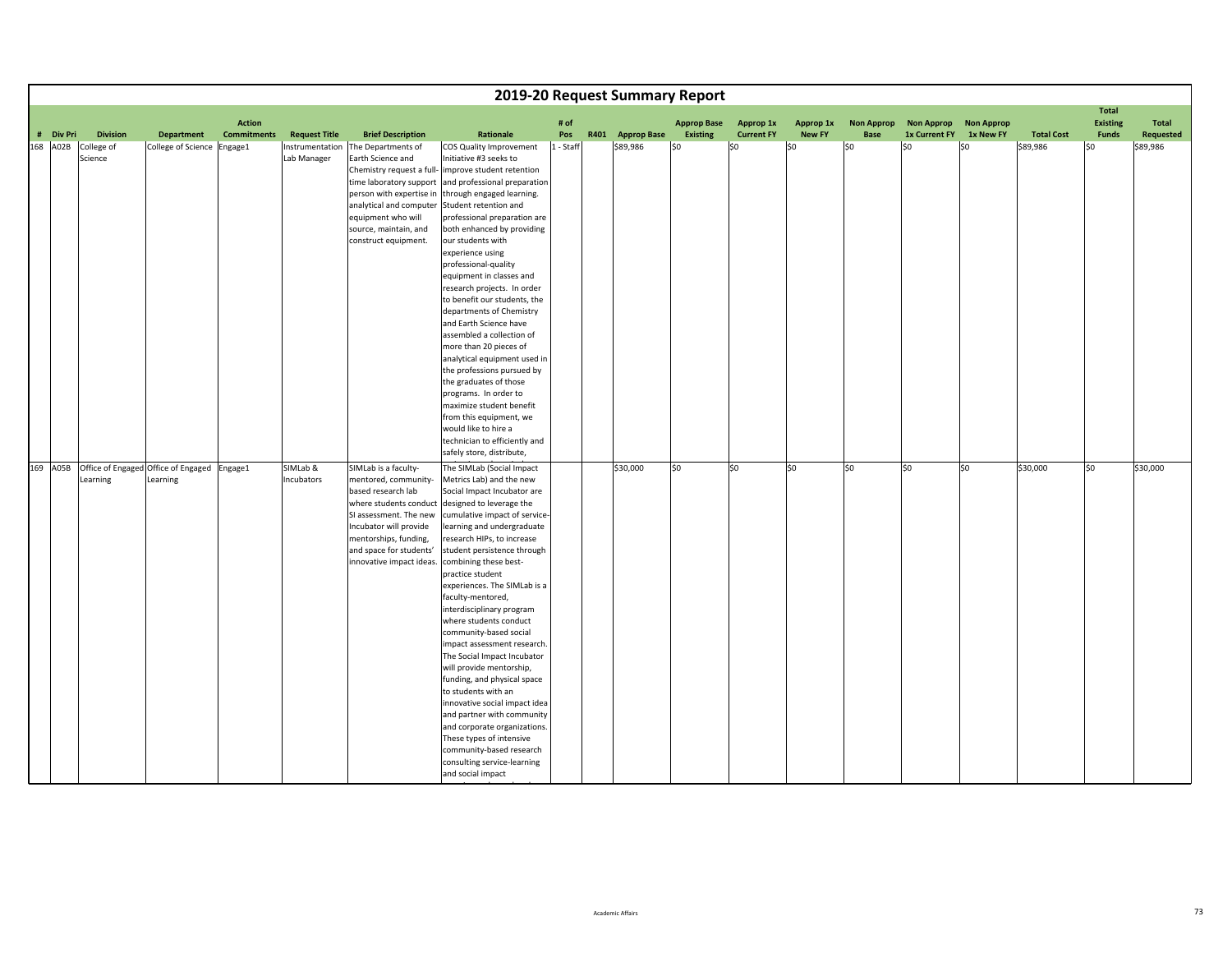|           |                                                      |                                                            |                                     |                                           |                                                                                                                                                                                                                       |                                                                                                                                                                                                                                                                                                                                                                                                                                                                                                                                                                                                                                                                                                                                                                                      |                                     |      |                  | 2019-20 Request Summary Report        |                                |                            |                                  |                                           |                                |                   |                                                 |                           |
|-----------|------------------------------------------------------|------------------------------------------------------------|-------------------------------------|-------------------------------------------|-----------------------------------------------------------------------------------------------------------------------------------------------------------------------------------------------------------------------|--------------------------------------------------------------------------------------------------------------------------------------------------------------------------------------------------------------------------------------------------------------------------------------------------------------------------------------------------------------------------------------------------------------------------------------------------------------------------------------------------------------------------------------------------------------------------------------------------------------------------------------------------------------------------------------------------------------------------------------------------------------------------------------|-------------------------------------|------|------------------|---------------------------------------|--------------------------------|----------------------------|----------------------------------|-------------------------------------------|--------------------------------|-------------------|-------------------------------------------------|---------------------------|
| # Div Pri | <b>Division</b>                                      | <b>Department</b>                                          | <b>Action</b><br><b>Commitments</b> | <b>Request Title</b>                      | <b>Brief Description</b>                                                                                                                                                                                              | Rationale                                                                                                                                                                                                                                                                                                                                                                                                                                                                                                                                                                                                                                                                                                                                                                            | # of<br>Pos                         |      | R401 Approp Base | <b>Approp Base</b><br><b>Existing</b> | Approp 1x<br><b>Current FY</b> | Approp 1x<br><b>New FY</b> | <b>Non Approp</b><br><b>Base</b> | <b>Non Approp</b><br><b>1x Current FY</b> | <b>Non Approp</b><br>1x New FY | <b>Total Cost</b> | <b>Total</b><br><b>Existing</b><br><b>Funds</b> | <b>Total</b><br>Requested |
|           | 172 FAC01 College of<br>Humanities/Socia<br>I Scienc | College of<br>Humanities/Social<br>Scienc                  | Achieve1                            | <b>MFT R401</b>                           | Requesting a tenure<br>track faculty line for the<br>MFT program to fulfill<br>year two of the R401 (1<br>of 2) This line is for the<br>program coordinator.                                                          | This fulfills the R401 needs                                                                                                                                                                                                                                                                                                                                                                                                                                                                                                                                                                                                                                                                                                                                                         | $1 -$<br>Faculty<br>Tenure<br>Track | R401 | \$114,175        | lso                                   | lso                            | \$0                        | 50                               | so.                                       | \$0                            | \$114,175         | lso.                                            | \$114,175                 |
|           | 173 FAC02 College of<br>I Scienc                     | College of<br>Humanities/Socia Humanities/Social<br>Scienc | Achieve1                            | <b>MFT R401</b>                           | Requesting a tenure<br>track faculty line for the<br>MFT program to fulfill<br>year two of the R401 (2<br>of 2). This line is for<br>assistant professor                                                              | This fulfills the R401 need<br>for one assistant professor<br>line                                                                                                                                                                                                                                                                                                                                                                                                                                                                                                                                                                                                                                                                                                                   | $1 -$<br>Faculty<br>Tenure<br>Track | R401 | \$114,175        | \$0                                   | \$0                            | \$0                        | \$0                              | \$0                                       | \$0                            | \$114,175         | so                                              | \$114,175                 |
| 175 A04B  | Learning                                             | Office of Engaged Office of Engaged Engage2<br>Learning    |                                     | Office of Global<br>Engagement<br>Funding | To secure additional<br>hard funding for the<br>Office of Global<br>Engagement for global<br>operations, UN<br>participation<br>requirements, and the<br>establishment of<br>international relations<br>and programs. | This request will provide<br>opportunities for UVU<br>students to engage, learn,<br>and develop professional<br>experiences with local<br>industries or local<br>government initiatives<br>working jointly on global<br>projects. Utah is a unique<br>state where much economic<br>strength and growth<br>depends on building global<br>relations. There are close to<br>5.000 international<br>companies in Utah that<br>operate daily abroad and<br>seek employees who are<br>globally competent and<br>speak a second language. In<br>addition, Utah provides the<br>most comprehensive dual<br>language immersion in the<br>nation. Multiple economic<br>resources are invested to<br>strengthen a Global business<br>agenda for the State. This<br>PBA request will allow UVU's |                                     |      | \$25,000         | SO.                                   | lso                            | \$0                        | lso.                             | lso                                       | \$0                            | \$25,000          | lso.                                            | \$25,000                  |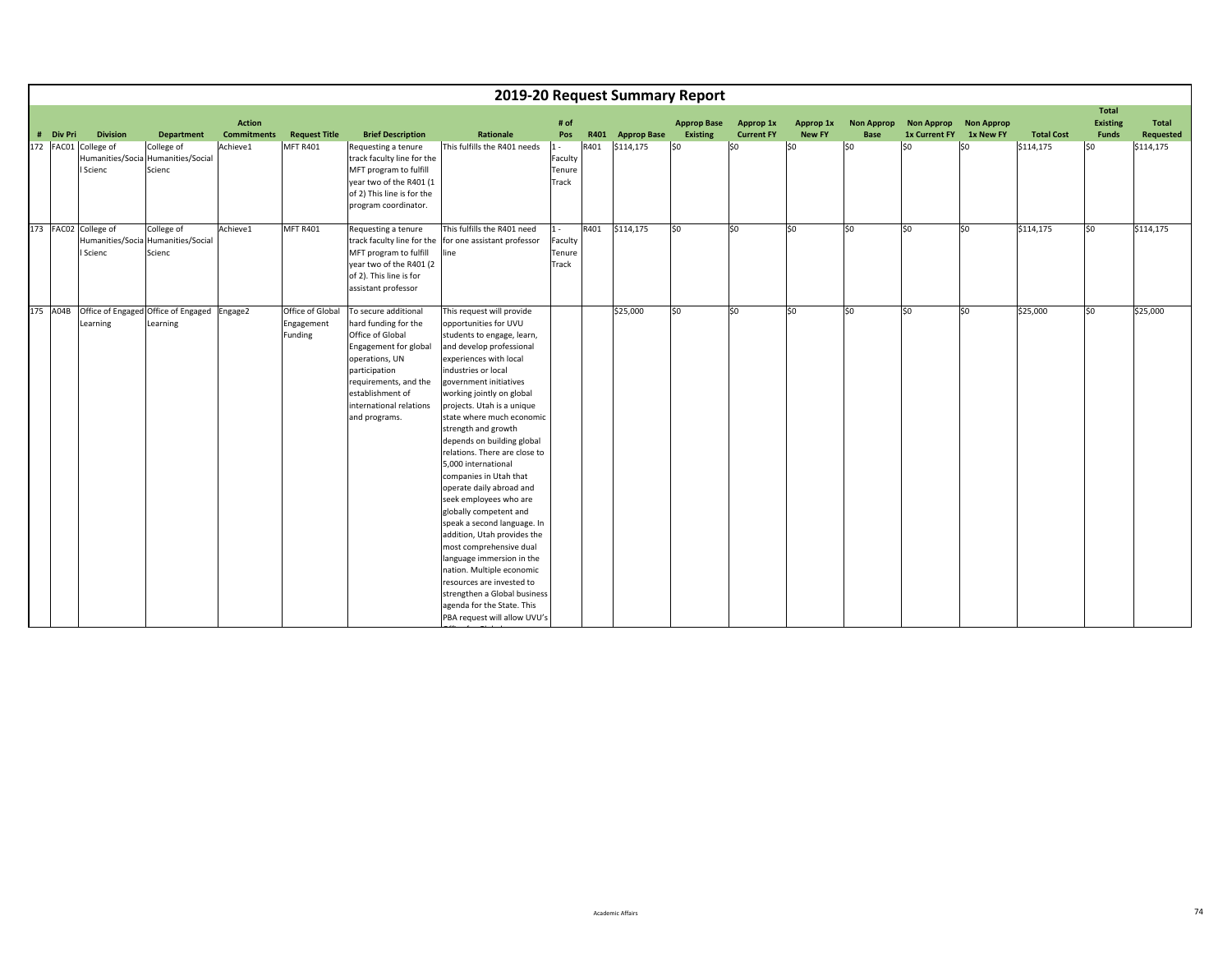|           |                 |                                                         |                                     |                                         |                                                                                                                                                                                                                      |                                                                                                                                                                                                                                                                                                                                                                                                                                                                                                                                                                                    |             |                  | 2019-20 Request Summary Report |                                |                            |                                  |                                              |                   |                   |                                          |                    |
|-----------|-----------------|---------------------------------------------------------|-------------------------------------|-----------------------------------------|----------------------------------------------------------------------------------------------------------------------------------------------------------------------------------------------------------------------|------------------------------------------------------------------------------------------------------------------------------------------------------------------------------------------------------------------------------------------------------------------------------------------------------------------------------------------------------------------------------------------------------------------------------------------------------------------------------------------------------------------------------------------------------------------------------------|-------------|------------------|--------------------------------|--------------------------------|----------------------------|----------------------------------|----------------------------------------------|-------------------|-------------------|------------------------------------------|--------------------|
| # Div Pri | <b>Division</b> | <b>Department</b>                                       | <b>Action</b><br><b>Commitments</b> | <b>Request Title</b>                    | <b>Brief Description</b>                                                                                                                                                                                             | Rationale                                                                                                                                                                                                                                                                                                                                                                                                                                                                                                                                                                          | # of<br>Pos | R401 Approp Base | <b>Approp Base</b><br>Existing | Approp 1x<br><b>Current FY</b> | Approp 1x<br><b>New FY</b> | <b>Non Approp</b><br><b>Base</b> | <b>Non Approp</b><br>1x Current FY 1x New FY | <b>Non Approp</b> | <b>Total Cost</b> | <b>Total</b><br><b>Existing</b><br>Funds | Total<br>Requested |
| 176 A01B  | Learning        | Office of Engaged Office of Engaged<br>Learning         | Organizational<br>Sustainability    | Internship<br>Coordinator for<br>SoA/UC | Combine two PT<br>positions to create one<br>Arts/University College.<br>Internships has existing<br>funds of \$47K from<br>index 732504-Hourly<br>Salary Budget account to students, faculty, and<br>fund position. | Organizational restructure<br>would allow Internship<br>FT position for School of Services to have all full-time<br>coordinators. This would<br>give every college a full-time<br>contact at the university and<br>improve outreach with<br>employers. This change<br>would use existing funds<br>requiring no additional cost.<br>After a workload assessment<br>by Human Resources this<br>past summer, it was<br>determined that it would be<br>an advantage to have all full-<br>time coordinators with a fair<br>distribution of workload.                                    | 1 - Staff   | \$81,112         | \$81,112                       | \$0                            | \$0                        | lso                              | \$0                                          | lso               | \$81,112          | \$81,112                                 | SO                 |
| 178 A02B  | Learning        | Office of Engaged Office of Engaged Engage1<br>Learning |                                     | <b>Cloud Servers</b>                    | Three servers are<br>needed for database,<br>the Engaged Learning<br>Survey tool. This will<br>institutionalize the tool<br>by providing proper<br>storage, backup,<br>security, and access.                         | The three cloud servers will<br>be used to store, maintain,<br>analysis, and storage for and analyze the Engaged<br>Learning student-survey<br>data. Centralizing the<br>process at the institutional<br>level will provide easy access<br>to faculty, department<br>chairs, deans, OTL, and<br>others in their endeavors to<br>evaluate and redesign<br>courses. Data will also be<br>used in our Carnegie<br>Reclassification efforts.<br>Access to the tool and data<br>is currently limited and<br>potentially at risk as it is<br>located on a desktop in a<br>single office. |             | \$24,000         | lso                            | lso                            | \$0                        | lso.                             | \$0                                          | lso               | \$24,000          | SO.                                      | \$24,000           |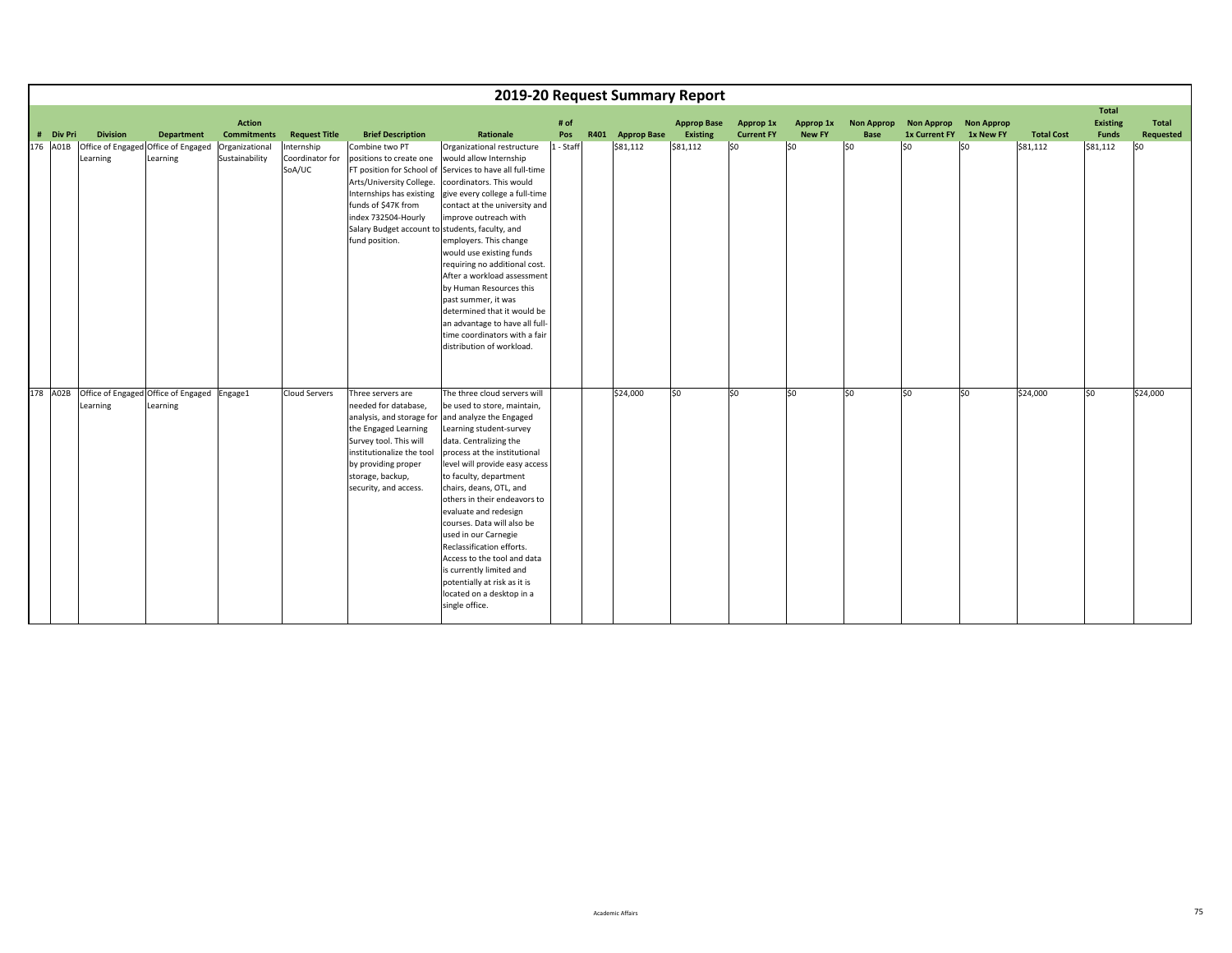|           |                      |                                                                                 |                                     |                                        |                                                                                                                                                         |                                                                                                                                                                                                                                                                                                                                                                                                                                                                                                                                                                                                                                                                                                                                                                                                                                                           |             | 2019-20 Request Summary Report |                                       |                                |                            |                           |                                           |                                |                   |                                                 |                    |
|-----------|----------------------|---------------------------------------------------------------------------------|-------------------------------------|----------------------------------------|---------------------------------------------------------------------------------------------------------------------------------------------------------|-----------------------------------------------------------------------------------------------------------------------------------------------------------------------------------------------------------------------------------------------------------------------------------------------------------------------------------------------------------------------------------------------------------------------------------------------------------------------------------------------------------------------------------------------------------------------------------------------------------------------------------------------------------------------------------------------------------------------------------------------------------------------------------------------------------------------------------------------------------|-------------|--------------------------------|---------------------------------------|--------------------------------|----------------------------|---------------------------|-------------------------------------------|--------------------------------|-------------------|-------------------------------------------------|--------------------|
| # Div Pri | <b>Division</b>      | <b>Department</b>                                                               | <b>Action</b><br><b>Commitments</b> | <b>Request Title</b>                   | <b>Brief Description</b>                                                                                                                                | Rationale                                                                                                                                                                                                                                                                                                                                                                                                                                                                                                                                                                                                                                                                                                                                                                                                                                                 | # of<br>Pos | R401 Approp Base               | <b>Approp Base</b><br><b>Existing</b> | Approp 1x<br><b>Current FY</b> | Approp 1x<br><b>New FY</b> | <b>Non Approp</b><br>Base | <b>Non Approp</b><br><b>1x Current FY</b> | <b>Non Approp</b><br>1x New FY | <b>Total Cost</b> | <b>Total</b><br><b>Existing</b><br><b>Funds</b> | Total<br>Requested |
| 179 A03B  | Learning             | Office of Engaged Office of Engaged<br>Learning                                 | Organizational<br>Sustainability    | Program<br>Coordinator<br>CRFS         | A Program Coordinator<br>will give CRFS a full-time<br>support position. This<br>person will handle<br>duties and serve as a<br>backup on-site manager. | Visitation to Capitol Reef<br>Field Station has increased<br>substantially since opening<br>in 2009. User days (#visitors<br>expanded administrative x #calendar days @ station)<br>totaled 2,636 in 2017-18.<br>There is currently a part-<br>time administrator who<br>assists the Director.<br>However, the duties<br>required of the position have<br>increased along with the<br>increased demand of the<br>station. A new classroom<br>building was opened earlier<br>this year as well and<br>requires a coordinator for<br>the additional workload. The<br>combination of activities has<br>increased to the point where<br>it is difficult for a part-time<br>person to handle. A new full-<br>time coordinator would be<br>able to more effectively<br>manage CRFS administrative<br>activities on campus. This<br>person would also serve as a | 1 - Staff   | \$71,118                       | \$23,685                              | SO.                            | \$0                        | \$0                       | \$0                                       | S <sub>0</sub>                 | \$71,118          | \$23,685                                        | \$47,433           |
|           | for Acad<br>Programs | 180 A04OT Academic Affairs Academic Affairs<br>for Acad Programs Sustainability | Organizational                      | Summer<br>Instruction -<br><b>ICHE</b> | Additional ICHE to<br>manage summer<br>enrollment growth and<br>increase online offerings progression per the<br>during summer term.                    | Summer term at Utah Valley<br>University will:<br>1) Meet student demand and<br>established completion<br>pathways.<br>2) Operate responsibly in<br>using resources including<br>facilities, faculty and<br>financial allocations<br>efficiently.<br>Academic Affairs provides<br>recommendations to<br>colleges/schools for summer<br>offerings to the dean's<br>office. The dean's office<br>would review those<br>recommendations and make<br>their recommendations to<br>the department chairs.<br>Department chairs would<br>review the<br>recommendations and go<br>back to the dean with their<br>department's<br>recommendations for the<br>summer schedule. The                                                                                                                                                                                  |             | lso                            | \$0                                   | lso                            | \$300,000                  | lso                       | S <sub>0</sub>                            | \$0                            | \$300,000         | SO.                                             | \$300,000          |

<u>a - 1</u>

<u>ffile by the international property</u>

th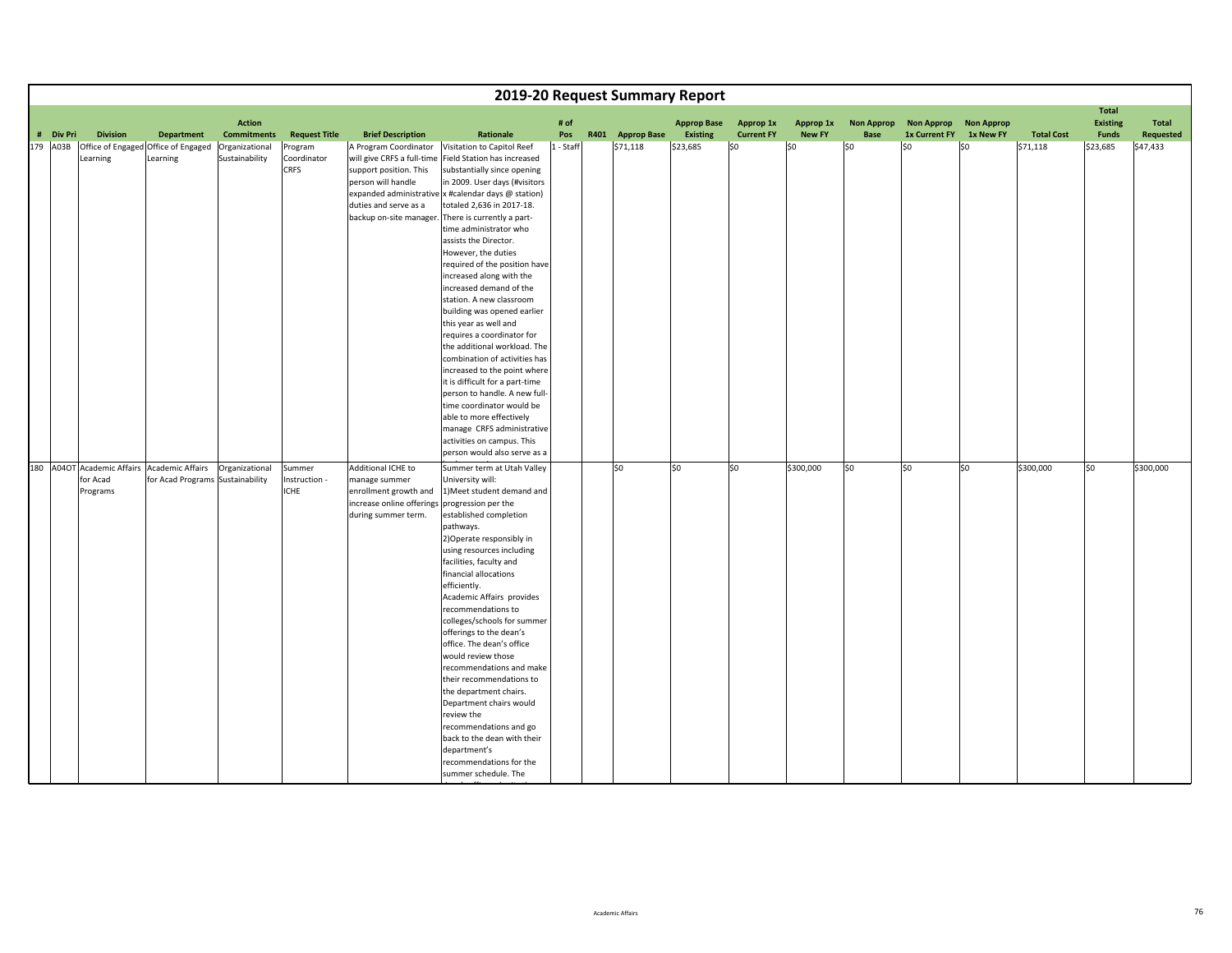|           |                                     |                            |                                     |                            |                                                                                                                                                           |                                                                                                                                                                                                                                                                                                                                                                                                                                                                                                                                                                                                                                                                                                                                                                                                                                          |      | 2019-20 Request Summary Report |                                       |                   |               |                   |                      |                   |                   |                                                 |           |
|-----------|-------------------------------------|----------------------------|-------------------------------------|----------------------------|-----------------------------------------------------------------------------------------------------------------------------------------------------------|------------------------------------------------------------------------------------------------------------------------------------------------------------------------------------------------------------------------------------------------------------------------------------------------------------------------------------------------------------------------------------------------------------------------------------------------------------------------------------------------------------------------------------------------------------------------------------------------------------------------------------------------------------------------------------------------------------------------------------------------------------------------------------------------------------------------------------------|------|--------------------------------|---------------------------------------|-------------------|---------------|-------------------|----------------------|-------------------|-------------------|-------------------------------------------------|-----------|
|           | <b>Division</b>                     |                            | <b>Action</b><br><b>Commitments</b> |                            |                                                                                                                                                           | Rationale                                                                                                                                                                                                                                                                                                                                                                                                                                                                                                                                                                                                                                                                                                                                                                                                                                | # of |                                | <b>Approp Base</b><br><b>Existing</b> | Approp 1x         | Approp 1x     | <b>Non Approp</b> | <b>Non Approp</b>    | <b>Non Approp</b> |                   | <b>Total</b><br><b>Existing</b><br><b>Funds</b> | Total     |
| # Div Pri |                                     | <b>Department</b>          |                                     | <b>Request Title</b>       | <b>Brief Description</b>                                                                                                                                  |                                                                                                                                                                                                                                                                                                                                                                                                                                                                                                                                                                                                                                                                                                                                                                                                                                          | Pos  | R401 Approp Base               |                                       | <b>Current FY</b> | <b>New FY</b> | Base              | <b>1x Current FY</b> | 1x New FY         | <b>Total Cost</b> |                                                 | Requested |
| 182 A02B  | Academic<br>Administration          | Academic<br>Administration | Achieve1                            | Annual Contract<br>Payment | Digital Measures "Digital Measures"<br>includes the Workflow<br>and Activity Insight<br>(portfolio) programs.<br>These are annual costs<br>for 2020-2021. | Per our divisional strategic<br>plan and Academic Master<br>Plan, Academic<br>Administration helps<br>departments and deans<br>and need to be renewed ensure accountability and<br>retain high quality faculty<br>members. Workflow has<br>become a vital component<br>of faculty annual review<br>processes. It allows faculty<br>members to upload their<br>annual accomplishments and<br>goals, and chairs to make<br>comments, in line with their<br>RTP criteria. Workflow<br>integrates into the Activity<br>Insight portfolio program.<br>Academic Insight is also the<br>major electronic repository<br>for faculty achievements and<br>is used in several<br>departments' RTP processes;<br>all departments are moving<br>to the portfolio system over                                                                          |      | \$86,000                       | \$0                                   | \$0               | 50            | SO                | l\$0                 | l\$0              | \$86,000          | l\$0                                            | \$86,000  |
|           |                                     |                            |                                     |                            |                                                                                                                                                           | the next 18 months. The                                                                                                                                                                                                                                                                                                                                                                                                                                                                                                                                                                                                                                                                                                                                                                                                                  |      |                                |                                       |                   |               |                   |                      |                   |                   |                                                 |           |
|           |                                     |                            |                                     |                            |                                                                                                                                                           | portfolio system also allows                                                                                                                                                                                                                                                                                                                                                                                                                                                                                                                                                                                                                                                                                                                                                                                                             |      |                                |                                       |                   |               |                   |                      |                   |                   |                                                 |           |
|           | 184 A01B Academic<br>Administration | Academic<br>Administration | Achieve1                            | Canvas Tier 1<br>Support   | Annual renewal for<br>Instructure Tier One<br>Support                                                                                                     | Per our divisional strategic<br>plan and Academic Master<br>Plan, Academic IT provides<br>students with opportunities<br>to engage with technology<br>to assist in retaining in and<br>completing courses and<br>degree programs. Canvas is<br>a vital part of student and<br>faculty engagement, with<br>over 80% of courses having<br>some Canvas presence. We<br>are currently in our first year<br>of usage. With Tier 1<br>Support, students or faculty<br>experiencing problems with<br>Canvas outside regular<br>business hours can get<br>Canvas basic support by<br>email, phone call, or chat. If<br>Tier 1 cannot help, support<br>creates a ticket to escalate<br>to the next level, seamlessly.<br>This is particularly helpful for<br>students in online, hybrid,<br>and traditional courses who<br>cannot always complete |      | \$64,025                       | \$0                                   | \$0               | \$0           | S <sub>0</sub>    | \$0                  | \$0               | \$64,025          | \$0                                             | \$64,025  |

i terminaln h<u>UVU m</u>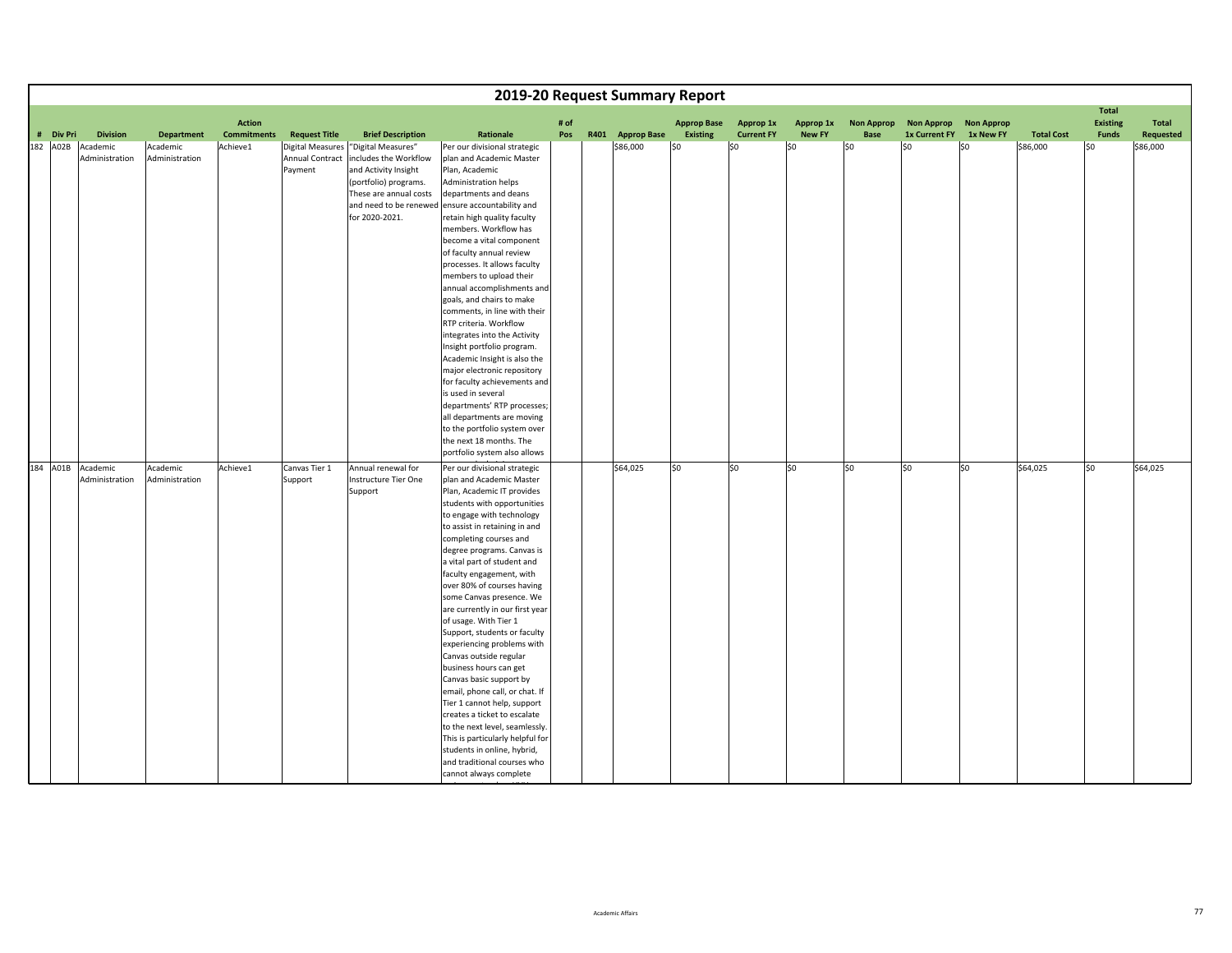|           |                                                      |                                                           |                                     |                                             |                                                                                                                                                                                    |                                                                                                                                                                                                                                                                                                                                                                                                                                                                                                                                                                                                                                                                                                                                                                                                   |             | 2019-20 Request Summary Report |                                       |                                |                            |                           |                                           |                                |                   |                                                 |                    |
|-----------|------------------------------------------------------|-----------------------------------------------------------|-------------------------------------|---------------------------------------------|------------------------------------------------------------------------------------------------------------------------------------------------------------------------------------|---------------------------------------------------------------------------------------------------------------------------------------------------------------------------------------------------------------------------------------------------------------------------------------------------------------------------------------------------------------------------------------------------------------------------------------------------------------------------------------------------------------------------------------------------------------------------------------------------------------------------------------------------------------------------------------------------------------------------------------------------------------------------------------------------|-------------|--------------------------------|---------------------------------------|--------------------------------|----------------------------|---------------------------|-------------------------------------------|--------------------------------|-------------------|-------------------------------------------------|--------------------|
| # Div Pri | <b>Division</b>                                      | <b>Department</b>                                         | <b>Action</b><br><b>Commitments</b> | <b>Request Title</b>                        | <b>Brief Description</b>                                                                                                                                                           | Rationale                                                                                                                                                                                                                                                                                                                                                                                                                                                                                                                                                                                                                                                                                                                                                                                         | # of<br>Pos | R401 Approp Base               | <b>Approp Base</b><br><b>Existing</b> | Approp 1x<br><b>Current FY</b> | Approp 1x<br><b>New FY</b> | <b>Non Approp</b><br>Base | <b>Non Approp</b><br><b>1x Current FY</b> | <b>Non Approp</b><br>1x New FY | <b>Total Cost</b> | <b>Total</b><br><b>Existing</b><br><b>Funds</b> | Total<br>Requested |
|           | 186 A01OT Community                                  | Community                                                 | Include2                            | 2030 Connect U                              | UVU's answer to                                                                                                                                                                    | Many underrepresented                                                                                                                                                                                                                                                                                                                                                                                                                                                                                                                                                                                                                                                                                                                                                                             |             | \$0                            | SO.                                   | \$150,000                      | 50                         | SO                        | lso                                       | l\$0                           | \$150,000         | l\$0                                            | \$150,000          |
|           | Outreach/Econo<br>mic Develop                        | Outreach/Economi<br>c Develop                             |                                     | to UVU                                      | Pathway Connect - this<br>custom pilot program<br>will serve<br>underrepresented<br>populations who have<br>no recent college<br>experience but have a<br>need to obtain a degree. | individuals in our community<br>are afraid to access college<br>and need extra support to<br>help them be successful. This<br>program is aimed at those<br>individuals without previous<br>college or who have very<br>few credits from years ago<br>yet need to complete a<br>degree to support their<br>employment progression.<br>Cohort admission will an<br>application and meeting<br>specific program admission<br>standards including; income,<br>previous access to college,<br>and desired outcomes. The<br>participants must be able to                                                                                                                                                                                                                                                |             |                                |                                       |                                |                            |                           |                                           |                                |                   |                                                 |                    |
|           |                                                      |                                                           |                                     |                                             |                                                                                                                                                                                    | meet weekly for Pathways<br>class where they will learn<br>skills to make them<br>successful in their academic<br>courses. Students will<br>achieve 15 credits over one<br>year which are fully<br>transferrable to UVU                                                                                                                                                                                                                                                                                                                                                                                                                                                                                                                                                                           |             |                                |                                       |                                |                            |                           |                                           |                                |                   |                                                 |                    |
|           | 187 A02OT Community<br>Outreach/Econo<br>mic Develop | Community<br>Outreach/Economi Sustainability<br>c Develop | Organizational                      | Registration &<br>Marketing<br>Technologies | Non-Credit Registration<br>Systems native to<br>Salesforce<br>Marketing pilot with<br>to scale across the<br>campus as needed.                                                     | Salesforce implementation<br>has been successful and<br>revealed additional<br>opportunities within the<br>Pardot and Social Studio COED division to offer a<br>with development focus shopping cart experience to<br>our customers, effective<br>data collection and customer<br>tracking including<br>connection to Canvas which<br>allows reporting to the state<br>for CTE non-credit courses,<br>and a pilot marketing tool<br>native to Salesforce which<br>can scale across the campus<br>in the future.<br>Continue Salesforce<br>implementation within COED<br>to improve customer access<br>to courses, registration<br>process, ability to access<br>Canvas non-credit instance,<br>and establish a robust<br>marketing process which<br>follows the customer<br>journey from interest |             | S <sub>0</sub>                 | \$0                                   | \$120,000                      | \$0                        | SO                        | so                                        | S <sub>0</sub>                 | \$120,000         | so                                              | \$120,000          |

th h

i <del>i istoria della contra di una contra di una contra di una contra di una contra di una contra di una contra di</del>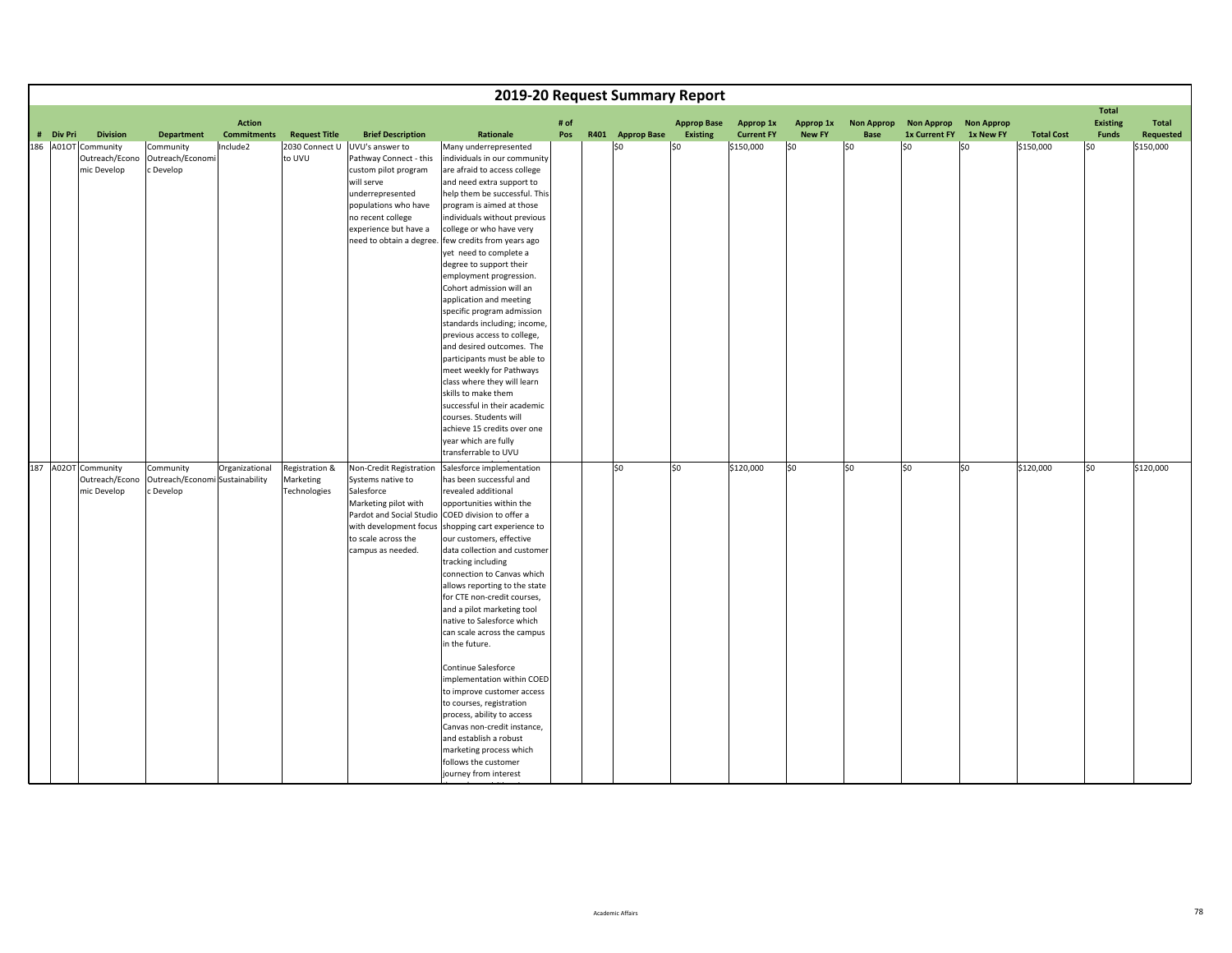|     |           |                                                     |                                                           |                                     |                           |                                                                                                                                                                                                                              |                                                                                                                                                                                                                                                                                                                                                                                                                                                                                   |             | 2019-20 Request Summary Report |                                       |                                |                            |                           |                                           |                                |                   |                                                 |                    |
|-----|-----------|-----------------------------------------------------|-----------------------------------------------------------|-------------------------------------|---------------------------|------------------------------------------------------------------------------------------------------------------------------------------------------------------------------------------------------------------------------|-----------------------------------------------------------------------------------------------------------------------------------------------------------------------------------------------------------------------------------------------------------------------------------------------------------------------------------------------------------------------------------------------------------------------------------------------------------------------------------|-------------|--------------------------------|---------------------------------------|--------------------------------|----------------------------|---------------------------|-------------------------------------------|--------------------------------|-------------------|-------------------------------------------------|--------------------|
|     | # Div Pri | <b>Division</b>                                     | <b>Department</b>                                         | <b>Action</b><br><b>Commitments</b> | <b>Request Title</b>      | <b>Brief Description</b>                                                                                                                                                                                                     | Rationale                                                                                                                                                                                                                                                                                                                                                                                                                                                                         | # of<br>Pos | R401 Approp Base               | <b>Approp Base</b><br><b>Existing</b> | Approp 1x<br><b>Current FY</b> | Approp 1x<br><b>New FY</b> | <b>Non Approp</b><br>Base | <b>Non Approp</b><br><b>1x Current FY</b> | <b>Non Approp</b><br>1x New FY | <b>Total Cost</b> | <b>Total</b><br><b>Existing</b><br><b>Funds</b> | Total<br>Requested |
| 188 |           | A04OT Community<br>Outreach/Econo<br>mic Develop    | Community<br>Outreach/Economi Sustainability<br>c Develop | Organizational                      | Equipment in<br>Marketing | <b>COED Marketing digital</b><br>tools are lagging behind,<br>inhibiting our ability to<br>produce high quality<br>campaigns designed to<br>increase customer<br>acquisition. Funds will<br>be used to upgrade<br>equipment. | Funds will be used to<br>upgrade necessary<br>equipment to allow COED<br>Marketing team to create<br>more engaging video and<br>media content to promote<br>both credit and non-credit<br>offerings.                                                                                                                                                                                                                                                                              |             | \$0                            | \$0                                   | \$55,000                       | \$0                        | lso                       | S <sub>0</sub>                            | \$0                            | \$55,000          | \$20,000                                        | \$35,000           |
|     |           | 189 A01B Community<br>Outreach/Econo<br>mic Develop | Community<br>Outreach/Economi<br>c Develop                | Engage2                             | Digital Media<br>Manager  | the Marketing<br>Department for COED<br>designed to support the<br>digital strategy needed<br>to promote both credit<br>and non-credit offerings<br>at Lehi through<br>comprehensive<br>marketing plan                       | Full-time Position within Enables division to scale<br>digital and reduce reliance<br>on more expensive print<br>campaigns. Registrations for<br>non-credit courses are 70%<br>digital our reach will<br>increase significantly with a<br>focus on digital marketing<br>campaigns which can be<br>tracked and refined through<br>data which will drive<br>impressions and conversions<br>to registrations. Campaigns<br>will be coordinated closely<br>with University Marketing. | 1 - Staff   | \$93,608                       | \$0                                   | lso                            | \$0                        | lso                       | lso                                       | \$0                            | \$93,608          | S <sub>0</sub>                                  | \$93,608           |
|     |           | 190 A02B Community<br>Outreach/Econo<br>mic Develop | Community<br>Outreach/Economi<br>c Develop                | Engage2                             | Designer                  | Academic Affairs Full-time position<br>housed within COED<br>Marketing department<br>to provide design and<br>marketing support to<br>Academic Affairs within<br>Engaged Learning and<br>Academic Programs.                  | Enables Academic Affairs to  1 - Staff<br>scale marketing campaigns<br>to increase access to<br>engaged learning activities<br>and awareness of alternate<br>delivery of courses to<br>increase completion.<br>Campaigns will be<br>coordinated closely with<br>University Marketing.<br>Funding being contributed<br>from Engaged Learning,<br>COED & Academic Programs.<br>Engaged Learning: \$35,291<br>account (621001) index<br>(205001)<br>Academic Programs: \$15,000      |             | \$97,025                       | \$50,291                              | \$0                            | \$0                        | lso                       | \$0                                       | \$0                            | \$97,025          | \$50,291                                        | \$46,734           |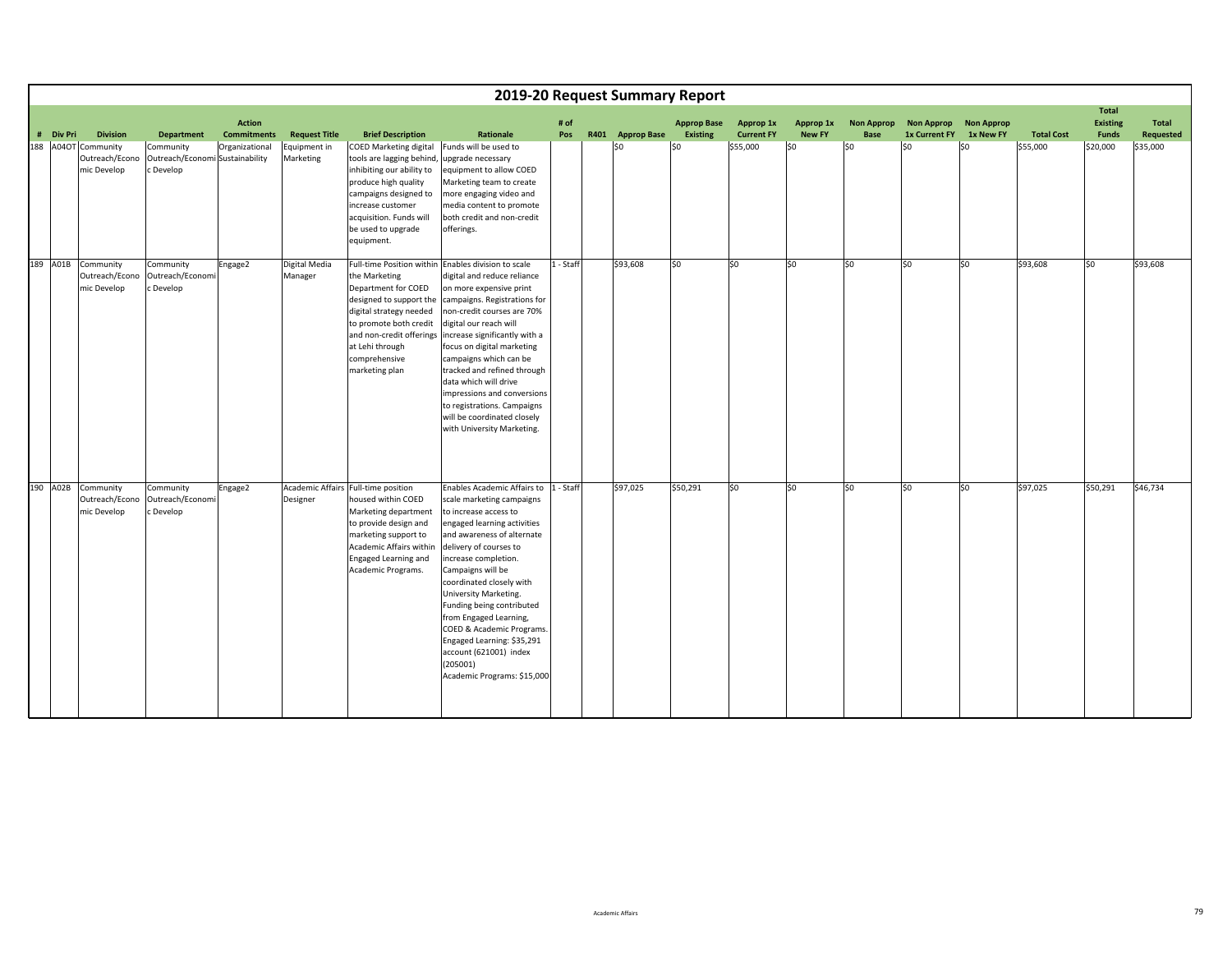|           |                                            |                                            |                    |                                       |                                                                                                                                                                                    |                                                                                                                                                                                                                                                                                                                                                                                                                                                                                                                                                                                                    |           | 2019-20 Request Summary Report |                    |                   |               |                   |                         |     |                   |                          |           |
|-----------|--------------------------------------------|--------------------------------------------|--------------------|---------------------------------------|------------------------------------------------------------------------------------------------------------------------------------------------------------------------------------|----------------------------------------------------------------------------------------------------------------------------------------------------------------------------------------------------------------------------------------------------------------------------------------------------------------------------------------------------------------------------------------------------------------------------------------------------------------------------------------------------------------------------------------------------------------------------------------------------|-----------|--------------------------------|--------------------|-------------------|---------------|-------------------|-------------------------|-----|-------------------|--------------------------|-----------|
|           |                                            |                                            | <b>Action</b>      |                                       |                                                                                                                                                                                    |                                                                                                                                                                                                                                                                                                                                                                                                                                                                                                                                                                                                    | # of      |                                | <b>Approp Base</b> | Approp 1x         | Approp 1x     | <b>Non Approp</b> | Non Approp Non Approp   |     |                   | Total<br><b>Existing</b> | Total     |
| # Div Pri | <b>Division</b>                            | Department                                 | <b>Commitments</b> | <b>Request Title</b>                  | <b>Brief Description</b>                                                                                                                                                           | Rationale                                                                                                                                                                                                                                                                                                                                                                                                                                                                                                                                                                                          | Pos       | R401 Approp Base               | Existing           | <b>Current FY</b> | <b>New FY</b> | <b>Base</b>       | 1x Current FY 1x New FY |     | <b>Total Cost</b> | Funds                    | Requested |
| 191 A04B  | Community<br>Outreach/Econo<br>mic Develop | Community<br>Outreach/Economi<br>c Develop | Include1           | <b>Admin Support</b>                  | Convert two part-time<br>positions to Full-Time<br>position to support the<br>Director of Perkins and<br>Director of Articulations<br>and Workforce within<br>the COED department. | Increase collaboration<br>between Perkins office and<br>articulations across both<br>workforce and non-<br>workforce programs.<br>Provide administrative<br>support across two divisions<br>enabling directors to<br>increase attention to<br>creating programing to<br>facilitate completion via<br>clear pathways and<br>stackable credentials.                                                                                                                                                                                                                                                  | 1 - Staff | \$65,275                       | \$30,000           | \$0               | lso           | lso               | S <sub>0</sub>          | \$0 | \$65,275          | \$30,000                 | \$35,275  |
| 192 A03B  | Community<br>Outreach/Econo<br>mic Develop | Community<br>Outreach/Economi<br>c Develop | Include1           | Community<br>Education<br>Coordinator | Convert part-time<br>position to full time<br>position to facilitate<br>consistency of program<br>development and<br>implementation within<br>Community Education.                 | Increase capacity of<br>Community Education<br>department to provide<br>programming to support<br>community involvement<br>with particular attention to<br>youth programming. In 2019,<br><b>Community Education</b><br>served 800 youth in summer<br>programs. The addition of a<br>full-time position will allow<br>the department to serve<br>1200+ students and increase<br>from summer only youth<br>programming to an annual<br>schedule designed to<br>increase programming over<br>school breaks and holidays.<br>Increase full-day<br>programming in summer to<br>serve working families. | 1 - Staff | \$70,149                       | \$15,000           | lso               | \$0           | lso.              | lso                     | SO. | \$70,149          | \$15,000                 | \$55,149  |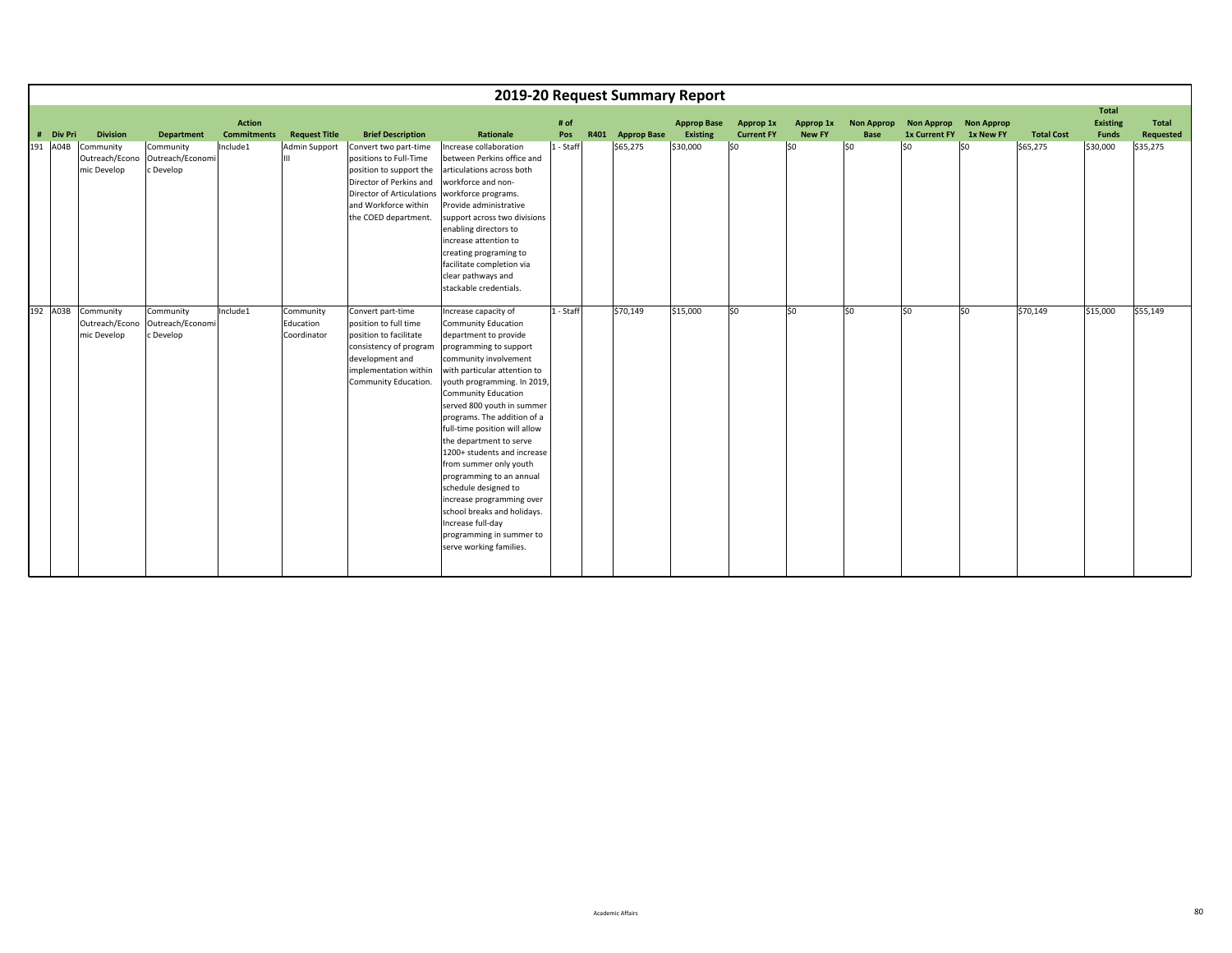|           |                                                      |                                                           |                                     |                                          |                                                                                                                                                                                                         | 2019-20 Request Summary Report                                                                                                                                                                                                                                                                                                                                                                                                                                                                                                                                                                                                |             |                  |                                |                                |                            |                                  |                                              |                   |                   |                                                 |                           |
|-----------|------------------------------------------------------|-----------------------------------------------------------|-------------------------------------|------------------------------------------|---------------------------------------------------------------------------------------------------------------------------------------------------------------------------------------------------------|-------------------------------------------------------------------------------------------------------------------------------------------------------------------------------------------------------------------------------------------------------------------------------------------------------------------------------------------------------------------------------------------------------------------------------------------------------------------------------------------------------------------------------------------------------------------------------------------------------------------------------|-------------|------------------|--------------------------------|--------------------------------|----------------------------|----------------------------------|----------------------------------------------|-------------------|-------------------|-------------------------------------------------|---------------------------|
| # Div Pri | <b>Division</b>                                      | <b>Department</b>                                         | <b>Action</b><br><b>Commitments</b> | <b>Request Title</b>                     | <b>Brief Description</b>                                                                                                                                                                                | Rationale                                                                                                                                                                                                                                                                                                                                                                                                                                                                                                                                                                                                                     | # of<br>Pos | R401 Approp Base | <b>Approp Base</b><br>Existing | Approp 1x<br><b>Current FY</b> | Approp 1x<br><b>New FY</b> | <b>Non Approp</b><br><b>Base</b> | <b>Non Approp</b><br>1x Current FY 1x New FY | <b>Non Approp</b> | <b>Total Cost</b> | <b>Total</b><br><b>Existing</b><br><b>Funds</b> | <b>Total</b><br>Requested |
|           | 193 A03OT Community<br>Outreach/Econo<br>mic Develop | Community<br>Outreach/Economi Sustainability<br>c Develop | Organizational                      | Instructional<br>Design Work for<br>Hire | One-time seed funding<br>used to hire<br>instructional designers<br>on contract to produce<br>high-quality non-credit<br>courses offered broadly<br>in Professional and<br>Executive Education.         | Professional and Executive<br>education have an<br>opportunity to produce high<br>quality hybrid and online<br>course materials to be used<br>to deliver custom courses to<br>mid-level and executive<br>professionals throughout the<br>Wasatch region and beyond.<br>The investment will provide<br>the department the ability to<br>increase revenue production<br>which can be invested back<br>in new programming and off-<br>set future departmental<br>growth needs. High quality<br>design and course creation<br>will be required on a short<br>timeline to take advantage<br>of key opportunities in the<br>market. |             | \$0              | lso                            | \$100,000                      | \$0                        | lso                              | SO.                                          | S <sub>0</sub>    | \$100,000         | lso                                             | \$100,000                 |
|           | 194 A05OT Community<br>Outreach/Econo<br>mic Develop | Community<br>Outreach/Economi Sustainability<br>c Develop | Organizational                      |                                          | Media Purchases One-time seed funding<br>to be implemented on<br>key media purchases to<br>promote bespoke<br>programming produced<br>and offered in<br>Professional and<br><b>Executive Education.</b> | Professional and Executive<br>education have an<br>opportunity to deliver high<br>quality hybrid and online<br>course materials to mid-level<br>and executive professionals<br>throughout the Wasatch<br>region and beyond. The<br>investment will provide the<br>department the ability to<br>ensure visibility of their<br>offerings in key publications,<br>locations and web<br>campaigns among target<br>audiences.                                                                                                                                                                                                      |             | \$0              | \$0                            | \$50,000                       | 50                         | lso                              | lso                                          | lso.              | \$50,000          | lso                                             | \$50,000                  |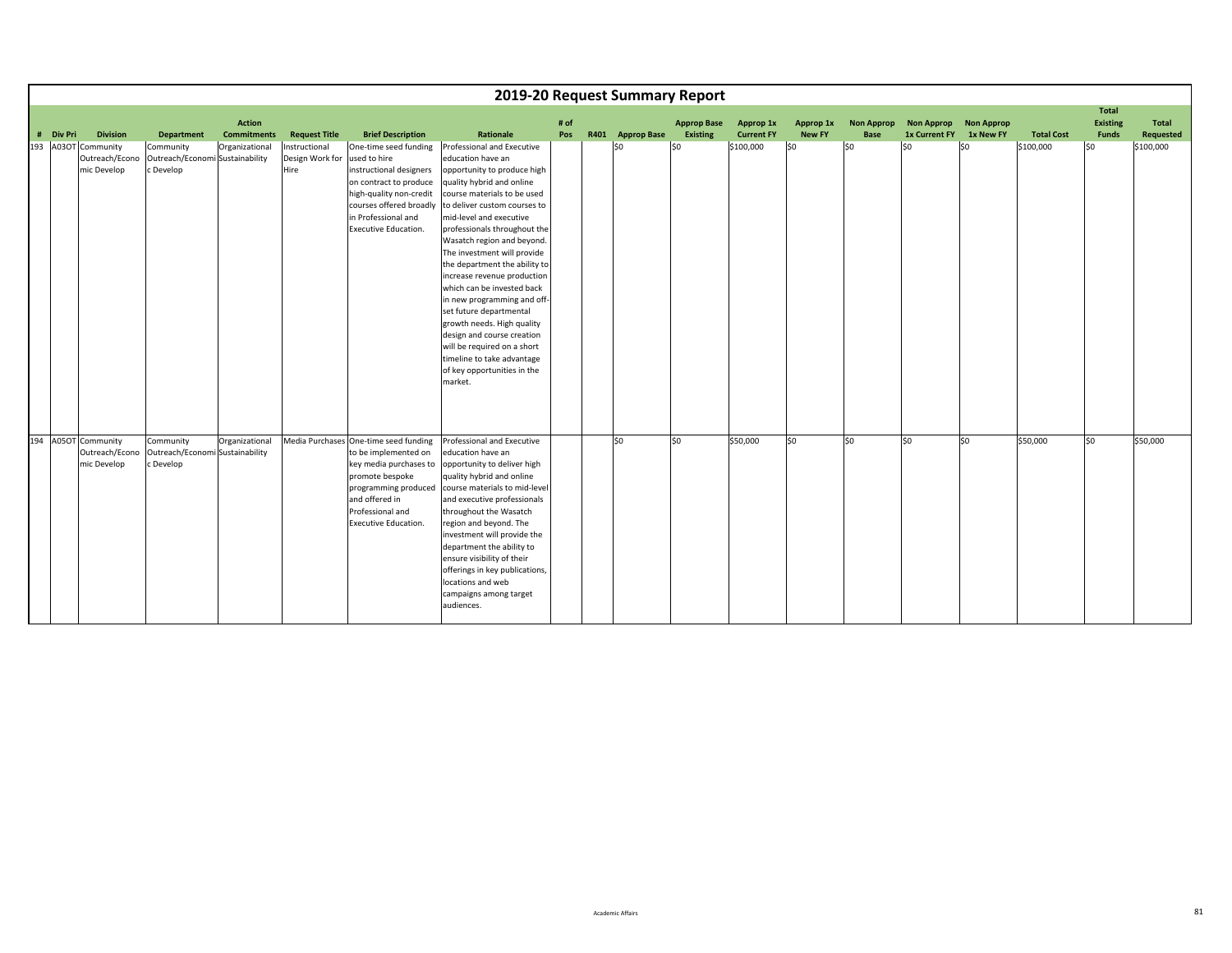|                     |                            |                            |                                     |                                                                             |                                                                                                                                                                                                                              |                                                                                                                                                                                                                                                                                                                                                                                                                                                                                                                                                                                                                                                                                                                                                                                                   |             | 2019-20 Request Summary Report |                                       |                                |                            |                           |                                    |                                |                   |                                                 |                    |
|---------------------|----------------------------|----------------------------|-------------------------------------|-----------------------------------------------------------------------------|------------------------------------------------------------------------------------------------------------------------------------------------------------------------------------------------------------------------------|---------------------------------------------------------------------------------------------------------------------------------------------------------------------------------------------------------------------------------------------------------------------------------------------------------------------------------------------------------------------------------------------------------------------------------------------------------------------------------------------------------------------------------------------------------------------------------------------------------------------------------------------------------------------------------------------------------------------------------------------------------------------------------------------------|-------------|--------------------------------|---------------------------------------|--------------------------------|----------------------------|---------------------------|------------------------------------|--------------------------------|-------------------|-------------------------------------------------|--------------------|
| # Div Pri           | <b>Division</b>            | <b>Department</b>          | <b>Action</b><br><b>Commitments</b> | <b>Request Title</b>                                                        | <b>Brief Description</b>                                                                                                                                                                                                     | Rationale                                                                                                                                                                                                                                                                                                                                                                                                                                                                                                                                                                                                                                                                                                                                                                                         | # of<br>Pos | R401 Approp Base               | <b>Approp Base</b><br><b>Existing</b> | Approp 1x<br><b>Current FY</b> | Approp 1x<br><b>New FY</b> | <b>Non Approp</b><br>Base | <b>Non Approp</b><br>1x Current FY | <b>Non Approp</b><br>1x New FY | <b>Total Cost</b> | <b>Total</b><br><b>Existing</b><br><b>Funds</b> | Total<br>Requested |
| 203 A06B, AAcademic | Administration             | Academic<br>Administration | Engage1                             | Classroom<br>Technology<br>Replacement<br>and Refresh                       | on a seven year cycle<br>(for those rooms that<br>can make it to seven<br>years). This year, 74<br>rooms need R&R to<br>ensure they are current<br>and functioning.                                                          | Classroom technology is When new buildings and<br>classrooms are built, the<br>state does not include the<br>costs of replacing and<br>refreshing classroom<br>technology. Ideally,<br>classrooms would be on a<br>five-year R&R cycle,<br>however, the Office of<br>Media and Engineering has<br>found that a seven year<br>cycle is sustainable. On this<br>cycle, an average of 74<br>rooms each year need to be<br>replaced/refreshed. This<br>includes projectors, sound<br>systems, computers, screen<br>mechanisms, control<br>consoles, document<br>cameras, and other basic<br>equipment, as well as labor.<br>Because almost all faculty<br>members use the classroom<br>technology for lectures,<br>facilitated discussions,<br>student presentations and<br>collaborations, and other |             | \$37,000                       | SO.                                   | \$350,000                      | 50                         | l\$0                      | \$0                                | l\$0                           | \$387,000         | l\$0                                            | \$387,000          |
| 205 A07B            | Academic<br>Administration | Academic<br>Administration | Engage1                             | Lecture capture,<br>video<br>conferencing,<br>and wireless<br>HDMI for clas | Funding for lecture<br>capture, video<br>conferencing, and<br>wireless HDMI in all<br>classrooms undergoing<br>replacement/refresh to<br>ensure up-to-date<br>learning technology for<br>online, hybrid, and F2F<br>courses. | Students demand and<br>faculty members are using<br>technology in new ways,<br>leaving the current standard<br>technology in classrooms<br>outdated. More faculty<br>members would like to use<br>lecture capture and video<br>conferencing for their F2F,<br>online, and hybrid courses to<br>increase student<br>engagement and learning<br>opportunities. Students and<br>faculty are finding more<br>opportunities to use wireless<br>HDMI in F2F and hybrid<br>classes. There is currently no<br>money in the R&R budget to<br>allow for these<br>advancements in each<br>classroom. For \$1,000, OME<br>can install in each classroom<br>undergoing R&R the wireless<br>sound system, microphones,<br>webcams, and soft<br>conferencing infrastructure<br>to turn classrooms into           |             | \$74,000                       | \$0                                   | \$0                            | \$0                        | lso                       | so                                 | \$0                            | \$74,000          | so                                              | \$74,000           |

t

l The Second Second Second Second Second Second Second Second Second Second Second Second Second Second Second <br>Second Second Second Second Second Second Second Second Second Second Second Second Second Second Second Secon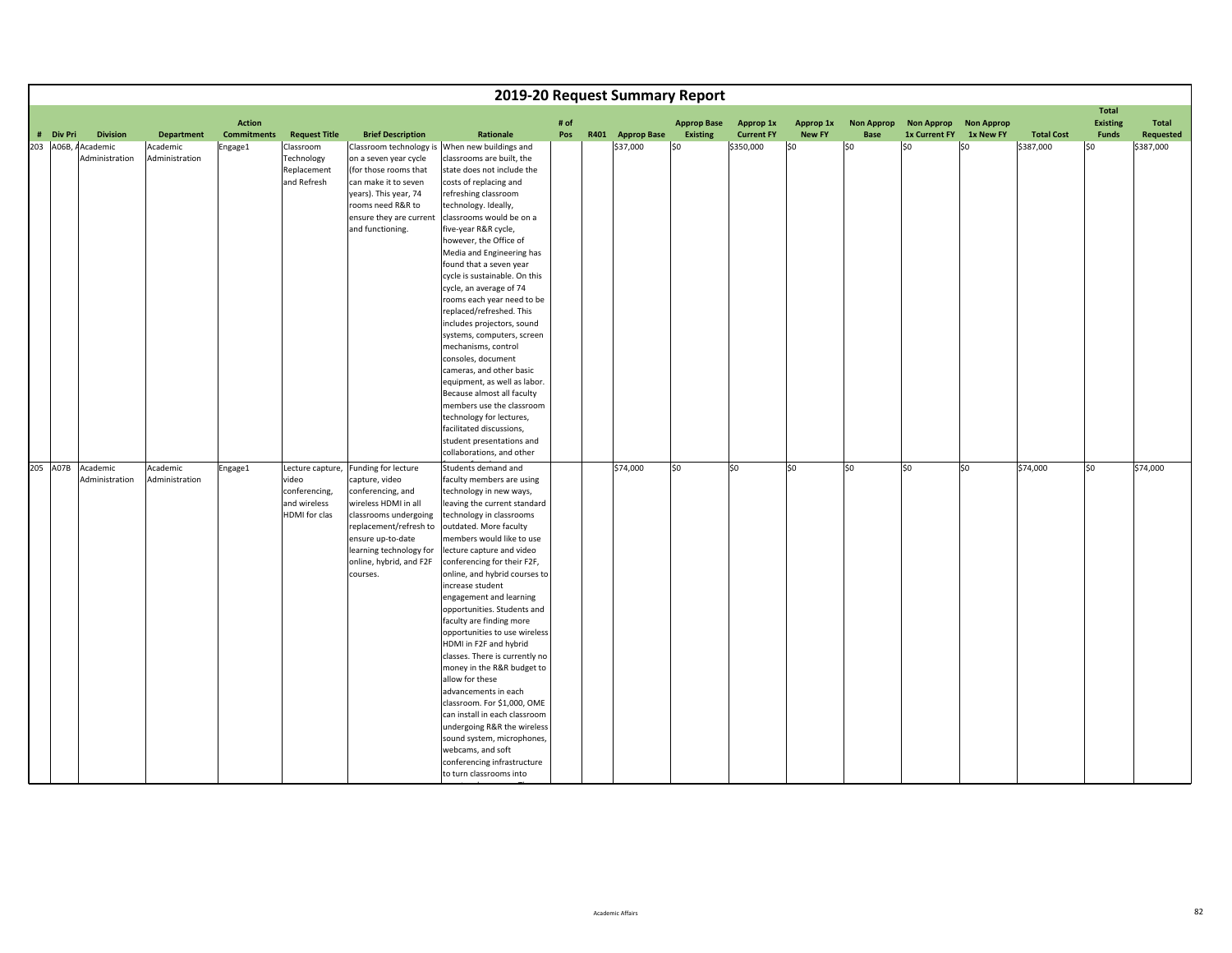|           |                                 |                             |                                     |                                                 |                                                                                                                                                         |                                                                                                                                                                                                                                                                                                                                                                                                                                                                                                                                                                                                                                                                                                                                                                                                 |                                             |                  | 2019-20 Request Summary Report |                                       |                            |                           |                                    |                                |                   |                                                 |                           |
|-----------|---------------------------------|-----------------------------|-------------------------------------|-------------------------------------------------|---------------------------------------------------------------------------------------------------------------------------------------------------------|-------------------------------------------------------------------------------------------------------------------------------------------------------------------------------------------------------------------------------------------------------------------------------------------------------------------------------------------------------------------------------------------------------------------------------------------------------------------------------------------------------------------------------------------------------------------------------------------------------------------------------------------------------------------------------------------------------------------------------------------------------------------------------------------------|---------------------------------------------|------------------|--------------------------------|---------------------------------------|----------------------------|---------------------------|------------------------------------|--------------------------------|-------------------|-------------------------------------------------|---------------------------|
| # Div Pri | <b>Division</b>                 | <b>Department</b>           | <b>Action</b><br><b>Commitments</b> | <b>Request Title</b>                            | <b>Brief Description</b>                                                                                                                                | Rationale                                                                                                                                                                                                                                                                                                                                                                                                                                                                                                                                                                                                                                                                                                                                                                                       | # of<br>Pos                                 | R401 Approp Base | <b>Approp Base</b><br>Existing | <b>Approp 1x</b><br><b>Current FY</b> | Approp 1x<br><b>New FY</b> | <b>Non Approp</b><br>Base | <b>Non Approp</b><br>1x Current FY | <b>Non Approp</b><br>1x New FY | <b>Total Cost</b> | <b>Total</b><br><b>Existing</b><br><b>Funds</b> | <b>Total</b><br>Requested |
| 206 A08B  | Academic<br>Administration      | Academic<br>Administration  | Include3                            | Recruiting and<br>Immigration<br>Funds Increase | Due to a massive<br>increase in the number<br>of faculty members<br>retiring, the current<br>amount for travel and<br>immigration must be<br>increased. | Per our divisional strategic<br>plan and Academic Master<br>Plan, Academic<br>Administration helps attract<br>and retain high quality<br>faculty members through<br>ensuring funds for candidate<br>travel and helping<br>departments fund H1B and<br>permanent residency visas.<br>Funds have not been<br>increased since 2011, though<br>the numbers of job openings<br>continue to increase due to<br>retirements, voluntary<br>terminations, and program<br>growth Immigration costs<br>have risen, as well, due to<br>retainer costs and US<br>Department of Homeland<br>Filing fees. We need an<br>additional \$25,000 to bring<br>our total index amount to<br>\$60,000. This will bring the<br>total to \$43,000 for faculty<br>candidate travel and \$17,000<br>for immigration costs. |                                             | \$25,000         | lso                            | \$0                                   | \$0                        | lso                       | lso                                | lso                            | \$25,000          | SO.                                             | \$25,000                  |
|           | 207 FAC01 School of the<br>Arts | School of the Arts Achieve1 |                                     | Lecturer Art<br>History - Online                | to address online<br>teaching needs in Art &<br>Design                                                                                                  | Secure additional faculty In order to help increase<br>completion rates of all<br>students at UVU, the School<br>of the Arts would like to<br>increase the number of<br>online sections of GE courses<br>taught. Civitas data shows<br>that students who take<br>online courses in addition to<br>face to face over 10% more<br>likely to persistence. Studies<br>also show that students who<br>take 3 courses face-to-face<br>and 2 courses online each<br>semester are significantly<br>more likely to complete than<br>those that take only face-to-<br>face courses or only online<br>courses.                                                                                                                                                                                             | $1 -$<br>Faculty<br>Non-<br>Tenure<br>Track | \$93,282         | \$30,660                       | \$0                                   | 50                         | S <sub>0</sub>            | l\$0                               | \$0                            | \$93,282          | \$30,660                                        | \$62,622                  |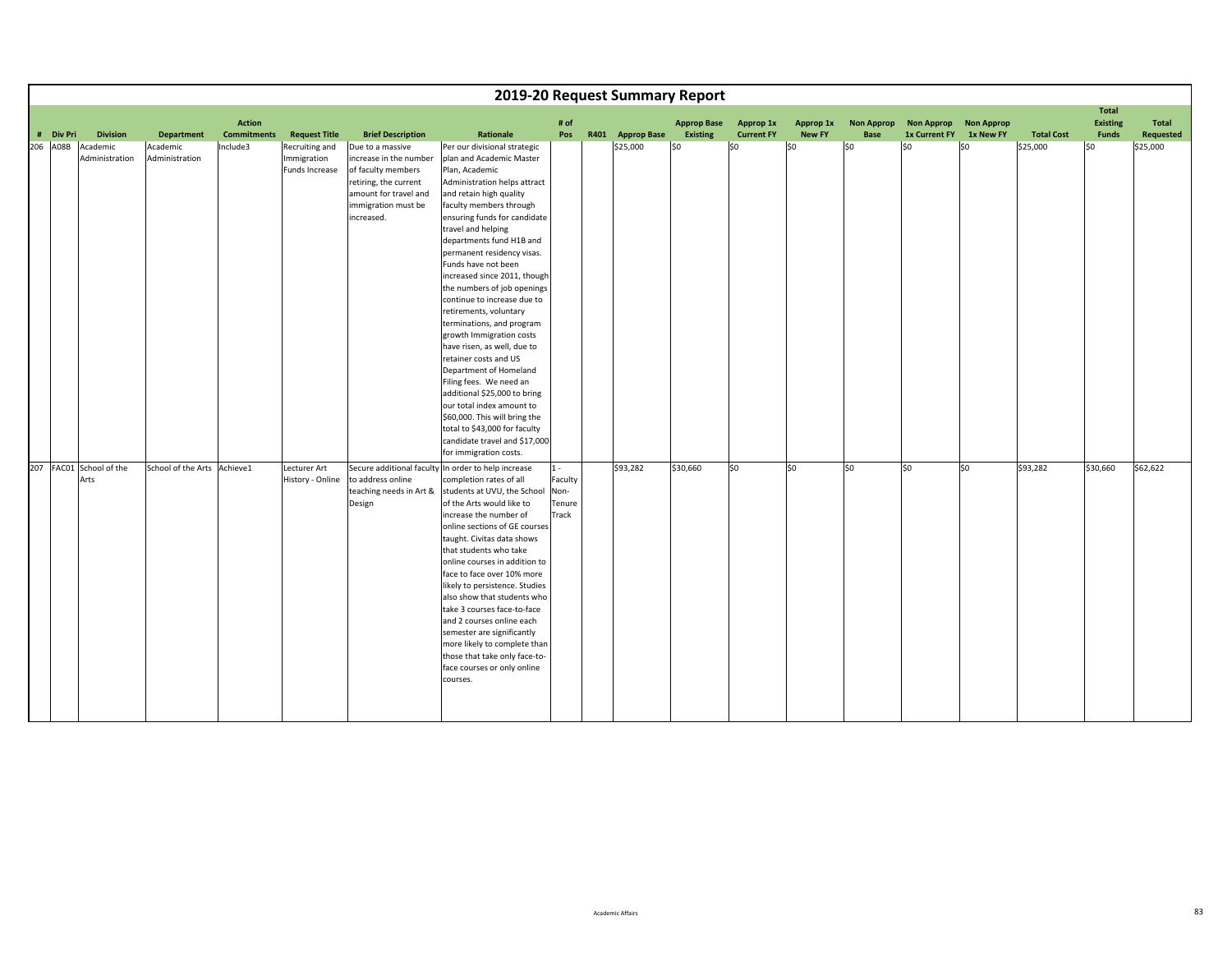|           |                                 |                             |                                     |                                                     |                                                                                                                                                             |                                                                                                                                                                                                                                                                                                                                                                                                                                                                                                                                                                                                                                                                                                                                                                                                                            |                                             |                  | 2019-20 Request Summary Report        |                                |                            |                                  |                                              |                   |                   |                                                 |                           |
|-----------|---------------------------------|-----------------------------|-------------------------------------|-----------------------------------------------------|-------------------------------------------------------------------------------------------------------------------------------------------------------------|----------------------------------------------------------------------------------------------------------------------------------------------------------------------------------------------------------------------------------------------------------------------------------------------------------------------------------------------------------------------------------------------------------------------------------------------------------------------------------------------------------------------------------------------------------------------------------------------------------------------------------------------------------------------------------------------------------------------------------------------------------------------------------------------------------------------------|---------------------------------------------|------------------|---------------------------------------|--------------------------------|----------------------------|----------------------------------|----------------------------------------------|-------------------|-------------------|-------------------------------------------------|---------------------------|
| # Div Pri | <b>Division</b>                 | <b>Department</b>           | <b>Action</b><br><b>Commitments</b> | <b>Request Title</b>                                | <b>Brief Description</b>                                                                                                                                    | Rationale                                                                                                                                                                                                                                                                                                                                                                                                                                                                                                                                                                                                                                                                                                                                                                                                                  | # of<br>Pos                                 | R401 Approp Base | <b>Approp Base</b><br><b>Existing</b> | Approp 1x<br><b>Current FY</b> | Approp 1x<br><b>New FY</b> | <b>Non Approp</b><br><b>Base</b> | <b>Non Approp</b><br>1x Current FY 1x New FY | <b>Non Approp</b> | <b>Total Cost</b> | <b>Total</b><br><b>Existing</b><br><b>Funds</b> | <b>Total</b><br>Requested |
|           | 208 FAC02 School of the<br>Arts | School of the Arts Achieve1 |                                     | Online                                              | Lecturer Theatre - Secure additional<br>teaching needs in<br>Theatre                                                                                        | In order to help increase<br>faculty to address online completion rates of all<br>students at UVU, the School<br>of the Arts would like to<br>increase the number of<br>online sections of GE courses<br>taught. Civitas data shows<br>that students who take<br>online courses in addition to<br>face to face over 10% more<br>likely to persistence. Studies<br>also show that students who<br>take 3 courses face-to-face<br>and 2 courses online each<br>semester are significantly<br>more likely to complete than<br>those that take only face-to-<br>face courses or only online<br>courses.                                                                                                                                                                                                                        | $1 -$<br>Faculty<br>Non-<br>Tenure<br>Track | \$87,137         | \$30,660                              | \$0                            | \$0                        | S0                               | l\$0                                         | l\$0              | \$87,137          | \$30,660                                        | \$56,477                  |
|           | 209 A03OT School of the<br>Arts | School of the Arts Achieve1 |                                     | Additional one-<br>time funding for<br>staff-hourly | Additional monies need<br>to be added to base-<br>funding to address<br>hourly staff needs for<br>part-time gallery<br>coordinator, physical<br>therapists. | There is a need for courses<br>with large sections to have<br>support in the form of<br>instructional assistants, as<br>graders, accompanists, a well as a need for custodial<br>help to clean labs in the<br>Department of Art & Design<br>that currently are not being<br>addressed by custodians<br>from Facilities. The<br>Departments of Music and<br>Dance both need to provide<br>live accompaniment for<br>dance classes,<br>ensembles/companies,<br>diction, private instruction<br>and vocal majors. A new<br>1,900 square foot gallery will<br>be completed in August of<br>2019. Art & Design need a<br>part-time staff member to<br>coordinate the gallery, to<br>oversee BFA shows both in<br>the gallery, across campus<br>and in the community. BFA<br>students (all 549 of them)<br>are have a curriculum |                                             | \$0              | \$0                                   | \$0                            | \$162,000                  | SO                               | \$0                                          | \$0               | \$162,000         | \$0                                             | \$162,000                 |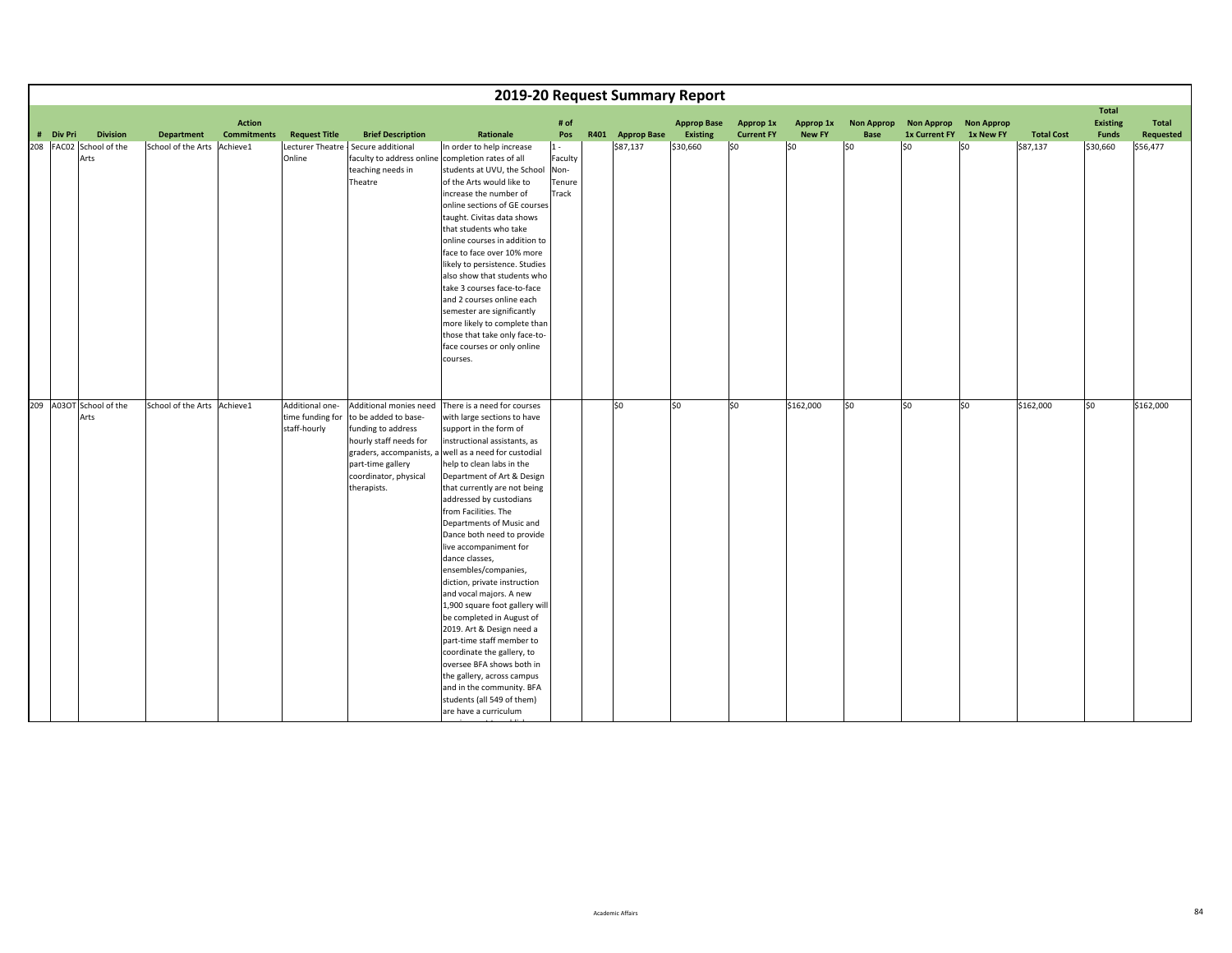|           |                                 |                                   |                                     |                                                 |                                                                                                                                                                                                                                                | 2019-20 Request Summary Report                                                                                                                                                                                                                                                                                                                                                                                                                                                                                                                                                                                                                                     |             |                  |                                       |                                |                            |                           |                                           |                                |                   |                                   |                    |
|-----------|---------------------------------|-----------------------------------|-------------------------------------|-------------------------------------------------|------------------------------------------------------------------------------------------------------------------------------------------------------------------------------------------------------------------------------------------------|--------------------------------------------------------------------------------------------------------------------------------------------------------------------------------------------------------------------------------------------------------------------------------------------------------------------------------------------------------------------------------------------------------------------------------------------------------------------------------------------------------------------------------------------------------------------------------------------------------------------------------------------------------------------|-------------|------------------|---------------------------------------|--------------------------------|----------------------------|---------------------------|-------------------------------------------|--------------------------------|-------------------|-----------------------------------|--------------------|
| # Div Pri | <b>Division</b>                 | <b>Department</b>                 | <b>Action</b><br><b>Commitments</b> | <b>Request Title</b>                            | <b>Brief Description</b>                                                                                                                                                                                                                       | Rationale                                                                                                                                                                                                                                                                                                                                                                                                                                                                                                                                                                                                                                                          | # of<br>Pos | R401 Approp Base | <b>Approp Base</b><br><b>Existing</b> | Approp 1x<br><b>Current FY</b> | Approp 1x<br><b>New FY</b> | <b>Non Approp</b><br>Base | <b>Non Approp</b><br><b>1x Current FY</b> | <b>Non Approp</b><br>1x New FY | <b>Total Cost</b> | <b>Total</b><br>Existing<br>Funds | Total<br>Requested |
|           |                                 |                                   |                                     |                                                 |                                                                                                                                                                                                                                                |                                                                                                                                                                                                                                                                                                                                                                                                                                                                                                                                                                                                                                                                    |             |                  |                                       |                                |                            |                           |                                           |                                |                   |                                   |                    |
| 210 A02B  | School of the<br>Arts           | School of the Arts Achieve1       |                                     | <b>High Impact</b><br>Educational<br>Practices. | Ongoing funding is<br>needed to continue<br>programs that involve<br>students in activities and<br>performances that<br>immerse them in their<br>profession. Funds would<br>be earmarked for<br>programs like:                                 | National research shows<br>that high impact practices<br>like those listed above have<br>a great effect on student<br>retention and completion.<br>George D. Kuh, author of<br><b>High-Impact Educational</b><br>Practices: What They Are,<br>Who Has Access to Them,<br>and Why They Matter states<br>that "educational research<br>suggests increase rates of<br>student retention and<br>student engagement" for<br>students engaged in high<br>impact practices. Further,<br>the activities fulfill program<br>outcomes and objectives by<br>providing opportunities of<br>students to hone and perfect<br>their craft, engage in<br>workshops, participate in |             | \$150,000        | \$0                                   | \$0                            | 50                         | \$0                       | \$0                                       | \$0                            | \$150,000         | \$0                               | \$150,000          |
|           |                                 |                                   |                                     |                                                 |                                                                                                                                                                                                                                                | competitions and have<br>interaction with<br>professionals in the field.<br>Statistics within the School<br>of the Arts show that                                                                                                                                                                                                                                                                                                                                                                                                                                                                                                                                  |             |                  |                                       |                                |                            |                           |                                           |                                |                   |                                   |                    |
|           | 211 A02OT School of the<br>Arts | School of the Arts Organizational | Sustainability                      |                                                 | Art & Design FFE An extensive remodel of<br>space in the Gunther<br><b>Technology building</b><br>currently has an<br>allotment of \$250,000<br>for FF&E. We estimate<br>that this is not sufficient<br>for all of the needs for<br>the space. | The remodel actually creates<br>a new dean's and marketing<br>suite of 5,400 square feet<br>that will need office<br>furniture and furniture for a<br>conference room. Art &<br>Design will also need<br>stools/tables/drawing<br>horses/easels for an<br>additional studio, BFA<br>workspace for students, an<br>additional computer lab, a<br>renovated printing lab and a<br>much larger (2,400 square<br>feet vs. 720 square feet)<br>photography studio. The<br>change in use of the space<br>necessitates a change in<br>furniture and equipment<br>that is greater than the<br>standard amount required<br>by the state.                                    |             | \$0              | lso                                   | \$250,000                      | \$0                        | S <sub>0</sub>            | so                                        | \$0                            | \$250,000         | so                                | \$250,000          |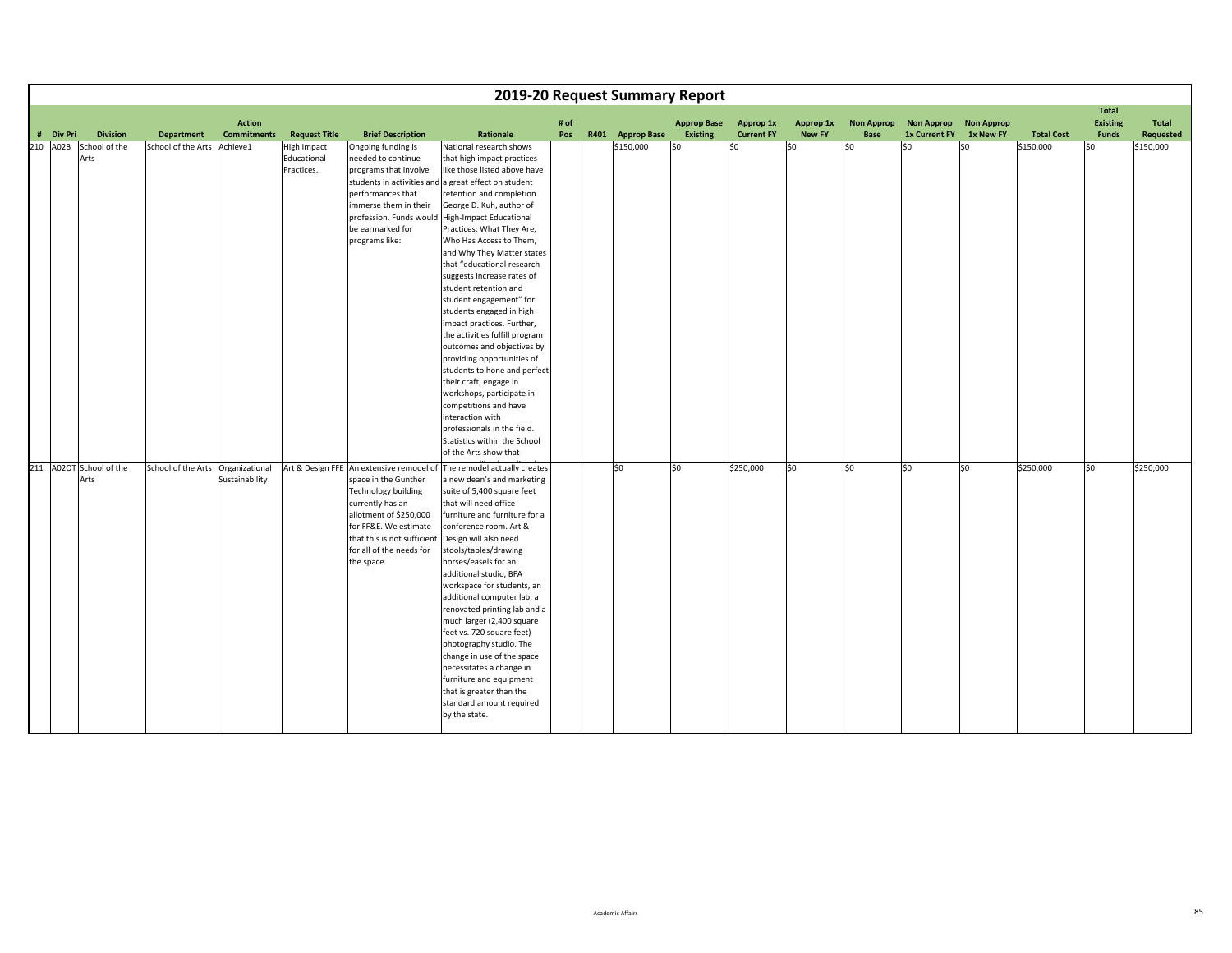|                                 |                                   |                                     |                                   |                                                                             | 2019-20 Request Summary Report                                                                                                                                                                                                                                                                                                                                                                                                                                                                                                                                                                                                                                                                                                                                                            |             |                  |                                       |                                |                            |                           |                                    |                                |                   |                                   |                    |
|---------------------------------|-----------------------------------|-------------------------------------|-----------------------------------|-----------------------------------------------------------------------------|-------------------------------------------------------------------------------------------------------------------------------------------------------------------------------------------------------------------------------------------------------------------------------------------------------------------------------------------------------------------------------------------------------------------------------------------------------------------------------------------------------------------------------------------------------------------------------------------------------------------------------------------------------------------------------------------------------------------------------------------------------------------------------------------|-------------|------------------|---------------------------------------|--------------------------------|----------------------------|---------------------------|------------------------------------|--------------------------------|-------------------|-----------------------------------|--------------------|
| <b>Division</b><br># Div Pri    | <b>Department</b>                 | <b>Action</b><br><b>Commitments</b> | <b>Request Title</b>              | <b>Brief Description</b>                                                    | Rationale                                                                                                                                                                                                                                                                                                                                                                                                                                                                                                                                                                                                                                                                                                                                                                                 | # of<br>Pos | R401 Approp Base | <b>Approp Base</b><br><b>Existing</b> | Approp 1x<br><b>Current FY</b> | Approp 1x<br><b>New FY</b> | <b>Non Approp</b><br>Base | <b>Non Approp</b><br>1x Current FY | <b>Non Approp</b><br>1x New FY | <b>Total Cost</b> | <b>Total</b><br>Existing<br>Funds | Total<br>Requested |
| 213 A04OT School of the<br>Arts | School of the Arts                | Achieve2                            | <b>Music Brass</b><br>Instruments | Additional one-time<br>funding for brass<br>instruments in Music.           | This initiative will allow us to<br>purchase professional<br>instruments that are not<br>typically owned by students<br>or better-quality<br>instruments that we can rent<br>to students with deficient<br>personal equipment while<br>they save money for a<br>significant personal<br>purchase. Purchasing brass<br>instruments will allow<br>greater access for music<br>majors and non-majors to<br>participate in music and<br>have access to a quality<br>instrument. It is anticipated<br>that most music majors will<br>set aside personal finances<br>during their college<br>experience to purchase a<br>personal, professional<br>instrument, but this hardship<br>should not be a barrier to<br>any student. This would<br>affect all participating brass<br>ensemble members |             | \$0              | \$0                                   | \$0                            | \$85,000                   | SO                        | \$0                                | \$0                            | \$85,000          | \$0                               | \$85,000           |
| 214 A01OT School of the<br>Arts | School of the Arts Organizational | Sustainability                      | Noorda<br>Production<br>Resources | Increase production<br>support services<br>infrastructure for The<br>Noorda | The Scene Shop has been<br>moved off campus and now<br>the Costume Shop needs to<br>go also. The space occupied<br>by the shops is being<br>remodeled to house an Art<br>Gallery for student BFA<br>shows, a new ExBox Theatre<br>for producing student<br>productions, and new labs<br>for Stagecraft and Costume<br>Design and classrooms for<br>Music and Theatre. The<br>shops and storage must be<br>relocated in order to address<br>the expanding programming<br>and community outreach<br>needs of The Noorda center<br>and the academic<br>departments.                                                                                                                                                                                                                          |             | $ $ \$0          | SO.                                   | S <sub>0</sub>                 | \$500,000                  | \$0                       | \$0                                | \$0                            | \$500,000         | \$0                               | \$500,000          |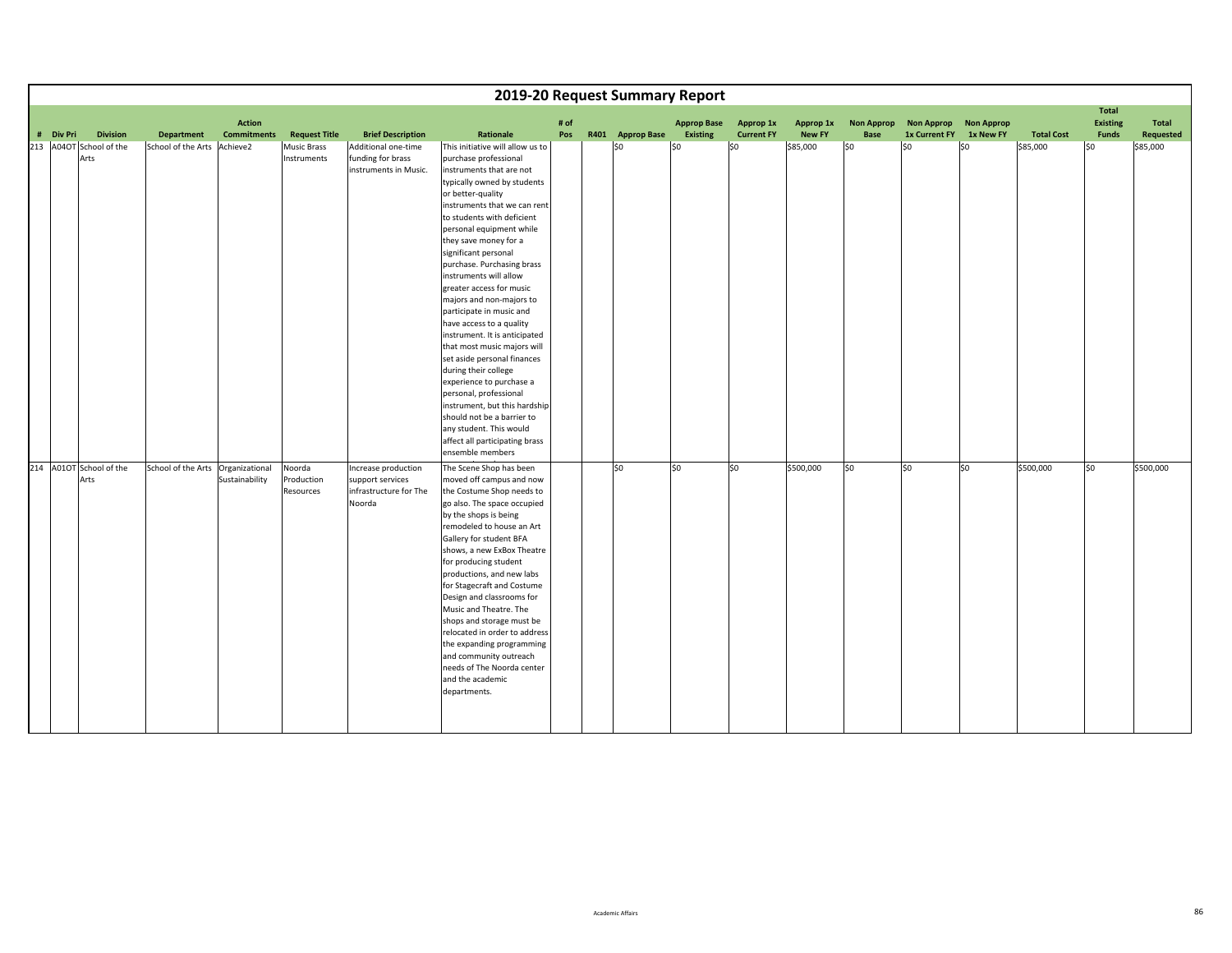|                    |                 |                    |                    |                          |                           |                                                           |           | 2019-20 Request Summary Report |                    |                   |               |                   |                      |                   |                   |                                 |           |
|--------------------|-----------------|--------------------|--------------------|--------------------------|---------------------------|-----------------------------------------------------------|-----------|--------------------------------|--------------------|-------------------|---------------|-------------------|----------------------|-------------------|-------------------|---------------------------------|-----------|
|                    |                 |                    | <b>Action</b>      |                          |                           |                                                           | # of      |                                | <b>Approp Base</b> | Approp 1x         | Approp 1x     | <b>Non Approp</b> | <b>Non Approp</b>    | <b>Non Approp</b> |                   | <b>Total</b><br><b>Existing</b> | Total     |
| # Div Pri          | <b>Division</b> | <b>Department</b>  | <b>Commitments</b> | <b>Request Title</b>     | <b>Brief Description</b>  | Rationale                                                 | Pos       | R401 Approp Base               | <b>Existing</b>    | <b>Current FY</b> | <b>New FY</b> | Base              | <b>1x Current FY</b> | 1x New FY         | <b>Total Cost</b> | <b>Funds</b>                    | Requested |
| 215 A01B           | School of the   | School of the Arts | Organizational     | SOA Finance              | Provide additional        | We need to provide a                                      | 1 - Staff | \$89,860                       | \$0                | \$0               | \$0           | lso               | l\$0                 | l\$0              | \$89,860          | l\$0                            | \$89,860  |
|                    | Arts            |                    | Sustainability     | manager                  | financial oversight and   | financial manager to oversee                              |           |                                |                    |                   |               |                   |                      |                   |                   |                                 |           |
|                    |                 |                    |                    |                          | planning to for the       | the increased load of                                     |           |                                |                    |                   |               |                   |                      |                   |                   |                                 |           |
|                    |                 |                    |                    |                          | School of the Arts,       | managing the School of the                                |           |                                |                    |                   |               |                   |                      |                   |                   |                                 |           |
|                    |                 |                    |                    |                          | including the Noorda      | Arts finances that now                                    |           |                                |                    |                   |               |                   |                      |                   |                   |                                 |           |
|                    |                 |                    |                    |                          | Center.                   | include the Noorda Center.                                |           |                                |                    |                   |               |                   |                      |                   |                   |                                 |           |
|                    |                 |                    |                    |                          |                           | For the last five years the                               |           |                                |                    |                   |               |                   |                      |                   |                   |                                 |           |
|                    |                 |                    |                    |                          |                           | positions of finance manager                              |           |                                |                    |                   |               |                   |                      |                   |                   |                                 |           |
|                    |                 |                    |                    |                          |                           | and assistant dean have<br>been filled by one person.     |           |                                |                    |                   |               |                   |                      |                   |                   |                                 |           |
|                    |                 |                    |                    |                          |                           | The increased financial                                   |           |                                |                    |                   |               |                   |                      |                   |                   |                                 |           |
|                    |                 |                    |                    |                          |                           | workload demands of both                                  |           |                                |                    |                   |               |                   |                      |                   |                   |                                 |           |
|                    |                 |                    |                    |                          |                           | academics and the Noorda                                  |           |                                |                    |                   |               |                   |                      |                   |                   |                                 |           |
|                    |                 |                    |                    |                          |                           | Center have now made that                                 |           |                                |                    |                   |               |                   |                      |                   |                   |                                 |           |
|                    |                 |                    |                    |                          |                           | extremely difficult. Increases                            |           |                                |                    |                   |               |                   |                      |                   |                   |                                 |           |
|                    |                 |                    |                    |                          |                           | in the number of staff and                                |           |                                |                    |                   |               |                   |                      |                   |                   |                                 |           |
|                    |                 |                    |                    |                          |                           | faculty within the School of                              |           |                                |                    |                   |               |                   |                      |                   |                   |                                 |           |
|                    |                 |                    |                    |                          |                           | the Arts over the last five                               |           |                                |                    |                   |               |                   |                      |                   |                   |                                 |           |
|                    |                 |                    |                    |                          |                           | years have subsequently                                   |           |                                |                    |                   |               |                   |                      |                   |                   |                                 |           |
|                    |                 |                    |                    |                          |                           | increased the demands for                                 |           |                                |                    |                   |               |                   |                      |                   |                   |                                 |           |
|                    |                 |                    |                    |                          |                           | financial assistance to                                   |           |                                |                    |                   |               |                   |                      |                   |                   |                                 |           |
|                    |                 |                    |                    |                          |                           | academic departments. The                                 |           |                                |                    |                   |               |                   |                      |                   |                   |                                 |           |
|                    |                 |                    |                    |                          |                           | Noorda Series of                                          |           |                                |                    |                   |               |                   |                      |                   |                   |                                 |           |
|                    |                 |                    |                    |                          |                           | performances and touring                                  |           |                                |                    |                   |               |                   |                      |                   |                   |                                 |           |
|                    |                 |                    |                    |                          |                           | shows also have financial                                 |           |                                |                    |                   |               |                   |                      |                   |                   |                                 |           |
|                    |                 |                    |                    |                          |                           | demands.                                                  |           |                                |                    |                   |               |                   |                      |                   |                   |                                 |           |
| 217 A01OT Academic |                 | Academic           | Achieve1           | <b>Civitas Licensing</b> | Civitas requires an       | Per our divisional strategic                              |           | lso                            | \$0                | \$91,000          | \$0           | lso               | so                   | \$0               | \$91,000          | SO.                             | \$91,000  |
|                    | Administration  | Administration     |                    | <b>Annual Cost</b>       | annual licensing cost     | plan and Academic Master                                  |           |                                |                    |                   |               |                   |                      |                   |                   |                                 |           |
|                    |                 |                    |                    |                          | under our current         | Plan, Academic IT provides                                |           |                                |                    |                   |               |                   |                      |                   |                   |                                 |           |
|                    |                 |                    |                    |                          | model. We have some       | faculty and executives with                               |           |                                |                    |                   |               |                   |                      |                   |                   |                                 |           |
|                    |                 |                    |                    |                          | funds that can be         | tools to help them assess                                 |           |                                |                    |                   |               |                   |                      |                   |                   |                                 |           |
|                    |                 |                    |                    |                          | transferred from other    | student success and create                                |           |                                |                    |                   |               |                   |                      |                   |                   |                                 |           |
|                    |                 |                    |                    |                          | areas, but not the entire | interventions where needed.                               |           |                                |                    |                   |               |                   |                      |                   |                   |                                 |           |
|                    |                 |                    |                    |                          | cost of a year's license. | Academic Affairs and                                      |           |                                |                    |                   |               |                   |                      |                   |                   |                                 |           |
|                    |                 |                    |                    |                          |                           | Student Affairs have worked                               |           |                                |                    |                   |               |                   |                      |                   |                   |                                 |           |
|                    |                 |                    |                    |                          |                           | collaboratively to improve                                |           |                                |                    |                   |               |                   |                      |                   |                   |                                 |           |
|                    |                 |                    |                    |                          |                           | the distribution and analysis                             |           |                                |                    |                   |               |                   |                      |                   |                   |                                 |           |
|                    |                 |                    |                    |                          |                           | of student persistence and                                |           |                                |                    |                   |               |                   |                      |                   |                   |                                 |           |
|                    |                 |                    |                    |                          |                           | completion data. When UVU                                 |           |                                |                    |                   |               |                   |                      |                   |                   |                                 |           |
|                    |                 |                    |                    |                          |                           | joined the USU/U                                          |           |                                |                    |                   |               |                   |                      |                   |                   |                                 |           |
|                    |                 |                    |                    |                          |                           | consortium for Civitas, it                                |           |                                |                    |                   |               |                   |                      |                   |                   |                                 |           |
|                    |                 |                    |                    |                          |                           | actually increased UVU's                                  |           |                                |                    |                   |               |                   |                      |                   |                   |                                 |           |
|                    |                 |                    |                    |                          |                           | annual costs. Civitas has                                 |           |                                |                    |                   |               |                   |                      |                   |                   |                                 |           |
|                    |                 |                    |                    |                          |                           | been in use for a year, and                               |           |                                |                    |                   |               |                   |                      |                   |                   |                                 |           |
|                    |                 |                    |                    |                          |                           | has assisted many advisors<br>in reaching out to students |           |                                |                    |                   |               |                   |                      |                   |                   |                                 |           |
|                    |                 |                    |                    |                          |                           | at risk of not completing.                                |           |                                |                    |                   |               |                   |                      |                   |                   |                                 |           |
|                    |                 |                    |                    |                          |                           | Preliminary data                                          |           |                                |                    |                   |               |                   |                      |                   |                   |                                 |           |
|                    |                 |                    |                    |                          |                           | demonstrates that the                                     |           |                                |                    |                   |               |                   |                      |                   |                   |                                 |           |
|                    |                 |                    |                    |                          |                           | targeted approach to                                      |           |                                |                    |                   |               |                   |                      |                   |                   |                                 |           |
|                    |                 |                    |                    |                          |                           | student interventions is                                  |           |                                |                    |                   |               |                   |                      |                   |                   |                                 |           |
|                    |                 |                    |                    |                          |                           | working and improving                                     |           |                                |                    |                   |               |                   |                      |                   |                   |                                 |           |
|                    |                 |                    |                    |                          |                           | persistence rates in many                                 |           |                                |                    |                   |               |                   |                      |                   |                   |                                 |           |

i <del>di secolo</del> ll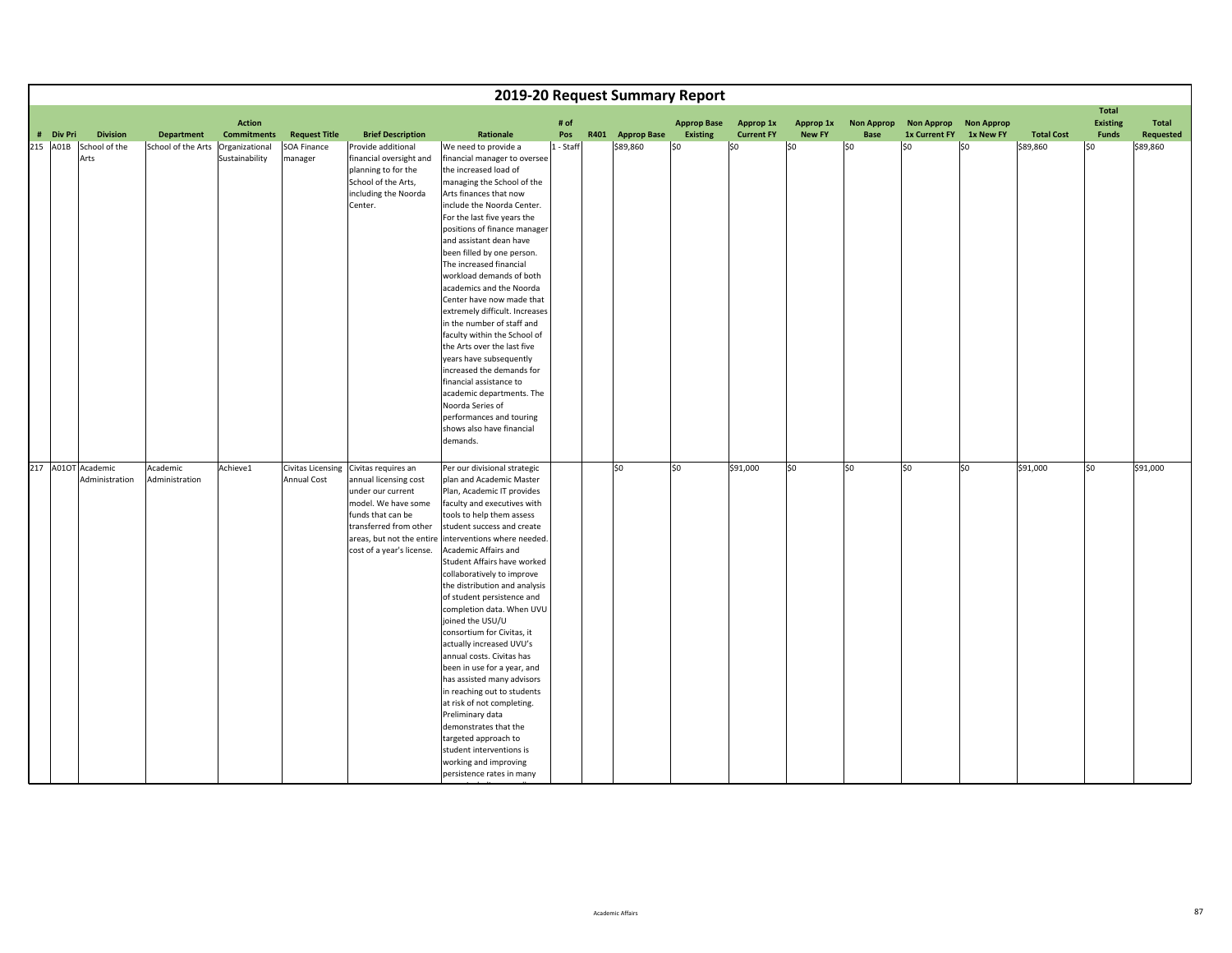|           |                                     |                   |                                     |                      |                                                                                                                                                                                                                                         |                                                                                                                                                                                                                                                                                                                                                                                                                                                                                                                                                                                                                                                                                                                                                                                                                    |             | 2019-20 Request Summary Report |                                       |                                |                            |                           |                                    |                                |                   |                                                 |                    |
|-----------|-------------------------------------|-------------------|-------------------------------------|----------------------|-----------------------------------------------------------------------------------------------------------------------------------------------------------------------------------------------------------------------------------------|--------------------------------------------------------------------------------------------------------------------------------------------------------------------------------------------------------------------------------------------------------------------------------------------------------------------------------------------------------------------------------------------------------------------------------------------------------------------------------------------------------------------------------------------------------------------------------------------------------------------------------------------------------------------------------------------------------------------------------------------------------------------------------------------------------------------|-------------|--------------------------------|---------------------------------------|--------------------------------|----------------------------|---------------------------|------------------------------------|--------------------------------|-------------------|-------------------------------------------------|--------------------|
| # Div Pri | <b>Division</b>                     | <b>Department</b> | <b>Action</b><br><b>Commitments</b> | <b>Request Title</b> | <b>Brief Description</b>                                                                                                                                                                                                                | Rationale                                                                                                                                                                                                                                                                                                                                                                                                                                                                                                                                                                                                                                                                                                                                                                                                          | # of<br>Pos | R401 Approp Base               | <b>Approp Base</b><br><b>Existing</b> | Approp 1x<br><b>Current FY</b> | Approp 1x<br><b>New FY</b> | <b>Non Approp</b><br>Base | <b>Non Approp</b><br>1x Current FY | <b>Non Approp</b><br>1x New FY | <b>Total Cost</b> | <b>Total</b><br><b>Existing</b><br><b>Funds</b> | Total<br>Requested |
| 221 A03B  | Academic                            | Library           | Achieve1                            | Assistant            | Key managerial                                                                                                                                                                                                                          | UVU's growth has a direct                                                                                                                                                                                                                                                                                                                                                                                                                                                                                                                                                                                                                                                                                                                                                                                          | 1 - Staff   | \$120,203                      | \$0                                   | \$0                            | 50                         | SO                        | \$0                                | l\$0                           | \$120,203         | l\$0                                            | \$120,203          |
|           | Administration                      |                   |                                     | Director             | positions create the<br>basic organizational<br>structure to grow the<br>staff to meet the<br>population while<br>working toward<br>reaching half the mean<br>size of our peer group.                                                   | impact on the services<br>provided by the Fulton<br>Library, and librarian<br>positions have not kept pace<br>demands for our student with student growth. Using<br>2017 data, the Fulton Library<br>has 40% of the librarians per<br>1,000 students when<br>compared to other USHE<br>institutions. When compared<br>to the official peer group,<br>that number drops to 33% of<br>the total number of<br>librarians at other schools.<br>UVU is falling farther behind.<br>The library decreased from<br>36% to 33% when comparing<br>UVU to peer institutions<br>from 2012 compared to<br>2017. The Fulton Library will<br>first implement the                                                                                                                                                                  |             |                                |                                       |                                |                            |                           |                                    |                                |                   |                                                 |                    |
|           |                                     |                   |                                     |                      |                                                                                                                                                                                                                                         | necessary organizational<br>structural changes to grow                                                                                                                                                                                                                                                                                                                                                                                                                                                                                                                                                                                                                                                                                                                                                             |             |                                |                                       |                                |                            |                           |                                    |                                |                   |                                                 |                    |
|           |                                     |                   |                                     |                      |                                                                                                                                                                                                                                         | the organization by asking                                                                                                                                                                                                                                                                                                                                                                                                                                                                                                                                                                                                                                                                                                                                                                                         |             |                                |                                       |                                |                            |                           |                                    |                                |                   |                                                 |                    |
|           |                                     |                   |                                     |                      |                                                                                                                                                                                                                                         | for two key managerial<br>positions. One position was                                                                                                                                                                                                                                                                                                                                                                                                                                                                                                                                                                                                                                                                                                                                                              |             |                                |                                       |                                |                            |                           |                                    |                                |                   |                                                 |                    |
|           | 222 A05B Academic<br>Administration | Library           | Achieve1                            | Specialist           | Communications As many as 5 librarians<br>spend an estimated 25%<br>or more of their time on<br>non-librarian duties,<br>such as marketing.<br>Support positions will<br>free up librarians to<br>spend time on<br>professional duties. | UVU's growth has a direct<br>impact on the services<br>provided by the Fulton<br>Library, and librarian<br>positions have not kept pace<br>with student growth. Using<br>2017 data, the Fulton Library<br>has 40% of the librarians per<br>1,000 students when<br>compared to other USHE<br>institutions. When compared<br>to the official peer group,<br>that number drops to 33% of<br>the total number of<br>librarians at other schools.<br>UVU is falling farther behind.<br>Comparing data from 2012<br>to 2017, the percentage<br>decreased from 36% to 33%<br>when comparing UVU to<br>peer institutions. In addition<br>to recognized professional<br>librarian duties, librarians<br>need to complete tasks that<br>can be easily completed by<br>non-librarian professional.<br>As many as 5 librarians | 1 - Staff   | \$86,806                       | \$0                                   | \$0                            | lso                        | S <sub>0</sub>            | lso                                | \$0                            | \$86,806          | so                                              | \$86,806           |

tld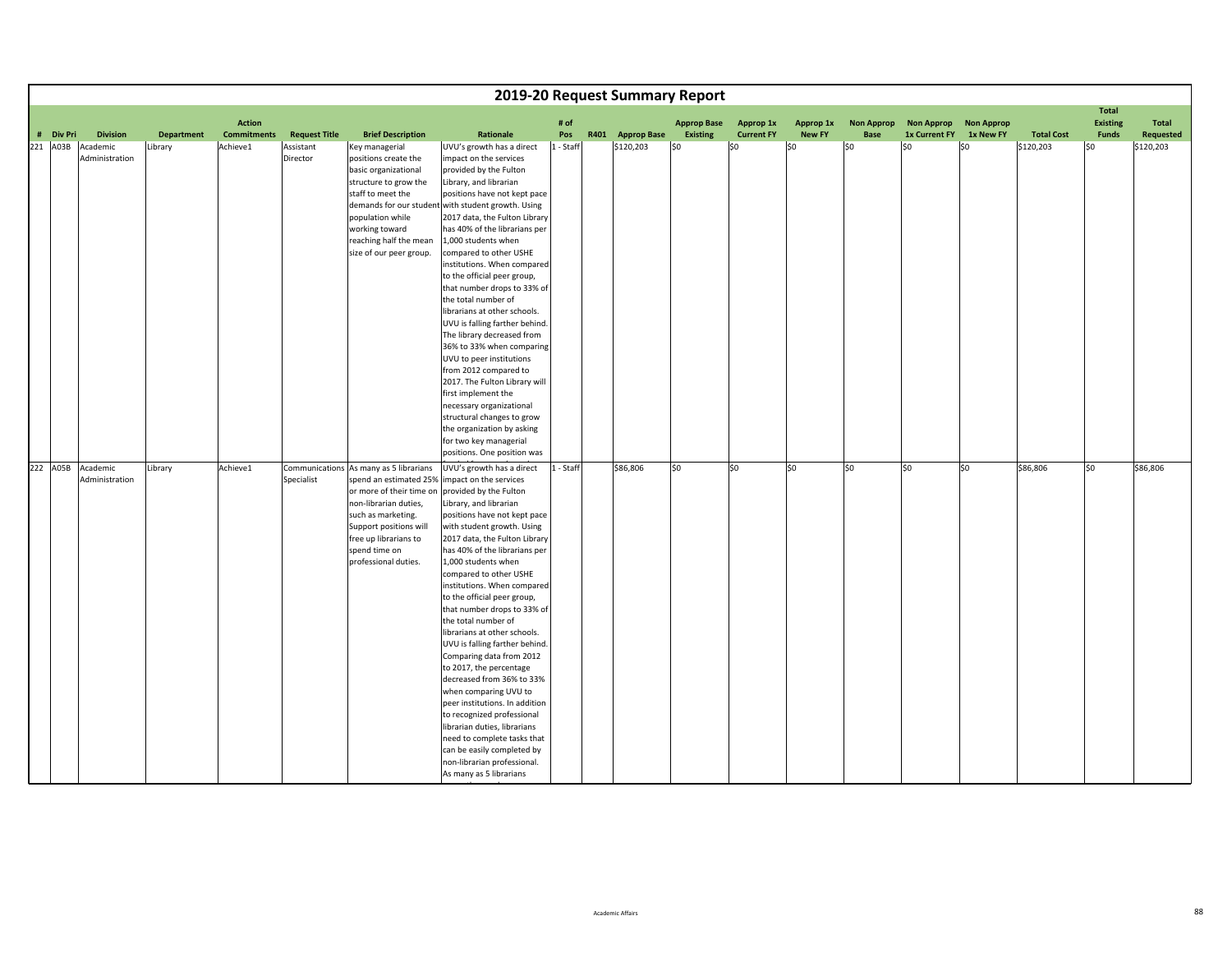|           |                   |                   |                    |                      |                                       |                                                                |           | 2019-20 Request Summary Report |                    |                                |                            |                           |                                    |                                |                   |                                 |           |
|-----------|-------------------|-------------------|--------------------|----------------------|---------------------------------------|----------------------------------------------------------------|-----------|--------------------------------|--------------------|--------------------------------|----------------------------|---------------------------|------------------------------------|--------------------------------|-------------------|---------------------------------|-----------|
|           |                   |                   | <b>Action</b>      |                      |                                       |                                                                | # of      |                                | <b>Approp Base</b> |                                |                            |                           |                                    |                                |                   | <b>Total</b><br><b>Existing</b> | Total     |
| # Div Pri | <b>Division</b>   | <b>Department</b> | <b>Commitments</b> | <b>Request Title</b> | <b>Brief Description</b>              | Rationale                                                      | Pos       | R401 Approp Base               | <b>Existing</b>    | Approp 1x<br><b>Current FY</b> | Approp 1x<br><b>New FY</b> | <b>Non Approp</b><br>Base | <b>Non Approp</b><br>1x Current FY | <b>Non Approp</b><br>1x New FY | <b>Total Cost</b> | <b>Funds</b>                    | Requested |
| 223 A04B  | Academic          | Library           | Achieve1           | Instructional        | An instructional                      | UVU's growth has a direct                                      | 1 - Staff | \$93,060                       | \$0                | \$0                            | 50                         | SO                        | lso                                | l\$0                           | \$93,060          | l\$0                            | \$93,060  |
|           | Administration    |                   |                    | Design Librarian     | designer will provide a               | impact on the services                                         |           |                                |                    |                                |                            |                           |                                    |                                |                   |                                 |           |
|           |                   |                   |                    |                      | well planned instruction              | provided by the Fulton                                         |           |                                |                    |                                |                            |                           |                                    |                                |                   |                                 |           |
|           |                   |                   |                    |                      | program and prepare                   | Library, and librarian                                         |           |                                |                    |                                |                            |                           |                                    |                                |                   |                                 |           |
|           |                   |                   |                    |                      | students for academic                 | positions have not kept pace                                   |           |                                |                    |                                |                            |                           |                                    |                                |                   |                                 |           |
|           |                   |                   |                    |                      | success and lifelong                  | with student growth. Using                                     |           |                                |                    |                                |                            |                           |                                    |                                |                   |                                 |           |
|           |                   |                   |                    |                      | learning. Over 550                    | 2017 data, the Fulton Library                                  |           |                                |                    |                                |                            |                           |                                    |                                |                   |                                 |           |
|           |                   |                   |                    |                      | classes reach 48% of the              | has 40% of the librarians per                                  |           |                                |                    |                                |                            |                           |                                    |                                |                   |                                 |           |
|           |                   |                   |                    |                      | student population.                   | 1,000 students when                                            |           |                                |                    |                                |                            |                           |                                    |                                |                   |                                 |           |
|           |                   |                   |                    |                      |                                       | compared to other USHE                                         |           |                                |                    |                                |                            |                           |                                    |                                |                   |                                 |           |
|           |                   |                   |                    |                      |                                       | institutions. When compared                                    |           |                                |                    |                                |                            |                           |                                    |                                |                   |                                 |           |
|           |                   |                   |                    |                      |                                       | to the official peer group,                                    |           |                                |                    |                                |                            |                           |                                    |                                |                   |                                 |           |
|           |                   |                   |                    |                      |                                       | that number drops to 33% of                                    |           |                                |                    |                                |                            |                           |                                    |                                |                   |                                 |           |
|           |                   |                   |                    |                      |                                       | the total number of                                            |           |                                |                    |                                |                            |                           |                                    |                                |                   |                                 |           |
|           |                   |                   |                    |                      |                                       | librarians at other schools.<br>UVU is falling farther behind. |           |                                |                    |                                |                            |                           |                                    |                                |                   |                                 |           |
|           |                   |                   |                    |                      |                                       | The library decreased from                                     |           |                                |                    |                                |                            |                           |                                    |                                |                   |                                 |           |
|           |                   |                   |                    |                      |                                       | 36% to 33% when comparing                                      |           |                                |                    |                                |                            |                           |                                    |                                |                   |                                 |           |
|           |                   |                   |                    |                      |                                       | UVU to peer institutions                                       |           |                                |                    |                                |                            |                           |                                    |                                |                   |                                 |           |
|           |                   |                   |                    |                      |                                       | from 2012 compared to                                          |           |                                |                    |                                |                            |                           |                                    |                                |                   |                                 |           |
|           |                   |                   |                    |                      |                                       | 2017. Since over 550 classes                                   |           |                                |                    |                                |                            |                           |                                    |                                |                   |                                 |           |
|           |                   |                   |                    |                      |                                       | visited the Fulton Library for                                 |           |                                |                    |                                |                            |                           |                                    |                                |                   |                                 |           |
|           |                   |                   |                    |                      |                                       | library research instruction                                   |           |                                |                    |                                |                            |                           |                                    |                                |                   |                                 |           |
|           |                   |                   |                    |                      |                                       | representing 48% of the                                        |           |                                |                    |                                |                            |                           |                                    |                                |                   |                                 |           |
|           |                   |                   |                    |                      |                                       | student FTE population, a                                      |           |                                |                    |                                |                            |                           |                                    |                                |                   |                                 |           |
|           |                   |                   |                    |                      |                                       | well planned instruction                                       |           |                                |                    |                                |                            |                           |                                    |                                |                   |                                 |           |
|           |                   |                   |                    |                      |                                       | program will prepare                                           |           |                                |                    |                                |                            |                           |                                    |                                |                   |                                 |           |
|           | 225 NO1B Academic | Library           | Organizational     |                      | Assistant Curator Current visitor and | Roots of Knowledge is a                                        | 1 - Staff | S <sub>0</sub>                 | \$0                | lso                            | S <sub>0</sub>             | \$79,464                  | so                                 | S <sub>0</sub>                 | \$79,464          | \$29,700                        | \$49,764  |
|           | Administration    |                   | Sustainability     |                      | workload requires                     | showcase for UVU, and                                          |           |                                |                    |                                |                            |                           |                                    |                                |                   |                                 |           |
|           |                   |                   |                    |                      | moving the PT non-                    | support for Roots of                                           |           |                                |                    |                                |                            |                           |                                    |                                |                   |                                 |           |
|           |                   |                   |                    |                      | appropriated specialist               | Knowledge has been almost                                      |           |                                |                    |                                |                            |                           |                                    |                                |                   |                                 |           |
|           |                   |                   |                    |                      | position to a FT non-                 | fully funded through non-                                      |           |                                |                    |                                |                            |                           |                                    |                                |                   |                                 |           |
|           |                   |                   |                    |                      | appropriated Assistant                | appropriate funds since the                                    |           |                                |                    |                                |                            |                           |                                    |                                |                   |                                 |           |
|           |                   |                   |                    |                      | Curator position.                     | Fulton Library was given                                       |           |                                |                    |                                |                            |                           |                                    |                                |                   |                                 |           |
|           |                   |                   |                    |                      |                                       | responsibility, with only one                                  |           |                                |                    |                                |                            |                           |                                    |                                |                   |                                 |           |
|           |                   |                   |                    |                      |                                       | full-time curator funded                                       |           |                                |                    |                                |                            |                           |                                    |                                |                   |                                 |           |
|           |                   |                   |                    |                      |                                       | through appropriated                                           |           |                                |                    |                                |                            |                           |                                    |                                |                   |                                 |           |
|           |                   |                   |                    |                      |                                       | funding. Although an<br>expected endowment for                 |           |                                |                    |                                |                            |                           |                                    |                                |                   |                                 |           |
|           |                   |                   |                    |                      |                                       | ROK will help with ongoing                                     |           |                                |                    |                                |                            |                           |                                    |                                |                   |                                 |           |
|           |                   |                   |                    |                      |                                       | costs, this is not a                                           |           |                                |                    |                                |                            |                           |                                    |                                |                   |                                 |           |
|           |                   |                   |                    |                      |                                       | sustainable model to fully                                     |           |                                |                    |                                |                            |                           |                                    |                                |                   |                                 |           |
|           |                   |                   |                    |                      |                                       | support the project to the                                     |           |                                |                    |                                |                            |                           |                                    |                                |                   |                                 |           |
|           |                   |                   |                    |                      |                                       | university's benefit. Demand                                   |           |                                |                    |                                |                            |                           |                                    |                                |                   |                                 |           |
|           |                   |                   |                    |                      |                                       | continues to show ongoing                                      |           |                                |                    |                                |                            |                           |                                    |                                |                   |                                 |           |
|           |                   |                   |                    |                      |                                       | support is needed. From                                        |           |                                |                    |                                |                            |                           |                                    |                                |                   |                                 |           |
|           |                   |                   |                    |                      |                                       | September 2017 through                                         |           |                                |                    |                                |                            |                           |                                    |                                |                   |                                 |           |
|           |                   |                   |                    |                      |                                       | mid-April 2018, over 76,000                                    |           |                                |                    |                                |                            |                           |                                    |                                |                   |                                 |           |
|           |                   |                   |                    |                      |                                       | guests visited the Bingham                                     |           |                                |                    |                                |                            |                           |                                    |                                |                   |                                 |           |
|           |                   |                   |                    |                      |                                       | Gallery. Currently one full                                    |           |                                |                    |                                |                            |                           |                                    |                                |                   |                                 |           |
|           |                   |                   |                    |                      |                                       | time staff and one part time                                   |           |                                |                    |                                |                            |                           |                                    |                                |                   |                                 |           |
|           |                   |                   |                    |                      |                                       | staff have met with almost                                     |           |                                |                    |                                |                            |                           |                                    |                                |                   |                                 |           |
|           |                   |                   |                    |                      |                                       | 200 scheduled groups. Field                                    |           |                                |                    |                                |                            |                           |                                    |                                |                   |                                 |           |
|           |                   |                   |                    |                      |                                       | trips or UVU class visits grew                                 |           |                                |                    |                                |                            |                           |                                    |                                |                   |                                 |           |

f10

<u>i 2017/2018 t</u>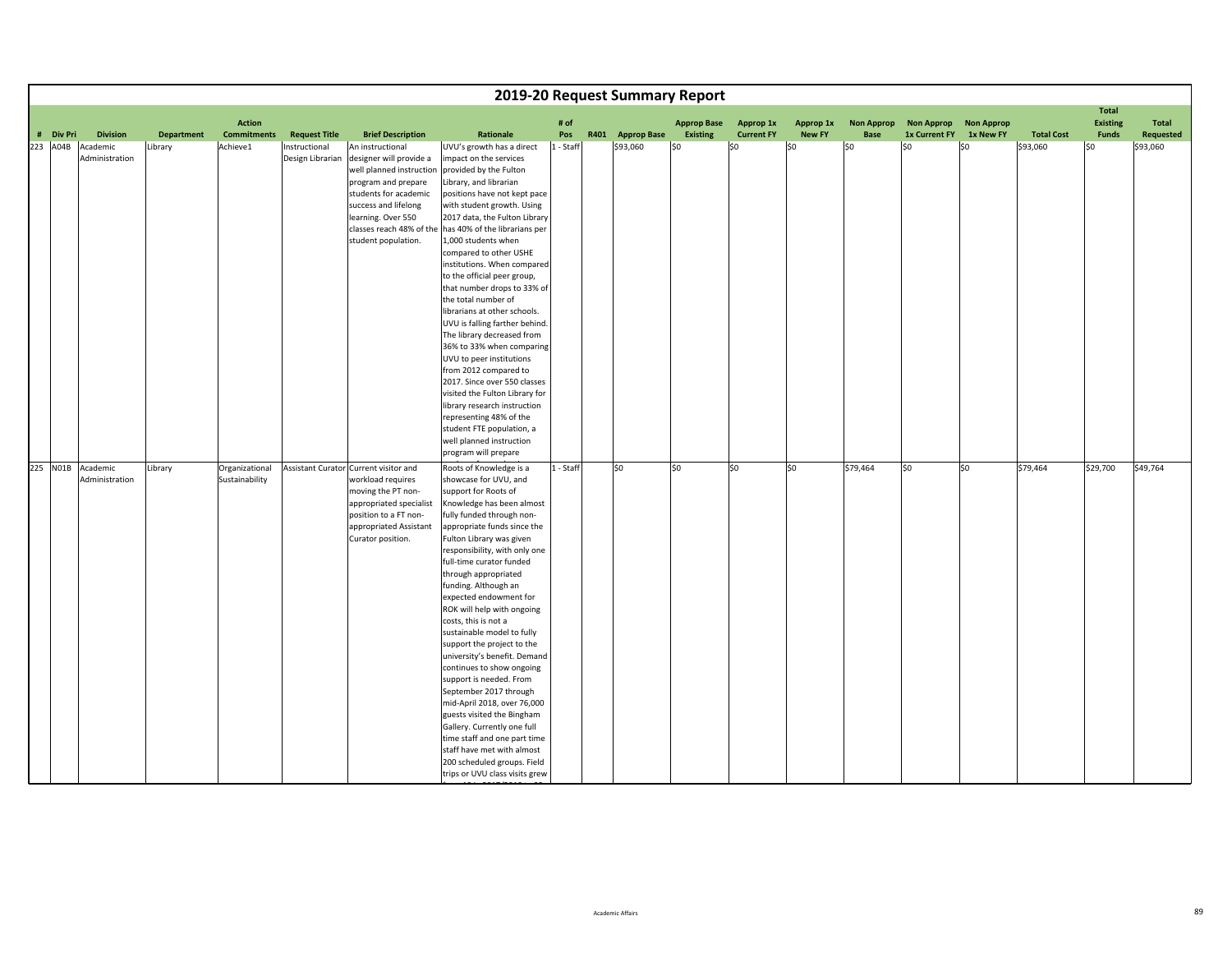|           |                                                      |                                           |                                     |                                          |                                                                                                                                                     |                                                                                                                                                                                                                                                                                                                                                                                                                                                                                                                                                                                                                                                                                                                                                                                                           |                            | 2019-20 Request Summary Report |                                       |                                |                            |                           |                                    |                                |                   |                                                 |                    |
|-----------|------------------------------------------------------|-------------------------------------------|-------------------------------------|------------------------------------------|-----------------------------------------------------------------------------------------------------------------------------------------------------|-----------------------------------------------------------------------------------------------------------------------------------------------------------------------------------------------------------------------------------------------------------------------------------------------------------------------------------------------------------------------------------------------------------------------------------------------------------------------------------------------------------------------------------------------------------------------------------------------------------------------------------------------------------------------------------------------------------------------------------------------------------------------------------------------------------|----------------------------|--------------------------------|---------------------------------------|--------------------------------|----------------------------|---------------------------|------------------------------------|--------------------------------|-------------------|-------------------------------------------------|--------------------|
| # Div Pri | <b>Division</b>                                      | <b>Department</b>                         | <b>Action</b><br><b>Commitments</b> | <b>Request Title</b>                     | <b>Brief Description</b>                                                                                                                            | Rationale                                                                                                                                                                                                                                                                                                                                                                                                                                                                                                                                                                                                                                                                                                                                                                                                 | # of<br>Pos                | R401 Approp Base               | <b>Approp Base</b><br><b>Existing</b> | Approp 1x<br><b>Current FY</b> | Approp 1x<br><b>New FY</b> | <b>Non Approp</b><br>Base | <b>Non Approp</b><br>1x Current FY | <b>Non Approp</b><br>1x New FY | <b>Total Cost</b> | <b>Total</b><br><b>Existing</b><br><b>Funds</b> | Total<br>Requested |
|           | 226 A03OT, Academic<br>Administration                | Library                                   | Achieve1                            | <b>Public Services</b><br>remodel        | The 11-year-old library<br>building needs to be<br>remodeled in key areas<br>to improve service to<br>students and meet<br>current staff workflows. | The Fulton Library staff has<br>grown and the organization<br>has changed drastically since<br>the library building opened<br>in 2008. Changing library<br>functions have utilized<br>repurposed space without<br>being remodeled, creating<br>inefficiencies in workflows.<br>Space for new staff has also<br>reached capacity, and new<br>positions will not have<br>designated spaces to work.<br>After 11 years, several key<br>staff spaces need to be<br>remodeled to fit current<br>needs. Moving the reference<br>desk to a more visible<br>location allows librarians to<br>help more students and<br>directly impact student<br>academic achievement. The<br>current pilot demonstrates<br>how the new location<br>increases student<br>interactions. The Public<br>Services suite was designed |                            | lso                            | $ $ \$0                               | \$140,000                      | \$0                        | \$0                       | S <sub>0</sub>                     | lso                            | \$140,000         | \$30,000                                        | \$110,000          |
|           | 228 FAC03 College of<br>Humanities/Socia<br>I Scienc | College of<br>Humanities/Social<br>Scienc | Achieve1                            | Psychology<br>Tenure-Track<br>Generalist | To hire an assistant<br>professor, full-time<br>tenure track faculty in<br>the PSY program to<br>Theory, and Social<br>Psychology.                  | Tenure track faculty in the<br>PSY program to meet the<br>demand of our general PSY<br>courses by teaching a variety Track<br>teach such courses as as of courses such as General<br>General PSY, Personality PSY, Personality Theory, and<br>Social Psychology. One year<br>growth in enrollment from<br>Fall 2018-Fall 2019 was 928.<br>Fall 2019 enrollment was<br>5,024. Psychology currently<br>has 1,443 declared majors<br>and with 18 full-time faculty<br>the majors-to-faculty ratio is<br>1 to 80.2. This person will<br>help with student success<br>and retention by increasing<br>the number of full-time<br>faculty. They will also help<br>develop online and hybrid<br>courses to help complete<br>and administer the online<br>psychology degree.                                       | $1 -$<br>Faculty<br>Tenure | \$102,960                      | \$0                                   | lso                            | lso                        | \$0                       | lso                                | S <sub>0</sub>                 | \$102,960         | so                                              | \$102,960          |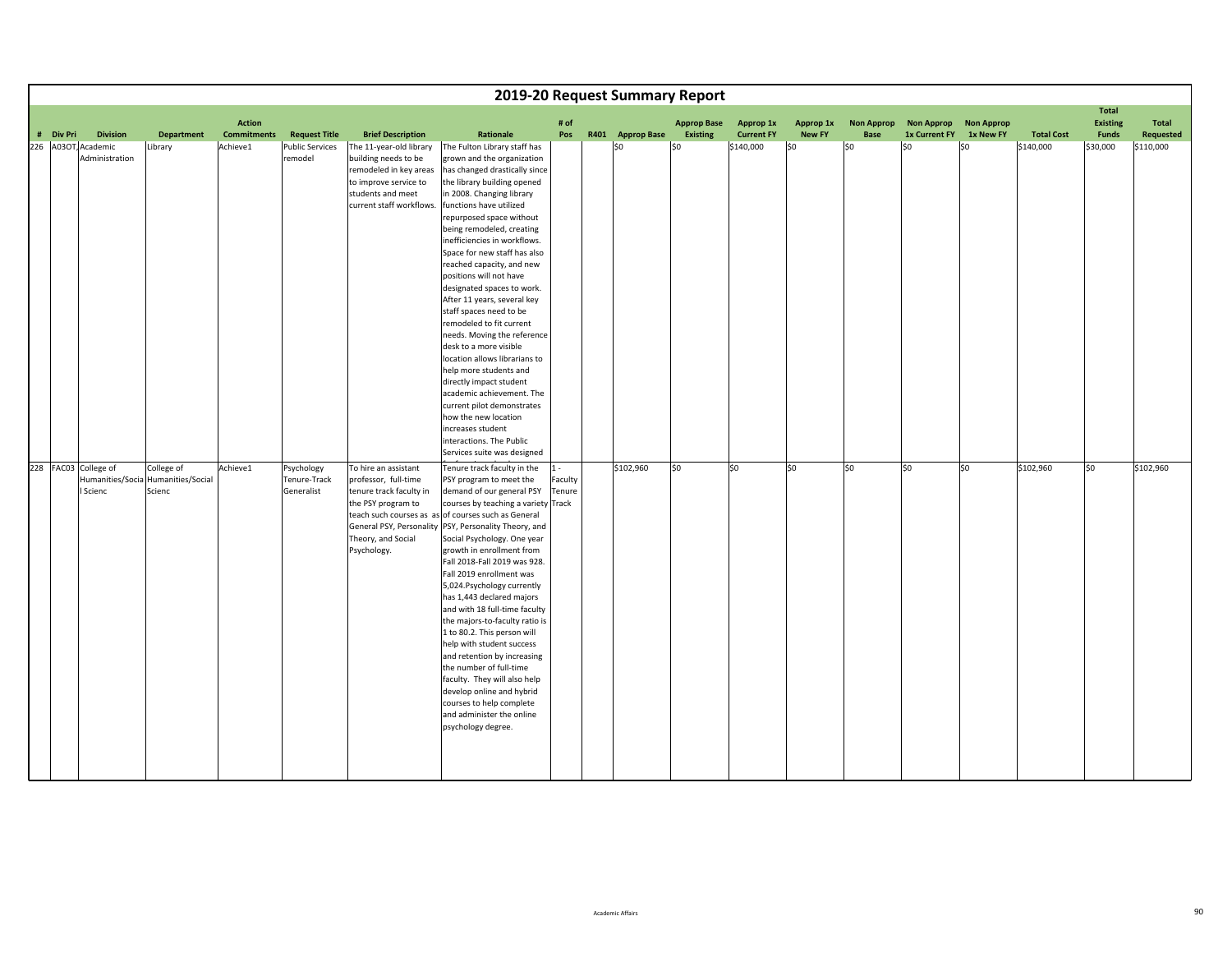|           |                                                         |                                           |                    |                                                |                                                                                                                                                                                   |                                                                                                                                                                                                                                                                                                                                                                                                                                                                                                                                                                                                                                                                                                                                                                                                                                           |                  |                  | 2019-20 Request Summary Report |                   |               |                   |                   |                   |                   |                                 |           |
|-----------|---------------------------------------------------------|-------------------------------------------|--------------------|------------------------------------------------|-----------------------------------------------------------------------------------------------------------------------------------------------------------------------------------|-------------------------------------------------------------------------------------------------------------------------------------------------------------------------------------------------------------------------------------------------------------------------------------------------------------------------------------------------------------------------------------------------------------------------------------------------------------------------------------------------------------------------------------------------------------------------------------------------------------------------------------------------------------------------------------------------------------------------------------------------------------------------------------------------------------------------------------------|------------------|------------------|--------------------------------|-------------------|---------------|-------------------|-------------------|-------------------|-------------------|---------------------------------|-----------|
|           |                                                         |                                           | <b>Action</b>      |                                                |                                                                                                                                                                                   |                                                                                                                                                                                                                                                                                                                                                                                                                                                                                                                                                                                                                                                                                                                                                                                                                                           | # of             |                  | <b>Approp Base</b>             | Approp 1x         | Approp 1x     | <b>Non Approp</b> | <b>Non Approp</b> | <b>Non Approp</b> |                   | <b>Total</b><br><b>Existing</b> | Total     |
| # Div Pri | <b>Division</b>                                         | <b>Department</b>                         | <b>Commitments</b> | <b>Request Title</b>                           | <b>Brief Description</b>                                                                                                                                                          | Rationale                                                                                                                                                                                                                                                                                                                                                                                                                                                                                                                                                                                                                                                                                                                                                                                                                                 | Pos              | R401 Approp Base | Existing                       | <b>Current FY</b> | <b>New FY</b> | Base              | 1x Current FY     | 1x New FY         | <b>Total Cost</b> | <b>Funds</b>                    | Requested |
|           | 229 FAC04 College of<br>Humanities/Socia<br>I Scienc    | College of<br>Humanities/Social<br>Scienc | Achieve1           | Psychology<br>Tenure-track<br>Multiculturalist | Hire an assistant<br>professor, full-time<br>tenure track faculty in<br>the PSY program to<br>teach such courses as<br>Intro to Counseling,<br>Forensic PSY, and<br>Abnormal PSY. | Tenure-track faculty position 1 -<br>to teach such courses as<br>Intro to Counseling, Forensic Tenure<br>PSY, and Abnormal PSY. An<br>ideal candidate would have<br>knowledge of multicultural<br>related issues in psychology.<br>Fall 2019 enrollment was<br>5,024. Psychology currently<br>has 1,443 declared majors<br>and with 18 full-time faculty<br>the majors-to-faculty ratio is<br>1 to 80.2. This person will<br>help with student success<br>and retention by increasing<br>the number of full-time<br>faculty. They will also help<br>develop online and hybrid<br>courses to help complete<br>and administer the online<br>psychology degree.                                                                                                                                                                              | Faculty<br>Track | \$111,713        | \$0                            | \$0               | \$0           | \$0               | lso               | \$0               | \$111,713         | \$0                             | \$111,713 |
|           |                                                         |                                           |                    |                                                |                                                                                                                                                                                   |                                                                                                                                                                                                                                                                                                                                                                                                                                                                                                                                                                                                                                                                                                                                                                                                                                           |                  |                  |                                |                   |               |                   |                   |                   |                   |                                 |           |
|           | 233 A01OT Office of<br>Academic Affairs Study of Ethics | Center for the                            | Engage1            | Appomattox<br>Project                          | including 1)<br>undergraduate research<br>projects in public policy<br>ethics and 2) curricular<br>modules related to<br>technology, ethics, and<br>society.                      | Request for Appomattox The Appomattox Project at<br>Project program support UVU focuses on the ethical<br>dimensions of civil discourse,<br>democratic culture, and<br>public life. It supports a<br>variety of activities including<br>workshops, public lectures,<br>undergraduate research<br>projects, curriculum<br>development, and<br>community engagement.<br>These efforts develop critical<br>thinking, problem-solving,<br>and engaged learning at the<br>heart of our institutional<br>mission. PBA funding will<br>support team-based<br>undergraduate research<br>projects related to the<br>intersections of ethics,<br>public policy, and civil<br>society. These projects<br>include partnerships with<br>Salt Lake County (Operation<br>Rio Grande homelessness<br>project) and the Younify<br>Summit (an international |                  | \$0              | \$0                            | \$0               | \$15,000      | \$0               | S <sub>0</sub>    | S <sub>0</sub>    | \$15,000          | SO.                             | \$15,000  |

i il di language di language di language di language di language di language di language di language di language di<br>Language di language di language di language di language di language di language di language di language di la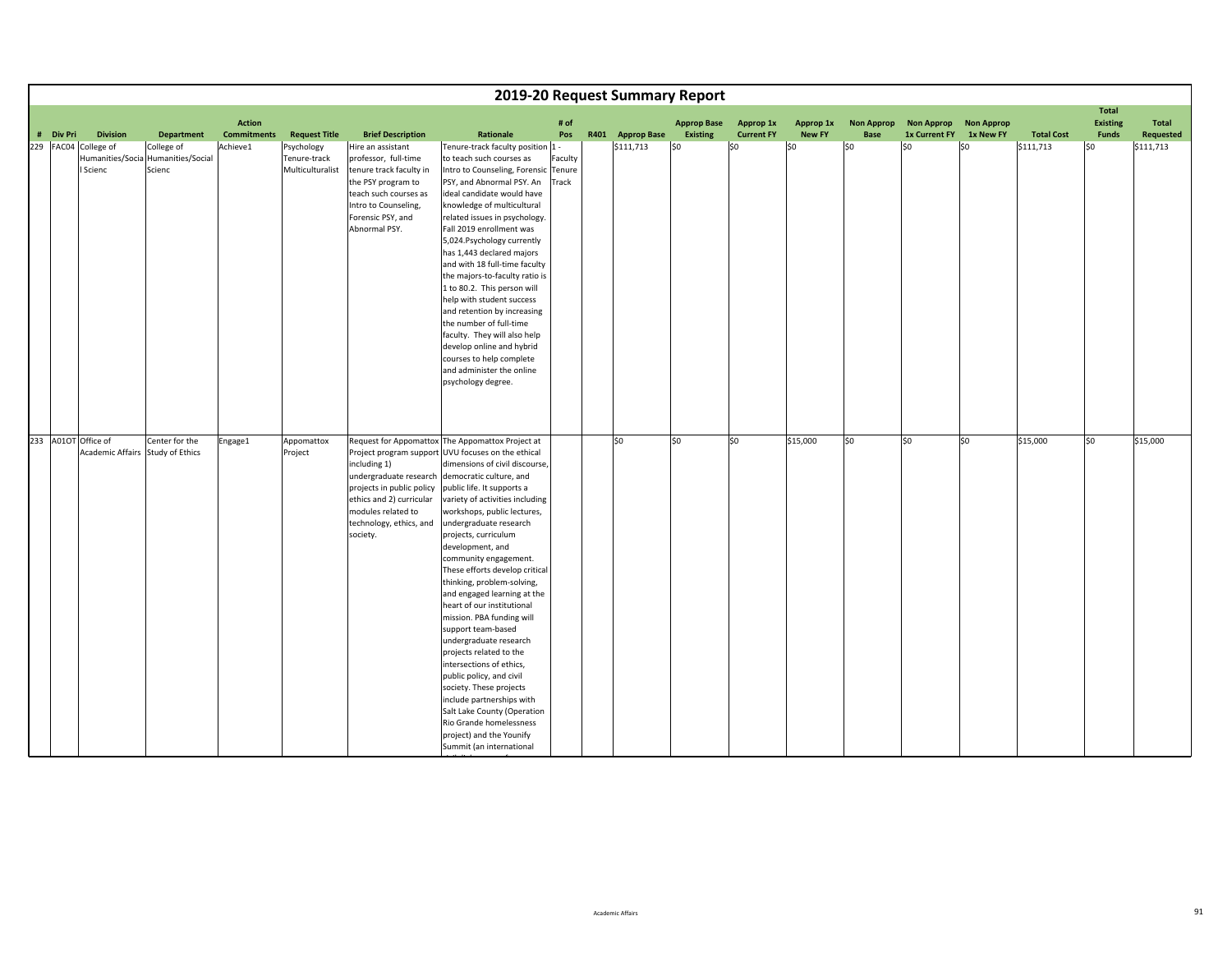|           |                                                 |                                                                  |                                     |                                    |                                                                                                                                                                                                                    |                                                                                                                                                                                                                                                                                                                                                                                                                                                                                                                                                                                                                                                                                                                                                                                                                                    |                                     |      |                    | 2019-20 Request Summary Report        |                                |                            |                                  |                                    |                                |                   |                                                 |                    |
|-----------|-------------------------------------------------|------------------------------------------------------------------|-------------------------------------|------------------------------------|--------------------------------------------------------------------------------------------------------------------------------------------------------------------------------------------------------------------|------------------------------------------------------------------------------------------------------------------------------------------------------------------------------------------------------------------------------------------------------------------------------------------------------------------------------------------------------------------------------------------------------------------------------------------------------------------------------------------------------------------------------------------------------------------------------------------------------------------------------------------------------------------------------------------------------------------------------------------------------------------------------------------------------------------------------------|-------------------------------------|------|--------------------|---------------------------------------|--------------------------------|----------------------------|----------------------------------|------------------------------------|--------------------------------|-------------------|-------------------------------------------------|--------------------|
| # Div Pri | <b>Division</b>                                 | <b>Department</b>                                                | <b>Action</b><br><b>Commitments</b> | <b>Request Title</b>               | <b>Brief Description</b>                                                                                                                                                                                           | <b>Rationale</b>                                                                                                                                                                                                                                                                                                                                                                                                                                                                                                                                                                                                                                                                                                                                                                                                                   | # of<br>Pos                         | R401 | <b>Approp Base</b> | <b>Approp Base</b><br><b>Existing</b> | Approp 1x<br><b>Current FY</b> | Approp 1x<br><b>New FY</b> | <b>Non Approp</b><br><b>Base</b> | <b>Non Approp</b><br>1x Current FY | <b>Non Approp</b><br>1x New FY | <b>Total Cost</b> | <b>Total</b><br><b>Existing</b><br><b>Funds</b> | Total<br>Requested |
| 291 A02B  | <b>CHPS College</b><br>Health/Public<br>Service | <b>CHPS College</b><br>Health/Public<br>Service                  | Engage1                             | PA Hourly<br>Faculty               | Hourly faculty are<br>needed for the PA<br>program.                                                                                                                                                                | The PA program is in need of<br>hiring adjunct faculty to<br>assist in teaching their<br>courses. Classes will start<br>January 2020.                                                                                                                                                                                                                                                                                                                                                                                                                                                                                                                                                                                                                                                                                              |                                     | R401 | \$107,475          | \$0                                   | lso                            | S <sub>0</sub>             | SO.                              | \$0                                | l\$0                           | \$107,475         | l\$0                                            | \$107,475          |
| 292 A01B  | <b>CHPS College</b><br>Health/Public<br>Service | <b>CHPS College</b><br>Health/Public<br>Service                  | Engage1                             | PA Operating<br>Funds              | The PA program is in<br>need of operating funds.                                                                                                                                                                   | The PA program will be<br>starting their first cohort in<br>January 2020. Operating<br>funds will be needed<br>beginning July 1, 2020.                                                                                                                                                                                                                                                                                                                                                                                                                                                                                                                                                                                                                                                                                             |                                     | R401 | \$247,750          | \$0                                   | S <sub>0</sub>                 | so                         | \$0                              | \$0                                | \$0                            | \$247,750         | \$0                                             | \$247,750          |
|           | 293 FAC06 College of<br>Scienc                  | College of<br>Humanities/Socia Humanities/Social<br>Scienc       | Achieve1                            | <b>BSW Tenure-</b><br>Track        | To hire an associate<br>professor, full-time<br>tenure track faculty in<br>the Bachelor of Social<br>Work program to help<br>with the growth.                                                                      | Currently have 4 full time<br>faculty running a program: 2<br>Tenure track, 1 lecturer, 1<br>Field; Anticipate starting a<br>second cohort in Spring<br>2020; also to assist with<br>accreditation standards.<br>This position will help<br>develop online and hybrid<br>courses.                                                                                                                                                                                                                                                                                                                                                                                                                                                                                                                                                  | $1 -$<br>Faculty<br>Tenure<br>Track |      | \$103,114          | \$0                                   | lso                            | so                         | \$0                              | \$0                                | so                             | \$103,114         | \$0                                             | \$103,114          |
|           | for Acad<br>Programs                            | 333 A05OT Academic Affairs Academic Affairs<br>for Acad Programs | Include3                            | Losee 4th Floor<br><b>Branding</b> | In conjunction will all<br>other entities on the 4th<br>Floor of Losee we are<br>seeking a common<br>branding effort that will<br>inspire and motivate<br>students as they enter<br>UVU and begin their<br>journey | With the addition of the FYC<br>to the 4th floor of Losee a<br>group has begun working on<br>a more cohesive message for<br>that floor as it is the primary<br>location where students first<br>associate with UVU, receive<br>advising, engage with<br>faculty, explore career<br>options, interview with<br>prospective employers, and<br>learn of other opportunities<br>such as internships. We<br>seek a space and overall<br>ascetic that is inviting,<br>inspiring and speaks to who<br>we are as a university and<br>why you can be proud to be<br>here and know we support<br>you in your journey. The<br>funds being sought will pay<br>for upgrades to wall spaces,<br>video boards, and any<br>number of other items the<br>committee feels will convey<br>this overall message. The<br>final proposals will be vetted |                                     |      | \$0                | \$0                                   | lso                            | \$250,000                  | \$0                              | \$0                                | \$0                            | \$250,000         | \$0                                             | \$250,000          |